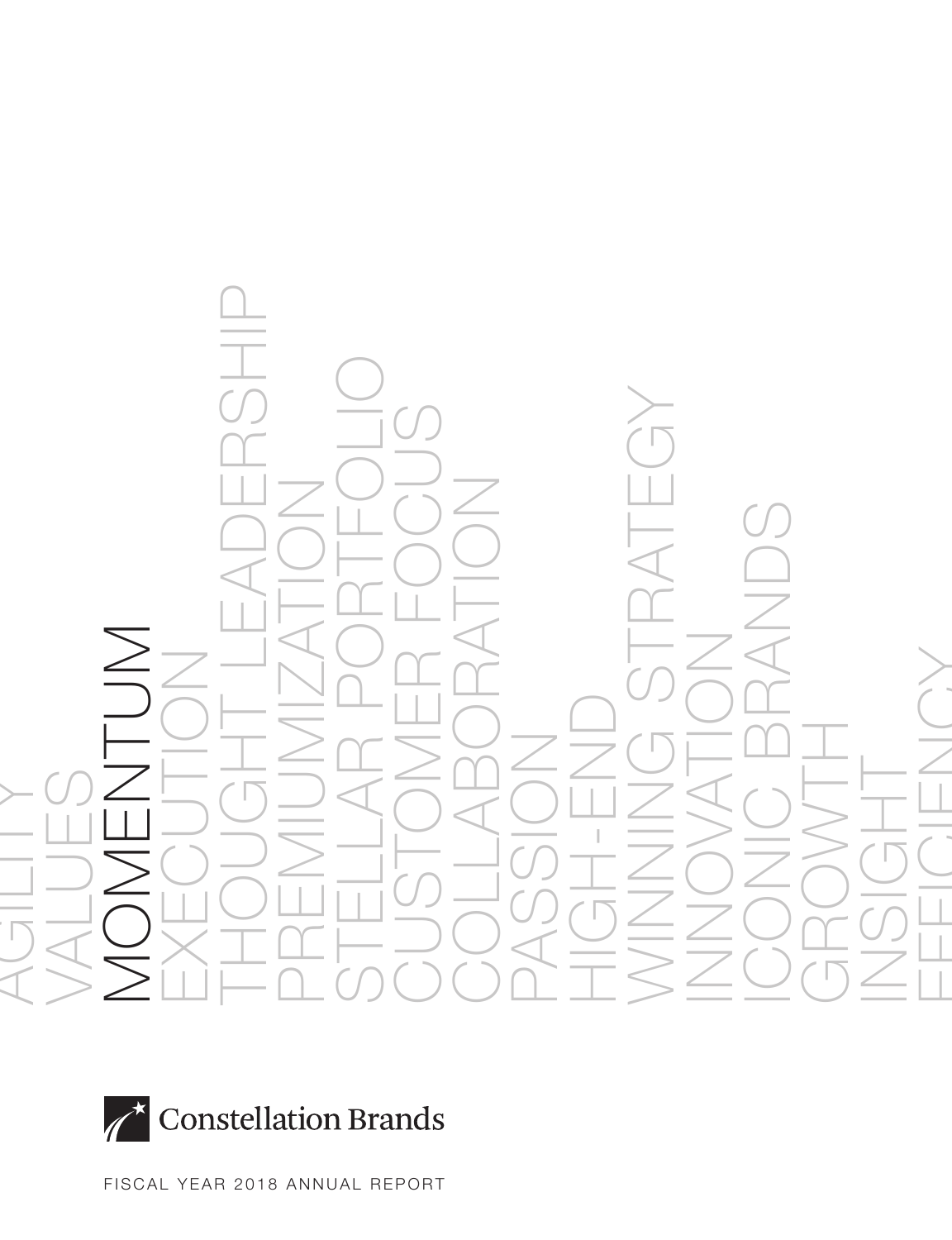Our growth leadership in the Total Beverage Alcohol category is shaped by our unmatched vision, strategy and portfolio of brands. Our momentum is driven by our culture of innovation, our operational excellence and the commitment of our employees.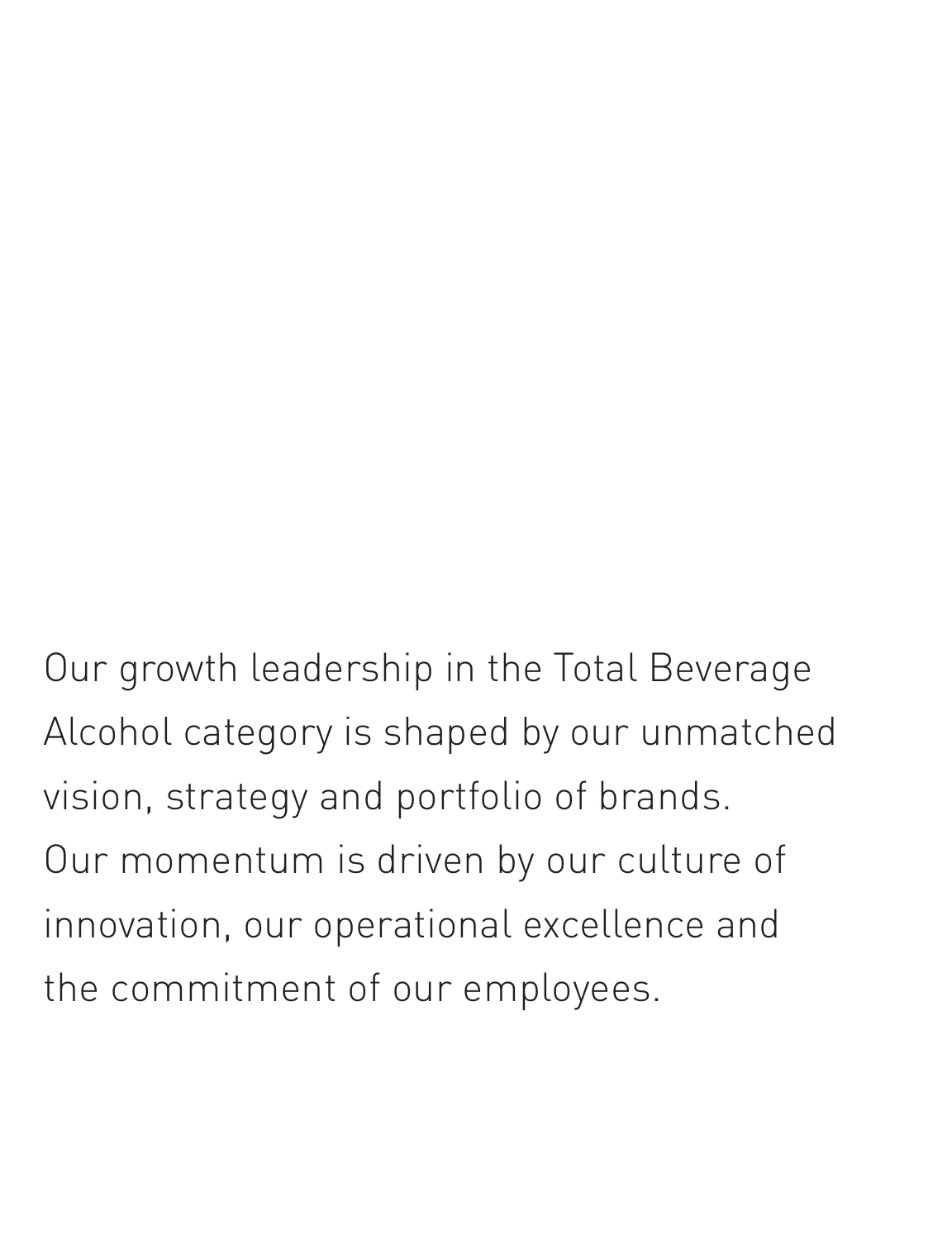If there's one word to describe what Constellation Brands achieved in fiscal 2018, it's "momentum." Our powerhouse portfolio of brands extended our Total Beverage Alcohol (TBA) growth leadership position, won an impressively long list of awards and accolades, and delivered record EPS and operating cash flow for fiscal 2018.

Our winning strategy delivers for our shareholders today, and we're confident it will continue to deliver well into the future. Our dynamic yet disciplined approach to growth made Constellation Brands one of the best performers among S&P 500<sup>®</sup> consumer staples stocks for fiscal 2018<sup>(1)</sup> and our consistent focus on premiumization and category leading innovation has resulted in our company driving the most growth among TBA competitors<sup>(2)</sup>.

But we know that nothing stands still. Consumers change. The market changes. The world around us evolves. So we're never complacent. We're continuously sharpening our focus and building our capabilities, leveraging data and advanced analytics, and capitalizing on our entrepreneurial culture. The results? Synergies across our portfolio, accelerated innovation, and advancement of our growth leadership position.

We've built organizational agility to challenge the status quo, and we're making bold, meaningful investments to gain first-mover advantage where we see potential market opportunity. And we've developed the expertise, capacity, and technology necessary to enhance our operations, facilitate and expedite our product development, and support our retail and distributor partners in a relentless drive to grow our business.

We want to thank our almost 10,000 employees for their stellar contributions to our success, and for once again demonstrating such outstanding corporate citizenship on behalf of our company for fiscal 2018. And, we thank you, our shareholders, for your support, confidence and trust in Constellation Brands.

Momentum: we're certainly feeling it right now, and we're working hard to carry it forward. We know that change is inevitable, and we're committed to continuously refining and building an industry-leading product portfolio that hits all the right notes. But in the midst of all that change, we never forget that our business is built on one fundamental truth: that people love to share moments that matter with the people who matter to them. And we're honored our brands are part of their lives.

We invite you to explore our interactive profile at www.cbrands.com/story to learn more about what sets Constellation Brands apart, and to join us in exploring what comes next.

Cheers.



**Richard Sands** Chairman of the Board

I ihand San



**Rob Sands** Chief Executive Officer

Robert Sands



**Bill Newlands** President & Chief Operating Officer

William A. Hew Councils

(1) Bloomberg; Total Shareholder Return (TSR) based on closing price as of 2/28/2017 to 2/28/2018, assuming reinvestment of dividends (2) IRI and NABCA Channels, 2017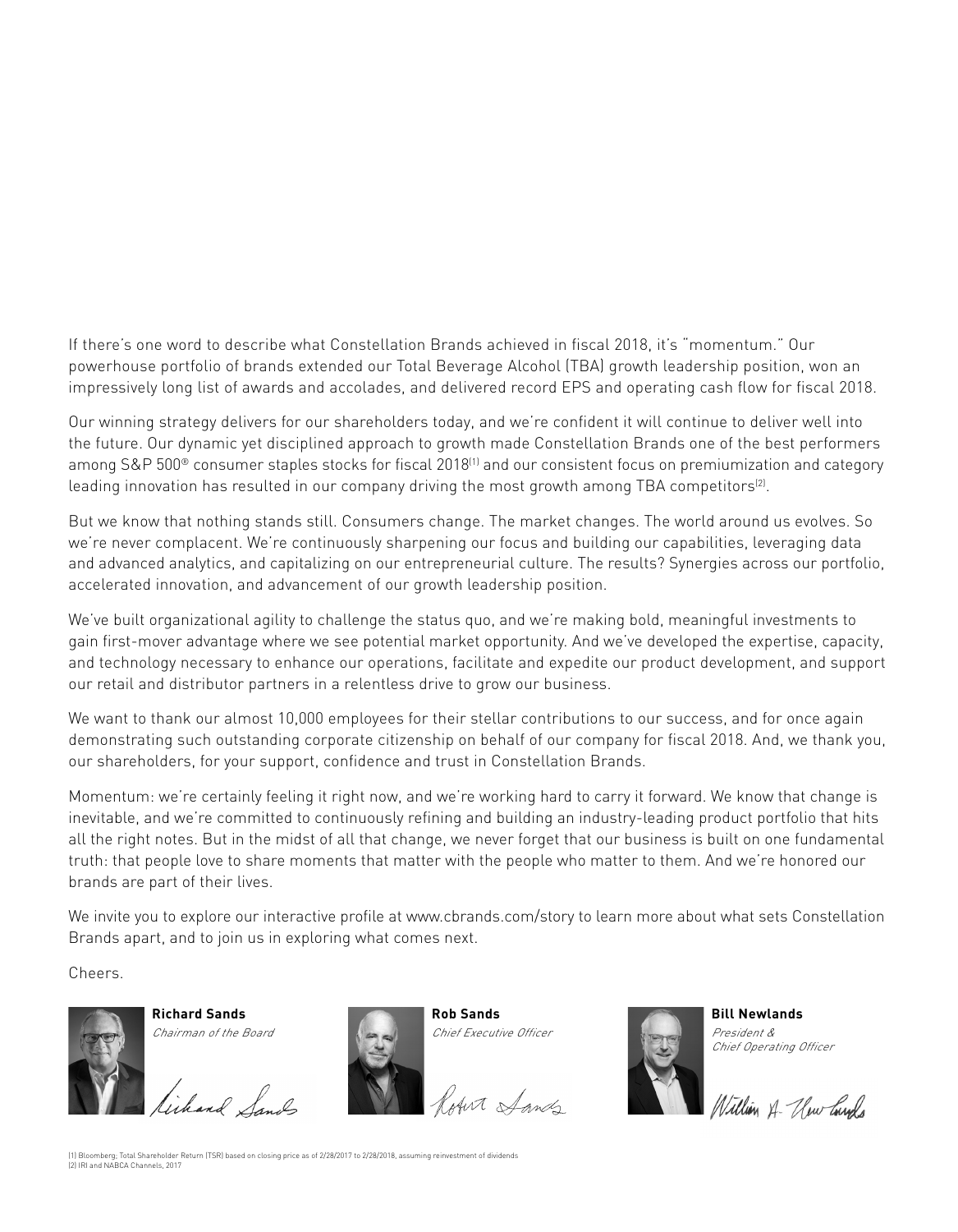#### FISCAL 2018 HIGHLIGHTS



# STOCK PRICE INCREASE<sup>(1)</sup>

Constellation's stock price increased 36%, versus the S&P 500 which grew less than 20% for fiscal 2018.



# INCREASED DIVIDEND

Constellation Brands declared quarterly cash dividend of \$0.74 per share Class A and \$0.67 per share Class B common stock, an increase of approximately 42%.



#### COMPARABLE BASIS EPS GROWTH (2)

Constellation Brands reported comparable basis EPS growth of 29% for fiscal 2018.

# 1.9B

OPERATING CASH FLOW

Constellation Brands reported record operating cash flow of more than \$1.9 billion for fiscal 2018.

(1) Bloomberg; TSR based on closing price as of 2/28/2017 to 2/28/2018, assuming reinvestment of dividends<br>(2) EPS growth on a reported basis is up 54% over fiscal 2017. The comparable basis EPS growth armount contained in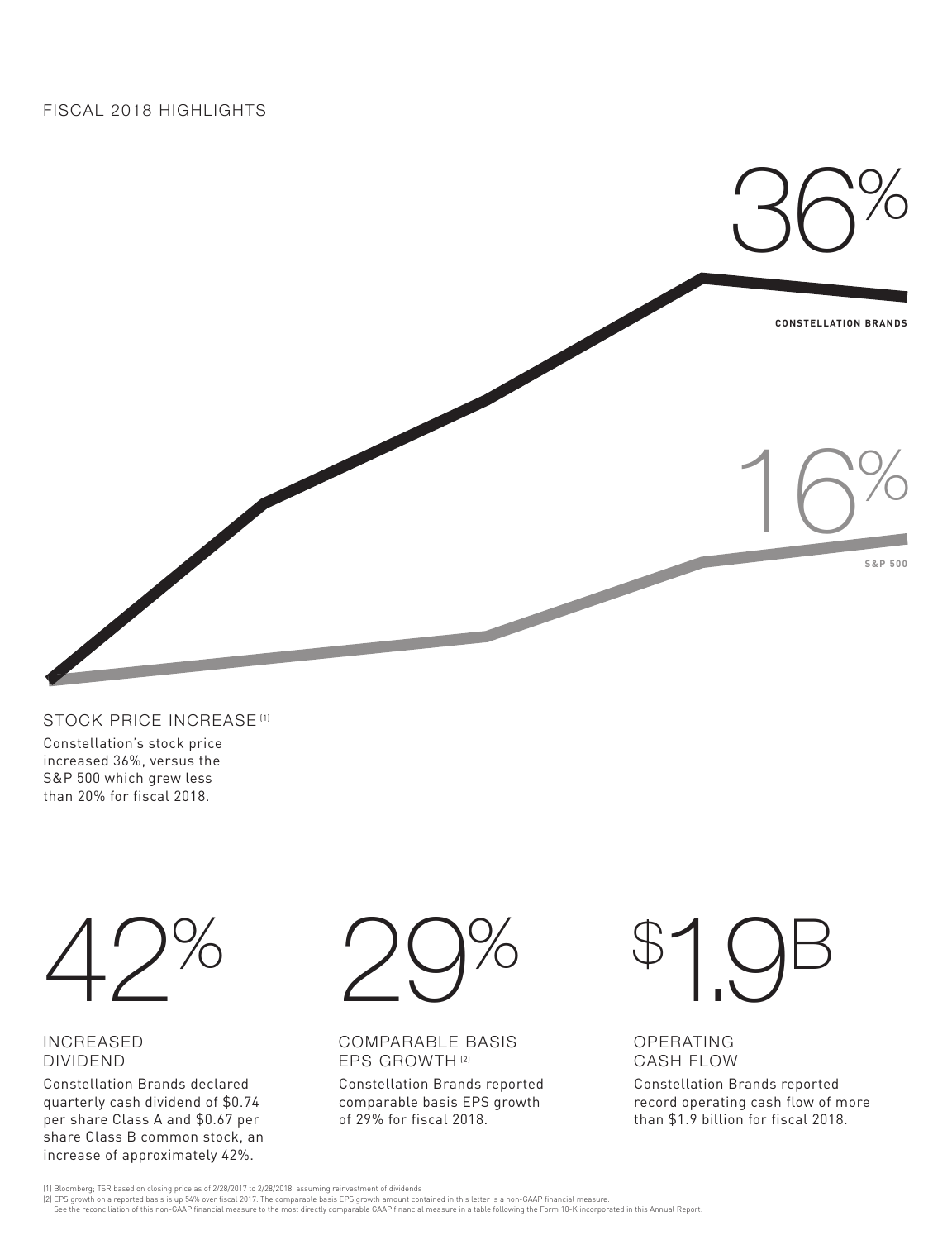# **UNITED STATES SECURITIES AND EXCHANGE COMMISSION WASHINGTON, D.C. 20549**

# **FORM 10-K**

**(Mark One)**

# **ANNUAL REPORT PURSUANT TO SECTION 13 OR 15(d) OF THE SECURITIES EXCHANGE ACT OF 1934**

**For the fiscal year ended February 28, 2018**

**or**

**TRANSITION REPORT PURSUANT TO SECTION 13 OR 15(d) OF THE SECURITIES EXCHANGE ACT OF** П **1934**

**For the transition period from to** 

**Commission file number 001-08495**



# **CONSTELLATION BRANDS, INC.**

**(Exact name of registrant as specified in its charter)**

**Delaware 16-0716709 State or other jurisdiction of incorporation or organization**

**207 High Point Drive, Building 100** Victor, New York 14564

**(Address of principal executive offices) (Zip Code)**

**(I.R.S. Employer Identification No.)**

**Registrant's telephone number, including area code (585) 678-7100**

**Securities registered pursuant to Section 12(b) of the Act:**

**Title of each class Name of each exchange on which registered** Class A Common Stock (par value \$.01 per share) New York Stock Exchange

Class B Common Stock (par value \$.01 per share) New York Stock Exchange

#### **Securities registered pursuant to Section 12(g) of the Act:**

**None**

Indicate by check mark if the registrant is a well-known seasoned issuer, as defined in Rule 405 of the Securities Act. Yes  $\boxtimes$  No  $\Box$ 

Indicate by check mark if the registrant is not required to file reports pursuant to Section 13 or Section 15(d) of the Act. Yes  $\Box$  No  $\boxtimes$ 

Indicate by check mark whether the registrant (1) has filed all reports required to be filed by Section 13 or 15(d) of the Securities Exchange Act of 1934 during the preceding 12 months (or for such shorter period that the registrant was required to file such reports), and (2) has been subject to such filing requirements for the past 90 days. Yes  $\boxtimes$  No  $\Box$ 

Indicate by check mark whether the registrant has submitted electronically and posted on its corporate Web site, if any, every Interactive Data File required to be submitted and posted pursuant to Rule 405 of Regulation S-T (§232.405 of this chapter) during the preceding 12 months (or for such shorter period that the registrant was required to submit and post such files). Yes  $\boxtimes$  No  $\Box$ 

Indicate by check mark if disclosure of delinquent filers pursuant to Item 405 of Regulation S-K (§229.405 of this chapter) is not contained herein, and will not be contained, to the best of registrant's knowledge, in definitive proxy or information statements incorporated by reference in Part III of this Form 10-K or any amendment to this Form 10-K.  $\Box$ 

Indicate by check mark whether the registrant is a large accelerated filer, an accelerated filer, a non-accelerated filer, a smaller reporting company, or an emerging growth company. See the definitions of "large accelerated filer," "accelerated filer," "smaller reporting company," and "emerging growth company" in Rule 12b-2 of the Exchange Act.

| Large accelerated filer |                                                      | Accelerated filer         |  |
|-------------------------|------------------------------------------------------|---------------------------|--|
| Non-accelerated filer   | $\Box$ (Do not check if a smaller reporting company) | Smaller reporting company |  |
|                         |                                                      | Emerging growth company   |  |

If an emerging growth company, indicate by check mark if the registrant has elected not to use the extended transition period for complying with any new or revised financial accounting standards provided pursuant to Section 13(a) of the Exchange Act.  $\Box$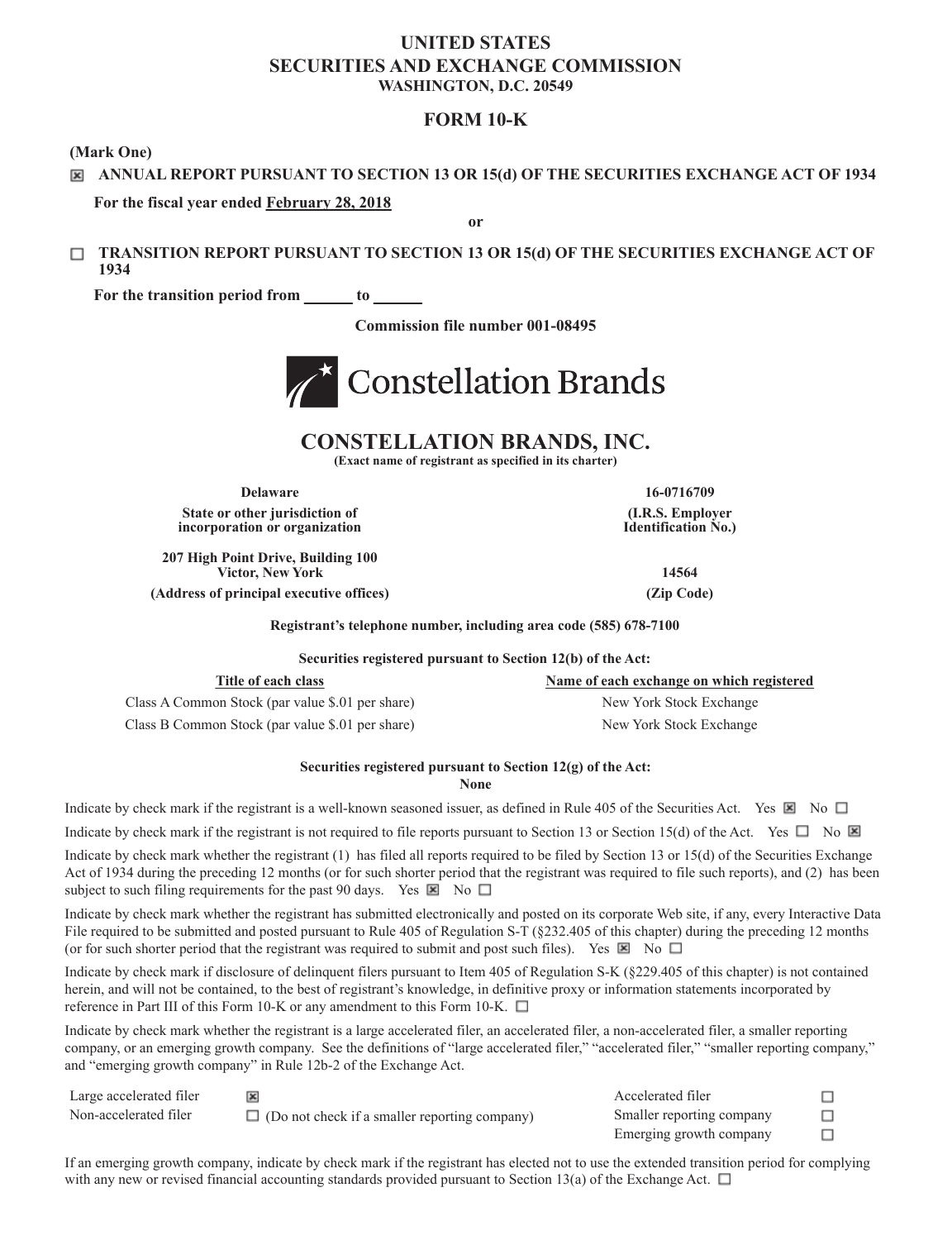Indicate by check mark whether the registrant is a shell company (as defined in Rule 12b-2 of the Exchange Act). Yes  $\Box$  No  $\boxtimes$ 

The aggregate market value of the voting and non-voting common equity held by non-affiliates of the registrant, based upon the closing sales prices of the registrant's Class A and Class B Common Stock as reported on the New York Stock Exchange as of the last business day of the registrant's most recently completed second fiscal quarter was \$32,990,201,563.

The number of shares outstanding with respect to each of the classes of common stock of Constellation Brands, Inc., as of April 17, 2018, is set forth below:

| <b>Class</b>                                    | <b>Number of Shares Outstanding</b> |
|-------------------------------------------------|-------------------------------------|
| Class A Common Stock, par value \$.01 per share | 168,057,947                         |
| Class B Common Stock, par value \$.01 per share | 23,326,443                          |
| Class 1 Common Stock, par value \$.01 per share | 7.088                               |

#### **DOCUMENTS INCORPORATED BY REFERENCE**

The Proxy Statement of Constellation Brands, Inc. to be issued for the Annual Meeting of Stockholders which is expected to be held July 17, 2018 is incorporated by reference in Part III to the extent described therein.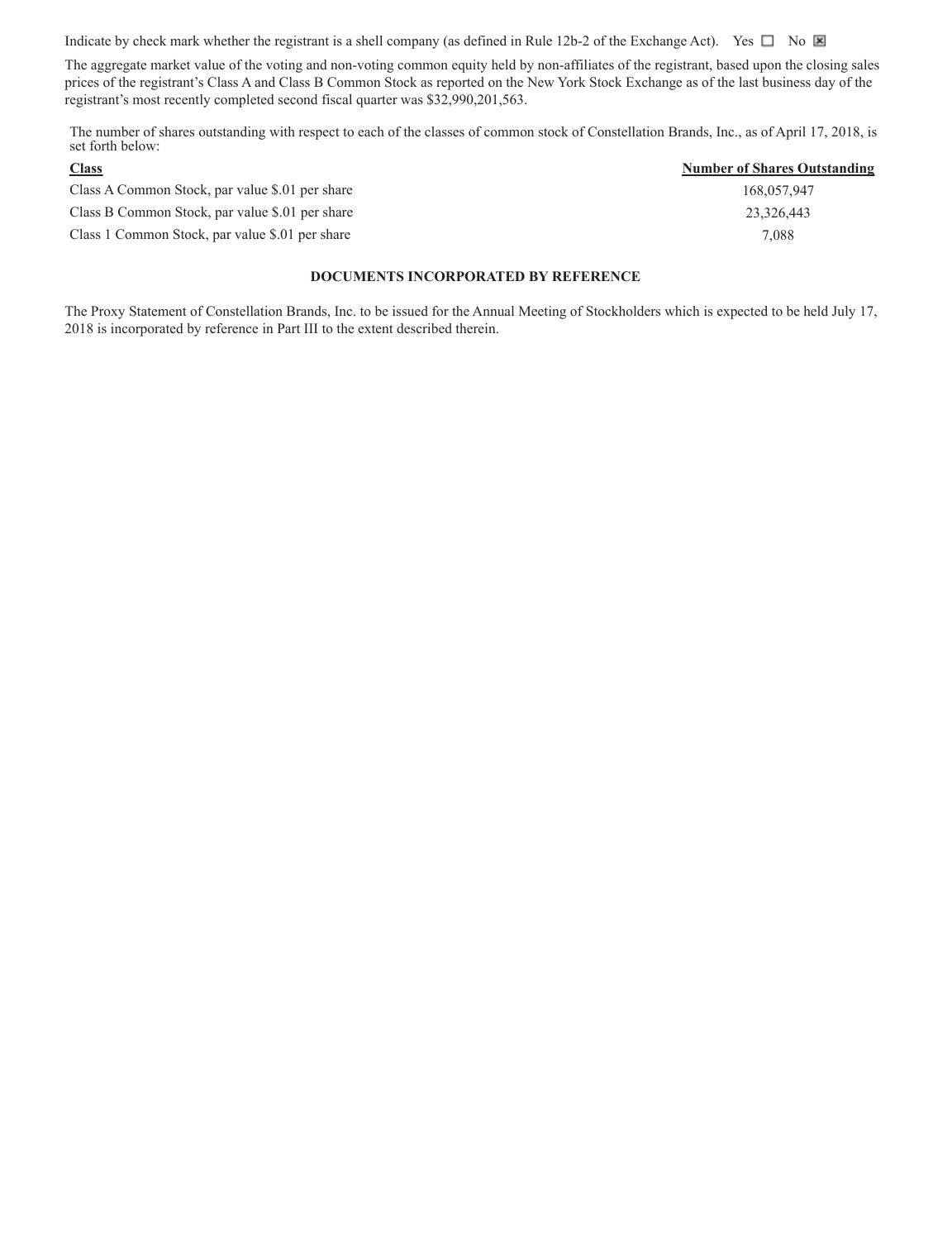# **TABLE OF CONTENTS**

|          |                                  | Page |
|----------|----------------------------------|------|
|          | <b>PART I</b>                    |      |
| Item 1.  | <b>Business</b>                  |      |
| Item 1A. | <b>Risk Factors</b>              | 10   |
| Item 1B. | <b>Unresolved Staff Comments</b> | 19   |
| Item 2.  | Properties                       | 20   |
| Item 3.  | <b>Legal Proceedings</b>         | 21   |
| Item 4.  | Mine Safety Disclosures          | 21   |

# **PART II**

| Item 5.  | Market for Registrant's Common Equity, Related Stockholder Matters and Issuer Purchases of Equity<br><b>Securities</b> | 22  |
|----------|------------------------------------------------------------------------------------------------------------------------|-----|
| Item 6.  | Selected Financial Data                                                                                                | 24  |
| Item 7.  | Management's Discussion and Analysis of Financial Condition and Results of Operations                                  | 25  |
| Item 7A. | Quantitative and Qualitative Disclosures About Market Risk                                                             | 48  |
| Item 8.  | Financial Statements and Supplementary Data                                                                            | 51  |
| Item 9.  | Changes in and Disagreements With Accountants on Accounting and Financial Disclosure                                   | 108 |
| Item 9A. | Controls and Procedures                                                                                                | 109 |
| Item 9B. | Other Information                                                                                                      | 109 |

# **PART III**

| Item $10$ . | Directors, Executive Officers and Corporate Governance                                         | 109 |
|-------------|------------------------------------------------------------------------------------------------|-----|
| Item $11$ . | <b>Executive Compensation</b>                                                                  | 110 |
| Item $12$ . | Security Ownership of Certain Beneficial Owners and Management and Related Stockholder Matters | 110 |
| Item $13$ . | Certain Relationships and Related Transactions, and Director Independence                      | 111 |
| Item $14$ . | Principal Accounting Fees and Services                                                         |     |

#### **PART IV**

| Item $15$ . | <b>Exhibits, Financial Statement Schedules</b> |  |
|-------------|------------------------------------------------|--|
| Item $16$ . | Form 10-K Summary                              |  |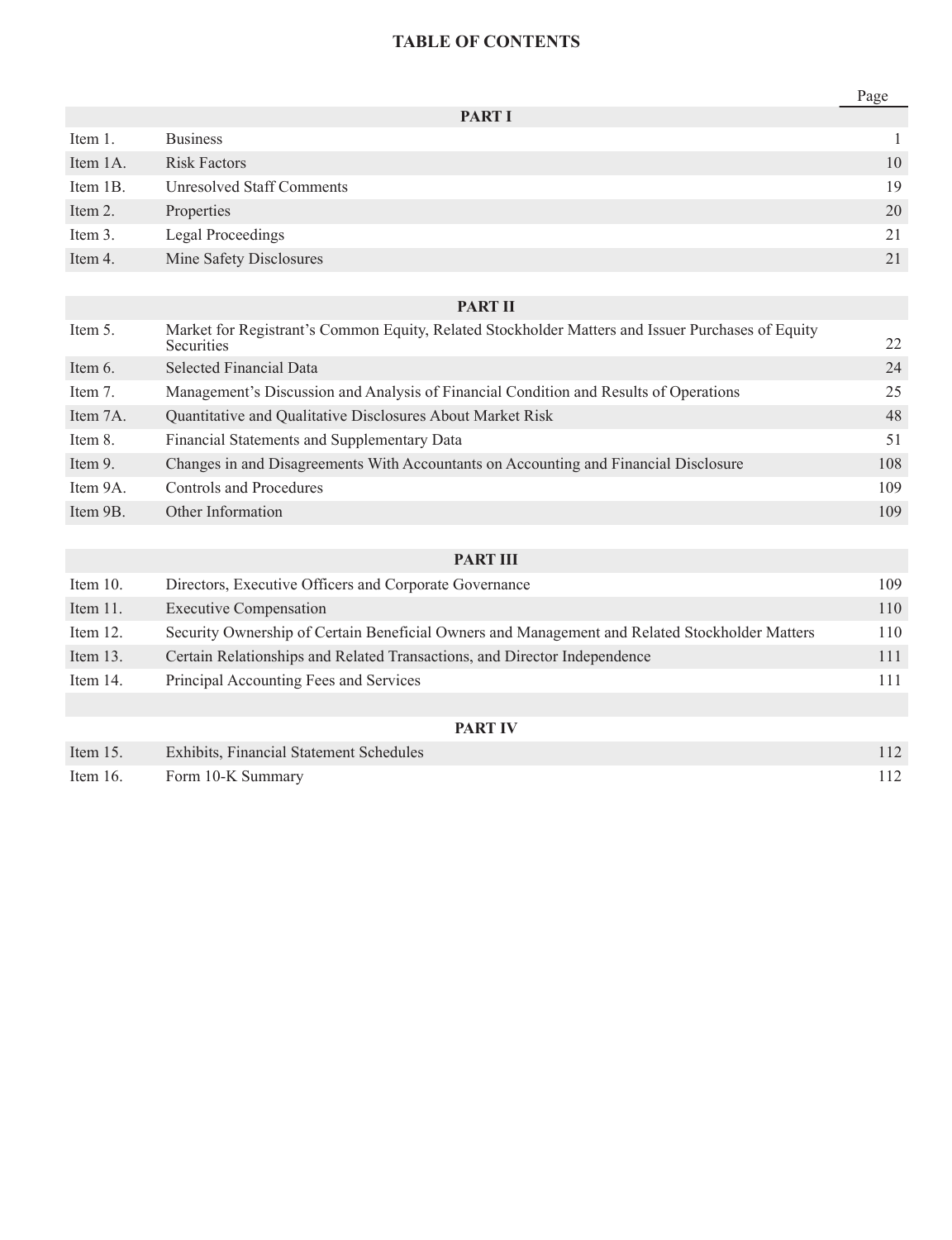*This Annual Report on Form 10-K contains "forward-looking statements" within the meaning of Section 27A of the Securities Act of 1933 and Section 21E of the Securities Exchange Act of 1934. These forward-looking statements are subject to a number of risks and uncertainties, many of which are beyond our control, which could cause actual results to differ materially from those set forth in, or implied by, such forward-looking statements. All statements other than statements of historical fact included in this Annual Report on Form 10-K, including without limitation (I) the statements under Item 1 "Business" and Item 7 "Management's Discussion and Analysis of Financial Condition and Results of Operations" regarding (i) our business strategy, future operations, future financial position, expected effective tax rates and anticipated tax liabilities and adjustments to recorded provisional income tax amounts, prospects, plans and objectives of management, (ii) information concerning expected or potential actions of third parties, including insurance carrier reimbursements or potential changes to international trade agreements, tariffs, taxes and other governmental rules and regulations, (iii) information concerning the future expected balance of supply and demand for our products, (iv) timing and source of funds for operating activities, (v) the manner, timing and duration of the share repurchase program and source of funds for share repurchases, (vi) the amount and timing of future dividends, and (vii) the volatility of the fair value of the Canopy Investment and the Canopy Warrants, (II) the statements regarding our beer operations expansion activities, including Mexicali Brewery construction, and the expansions of the Nava and Obregon breweries and glass plant, including anticipated costs and timeframes for completion, and (III) the projections regarding the expected gain on the sale of a retained interest are forward-looking statements. When used in this Annual Report on Form 10-K, the words "anticipate," "intend," "expect," and similar expressions are intended to identify forward-looking statements, although not all forward-looking statements contain such identifying words. All forward-looking statements speak only as of the date of this Annual Report on Form 10-K. We undertake no obligation to update or revise any forward-looking statements, whether as a result of new information, future events or otherwise. Although we believe that the expectations reflected in the forward-looking statements are reasonable, we can give no assurance that such expectations will prove to be correct. In addition to the risks and uncertainties of ordinary business operations and conditions in the general economy and markets in which we compete, our forward-looking statements contained in this Annual Report on Form 10-K are also subject to the risk and uncertainty that (i) the actual balance of supply and demand for our products will vary from current expectations due to, among other reasons, actual raw material supply, actual shipments to distributors and actual consumer demand, (ii) the actual demand for our products will vary from current expectations due to, among other reasons, actual shipments to distributors and actual consumer demand, (iii) the amount and timing of and source of funds for any share repurchases may vary due to market conditions, our cash and debt position, the impact of the beer operations expansion activities, and other factors as determined by management from time to time, (iv) the amount and timing of future dividends may differ from our current expectations if our ability to use cash flow to fund dividends is affected by unanticipated increases in total net debt, we are unable to generate cash flow at anticipated levels, or we fail to generate expected earnings, (v) the fair value of the Canopy Investment and Canopy Warrants may vary due to market and economic conditions in Canopy Growth Corporation's locations, (vi) the sale of a retained interest is subject to certain closing conditions and the receipt of any required regulatory approvals, and (vii) the timeframe and actual costs associated with the beer operations expansion activities may vary from management's current expectations due to market conditions, our cash and debt position, receipt of all required regulatory approvals by the expected dates and on the expected terms and other factors as determined by management. Additional important factors that could cause actual results to differ materially from those set forth in or implied by our forward-looking statements contained in this Annual Report on Form 10-K are those described in Item 1A "Risk Factors" and elsewhere in this report and in our other filings with the Securities and Exchange Commission.*

*Unless the context otherwise requires, the terms "Company," "CBI," "we," "our," or "us" refer to Constellation Brands, Inc. and its subsidiaries. All references to "net sales" refer to gross sales less promotions, returns and allowances, and excise taxes consistent with the Company's method of classification. All references to "Fiscal 2018," "Fiscal 2017" and "Fiscal 2016" refer to the Company's fiscal year ended the last day of February of the indicated year. All references to "Fiscal 2019" refer to our fiscal year ending February 28, 2019. All references to "\$" are to U.S. dollars, all references to "C\$" are to Canadian dollars and all references to "A\$" are to Australian dollars. Unless otherwise defined herein, refer to the Notes to the Consolidated Financial Statements under Item 8 of this Annual Report on Form 10-K for the definition of capitalized terms used herein.*

*Market positions and industry data discussed in this Annual Report on Form 10-K are as of calendar 2017 and have been obtained or derived from industry and government publications and our estimates. The industry and government publications include: Beer Marketers Insights; Beverage Information Group; Growers Network; Impact Databank Review and Forecast; International Wine and Spirits Research (IWSR); IRI; and National Alcohol Beverage Control Association. We have not independently verified the data from the industry and government publications. Unless otherwise noted, all references to market positions are based on equivalent unit volume.*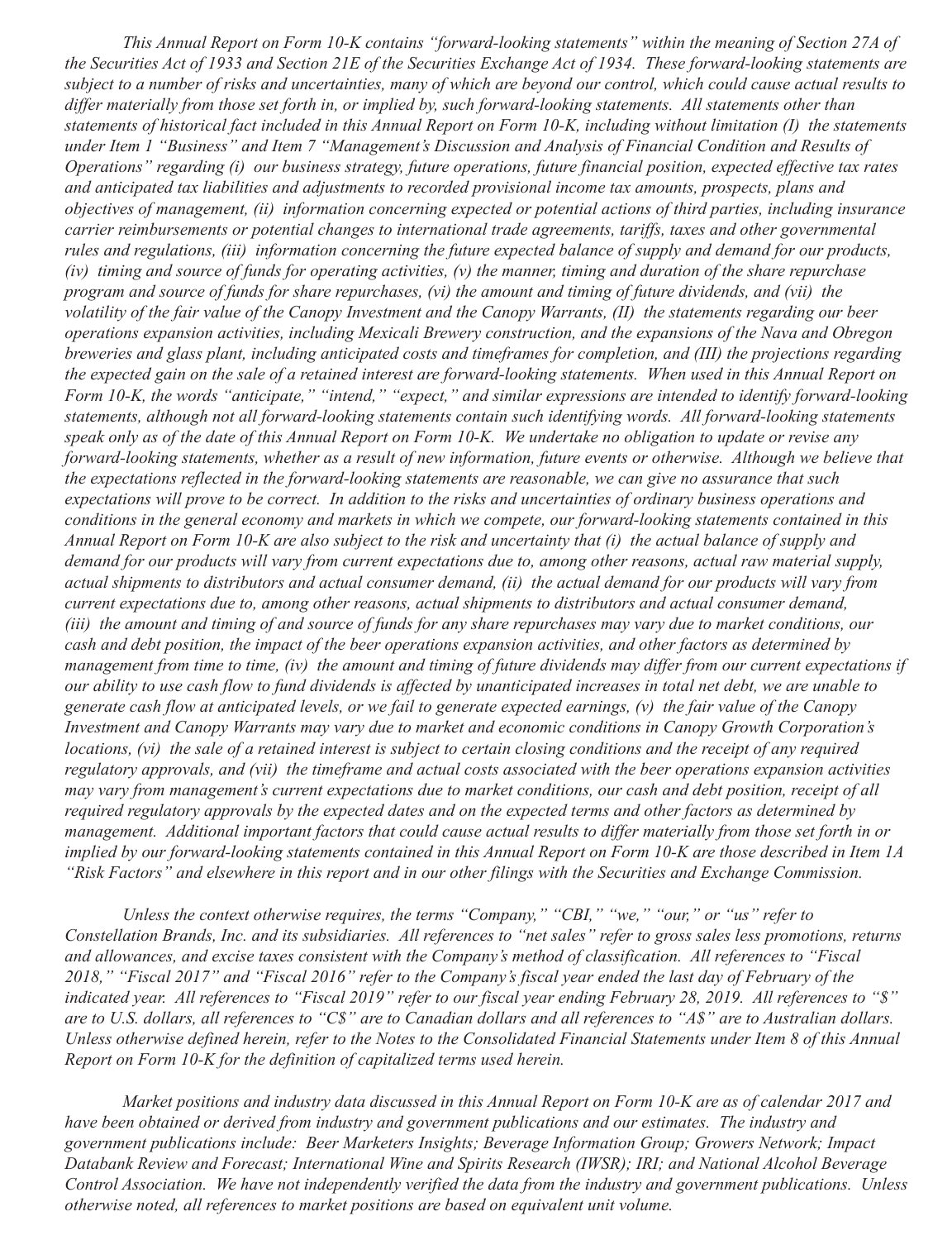# **PART I**

# **Item 1. Business.**

# **Introduction**

We are an international producer and marketer of beer, wine and spirits with operations in the U.S., Mexico, New Zealand, Italy and Canada and more than 100 brands in our portfolio. In the U.S., we are the largest multicategory supplier (beer, wine and spirits) ("Multi-category Supplier") of beverage alcohol. We are the third-largest beer company in the U.S. market and the world's leading premium wine company. Many of our products are recognized as leaders in their respective categories. This, combined with our strong market positions, makes us a supplier of choice to many of our customers, who include wholesale distributors, retailers and on-premise locations.

Our vision is to elevate life with every glass raised and our mission is to build brands that people love. We are committed to brand building, our trade partners, the environment, our investors and to consumers around the world who choose our products when celebrating big moments or enjoying quiet ones.

Our key values are:

- people;
- customer focus;
- entrepreneurship;
- quality; and
- integrity.

The Company is a Delaware corporation incorporated on December 4, 1972, as the successor to a business founded in 1945. We have approximately 9,600 employees located primarily in the U.S. and Mexico, with our corporate headquarters located in Victor, New York. We conduct our business through entities we wholly own as well as through a variety of joint ventures and other entities.

# **Strategy**

Our overall strategy is to create industry-leading growth and shareholder value by building premium brands that people love. We position our portfolio to benefit from industry premiumization trends, which we believe will continue to result in faster growth rates in the high-end of the beer, wine and spirits categories.

Certain key U.S. industry trends include:

- high-end beer (led by imported, craft and domestic super premium) growing faster than total beer;
- growth in U.S. per capita consumption of wine and spirits and volume of premium and above wine and spirits growing faster than value-priced wine and spirits; and
- consolidation of suppliers, wholesalers and retailers.

To capitalize on these trends, become more competitive and grow our business, we have generally employed a strategy focused on a combination of organic growth and acquisitions, with an increasing focus on the higher-growth, higher-margin premium and above categories of the beverage alcohol industry. Key elements of our strategy include:

- leveraging our leading position in total beverage alcohol and our scale with wholesalers and retailers to expand distribution of our product portfolio and cross promotional opportunities;
- strengthening relationships with wholesalers and retailers by providing consumer and beverage alcohol insights;
- investing in brand building activities;
- positioning ourselves for success with consumer-led innovation capabilities that identify, meet and stay ahead of evolving consumer trends and market dynamics;
- realizing operating efficiencies through expanding and enhancing production capabilities and maximizing asset utilization; and
- developing employees to enhance performance in the marketplace.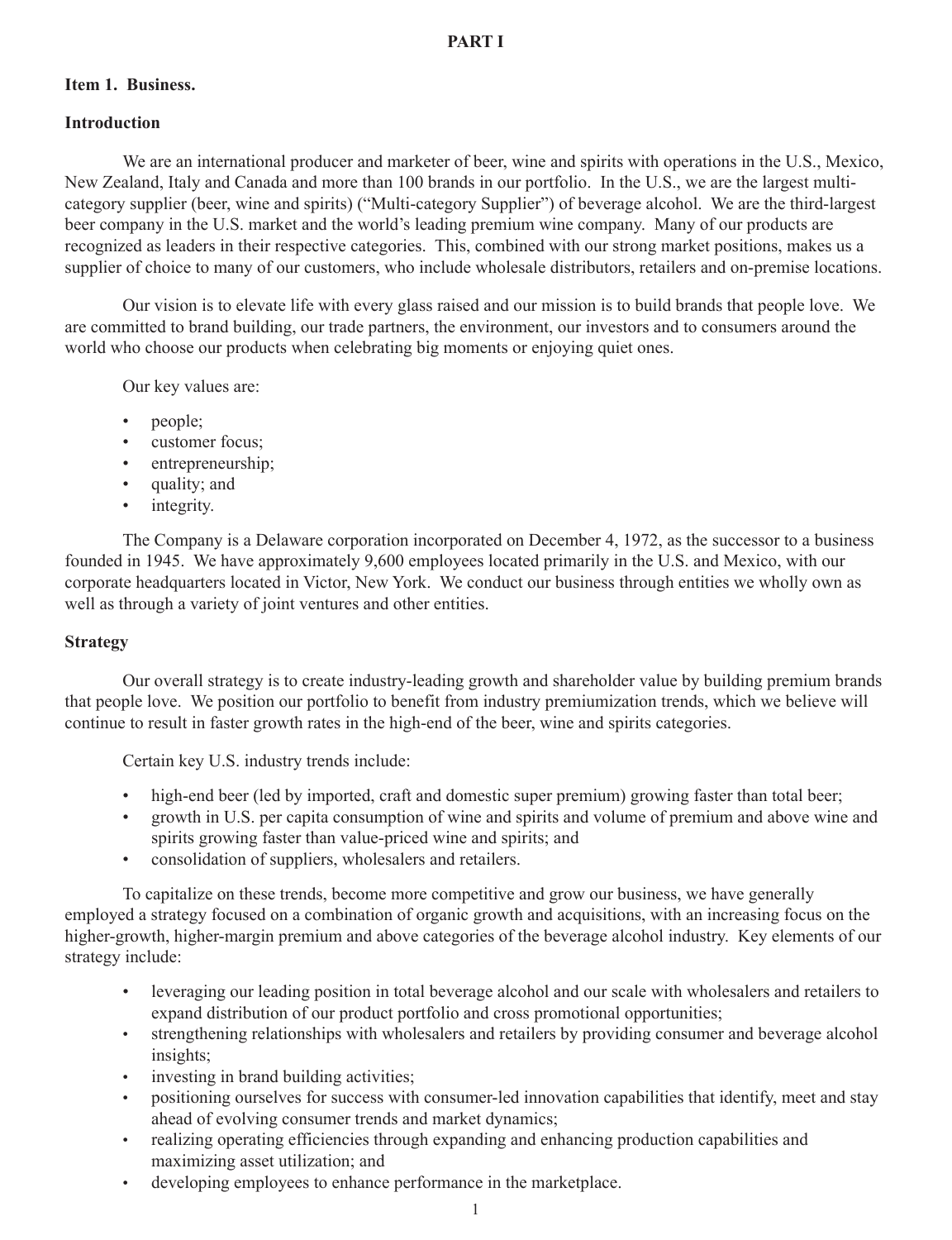In the beer business, we completed the acquisition of the imported beer business in June 2013, which solidified our position in the U.S. beer market over the long-term; diversified our profit base and enhanced our margins, results of operations and operating cash flow; and provided new avenues for growth. Since completing this transformational acquisition, we have made capital investments and acquisitions to increase beer production capacity to secure independence from a supply standpoint and to support the growth of the business. We enhanced our position in the high-end segment of the U.S. beer market with the acquisition of Ballast Point, a highly-awarded craft brewer, which provided us with a premium platform to compete in the growing craft beer category.

In our wine and spirits business, we have acquired higher-growth, higher-margin premium and above wine brands including Meiomi, Prisoner and Charles Smith wine brands, and divested the lower-margin Canadian wine business, as part of our efforts to increase our mix of premium and above brands, improve margins and create operating efficiencies. In addition, we have added high-end brands to our spirits portfolio through the acquisitions of Casa Noble and High West.

For further information on our strategy, see Management's Discussion and Analysis of Financial Condition and Results of Operations under Item 7 of this Annual Report on Form 10-K ("MD&A").

#### **Acquisitions, Investments and Divestitures**

As part of our strategy to improve margins, enhance production capabilities and keep an increased focus on the higher-growth, higher-margin premium and above categories of the beverage alcohol industry, we have completed the following acquisitions, investments and divestitures:

| <b>Transaction</b>  |                                                                                    | Date             | <b>Strategic Contribution</b>                                                                                                                                                                                                                                                                                                                                                                                                                                                                                                                                 |
|---------------------|------------------------------------------------------------------------------------|------------------|---------------------------------------------------------------------------------------------------------------------------------------------------------------------------------------------------------------------------------------------------------------------------------------------------------------------------------------------------------------------------------------------------------------------------------------------------------------------------------------------------------------------------------------------------------------|
| <b>Beer Segment</b> |                                                                                    |                  |                                                                                                                                                                                                                                                                                                                                                                                                                                                                                                                                                               |
|                     | Funky Buddha acquisition                                                           | August<br>2017   | Portfolio of high-quality, Florida-based craft beers; strengthened our position<br>in the high-end segment of the U.S. beer market.                                                                                                                                                                                                                                                                                                                                                                                                                           |
|                     | Obregon Brewery<br>acquisition                                                     | December<br>2016 | Provided immediate functioning brewery capacity to support our fast-<br>growing, high-end Mexican beer portfolio; provided flexibility for future<br>innovation initiatives; enabled us to become fully independent from an<br>interim supply agreement with Modelo.                                                                                                                                                                                                                                                                                          |
|                     | <b>Ballast Point acquisition</b>                                                   | December<br>2015 | Provided a premium platform to compete in the growing craft beer category;<br>further strengthened our position in the high-end segment of the U.S. beer<br>market.                                                                                                                                                                                                                                                                                                                                                                                           |
|                     | Glass production plant<br>acquisition through joint<br>venture with Owens-Illinois | December<br>2014 | State-of-the-art glass production plant located adjacent to our Nava Brewery<br>in Mexico; solidified our long-term glass sourcing strategy under favorable<br>terms.                                                                                                                                                                                                                                                                                                                                                                                         |
|                     | Imported beer business<br>acquisition                                              | June<br>2013     | Provided complete, independent control of our U.S. commercial beer<br>business, the state-of-the-art Nava Brewery and the exclusive perpetual brand<br>rights to import, market and sell Corona and certain other Mexican beer<br>brands in the U.S. market; solidified our position in the U.S. beer market for<br>the long term; made us the third-largest brewer and seller of beer for the U.S.<br>market; combined with our strong position in wine and spirits, solidified us<br>as the largest Multi-category Supplier of beverage alcohol in the U.S. |
|                     | <b>Wine and Spirits Segment</b>                                                    |                  |                                                                                                                                                                                                                                                                                                                                                                                                                                                                                                                                                               |
|                     | Schrader Cellars acquisition                                                       | June<br>2017     | Collection of highly-rated, limited-production fine wines; aligned with our<br>portfolio premiumization strategy; strengthened our position in the fine wine<br>category.                                                                                                                                                                                                                                                                                                                                                                                     |
|                     | Canadian Divestiture                                                               | December<br>2016 | Divestiture of the lower-margin Canadian wine business.                                                                                                                                                                                                                                                                                                                                                                                                                                                                                                       |
|                     | Charles Smith acquisition<br>October<br>2016                                       |                  | Collection of five fast-growing, high-quality super and ultra-premium<br>Washington State wine brands; strong consumer affinity and demand.                                                                                                                                                                                                                                                                                                                                                                                                                   |
|                     | High West acquisition                                                              | October<br>2016  | Portfolio of distinctive, award-winning, fast-growing and high-end craft<br>whiskeys and other select spirits.                                                                                                                                                                                                                                                                                                                                                                                                                                                |
|                     | Prisoner acquisition                                                               | April<br>2016    | Portfolio of five fast-growing, higher-margin, super-luxury wine brands;<br>strengthened our position in the super-luxury wine category.                                                                                                                                                                                                                                                                                                                                                                                                                      |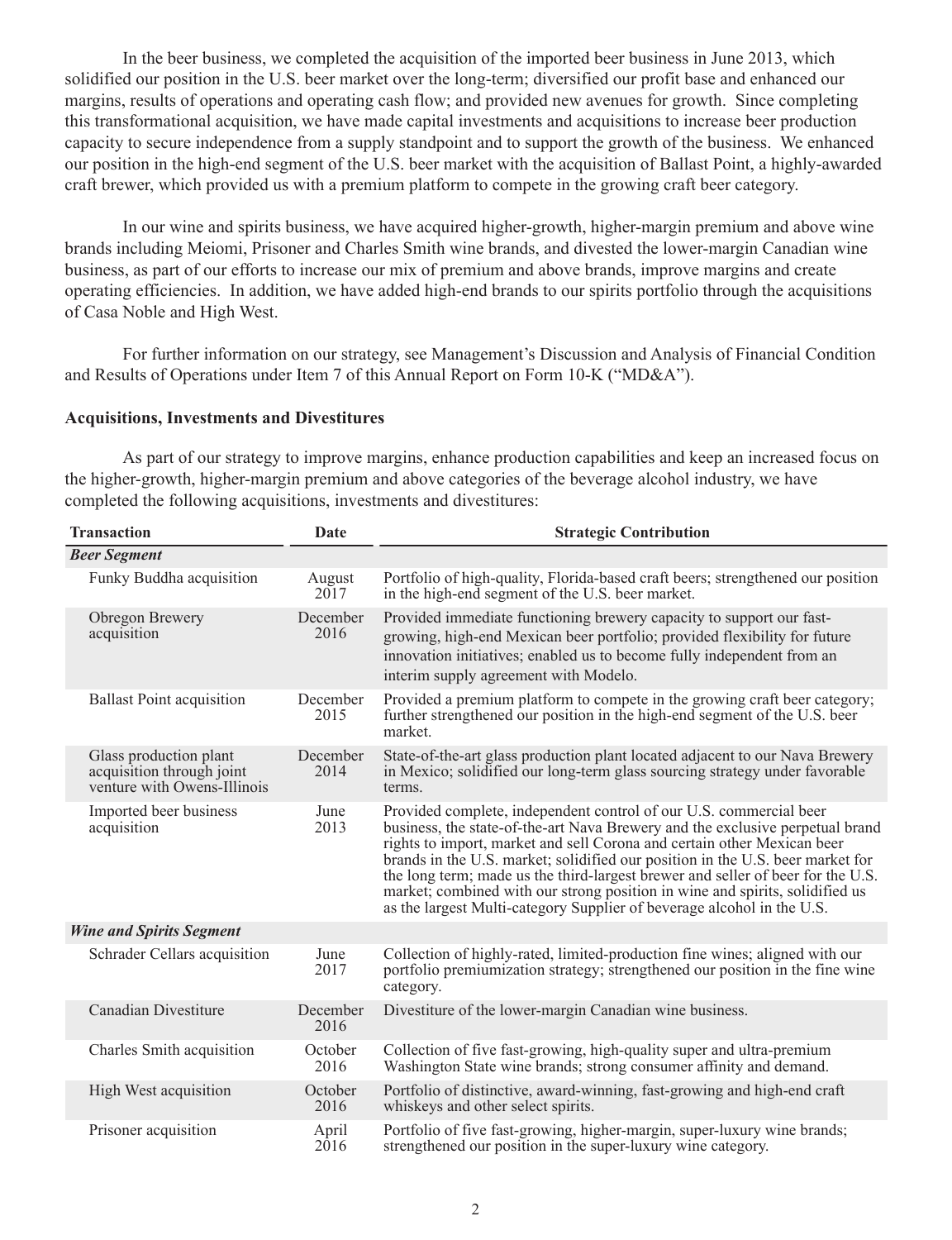| <b>Transaction</b>                            | Date              | <b>Strategic Contribution</b>                                                                                                                                                                                                                 |
|-----------------------------------------------|-------------------|-----------------------------------------------------------------------------------------------------------------------------------------------------------------------------------------------------------------------------------------------|
| Meiomi acquisition                            | August<br>2015    | Higher-margin, luxury growth brand; further strengthened our position in the<br>U.S. pinot noir category.                                                                                                                                     |
| Casa Noble acquisition                        | September<br>2014 | Higher-margin, super-premium tequila business; complemented our Mexican<br>beer portfolio; further strengthened both our on and off-premise presence as<br>tequila and Mexican beer share similar target consumers and drinking<br>occasions. |
| <b>Corporate Operations and Other Segment</b> |                   |                                                                                                                                                                                                                                               |
| Canopy Growth Corporation<br>investment       | November<br>2017  | Investment in Ontario, Canada-based public company; leading provider of<br>medicinal cannabis products; supported our long-term strategy to identify,<br>meet and stay ahead of evolving consumer trends and market dynamics.                 |

For further information about our Fiscal 2018, Fiscal 2017 and Fiscal 2016 transactions, refer to (i) MD&A and (ii) Note 2 of the Notes to the Consolidated Financial Statements under Item 8 of this Annual Report on Form 10-K ("Notes to the Financial Statements").

#### **Business Segments**

We report our operating results in three segments: (i) Beer, (ii) Wine and Spirits, and (iii) Corporate Operations and Other. The business segments reflect how our operations are managed, how resources are allocated, how operating performance is evaluated by senior management and the structure of our internal financial reporting. We report net sales in two reportable segments, as follows:

|                               | For the Year<br>Ended<br>February 28,<br>2018 | $%$ of<br>Net Sales | For the Year<br>Ended<br>February 28,<br>2017 | $%$ of<br>Net Sales | For the Year<br>Ended<br>February 29,<br>2016 | $%$ of<br>Net Sales |
|-------------------------------|-----------------------------------------------|---------------------|-----------------------------------------------|---------------------|-----------------------------------------------|---------------------|
| ( <i>in millions</i> )        |                                               |                     |                                               |                     |                                               |                     |
| Beer                          | \$<br>4,658.5                                 | $61.4\%$ \$         | 4,229.3                                       | 57.7% \$            | 3,622.6                                       | 55.3%               |
| Wine and Spirits:             |                                               |                     |                                               |                     |                                               |                     |
| Wine                          | 2,559.5                                       | 33.8%               | 2,739.3                                       | 37.4%               | 2,591.4                                       | 39.6%               |
| <b>Spirits</b>                | 367.0                                         | $4.8\%$             | 362.9                                         | $4.9\%$             | 334.4                                         | $5.1\%$             |
| Total Wine and Spirits        | 2,926.5                                       | 38.6%               | 3,102.2                                       | 42.3%               | 2,925.8                                       | 44.7%               |
| <b>Consolidated Net Sales</b> | 7,585.0                                       |                     | 7,331.5                                       |                     | 6,548.4                                       |                     |

#### *Beer Segment*

We are the leader in the high-end segment of the U.S. beer market. We sell a number of brands in the imported and craft beer categories.

Within the imported beer category, we have the exclusive right to import, market and sell these Mexican beer brands in all 50 states of the U.S.:

- Corona Extra
- Corona Light
- Modelo Especial
- Modelo Negra
- Modelo Chelada
- Pacifico
- Victoria

In the U.S., we are the leading imported beer company and have six of the 15 top-selling imported beer brands. Corona Extra is the best-selling imported beer and the fifth best-selling beer overall in the U.S.; Corona Light is the leading imported light beer; and Modelo Especial is the second-largest and the fastest-growing major imported beer brand.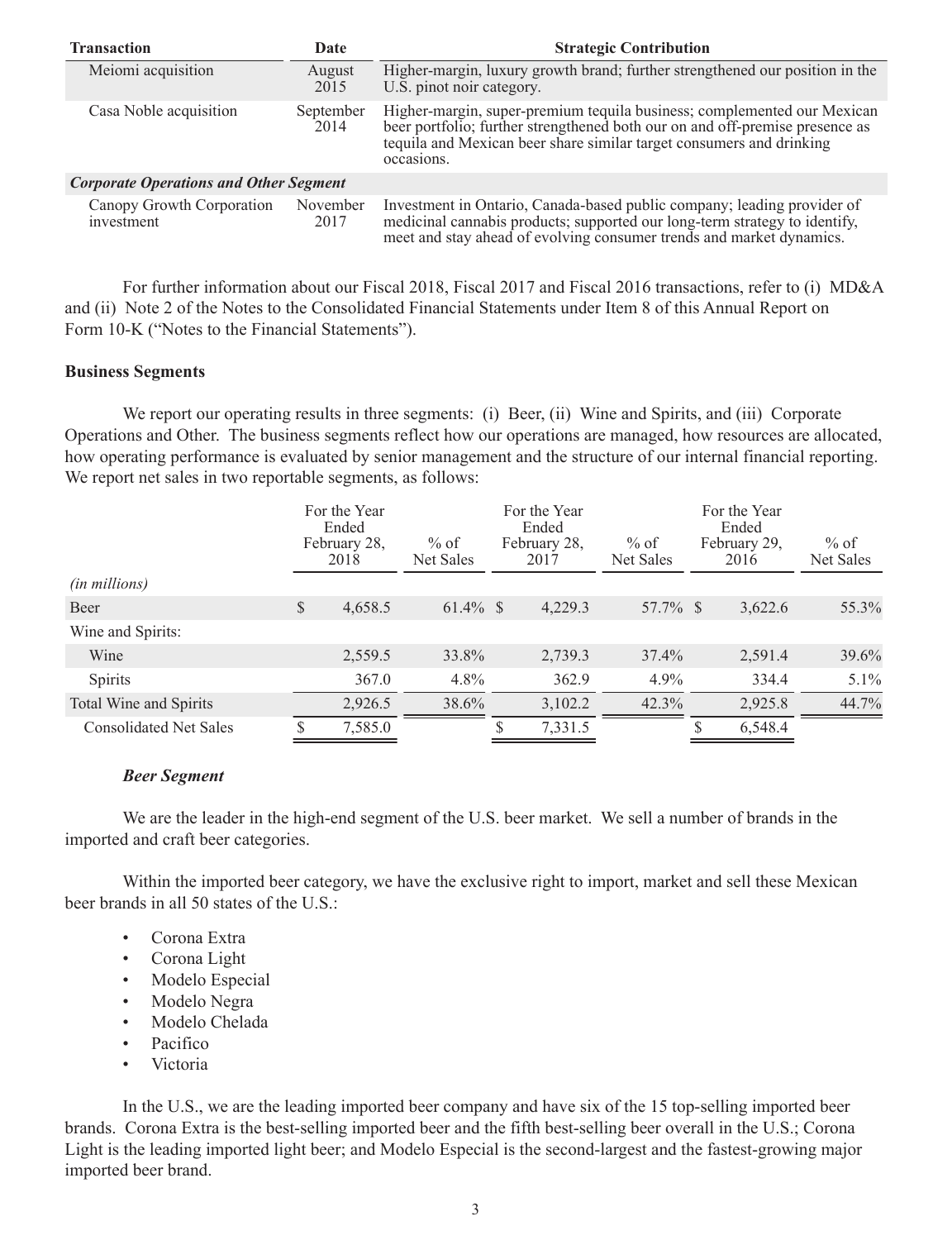Since the acquisition of the imported beer business, we have increased our production capacity in Mexico from 10 million to approximately 31.5 million hectoliters. Our current production capacity provides us the opportunity to further expand our leadership position in the high-end segment of the U.S. beer market by increasing our investment behind on-trend innovation. As part of these efforts, we're launching Corona Premier, a lowercalorie, lower-carbohydrate offering in the high-end U.S. beer market segment. Additionally, we are continuing efforts focused on increasing sales penetration of products in can, draft and larger package size formats.

Expansion and construction efforts continue under our Mexico Beer Expansion Projects. Since the acquisition of the imported beer business, we have invested approximately \$2.9 billion for the Mexico Beer Expansion Projects, with approximately \$800 million during Fiscal 2018. To align with our anticipated future growth expectations, we're targeting an additional 12.5 million hectoliters of production capacity expansion activities to be completed over the next five fiscal years.

Prior to the acquisition of the imported beer business, we and Modelo, indirectly, each had an equal interest in Crown Imports LLC, which had the exclusive right to import, market and sell primarily Modelo's Mexican beer portfolio in the U.S. as of the date of the acquisition.

Our craft beer products are primarily sold under the Ballast Point brand. Ballast Point is led by its popular Sculpin IPA and has excellent innovation capabilities. The Funky Buddha acquisition allows us to leverage our craft beer platform, capitalizing on the growth of high-quality, regional craft beer brands.

## *Wine and Spirits Segment*

We are the world's leading premium wine company. We sell a large number of wine brands across all categories – table wine, sparkling wine and dessert wine – and across all price points – popular, premium and luxury categories, primarily within the \$5 to \$25 price range at U.S. retail – and we have a leading market position in the U.S. Our wine portfolio is supported by grapes purchased from independent growers, primarily in the U.S., New Zealand and Chile, and vineyard holdings in the U.S., New Zealand and Italy.

Our wine produced in the U.S., New Zealand and Italy is primarily marketed in the U.S. In addition, we export our wine products to Canada and other major world markets.

In our spirits business, SVEDKA Vodka is imported from Sweden and is the largest imported vodka brand in the U.S. Black Velvet Canadian Whisky is the second-largest Canadian whisky brand in the U.S. Our high-end spirits brands include Casa Noble tequila and High West craft whiskeys.

In the U.S., we sell 19 of the 100 top-selling wine brands and are a leading premium wine company. Some of our well-known wine and spirits brands sold in the U.S., which comprised our Fiscal 2018 U.S. Focus Brands ("Focus Brands"), included:

|                   | Spirits Brands |                   |                     |
|-------------------|----------------|-------------------|---------------------|
| 7 Moons           | Kung Fu Girl   | Robert Mondavi    | Casa Noble          |
| <b>Black Box</b>  | Mark West      | Ruffino           | High West           |
| Clos du Bois      | Meiomi         | Simi              | <b>SVEDKA Vodka</b> |
| Estancia          | Mount Veeder   | The Dreaming Tree |                     |
| Franciscan Estate | <b>Nobilo</b>  | The Prisoner      |                     |
| Kim Crawford      | Ravage         | The Velvet Devil  |                     |

We dedicate a large share of sales and marketing resources to our Focus Brands as they represent a majority of our U.S. wine and spirits revenue and profitability, and generally have strong positions in their respective price categories.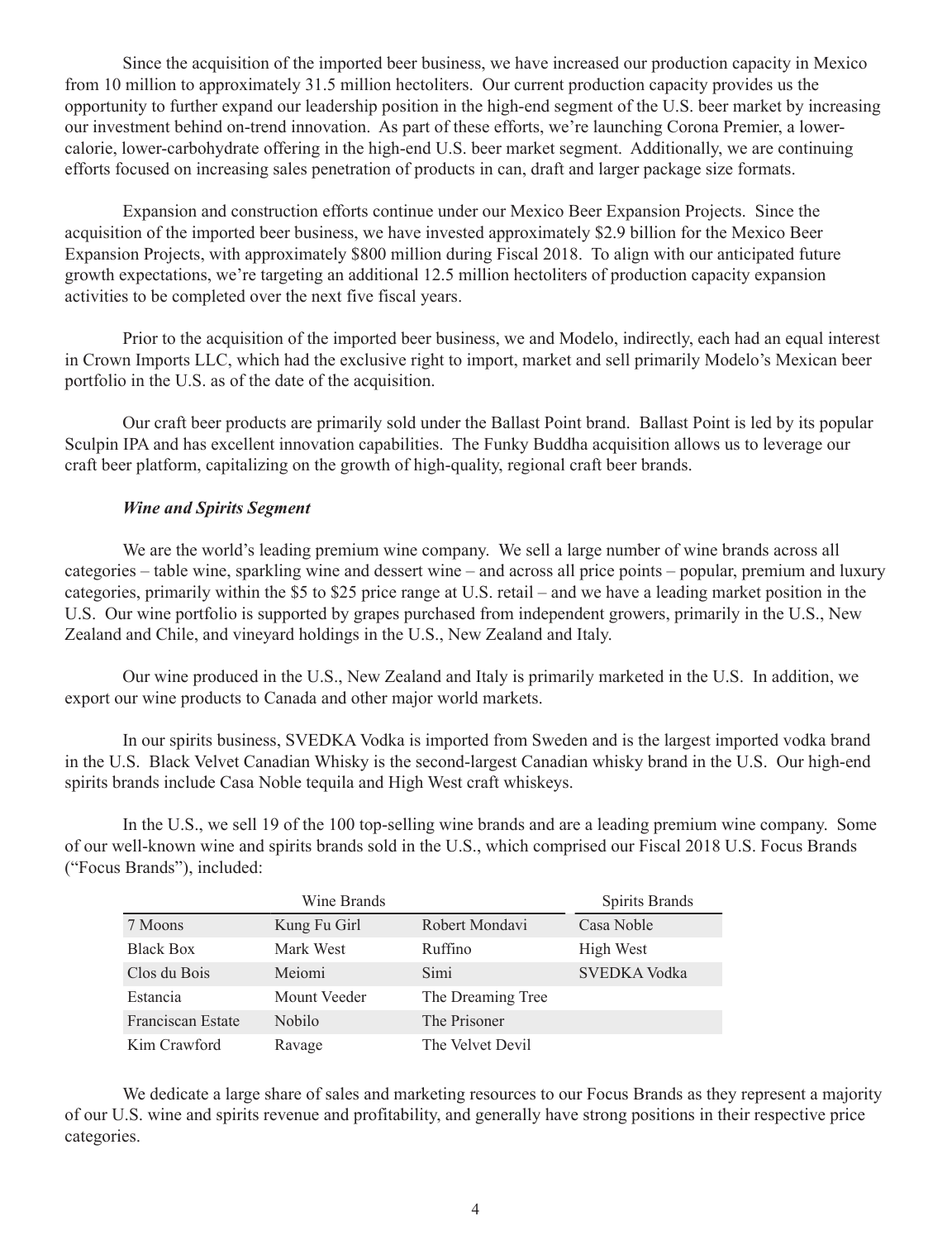We have been increasing resources in support of on-trend product innovation as we believe this is one of the key drivers of overall beverage alcohol category growth. In wine, we have launched varietal line extensions behind many of our Focus Brands, such as Bourbon Barrel Aged Robert Mondavi Private Selection and Meiomi Rosé, and we have introduced newer brands like Derange, 7 Moons and Cooper & Thief. In spirits, we are leveraging our existing brand equity established with Black Box Wines with the introduction of Black Box Spirits, initially offered in whiskey, tequila and vodka formats.

In addition, as part of our efforts to increase focus on higher-growth, higher-margin premium and above brands, we continue to rationalize lower-growth, lower-margin products mostly within the popular price category.

#### *Corporate Operations and Other*

The Corporate Operations and Other segment includes traditional corporate-related items including executive management, corporate development, corporate finance, human resources, internal audit, investor relations, legal, public relations and information technology.

Further information regarding net sales, operating income and total assets of each of our business segments and information regarding geographic areas is set forth in Note 21 of the Notes to the Financial Statements.

#### **Marketing and Distribution**

To focus on their respective product categories, build brand equity and increase sales, our segments employ full-time, in-house marketing, sales and customer service functions. These functions engage in a range of marketing activities and strategies, including market research, consumer and trade advertising, price promotions, point-of-sale materials, event sponsorship, on-premise promotions and public relations. Where opportunities exist, particularly with national accounts in the U.S., we leverage our sales and marketing skills across the organization.

In the U.S., our products are primarily distributed by wholesale distributors, with separate distribution networks utilized for (i) our beer portfolio and (ii) our wine and spirits portfolio, as well as state alcohol beverage control agencies. As is the case with all other beverage alcohol companies, products sold through these agencies are subject to obtaining and maintaining listings to sell our products in that agency's state. State governments can affect prices paid by consumers of our products through the imposition of taxes or, in states in which the government acts as the distributor of our products through an alcohol beverage control agency, by directly setting the retail prices.

#### **Trademarks and Distribution Agreements**

Trademarks are an important aspect of our business. We sell products under a number of trademarks, which we own or use under license. Throughout our segments, we also have various licenses and distribution agreements for the sale, or the production and sale, of our products and products of third parties. These licenses and distribution agreements have varying terms and durations.

Within the Beer segment, we have an exclusive sub-license to use trademarks related to our Mexican beer brands in the U.S. This sub-license agreement is perpetual. Prior to our acquisition of the imported beer business, Crown Imports had exclusive importation agreements with the suppliers of certain imported beer products and had an exclusive renewable sub-license to use certain trademarks related to the imported beer brands in the U.S.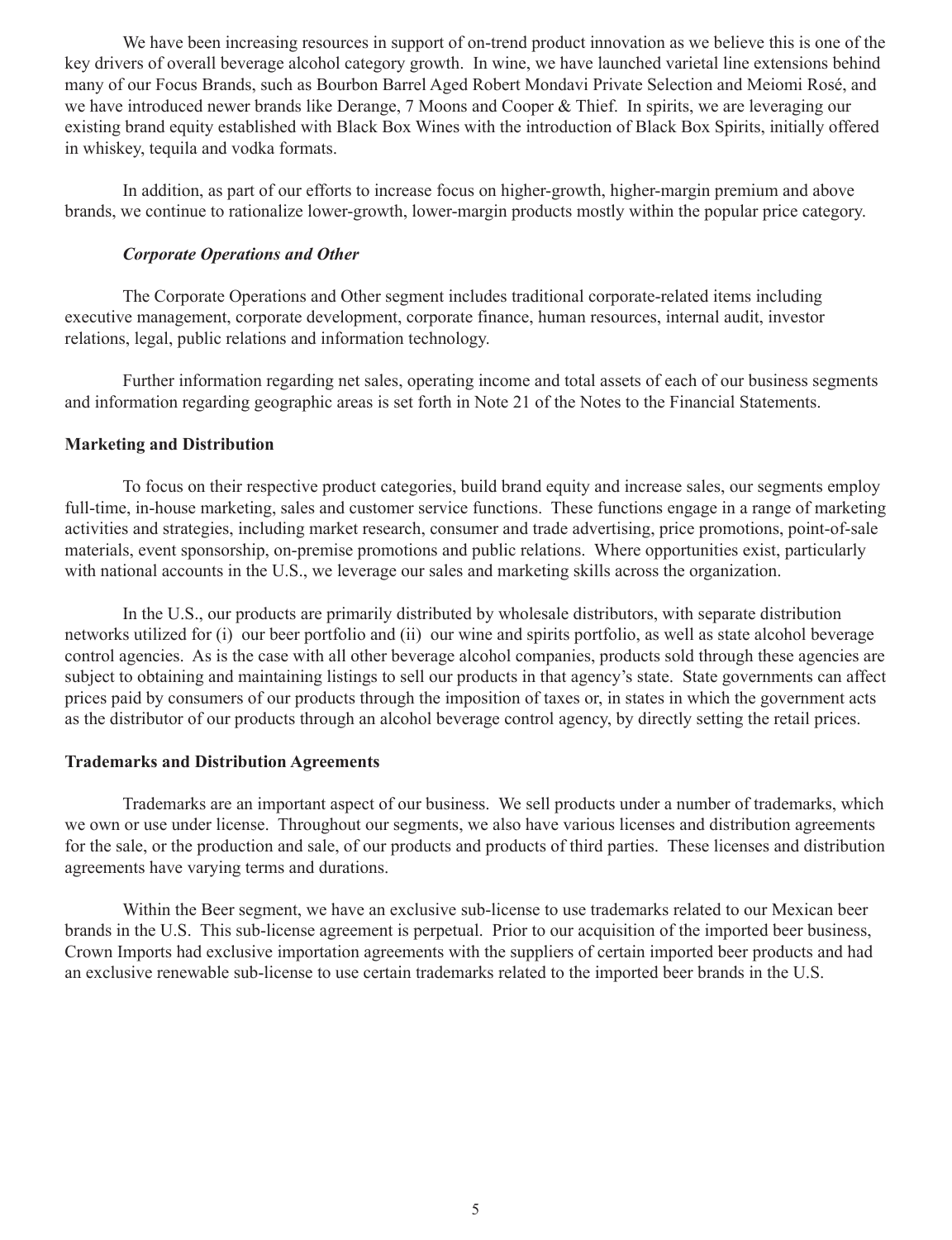# **Competition**

The beverage alcohol industry is highly competitive. We compete on the basis of quality, price, brand recognition and distribution strength. Our beverage alcohol products compete with other alcoholic and nonalcoholic beverages for consumer purchases, as well as shelf space in retail stores, restaurant presence and wholesaler attention. We compete with numerous multinational producers and distributors of beverage alcohol products, some of which have greater resources than we do. Our principal competitors include:

Beer Anheuser-Busch InBev, Molson Coors, Heineken, Pabst Brewing Company, The Boston Beer Company Wine E&J Gallo Winery, The Wine Group, Trinchero Family Estates, Treasury Wine Estates, Ste. Michelle Wine Estates, Deutsch Family Wine & Spirits, Jackson Family Wines Spirits Diageo, Beam Suntory, Brown-Forman, Sazerac Company, Pernod Ricard

## **Production**

Our current production capacity in Mexico at our Nava and Obregon breweries is approximately 31.5 million hectoliters. Prior to the acquisition of the Obregon Brewery, we entered into a three-year interim supply agreement with Modelo in June 2013, which was initially extended for one additional year through June 2017. However, the purchase of the Obregon Brewery enabled us to become fully independent from this interim supply agreement, which was terminated at the time of this acquisition. In addition, we are constructing the Mexicali Brewery, located near California, which is our largest imported beer market in the U.S. Based on our anticipated future growth expectations, we intend to expand our production capacity in Mexico to approximately 44 million hectoliters over the next five fiscal years.

Our craft beer production requirements are primarily fulfilled by our Miramar and Daleville facilities, located in the greater San Diego, California, and Roanoke, Virginia, areas, respectively. These facilities can be expanded to accommodate future growth. We also operate multiple tap rooms with smaller scale production and innovation capabilities.

In the U.S., we operate 18 wineries using many varieties of grapes grown principally in the Napa, Sonoma, Monterey and San Joaquin regions of California. We also operate three wineries in New Zealand and five wineries in Italy. Grapes are crushed at most of our wineries and stored as wine until packaged for sale under our brand names or sold in bulk. The inventories of wine are usually at their highest levels during and after the crush of each year's grape harvest, and are reduced prior to the subsequent year's crush. Wine inventories are usually at their highest levels in September through November in the U.S. and Italy, and in March through May in New Zealand.

Our Canadian whisky requirements are produced and aged at our Canadian distillery in Lethbridge, Alberta. We currently operate two facilities in the U.S. for the production of our High West whiskey brand. The requirements for grains and bulk spirits used in the production of our spirits are purchased from various suppliers.

Certain of our wines and spirits must be aged for more than one year up to multiple years. Therefore, our inventories of wines and spirits may be larger in relation to sales and total assets than in many other businesses.

#### **Sources and Availability of Production Materials**

The principal components in the production of our Mexican and craft beer brands include water; agricultural products, such as yeast and grains; and packaging materials, which include glass, aluminum and cardboard.

For our Mexican beer brands, packaging materials represent the largest cost component of production, with glass bottles representing the largest cost component of our packaging materials. For Fiscal 2018, the package format mix of our Mexican beer volume sold in the U.S. was 70% glass bottles, 27% aluminum cans and 3% in stainless steel kegs.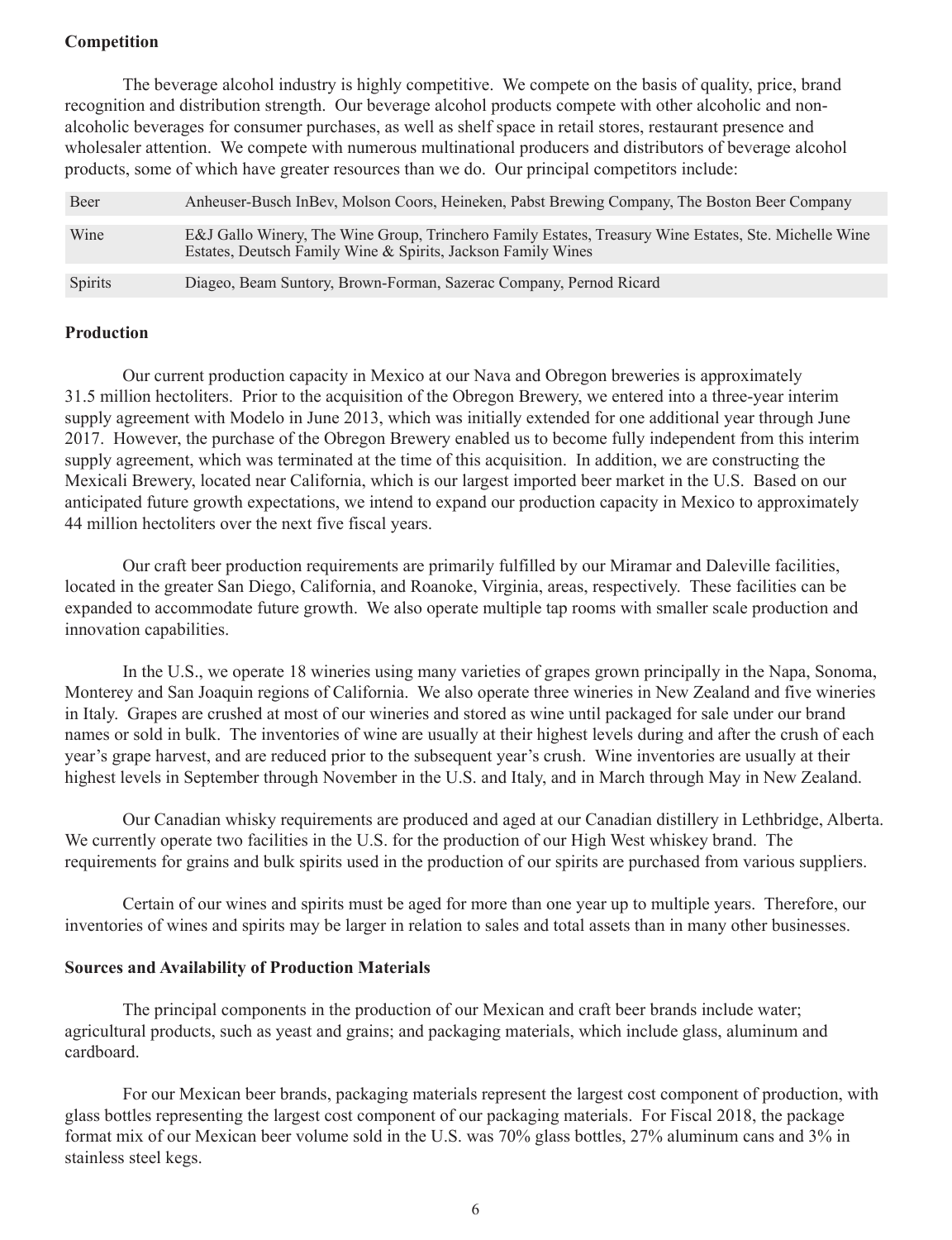The Nava and Obregon breweries receive water originating from aquifers. We believe we have adequate access to water to support the breweries' on-going requirements, as well as future requirements after the completion of planned expansion activities.

As part of our efforts to solidify our beer glass sourcing strategy over the long-term, we formed an equallyowned joint venture with Owens-Illinois, the world's largest glass container manufacturer. The joint venture acquired a state-of-the-art glass production plant that is located adjacent to our Nava Brewery in Mexico, in December 2014. The glass plant currently has four operational glass furnaces and the joint venture intends to increase it to five furnaces by the end of calendar 2019. When fully operational with five furnaces, the glass plant is expected to supply approximately 60% *–* 65% of our glass requirements for the Nava Brewery. We also have longterm glass supply agreements with other glass producers.

The principal components in the production of our wine and spirits products are agricultural products, such as grapes and grain, and packaging materials (primarily glass).

Most of our annual grape requirements are satisfied by purchases from each year's harvest which normally begins in August and runs through October in the U.S. and Italy, and begins in February and runs through May in New Zealand. We receive grapes from approximately 910 independent growers in the U.S. and approximately 170 independent growers located primarily in New Zealand and Chile. We enter into purchase agreements with a majority of these growers with pricing that generally varies year-to-year and is largely based on then-current market prices.

As of February 28, 2018, we owned or leased approximately 21,300 acres of land and vineyards, either fully bearing or under development, in the U.S., New Zealand and Italy. This acreage supplies only a small percentage of our overall total grape needs for wine production. However, most of this acreage is used to supply a large portion of the grapes used for the production of certain of our higher-end wines. We continue to consider the purchase or lease of additional vineyards, and additional land for vineyard plantings, to supplement our grape supply.

We believe that we have adequate sources of grape supplies to meet our sales expectations. However, when demand for certain wine products exceeds expectations, we look to source the extra requirements from the bulk wine markets around the world.

The distilled spirits manufactured and imported by us require various agricultural products, neutral grain spirits and bulk spirits which we fulfill through purchases from various sources by contractual arrangement and through purchases on the open market. We believe that adequate supplies of the aforementioned products are available at the present time.

We utilize glass and polyethylene terephthalate ("PET") bottles and other materials such as caps, corks, capsules, labels, wine bags and cardboard cartons in the bottling and packaging of our wine and spirits products. After grape purchases, glass bottle costs are the largest component of our cost of product sold. In the U.S., the glass bottle industry is highly concentrated with only a small number of producers. We have traditionally obtained, and continue to obtain, our glass requirements from a limited number of producers under long-term supply arrangements. Currently, one producer supplies most of our glass container requirements for our U.S. operations. We have been able to satisfy our requirements with respect to the foregoing and consider our sources of supply to be adequate at this time.

## **Government Regulation**

We are subject to a range of laws and regulations in the countries in which we operate. Where we produce products, we are subject to environmental laws and regulations, and may be required to obtain environmental and alcohol beverage permits and licenses to operate our facilities. Where we market and sell products, we may be subject to laws and regulations on brand registration, packaging and labeling, distribution methods and relationships, pricing and price changes, sales promotions, advertising and public relations. We are also subject to rules and regulations relating to changes in officers or directors, ownership or control.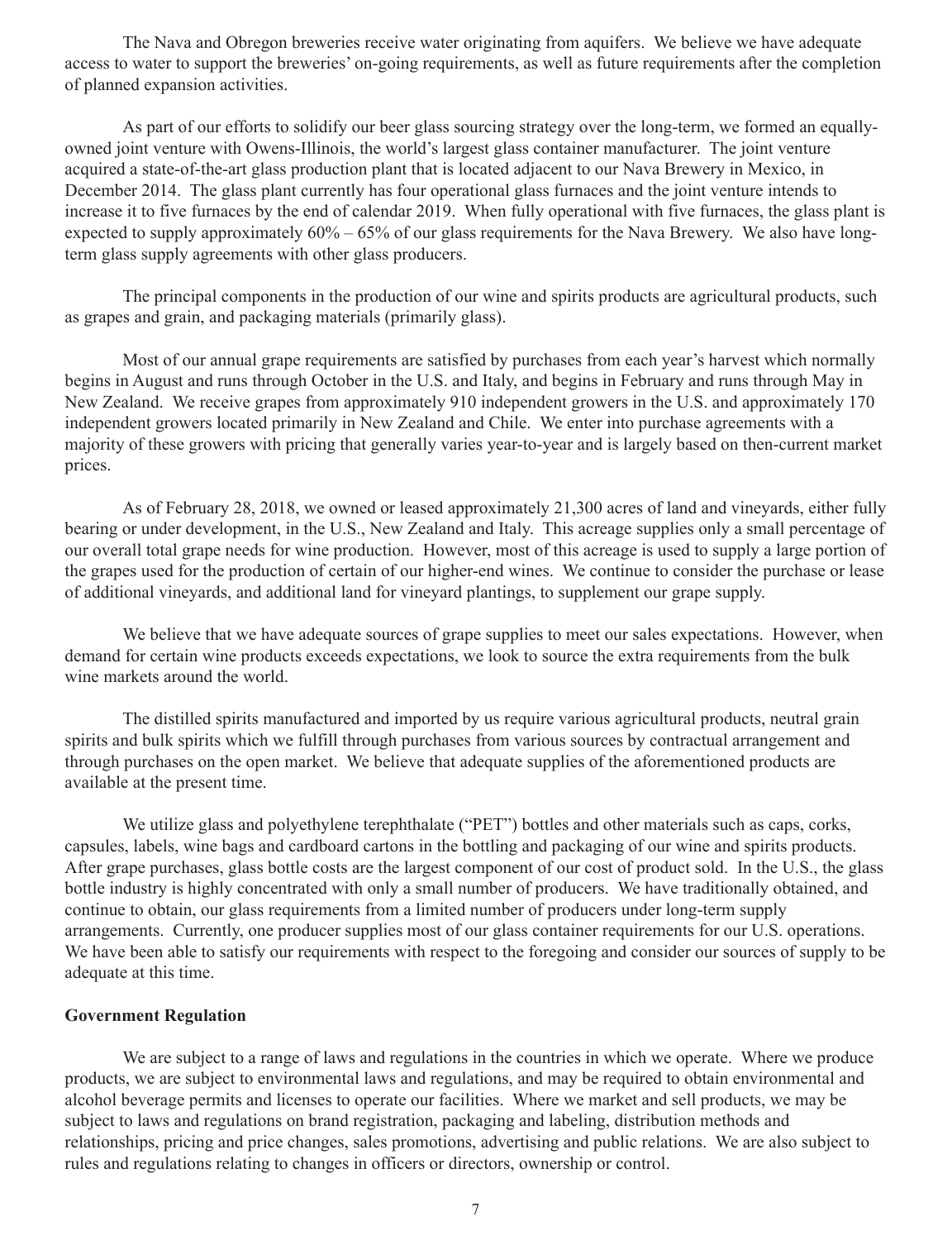We believe we are in compliance in all material respects with all applicable governmental laws and regulations in the countries in which we operate. We also believe that the cost of administration and compliance with, and liability under, such laws and regulations does not have, and is not expected to have, a material adverse impact on our financial condition, results of operations or cash flows.

## **Seasonality**

The beverage alcohol industry is subject to seasonality in each major category. As a result, in response to wholesaler and retailer demand which precedes consumer purchases, our beer sales are typically highest during the first and second quarters of our fiscal year, which correspond to the Spring and Summer periods in the U.S. Our wine and spirits sales are typically highest during the third quarter of our fiscal year, primarily due to seasonal holiday buying.

#### **Employees**

As of February 28, 2018, we had approximately 9,600 employees. Approximately 4,800 employees were in the U.S. and approximately 4,800 employees were outside of the U.S., primarily in Mexico. We may employ additional workers during the grape crushing seasons. Approximately 23% of our employees are covered by collective bargaining agreements. There are no collective bargaining agreements expiring within one year. We consider our employee relations generally to be good.

#### **Executive Officers of the Company**

Information with respect to our current executive officers is as follows:

| <b>NAME</b>          | AGE | OFFICE OR POSITION HELD                                         |
|----------------------|-----|-----------------------------------------------------------------|
| <b>Richard Sands</b> | 67  | Chairman of the Board                                           |
| Robert Sands         | 59  | Chief Executive Officer                                         |
| William A. Newlands  | 59  | President and Chief Operating Officer                           |
| James O. Bourdeau    | 53  | Executive Vice President, General Counsel and Secretary         |
| F. Paul Hetterich    | 55  | Executive Vice President and President, Beer Division           |
| Thomas M. Kane       | 57  | Executive Vice President and Chief Human Resources Officer      |
| David Klein          | 54  | Executive Vice President and Chief Financial Officer            |
| Christopher Stenzel  | 50  | Executive Vice President and President, Wine & Spirits Division |

**Richard Sands**, Ph.D., is the Chairman of the Board of the Company. He has been employed by the Company in various capacities since 1979. He has served as a director since 1982. In September 1999, Mr. Sands was elected Chairman of the Board. He served as Chief Executive Officer from October 1993 to July 2007, as Executive Vice President from 1982 to May 1986, as President from May 1986 to December 2002 and as Chief Operating Officer from May 1986 to October 1993. He is the brother of Robert Sands.

**Robert Sands** has served as Chief Executive Officer of the Company since July 2007 and as a director since January 1990. Mr. Sands also served as President from December 2002 to February 2018, as Chief Operating Officer from December 2002 to July 2007, as Group President from April 2000 through December 2002, as Chief Executive Officer, International from December 1998 through April 2000, as Executive Vice President from October 1993 through April 2000, as General Counsel from June 1986 through May 2000 and as Vice President from June 1990 through October 1993. He is the brother of Richard Sands.

**William A. Newlands** is President and Chief Operating Officer of the Company. He was appointed President in February 2018 and has served as Chief Operating Officer since January 2017. He served as Executive Vice President of the Company from January 2015 until February 2018. From January 2016 to January 2017 he performed the role of President, Wine & Spirits Division and from January 2015 through January 2016 he performed the role of Chief Growth Officer. Mr. Newlands joined the Company in January 2015. Prior to that he served from October 2011 until August 2014 as Senior Vice President and President, North America of Beam Inc.,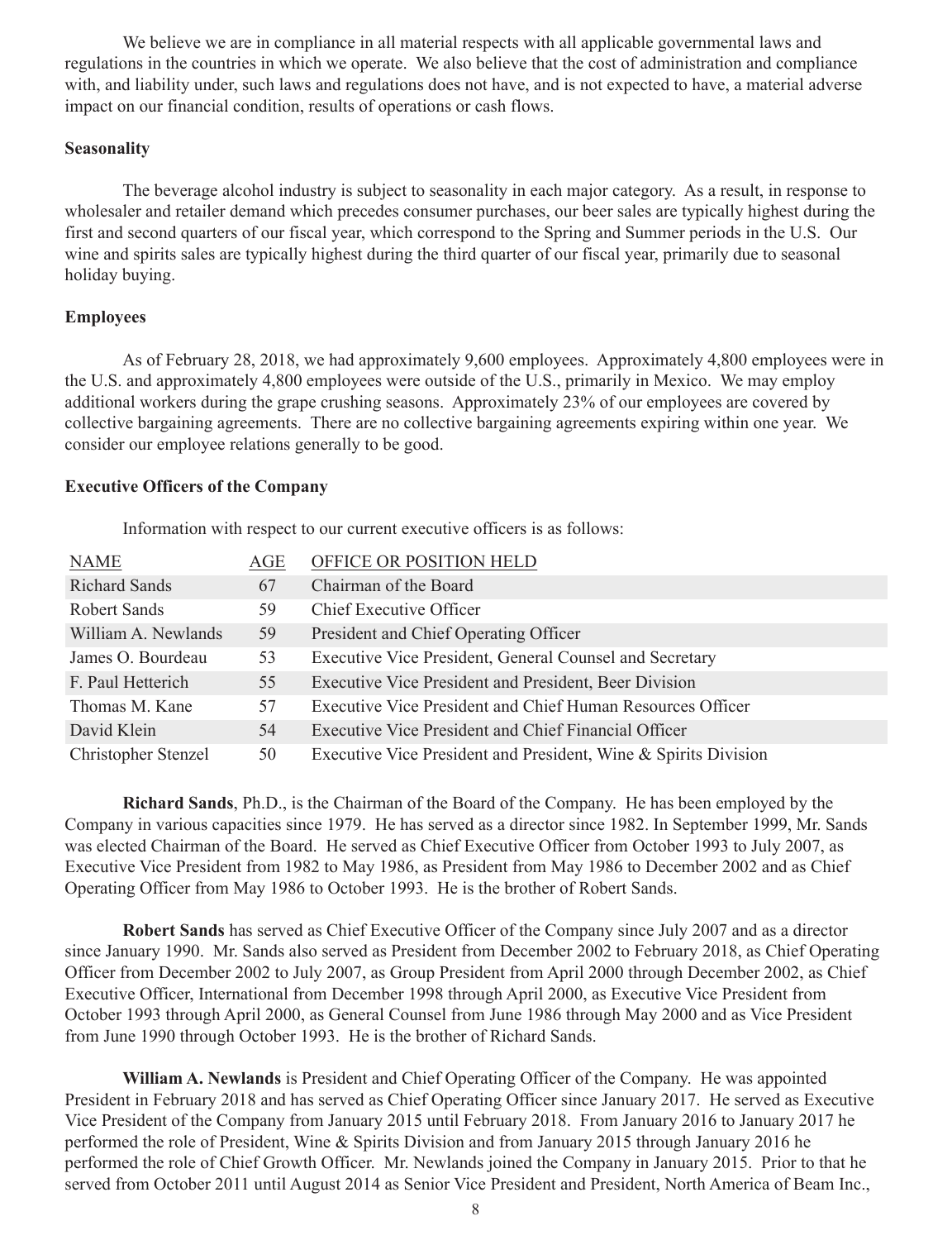as Senior Vice President and President, North America of Beam Global Spirits & Wine, Inc. from December 2010 to October 2011 and as Senior Vice President and President, USA of Beam Global Spirits & Wine, Inc. from February 2008 to December 2010. Beam Inc., a producer and seller of branded distilled spirits products, merged with a subsidiary of Suntory Holding Limited, a Japanese company, in 2014. Prior to October 2011, Beam Global Spirits & Wine, Inc. was the spirits operating segment of Fortune Brands, Inc., which was a leading consumer products company that made and sold branded consumer products worldwide in the distilled spirits, home and security, and golf markets.

**James O. Bourdeau** has served as the Company's Executive Vice President and General Counsel since December 2017 and as the Company's Secretary since April 2017. Prior to that, Mr. Bourdeau was the Company's Senior Vice President and General Counsel, Corporate Development, having performed that role from September 2014 until December 2017. Before joining the Company in September 2014, Mr. Bourdeau was an attorney with the law firm of Nixon Peabody LLP from July 2000 through September 2014, and a partner from February 2005 through September 2014. Mr. Bourdeau was associated with another law firm from 1995 to 2000.

**F. Paul Hetterich** has been an Executive Vice President of the Company since June 2003. Since January 2016 Mr. Hetterich has performed the role of President, Beer Division and President of Crown Imports LLC, a wholly-owned indirect subsidiary of the Company. From January 2015 through January 2016 he performed the role of Executive Vice President, Corporate Development & Beer Operations. From June 2011 until January 2015 he served as Executive Vice President, Business Development and Corporate Strategy, from July 2009 until June 2011 he served as Executive Vice President, Business Development, Corporate Strategy and International and from June 2003 until July 2009 he served as Executive Vice President, Business Development and Corporate Strategy. From April 2001 to June 2003 Mr. Hetterich served as the Company's Senior Vice President, Corporate Development. Prior to that, Mr. Hetterich held several increasingly senior positions in the Company's marketing and business development groups. Mr. Hetterich has been with the Company since 1986.

**Thomas M. Kane** joined the Company in May 2013 as Executive Vice President and Chief Human Resources Officer. Mr. Kane previously served as Senior Vice President, Human Resources and Government Relations of Armstrong World Industries, Inc., a global producer of flooring products and ceiling systems, from February 2012 to May 2013, he served as its Senior Vice President, Human Resources from August 2010 to February 2012 and served as its Chief Compliance Officer from February 2011 to February 2012. Prior to that, Mr. Kane served as Global Vice President, Human Resources for Black & Decker Power Tools, a manufacturer of power and hand tools, from 2002 to 2010. From 1999 to 2002 Mr. Kane served as Global HR leader of GE Specialty Materials, a large manufacturer of silicone products.

**David Klein** has been the Company's Executive Vice President and Chief Financial Officer since June 2015. Prior to that, Mr. Klein served as the Company's Senior Vice President Finance, Beer Division, having held that position from May 2014 until June 2015. He served as the Company's Senior Vice President and Treasurer from April 2009 to July 2014 and assumed the additional responsibilities of Controller in October 2013, also serving in that role to July 2014. From March 2007 to March 2009 Mr. Klein served as chief financial officer for the Company's former United Kingdom operations. Mr. Klein joined the Company in 2004 as Vice President of Business Development.

**Christopher Stenzel** has been the Company's Executive Vice President and President, Wine & Spirits Division since January 2017. Prior to that, Mr. Stenzel was Senior Vice President-Finance of the Company's Beer Division, having performed that role from July 2015 through January 2017, and was the Company's Senior Vice President, Treasurer and Controller from July 2014 through July 2015. Mr. Stenzel joined the Company with the Company's acquisition of Beam Wine Estates, Inc. in December 2007, serving as a Senior Vice President-Finance in the Company's Wine Division until July 2014. Before that, he held various financial positions of increasing responsibility with other beverage alcohol companies.

Executive officers of the Company are generally chosen or elected to their positions annually and hold office until the earlier of their removal or resignation or until their successors are chosen and qualified.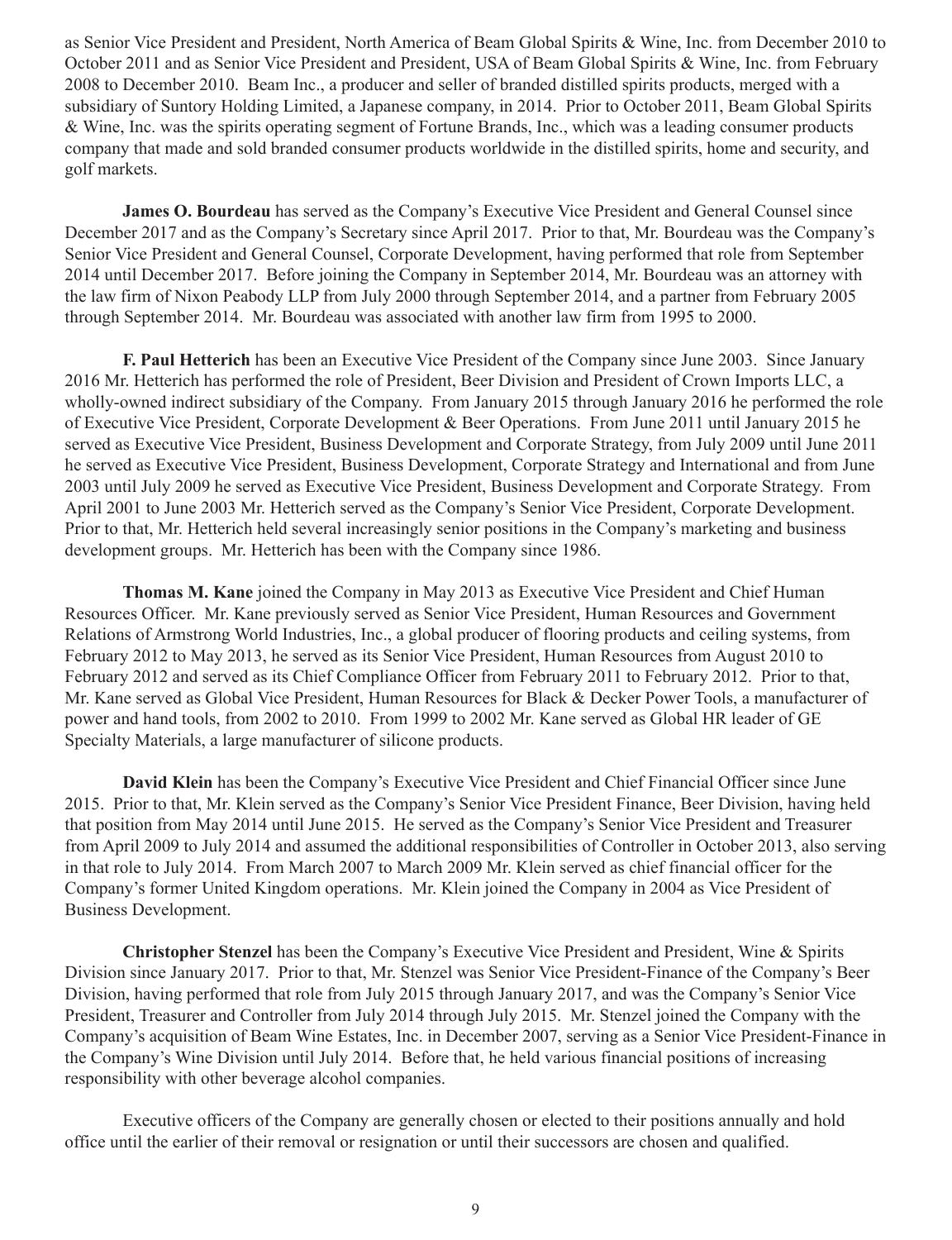#### **Company Information**

Our Internet website is https://www.cbrands.com. Our filings with the Securities and Exchange Commission ("SEC"), including our annual report on Form 10-K, quarterly reports on Form 10-Q, current reports on Form 8-K and amendments to those reports, filed or furnished pursuant to Section 13(a) or 15(d) of the Securities Exchange Act of 1934, are accessible free of charge at https://www.cbrands.com as soon as reasonably practicable after we electronically file such material with, or furnish it to, the SEC. The SEC maintains an Internet site that contains reports, proxy and information statements, and other information regarding issuers, such as ourselves, that file electronically with the SEC. The Internet address of the SEC's site is https://www.sec.gov. Also, the public may read and copy any materials that we file with the SEC at the SEC's Public Reference Room at 100 F Street, N.E., Washington, D.C. 20549. The public may obtain information on the operation of the Public Reference Room by calling the SEC at 1-800-732-0330.

We have adopted a Chief Executive Officer and Senior Financial Executive Code of Ethics that specifically applies to our chief executive officer, our principal financial officer and our controller, and is available on our Internet site at https://www.cbrands.com/investors. This Chief Executive Officer and Senior Financial Executive Code of Ethics meets the requirements as set forth in the Securities Exchange Act of 1934, Item 406 of Regulation S-K.

We also have adopted a Code of Business Conduct and Ethics that applies to all employees, directors and officers, including each person who is subject to the Chief Executive Officer and Senior Financial Executive Code of Ethics. The Code of Business Conduct and Ethics is available on our Internet website, together with our Global Code of Responsible Practices for Beverage Alcohol Advertising and Marketing at https://www.cbrands.com/story/ policies. Our Board of Directors Corporate Governance Guidelines and the Charters of the Board's Audit Committee, Human Resources Committee (which serves as the Board's compensation committee) and Corporate Governance Committee (which serves as the Board's nominating committee) are accessible on our Internet website at https://www.cbrands.com/investors. Amendments to, and waivers granted to our directors and executive officers under our codes of ethics, if any, will be posted in this area of our website. Copies of these materials are available in print to any shareholder who requests them. Shareholders should direct such requests in writing to Investor Relations Department, Constellation Brands, Inc., 207 High Point Drive, Building 100, Victor, New York 14564, or by telephoning our Investor Center at 1-888-922-2150.

The information regarding our website and its content is for your convenience only. The content of our website is not deemed to be incorporated by reference in this report or filed with the SEC.

#### **Item 1A. Risk Factors.**

*In addition to information discussed elsewhere in this report, you should carefully consider the following factors which could materially affect our business, liquidity, financial condition and/or results of operations. The risks described below are not the only risks we face. Additional factors not presently known to us or that we currently deem to be immaterial may also have a material adverse effect on our business, liquidity, financial condition and/or results of operations in future periods.*

#### **Operational Risks**

# *International operations, worldwide and domestic economic trends and financial market conditions, geopolitical uncertainty, or changes to international trade agreements and tariffs, import and excise duties, other taxes, or other governmental rules and regulations*

Our products are produced and sold in numerous countries, we have employees in various countries and we have production facilities currently in the U.S., Mexico, New Zealand, Italy and Canada.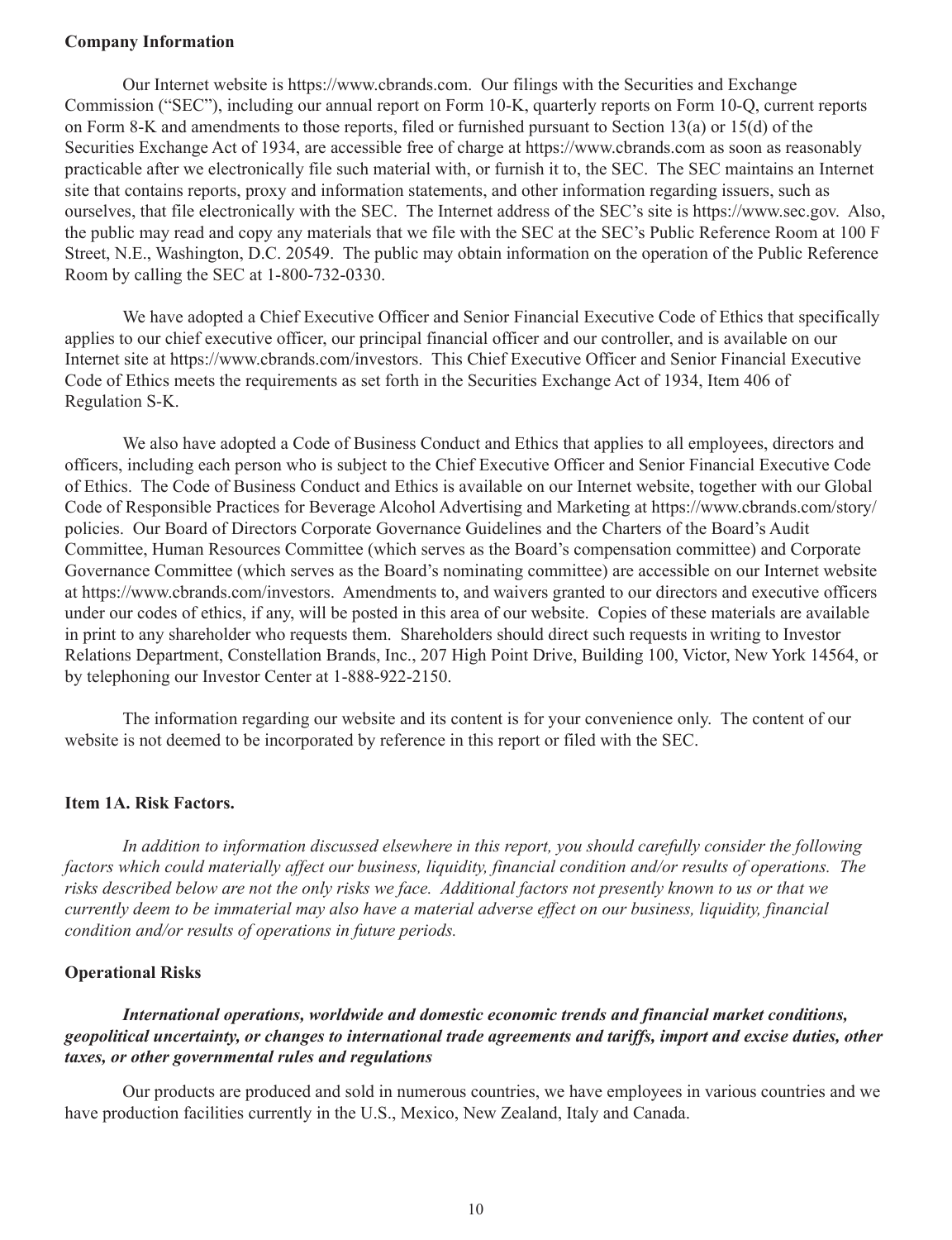Risks associated with international operations, any of which could have a material adverse effect on our business, liquidity, financial condition and/or results of operations, include:

- changes in local political, economic, social and labor conditions;
- potential disruption from socio-economic violence, including terrorism and drug-related violence;
- restrictions on foreign ownership and investments or on repatriation of cash earned in countries outside the U.S.;
- import and export requirements;
- currency exchange rate fluctuations;
- a less developed and less certain legal and regulatory environment in some countries, which, among other things, can create uncertainty regarding contract enforcement, intellectual property rights and liability issues; and
- inadequate levels of compliance with applicable anti-bribery laws, including the Foreign Corrupt Practices Act.

Unfavorable global or regional economic conditions, including economic slowdown, inflation, and the disruption, volatility and tightening of credit and capital markets, as well as unemployment, tax increases, governmental spending cuts or a return of high levels of inflation, could affect consumer spending patterns and purchases of our products. These could also create or exacerbate credit issues, cash flow issues and other financial hardships for us and our suppliers, distributors, retailers and consumers. The inability of suppliers, distributors and retailers to access liquidity could impact our ability to produce and distribute our products.

We are also exposed to risks associated with interest rate fluctuations. We could experience changes in our ability to manage fluctuations in interest rates and, accordingly, there can be no assurance that we will be successful in reducing those risks.

We could also be affected by nationalization of our international operations, unstable governments, unfamiliar or biased legal systems or intergovernmental disputes. Any determination that our operations or activities did not comply with applicable U.S. or foreign laws or regulations could result in the imposition of fines and penalties, interruptions of business, terminations of necessary licenses and permits, and other legal and equitable sanctions.

The U.S. and other countries in which we operate impose import and excise duties, tariffs, and other taxes on beverage alcohol products in varying amounts. The U.S. federal government or other governmental bodies may propose changes to international trade agreements, tariffs, taxes and other government rules and regulations. Significant increases in import and excise duties or other taxes on beverage alcohol products could have a material adverse effect on our business, liquidity, financial condition and/or results of operations.

In addition, federal, state, provincial, local and foreign governmental agencies extensively regulate the beverage alcohol products industry concerning such matters as licensing, warehousing, trade and pricing practices, permitted and required labeling, advertising and relations with wholesalers and retailers. Certain federal, state or local regulations also require warning labels and signage. New or revised regulations or increased licensing fees, requirements or taxes could have a material adverse effect on our business, liquidity, financial condition or results of operations. Additionally, various jurisdictions may seek to adopt significant additional product labeling or warning requirements or limitations on the marketing or sale of our products because of what our products contain or allegations that our products cause adverse health effects. If these types of requirements become applicable to one or more of our major products under current or future environmental or health laws or regulations, they may inhibit sales of such products.

These international, economic and political uncertainties and regulatory changes could have a material adverse effect on our business, liquidity, financial condition and/or results of operations, especially to the extent these matters, or the decisions, policies or economic strength of our suppliers and distributors, affect our business, liquidity, financial condition and/or results of operations.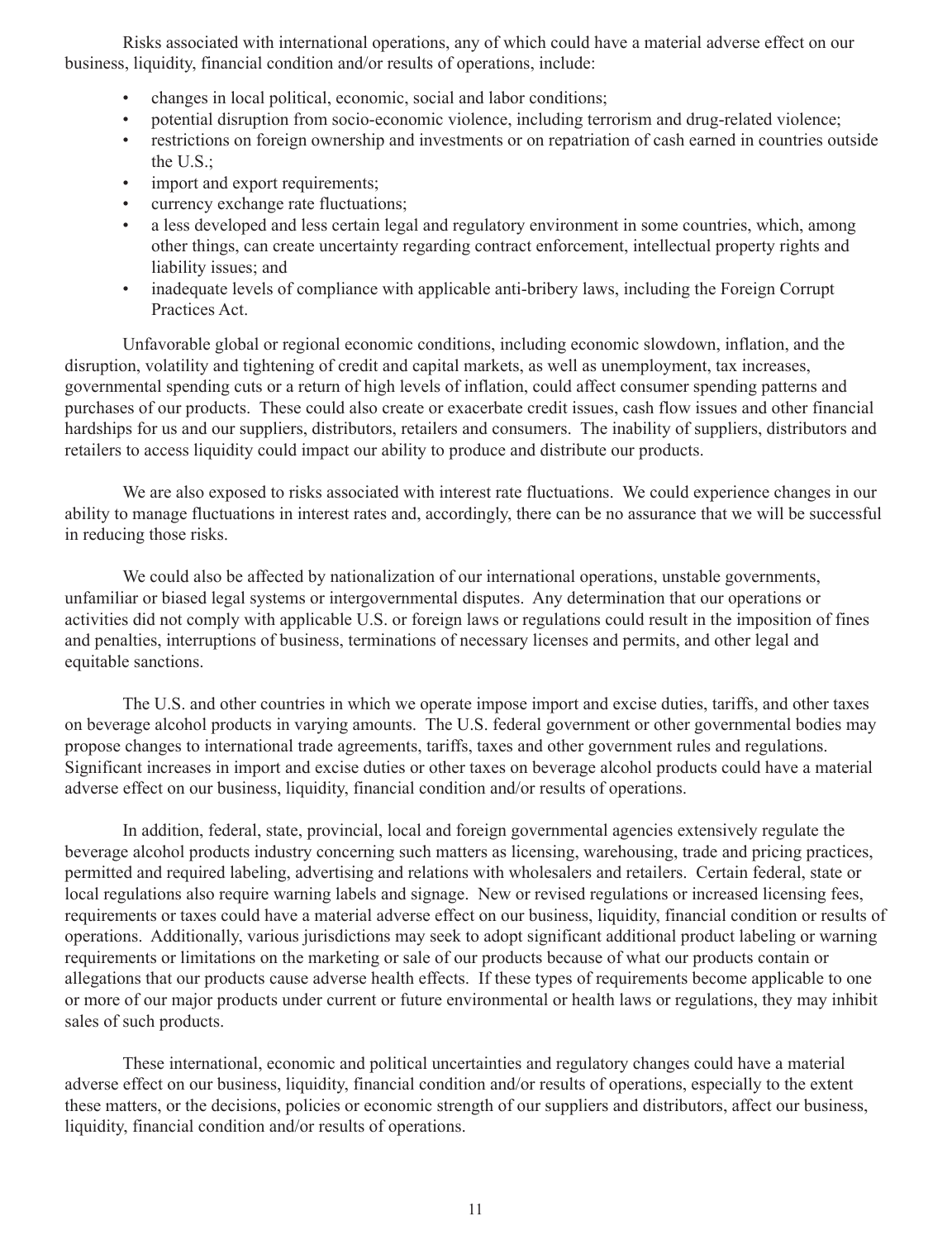# *Dependence on limited facilities for production of our Mexican beer brands, and expansion and construction issues*

We are dependent on our Nava and Obregon breweries as our sole sources of supply to fulfill our Mexican beer brands product requirements, both now as well as for the near term.

We are currently expanding our Nava and Obregon breweries and constructing our Mexicali Brewery, and our joint venture with Owens-Illinois is expanding its glass plant. While these multi-million-dollar expansion and construction activities are progressing consistent with our plans, there is always the potential risk of completion delays and cost overruns.

Expansion of current production facilities and construction of new production facilities are subject to various regulatory and developmental risks, including but not limited to: (i) our ability to obtain timely certificate authorizations, necessary approvals and permits from regulatory agencies and on terms that are acceptable to us; (ii) potential changes in federal, state and local statutes and regulations, including environmental requirements, that prevent a project from proceeding or increase the anticipated cost of the project; (iii) inability to acquire rights-ofway or land or water rights on a timely basis on terms that are acceptable to us; and (iv) inability to acquire the necessary energy supplies, including electricity, natural gas and diesel fuel. Any of these events could delay the expansion or construction of our production facilities.

We may not be able to satisfy our product supply requirements for the Mexican beer brands in the event of a significant disruption, partial destruction or total destruction of the Nava or Obregon breweries or the glass plant. Also, if the contemplated expansions of the Nava and Obregon breweries and glass plant and construction of the Mexicali Brewery are not completed by their targeted completion dates, we may not be able to produce sufficient quantities of our Mexican beer to satisfy our needs. Under such circumstances, we may be unable to obtain our Mexican beer at a reasonable price from another source, if at all. A significant disruption at our Nava or Obregon breweries, or the glass plant, even on a short-term basis, could impair our ability to produce and ship products to market on a timely basis. Alternative facilities with sufficient capacity or capabilities may not readily be available, may cost substantially more or may take a significant time to start production, any of which could have a material adverse effect on our business, liquidity, financial condition and/or results of operations.

# *Operational disruptions or catastrophic loss to breweries, wineries, other production facilities or distribution systems*

All of our Mexican beer brands product supply is currently produced at our breweries in Nava, Coahuila, Mexico and Obregon, Sonora, Mexico. Many of the workers at these breweries are covered by collective bargaining agreements. In addition, three of our largest wineries in the U.S. produce approximately 60% of our total annual wine and spirits product volume globally. The glass plant currently produces approximately 40% of the total annual glass bottle supply for our Mexican beer brands. Several of our vineyards and production and distribution facilities, including certain California wineries and breweries and our planned Mexicali Brewery, are in areas prone to seismic activity. Additionally, we have various vineyards, wineries and breweries in the state of California which has recently experienced wildfires and landslides.

If any of these or other of our properties and production facilities were to experience a significant operational disruption or catastrophic loss, it could delay or disrupt production, shipments and revenue, and result in potentially significant expenses to repair or replace these properties. Also, our production facilities are asset intensive. As our operations are concentrated in a limited number of production and distribution facilities, we are more likely to experience a significant operational disruption or catastrophic loss in any one location from acts of war or terrorism, fires, floods, earthquakes, hurricanes, labor strike or other labor activities, cyber-attacks and other attempts to penetrate our information technology systems, unavailability of raw or packaging materials, or other natural or man-made events. If a significant operational disruption or catastrophic loss were to occur, we could breach agreements, our reputation could be harmed, and our business, liquidity, financial condition and/or results of operations could be adversely affected due to higher maintenance charges, unexpected capital spending or product supply constraints.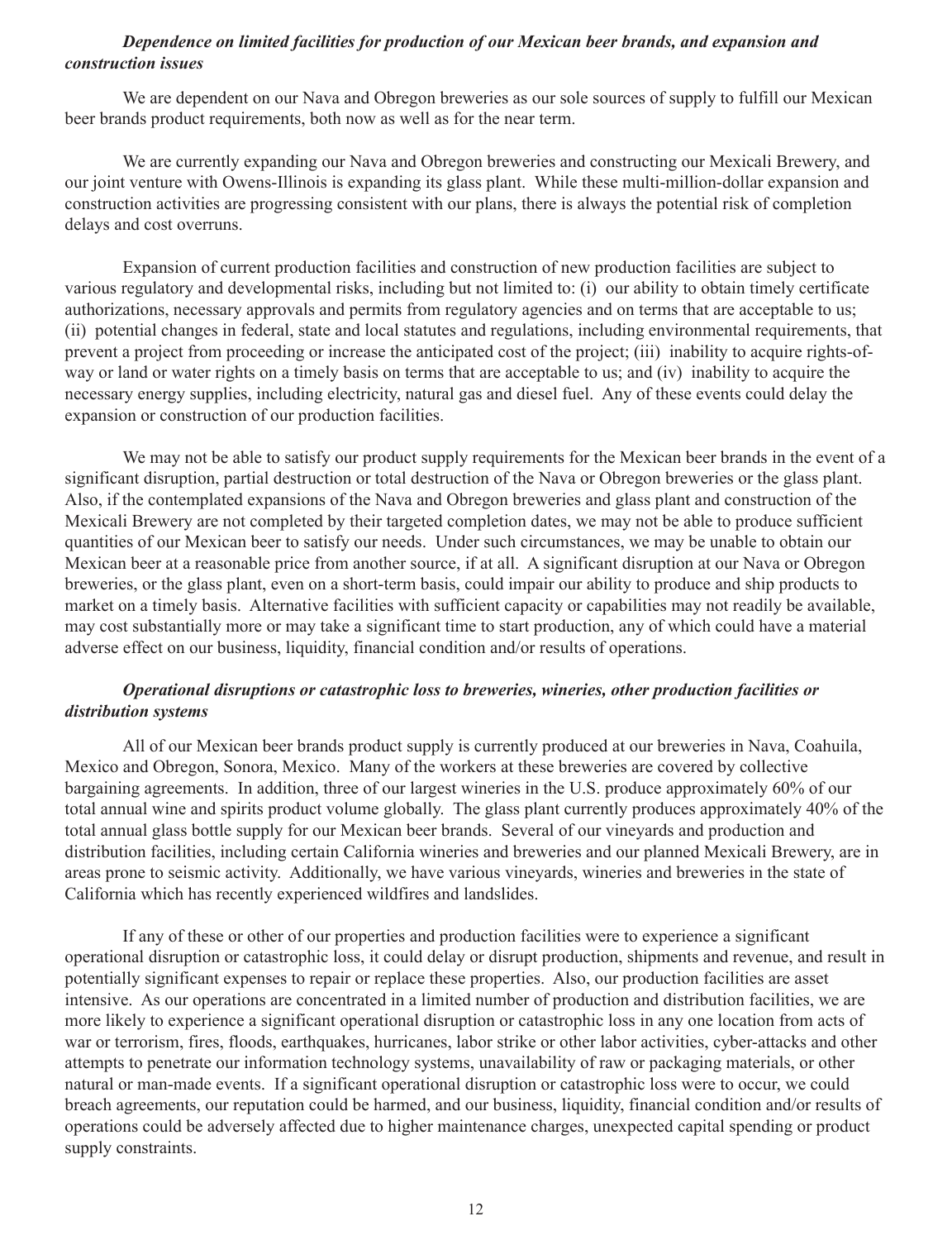Our insurance policies do not cover certain types of catastrophes. Economic conditions and uncertainties in global markets may adversely affect the cost and other terms upon which we are able to obtain property damage and business interruption insurance. If our insurance coverage is adversely affected, or to the extent we have elected to self-insure, we may be at greater risk that we may experience an adverse impact to our business, liquidity, financial condition and/or results of operations. If one or more significant uninsured or under-insured events occur, we could suffer a major financial loss.

# *Supply of quality water, agricultural and other raw materials, certain raw materials and packaging materials purchased under short-term supply contracts, limited group of suppliers of glass bottles*

The quality and quantity of water available for use is important to the supply of our agricultural raw materials and our ability to operate our business. Water is a limited resource in many parts of the world and if climate patterns change and droughts become more severe, there may be a scarcity of water or poor water quality which may affect our production costs or impose capacity constraints. We are dependent on sufficient amounts of quality water for operation of our breweries, our wineries and our distilleries, as well as to irrigate our vineyards and conduct our other operations. The suppliers of the agricultural raw materials we purchase are also dependent upon sufficient supplies of quality water for their vineyards and fields. If water available to our operations or the operations of our suppliers becomes scarcer or the quality of that water deteriorates, we may incur increased production costs or face manufacturing constraints. In addition, water purification and waste treatment infrastructure limitations could increase costs or constrain operation of our production facilities and vineyards. A substantial reduction in water supplies could result in material losses of grape crops and vines or other crops, such as barley or hops, which could lead to a shortage of our product supply.

We have substantial wine operations as well as brewery operations in the state of California and substantial brewery operations in the country of Mexico. Although certain areas in California recently experienced flooding, the state had endured an extended period of drought and instituted restrictions on water usage. A recurrence of severe drought conditions in California could have an adverse effect upon those operations, which effect could become more significant depending upon actual future drought conditions. Our Nava Brewery and glass plant receive water originating from a mountain aquifer. Our Obregon Brewery receives its allocation of water originating from an aquifer and we expect our Mexicali Brewery will receive an allocation of water originating from an aquifer. Although we anticipate our operations will have adequate sources of water to support their on-going requirements, there is no guarantee that the sources of water, methods of water delivery, or water requirements will not change materially in the future.

Our breweries, the glass plant, our wineries and our distilleries use a large volume of agricultural and other raw materials to produce their products. These include corn starch and sugars, malt, hops, fruits, yeast and water for our breweries; soda ash and silica sand for the glass plant; grapes and water for our wineries; and grain and water for our distilleries. Our breweries, wineries and distilleries all use large amounts of various packaging materials, including glass, aluminum, cardboard and other paper products. Our production facilities also use electricity, natural gas and diesel fuel in their operations. Certain raw materials and packaging materials are purchased under contracts of varying maturities. The supply and price of raw materials, packaging materials and energy can be affected by many factors beyond our control, including market demand, global geopolitical events (especially as to their impact on crude oil prices), droughts and other weather conditions or natural or man-made events, economic factors affecting growth decisions, inflation, plant diseases and theft.

Our breweries, wineries and distilleries are also dependent upon an adequate supply of glass bottles. Glass bottle costs are one of our largest components of cost of product sold. We currently have a small number of suppliers of glass bottles for our Mexican beer brands. In the U.S., glass bottles have only a small number of producers. Currently, one producer supplies most of our glass container requirements for our U.S. wine and spirits operations and two producers supply our glass bottles for our craft beer.

To the extent any of the foregoing factors increases the costs of our finished products or lead to a shortage of our product supply, we could experience a material adverse effect on our business, liquidity, financial condition and/or results of operations.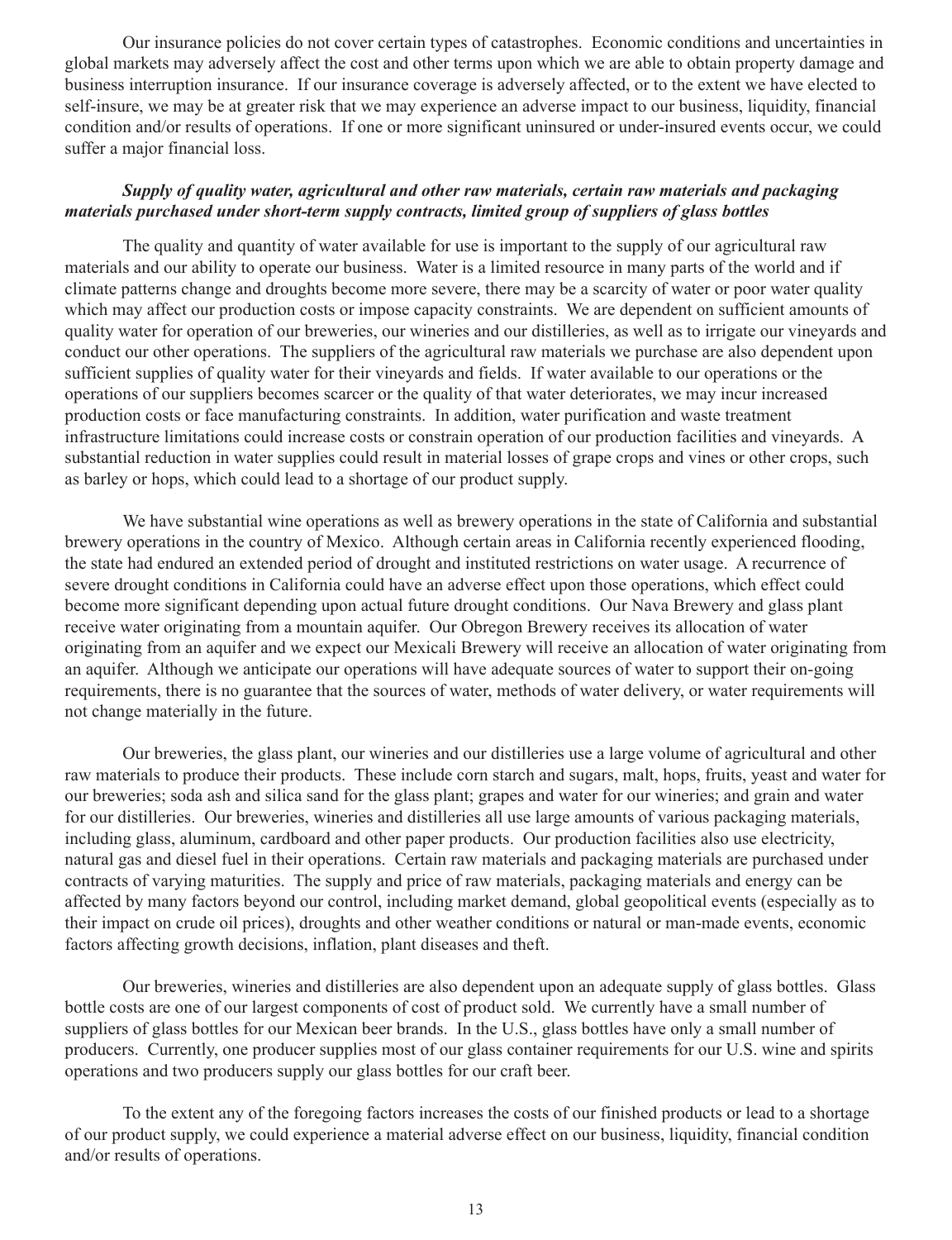#### *Reliance on wholesale distributors, major retailers and government agencies*

Local market structures and distribution channels vary worldwide. Within our primary market in the U.S., we offer a range of beverage alcohol products across the beer, wine and spirits categories, with separate distribution networks utilized for our beer portfolio and our wine and spirits portfolio. In the U.S., we sell our products principally to wholesalers for resale to retail outlets and directly to government agencies, and we have entered into exclusive arrangements with certain wholesalers that generate a large portion of our U.S. wine and spirits net sales. Wholesalers and retailers of our products offer products which compete directly with our products for retail shelf space, promotional support and consumer purchases, and wholesalers or retailers may give higher priority to products of our competitors. The replacement or poor performance of our major wholesalers, retailers or government agencies could result in temporary or longer-term sales disruptions or could have a material adverse effect on our business, liquidity, financial condition and/or results of operations.

# *Reliance upon complex information systems and third party global networks, cyber-attacks, and design or implementation of our new global enterprise resource planning system (ERP)*

We depend on information technology to enable us to operate efficiently and interface with customers and suppliers, as well as maintain financial accuracy and efficiency and effect accurate and timely governmental reporting. If we do not allocate and effectively manage the resources necessary to build and sustain the proper technology infrastructure, we could be subject to transaction errors, processing inefficiencies, the loss of customers, business disruptions, the loss of or damage to intellectual property through security breach, or penalties associated with the failure to timely file governmental reports. We recognize that many groups on a world-wide basis have experienced increases in security breaches, cyber-attacks, and other hacking activities such as denial of service, malware, and ransomware. As with all large information technology systems, our systems could be penetrated by increasingly sophisticated outside parties' intent on extracting confidential or proprietary information, corrupting our information, disrupting our business processes, or engaging in the unauthorized use of strategic information about us or our employees, customers or consumers. Such unauthorized access could disrupt our operations and could result in the loss of assets or revenues, litigation, remediation costs, damage to our reputation, or the failure by us to retain or attract customers following such an event.

We have outsourced various functions to third-party service providers and may outsource other functions in the future. We rely on those third-party service providers to provide services on a timely and effective basis. However, we do not ultimately control their performance. Their failure to perform as expected or as required by contract could result in significant disruptions and costs to our operations.

We are in the process of a multi-year implementation of a new ERP system which we intend to replace our existing operating and financial systems. We are designing the ERP system to accurately maintain our financial records, enhance operational functionality and provide timely information to our management team related to the operation of the business. We expect the implementation process will require the investment of significant personnel and financial resources. Companies which implement new ERP systems may experience delays, increased costs and other difficulties. If we are not successful in designing and implementing our ERP system as planned or if it does not operate as intended, the effectiveness of our internal control over financial reporting could be adversely affected, or our ability to assess those controls adequately could be delayed.

To the extent any of the foregoing factors result in significant disruptions and costs to our operations, or reduce the effectiveness of our internal control over financial reporting, we could have a material adverse effect on our business, liquidity, financial condition and/or results of operations.

#### *Contamination and degradation of product quality from diseases, pests and weather conditions*

Our success depends upon the positive image that consumers have of our brands and of the safety and quality of our products. Contamination, whether arising accidentally or through deliberate third-party action, or other events that harm the integrity or consumer support for our brands, could adversely affect their sales. Various diseases, pests, fungi, viruses, drought, frosts and certain other weather conditions could affect the quality and quantity of barley, hops, grapes and other agricultural raw materials available, decreasing the supply and quality of our products. We cannot guarantee that our grape suppliers or our suppliers of other agricultural raw materials will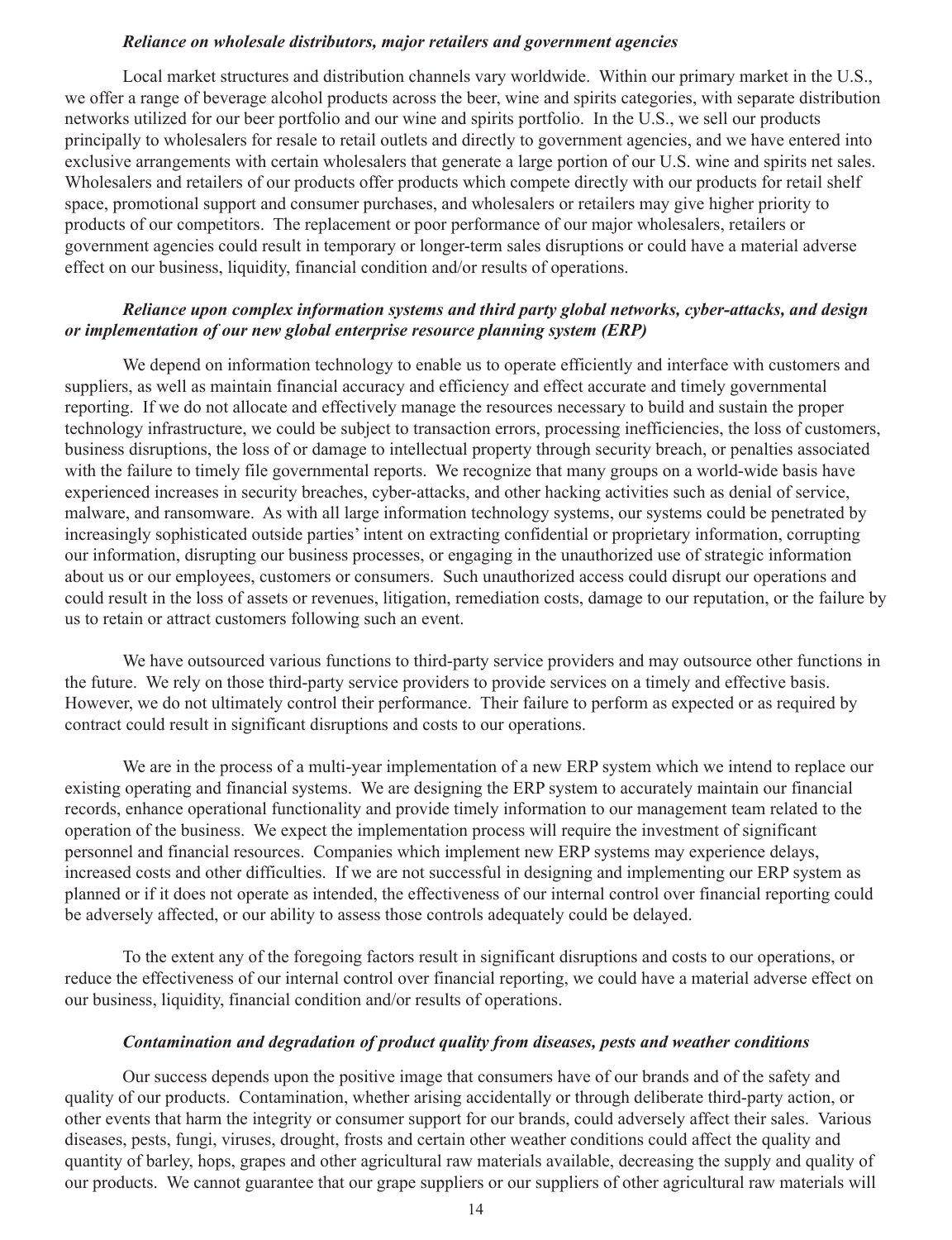succeed in preventing contamination in existing vineyards or fields or that we will succeed in preventing contamination in our existing vineyards or future vineyards we may acquire. Future government restrictions regarding the use of certain materials used in growing grapes or other agricultural raw materials may increase vineyard costs and/or reduce production of grapes or other crops. It is also possible that a supplier may not provide materials or product components which meet our required standards or may falsify documentation associated with the fulfillment of those requirements.

Product contamination or tampering or the failure to maintain our standards for product quality, safety and integrity, including with respect to raw materials, naturally occurring compounds, packaging materials or product components obtained from suppliers, may also reduce demand for our products or cause production and delivery disruptions. Contaminants or other defects in raw materials, packaging materials or product components purchased from third parties and used in the production of our beer, wine or spirits products or defects in the fermentation or distillation process could lead to low beverage quality as well as illness among, or injury to, consumers of our products and may result in reduced sales of the affected brand or all our brands.

If any of our products become unsafe or unfit for consumption, are misbranded, or cause injury, we may have to engage in a product recall and/or be subject to liability and incur additional costs. A widespread product recall, multiple product recalls, or a significant product liability judgment could cause our products to be unavailable for a period, which could further reduce consumer demand and brand equity.

#### *Climate change and environmental regulatory compliance*

Our business depends upon agricultural activity and natural resources. There has been much public discussion related to concerns that carbon dioxide and other greenhouse gases in the atmosphere may have an adverse impact on global temperatures, weather patterns and the frequency and severity of extreme weather and natural disasters. Severe weather events, such as drought or flooding in California or a prolonged cold winter in New York, and climate change may negatively affect agricultural productivity in the regions from which we presently source our various agricultural raw materials. Decreased availability of our raw materials may increase the cost of goods for our products. Severe weather events or changes in the frequency or intensity of weather events can also disrupt our supply chain, which may affect production operations, insurance cost and coverage, as well as delivery of our products to wholesalers, retailers and consumers. Natural disasters such as floods and earthquakes may also negatively impact the ability of consumers to purchase our products.

We may experience significant future increases in the costs associated with environmental regulatory compliance, including fees, licenses, and the cost of capital improvements for our operating facilities to meet environmental regulatory requirements. In addition, we may be party to various environmental remediation obligations arising in the normal course of our business or relating to historical activities of businesses we acquire. Due to regulatory complexities, uncertainties inherent in litigation and the risk of unidentified contaminants in our current and former properties, the potential exists for remediation, liability and indemnification costs to differ materially from the costs that we have estimated. We may incur costs associated with environmental compliance arising from events we cannot control, such as unusually severe floods, hurricanes, earthquakes or fires. We cannot assure you that our costs in relation to these matters will not exceed our projections or otherwise have a material adverse effect upon our business, liquidity, financial condition or results of operations.

#### **Strategic Risks**

#### *Competition*

We are in a highly competitive industry and our sales could be negatively affected by numerous factors including:

- our inability to maintain or increase prices;
- new entrants in our market or categories;
- the decision of wholesalers, retailers or consumers to purchase competitors' products instead of ours; or
- a general decline in beverage alcohol consumption due to consumer dietary preference changes or consumers substituting legalized marijuana or other similar products in lieu of beverage alcohol.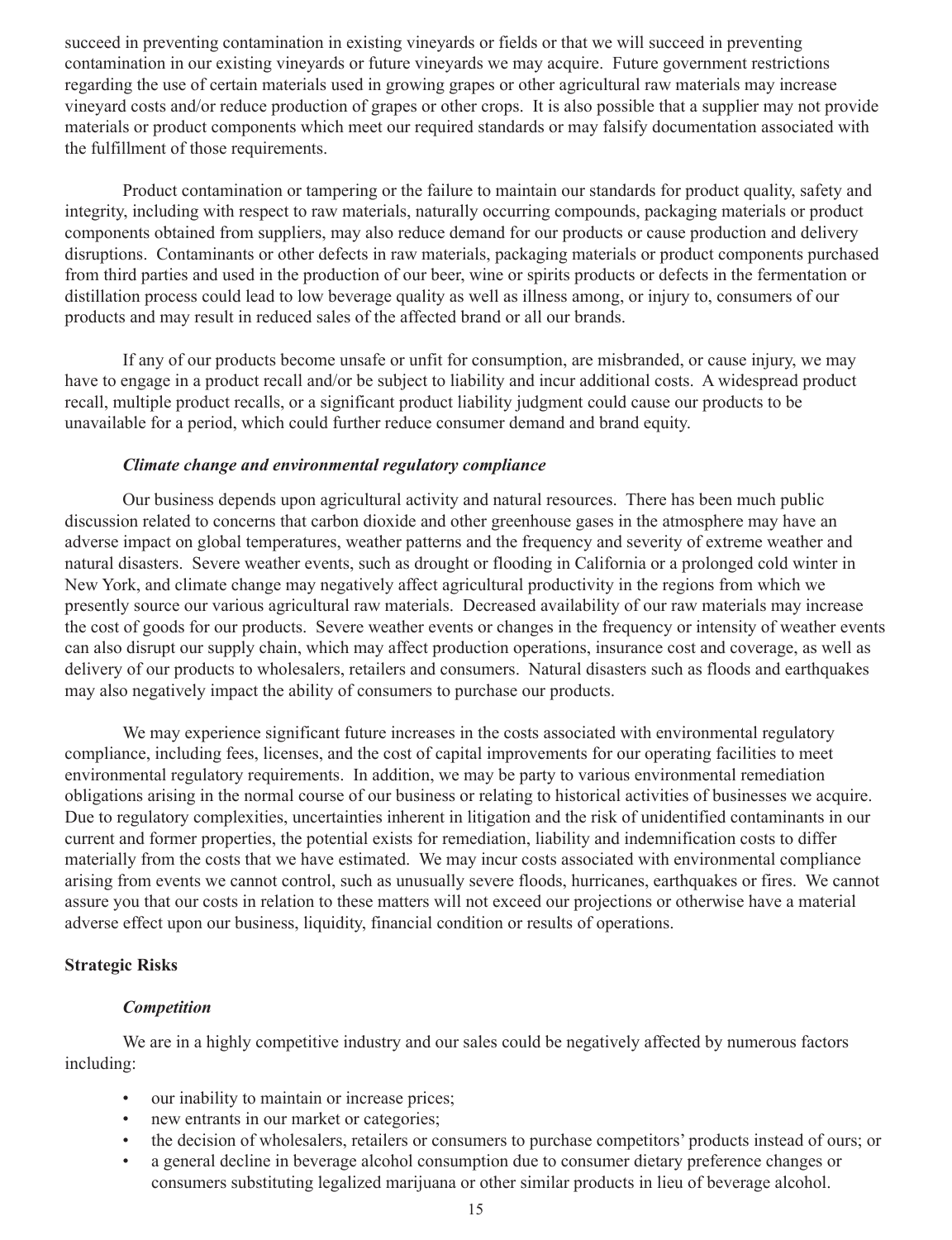Sales could also be affected by pricing, purchasing, financing, operational, advertising or promotional decisions made by wholesalers, state and other local agencies, and retailers which could affect their supply of, or consumer demand for, our products. We could also experience higher than expected selling, general and administrative expenses if we find it necessary to increase the number of our personnel or our advertising or marketing expenditures to maintain our competitive position or for other reasons. We cannot guarantee that we will be able to increase our prices to pass along to our customers any increased costs we incur.

# *Potential decline in the consumption of products we sell; dependence on sales of our Mexican beer brands*

Our business depends upon consumers' consumption of our beer, wine and spirits brands, and sales of our Mexican beer brands in the U.S. are a significant portion of our business. Accordingly, a decline in the growth rate, amount or profitability of our sales of the Mexican beer brands in the U.S. could adversely affect our business. Further, consumer preferences and tastes may shift due to, among other reasons, changing taste preferences, demographics or perceived value. Consequently, any material shift in consumer preferences and taste in our major markets away from our premium beer, wine and spirits brands, and our Mexican beer brands in particular, from the categories in which they compete could have a negative impact on our business, liquidity, financial condition and/or results of operations. Consumer preferences may shift due to a variety of factors, including changes in demographic or social trends, public health policies, and changes in leisure, dining and beverage consumption patterns. A limited or general decline in consumption in one or more of our product categories could occur in the future due to a variety of factors, including:

- a general decline in economic or geopolitical conditions;
- concern about the health consequences of consuming beverage alcohol products and about drinking and driving;
- a general decline in the consumption of beverage alcohol products in on-premise establishments, such as may result from stricter laws relating to driving while under the influence of alcohol;
- the increased activity of anti-alcohol groups;
- increased federal, state, provincial and foreign excise or other taxes on beverage alcohol products and possible restrictions on beverage alcohol advertising and marketing;
- increased regulation placing restrictions on the purchase or consumption of beverage alcohol products or increasing prices due to the imposition of duties or excise tax or changes to international trade agreements or tariffs;
- inflation; and
- wars, pandemics, weather and natural or man-made disasters.

### *Acquisition, divestiture, investment, and new product development strategies*

From time to time, we acquire businesses, assets or securities of companies that we believe will provide a strategic fit with our business. We integrate acquired businesses with our existing operations; our overall internal control over financial reporting processes; and our financial, operations and information systems. If the financial performance of our business, as supplemented by the assets and businesses acquired, does not meet our expectations, it may make it more difficult for us to service our debt obligations and our results of operations may fail to meet market expectations. We may not effectively assimilate the business or product offerings of acquired companies into our business or within the anticipated costs or timeframes, retain key customers and suppliers or key employees of acquired businesses, or successfully implement our business plan for the combined business. In addition, our final determinations and appraisals of the estimated fair value of assets acquired and liabilities assumed in our acquisitions may vary materially from earlier estimates and we may fail to realize fully anticipated cost savings, growth opportunities or other potential synergies. We cannot assure you that the fair value of acquired businesses or investments will remain constant.

We may also divest ourselves of businesses, assets or securities of companies that we believe no longer provide a strategic fit with our business. We may provide various indemnifications in connection with the divestiture of businesses or assets.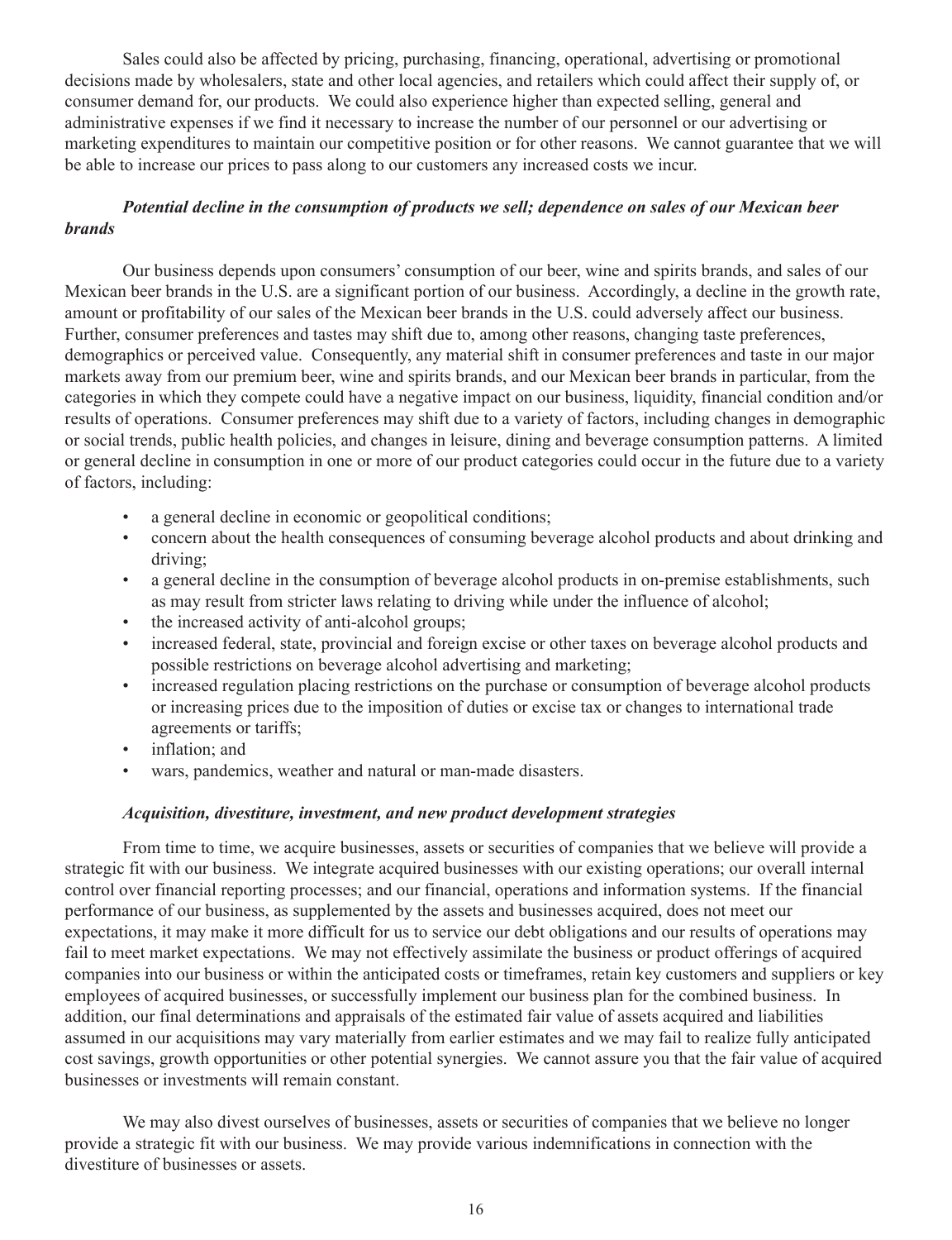We have also acquired or retained ownership interests in companies which we do not control, such as our joint venture to operate a glass plant adjacent to our Nava Brewery and investments recently made through our Constellation Ventures function. Our joint venture partners or the other parties that hold the remaining ownership interests in companies which we do not control may at any time have economic, business or legal interests or goals that are inconsistent with our goals or the goals of the joint ventures or those companies. Our joint venture arrangements and the arrangements through which we acquired or hold our other equity or membership interests may require us, among other matters, to pay certain costs, to make capital investments, to fulfill alone our joint venture partners' obligations, or to purchase other parties' interests.

We have also recently invested in a Canadian company that manufactures and supplies medicinal cannabis. While we will not develop, distribute, manufacture or sell cannabis products in the U.S., or anywhere else in the world, unless it is legally permissible to do so at all governmental levels in the particular jurisdiction, this investment could affect consumer perception of our existing brands and our reputation with various constituencies.

In addition, our continued success depends, in part, on our ability to develop new products. The launch and ongoing success of new products are inherently uncertain, especially with respect to consumer appeal. The launch of a new product can give rise to a variety of costs and an unsuccessful launch, among other things, can affect consumer perception of existing brands and our reputation. Unsuccessful implementation or short-lived popularity of our product innovations may result in inventory write-offs and other costs.

We cannot assure you that we will realize the expected benefits of acquisitions, divestitures or investments. We also cannot assure you that our acquisitions, investments or joint ventures will be profitable or that forecasts regarding acquisition, divestiture or investment activities will be accurate. Our failure to adequately manage the risks associated with acquisitions or divestitures, or the failure of an entity in which we have an equity or membership interest, could have a material adverse effect on our business, liquidity, financial condition or results of operations.

#### *Dependence upon trademarks and proprietary rights, failure to protect our intellectual property rights*

Our future success depends significantly on our ability to protect our current and future brands and products and to defend our intellectual property rights. We have been granted numerous trademark registrations covering our brands and products and have filed, and expect to continue to file, trademark applications seeking to protect newlydeveloped brands and products. We cannot be sure that trademark registrations will be issued with respect to any of our trademark applications. We could also, by omission, fail to timely renew or protect a trademark and our competitors could challenge, invalidate or circumvent any existing or future trademarks issued to, or licensed by, us.

#### **Financial Risks**

#### *Indebtedness*

We have incurred indebtedness to finance acquisitions, fund beer operations expansion and construction activities and repurchase shares of our common stock. In the future, we may continue to incur additional indebtedness to finance acquisitions, repurchase shares of our stock and fund other general corporate purposes, including beer operations expansion and construction activities. We cannot assure you that our business will generate sufficient cash flow from operations to meet all our debt service requirements, pay dividends, repurchase shares of our common stock, and fund our general corporate and capital requirements.

Our current and future debt service obligations and covenants could have important consequences. These consequences include, or may include, the following:

- our ability to obtain financing for future working capital needs or acquisitions or other purposes may be limited;
- our funds available for operations, expansions and construction, dividends or other distributions, or stock repurchases may be reduced because we dedicate a significant portion of our cash flow from operations to the payment of principal and interest on our indebtedness;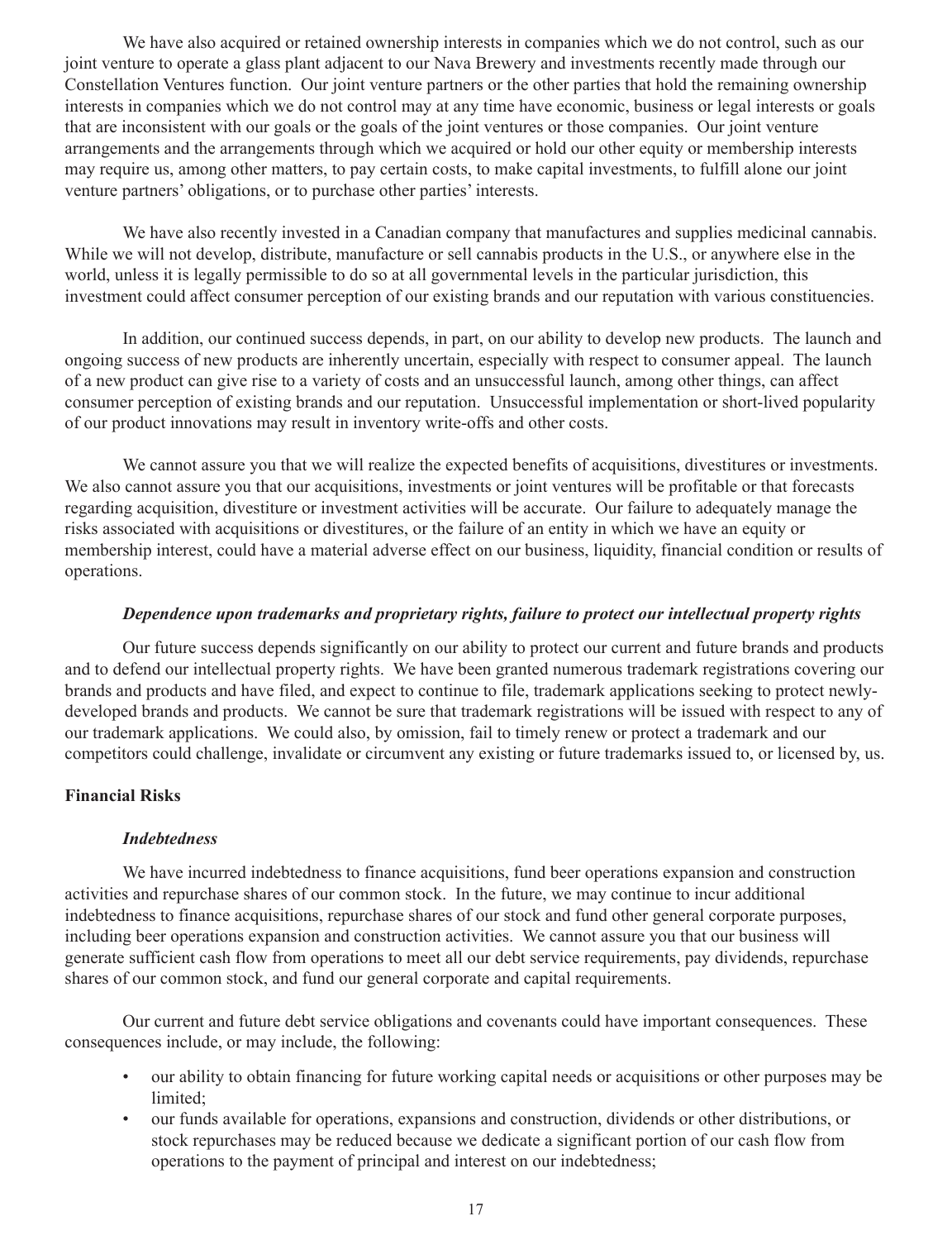- our ability to conduct our business could be limited by restrictive covenants; and
- our vulnerability to adverse economic conditions may be greater than less leveraged competitors and, thus, our ability to withstand competitive pressures may be limited.

Additionally, any failure to meet required payments on our debt, or failure to comply with any covenants in the instruments governing our debt, could result in an event of default under the terms of those instruments and a downgrade to our credit ratings. A downgrade in our credit ratings would increase our borrowing costs and could affect our ability to issue commercial paper. Certain of our debt facilities also contain change of control provisions which, if triggered, may result in an acceleration of our obligation to repay the debt.

If we fail to comply with the obligations contained in our senior credit facility, our existing or future indentures, or other loan agreements, we could be in default under such debt facilities or agreements. In the event of a default, the holders of our debt could elect to declare all amounts outstanding under such instrument to be due and payable. A default could also require the immediate repayment of outstanding obligations under other debt facilities or agreements that contain cross-acceleration or cross-default provisions. If that were to occur, we might not have available funds to satisfy such repayment obligations.

#### *Intangible assets, such as goodwill and trademarks*

We have a significant amount of intangible assets such as goodwill and trademarks and may acquire more intangible assets in the future. Intangible assets are subject to a periodic impairment evaluation under applicable accounting standards. The write-down of any of these intangible assets could have a material adverse effect on our business, liquidity, financial condition and/or results of operations.

# *Changes to tax laws, fluctuations in our effective tax rate, accounting for tax positions and the resolution of tax disputes, and changes to accounting standards, elections or assertions*

The U.S. federal budget and individual state, provincial, local municipal budget deficits, or deficits in other governmental entities, could result in increased taxes on our products, business, customers or consumers. Various proposals to increase taxes on beverage alcohol products have been made at the federal and state levels or at other governmental bodies in recent years. Federal, state, provincial, local or foreign governmental entities may consider increasing taxes upon beverage alcohol products as they explore available alternatives for raising funds.

On December 22, 2017, the TCJ Act was signed into law in the United States. The changes in the TCJ Act are broad and complex and we continue to examine the impact the TCJ Act may have on our business and financial results. We recorded a provisional net income tax benefit in the fourth quarter of fiscal 2018 associated with the enactment of the TCJ Act. This provisional benefit is subject to change, possibly materially, due to, among other things, changes in estimates, interpretations and assumptions we have made, and additional guidance and interpretations from the U.S. Treasury Department, the IRS or other standard-setting bodies, legislative actions, changes in accounting standards or related interpretations in response to the TCJ Act, and future actions by states within the United States that have not currently adopted the TCJ Act.

In addition, significant judgment is required to determine our effective tax rate and evaluate our tax positions. Our provision for income taxes includes a provision for uncertain tax positions. Fluctuations in federal, state, local and foreign taxes or a change to uncertain tax positions, including related interest and penalties, may impact our effective tax rate and our financial results. When tax matters arise, several years may elapse before such matters are audited and finally resolved. Unfavorable resolution of any tax matter could increase our effective tax rate and resolution of a tax issue may require the use of cash in the year of resolution.

Additional U.S. tax changes or in how international corporations are taxed, including changes in how existing tax laws are interpreted or enforced, or changes to accounting standards, elections or assertions could have a material adverse effect on our business, liquidity, financial condition and/or results of operations.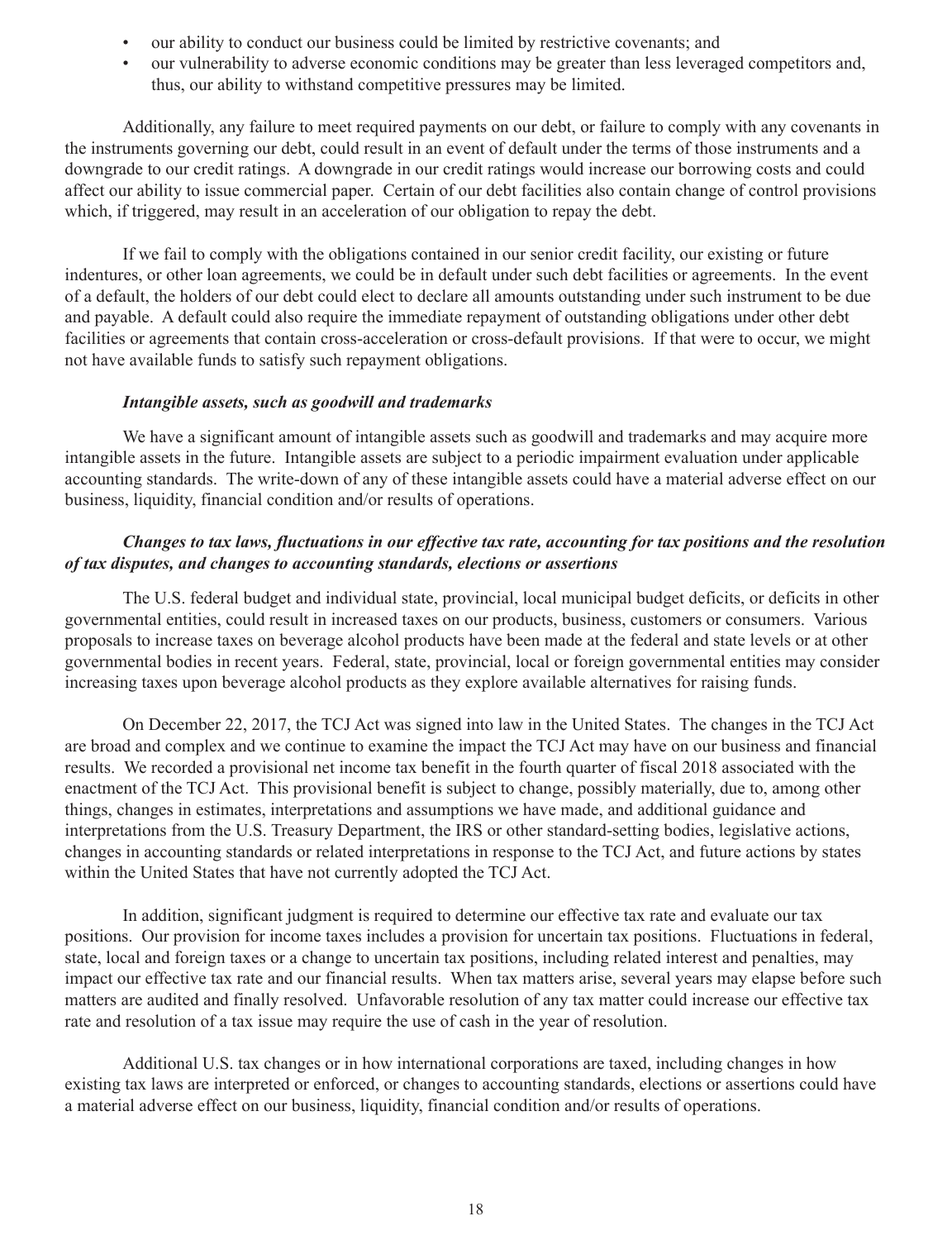# **Other Risks**

## *Damage to our reputation*

The success of our brands depends upon the positive image that consumers have of those brands and maintaining a good reputation is critical to selling our branded products. Contamination, whether arising accidentally or through deliberate third-party action, or other events that harm the integrity or consumer support for our brands, could adversely affect their sales and our reputation. Our reputation could also be impacted negatively by public perception, adverse publicity (whether or not valid), negative comments in social media, or our responses relating to:

- a perceived failure to maintain high ethical, social and environmental standards for all our operations and activities;
- a perceived failure to address concerns relating to the quality, safety or integrity of our products;
- allegations that we, or persons associated with us or formerly associated with us, have violated applicable laws or regulations, including but not limited to those related to safety, employment, discrimination, harassment, whistle-blowing, privacy, or cyber-security;
- our environmental impact, including use of agricultural materials, packaging, water and energy use, and waste management; or
- efforts that are perceived as insufficient to promote the responsible use of alcohol or cannabis.

Failure to comply with federal, state, or local laws and regulations, maintain an effective system of internal controls, provide accurate and timely financial statement information, or protect our information systems against service interruptions, misappropriation of data or breaches of security, could also hurt our reputation. Damage to our reputation or loss of consumer confidence in our products for any of these or other reasons could result in decreased demand for our products and could have a material adverse effect on our business, liquidity, financial condition and/or results of operations, as well as require additional resources to rebuild our reputation, competitive position and brand equity.

# *Class action or other litigation relating to abuse of our products, the misuse of our products, product liability, or marketing or sales practices*

There has been public attention directed at the beverage alcohol industry, which we believe is due to concern over problems related to harmful use of alcohol, including drinking and driving, underage drinking and health consequences from the misuse of alcohol. We could be exposed to lawsuits relating to product liability or marketing or sales practices. Adverse developments in lawsuits concerning these types of matters or a significant decline in the social acceptability of beverage alcohol products that may result from lawsuits could have a material adverse effect on our business, liquidity, financial condition and/or results of operations.

# *Control by the Sands Family*

Our Class B Common Stock is principally held by members of the Sands family, either directly or through entities controlled by members of the Sands family. Holders of Class A Common Stock are entitled to one vote per share and holders of Class B Common Stock are entitled to 10 votes per share. Holders of Class 1 Common Stock generally do not have voting rights. The stock ownership of the Sands family and entities controlled by members of the Sands family represents a majority of the combined voting power of all classes of our common stock as of April 17, 2018, voting as a single class. Consequently, the Sands family has the power to elect a majority of our directors and approve actions requiring the approval of the stockholders of the Company voting as a single class.

# **Item 1B. Unresolved Staff Comments.**

Not Applicable.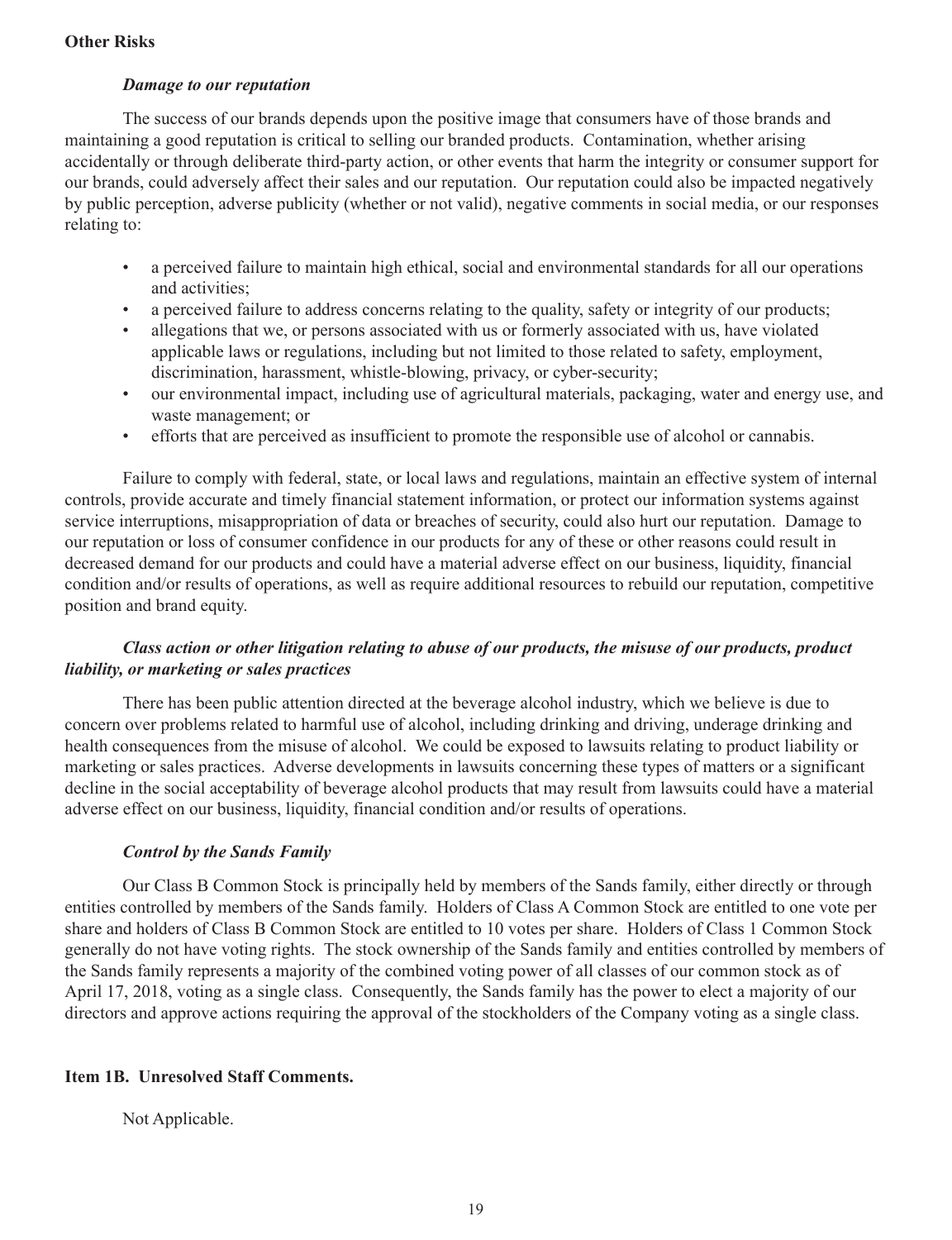#### **Item 2. Properties.**

We operate breweries, wineries, distilling plants and bottling plants, many of which include warehousing and distribution facilities on the premises, and through a joint venture, we operate a glass production plant. In addition to our properties described below, certain of our businesses maintain office space for sales and similar activities and offsite warehouse and distribution facilities in a variety of geographic locations.

Our corporate headquarters are located in leased offices in Victor, New York. Our segments also maintain leased office spaces in other locations in the U.S. and internationally.

We believe that our facilities, taken as a whole, are in good condition and working order. Within the Wine and Spirits segment, we have adequate capacity to meet our needs for the foreseeable future. Within the Beer segment, we have adequate capacity to meet our current needs and we have undertaken activities to increase our production capacity to address our anticipated future needs. As of February 28, 2018, our properties include the following:

|                                                               | Owned           | Leased          |
|---------------------------------------------------------------|-----------------|-----------------|
| <b>Beer Segment</b>                                           |                 |                 |
| <b>Breweries</b>                                              |                 |                 |
| U.S.                                                          | $\mathbf{1}$    | 6               |
| Mexico                                                        | $\overline{2}$  |                 |
| Total breweries                                               | $\overline{3}$  | 6               |
| Glass production plant <sup>(1)</sup>                         |                 |                 |
| Mexico                                                        | $\mathbf{1}$    |                 |
| Warehouse, distribution and other production facilities       |                 |                 |
| U.S.                                                          |                 | 35              |
| Mexico                                                        | 1               | 5               |
| Total warehouse, distribution and other production facilities | $\mathbf{1}$    | $\overline{40}$ |
| <b>Total Beer Segment</b>                                     | 5               | 46              |
| <b>Wine and Spirits Segment</b>                               |                 |                 |
| Wineries                                                      |                 |                 |
| U.S.                                                          |                 |                 |
| California                                                    | 15              | $\mathbf{1}$    |
| New York                                                      | $\mathbf{1}$    |                 |
| Washington                                                    | 1               |                 |
| New Zealand                                                   | 3               |                 |
|                                                               |                 |                 |
| Italy<br>Total wineries                                       | $\overline{20}$ | 5<br>6          |
|                                                               |                 |                 |
| <b>Distilleries</b>                                           |                 |                 |
| U.S.                                                          | $\mathbf{1}$    | $\,1\,$         |
| Canada                                                        | 1               |                 |
| Total distilleries                                            | $\overline{2}$  | $\mathbf{1}$    |
| Warehouse, distribution and other production facilities       |                 |                 |
| U.S.                                                          |                 | 6               |
| Canada                                                        |                 | $\mathbf{1}$    |
| Italy                                                         | $\mathbf{1}$    | 8               |
| Total warehouse, distribution and other production facilities | $\mathbf{1}$    | 15              |
| <b>Total Wine and Spirits Segment</b>                         | $\overline{23}$ | $\overline{22}$ |

 $(1)$  The glass production plant in Nava, Coahuila, Mexico is owned and operated by an equally-owned joint venture with Owens-Illinois and is located adjacent to our Nava Brewery.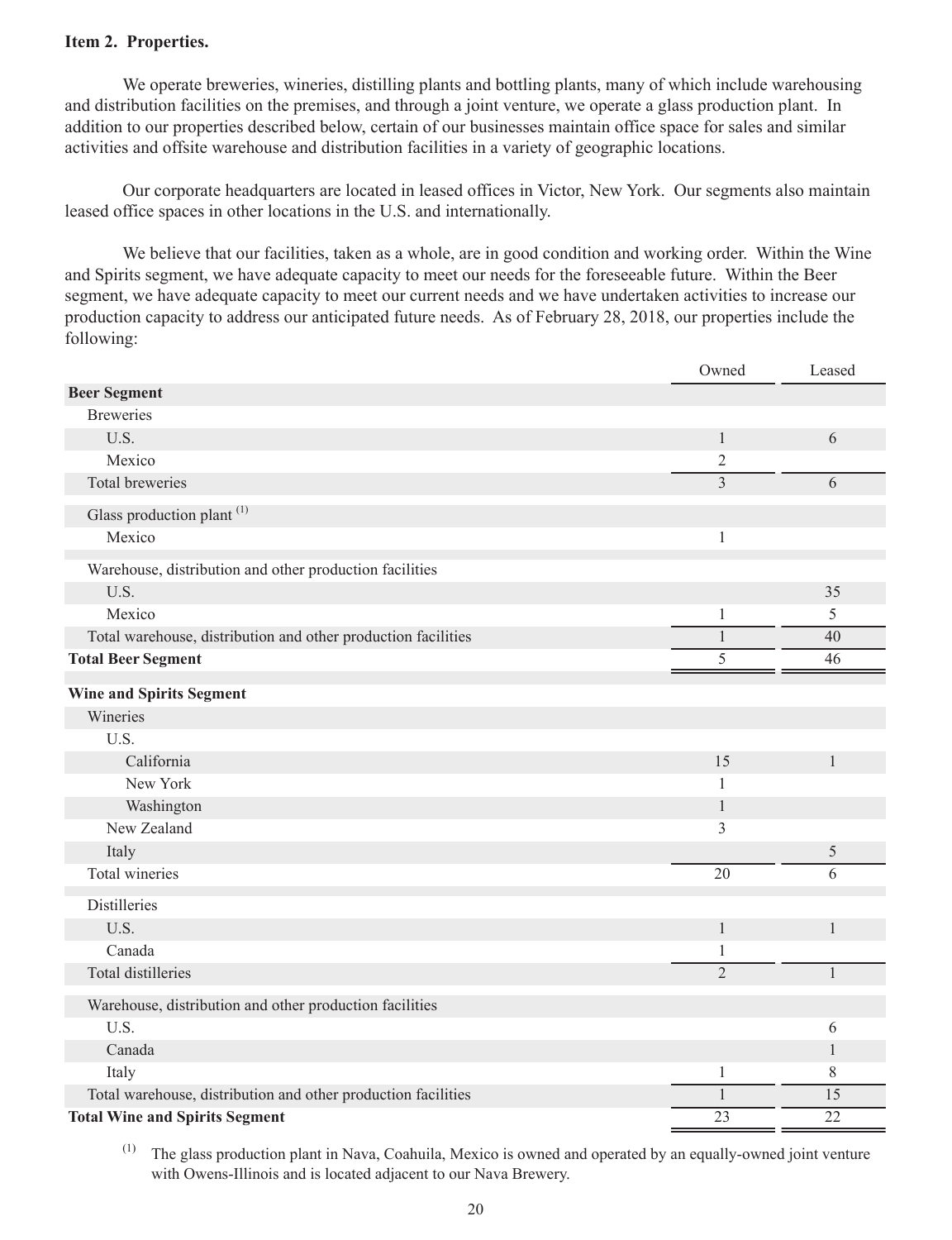Within our Wine and Spirits segment, as of February 28, 2018, we owned, leased or had interests in approximately 13,700 acres of vineyards in California (U.S.), 6,700 acres of vineyards in New Zealand and 900 acres of vineyards in Italy.

As of February 28, 2018, our principal facilities, all of which are owned, consist of:

- the Nava Brewery in Nava, Coahuila, Mexico;
- the Obregon Brewery in Obregon, Sonora, Mexico;
- the glass production plant in Nava, Coahuila, Mexico;
- two wineries in California: the Woodbridge Winery in Acampo and the Mission Bell winery in Madera;
- the Canandaigua winery in Canandaigua, New York; and
- the distillery in Lethbridge, Alberta, Canada.

# **Item 3. Legal Proceedings.**

In the ordinary course of their business, the Company and its subsidiaries are subject to lawsuits, arbitrations, claims and other legal proceedings in connection with their business. Some of the legal actions include claims for substantial or unspecified compensatory and/or punitive damages. A substantial adverse judgment or other unfavorable resolution of these matters could have a material adverse effect on the Company's financial condition, results of operations and cash flows. Management believes that the Company has adequate legal defenses with respect to the legal proceedings to which it is a defendant or respondent and that the outcome of these pending proceedings is not likely to have a material adverse effect on the financial condition, results of operations or cash flows of the Company. However, the Company is unable to predict the outcome of these matters.

Regulatory Matters – The Company and its subsidiaries are in discussions with various governmental agencies concerning matters raised during regulatory examinations or otherwise subject to such agencies' inquiry. These matters could result in censures, fines or other sanctions. Management believes the outcome of any pending regulatory matters will not have a material adverse effect on the Company's financial condition, results of operations or cash flows. However, the Company is unable to predict the outcome of these matters.

As previously reported in the Company's Form 10-K for the fiscal year ended February 28, 2014, the United States District Court for the District of Columbia ("District Court") signed the Stipulation and Order filed by the Antitrust Division of the United States Department of Justice ("DOJ"), permitting the Company and Anheuser-Busch InBev SA/NV to consummate our acquisition of the imported beer business. After expiration of the 60-day public comment period as required under the Antitrust Procedures and Penalties Act, the DOJ moved the District Court for entry of the Final Judgment. The Final Judgment was signed on October 21, 2013, and entered into the District Court's docket on October 24, 2013, without modification to the terms included in the Proposed Final Judgment. The Company is operating in accordance with the requirements of the Final Judgment.

#### **Item 4. Mine Safety Disclosures.**

Not Applicable.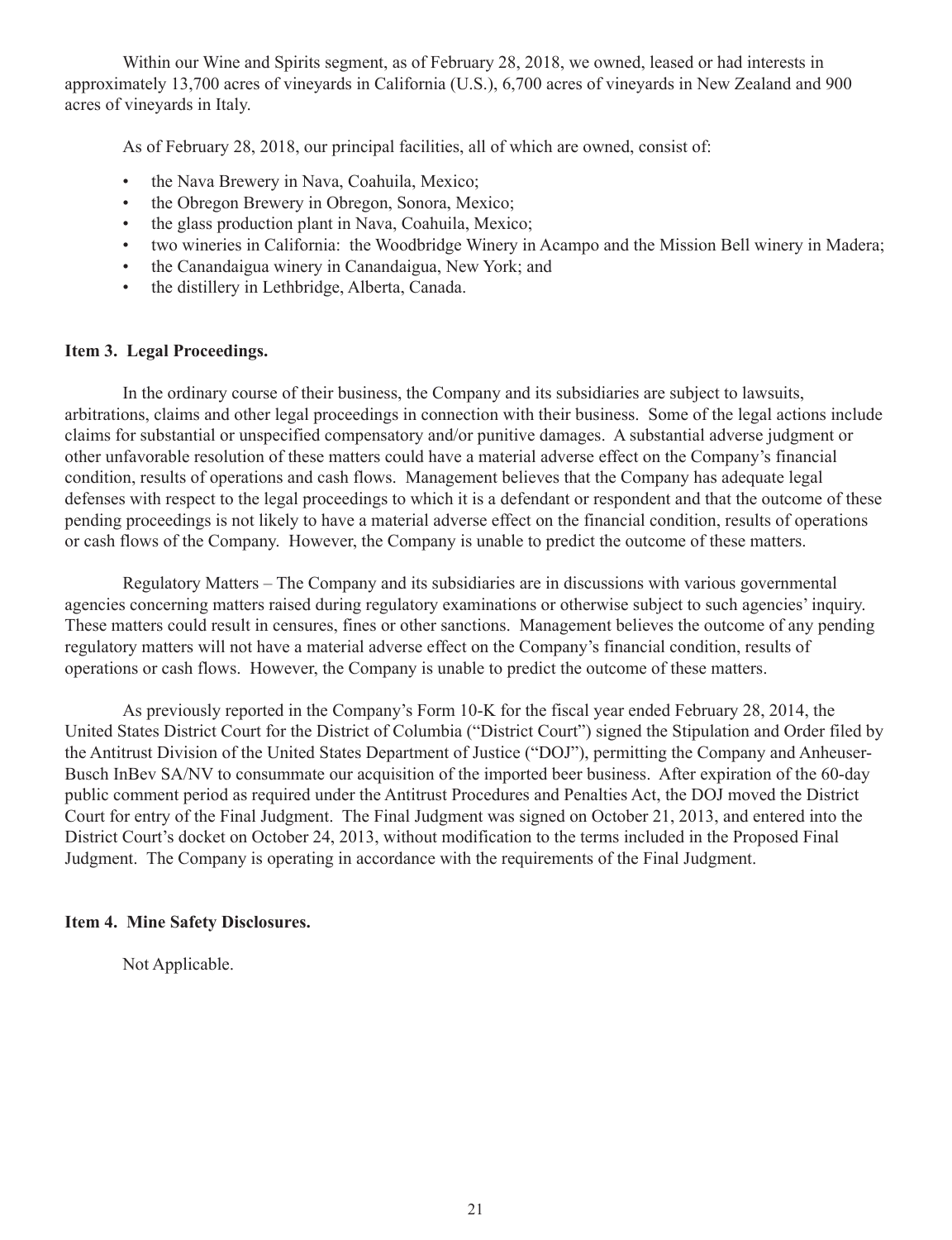### **PART II**

# **Item 5. Market for Registrant's Common Equity, Related Stockholder Matters and Issuer Purchases of Equity Securities.**

Our Class A Common Stock and Class B Common Stock trade on the New York Stock Exchange® ("NYSE") under the symbols STZ and STZ.B, respectively. There is no public trading market for our Class 1 Common Stock. The following table sets forth, for the periods indicated, the high and low sales prices of our Class A Common Stock and Class B Common Stock as reported on the NYSE, and cash dividends declared for those classes of common stock. For all periods presented, the cash dividends declared for our Class 1 Common Stock are the same as those declared for our Class B Common Stock.

|                      |              |        |               | Fiscal 2018 |               |           | Fiscal 2017   |        |               |        |               |           |  |
|----------------------|--------------|--------|---------------|-------------|---------------|-----------|---------------|--------|---------------|--------|---------------|-----------|--|
|                      |              | High   |               | Low         |               | Dividends |               | High   |               | Low    |               | Dividends |  |
| Class A Common Stock |              |        |               |             |               |           |               |        |               |        |               |           |  |
| 1st Quarter          | \$           | 186.06 | \$.           | 155.11      | \$            | 0.52      | <sup>\$</sup> | 165.81 | \$.           | 137.85 | -S            | 0.40      |  |
| 2nd Quarter          | $\mathbb{S}$ | 200.64 | <sup>S</sup>  | 176.21      | <sup>\$</sup> | 0.52      | <sup>\$</sup> | 168.68 | <sup>\$</sup> | 149.26 | - \$          | 0.40      |  |
| 3rd Quarter          | \$           | 227.20 | <sup>\$</sup> | 197.32      | \$.           | 0.52      | \$            | 173.55 | \$            | 146.90 | \$.           | 0.40      |  |
| 4th Quarter          | $\mathbb{S}$ | 229.50 | S             | 204.60      | <sup>\$</sup> | 0.52      | <sup>S</sup>  | 162.48 | S             | 144.00 | S             | 0.40      |  |
|                      |              |        |               |             |               |           |               |        |               |        |               |           |  |
| Class B Common Stock |              |        |               |             |               |           |               |        |               |        |               |           |  |
| 1st Quarter          | \$           | 182.10 | S             | 156.97      | <sup>\$</sup> | 0.47      | \$.           | 162.68 | <sup>\$</sup> | 140.00 | \$.           | 0.36      |  |
| 2nd Quarter          | $\mathbb{S}$ | 199.16 | S.            | 180.00      | <sup>\$</sup> | 0.47      | \$            | 171.00 | $\mathcal{S}$ | 151.60 | <sup>\$</sup> | 0.36      |  |
| 3rd Quarter          | \$           | 221.28 | \$            | 198.11      | \$            | 0.47      | \$            | 175.50 | \$            | 150.91 | \$.           | 0.36      |  |
| 4th Quarter          | \$           | 229.27 | <sup>\$</sup> | 205.48      | \$            | 0.47      | \$            | 161.91 | <sup>\$</sup> | 147.95 | <sup>\$</sup> | 0.36      |  |

At April 17, 2018, the number of holders of record of our Class A Common Stock, Class B Common Stock and Class 1 Common Stock were 553, 100 and 4, respectively.

In April 2015, our Board of Directors approved the initiation of a dividend program under which we paid quarterly cash dividends during Fiscal 2018, Fiscal 2017 and Fiscal 2016. Prior to Fiscal 2016, we had not paid any cash dividends on our common stock since our initial public offering in 1973 as we had retained all earnings to finance the development and expansion of our business. On March 28, 2018, we declared an increased regular quarterly cash dividend of \$0.74 per share of Class A Common Stock, \$0.67 per share of Class B Common Stock and \$0.67 per share of Class 1 Common Stock payable on May 24, 2018, to stockholders of record of each class on May 10, 2018.

We currently expect to continue to pay a regular quarterly cash dividend to stockholders of our common stock in the future, but such payments are subject to approval of our Board of Directors and are dependent upon our financial condition, results of operations, capital requirements and other factors, including those set forth under Item 1A "Risk Factors" of this Annual Report on Form 10-K. In addition, the terms of our 2017 Credit Agreement may restrict the payment of cash dividends on our common stock under certain circumstances. Any indentures for debt securities issued in the future, the terms of any preferred stock issued in the future and any credit agreements entered into in the future may also restrict or prohibit the payment of cash dividends on our common stock.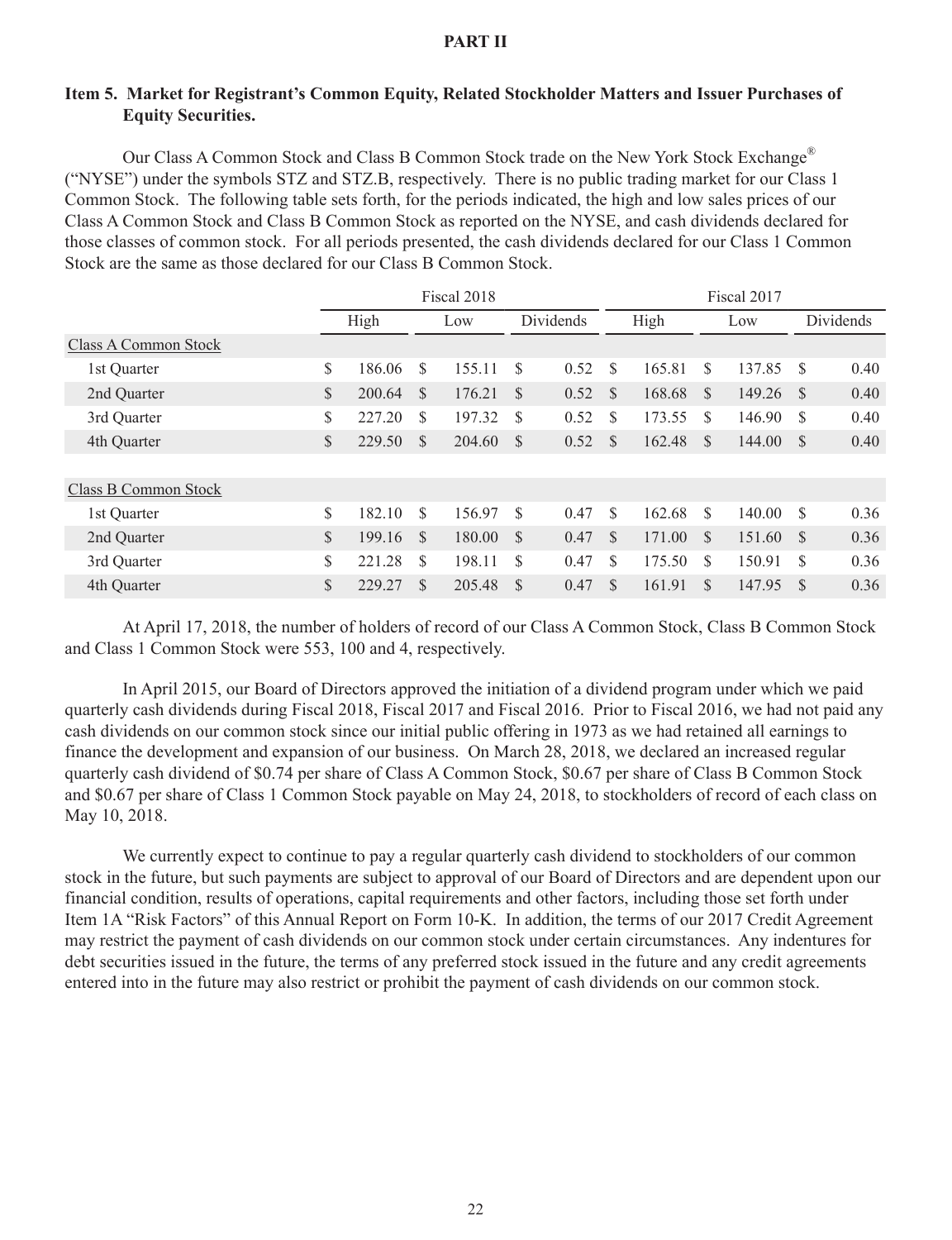# **ISSUER PURCHASES OF EQUITY SECURITIES**

| Period                   | <b>Total Number</b><br>of Shares<br>Purchased |              | Average<br>Price Paid<br>Per Share | <b>Total Number</b><br>of Shares<br>Purchased as<br>Part of a<br>Publicly<br>Announced<br>Program | Approximate<br>Dollar Value<br>of Shares that<br>May Yet Be<br>Purchased<br>Under the<br>Program <sup><math>(1)(2)(3)</math></sup> |  |  |
|--------------------------|-----------------------------------------------|--------------|------------------------------------|---------------------------------------------------------------------------------------------------|------------------------------------------------------------------------------------------------------------------------------------|--|--|
| December $1 - 31$ , 2017 | $\frac{1}{2}$                                 | <sup>S</sup> |                                    | $\overbrace{\phantom{aaaaa}}$                                                                     | 307,696,518<br>S                                                                                                                   |  |  |
| January $1 - 31$ , 2018  | 1,854,109                                     | S            | 219.30                             | 1,854,109                                                                                         | \$2,901,088,168                                                                                                                    |  |  |
| February $1-28$ , 2018   | 1,832,468                                     | S            | 214.31                             | 1,832,468                                                                                         | \$2,508,369,668                                                                                                                    |  |  |
| Total                    | 3,686,577                                     |              | 216.82                             | 3,686,577                                                                                         |                                                                                                                                    |  |  |

(1) In November 2016, we announced that our Board of Directors authorized the repurchase of up to an aggregate amount of \$1.0 billion of our Class A Common Stock and Class B Convertible Common Stock under the 2017 Authorization. The Board of Directors did not specify a date upon which the 2017 Authorization would expire. In January 2018, we utilized the remaining \$307.7 million available under the 2017 Authorization to repurchase 1,406,710 shares of Class A Common Stock at an average cost of \$218.73 per share, through open market transactions, thereby completing the 2017 Authorization.

(2) In January 2018, we announced that our Board of Directors authorized the repurchase of up to an aggregate amount of \$3.0 billion of our Class A Common Stock and Class B Convertible Common Stock under the 2018 Authorization. The Board of Directors did not specify a date upon which the 2018 Authorization would expire.

(3) Subsequent to February 28, 2018, we repurchased 93,287 shares of Class A Common Stock pursuant to the 2018 Authorization at an average cost of \$227.06 per share through open market transactions.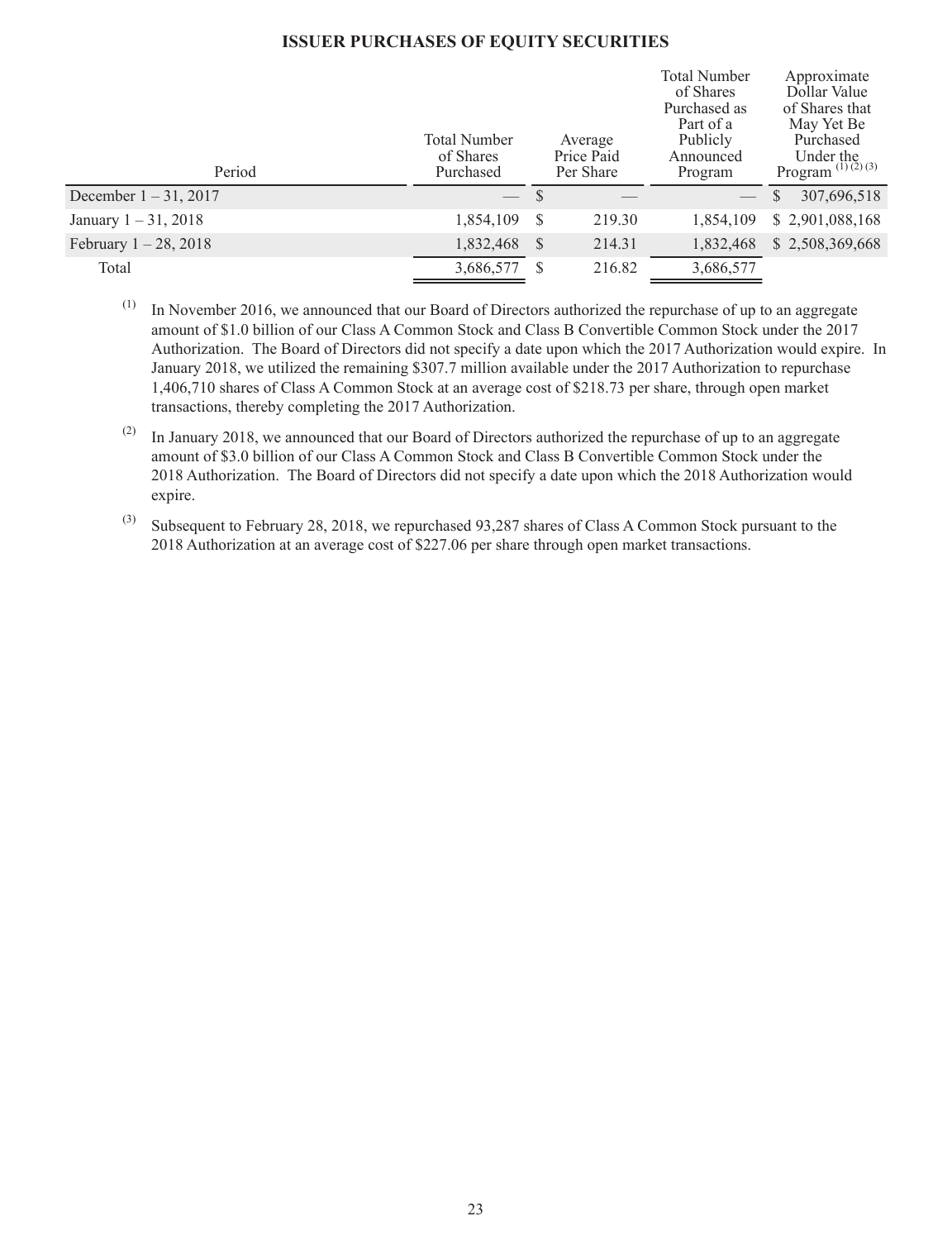# **Item 6. Selected Financial Data.**

The following selected financial data should be read in conjunction with MD&A and our consolidated financial statements and notes thereto under Item 8 of this Annual Report on Form 10-K (the "Financial Statements").

|                                                                    | For the Years Ended |                      |               |                                     |               |                      |               |                      |               |                                     |
|--------------------------------------------------------------------|---------------------|----------------------|---------------|-------------------------------------|---------------|----------------------|---------------|----------------------|---------------|-------------------------------------|
|                                                                    |                     | February 28,<br>2018 |               | February 28,<br>2017 <sup>{1}</sup> |               | February 29,<br>2016 |               | February 28,<br>2015 |               | February 28,<br>2014 <sup>(2)</sup> |
| (in millions, except per share data)                               |                     |                      |               |                                     |               |                      |               |                      |               |                                     |
| <b>Sales</b>                                                       | $\mathbb{S}$        | 8,326.8              | $\mathcal{S}$ | 8,061.6                             | $\mathcal{S}$ | 7,223.8              | $\mathcal{S}$ | 6,672.1              | $\mathcal{S}$ | 5,411.0                             |
| Excise taxes                                                       |                     | (741.8)              |               | (730.1)                             |               | (675.4)              |               | (644.1)              |               | (543.3)                             |
| Net sales                                                          |                     | 7,585.0              |               | 7,331.5                             |               | 6,548.4              |               | 6,028.0              |               | 4,867.7                             |
| Cost of product sold                                               |                     | (3,767.8)            |               | (3,802.1)                           |               | (3,606.1)            |               | (3,449.4)            |               | (2,876.0)                           |
| Gross profit                                                       |                     | 3,817.2              |               | 3,529.4                             |               | 2,942.3              |               | 2,578.6              |               | 1,991.7                             |
| Selling, general and administrative<br>$expenses$ <sup>(</sup>     |                     | (1, 532.7)           |               | (1,392.4)                           |               | (1,177.2)            |               | (1,078.4)            |               | (1,196.0)                           |
| Gain on sale of business                                           |                     |                      |               | 262.4                               |               |                      |               |                      |               |                                     |
| Gain on remeasurement to fair value of<br>equity method investment |                     |                      |               |                                     |               |                      |               |                      |               | 1,642.0                             |
| Operating income                                                   |                     | 2,284.5              |               | 2,399.4                             |               | 1,765.1              |               | 1,500.2              |               | 2,437.7                             |
| Income from unconsolidated<br>investments <sup>(4)</sup>           |                     | 487.2                |               | 27.3                                |               | 51.1                 |               | 21.5                 |               | 87.8                                |
| Interest expense                                                   |                     | (332.0)              |               | (333.3)                             |               | (313.9)              |               | (337.7)              |               | (323.2)                             |
| Loss on extinguishment of debt <sup>(5)</sup>                      |                     | (97.0)               |               |                                     |               | (1.1)                |               | (4.4)                |               |                                     |
| Income before income taxes                                         |                     | 2,342.7              |               | 2,093.4                             |               | 1,501.2              |               | 1,179.6              |               | 2,202.3                             |
| Provision for income taxes $^{(6)}$                                |                     | (11.9)               |               | (554.2)                             |               | (440.6)              |               | (343.4)              |               | (259.2)                             |
| Net income                                                         |                     | 2,330.8              |               | 1,539.2                             |               | 1,060.6              |               | 836.2                |               | 1,943.1                             |
| Net (income) loss attributable to<br>noncontrolling interests      |                     | (11.9)               |               | (4.1)                               |               | (5.7)                |               | 3.1                  |               |                                     |
| Net income attributable to CBI                                     | $\mathcal{S}$       | 2,318.9 \$           |               | $1,535.1$ \$                        |               | 1,054.9              | $\mathcal{S}$ | 839.3                | $\mathcal{S}$ | 1,943.1                             |
| Net income per common share<br>attributable to CBI:                |                     |                      |               |                                     |               |                      |               |                      |               |                                     |
| Basic - Class A Common Stock                                       | \$                  | 12.04                | $\mathcal{S}$ | 7.79                                | \$            | 5.42                 | $\mathcal{S}$ | 4.40                 | \$            | 10.45                               |
| Basic - Class B Convertible Common<br><b>Stock</b>                 | \$                  | 10.93                | $\mathcal{S}$ | 7.07                                | $\mathbb{S}$  | 4.92                 | \$            | 4.00                 | \$            | 9.50                                |
| Diluted - Class A Common Stock                                     | \$                  | 11.55                | \$            | 7.52                                | \$            | 5.18                 | \$            | 4.17                 | \$            | 9.83                                |
| Diluted - Class B Convertible<br>Common Stock                      | \$                  | $10.66$ \$           |               | 6.93S                               |               | $4.79$ \$            |               | $3.83$ \$            |               | 9.04                                |
| Cash dividends declared per common<br>share:                       |                     |                      |               |                                     |               |                      |               |                      |               |                                     |
| Class A Common Stock                                               | \$                  | 2.08                 | $\mathbb{S}$  | 1.60                                | $\mathbb{S}$  | 1.24                 | $\mathbb{S}$  |                      | \$            |                                     |
| Class B Convertible Common Stock                                   | \$                  | 1.88                 | $\mathbb{S}$  | 1.44                                | $\$$          | 1.12                 | $\mathbb{S}$  |                      | $\mathbb{S}$  |                                     |
| Total assets                                                       | $\mathbb{S}$        | 20,538.7             | $\mathbb{S}$  | 18,602.4                            | $\mathcal{S}$ | 16,965.0             | $\mathcal{S}$ | 15,093.0             | $\mathbb S$   | 14,302.1                            |
| Long-term debt, including current<br>maturities                    | \$                  | 9,439.9              | $\mathcal{S}$ | 8,631.6                             | $\mathbb{S}$  | 7,672.9              | $\mathbb{S}$  | 7,244.1              | $\mathbb{S}$  | 6,963.3                             |

(1) In December 2016, we completed the Canadian Divestiture and recognized a gain on sale of business (refer to Note 2 of the Notes to the Financial Statements for additional discussion).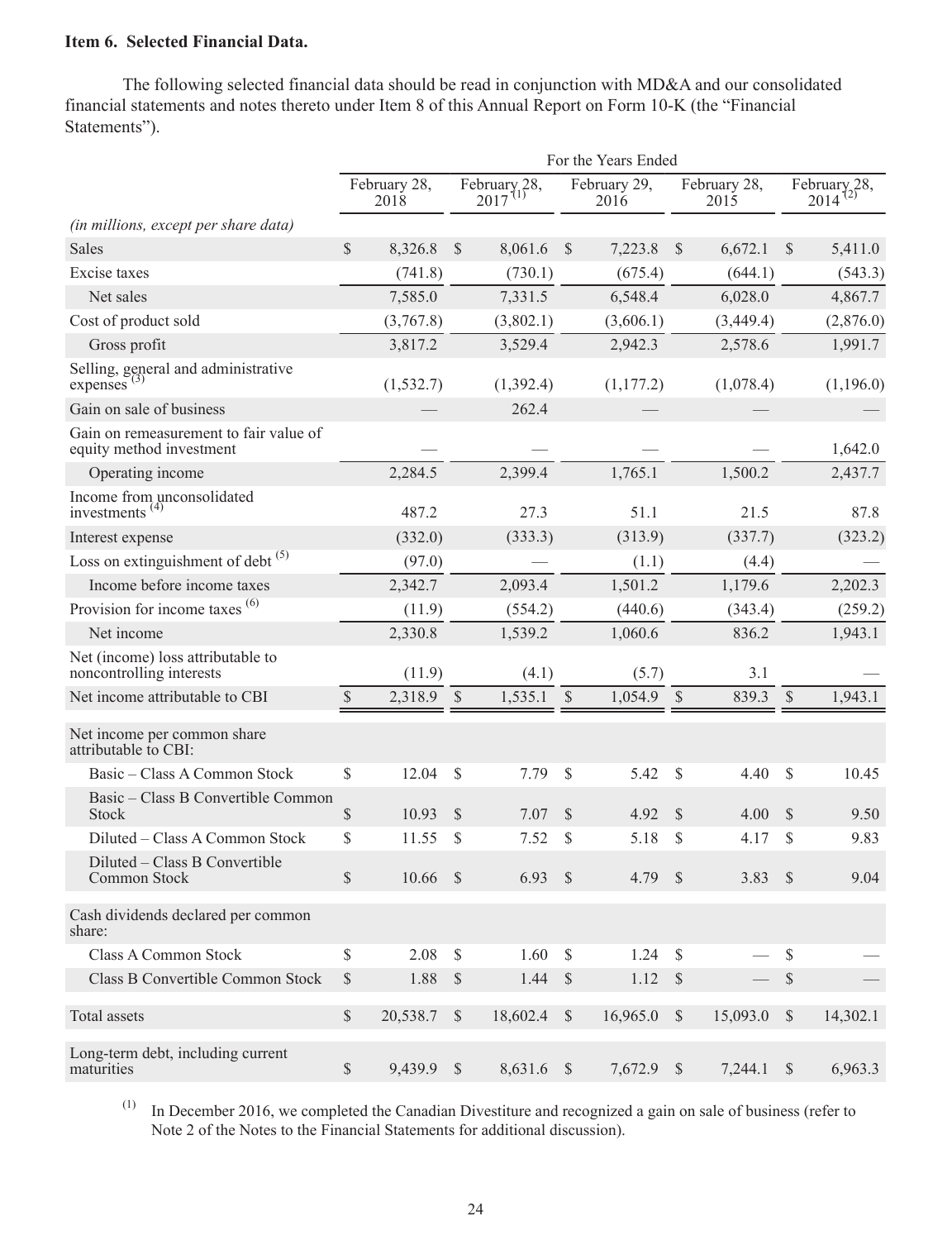- (2) In June 2013, we completed the acquisition of the imported beer business. In connection with this acquisition, our preexisting 50% equity interest in Crown Imports LLC was remeasured to its estimated fair value based upon the estimated fair value of the acquired 50% equity interest, and a gain was recognized.
- (3) Includes impairment of intangible assets of \$86.8 million and \$46.0 million for the years ended February 28, 2018, and February 28, 2017, respectively (refer to Note 7 of the Notes to the Financial Statements for additional discussion). Includes impairment of goodwill and intangible assets of \$300.9 million for the year ended February 28, 2014, representing impairment losses recorded for certain goodwill and trademarks associated with our Wine and Spirits segment.
- $(4)$  Includes an unrealized gain from the changes in fair value of the Canopy Investment and the Canopy Warrants, net of losses from hedging activities to reduce the associated foreign currency risk, of \$452.6 million for the year ended February 28, 2018 (refer to Note 7 of the Notes to the Financial Statements for additional discussion).
- (5) Includes a make-whole payment in connection with the early redemption of our April 2012 Senior Notes and the write-off of debt issuance costs in connection with prior-to-maturity repayments of various debt obligations (refer to Note 12 of the Notes to the Financial Statements for additional discussion).
- $(6)$  Includes a provisional net income tax benefit of \$363.0 million for the year ended February 28, 2018, associated with the December 2017 enactment of the TCJ Act (refer to Note 13 of the Notes to the Financial Statements for additional discussion).

## **Item 7. Management's Discussion and Analysis of Financial Condition and Results of Operations.**

#### **Introduction**

This MD&A, which should be read in conjunction with our Financial Statements, provides additional information on our businesses, current developments, financial condition, cash flows and results of operations. It is organized as follows:

- *Overview.* This section provides a general description of our business, which we believe is important in understanding the results of our operations, financial condition and potential future trends.
- *Strategy.* This section provides a description of our strategy and a discussion of acquisitions, divestitures and investments.
- *Results of operations.* This section provides an analysis of our results of operations presented on a business segment basis. In addition, a brief description of transactions and other items that affect the comparability of the results is provided.
- *Financial liquidity and capital resources.* This section provides an analysis of our cash flows and our outstanding debt and commitments. Included in the analysis of outstanding debt is a discussion of the amount of financial capacity available to fund our ongoing operations and future commitments, as well as a discussion of other financing arrangements.
- *Critical accounting estimates.* This section identifies those accounting policies that are considered important to our results of operations and financial condition, require significant judgment and involve significant management estimates. Our significant accounting policies, including those considered to be critical accounting policies, are summarized in Note 1 of the Notes to the Financial Statements.

# **Overview**

We are an international beverage alcohol company with a broad portfolio of consumer-preferred high-end imported and craft beer brands, and premium wine and spirits brands. We are the third-largest producer and marketer of beer for the U.S. market and the world's leading premium wine company. We are the largest multicategory supplier (beer, wine and spirits) of beverage alcohol in the U.S., and a leading supplier of wine from New Zealand and Italy to North America.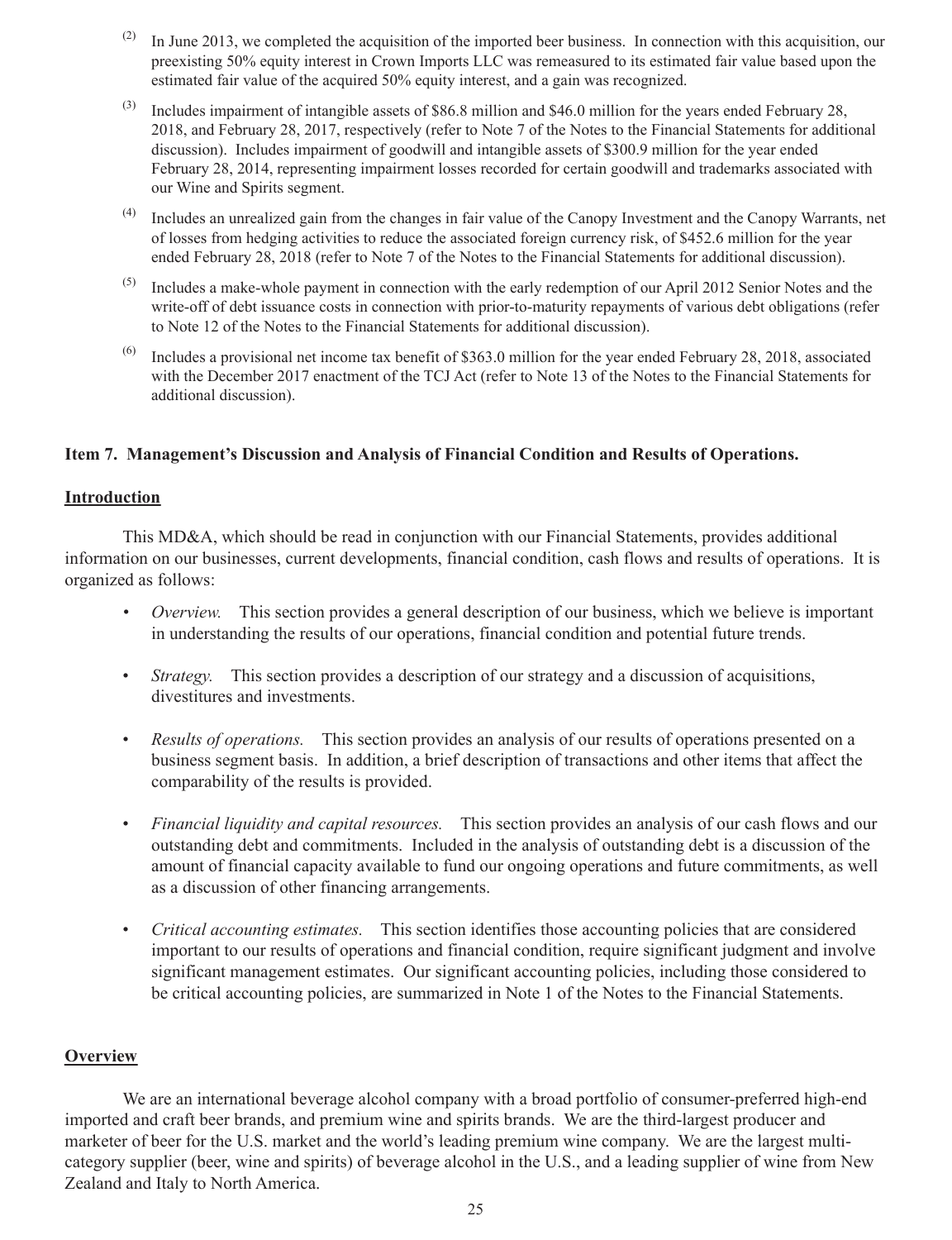Our internal management financial reporting consists of two business divisions: (i) Beer and (ii) Wine and Spirits, and we report our operating results in three segments: (i) Beer, (ii) Wine and Spirits, and (iii) Corporate Operations and Other. In the Beer segment, our portfolio consists of high-end imported and craft beer brands. We have an exclusive perpetual brand license to import, market and sell in the U.S. our Mexican beer portfolio. In the Wine and Spirits segment, we sell a large number of wine brands across all categories – table wine, sparkling wine and dessert wine – and across all price points – popular, premium and luxury categories, primarily within the \$5 to \$25 price range at U.S. retail – complemented by certain premium spirits brands. Amounts included in the Corporate Operations and Other segment consist of costs of executive management, corporate development, corporate finance, human resources, internal audit, investor relations, legal, public relations and information technology. The amounts included in the Corporate Operations and Other segment are general costs that are applicable to the consolidated group and are therefore not allocated to the other reportable segments. All costs reported within the Corporate Operations and Other segment are not included in our chief operating decision maker's evaluation of the operating income performance of the other reportable segments. The business segments reflect how our operations are managed, how resources are allocated, how operating performance is evaluated by senior management and the structure of our internal financial reporting.

#### **Strategy**

Our overall strategy is to create industry-leading growth and shareholder value by building premium brands that people love. We position our portfolio to benefit from industry premiumization trends, which we believe will continue to result in faster growth rates in the high-end of the beer, wine and spirits categories. We focus on developing our expertise in consumer insights and category management as well as our strong distributor network, which provides an effective route-to-market. Additionally, we leverage our scale across the total beverage alcohol market and our level of diversification hedges our portfolio risk. In addition to growing our existing business, we seek targeted acquisitions of businesses that are premium, growing, high-margin, consumer-led, have a low integration risk and/or fill a gap in our portfolio. We also strive to identify, meet and stay ahead of evolving consumer trends and market dynamics.

We strive to strengthen our portfolio of premium beer, wine and spirits brands and differentiate ourselves through:

- leveraging our leading position in total beverage alcohol and our scale with wholesalers and retailers to expand distribution of our product portfolio and cross promotional opportunities;
- strengthening relationships with wholesalers and retailers by providing consumer and beverage alcohol insights;
- investing in brand building activities;
- positioning ourselves for success with consumer-led innovation capabilities that identify, meet and stay ahead of evolving consumer trends and market dynamics;
- realizing operating efficiencies through expanding and enhancing production capabilities and maximizing asset utilization; and
- developing employees to enhance performance in the marketplace.

Our business strategy in the Beer segment focuses on leading the high-end segment of the U.S. beer market and includes continued focus on growing our beer portfolio in the U.S. through expanding distribution for key brands, as well as new product development and innovation within the existing portfolio of brands, and continued expansion and construction activities for our Mexico beer operations. In an effort to capitalize on one of the growth segments within the U.S. beer market, we established the high-end craft and specialty beer platform in order to fully leverage our craft beer expertise with that of the capabilities and infrastructure of our broader Beer segment.

In connection with this strategy, we have almost tripled the production capacity of our Nava Brewery since its June 2013 acquisition. In addition, construction of the Mexicali Brewery is underway and we are continuing to invest to increase the output from the Obregon Brewery, which was acquired in December 2016. Expansion and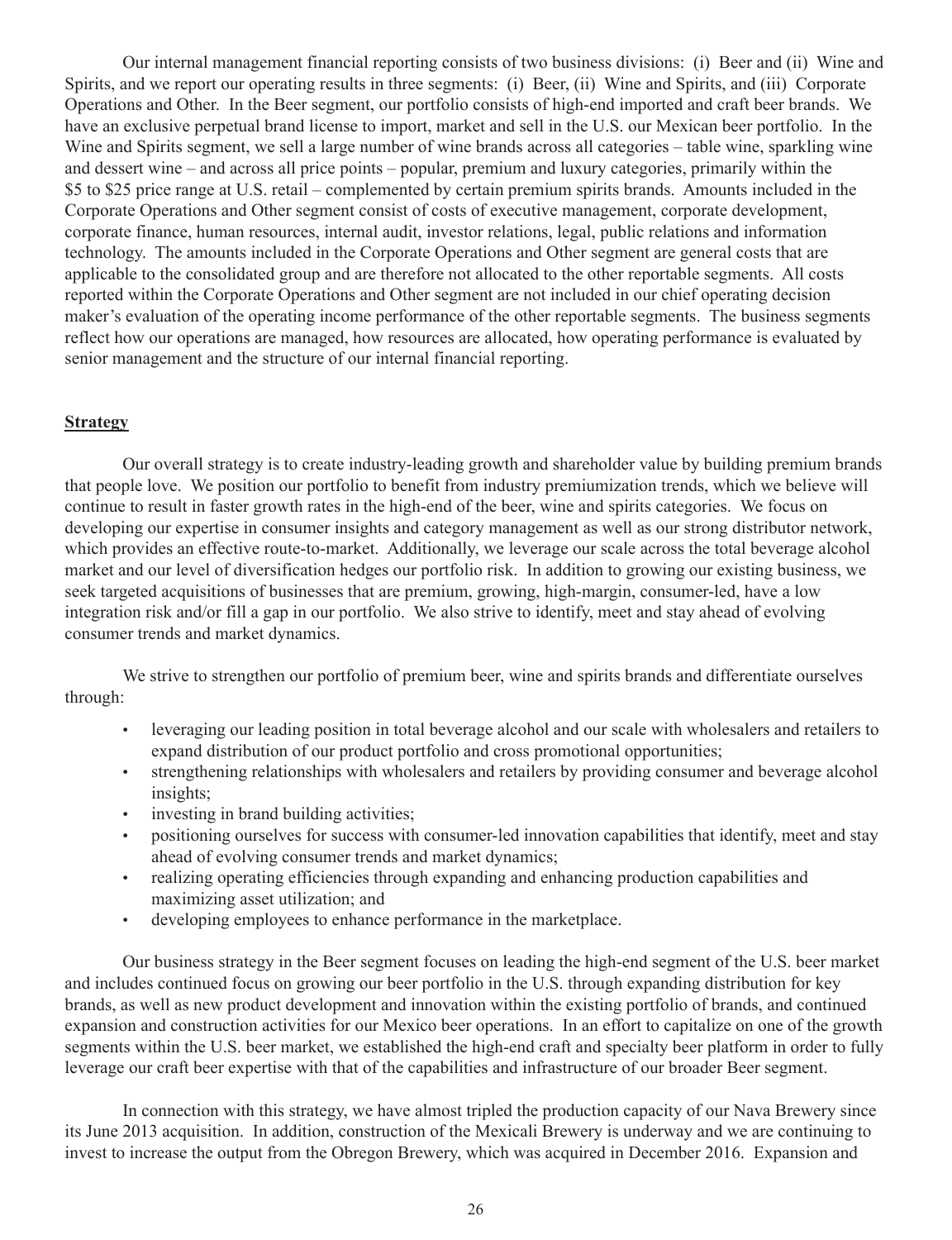construction efforts continue under our previously-announced Mexico Beer Expansion Projects to align with our anticipated future growth expectations. Refer to "Capital Expenditures" below for additional discussion.

Our business strategy in the Wine and Spirits segment is to build an industry-leading portfolio of premium wine and spirits brands. We are investing to meet the evolving needs of consumers and building brands through consumer insights, sensory expertise, innovation and refreshing existing brands as we continue to focus on the premiumization of our branded wine and spirits portfolio. We dedicate a large share of our sales and marketing resources to our U.S. Focus Brands as they represent a majority of our U.S. wine and spirits revenue and profitability, and generally have strong positions in their respective price categories. In markets where it is feasible, we entered into contractual arrangements to consolidate our U.S. distribution network in order to obtain dedicated distributor selling resources which focus on our U.S. wine and spirits portfolio to drive organic growth. This consolidated U.S. distribution network currently represents about 70% of our branded wine and spirits volume in the U.S. Throughout the terms of these contracts, we generally expect shipments on an annual basis to these distributors to essentially equal the distributors' shipments to retailers.

Marketing, sales and distribution of our products are managed on a geographic basis in order to fully leverage leading market positions. In addition, market dynamics and consumer trends vary across each of our markets. Within our primary market in the U.S., we offer a range of beverage alcohol products across the imported beer, craft beer, branded wine and spirits categories, with separate distribution networks utilized for (i) our beer portfolio and (ii) our wine and spirits portfolio. The environment for our products is competitive in each of our markets.

We remain committed to our long-term financial model of growing sales, expanding margins and increasing cash flow in order to achieve earnings per share growth, maintain our targeted leverage ratio and pay quarterly cash dividends.

## **Recent Developments**

In April 2018, we entered into an agreement to sell our remaining interest in our previously-owned Australian and European business for approximately A\$130 million, or \$100 million, subject to closing adjustments. We expect to recognize a gain of approximately \$85 million in connection with this transaction for the first quarter of fiscal 2019.

#### **Acquisitions, Divestitures and Investments**

#### *Beer Segment*

#### *Funky Buddha Acquisition*

In August 2017, we acquired Funky Buddha, which primarily included the acquisition of operations, goodwill and trademarks. This acquisition included a portfolio of high-quality, Florida-based craft beers which further strengthened our position in the high-end segment of the U.S. beer market. The results of operations of Funky Buddha are reported in the Beer segment and have been included in our consolidated results of operations from the date of acquisition.

#### *Obregon Brewery Acquisition*

In December 2016, we acquired the Obregon Brewery, which primarily included the acquisition of operations, goodwill, property, plant and equipment and inventories. This acquisition provided us with immediate functioning brewery capacity to support our fast-growing, high-end Mexican beer portfolio and flexibility for future innovation initiatives. It also enabled us to become fully independent from an interim supply agreement with Modelo, which was terminated at the time of this acquisition. The results of operations of the Obregon Brewery are reported in the Beer segment and have been included in our consolidated results of operations from the date of acquisition.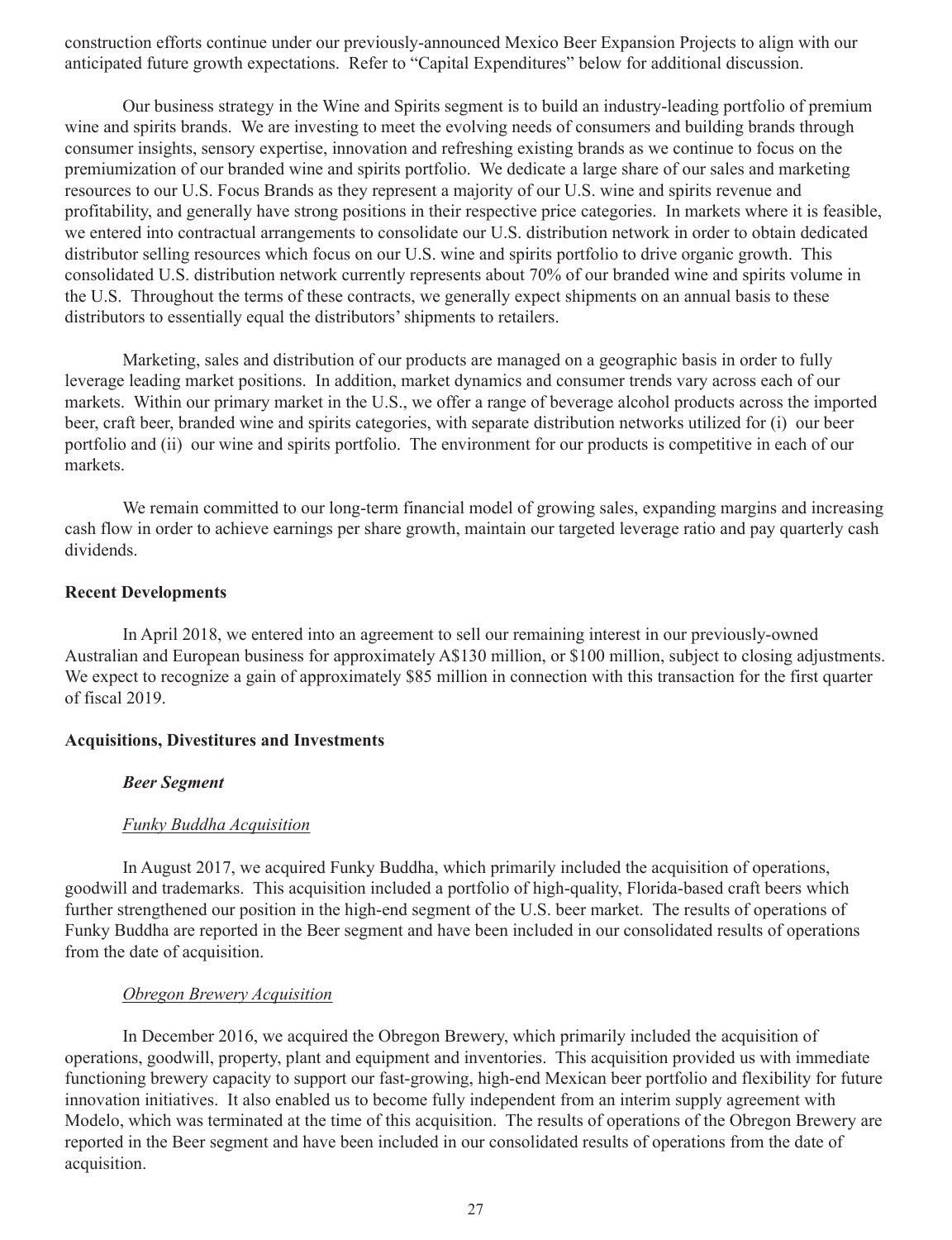#### *Ballast Point Acquisition*

In December 2015, we acquired Ballast Point for \$998.5 million, net of cash acquired. The transaction primarily included the acquisition of operations, goodwill, trademarks and property, plant and equipment. This acquisition provided us with a premium platform that enabled us to compete in the growing craft beer category and further strengthened our position in the high-end segment of the U.S. beer market. The results of operations of Ballast Point are reported in the Beer segment and have been included in our consolidated results of operations from the date of acquisition.

# *Wine and Spirits Segment*

## *Schrader Cellars Acquisition*

In June 2017, we acquired Schrader Cellars, which primarily included the acquisition of goodwill, inventories, trademarks and certain grape supply contracts. This acquisition included a collection of highly-rated, limited-production fine wines which aligned with our portfolio premiumization strategy and strengthened our position in the fine wine category. The results of operations of Schrader Cellars are reported in the Wine and Spirits segment and have been included in our consolidated results of operations from the date of acquisition.

## *Canadian Divestiture*

In December 2016, we sold our Canadian wine business, which included Canadian wine brands such as Jackson-Triggs and Inniskillin, wineries, vineyards, offices, facilities and Wine Rack retail stores, at a transaction value of C\$1.03 billion, or \$775.1 million. Accordingly, our consolidated results of operations include the results of operations of our Canadian wine business through the date of divestiture. We received cash proceeds of \$570.3 million, net of outstanding debt and direct costs to sell. We will continue to export certain of our brands into the Canadian market, which remains our largest export market. This transaction is consistent with our strategic focus on premium, high-margin and high-growth brands. We recognized a net gain on the sale of the business in the fourth quarter of fiscal 2017 of \$262.4 million.

The following table presents selected financial information included in our historical consolidated financial statements for the prior year comparable periods that are no longer part of our consolidated results after the Canadian Divestiture.

|                                     |    | Fiscal 2017 |  | Fiscal 2016 |  |
|-------------------------------------|----|-------------|--|-------------|--|
| (in millions)                       |    |             |  |             |  |
| Net sales                           | \$ | 311.2 \$    |  | 365.1       |  |
| Gross profit                        | S  | 131.2 \$    |  | 152.9       |  |
| Depreciation and amortization       | \$ | 9.1 S       |  | 11.1        |  |
| Operating income                    | S  | 49.8 S      |  | 62.5        |  |
| Income before income taxes          | \$ | $46.6$ \$   |  | 61.9        |  |
|                                     |    |             |  |             |  |
| Cash flow from operating activities | S  | 47.2 \$     |  | 80.0        |  |

Additionally, the impact on our historical Wine and Spirits segment results is the same as the impact on the historical consolidated results for the prior year comparable periods for net sales, gross profit, and depreciation and amortization. However, as segment results do not include the impact of Comparable Adjustments, amounts reported for our historical Wine and Spirits segment operating income that are no longer part of the segment's results after the Canadian Divestiture are \$50.1 million and \$63.3 million for Fiscal 2017 and Fiscal 2016, respectively.

# *Charles Smith Acquisition*

In October 2016, we acquired Charles Smith, which primarily included the acquisition of goodwill, trademarks, inventories and certain grape supply contracts. This acquisition included a collection of five super and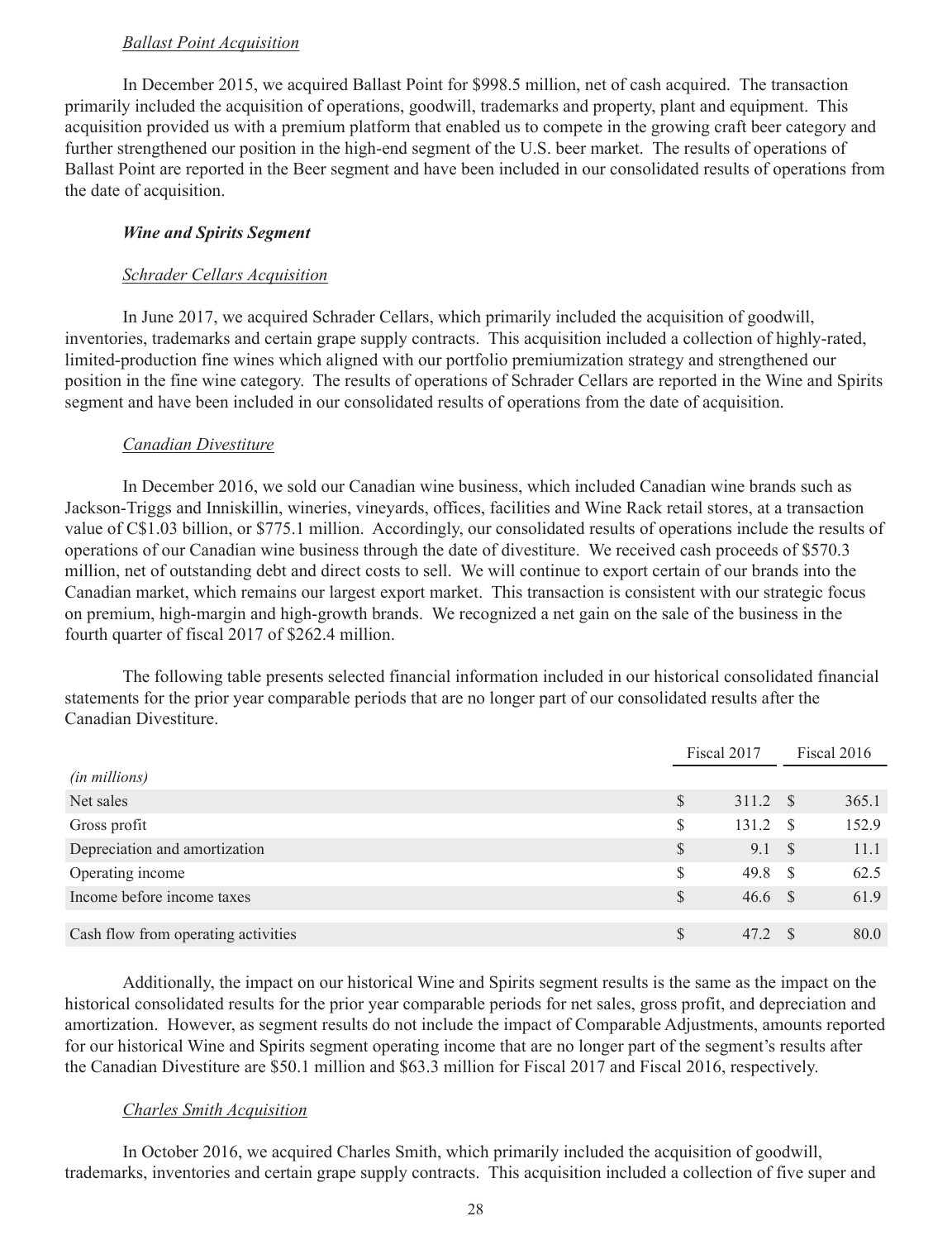ultra-premium wine brands and solidified our position as the second leading supplier of Washington State wines with this collection of fast-growing, high quality wines that have strong consumer affinity and demand. The results of operations of Charles Smith are reported in the Wine and Spirits segment and have been included in our consolidated results of operations from the date of acquisition.

## *High West Acquisition*

In October 2016, we acquired High West, which primarily included the acquisition of operations, goodwill, trademarks, inventories and property, plant and equipment. This acquisition included a portfolio of distinctive, award-winning, fast-growing and high-end craft whiskeys and other select spirits. The results of operations of High West are reported in the Wine and Spirits segment and have been included in our consolidated results of operations from the date of acquisition.

## *Prisoner Acquisition*

In April 2016, we acquired Prisoner, which primarily included the acquisition of goodwill, inventories, trademarks and certain grape supply contracts. This acquisition, which included a portfolio of five fast-growing, higher-margin, super-luxury wine brands, aligned with our portfolio premiumization strategy and strengthened our position in the super-luxury wine category. The results of operations of Prisoner are reported in the Wine and Spirits segment and have been included in our consolidated results of operations from the date of acquisition.

## *Meiomi Acquisition*

In August 2015, we acquired Meiomi, which primarily included the acquisition of goodwill, inventories, the trademark and certain grape supply contracts. The acquisition of this higher-margin, luxury growth brand has complemented our existing portfolio and further strengthened our position in the U.S. pinot noir category. The results of operations of Meiomi are reported in the Wine and Spirits segment and have been included in our consolidated results of operations from the date of acquisition.

# *Corporate Operations and Other Segment*

### *Canopy Investment and Canopy Warrants*

In November 2017, we acquired a 9.9% investment in Canopy Growth Corporation, an Ontario, Canadabased public company and leading provider of medicinal cannabis products, and warrants which give us the option to purchase an additional ownership interest in Canopy Growth Corporation. This transaction is consistent with our long-term strategy to identify, meet and stay ahead of evolving consumer trends and market dynamics.

For Fiscal 2018 (as defined below), we recognized an unrealized gain of \$464.3 million from the changes in fair value of the Canopy Investment and the Canopy Warrants, which is included in income from unconsolidated investments. We expect the fair value of these investments to continue to be volatile in future periods.

For additional information on these acquisitions, divestitures and investments, refer to Notes 2 and 7 of the Notes to the Financial Statements.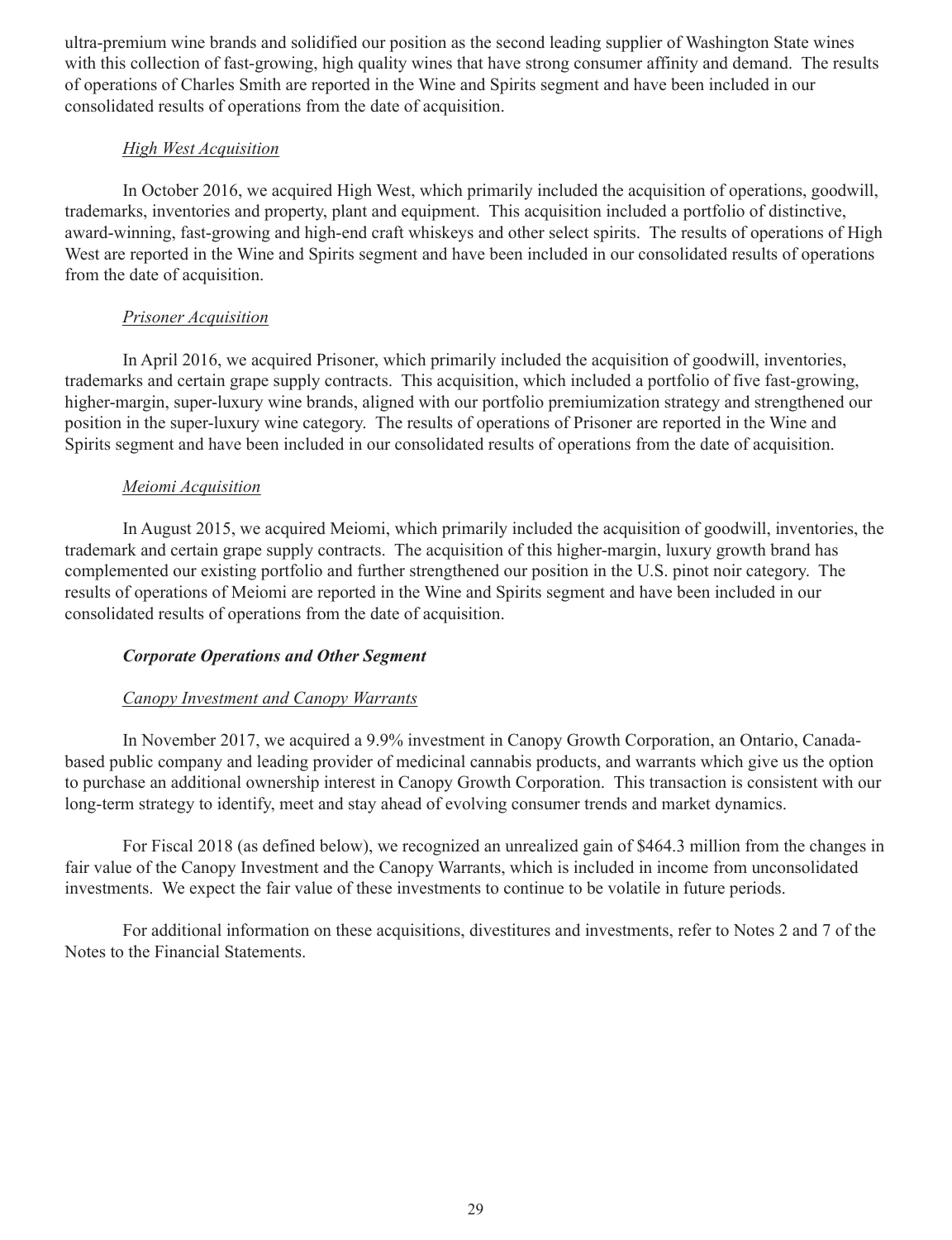# **Results of Operations**

# **Financial Highlights**

References to organic throughout the following discussion exclude the impact of acquired brand activity in connection with our more significant acquisitions, consisting of Meiomi, Prisoner, High West and Charles Smith (wine and spirits), and the acquisition of Ballast Point (beer), and divested brand activity in connection with the Canadian Divestiture (wine and spirits), as appropriate.

Financial Highlights for Fiscal 2018:

- Our results of operations benefited from improvements in both the Beer and Wine and Spirits segments.
- Net sales increased 3% primarily due to an increase in Beer net sales driven predominantly by volume growth within our Mexican beer portfolio, partially offset by a decrease in Wine and Spirits net sales due largely to the Canadian Divestiture.
- Operating income decreased 5% largely due to an unfavorable change in Comparable Adjustments, partially offset by the net sales volume growth and benefits from lower cost of product sold within our Mexican beer portfolio, and a favorable product mix shift within the Wine and Spirits segment.
- Net income attributable to CBI and diluted net income per common share attributable to CBI increased 51% and 54%, respectively, driven largely by a net income tax benefit recorded in the fourth quarter of fiscal 2018 associated with the TCJ Act.

# **Comparable Adjustments**

Management excludes items that affect comparability from its evaluation of the results of each operating segment as these Comparable Adjustments are not reflective of core operations of the segments. Segment operating performance and segment management compensation are evaluated based on core segment operating income (loss). As such, the performance measures for incentive compensation purposes for segment management do not include the impact of these Comparable Adjustments.

As more fully described herein and in the related Notes to the Financial Statements, the Comparable Adjustments that impacted comparability in our segment results for each period are as follows:

|                                                                | Fiscal 2018 |             | Fiscal 2017 | Fiscal 2016 |
|----------------------------------------------------------------|-------------|-------------|-------------|-------------|
| ( <i>in millions</i> )                                         |             |             |             |             |
| Cost of product sold                                           |             |             |             |             |
| Loss on inventory write-down                                   | \$          | $(19.1)$ \$ |             | -S          |
| Flow through of inventory step-up                              |             | (18.7)      | (20.1)      | (18.4)      |
| Net gain (loss) on undesignated commodity derivative contracts |             | 7.4         | 16.3        | (48.1)      |
| Settlements of undesignated commodity derivative contracts     |             | 2.3         | 23.4        | 29.5        |
| Amortization of favorable interim supply agreement             |             |             | (2.2)       | (31.7)      |
| Total cost of product sold                                     |             | (28.1)      | 17.4        | (68.7)      |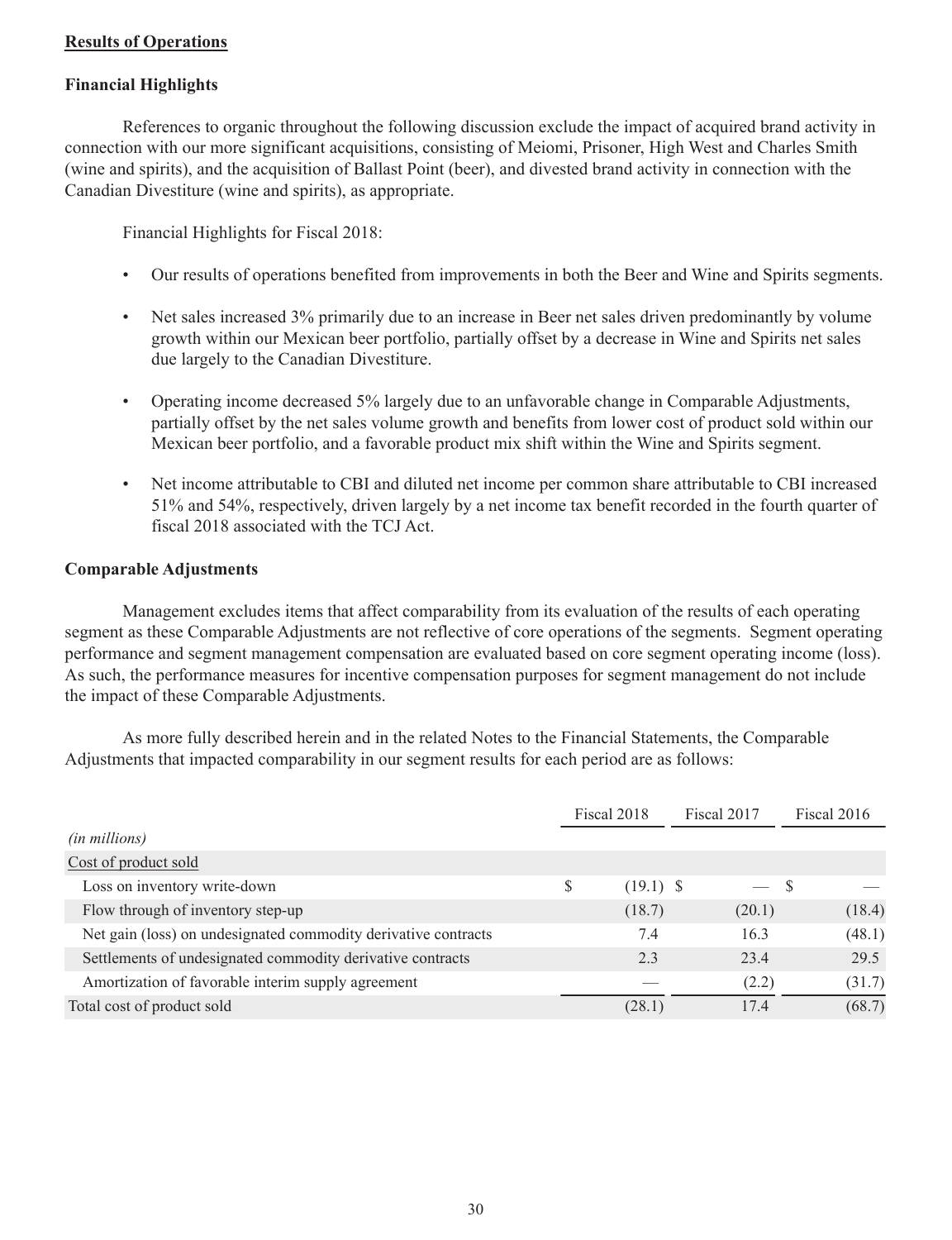|                                                                       | Fiscal 2018  | Fiscal 2017 | Fiscal 2016 |
|-----------------------------------------------------------------------|--------------|-------------|-------------|
| (in millions)                                                         |              |             |             |
| Selling, general and administrative expenses                          |              |             |             |
| Impairment of intangible assets                                       | (86.8)       | (37.6)      |             |
| Loss on contract termination                                          | (59.0)       |             |             |
| Restructuring and other strategic business development costs          | (14.0)       | (0.9)       | (16.4)      |
| Transaction, integration and other acquisition-related costs          | (8.1)        | (14.2)      | (15.4)      |
| Costs associated with the Canadian Divestiture and related activities | (3.2)        | (20.4)      |             |
| Other gains (losses)                                                  | 10.5         | (2.6)       |             |
| Total selling, general and administrative expenses                    | (160.6)      | (75.7)      | (31.8)      |
| Gain on sale of business                                              |              | 262.4       |             |
| Comparable Adjustments, Operating income (loss)                       | $(188.7)$ \$ | 204.1       | (100.5)     |
| Income (loss) from unconsolidated investments                         | \$<br>452.6  | $(1.7)$ \$  | 24.5        |

# *Cost of Product Sold*

## *Loss on Inventory Write-Down*

We recorded a loss on the write-down of certain bulk wine inventory as a result of smoke damage sustained during the Fall 2017 California wildfires.

### *Inventory Step-Up*

In connection with acquisitions, the allocation of purchase price in excess of book value for certain inventories on hand at the date of acquisition is referred to as inventory step-up. Inventory step-up represents an assumed manufacturing profit attributable to the acquired business prior to acquisition.

### *Undesignated Commodity Derivative Contracts*

Net gain (loss) on undesignated commodity derivative contracts represents a net gain (loss) from the changes in fair value of undesignated commodity derivative contracts. The net gain (loss) is reported outside of segment operating results until such time that the underlying exposure is recognized in the segment operating results. At settlement, the net gain (loss) from the changes in fair value of the undesignated commodity derivative contracts is reported in the appropriate operating segment, allowing the results of our operating segments to reflect the economic effects of the commodity derivative contracts without the resulting unrealized mark to fair value volatility.

### *Favorable Interim Supply Agreement*

In connection with the June 2013 acquisition of the imported beer business, a temporary supply agreement was negotiated under a favorable pricing arrangement for the required volume of beer needed to fulfill expected U.S. demand in excess of the Nava Brewery's capacity. Amortization of favorable interim supply agreement reflects amounts associated with non-Nava Brewery product purchased from the date of acquisition which has been sold to our U.S. customers during the respective period.

### *Selling, General and Administrative Expenses*

### *Impairment of Intangible Assets*

We recorded trademark impairment losses related to our Beer segment's craft beer trademark asset (Fiscal 2018) and certain of our Wine and Spirits trademark assets associated with our decision to discontinue certain small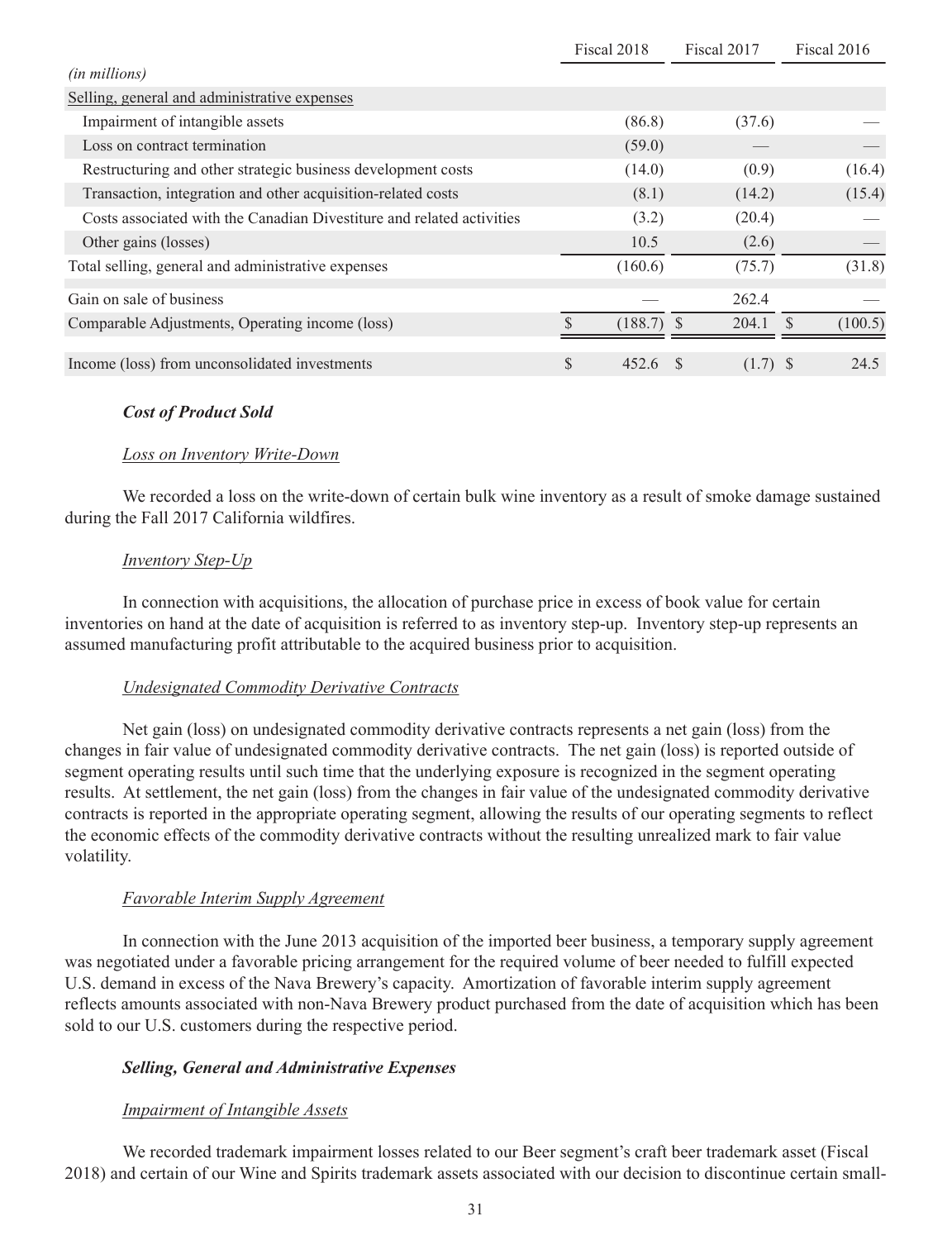scale, low-margin U.S. brands (Fiscal 2017). In addition, refer to "Costs Associated with the Canadian Divestiture and Related Activities" below for information about an additional impairment of intangible assets recognized in connection with the Canadian Divestiture.

# *Loss on Contract Termination*

We recorded a loss in connection with the early termination of a beer glass supply contract with Owens-Illinois, a related-party entity with which we have an equally-owned joint venture which owns and operates a glass production plant located adjacent to our Nava Brewery.

# *Restructuring and Other Strategic Business Development Costs*

We recorded costs primarily in connection with the development of a program specifically intended to identify opportunities for further streamlining of processes and improving capabilities, linking strategy with execution, prioritizing resources and enabling an integrated digital platform (Fiscal 2018) and employee termination benefit costs recognized in connection with our plan initiated in May 2015 to streamline and simplify processes, and shift resources and investment to long-term, profitable growth opportunities across the business (Fiscal 2017 and Fiscal 2016).

# *Costs Associated with the Canadian Divestiture and Related Activities*

We recorded costs in connection with the evaluation of the merits of executing an initial public offering for a portion of our Canadian wine business (Fiscal 2017) and net costs incurred in connection with the sale of the Canadian wine business (Fiscal 2018 and Fiscal 2017). In addition, in connection with the Canadian Divestiture, we recorded a trademark impairment loss for trademarks associated with certain U.S. brands within our Wine and Spirits portfolio sold exclusively through the Canadian wine business, for which future sales of these brands were expected to be minimal subsequent to the Canadian Divestiture (Fiscal 2017).

# *Other Gains (Losses)*

Other gains (losses) consist primarily of a gain in connection with the reduction in estimated fair value of a contingent liability associated with a prior period acquisition (Fiscal 2018).

# *Gain on Sale of Business*

We recognized a net gain on sale of the Canadian wine business.

# *Income (Loss) from Unconsolidated Investments*

We recorded an unrealized gain from the changes in fair value of the Canopy Investment and the Canopy Warrants, net of losses from hedging activities to reduce the associated foreign currency risk (Fiscal 2018), and dividend income from a retained interest in a previously divested business (Fiscal 2016).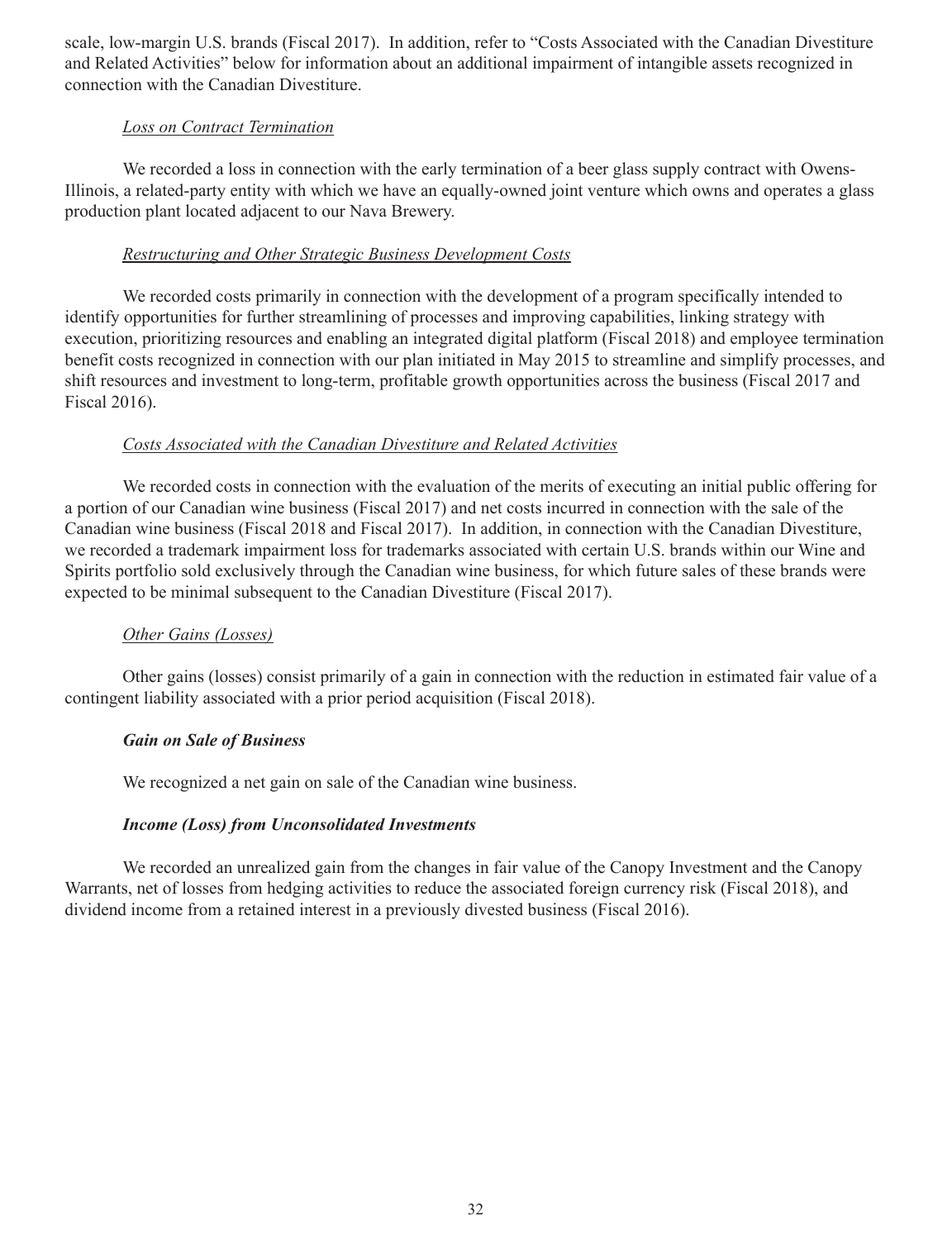## **Fiscal 2018 Compared to Fiscal 2017**

#### *Net Sales*

|                        | Fiscal 2018 |         |      | Fiscal 2017 |          | Dollar<br>Change | Percent<br>Change |
|------------------------|-------------|---------|------|-------------|----------|------------------|-------------------|
| (in millions)          |             |         |      |             |          |                  |                   |
| Beer                   | S           | 4,658.5 | - \$ | 4,229.3     | -S       | 429.2            | 10%               |
| Wine and Spirits:      |             |         |      |             |          |                  |                   |
| Wine                   |             | 2,559.5 |      | 2,739.3     |          | (179.8)          | (7%)              |
| <b>Spirits</b>         |             | 367.0   |      | 362.9       |          | 4.1              | $1\%$             |
| Total Wine and Spirits |             | 2,926.5 |      | 3,102.2     |          | (175.7)          | (6%)              |
| Consolidated net sales |             | 7,585.0 |      | 7,331.5     | <b>S</b> | 253.5            | 3%                |

## *Beer Segment*

|                                                                    | Fiscal 2018  | Fiscal 2017 |         | Dollar<br>Change |       | Percent<br>Change |
|--------------------------------------------------------------------|--------------|-------------|---------|------------------|-------|-------------------|
| (in millions, branded product, 24-pack, 12-ounce case equivalents) |              |             |         |                  |       |                   |
| Net sales                                                          | $4,658.5$ \$ |             | 4.229.3 | - \$             | 429.2 | 10%               |
| Shipment volume                                                    | 268.0        |             | 246.4   |                  |       | 8.8%              |
| Depletion volume $(1)$                                             |              |             |         |                  |       | 9.8%              |

(1) Depletions represent distributor shipments of our respective branded products to retail customers, based on thirdparty data, including acquired brands from the date of acquisition and for the comparable prior year period.

The increase in Beer net sales is primarily due to (i) the volume growth within our Mexican beer portfolio of \$371.4 million, which benefited from continued consumer demand and increased marketing spend, and (ii) a favorable impact from pricing in select markets within our Mexican beer portfolio of \$74.2 million.

| (in millions, branded product, 9-liter case equivalents) |               | Fiscal 2018  | Fiscal 2017 |              | Dollar<br>Change |         | Percent<br>Change |  |
|----------------------------------------------------------|---------------|--------------|-------------|--------------|------------------|---------|-------------------|--|
|                                                          |               |              |             |              |                  |         |                   |  |
| Net sales                                                | $\mathcal{S}$ | $2,926.5$ \$ |             | $3,102.2$ \$ |                  | (175.7) | (6%)              |  |
| Shipment volume                                          |               |              |             |              |                  |         |                   |  |
| Total                                                    |               | 59.0         |             | 69.2         |                  |         | $(14.7\%)$        |  |
| Organic                                                  |               | 58.6         |             | 59.3         |                  |         | $(1.2\%)$         |  |
| U.S. Domestic                                            |               | 54.7         |             | 55.0         |                  |         | $(0.5\%)$         |  |
| Organic U.S. Domestic                                    |               | 54.4         |             | 55.0         |                  |         | $(1.1\%)$         |  |
| U.S. Domestic Focus Brands                               |               | 33.6         |             | 31.8         |                  |         | $5.7\%$           |  |
| Organic U.S. Domestic Focus Brands                       |               | 33.4         |             | 31.8         |                  |         | $5.0\%$           |  |
| Depletion volume $(1)$                                   |               |              |             |              |                  |         |                   |  |
| U.S. Domestic                                            |               |              |             |              |                  |         | $0.9\%$           |  |
| U.S. Domestic Focus Brands                               |               |              |             |              |                  |         | $6.6\%$           |  |

*Wine and Spirits Segment*

The decrease in Wine and Spirits net sales is due to the Canadian Divestiture of \$311.2 million, partially offset by net sales from acquired brands of \$50.4 million and organic net sales growth of \$85.1 million. The organic growth is due largely to favorable product mix shift of \$129.5 million, partially offset by lower branded wine and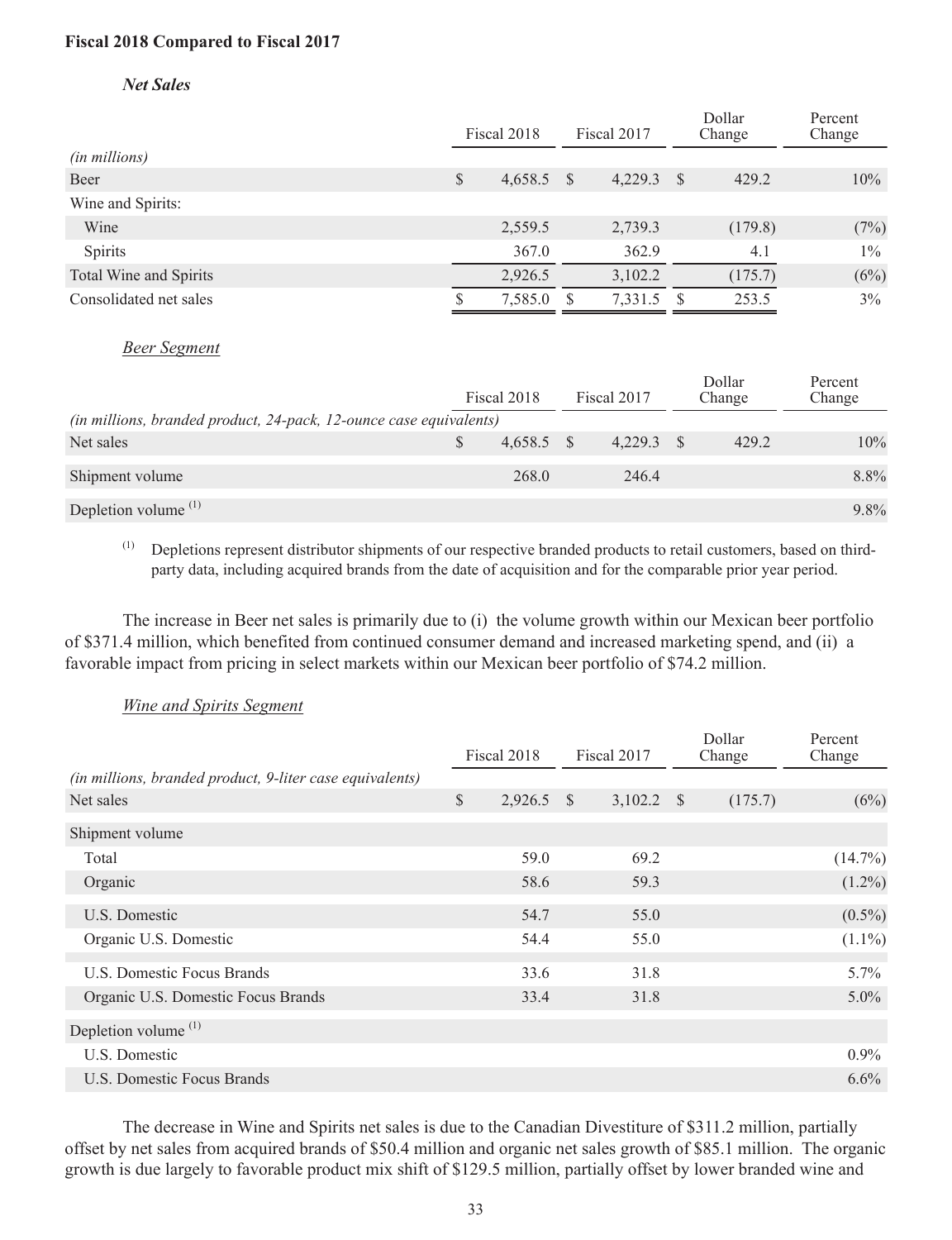spirits volume of \$39.9 million driven predominantly by brands within our wine and spirits portfolio other than our Focus Brands.

## *Gross Profit*

|                           | Fiscal 2018  |         | Fiscal 2017 |         | Dollar<br>Change |        | Percent<br>Change |
|---------------------------|--------------|---------|-------------|---------|------------------|--------|-------------------|
| ( <i>in millions</i> )    |              |         |             |         |                  |        |                   |
| Beer                      | <sup>S</sup> | 2,529.3 |             | 2,151.3 |                  | 378.0  | 18%               |
| Wine and Spirits          |              | 1,316.0 |             | 1,360.7 |                  | (44.7) | (3%)              |
| Comparable Adjustments    |              | (28.1)  |             | 17.4    |                  | (45.5) | NM                |
| Consolidated gross profit |              | 3.817.2 |             | 3,529.4 | S                | 287.8  | $8\%$             |

NM = Not meaningful

The increase in Beer is primarily due to (i) the volume growth and the favorable impact from pricing in select markets within our Mexican beer portfolio of \$190.2 million and \$74.2 million, respectively, and (ii) lower cost of product sold for our Mexican beer business of \$140.5 million. The lower cost of product sold is primarily due to operational and foreign currency transactional benefits within our Mexican beer portfolio of \$89.6 million and \$30.3 million, respectively.

The decrease in Wine and Spirits is due to the Canadian Divestiture of \$131.2 million, partially offset by organic gross profit growth of \$60.4 million and gross profit from the acquired brands of \$26.1 million. The organic growth is due largely to favorable product mix shift of \$93.2 million, partially offset by higher branded wine and spirits cost of product sold of \$25.9 million.

Gross profit as a percent of net sales increased to 50.3% for Fiscal 2018 compared with 48.1% for Fiscal 2017 primarily due to (i) lower cost of product sold for the Beer segment, (ii) the favorable impact from Beer pricing in select markets and (iii) the favorable Wine and Spirits product mix shift, which contributed approximately 185 basis points, 50 basis points and 40 basis points of rate growth, respectively; partially offset by an unfavorable change in Comparable Adjustments, which resulted in approximately 60 basis points of rate decline.

| <i>(in millions)</i>                                      |   | Fiscal 2018 |      | Fiscal 2017 |  | Dollar<br>Change | Percent<br>Change |
|-----------------------------------------------------------|---|-------------|------|-------------|--|------------------|-------------------|
|                                                           |   |             |      |             |  |                  |                   |
| Beer                                                      | S | 691.0       | - \$ | 616.9       |  | 74.1             | $12\%$            |
| Wine and Spirits                                          |   | 515.3       |      | 559.9       |  | (44.6)           | (8%)              |
| Corporate Operations and Other                            |   | 165.8       |      | 139.9       |  | 25.9             | 19%               |
| Comparable Adjustments                                    |   | 160.6       |      | 75.7        |  | 84.9             | <b>NM</b>         |
| Consolidated selling, general and administrative expenses |   | 1.532.7     |      | 1.392.4     |  | 140.3            | $10\%$            |

#### *Selling, General and Administrative Expenses*

The increase in Beer is primarily due to increases in marketing spend of \$46.1 million and general and administrative expenses of \$27.9 million. The increase in marketing spend is due largely to planned investment to support the growth of our Mexican beer portfolio. The increase in general and administrative expenses is predominantly driven by higher expenses supporting the growth of the business. The decrease in Wine and Spirits is primarily driven by the Canadian Divestiture of \$81.1 million, partially offset by an increase in marketing spend primarily due to planned investment to support our organic growth and acquired businesses of \$32.4 million. The increase in Corporate Operations and Other is due to higher general and administrative expenses primarily attributable to increases in consulting of \$12.8 million and compensation and benefits of \$11.0 million, both largely attributable to supporting the growth of the business.

Selling, general and administrative expenses as a percent of net sales increased to 20.2% for Fiscal 2018 as compared with 19.0% for Fiscal 2017. The increase is primarily attributable to the unfavorable change in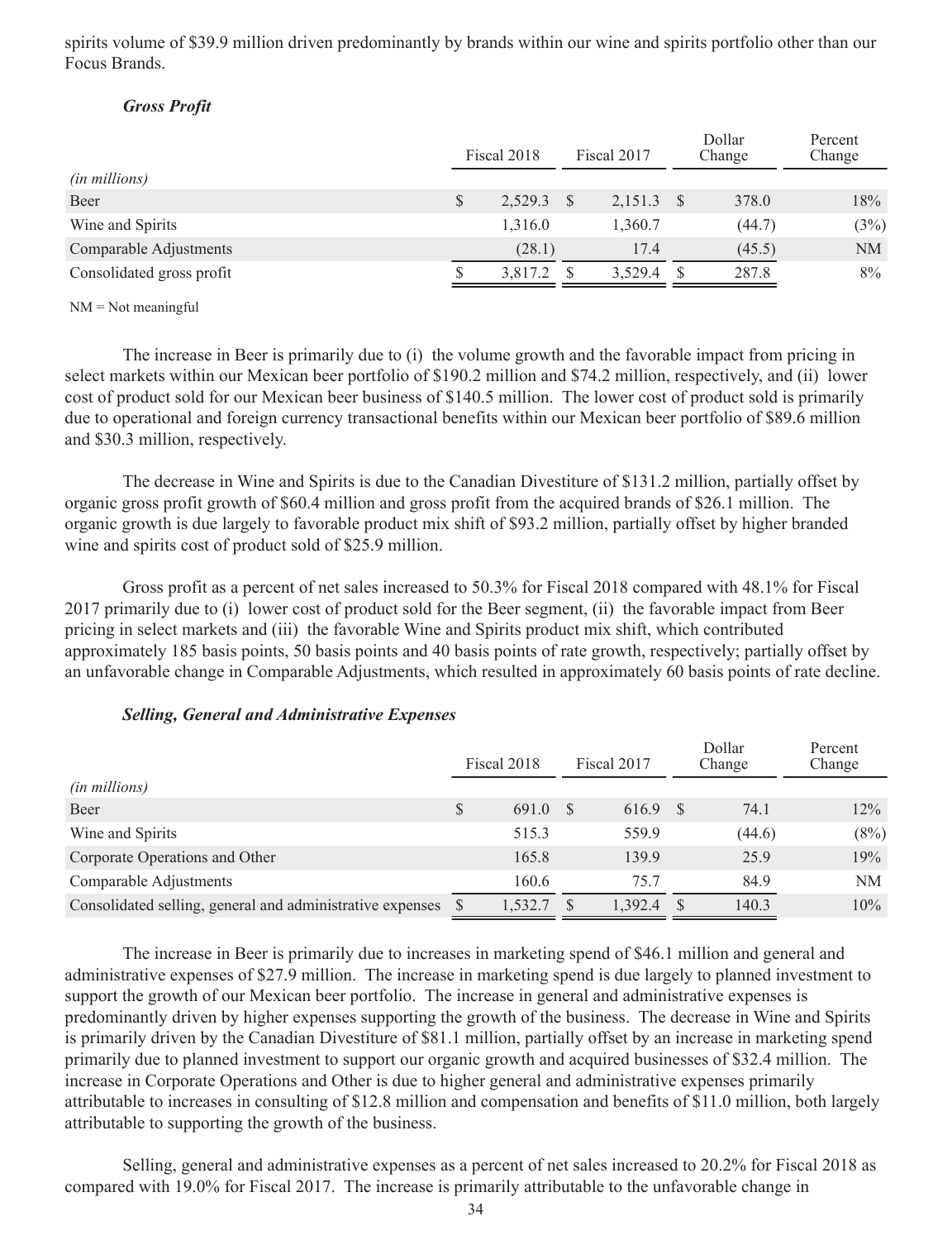Comparable Adjustments and the growth in Corporate Operations and Other general and administrative expenses, which resulted in approximately 135 basis points of rate growth, partially offset by a benefit of approximately 25 basis points from the divestiture of the Canadian wine business, which had a higher rate of selling, general and administrative expenses as a percent of net sales as compared with the rest of the Wine and Spirits business.

## *Operating Income*

|                                | Fiscal 2018 |         | Fiscal 2017 |         | Dollar<br>Change |         | Percent<br>Change |
|--------------------------------|-------------|---------|-------------|---------|------------------|---------|-------------------|
| ( <i>in millions</i> )         |             |         |             |         |                  |         |                   |
| Beer                           | \$          | 1,838.3 | $\mathbf S$ | 1,534.4 | - S              | 303.9   | 20%               |
| Wine and Spirits               |             | 800.7   |             | 800.8   |                  | (0.1)   | $- \frac{0}{0}$   |
| Corporate Operations and Other |             | (165.8) |             | (139.9) |                  | (25.9)  | (19%)             |
| Comparable Adjustments         |             | (188.7) |             | 204.1   |                  | (392.8) | NM                |
| Consolidated operating income  |             | 2,284.5 |             | 2,399.4 | -S               | (114.9) | (5%)              |

Operating income growth in our Beer segment was driven predominantly by the factors discussed above. Wine and Spirits remained relatively flat as the loss of operating income in connection with the divestiture of the Canadian wine business was offset by the growth factors discussed above.

## *Income from Unconsolidated Investments*

Income from unconsolidated investments increased to \$487.2 million for Fiscal 2018 from \$27.3 million for Fiscal 2017, an increase of \$459.9 million. This increase is driven largely by an unrealized gain from the changes in fair value of the Canopy Investment and the Canopy Warrants, net of losses from hedging activities to reduce the associated foreign currency risk, of \$452.6 million.

## *Interest Expense*

Interest expense remained relatively flat for Fiscal 2018 as compared to Fiscal 2017 as a lower average interest rate of approximately 30 basis points was offset by higher average borrowings of approximately \$645 million. The lower average interest rate is predominantly due to the issuance of the lower rate December 2016 Senior Notes, May 2017 Senior Notes and November 2017 Senior Notes and the repayment of the higher rate August 2006 senior notes and January 2008 Senior Notes. The higher average borrowings are primarily attributable to the purchases of businesses and treasury stock, net of proceeds from the Canadian Divestiture, during Fiscal 2017.

# *Loss on Extinguishment of Debt*

Loss on extinguishment of debt for Fiscal 2018 consists of a make-whole payment of \$73.6 million in connection with the early redemption of our April 2012 Senior Notes and the write-off of debt issuance costs of \$23.4 million in connection with the May and November 2017 repayments of outstanding obligations under the European Term A loan facility and the U.S. Term A loan facility under our applicable senior credit facility, the July 2017 amendment and restatement of the 2016 Credit Agreement and the early redemption of our April 2012 Senior Notes.

# *Provision for Income Taxes*

Our effective tax rate for Fiscal 2018 and Fiscal 2017 was 0.5% and 26.5%, respectively. For Fiscal 2018, our effective tax rate was lower than the federal statutory rate of 32.7% primarily due to a net income tax benefit associated with the TCJ Act, lower effective tax rates applicable to our foreign businesses and the recognition of the income tax effect of stock-based compensation awards in the income statement when the awards vest or are settled in connection with our March 1, 2017, adoption of the FASB amended share-based compensation guidance. For Fiscal 2017, our effective tax rate was lower than the federal statutory rate of 35% primarily due to lower effective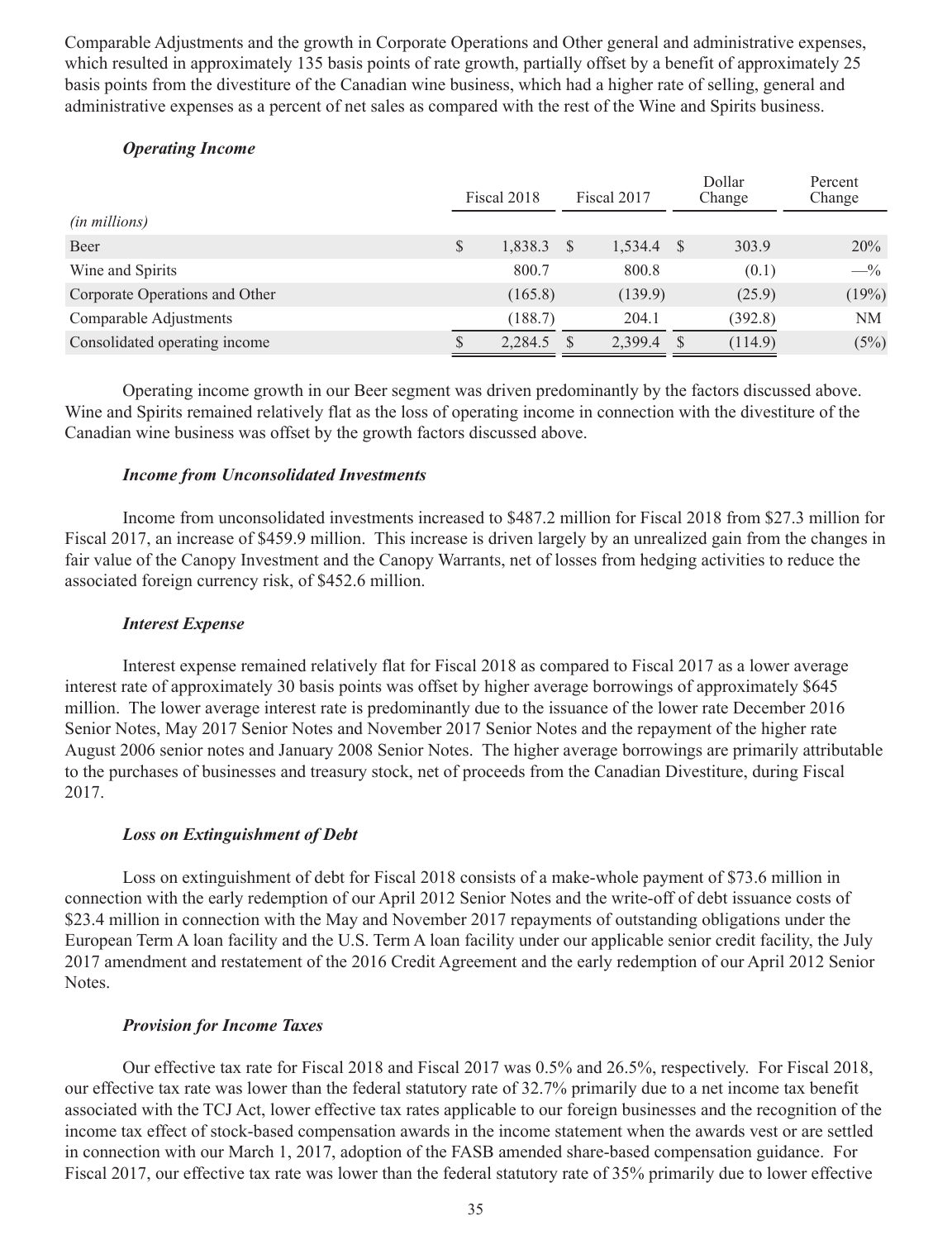tax rates applicable to our foreign businesses, including a change in our assertion regarding indefinitely reinvesting earnings of certain foreign subsidiaries and the tax effects of the Canadian Divestiture.

On December 22, 2017, the TCJ Act was signed into law. The TCJ Act significantly changes U.S. corporate income taxes. For Fiscal 2018, we recorded a provisional net income tax benefit of \$363.0 million associated with the enactment of the TCJ Act. This amount is comprised primarily of benefits from (i) the remeasurement of our deferred tax assets and liabilities to the new, lower federal statutory rate and (ii) the reversal of deferred tax liabilities previously provided for unremitted earnings of foreign subsidiaries which were not considered to be indefinitely reinvested; partially offset by the recording of the mandatory one-time transition tax on unremitted earnings of our foreign subsidiaries. As we complete our analysis of the TCJ Act and incorporate additional guidance that may be issued by the U.S. Treasury Department, the IRS and other standard-setting bodies, we may adjust the recorded provisional amounts in subsequent reporting periods. Those adjustments may materially impact our provision for income taxes and effective tax rate in the period in which the adjustments are made.

Prior to Fiscal 2017, we had historically provided deferred income taxes for the repatriation to the U.S. of earnings from our foreign subsidiaries. During the third quarter of fiscal 2017, in connection with the agreement to divest the Canadian wine business and the ongoing Beer capacity expansion activities in Mexico, including the agreement to acquire the Obregon Brewery, we changed our assertion regarding our ability and intent to indefinitely reinvest unremitted earnings of certain foreign subsidiaries. Approximately \$420 million of our Fiscal 2017 earnings and all future earnings for these foreign subsidiaries were expected to be indefinitely reinvested. Therefore, no deferred income taxes had been provided on these applicable unremitted earnings. Although we expect to continue to reinvest these foreign earnings, as the TCJ Act reduces the tax impact of repatriation, beginning in the fourth quarter of fiscal 2018, we have provided deferred income taxes, consisting primarily of foreign withholding and state taxes, on all applicable unremitted earnings of our foreign subsidiaries.

For additional information, refer to Note 13 of the Notes to the Financial Statements.

We expect our effective tax rate for the next fiscal year to be in the range of 18% to 20%. This includes the impact of an estimated benefit related to the recognition of the income tax effect of stock based compensation awards in the income statement when the awards vest or are settled and lower effective tax rates applicable to our foreign businesses.

#### *Net Income Attributable to CBI*

Net income attributable to CBI increased to \$2,318.9 million for Fiscal 2018 from \$1,535.1 million for Fiscal 2017, an increase of \$783.8 million, or 51%, driven largely by the factors discussed above, including the net unrealized gain primarily from the changes in fair value of the Canopy Investment and the Canopy Warrants of \$452.6 million, the net income tax benefit of \$363.0 million resulting from the TCJ Act and the strong operating performance for the Beer segment of \$303.9 million.

#### **Fiscal 2017 Compared to Fiscal 2016**

#### *Net Sales*

|                        | Fiscal 2017 |         |    | Fiscal 2016 |     | Dollar<br>Change | Percent<br>Change |  |
|------------------------|-------------|---------|----|-------------|-----|------------------|-------------------|--|
| (in millions)          |             |         |    |             |     |                  |                   |  |
| Beer                   | S           | 4,229.3 | -S | 3,622.6     | - S | 606.7            | 17%               |  |
| Wine and Spirits:      |             |         |    |             |     |                  |                   |  |
| Wine                   |             | 2,739.3 |    | 2,591.4     |     | 147.9            | 6%                |  |
| <b>Spirits</b>         |             | 362.9   |    | 334.4       |     | 28.5             | 9%                |  |
| Total Wine and Spirits |             | 3,102.2 |    | 2,925.8     |     | 176.4            | 6%                |  |
| Consolidated net sales |             | 7,331.5 |    | 6,548.4     | S   | 783.1            | 12%               |  |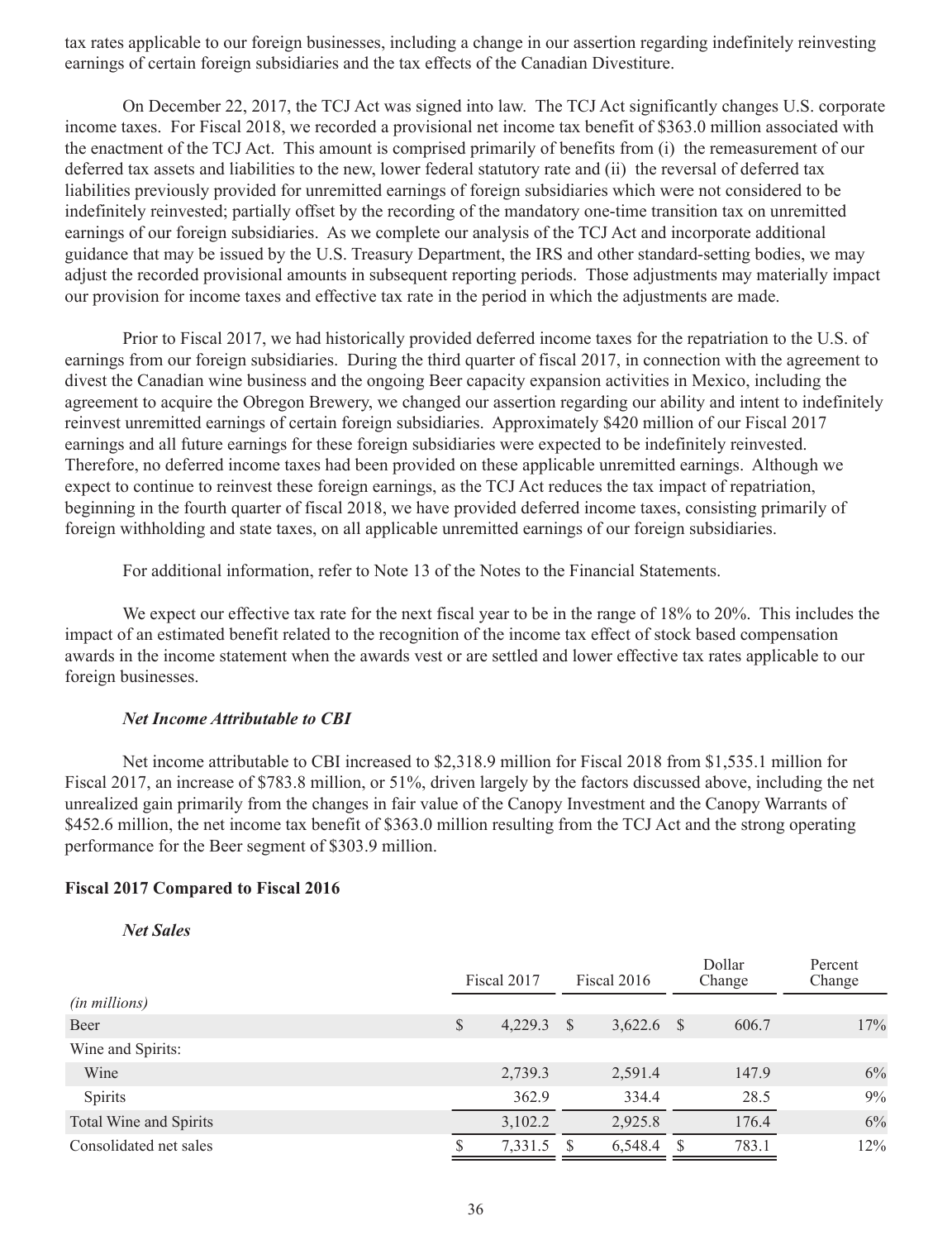## *Beer Segment*

|                                                                    |   | Fiscal 2017 | Fiscal 2016  |              | Dollar<br>Change |       | Percent<br>Change |  |  |  |  |
|--------------------------------------------------------------------|---|-------------|--------------|--------------|------------------|-------|-------------------|--|--|--|--|
| (in millions, branded product, 24-pack, 12-ounce case equivalents) |   |             |              |              |                  |       |                   |  |  |  |  |
| Net sales                                                          | S | 4,229.3     | <sup>S</sup> | $3,622.6$ \$ |                  | 606.7 | 17%               |  |  |  |  |
| Shipment volume                                                    |   |             |              |              |                  |       |                   |  |  |  |  |
| Total                                                              |   | 246.4       |              | 218.0        |                  |       | 13.0%             |  |  |  |  |
| Organic                                                            |   | 242.3       |              | 218.0        |                  |       | 11.1%             |  |  |  |  |
| Depletion volume $(1)$                                             |   |             |              |              |                  |       | 10.4%             |  |  |  |  |

(1) Depletions represent distributor shipments of our respective branded products to retail customers, based on thirdparty data, including acquired brands from the date of acquisition and for the comparable prior year period.

The increase in Beer net sales is primarily due to (i) the volume growth within our Mexican beer portfolio of \$404.4 million, which benefited from continued consumer demand and increased marketing spend; (ii) net sales from the acquired Ballast Point brand of \$124.9 million and (iii) a favorable impact from pricing in select markets within our Mexican beer portfolio of \$92.2 million.

### *Wine and Spirits Segment*

|                                                          |    | Fiscal 2017  | Fiscal 2016 |         | Dollar<br>Change |       | Percent<br>Change |  |
|----------------------------------------------------------|----|--------------|-------------|---------|------------------|-------|-------------------|--|
| (in millions, branded product, 9-liter case equivalents) |    |              |             |         |                  |       |                   |  |
| Net sales                                                | \$ | $3,102.2$ \$ |             | 2,925.8 | - S              | 176.4 | $6\%$             |  |
| Shipment volume                                          |    |              |             |         |                  |       |                   |  |
| Total                                                    |    | 69.2         |             | 68.2    |                  |       | $1.5\%$           |  |
| Organic                                                  |    | 68.4         |             | 66.2    |                  |       | 3.3%              |  |
| U.S. Domestic                                            |    | 55.0         |             | 51.9    |                  |       | 6.0%              |  |
| Organic U.S. Domestic                                    |    | 54.2         |             | 51.9    |                  |       | $4.4\%$           |  |
| U.S. Domestic Focus Brands                               |    | 32.0         |             | 28.4    |                  |       | 12.7%             |  |
| Organic U.S. Domestic Focus Brands                       |    | 31.4         |             | 28.4    |                  |       | 10.6%             |  |
| Depletion volume <sup>(1)</sup>                          |    |              |             |         |                  |       |                   |  |
| U.S. Domestic                                            |    |              |             |         |                  |       | $2.9\%$           |  |
| U.S. Domestic Focus Brands                               |    |              |             |         |                  |       | 8.9%              |  |

The increase in Wine and Spirits net sales is largely driven by net sales from acquired brands, primarily the Meiomi and Prisoner brands, of \$124.0 million and organic branded wine and spirits volume growth of \$95.9 million, partially offset by a decrease in net sales due to the Canadian Divestiture of \$62.6 million.

#### *Gross Profit*

|                           | Fiscal 2017 |         | Fiscal 2016  |              | Dollar<br>Change |       | Percent<br>Change |
|---------------------------|-------------|---------|--------------|--------------|------------------|-------|-------------------|
| (in millions)             |             |         |              |              |                  |       |                   |
| Beer                      |             | 2,151.3 | <sup>S</sup> | $1,776.0$ \$ |                  | 375.3 | 21%               |
| Wine and Spirits          |             | 1.360.7 |              | 1.235.0      |                  | 125.7 | 10%               |
| Comparable Adjustments    |             | 17.4    |              | (68.7)       |                  | 86.1  | NM                |
| Consolidated gross profit |             | 3.529.4 |              | 2.942.3      |                  | 587.1 | 20%               |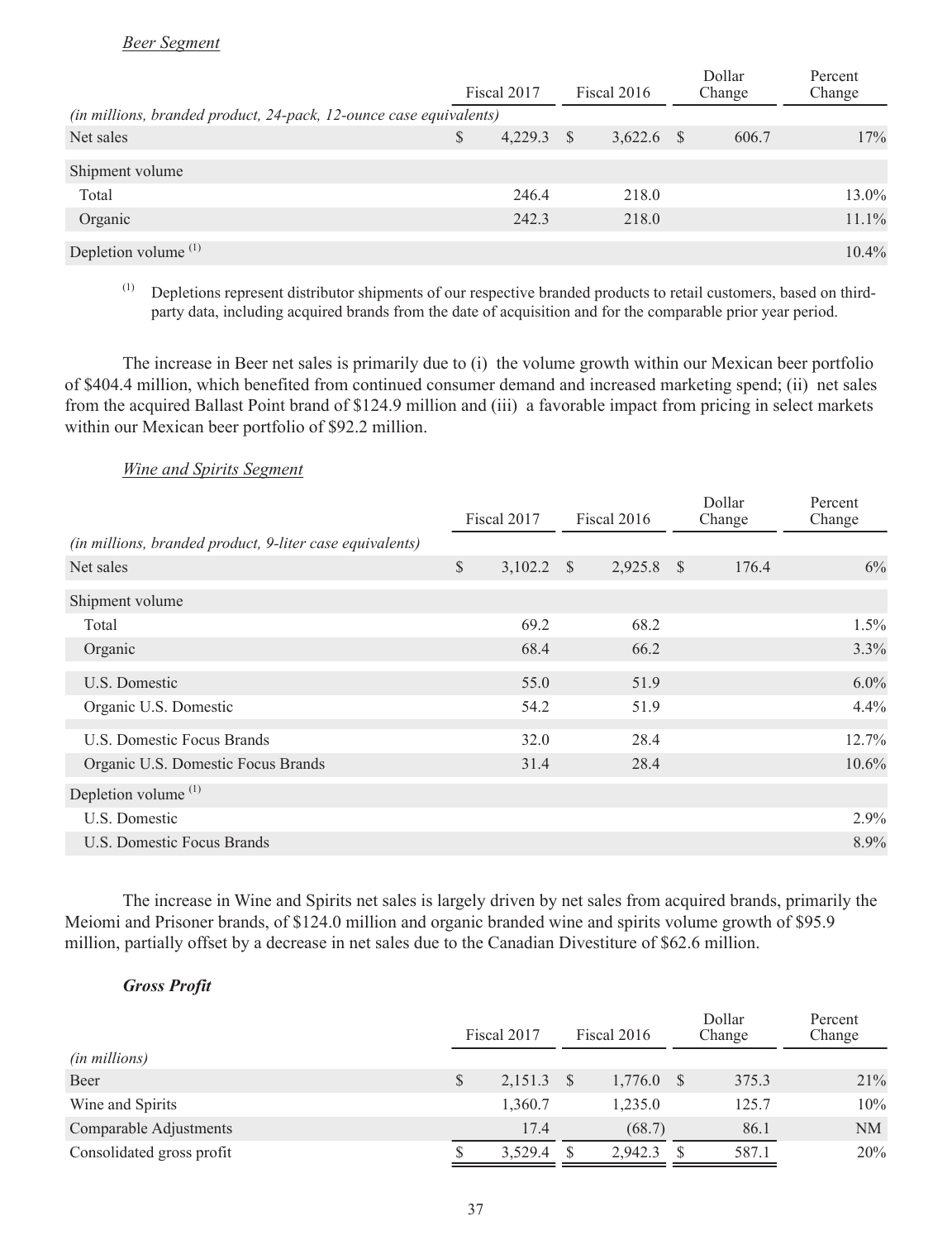The increase in Beer is primarily due to (i) the volume growth and the favorable impact from pricing in select markets within our Mexican beer portfolio of \$192.9 million and \$92.2 million, respectively, (ii) gross profit from the acquired Ballast Point brand of \$53.4 million and (iii) lower cost of product sold for our Mexican beer business of \$41.7 million. The lower cost of product sold is primarily due to foreign currency transactional benefits within our Mexican beer portfolio of \$54.6 million and brewery sourcing benefits of \$35.3 million, partially offset by higher depreciation expense of \$46.9 million.

The increase in Wine and Spirits is primarily due to gross profit from the acquired brands of \$69.4 million and growth from the organic wine and spirits business driven primarily by branded wine and spirits volume growth and favorable product mix shift of \$48.8 million and \$33.1 million, respectively, partially offset by a decrease in gross profit due to the Canadian Divestiture of \$27.2 million.

Gross profit as a percent of net sales increased to 48.1% for Fiscal 2017 compared with 44.9% for Fiscal 2016 primarily due to (i) a favorable change in Comparable Adjustments, (ii) lower cost of product sold across both segments, (iii) the favorable impact from Beer pricing in select markets and (iv) the favorable impact from the acquired higher-margin wine and spirits brands and divestiture of the lower-margin Canadian wine business, which contributed approximately 120 basis points, 75 basis points, 65 basis points and 25 basis points, respectively.

## *Selling, General and Administrative Expenses*

|                                                           | Fiscal 2017 | Fiscal 2016  |         |      | Dollar<br>Change | Percent<br>Change |  |
|-----------------------------------------------------------|-------------|--------------|---------|------|------------------|-------------------|--|
| (in millions)                                             |             |              |         |      |                  |                   |  |
| Beer                                                      | \$<br>616.9 | - S          | 511.9   | - \$ | 105.0            | 21%               |  |
| Wine and Spirits                                          | 559.9       |              | 508.0   |      | 51.9             | 10%               |  |
| Corporate Operations and Other                            | 139.9       |              | 125.5   |      | 14.4             | 11%               |  |
| Comparable Adjustments                                    | 75.7        |              | 31.8    |      | 43.9             | 138%              |  |
| Consolidated selling, general and administrative expenses | 1.392.4     | <sup>S</sup> | 1.177.2 |      | 215.2            | 18%               |  |

The increase in Beer is due to increases in marketing spend of \$58.8 million and general and administrative expenses of \$46.2 million. The increase in marketing spend is due largely to planned investment to support the growth of our Mexican beer portfolio. The increase in general and administrative expenses is predominantly driven by higher compensation and benefits supporting the organic growth of the business of \$22.2 million and general and administrative expenses associated with the acquired Ballast Point business of \$19.7 million.

The increase in Wine and Spirits is primarily due to an increase in marketing spend of \$25.7 million and general and administrative expenses of \$25.0 million. The increase in marketing spend is due largely to planned investment to support the growth of our branded wine and spirits portfolio. The increase in general and administrative expenses is predominantly driven by (i) higher compensation and benefits of \$24.5 million and higher consulting expenses supporting the growth of the business and (ii) an unfavorable overlap of prior year foreign currency transaction gains with current year foreign currency transaction losses, partially offset by a decrease in general and administrative expenses due to the Canadian Divestiture of \$16.4 million.

The increase in Corporate Operations and Other is due to higher general and administrative expenses primarily attributable to (i) higher consulting and information technology expenses, (ii) higher travel and entertainment expenses and (iii) an unfavorable overlap of prior year foreign currency transaction gains with current year foreign currency transaction losses. The increases in consulting, information technology and travel and entertainment expenses are all largely attributable to supporting the growth of the business.

Selling, general and administrative expenses as a percent of net sales increased to 19.0% for Fiscal 2017 as compared with 18.0% for Fiscal 2016. The increase is primarily attributable to the growth in Comparable Adjustments and Corporate Operations and Other selling, general and administrative expenses, which resulted in approximately 70 basis points of rate growth. Additionally, the growth in Wine and Spirits selling, general and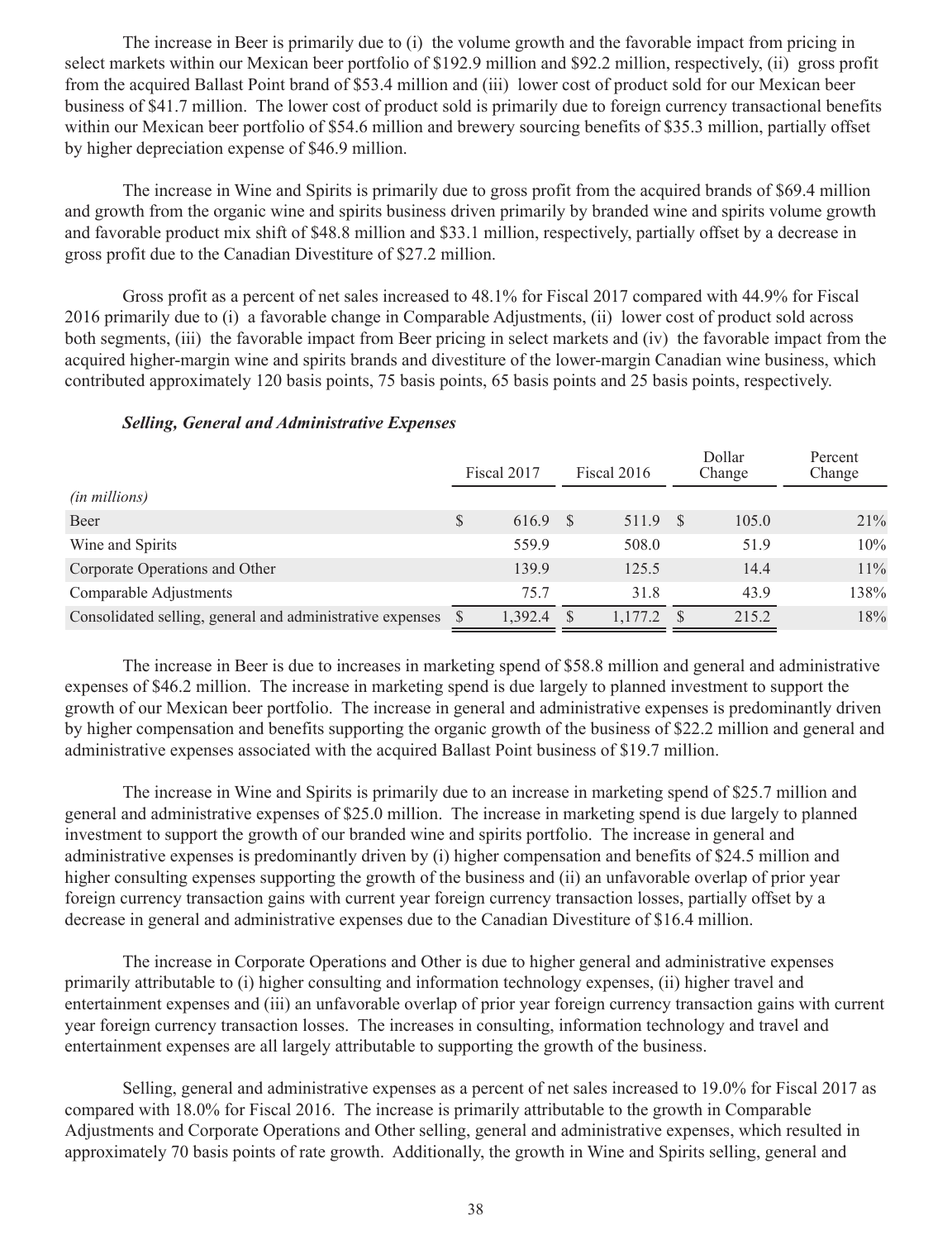administrative expenses having exceeded the growth in Wine and Spirits net sales resulted in approximately 25 basis points to the rate growth.

## *Operating Income*

|                                |   | Fiscal 2017 |     | Fiscal 2016 |              | Dollar<br>Change | Percent<br>Change |  |
|--------------------------------|---|-------------|-----|-------------|--------------|------------------|-------------------|--|
| ( <i>in millions</i> )         |   |             |     |             |              |                  |                   |  |
| Beer                           | S | 1,534.4     | - S | 1,264.1     | <sup>S</sup> | 270.3            | 21%               |  |
| Wine and Spirits               |   | 800.8       |     | 727.0       |              | 73.8             | 10%               |  |
| Corporate Operations and Other |   | (139.9)     |     | (125.5)     |              | (14.4)           | $(11\%)$          |  |
| Comparable Adjustments         |   | 204.1       |     | (100.5)     |              | 304.6            | NM                |  |
| Consolidated operating income  |   | 2,399.4     | S   | 1,765.1     |              | 634.3            | 36%               |  |

The increase in Beer is primarily attributable to the growth in the Mexican beer business of \$238.9 million driven largely by the factors discussed above. The increase in Wine and Spirits is due to operating income from the acquired brands of \$63.0 million and growth from the organic wine and spirits business driven primarily by the factors discussed above.

## *Income from Unconsolidated Investments*

Income from unconsolidated investments decreased to \$27.3 million for Fiscal 2017 from \$51.1 million for Fiscal 2016, a decrease of \$23.8 million. This decrease is primarily attributable to an unfavorable change in Comparable Adjustments for Fiscal 2017.

### *Interest Expense*

Interest expense increased to \$333.3 million for Fiscal 2017 from \$313.9 million for Fiscal 2016, an increase of \$19.4 million, or 6%. This increase was primarily due to higher average borrowings of \$1.0 billion and lower average interest rates of 25 basis points, both driven largely by the \$1.1 billion in new term loan facilities under our senior credit facility for Fiscal 2017 and issuance of the December 2015 Senior Notes and December 2016 Senior Notes, partially offset by the repayment of the August 2006 senior notes.

### *Provision for Income Taxes*

Our effective tax rate for Fiscal 2017 and Fiscal 2016 was 26.5% and 29.3%, respectively. For Fiscal 2017, our effective tax rate was lower than the federal statutory rate of 35% primarily due to lower effective tax rates applicable to our foreign businesses, including the change in our assertion regarding indefinitely reinvesting earnings of certain foreign subsidiaries and the tax effects of the Canadian Divestiture. For Fiscal 2016, our effective tax rate was lower than the federal statutory rate primarily due to a decrease in uncertain tax positions and lower effective tax rates applicable to our foreign businesses.

### *Net Income Attributable to CBI*

As a result of the above factors, net income attributable to CBI increased to \$1,535.1 million for Fiscal 2017 from \$1,054.9 million for Fiscal 2016, an increase of \$480.2 million, or 46%.

### **Financial Liquidity and Capital Resources**

## **General**

Our ability to consistently generate cash flow from operating activities is one of our most significant financial strengths. Our strong cash flows enable us to invest in our people and our brands, make appropriate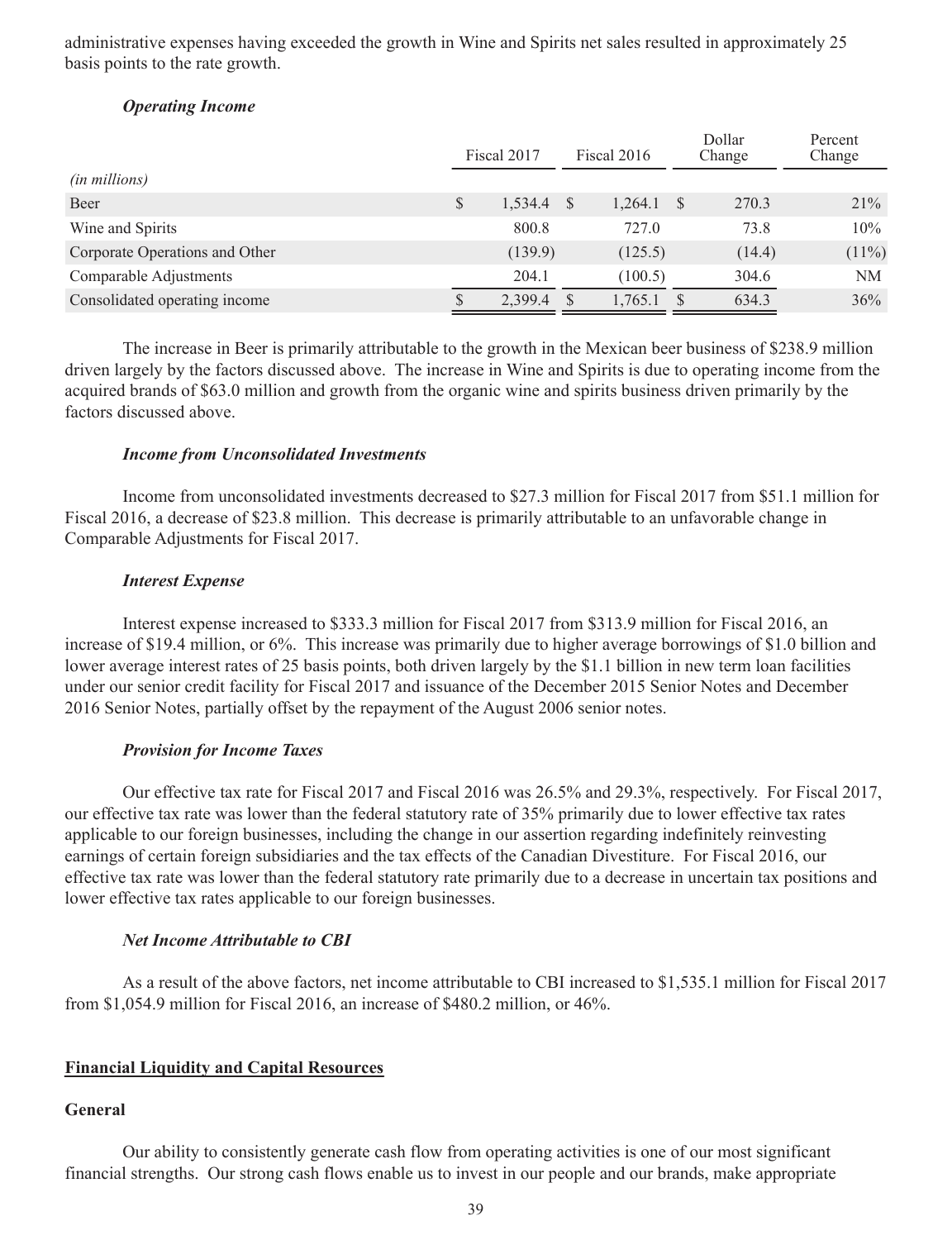capital investments, provide a quarterly cash dividend program, and from time-to-time, repurchase shares of our common stock and make strategic acquisitions that we believe will enhance shareholder value. Our primary source of liquidity has been cash flow from operating activities. Our principal use of cash in our operating activities is for purchasing and carrying inventories and carrying seasonal accounts receivable. Historically, we have used cash flow from operating activities to repay our short-term borrowings and fund capital expenditures. In October 2017, we implemented a commercial paper program which we intend to use to fund our short-term borrowing requirements and to maintain our access to the capital markets. We will continue to use our short-term borrowings, including our commercial paper program and our accounts receivable securitization facilities, to support our working capital requirements and capital expenditures.

We have maintained adequate liquidity to meet working capital requirements, fund capital expenditures and repay scheduled principal and interest payments on debt. Absent deterioration of market conditions, we believe that cash flows from operating activities and financing activities, primarily short-term borrowings, will provide adequate resources to satisfy our working capital, scheduled principal and interest payments on debt, anticipated dividend payments and anticipated capital expenditure requirements for both our short-term and long-term capital needs.

## **Cash Flows**

|                                                              | Fiscal 2018 |              |  | Fiscal 2017 | Fiscal 2016 |           |
|--------------------------------------------------------------|-------------|--------------|--|-------------|-------------|-----------|
| <i>(in millions)</i>                                         |             |              |  |             |             |           |
| Net cash provided by (used in):                              |             |              |  |             |             |           |
| Operating activities                                         | S           | $1,931.4$ \$ |  | 1,696.0     | - \$        | 1,413.7   |
| Investing activities                                         |             | (1,423.1)    |  | (1,461.8)   |             | (2,207.4) |
| Financing activities                                         |             | (601.2)      |  | (134.8)     |             | 776.0     |
| Effect of exchange rate changes on cash and cash equivalents |             | 5.8          |  | (5.1)       |             | (9.3)     |
| Net increase (decrease) in cash and cash equivalents         |             | $(87.1)$ \$  |  | 94.3        |             | (27.0)    |

# *Operating Activities*

# *Fiscal 2018 Compared to Fiscal 2017*

Net cash provided by operating activities increased \$235.4 million for Fiscal 2018 primarily due to strong cash flow from the Beer segment driven largely by the segment's strong operating results, partially offset by (i) the timing of collections for recoverable value-added taxes and (ii) an increase in cash outflow from accounts payable primarily attributable to the timing of payments. Net cash provided by operating activities also benefited from our March 1, 2017, adoption of the FASB amended share-based compensation guidance, which resulted in the classification of excess tax benefits (resulting from an increase in the fair value of an award from grant date to the vesting or settlement date) as an operating activity in the statement of cash flows instead of as a financing activity where they were previously presented prior to March 1, 2017. Refer to Note 2 of the Notes to the Financial Statements for additional information.

# *Fiscal 2017 Compared to Fiscal 2016*

Net cash provided by operating activities increased \$282.3 million for Fiscal 2017 driven largely by strong cash flow from the Beer and Wine and Spirits segments. The increase in Beer was primarily due to the strong volume growth and the favorable pricing in the Mexican beer portfolio, partially offset by (i) the timing of collections for recoverable value-added taxes and (ii) an increase in beer inventory levels to support the continuing growth within the Mexican beer portfolio. The increase in Wine and Spirits resulted primarily from (i) cash collections from strong net sales in the fourth quarter of fiscal 2016, (ii) a benefit from accounts payable due largely to timing of payments and (iii) a benefit from the timing of receipt of distributor payments for Fiscal 2017; partially offset by an increase in wine and spirits inventory levels due predominantly to a larger calendar year grape harvest for Fiscal 2017 compared with Fiscal 2016.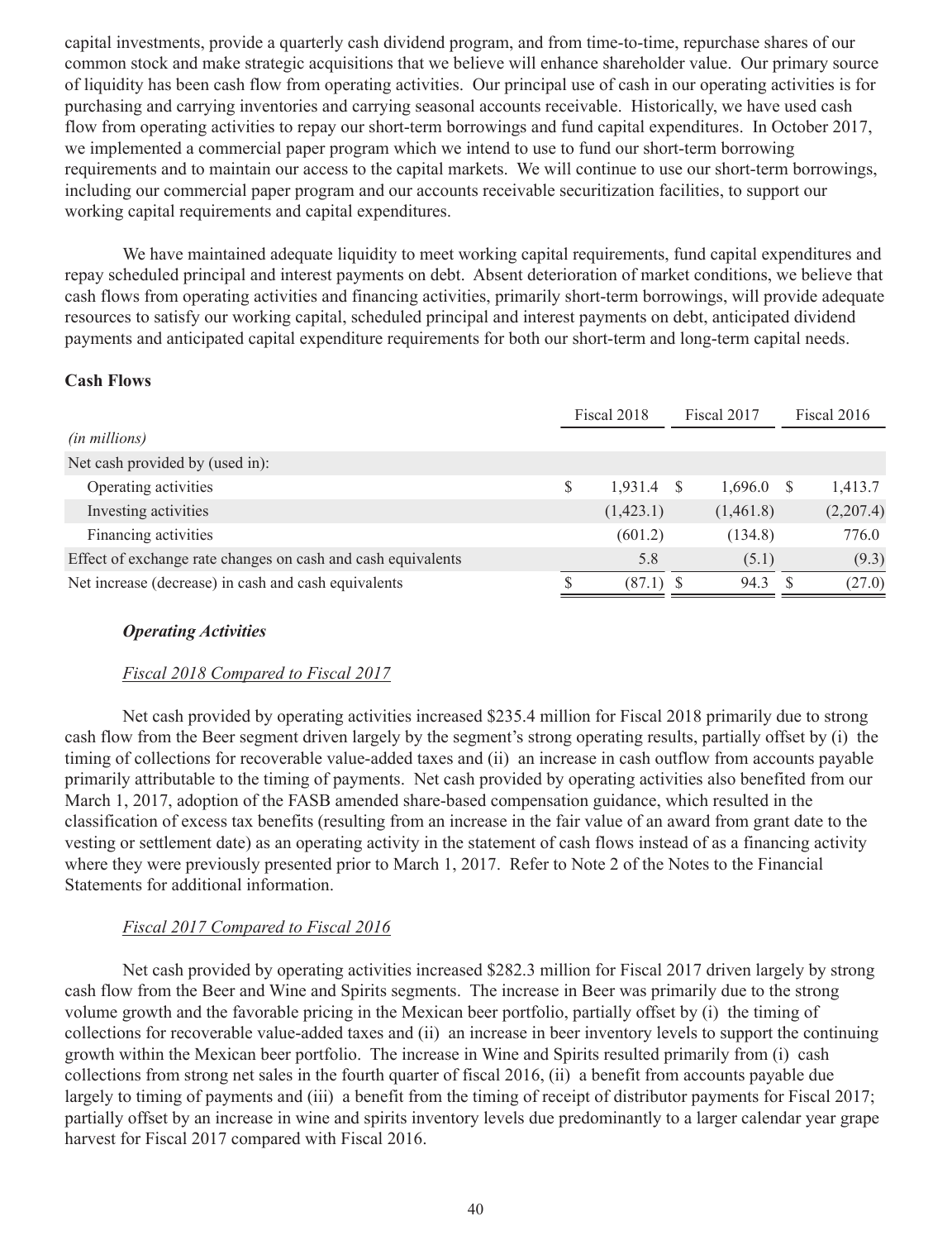## *Investing Activities*

## *Fiscal 2018 Compared to Fiscal 2017*

Net cash used in investing activities decreased \$38.7 million for Fiscal 2018. This decrease resulted primarily from a lower level of Fiscal 2018 net business acquisition and divestiture activity of \$380.6 million, partially offset by the investments in Canopy Growth Corporation of \$191.3 million and higher capital expenditures of \$150.2 million for Fiscal 2018.

### *Fiscal 2017 Compared to Fiscal 2016*

Net cash used in investing activities decreased \$745.6 million for Fiscal 2017. This decrease resulted primarily from proceeds from the sale of the Canadian wine business in December 2016 of \$575.3 million and a lower level of Fiscal 2017 business acquisition activity of \$205.4 million.

Business acquisitions consist primarily of the following:

| Fiscal 2018                    | Fiscal 2017                        | Fiscal 2016                     |
|--------------------------------|------------------------------------|---------------------------------|
| • Schrader Cellars (June 2017) | • Prisoner (April 2016)            | • Meiomi (August 2015)          |
| • Funky Buddha (August 2017)   | $\bullet$ High West (October 2016) | • Ballast Point (December 2015) |
|                                | • Charles Smith (October 2016)     |                                 |
|                                | • Obregon Brewery (December 2016)  |                                 |

#### *Financing Activities*

#### *Fiscal 2018 Compared to Fiscal 2017*

The increase in net cash used in financing activities consists of:

|                                                                       | Fiscal 2018 |                |  | Fiscal 2017    | Dollar<br>Change |  |
|-----------------------------------------------------------------------|-------------|----------------|--|----------------|------------------|--|
| ( <i>in millions</i> )                                                |             |                |  |                |                  |  |
| Purchases of treasury stock                                           | S           | $(1,038.5)$ \$ |  | $(1,122.7)$ \$ | 84.2             |  |
| Dividends paid                                                        |             | (400.1)        |  | (315.1)        | (85.0)           |  |
| Net proceeds from debt, current and long-term, and related activities |             | 819.7          |  | 1,176.8        | (357.1)          |  |
| Net cash provided by stock-based compensation activities              |             | 17.7           |  | 126.2          | (108.5)          |  |
| Net cash used in financing activities                                 |             | $(601.2)$ \$   |  | $(134.8)$ \$   | (466.4)          |  |

The decrease in net proceeds from debt for Fiscal 2018 is due largely to our strong operating cash flow. The reduction in net cash provided by stock-based compensation activities is primarily due to our March 1, 2017, adoption of the FASB amended share-based compensation guidance, which resulted in the classification of excess tax benefits as an operating activity in the statement of cash flows instead of as a financing activity where they were previously presented prior to March 1, 2017.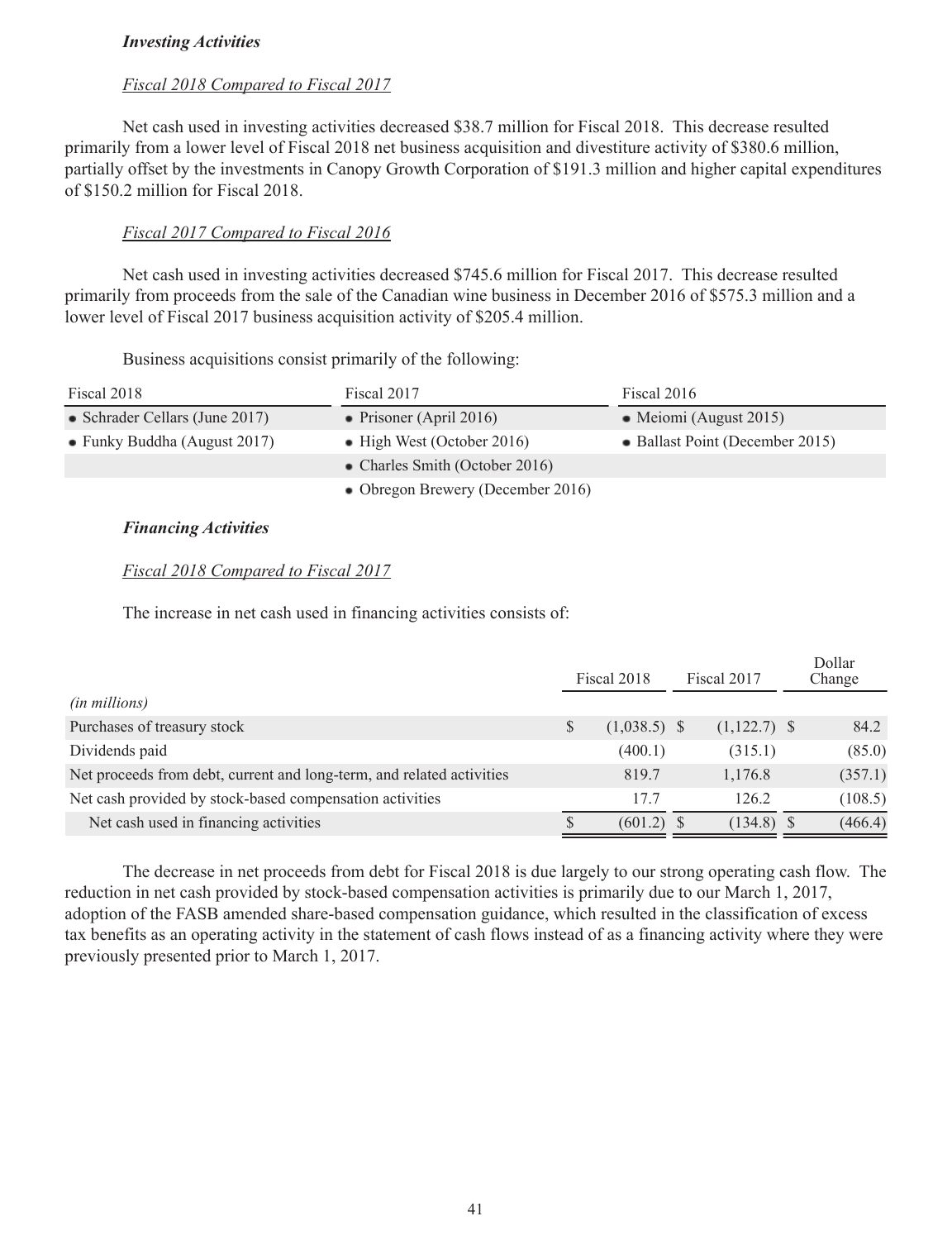# *Fiscal 2017 Compared to Fiscal 2016*

The increase in net cash used in financing activities consists of:

|                                                                       | Fiscal 2017          | Fiscal 2016 | Dollar<br>Change |
|-----------------------------------------------------------------------|----------------------|-------------|------------------|
| ( <i>in millions</i> )                                                |                      |             |                  |
| Purchases of treasury stock                                           | \$<br>$(1,122.7)$ \$ | $(33.8)$ \$ | (1,088.9)        |
| Dividends paid                                                        | (315.1)              | (241.6)     | (73.5)           |
| Net proceeds from debt, current and long-term, and related activities | 1,176.8              | 748.6       | 428.2            |
| Net cash provided by stock-based compensation activities              | 126.2                | 277.8       | (151.6)          |
| Other financing activities                                            |                      | 25.0        | (25.0)           |
| Net cash provided by (used in) financing activities                   | $(134.8)$ \$         | 776.0       | (910.8)          |

The increase in net proceeds from debt for Fiscal 2017 is due largely to required funding for Fiscal 2017 business acquisition activity and to finance the significant increase in share repurchases for Fiscal 2017. The reduction in cash provided by stock-based compensation activities is primarily due to decreased Fiscal 2017 employee equity award exercise activity.

#### **Debt**

Total debt outstanding as of February 28, 2018, amounted to \$10.2 billion, an increase of \$948.6 million from February 28, 2017. This increase was largely due to the issuance of the February 2018 Senior Notes (refer to "Senior Notes" below).

#### *Senior Credit Facility*

In July 2017, we entered into the 2017 Restatement Agreement that amended and restated our 2016 Credit Agreement. Among other things, the 2017 Restatement Agreement increased our revolving credit facility by \$350.0 million to \$1.5 billion and extended its maturity to July 14, 2022. Proceeds from borrowings under the 2017 Credit Agreement were primarily used to refinance outstanding obligations under the 2016 Credit Agreement.

#### *Senior Notes*

In May 2017, we issued the May 2017 Senior Notes. Proceeds from this offering, net of discount and debt issuance costs, of \$1,482.5 million were used for the repayment of our January 2008 Senior Notes and a portion of the outstanding obligations under the U.S. Term A loan facility under our 2016 Credit Agreement. The remaining outstanding obligations under the U.S. Term A loan facility were repaid in May 2017 primarily with revolver borrowings under our 2016 Credit Agreement.

In November 2017, we issued the November 2017 Senior Notes. Proceeds from this offering, net of discount and debt issuance costs, of \$1,982.5 million were used for the repayment of our outstanding obligations under the European Term A loan facility under our 2017 Credit Agreement.

In February 2018, we issued the February 2018 Senior Notes. Proceeds from this offering, net of discount and debt issuance costs, of \$1,879.9 million were used to redeem prior to maturity our outstanding April 2012 Senior Notes in the aggregate principal amount of \$600.0 million and for general corporate purposes, including the repurchase of shares of our Class A Common Stock and the repayment of short-term borrowings.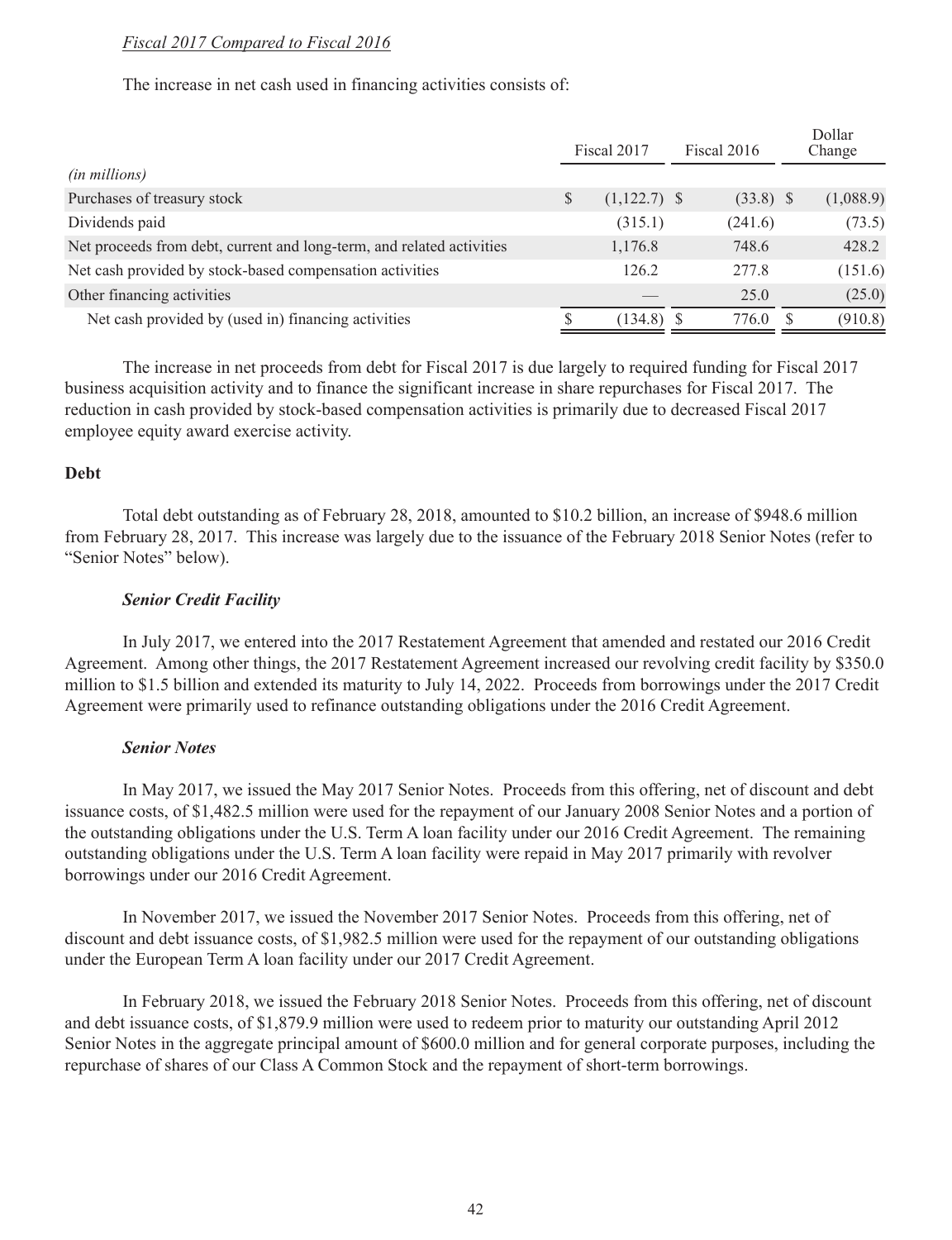### *General*

The majority of our outstanding borrowings as of February 28, 2018, consisted of fixed-rate senior unsecured notes with maturities ranging from calendar 2019 to calendar 2048, and a variable-rate senior unsecured term loan facility under our 2017 Credit Agreement with a calendar 2024 maturity.

In October 2017, we implemented a commercial paper program which provides for the issuance of up to an aggregate principal amount of \$1.0 billion of commercial paper. Our commercial paper program is backed by unused commitments under our revolving credit facility under our 2017 Credit Agreement. Accordingly, outstanding borrowings under our commercial paper program reduce the amount available under our revolving credit facility under our 2017 Credit Agreement.

We do not have purchase commitments from buyers for our commercial paper and, therefore, our ability to issue commercial paper is subject to market demand. If the commercial paper market is not available to us for any reason when outstanding commercial paper borrowings mature, we will utilize unused commitments under our revolving credit facility under our 2017 Credit Agreement to repay commercial paper borrowings. We do not expect that fluctuations in demand for commercial paper will affect our liquidity given our borrowing capacity available under our revolving credit facility under our 2017 Credit Agreement.

We had the following borrowing capacity available under our 2017 Credit Agreement and our accounts receivable securitization facilities:

|                                          | Remaining Borrowing Capacity |     |                   |  |  |
|------------------------------------------|------------------------------|-----|-------------------|--|--|
|                                          | February 28,<br>2018         |     | April 17,<br>2018 |  |  |
| <i>(in millions)</i>                     |                              |     |                   |  |  |
| Revolving Credit Facility <sup>(1)</sup> | $1,140.3$ \$                 |     | 1,200.3           |  |  |
| <b>CBI</b> Facility                      | 13.1                         | - S | 139.7             |  |  |
| Crown Facility                           | $-$ \$                       |     | 32.0              |  |  |

(1) Net of outstanding revolving credit facility borrowings and outstanding letters of credit under our 2017 Credit Agreement and outstanding borrowings under our commercial paper program.

The financial institutions participating in our 2017 Credit Agreement and our accounts receivable securitization facilities have complied with prior funding requests and we believe such financial institutions will comply with any future funding requests. However, there can be no assurances that any particular financial institution will continue to do so.

As of February 28, 2018, we also have additional credit arrangements totaling \$503.5 million, with \$277.0 million outstanding under these arrangements. These arrangements primarily support the financing needs of our domestic and foreign subsidiary operations, as well as our glass production plant joint venture.

We and our subsidiaries are subject to covenants that are contained in the 2017 Credit Agreement, including those restricting the incurrence of additional indebtedness (including guarantees of indebtedness) by subsidiaries that are not guarantors, additional liens, mergers and consolidations, transactions with affiliates, and sale and leaseback transactions, in each case subject to numerous conditions, exceptions and thresholds. The financial covenants are limited to a minimum interest coverage ratio and a maximum net leverage ratio, both as defined in the 2017 Credit Agreement. As of February 28, 2018, the minimum interest coverage ratio was 2.5x and the maximum net leverage ratio was 4.0x.

Our indentures relating to our outstanding senior notes contain certain covenants, including, but not limited to: (i) a limitation on liens on certain assets, (ii) a limitation on certain sale and leaseback transactions, and (iii) restrictions on mergers, consolidations and the transfer of all or substantially all of our assets to another person.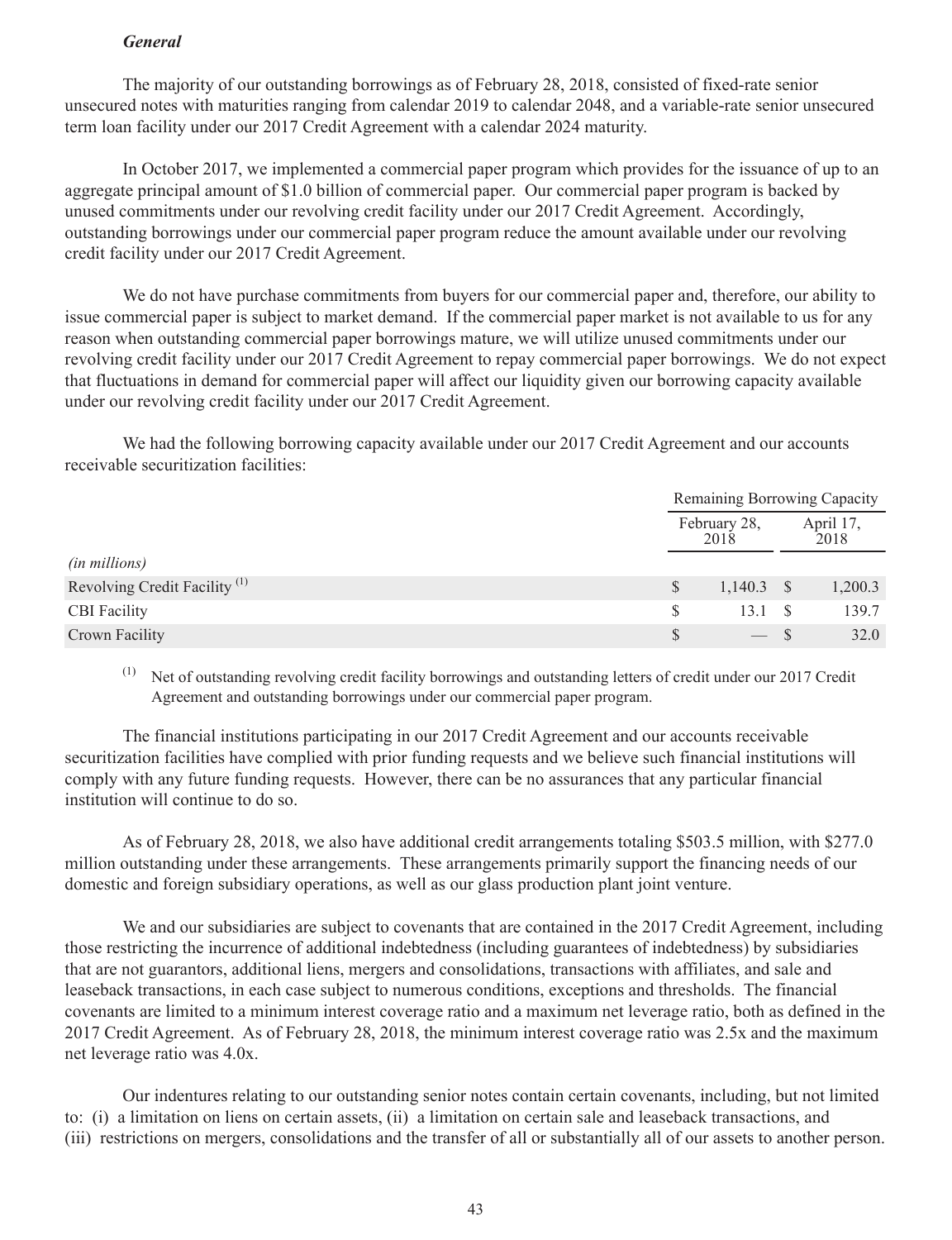As of February 28, 2018, we were in compliance with all of our covenants under both our senior credit facility and our indentures, and have met all debt payment obligations.

For a complete discussion and presentation of all borrowings and available sources of borrowing, refer to Note 12 of the Notes to the Financial Statements.

#### **Common Stock Dividends**

On March 28, 2018, our Board of Directors declared a quarterly cash dividend of \$0.74 per share of Class A Common Stock, \$0.67 per share of Class B Convertible Common Stock and \$0.67 per share of Class 1 Common Stock payable on May 24, 2018, to stockholders of record of each class on May 10, 2018. We expect to return approximately \$560 million to stockholders in Fiscal 2019 through cash dividends.

We currently expect to continue to pay a regular quarterly cash dividend to stockholders of our common stock in the future, but such payments are subject to approval of our Board of Directors and are dependent upon our financial condition, results of operations, capital requirements and other factors, including those set forth under Item 1A "Risk Factors" of this Annual Report on Form 10-K.

### **Share Repurchase Program**

Our Board of Directors have authorized the repurchase of up to \$3.0 billion of our Class A Common Stock and Class B Convertible Common Stock under the 2018 Authorization. Shares repurchased under this authorization have become treasury shares.

As of April 23, 2018, total shares repurchased under this authorization are as follows:

|                                  |                             |              |                                          |       | Class A Common Shares                     |  |
|----------------------------------|-----------------------------|--------------|------------------------------------------|-------|-------------------------------------------|--|
|                                  | Repurchase<br>Authorization |              | Dollar Value<br>of Shares<br>Repurchased |       | Number of<br><b>Shares</b><br>Repurchased |  |
| (in millions, except share data) |                             |              |                                          |       |                                           |  |
| 2018 Authorization               | S.                          | $3,000.0$ \$ |                                          | 512.8 | 2,373,154                                 |  |

Share repurchases under the 2018 Authorization may be accomplished at management's discretion from time to time based on market conditions, our cash and debt position, and other factors as determined by management. Shares may be repurchased through open market or privately negotiated transactions. We may fund future share repurchases with cash generated from operations and/or proceeds from borrowings. Any repurchased shares will become treasury shares.

For additional information, refer to Note 15 of the Notes to the Financial Statements.

#### **Contractual Obligations and Commitments**

The following table sets forth information about our contractual obligations outstanding at February 28, 2018. It brings together data for easy reference from our balance sheet and Notes to the Financial Statements. For a detailed discussion of the items noted in the following table, refer to Notes 11, 12, 13 and 14 of the Notes to the Financial Statements.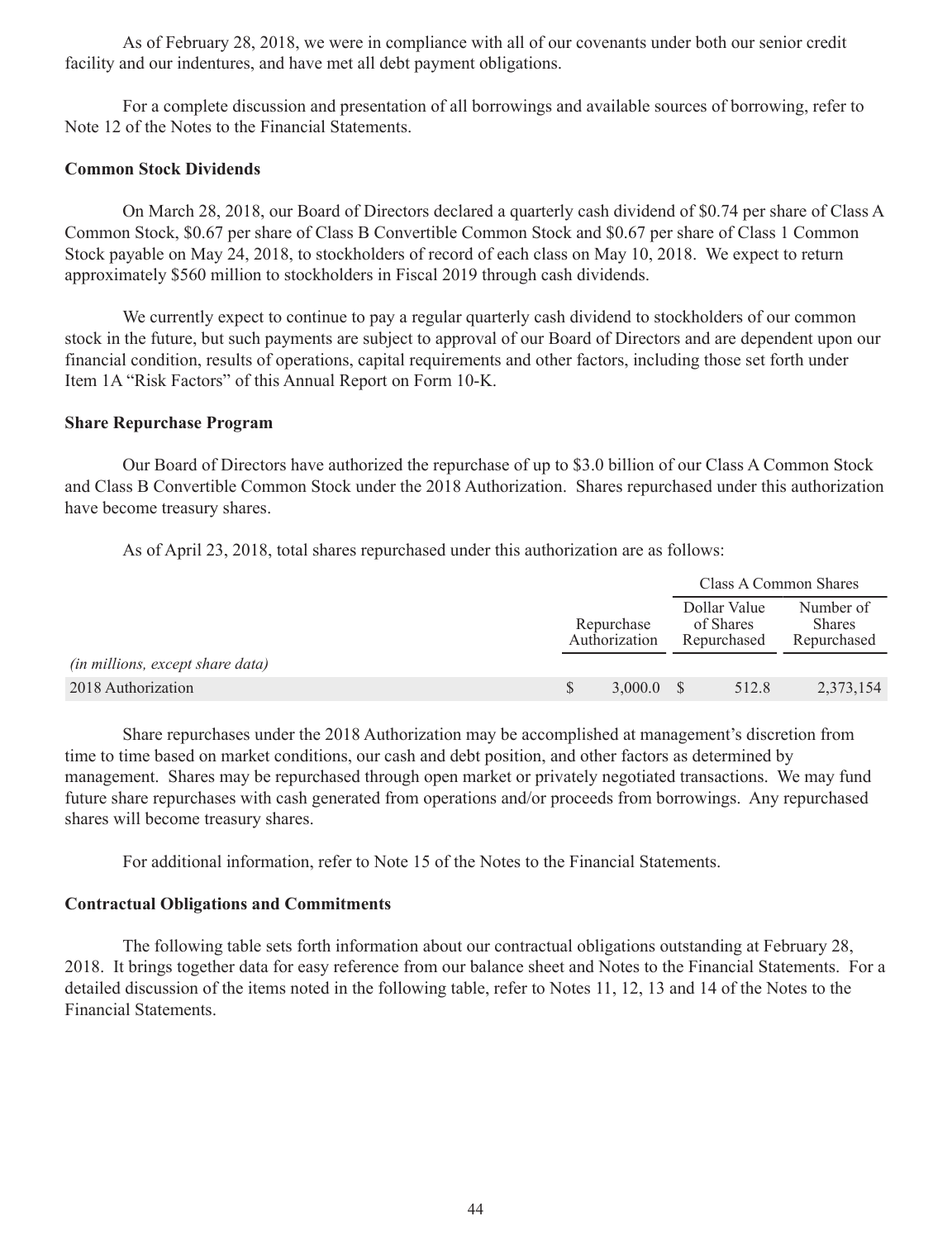|                                                                                            |             |                     |         |      | FAINENTS DUE DI FENIUD |    |           |    |                  |
|--------------------------------------------------------------------------------------------|-------------|---------------------|---------|------|------------------------|----|-----------|----|------------------|
|                                                                                            | Total       | Less than<br>l year |         |      | 1-3 years              |    | 3-5 years |    | After<br>5 years |
| (in millions)                                                                              |             |                     |         |      |                        |    |           |    |                  |
| Short-term borrowings                                                                      | \$<br>746.8 | -S                  | 746.8   | - \$ |                        | -S |           | -S |                  |
| Long-term debt (excluding unamortized<br>debt issuance costs and unamortized<br>discounts) | 9,516.8     |                     | 22.3    |      | 1,727.7                |    | 2,312.5   |    | 5,454.3          |
| Interest payments on long-term debt <sup>(1)</sup>                                         | 2,996.1     |                     | 323.7   |      | 606.9                  |    | 508.8     |    | 1,556.7          |
| Operating leases                                                                           | 559.2       |                     | 53.6    |      | 104.0                  |    | 85.3      |    | 316.3            |
| Other long-term liabilities $(2)(3)$                                                       | 462.0       |                     | 76.9    |      | 166.5                  |    | 46.6      |    | 172.0            |
| Purchase obligations <sup>(4)</sup>                                                        | 7,701.7     |                     | 1,686.0 |      | 2,615.1                |    | 1,616.7   |    | 1,783.9          |
| Total contractual obligations                                                              | 21,982.6    |                     | 2,909.3 |      | 5,220.2                |    | 4,569.9   | \$ | 9,283.2          |

PAYMENTS DUE BY PERIOD

(1) Interest rates on long-term debt obligations range from 2.0% to 4.8% as of February 28, 2018. Interest payments on long-term debt do not include interest related to capital lease obligations or certain foreign credit arrangements, which represent approximately 2.8% of our total long-term debt, as amounts are not material.

- (2) Includes \$86.7 million associated with expected payments for unrecognized tax benefit liabilities as of February 28, 2018, \$0.3 million of which is expected to be paid in the less than one year period. The payments are reflected in the period in which we believe they will ultimately be settled based on our experience in these matters. Other long-term liabilities do not include payments for unrecognized tax benefit liabilities of \$2.6 million due to the uncertainty of the timing of future cash flows associated with these unrecognized tax benefit liabilities. In addition, other long-term liabilities do not include expected payments for interest and penalties associated with unrecognized tax benefit liabilities as amounts are not material. For a detailed discussion of these items, refer to Note 13 of the Notes to the Financial Statements.
- $(3)$  Includes the recording of a mandatory one-time transition tax liability of \$180.0 million on unremitted earnings of our foreign subsidiaries associated with the December 2017 enactment of the TCJ Act. As of February 28, 2018, \$14.4 million is in other accrued expenses and liabilities and \$165.6 million is in other liabilities. In accordance with the provisions of the TCJ Act, this amount is to be paid over eight years. For a detailed discussion of this item, refer to Note 13 of the Notes to the Financial Statements.
- $(4)$  Consists primarily of \$6,622.1 million for contracts to purchase certain raw materials and supplies over the next fourteen fiscal years and \$590.3 million for contracts to purchase equipment and services over the next four fiscal years. For a detailed discussion of our purchase obligations, refer to Note 14 of the Notes to the Financial Statements.

### **Off-Balance Sheet Arrangements**

We do not have any off-balance sheet arrangements that either have, or are reasonably likely to have, a current or future effect on our financial condition, changes in financial condition, revenues or expenses, results of operations, liquidity, capital expenditures or capital resources that is material to investors.

### **Capital Expenditures**

During Fiscal 2018, we incurred \$1.058 billion for capital expenditures, including \$882.6 million for the Beer segment primarily for (i) our Nava Brewery and glass production plant expansions, (ii) our Mexicali Brewery construction and (iii) our Obregon Brewery optimization and expansion (collectively, the "Mexico Beer Expansion Projects"). Management reviews the capital expenditure program periodically and modifies it as required to meet current business needs. We plan to spend from \$1.15 billion to \$1.25 billion for capital expenditures for Fiscal 2019, including from \$975.0 million to \$1.075 billion for the Beer segment associated primarily with the Mexico Beer Expansion Projects. The remaining Fiscal 2019 capital expenditures consist of improvements of existing operating facilities and replacements of existing equipment and/or buildings. The Mexico Beer Expansion Projects are expected to be completed over the next five fiscal years.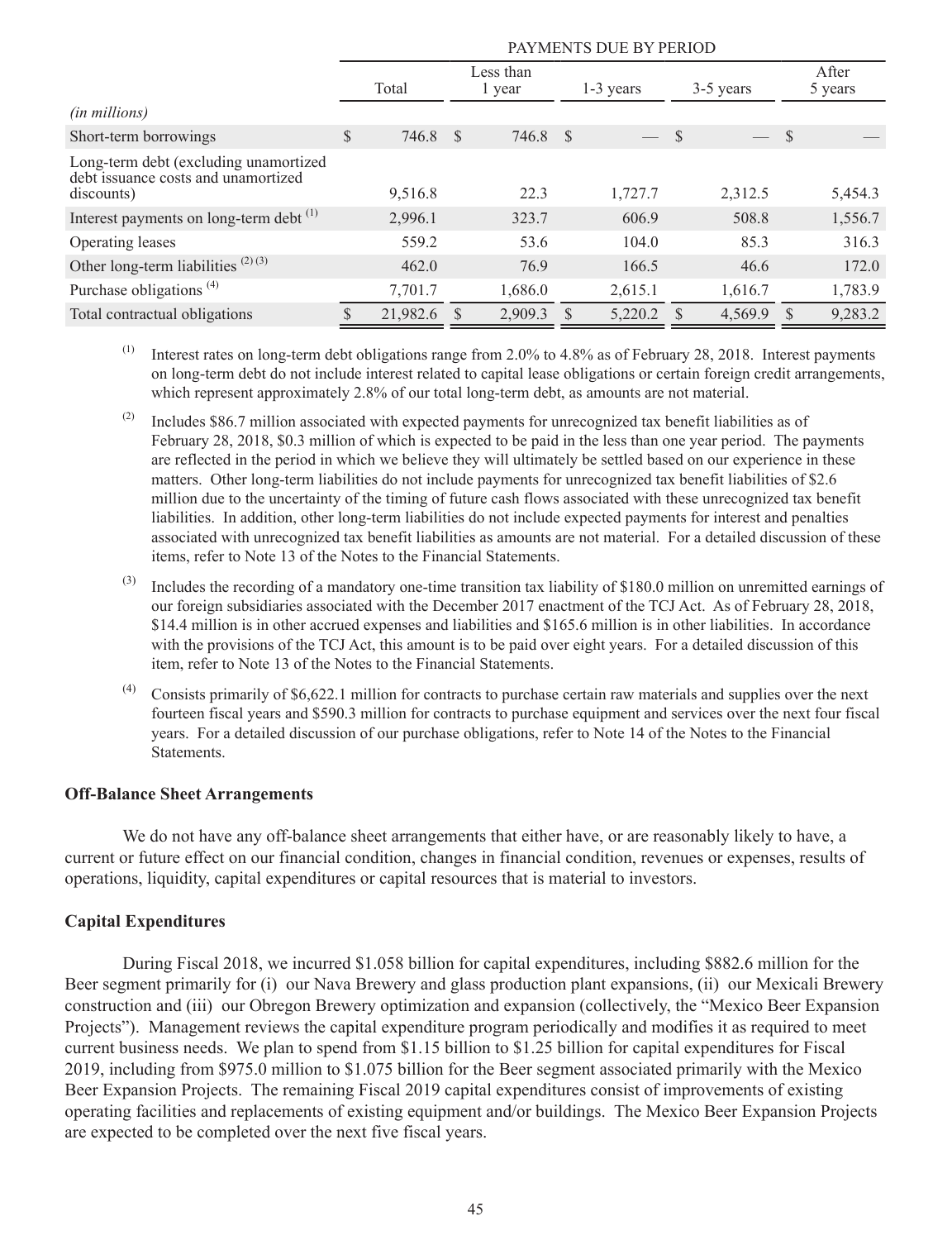### **Effects of Inflation and Changing Prices**

Our results of operations and financial condition have not been significantly affected by inflation and changing prices. We intend to pass along rising costs through increased selling prices, subject to normal competitive conditions. There can be no assurances, however, that we will be able to pass along rising costs through increased selling prices. In addition, we continue to identify on-going cost savings initiatives.

#### **Critical Accounting Estimates**

Our significant accounting policies are more fully described in Note 1 of the Notes to the Financial Statements. However, certain of our accounting policies are particularly important to the portrayal of our financial position and results of operations and require the application of significant judgment by management; as a result, they are subject to an inherent degree of uncertainty. In applying those policies, management uses its judgment to determine the appropriate assumptions to be used in the determination of certain estimates. Those estimates are based on our historical experience, our observance of trends in the industry, information provided by our customers and information available from other outside sources, as appropriate. On an ongoing basis, we review our estimates to ensure that they appropriately reflect changes in our business. Our critical accounting estimates include:

• *Goodwill and other intangible assets.* We account for goodwill and other intangible assets by classifying intangible assets into three categories: (i) intangible assets with definite lives subject to amortization, (ii) intangible assets with indefinite lives not subject to amortization and (iii) goodwill. For intangible assets with definite lives, impairment testing is required if conditions exist that indicate the carrying value may not be recoverable. For intangible assets with indefinite lives and for goodwill, impairment testing is required at least annually or more frequently if events or circumstances indicate that these assets might be impaired. We perform annual impairment tests and re-evaluate the useful lives of other intangible assets with indefinite lives at the annual impairment test measurement date of January 1 or when circumstances arise that indicate a possible impairment or change in useful life might exist. The guidance for goodwill impairment testing allows an entity to assess qualitative factors to determine whether the existence of events or circumstances leads to a determination that it is more likely than not that the estimated fair value of a reporting unit is less than its carrying amount or to proceed directly to performing the two-step impairment test. In the first step, the estimated fair value of each reporting unit is compared to the carrying value of the reporting unit, including goodwill. The estimate of fair value of the reporting unit is generally calculated based on an income approach using the discounted cash flow method supplemented by the market approach. If the estimated fair value of the reporting unit is less than the carrying value of the reporting unit, a second step is performed to determine the amount of goodwill impairment we should record. In the second step, an implied fair value of the reporting unit's goodwill is determined by allocating the reporting unit's fair value to all of its assets and liabilities other than goodwill (including any unrecognized intangible assets). The resulting implied fair value of the goodwill is compared to the carrying value of the goodwill. The amount of impairment charge for goodwill is equal to the excess of the carrying value of the goodwill over the implied fair value of the goodwill. Our reporting units include the Beer segment and the Wine and Spirits segment. In estimating the fair value of the reporting units, management must make assumptions and projections regarding such items as future cash flows, future revenues, future earnings and other factors. The assumptions used in the estimate of fair value are based on historical trends and the projections and assumptions that are used in current strategic operating plans. These assumptions reflect management's estimates of future economic and competitive conditions and are, therefore, subject to change as a result of changing market conditions. If these estimates or their related assumptions change in the future, we may be required to record an impairment loss for these assets. The recording of any resulting impairment loss could have a material adverse impact on our financial statements.

In the fourth quarter of fiscal 2018, we performed our annual goodwill impairment analysis. No indication of impairment was noted for any of our reporting units, as the estimated fair value of each of our reporting units with goodwill exceeded their carrying value. Based on this analysis, the reporting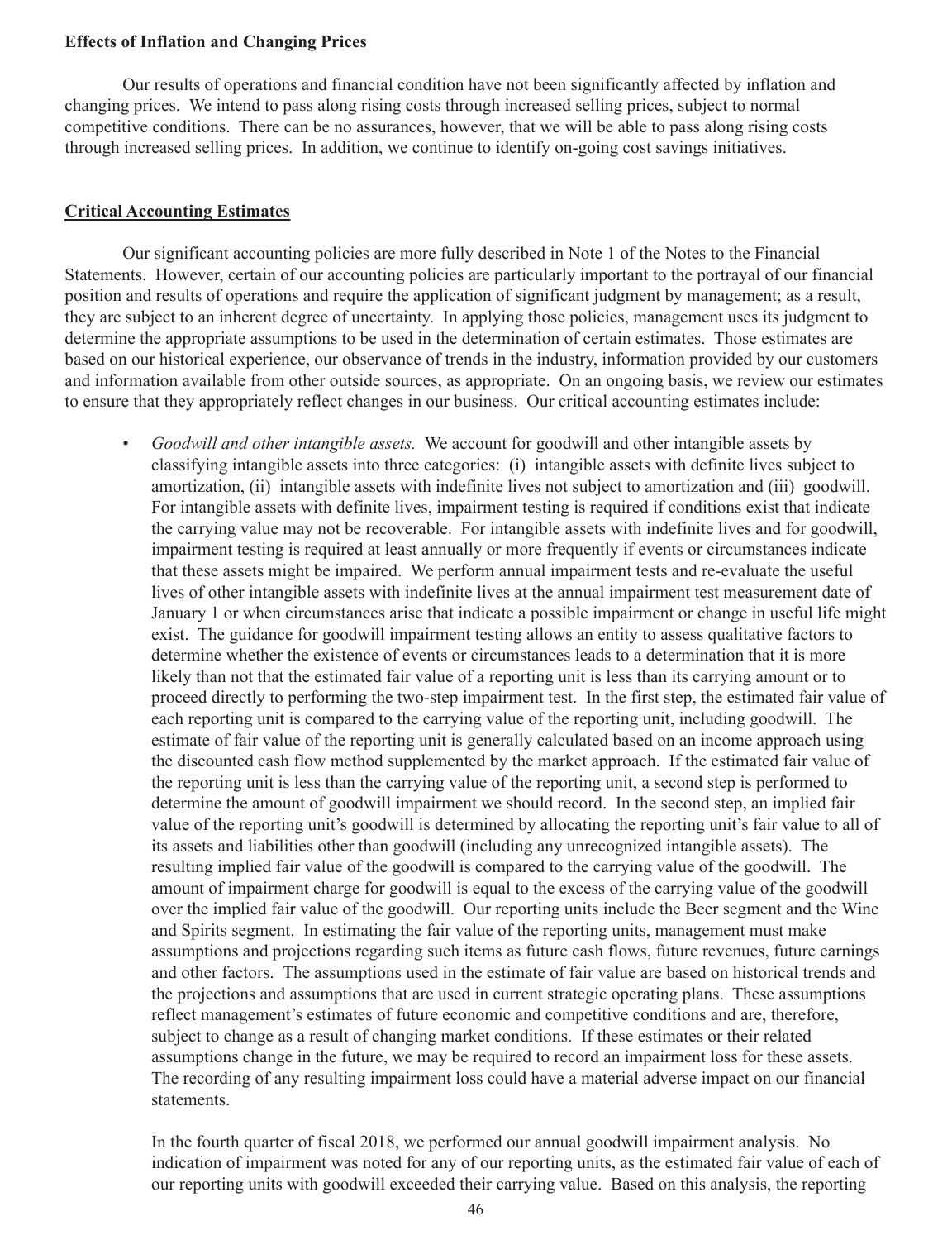unit with the lowest amount of estimated fair value in excess of its carrying value was the Wine and Spirits reporting unit with approximately 126% excess fair value. For Fiscal 2017 and Fiscal 2016, as a result of our annual goodwill impairment analyses, we concluded that there were no indications of impairment for any of our reporting units.

The most significant assumptions used in the discounted cash flows calculation to determine the estimated fair value of our reporting units in connection with impairment testing are: (i) the discount rate, (ii) the expected long-term growth rate and (iii) the annual cash flow projections. As of January 1, 2018, if we used a discount rate that was 50 basis points higher or used an expected longterm growth rate that was 50 basis points lower or used annual cash flow projections that were 100 basis points lower in our impairment testing of goodwill, then the changes individually would not have resulted in the carrying value of the respective reporting unit's net assets, including its goodwill, exceeding its estimated fair value, which would indicate the potential for impairment and the requirement to measure the amount of impairment, if any.

Our other intangible assets consist primarily of customer relationships and trademarks obtained through business acquisitions. Customer relationships are amortized over their estimated useful lives. The trademarks that were determined to have indefinite useful lives are not amortized. The guidance for indefinite lived intangible asset impairment testing allows an entity to assess qualitative factors to determine whether the existence of events or circumstances indicates that it is more likely than not that the indefinite lived intangible asset is impaired or to proceed directly to performing the quantitative impairment test. Our trademarks are evaluated for impairment by comparing the carrying value of the trademarks to their estimated fair value. The estimated fair value of trademarks is calculated based on an income approach using the relief from royalty method. The estimate of fair value is then compared to the carrying value of each trademark. If the estimated fair value is less than the carrying value of the trademark, then an impairment charge is recorded by us to reduce the carrying value of the trademark to its estimated fair value. In estimating the fair value of the trademarks, management must make assumptions and projections regarding future cash flows based upon future revenues and other factors. The assumptions used in the estimate of fair value are consistent with historical trends and the projections and assumptions that are used in current strategic operating plans. These assumptions reflect management's estimates of future economic and competitive conditions and are, therefore, subject to change as a result of changing market conditions. If these estimates or their related assumptions change in the future, we may be required to record an impairment loss for these assets. The recording of any resulting impairment loss could have a material adverse impact on our financial statements.

In the first quarter of fiscal 2018, the Beer segment's Ballast Point business recognized a trademark impairment loss of \$86.8 million in connection with certain negative trends within its craft beer portfolio. In the fourth quarter of fiscal 2017, the Wine and Spirits' U.S. business recognized a trademark impairment loss of \$37.6 million in connection with our decision to discontinue certain small-scale, low-margin U.S. brands. Additionally, in the fourth quarter of fiscal 2017, the Wine and Spirits' U.S. business recognized a trademark impairment loss of \$8.4 million in connection with certain U.S. brands sold exclusively through the Canadian wine business, for which we expect future sales of these brands to be minimal subsequent to the Canadian Divestiture (refer to Note 7 of the Notes to the Financial Statements for further discussion). No indication of impairment was noted for any of our indefinite lived intangible assets for Fiscal 2016.

The most significant assumptions used in the relief from royalty method to determine the estimated fair value of intangible assets with indefinite lives in connection with impairment testing are: (i) the estimated royalty rate, (ii) the discount rate, (iii) the expected long-term growth rate and (iv) the annual revenue projections. As of January 1, 2018, if we used a royalty rate that was 50 basis points lower or used a discount rate that was 50 basis points higher or used an expected long-term growth rate that was 50 basis points lower or used annual revenue projections that were 100 basis points lower in our impairment testing of intangible assets with indefinite lives, then each change individually would not have resulted in any unit of accounting's carrying value exceeding its estimated fair value.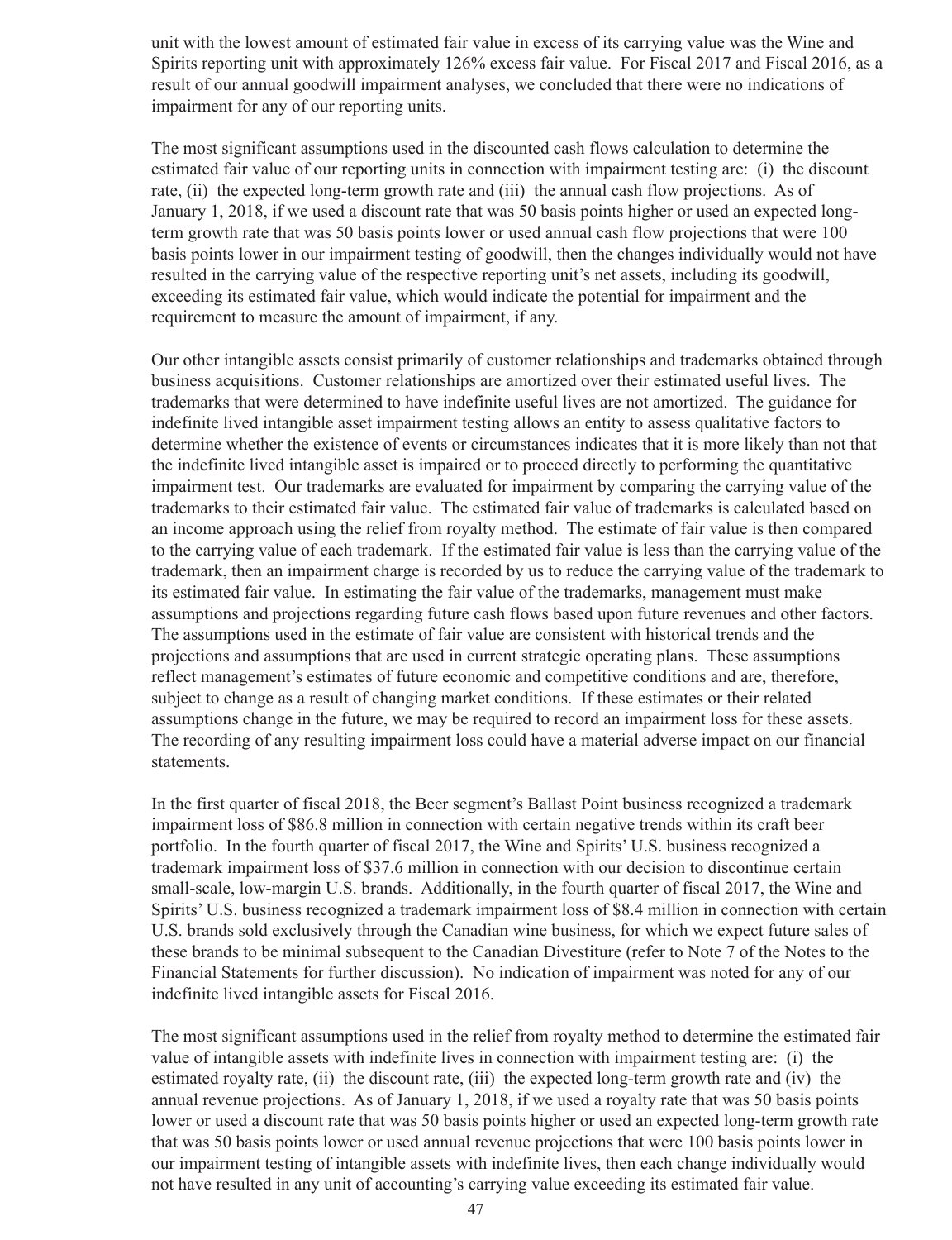- *Accounting for promotional activities.* Sales reflect reductions attributable to consideration given to customers in various customer incentive programs, including pricing discounts on single transactions, volume discounts, promotional and advertising allowances, coupons and rebates. Certain customer incentive programs require management to estimate the cost of those programs. The accrued liability for these programs is determined through analysis of programs offered, historical trends, expectations regarding customer and consumer participation, sales and payment trends, and experience with payment patterns associated with similar programs that have been offered previously. If assumptions included in our estimates were to change or market conditions were to change, then material incremental reductions to revenue could be required, which could have a material adverse impact on our financial statements (refer to Note 1 of the Notes to the Financial Statements, "Accounting guidance not yet adopted – Revenue recognition").
- • *Accounting for income taxes.* We estimate our income tax expense, deferred tax assets and liabilities and reserves for unrecognized tax benefits based upon various factors including, but not limited to, historical pretax operating income, future estimates of pretax operating income, differences between book and tax treatment of items of income and expense, and tax planning strategies. We are subject to income taxes in Canada, Luxembourg, Mexico, New Zealand, the U.S. and other jurisdictions. We recognize our deferred tax assets and liabilities based upon the expected future tax outcome of amounts recognized in our results of operations. If necessary, we record a valuation allowance on deferred tax assets when it is more likely than not that they will not be realized. We believe that all tax positions are fully supported; however, we record tax liabilities in accordance with the FASB's guidance for income tax accounting. We recognize a tax benefit from an uncertain tax position when it is more likely than not that the position will be sustained upon examination. Due to the complexity of some of these uncertainties, the ultimate resolution may result in a payment that is materially different from our current estimate of the tax liabilities. In addition, changes in existing tax laws or rates could significantly change our current estimate of our tax liabilities. These differences will be reflected as increases or decreases to income tax expense in the period in which they are determined. Changes in current estimates, if significant, could have a material adverse impact on our financial statements.

On December 22, 2017, the TCJ Act was signed into law. The TCJ Act significantly changes U.S. corporate income taxes. Due to the timing of the enactment and the complexity involved in applying the provisions of the TCJ Act, we have made reasonable estimates of the effects and recorded provisional amounts in our financial statements as of and for the year ended February 28, 2018, based on currently available information. As we complete our analysis of the TCJ Act and incorporate additional guidance that may be issued by the U.S. Treasury Department, the IRS and other standardsetting bodies, we may adjust the recorded provisional amounts in subsequent reporting periods. Those adjustments may materially impact our provision for income taxes and effective tax rate in the period in which the adjustments are made.

## **Accounting Guidance**

Accounting guidance adopted for Fiscal 2018 did not have a material impact on our consolidated financial statements. For further information on accounting guidance not yet adopted, refer to Note 1 in the Notes to the Financial Statements.

## **Item 7A. Quantitative and Qualitative Disclosures About Market Risk.**

As a result of our global operating, acquisition and financing activities, we are exposed to market risk associated with changes in foreign currency exchange rates, commodity prices and interest rates. To manage the volatility relating to these risks, we periodically purchase and/or sell derivative instruments including foreign currency forward and option contracts, commodity swap contracts and interest rate swap contracts. We use derivative instruments to reduce earnings and cash flow volatility resulting from shifts in market rates, as well as to hedge economic exposures. We do not enter into derivative instruments for trading or speculative purposes.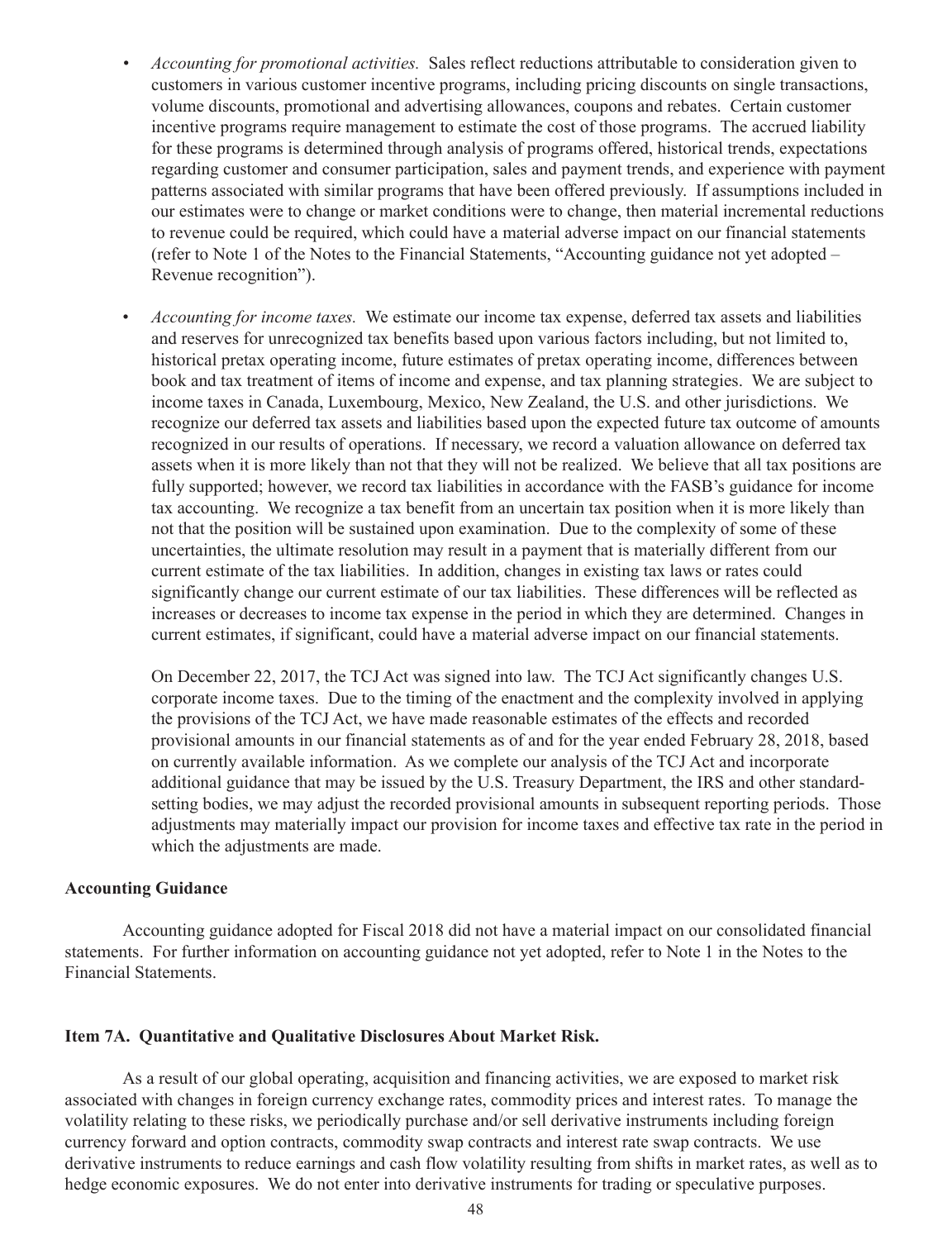## **Foreign Currency and Commodity Price Risk**

Foreign currency derivative instruments are or may be used to hedge existing foreign currency denominated assets and liabilities, forecasted foreign currency denominated sales/purchases to/from third parties as well as intercompany sales/purchases, intercompany principal and interest payments, and in connection with acquisitions, divestitures or investments outside the U.S. As of February 28, 2018, we had exposures to foreign currency risk primarily related to the Mexican peso, euro, New Zealand dollar and Canadian dollar. Approximately 79% of our balance sheet exposures and forecasted transactional exposures for the year ending February 28, 2019, were hedged as of February 28, 2018.

Commodity derivative instruments are or may be used to hedge forecasted commodity purchases from third parties as either economic hedges or accounting hedges. As of February 28, 2018, exposures to commodity price risk which we are currently hedging primarily include aluminum, natural gas and diesel fuel prices. Approximately 58% of our forecasted transactional exposures for the year ending February 28, 2019, were hedged as of February 28, 2018.

We have performed a sensitivity analysis to estimate our exposure to market risk of foreign exchange rates and commodity prices reflecting the impact of a hypothetical 10% adverse change in the applicable market. The volatility of the applicable rates and prices is dependent on many factors which cannot be forecasted with reliable accuracy. Losses or gains from the revaluation or settlement of the related underlying positions would substantially offset such gains or losses on the derivative instruments. The aggregate notional value, estimated fair value and sensitivity analysis for our open foreign currency and commodity derivative instruments are summarized as follows:

|                                   | Aggregate<br>Notional Value |                      |              |                      | Fair Value,<br>Net Asset (Liability) |    |                      | Increase (Decrease)<br>in Fair Value –<br>Hypothetical<br>10% Adverse Change |                      |  |                      |
|-----------------------------------|-----------------------------|----------------------|--------------|----------------------|--------------------------------------|----|----------------------|------------------------------------------------------------------------------|----------------------|--|----------------------|
|                                   |                             | February 28.<br>2018 |              | February 28.<br>2017 | February 28,<br>2018                 |    | February 28,<br>2017 |                                                                              | February 28,<br>2018 |  | February 28,<br>2017 |
| ( <i>in millions</i> )            |                             |                      |              |                      |                                      |    |                      |                                                                              |                      |  |                      |
| Foreign currency contracts        | S                           | 1,906.0              | <sup>S</sup> | 1.371.6              | 20.4                                 | -S | $(57.2)$ \$          |                                                                              | $(107.1)$ \$         |  | 88.6                 |
| Commodity derivative contracts \$ |                             | 177.5                |              | 53.2                 | 3.5 <sup>5</sup>                     |    | $(5.8)$ \$           |                                                                              | $(15.0)$ \$          |  | 13.1                 |

### **Interest Rate Risk**

The estimated fair value of our fixed interest rate debt is subject to interest rate risk, credit risk and foreign currency risk. In addition, we also have variable interest rate debt outstanding (primarily LIBOR-based), certain of which includes a fixed margin subject to the same risks identified for our fixed interest rate debt.

As of February 28, 2017, we had outstanding cash flow designated interest rate swap contracts which fixed LIBOR interest rates (to minimize interest rate volatility) on \$250.0 million of our floating LIBOR rate debt. We had no cash flow designated interest rate swap contracts outstanding as of February 28, 2018.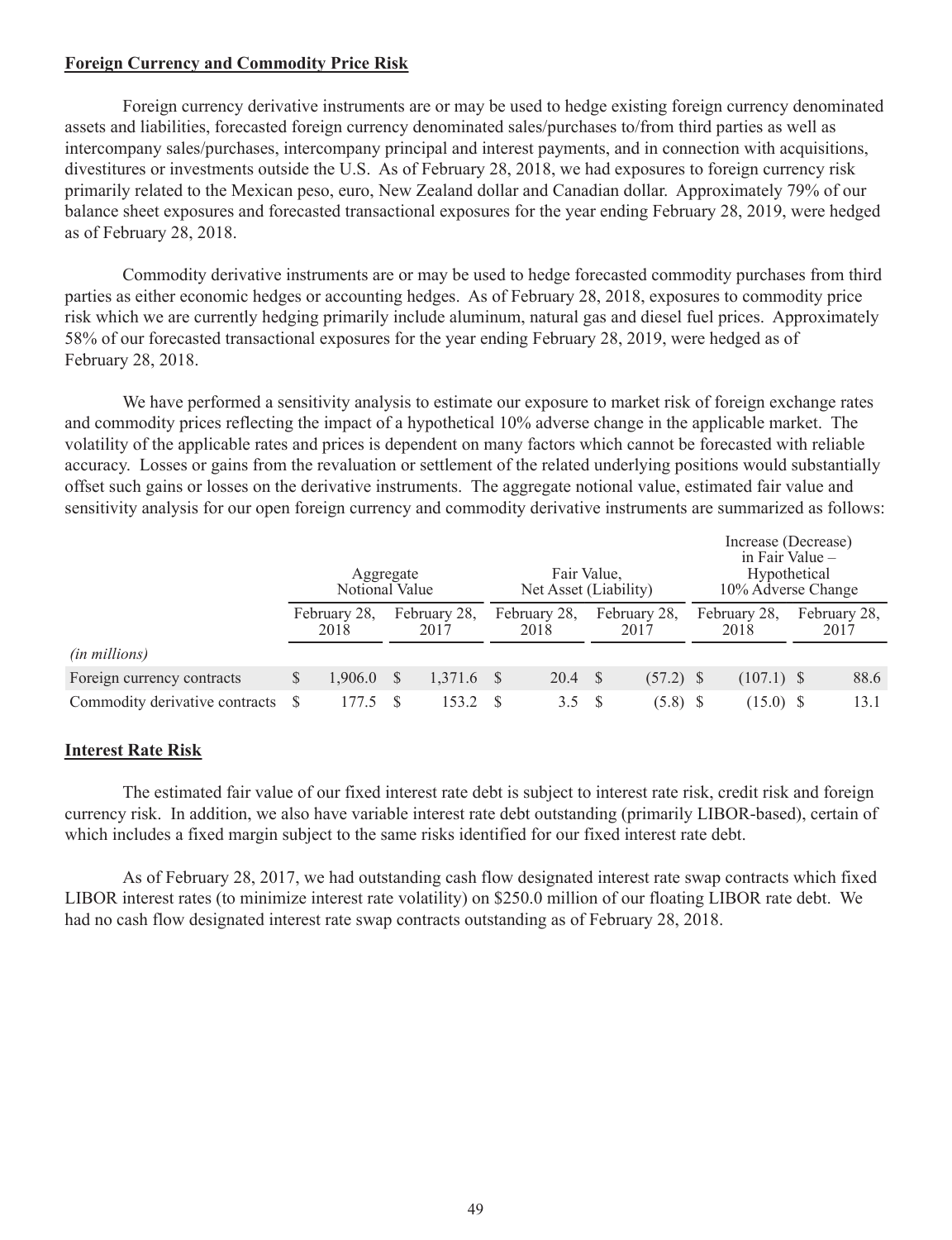We have performed a sensitivity analysis to estimate our exposure to market risk of interest rates reflecting the impact of a hypothetical 1% increase in the prevailing interest rates. The volatility of the applicable rates is dependent on many factors which cannot be forecasted with reliable accuracy. The aggregate notional value, estimated fair value and sensitivity analysis for our outstanding fixed and variable interest rate debt, including current maturities, and open interest rate derivative instruments are summarized as follows:

|                              |    | Aggregate<br>Notional Value |              |                      |                                              | Fair Value,<br>Net Asset (Liability) |                | Increase (Decrease)<br>in Fair Value –<br>Hypothetical<br>1% Rate Increase |                      |  |         |
|------------------------------|----|-----------------------------|--------------|----------------------|----------------------------------------------|--------------------------------------|----------------|----------------------------------------------------------------------------|----------------------|--|---------|
|                              |    | February 28,<br>2018        |              | February 28,<br>2017 | February 28,<br>February 28,<br>2018<br>2017 |                                      |                | February 28,<br>2018                                                       | February 28,<br>2017 |  |         |
| (in millions)                |    |                             |              |                      |                                              |                                      |                |                                                                            |                      |  |         |
| Fixed interest rate debt     | S. | 8,787.5                     | <sup>S</sup> | 4,693.6              |                                              | $(8,682.9)$ \$                       | $(4,933.8)$ \$ |                                                                            | $(524.3)$ \$         |  | (234.8) |
| Variable interest rate debt  | S  | 1.476.1                     | S            | 4,596.1              |                                              | $(1,460.7)$ \$                       | $(4,515.6)$ \$ |                                                                            | $(29.6)$ \$          |  | (124.4) |
| Interest rate swap contracts | \$ | $-$ \$                      |              | 250.0                |                                              | $-$ \$                               | 4.4 S          |                                                                            | $-$ S                |  | 7.7     |

For additional discussion on our market risk, refer to Notes 6 and 7 of the Notes to the Financial Statements.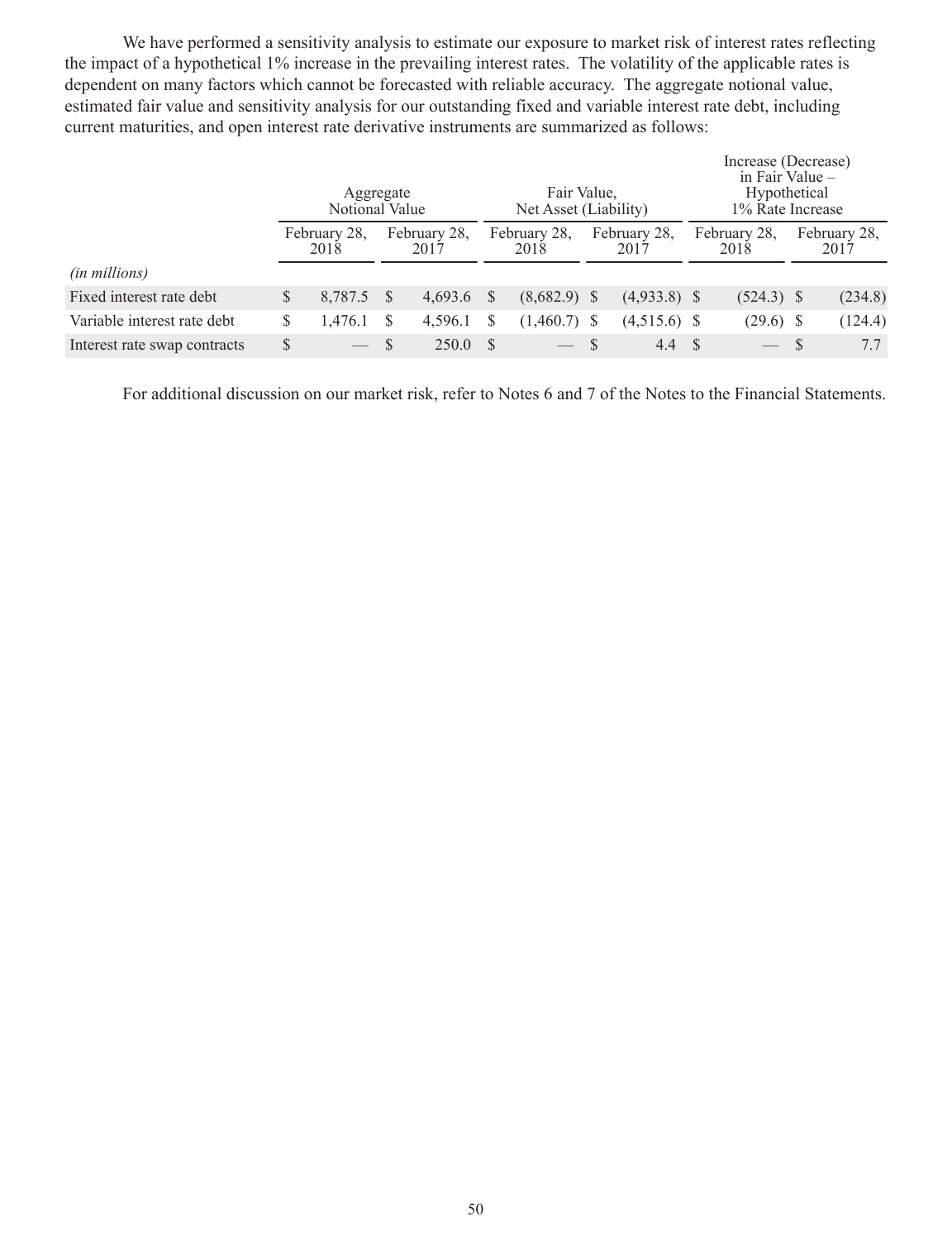# **Item 8. Financial Statements and Supplementary Data.**

# CONSTELLATION BRANDS, INC. AND SUBSIDIARIES INDEX TO CONSOLIDATED FINANCIAL STATEMENTS FEBRUARY 28, 2018

The following information is presented in this Annual Report on Form 10-K:

|                                                                                                                                               | Page |
|-----------------------------------------------------------------------------------------------------------------------------------------------|------|
| Management's Annual Report on Internal Control Over Financial Reporting                                                                       | 52   |
| Report of Independent Registered Public Accounting Firm - KPMG LLP                                                                            | 53   |
| Report of Independent Registered Public Accounting Firm – KPMG LLP                                                                            | 55   |
| Consolidated Balance Sheets as of February 28, 2018, and February 28, 2017                                                                    | 56   |
| Consolidated Statements of Comprehensive Income for the years ended February 28, 2018, February 28, 2017, and<br>February 29, 2016            | 57   |
| Consolidated Statements of Changes in Stockholders' Equity for the years ended February 28, 2018,<br>February 28, 2017, and February 29, 2016 | 58   |
| Consolidated Statements of Cash Flows for the years ended February 28, 2018, February 28, 2017, and<br>February 29, 2016                      | 59   |
| Notes to Consolidated Financial Statements                                                                                                    | 61   |
| Selected Quarterly Financial Information (unaudited)                                                                                          | 108  |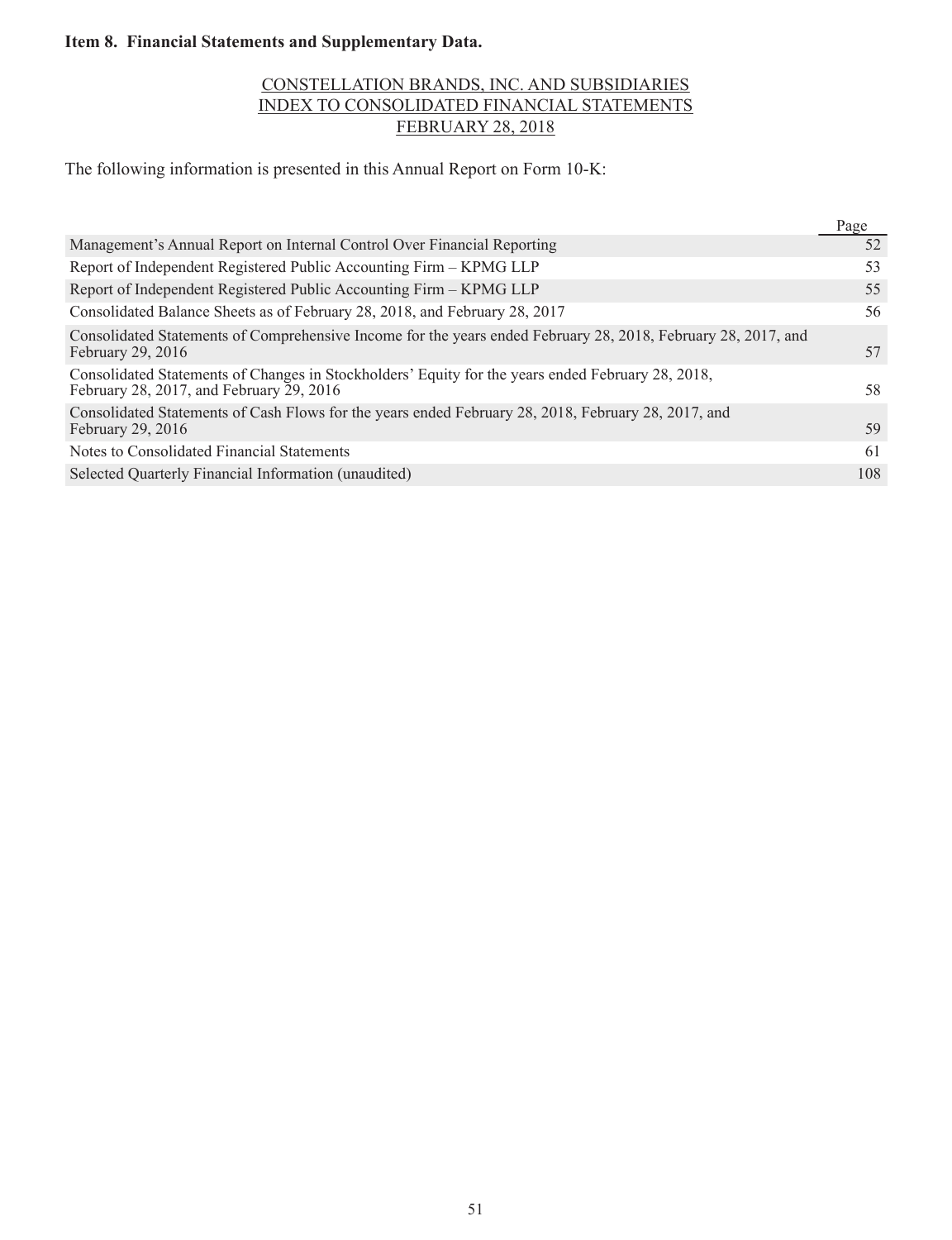# **Management's Annual Report on Internal Control Over Financial Reporting**

Management of Constellation Brands, Inc. and subsidiaries (the "Company") is responsible for establishing and maintaining an adequate system of internal control over financial reporting. This system is designed to provide reasonable assurance regarding the reliability of financial reporting and the preparation of financial statements for external purposes in accordance with U.S. generally accepted accounting principles.

The Company's internal control over financial reporting includes those policies and procedures that (i) pertain to the maintenance of records that, in reasonable detail, accurately and fairly reflect the transactions and dispositions of the assets of the Company; (ii) provide reasonable assurance that transactions are recorded as necessary to permit preparation of financial statements in accordance with generally accepted accounting principles, and that receipts and expenditures of the Company are being made only in accordance with authorizations of management and directors of the Company; and (iii) provide reasonable assurance regarding prevention or timely detection of unauthorized acquisition, use, or disposition of the Company's assets that could have a material effect on the financial statements.

Because of its inherent limitations, a system of internal control over financial reporting can provide only reasonable assurance and may not prevent or detect misstatements. Further, because of changes in conditions, effectiveness of internal controls over financial reporting may vary over time.

Management conducted an evaluation of the effectiveness of the system of internal control over financial reporting based on the framework in *Internal Control – Integrated Framework (2013)* issued by the Committee of Sponsoring Organizations (COSO) of the Treadway Commission. Based on that evaluation, management concluded that the Company's internal control over financial reporting was effective as of February 28, 2018.

The effectiveness of the Company's internal control over financial reporting has been audited by KPMG LLP, an independent registered public accounting firm, as stated in their report which is included herein.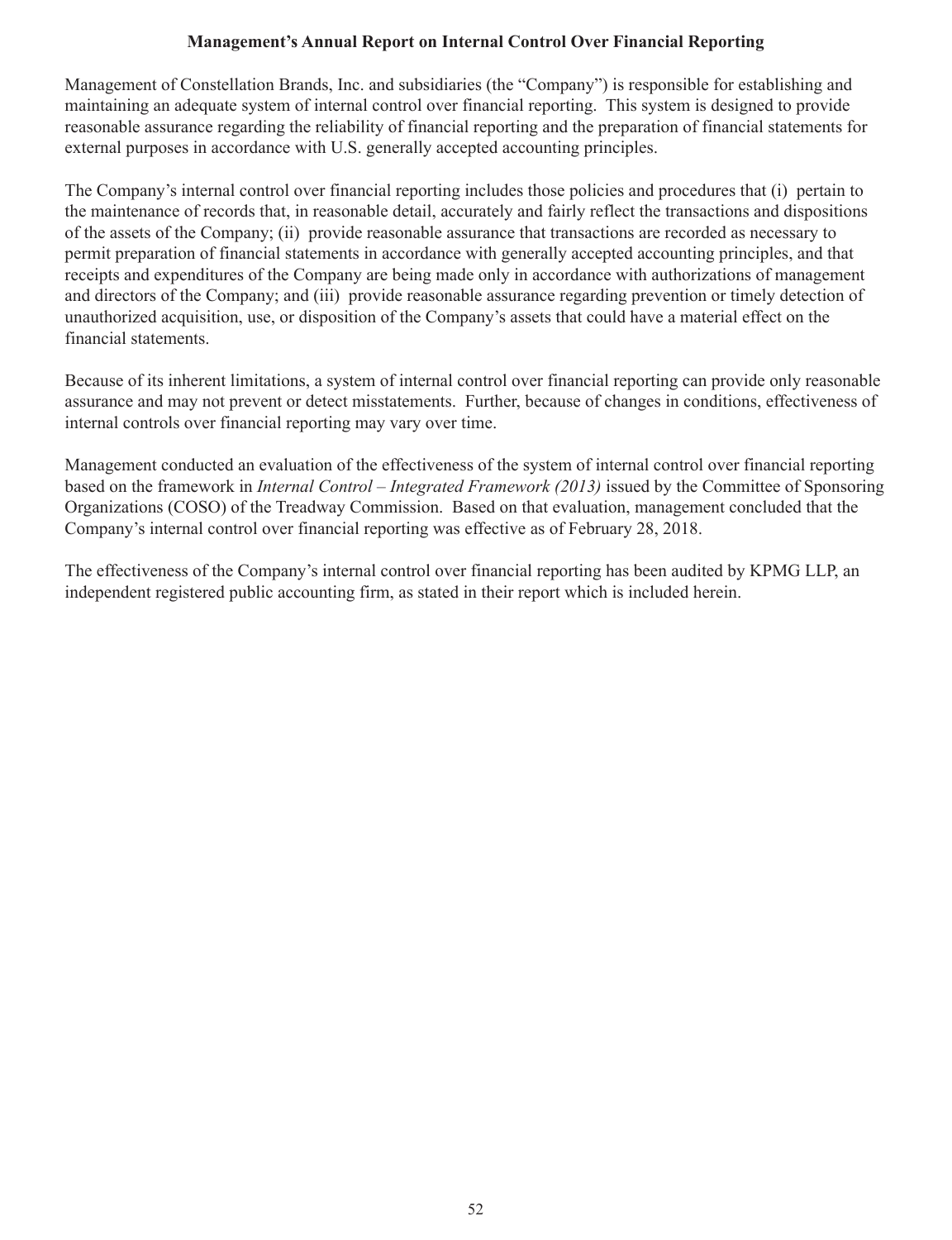# **Report of Independent Registered Public Accounting Firm**

To the Stockholders and Board of Directors Constellation Brands, Inc.:

# *Opinion on Internal Control Over Financial Reporting*

We have audited Constellation Brands, Inc. and subsidiaries' (the Company) internal control over financial reporting as of February 28, 2018, based on criteria established in *Internal Control - Integrated Framework (2013)* issued by the Committee of Sponsoring Organizations of the Treadway Commission. In our opinion, the Company maintained, in all material respects, effective internal control over financial reporting as of February 28, 2018, based on criteria established in *Internal Control - Integrated Framework (2013)* issued by the Committee of Sponsoring Organizations of the Treadway Commission.

We also have audited, in accordance with the standards of the Public Company Accounting Oversight Board (United States) (PCAOB), the consolidated balance sheets of the Company as of February 28, 2018 and 2017, the related consolidated statements of comprehensive income, changes in stockholders' equity, and cash flows for each of the years in the three-year period ended February 28, 2018, and the related notes (collectively, the consolidated financial statements), and our report dated April 23, 2018 expressed an unqualified opinion on those consolidated financial statements.

# *Basis for Opinion*

The Company's management is responsible for maintaining effective internal control over financial reporting and for its assessment of the effectiveness of internal control over financial reporting, included in the accompanying Management's Annual Report on Internal Control Over Financial Reporting. Our responsibility is to express an opinion on the Company's internal control over financial reporting based on our audit. We are a public accounting firm registered with the PCAOB and are required to be independent with respect to the Company in accordance with the U.S. federal securities laws and the applicable rules and regulations of the Securities and Exchange Commission and the PCAOB.

We conducted our audit in accordance with the standards of the PCAOB. Those standards require that we plan and perform the audit to obtain reasonable assurance about whether effective internal control over financial reporting was maintained in all material respects. Our audit of internal control over financial reporting included obtaining an understanding of internal control over financial reporting, assessing the risk that a material weakness exists, and testing and evaluating the design and operating effectiveness of internal control based on the assessed risk. Our audit also included performing such other procedures as we considered necessary in the circumstances. We believe that our audit provides a reasonable basis for our opinion.

# *Definition and Limitations of Internal Control Over Financial Reporting*

A company's internal control over financial reporting is a process designed to provide reasonable assurance regarding the reliability of financial reporting and the preparation of financial statements for external purposes in accordance with generally accepted accounting principles. A company's internal control over financial reporting includes those policies and procedures that (1) pertain to the maintenance of records that, in reasonable detail, accurately and fairly reflect the transactions and dispositions of the assets of the company; (2) provide reasonable assurance that transactions are recorded as necessary to permit preparation of financial statements in accordance with generally accepted accounting principles, and that receipts and expenditures of the company are being made only in accordance with authorizations of management and directors of the company; and (3) provide reasonable assurance regarding prevention or timely detection of unauthorized acquisition, use, or disposition of the company's assets that could have a material effect on the financial statements.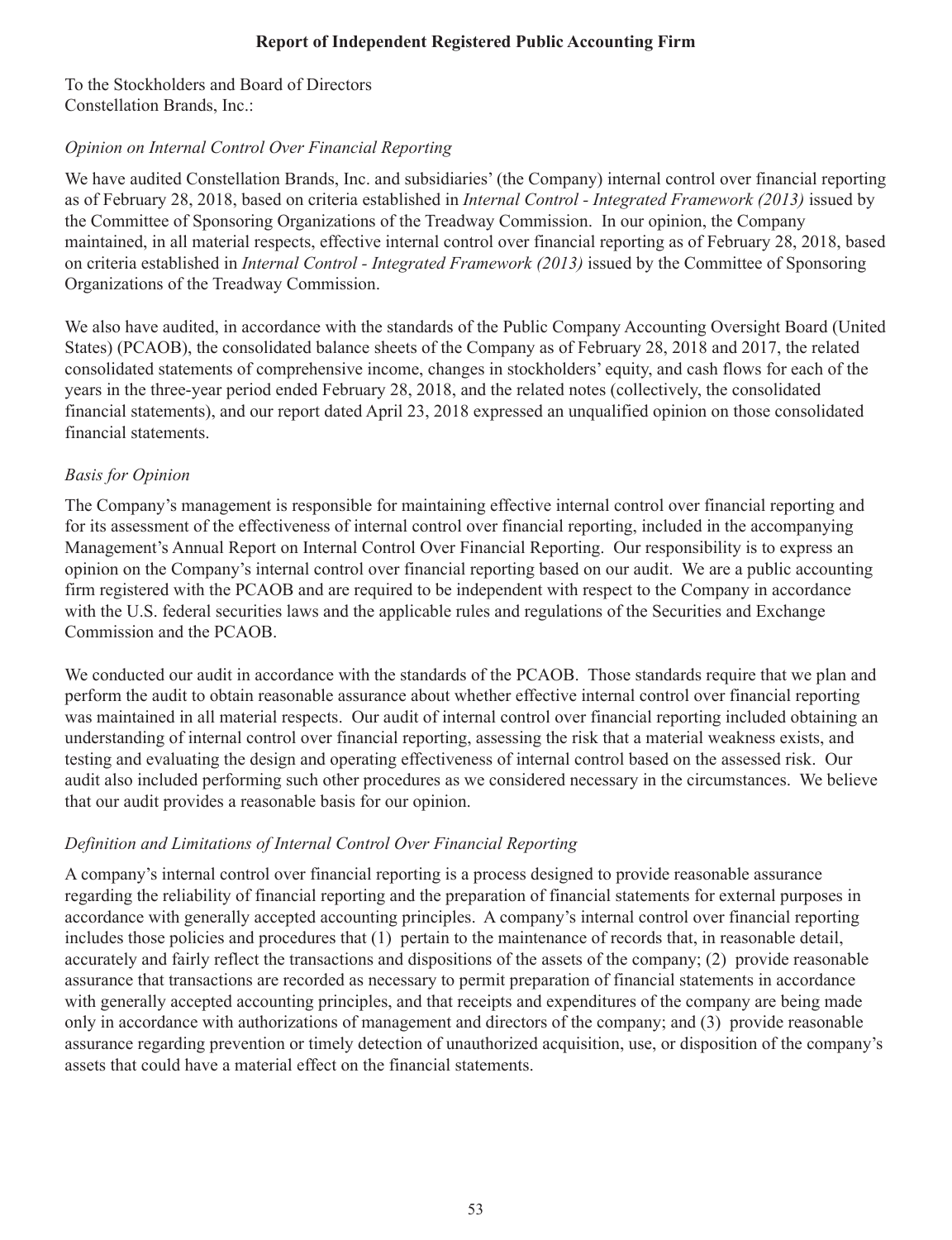Because of its inherent limitations, internal control over financial reporting may not prevent or detect misstatements. Also, projections of any evaluation of effectiveness to future periods are subject to the risk that controls may become inadequate because of changes in conditions, or that the degree of compliance with the policies or procedures may deteriorate.

# /s/ KPMG LLP

Rochester, New York April 23, 2018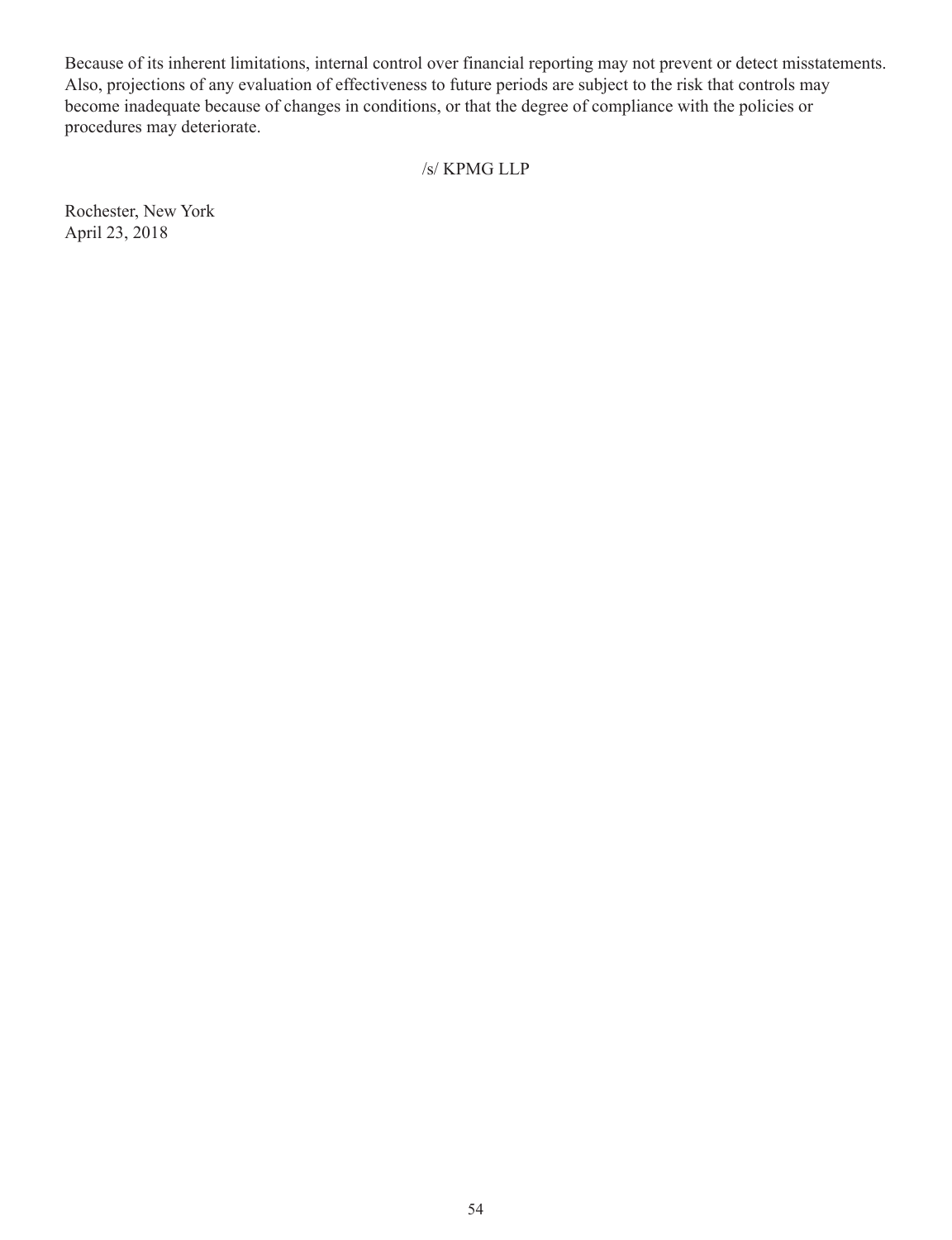# **Report of Independent Registered Public Accounting Firm**

To the Stockholders and Board of Directors Constellation Brands, Inc.:

# *Opinion on the Consolidated Financial Statements*

We have audited the accompanying consolidated balance sheets of Constellation Brands, Inc. and subsidiaries (the Company) as of February 28, 2018 and 2017, the related consolidated statements of comprehensive income, changes in stockholders' equity, and cash flows for each of the years in the three-year period ended February 28, 2018, and the related notes (collectively, the consolidated financial statements). In our opinion, the consolidated financial statements present fairly, in all material respects, the financial position of the Company as of February 28, 2018 and 2017, and the results of its operations and its cash flows for each of the years in the three-year period ended February 28, 2018, in conformity with U.S. generally accepted accounting principles.

We also have audited, in accordance with the standards of the Public Company Accounting Oversight Board (United States) (PCAOB), the Company's internal control over financial reporting as of February 28, 2018, based on criteria established in *Internal Control - Integrated Framework (2013)* issued by the Committee of Sponsoring Organizations of the Treadway Commission, and our report dated April 23, 2018 expressed an unqualified opinion on the effectiveness of Constellation Brands, Inc.'s internal control over financial reporting*.*

# *Basis for Opinion*

These consolidated financial statements are the responsibility of the Company's management. Our responsibility is to express an opinion on these consolidated financial statements based on our audits. We are a public accounting firm registered with the PCAOB and are required to be independent with respect to the Company in accordance with the U.S. federal securities laws and the applicable rules and regulations of the Securities and Exchange Commission and the PCAOB.

We conducted our audits in accordance with the standards of the PCAOB. Those standards require that we plan and perform the audit to obtain reasonable assurance about whether the consolidated financial statements are free of material misstatement, whether due to error or fraud. Our audits included performing procedures to assess the risks of material misstatement of the consolidated financial statements, whether due to error or fraud, and performing procedures that respond to those risks. Such procedures included examining, on a test basis, evidence regarding the amounts and disclosures in the consolidated financial statements. Our audits also included evaluating the accounting principles used and significant estimates made by management, as well as evaluating the overall presentation of the consolidated financial statements. We believe that our audits provide a reasonable basis for our opinion.

# /s/ KPMG LLP

We have served as the Company's auditor since 2002.

Rochester, New York April 23, 2018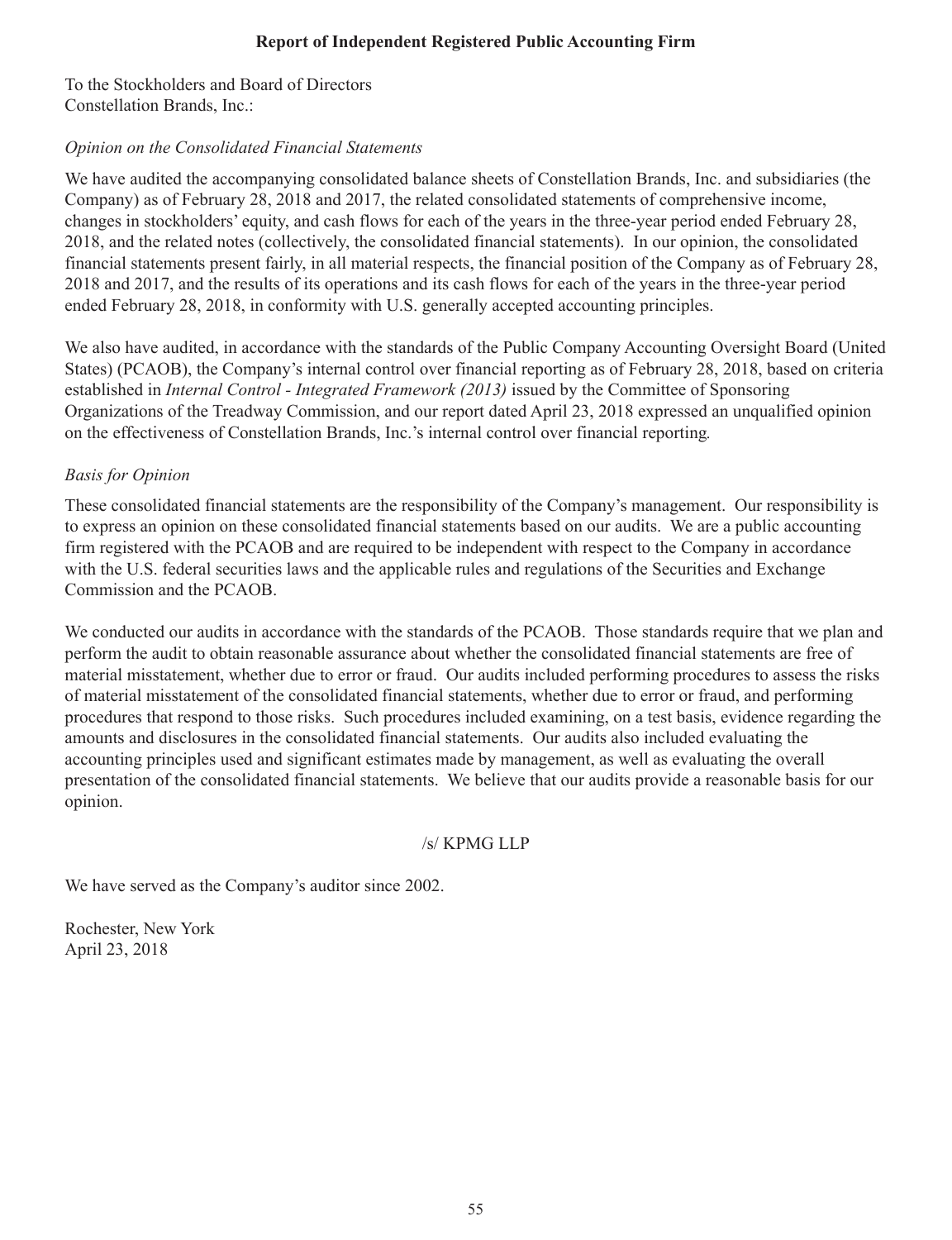### CONSTELLATION BRANDS, INC. AND SUBSIDIARIES CONSOLIDATED BALANCE SHEETS *(in millions, except share and per share data)*

|                                                                                                                                                     | February 28,<br>2018 |             | February 28,<br>2017 |           |
|-----------------------------------------------------------------------------------------------------------------------------------------------------|----------------------|-------------|----------------------|-----------|
| <b>ASSETS</b>                                                                                                                                       |                      |             |                      |           |
| Current assets:                                                                                                                                     |                      |             |                      |           |
| Cash and cash equivalents                                                                                                                           | $\mathbb S$          | 90.3        | $\mathcal{S}$        | 177.4     |
| Accounts receivable                                                                                                                                 |                      | 776.2       |                      | 737.0     |
| Inventories                                                                                                                                         |                      | 2,084.0     |                      | 1,955.1   |
| Prepaid expenses and other                                                                                                                          |                      | 523.5       |                      | 360.5     |
| Total current assets                                                                                                                                |                      | 3,474.0     |                      | 3,230.0   |
| Property, plant and equipment                                                                                                                       |                      | 4,789.7     |                      | 3,932.8   |
| Goodwill                                                                                                                                            |                      | 8,083.1     |                      | 7,920.5   |
| Intangible assets                                                                                                                                   |                      | 3,304.8     |                      | 3,377.7   |
| Other assets                                                                                                                                        |                      | 887.1       |                      | 141.4     |
| Total assets                                                                                                                                        | \$                   | 20,538.7 \$ |                      | 18,602.4  |
| LIABILITIES AND STOCKHOLDERS' EQUITY<br>Current liabilities:                                                                                        |                      |             |                      |           |
| Short-term borrowings                                                                                                                               | $\mathcal{S}$        | 746.8       | $\mathcal{S}$        | 606.5     |
| Current maturities of long-term debt                                                                                                                |                      | 22.3        |                      | 910.9     |
| Accounts payable                                                                                                                                    |                      | 592.2       |                      | 559.8     |
| Other accrued expenses and liabilities                                                                                                              |                      | 583.4       |                      | 620.4     |
| Total current liabilities                                                                                                                           |                      | 1,944.7     |                      | 2,697.6   |
| Long-term debt, less current maturities                                                                                                             |                      | 9,417.6     |                      | 7,720.7   |
| Deferred income taxes                                                                                                                               |                      | 718.3       |                      | 1,133.6   |
| Other liabilities                                                                                                                                   |                      | 395.4       |                      | 165.7     |
| <b>Total liabilities</b>                                                                                                                            |                      | 12,476.0    |                      | 11,717.6  |
| Commitments and contingencies (Note 14)                                                                                                             |                      |             |                      |           |
| CBI stockholders' equity:                                                                                                                           |                      |             |                      |           |
| Preferred Stock, \$.01 par value - Authorized, 1,000,000 shares; Issued, none                                                                       |                      |             |                      |           |
| Class A Common Stock, \$.01 par value - Authorized, 322,000,000 shares; Issued,<br>258,718,356 shares and 257,506,184 shares, respectively          |                      | 2.6         |                      | 2.6       |
| Class B Convertible Common Stock, \$.01 par value - Authorized, 30,000,000 shares;<br>Issued, 28,335,387 shares and 28,358,527 shares, respectively |                      | 0.3         |                      | 0.3       |
| Class 1 Common Stock, \$.01 par value - Authorized, 25,000,000 shares; Issued, 1,970<br>shares and 2,080 shares, respectively                       |                      |             |                      |           |
| Additional paid-in capital                                                                                                                          |                      | 2,825.3     |                      | 2,755.8   |
| Retained earnings                                                                                                                                   |                      | 9,228.2     |                      | 7,310.0   |
| Accumulated other comprehensive loss                                                                                                                |                      | (202.9)     |                      | (399.8)   |
|                                                                                                                                                     |                      | 11,853.5    |                      | 9,668.9   |
| Less: Treasury stock -                                                                                                                              |                      |             |                      |           |
| Class A Common Stock, at cost, 90,743,239 shares and 86,262,971 shares, respectively                                                                |                      | (3,805.2)   |                      | (2,775.5) |
| Class B Convertible Common Stock, at cost, 5,005,800 shares                                                                                         |                      | (2.2)       |                      | (2.2)     |
|                                                                                                                                                     |                      | (3,807.4)   |                      | (2,777.7) |
| Total CBI stockholders' equity                                                                                                                      |                      | 8,046.1     |                      | 6,891.2   |
| Noncontrolling interests                                                                                                                            |                      | 16.6        |                      | (6.4)     |
| Total stockholders' equity                                                                                                                          |                      | 8,062.7     |                      | 6,884.8   |
| Total liabilities and stockholders' equity                                                                                                          | $\mathbb S$          | 20,538.7 \$ |                      | 18,602.4  |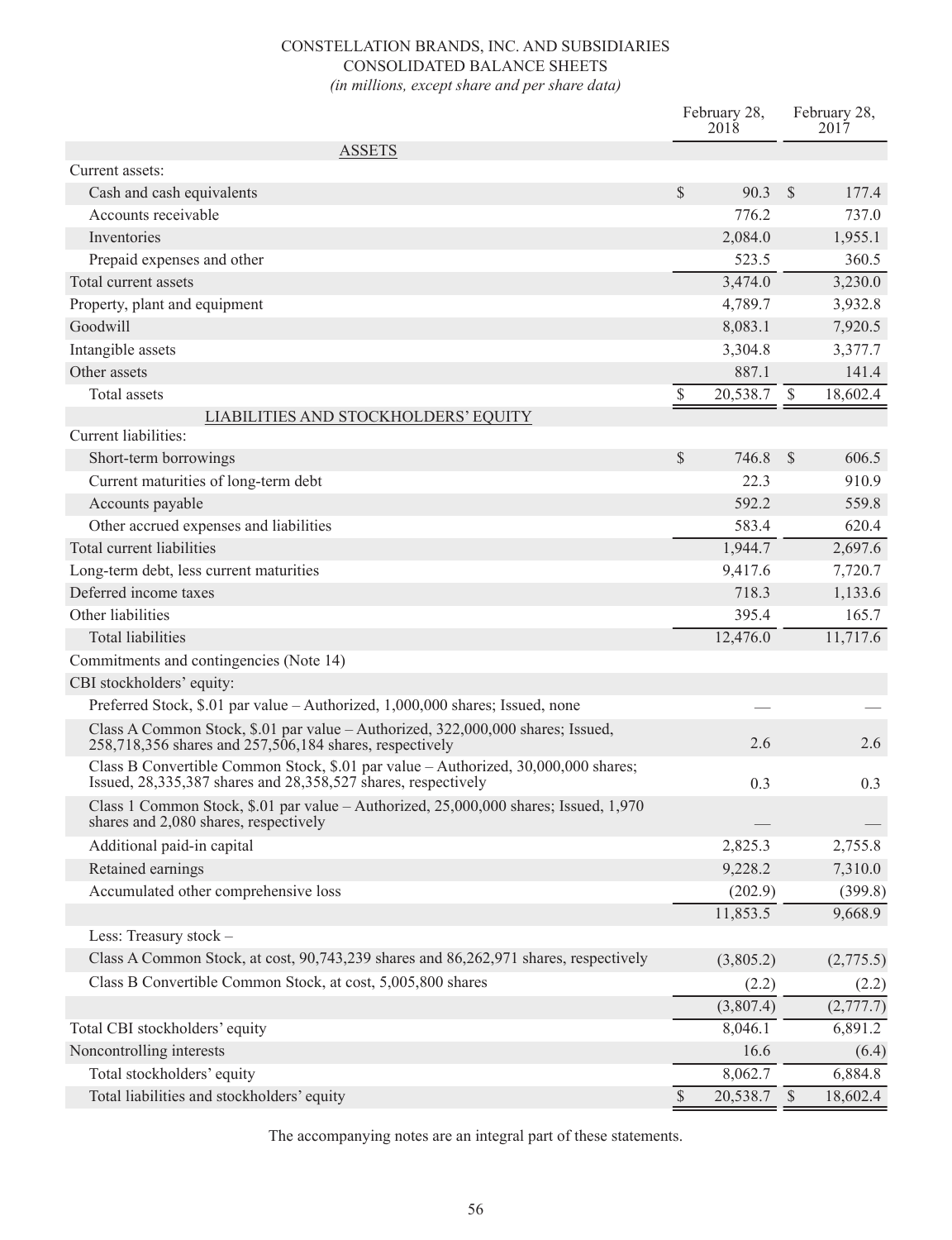## CONSTELLATION BRANDS, INC. AND SUBSIDIARIES CONSOLIDATED STATEMENTS OF COMPREHENSIVE INCOME *(in millions, except per share data)*

|                                                                      | For the Years Ended      |                         |                            |                         |                          |                      |  |
|----------------------------------------------------------------------|--------------------------|-------------------------|----------------------------|-------------------------|--------------------------|----------------------|--|
| February 28,<br>2018                                                 |                          |                         |                            | February 28,<br>2017    |                          | February 29,<br>2016 |  |
| Sales                                                                | $\overline{\mathcal{S}}$ | 8,326.8                 | $\overline{\$}$            | 8,061.6                 | $\overline{\mathcal{S}}$ | 7,223.8              |  |
| Excise taxes                                                         |                          | (741.8)                 |                            | (730.1)                 |                          | (675.4)              |  |
| Net sales                                                            |                          | 7,585.0                 |                            | 7,331.5                 |                          | 6,548.4              |  |
| Cost of product sold                                                 |                          | (3,767.8)               |                            | (3,802.1)               |                          | (3,606.1)            |  |
| Gross profit                                                         |                          | 3,817.2                 |                            | 3,529.4                 |                          | 2,942.3              |  |
| Selling, general and administrative expenses                         |                          | (1, 532.7)              |                            | (1,392.4)               |                          | (1,177.2)            |  |
| Gain on sale of business                                             |                          |                         |                            | 262.4                   |                          |                      |  |
| Operating income                                                     |                          | 2,284.5                 |                            | 2,399.4                 |                          | 1,765.1              |  |
| Income from unconsolidated investments                               |                          | 487.2                   |                            | 27.3                    |                          | 51.1                 |  |
| Interest expense                                                     |                          | (332.0)                 |                            | (333.3)                 |                          | (313.9)              |  |
| Loss on extinguishment of debt                                       |                          | (97.0)                  |                            |                         |                          | (1.1)                |  |
| Income before income taxes                                           |                          | 2,342.7                 |                            | 2,093.4                 |                          | 1,501.2              |  |
| Provision for income taxes                                           |                          | (11.9)                  |                            | (554.2)                 |                          | (440.6)              |  |
| Net income                                                           |                          | 2,330.8                 |                            | 1,539.2                 |                          | 1,060.6              |  |
| Net income attributable to noncontrolling interests                  |                          | (11.9)                  |                            | (4.1)                   |                          | (5.7)                |  |
| Net income attributable to CBI                                       | \$                       | 2,318.9 \$              |                            | $1,535.1$ \$            |                          | 1,054.9              |  |
| Net income per common share attributable to CBI:                     |                          |                         |                            |                         |                          |                      |  |
| Basic - Class A Common Stock                                         | \$                       | 12.04                   | $\mathcal{S}$              | 7.79                    | $\mathcal{S}$            | 5.42                 |  |
| Basic - Class B Convertible Common Stock                             | \$                       | 10.93                   | $\mathcal{S}$              | 7.07                    | $\mathcal{S}$            | 4.92                 |  |
| Diluted - Class A Common Stock                                       | \$                       | 11.55                   | $\mathbb{S}$               | 7.52                    | $\mathbb{S}$             | 5.18                 |  |
| Diluted - Class B Convertible Common Stock                           | \$                       | 10.66                   | $\mathcal{S}$              | 6.93                    | $\mathcal{S}$            | 4.79                 |  |
| Weighted average common shares outstanding:                          |                          |                         |                            |                         |                          |                      |  |
| Basic - Class A Common Stock                                         |                          | 171.457                 |                            | 175.934                 |                          | 173.383              |  |
| Basic - Class B Convertible Common Stock                             |                          | 23.336                  |                            | 23.353                  |                          | 23.363               |  |
| Diluted - Class A Common Stock                                       |                          | 200.745                 |                            | 204.099                 |                          | 203.821              |  |
| Diluted - Class B Convertible Common Stock                           |                          | 23.336                  |                            | 23.353                  |                          | 23.363               |  |
| Cash dividends declared per common share:                            |                          |                         |                            |                         |                          |                      |  |
| <b>Class A Common Stock</b>                                          | \$                       | 2.08                    | $\boldsymbol{\mathcal{S}}$ | 1.60                    | <sup>\$</sup>            | 1.24                 |  |
| Class B Convertible Common Stock                                     | \$                       | 1.88                    | <sup>\$</sup>              | 1.44                    | <sup>\$</sup>            | 1.12                 |  |
| Comprehensive income:                                                |                          |                         |                            |                         |                          |                      |  |
| Net income                                                           | \$                       | 2,330.8                 | $\mathcal{S}$              | 1,539.2                 | - \$                     | 1,060.6              |  |
| Other comprehensive income (loss), net of income tax effect:         |                          |                         |                            |                         |                          |                      |  |
| Foreign currency translation adjustments                             |                          | 153.8                   |                            | 22.1                    |                          | (323.3)              |  |
| Unrealized gain (loss) on cash flow hedges                           |                          | 55.5                    |                            | 7.8                     |                          | (17.2)               |  |
| Unrealized gain (loss) on available-for-sale debt securities         |                          | (0.2)                   |                            | 0.5                     |                          | (0.3)                |  |
| Pension/postretirement adjustments                                   |                          | (1.1)                   |                            | 11.6                    |                          | 0.1                  |  |
| Other comprehensive income (loss), net of income tax effect          |                          | 208.0                   |                            | 42.0                    |                          | (340.7)              |  |
| Comprehensive income                                                 |                          | 2,538.8                 |                            | 1,581.2                 |                          | 719.9                |  |
| Comprehensive (income) loss attributable to noncontrolling interests |                          | (23.0)                  |                            | 6.6                     |                          | 13.4                 |  |
| Comprehensive income attributable to CBI                             | $\overline{\mathcal{S}}$ | $\overline{2,515.8}$ \$ |                            | $\overline{1,587.8}$ \$ |                          | 733.3                |  |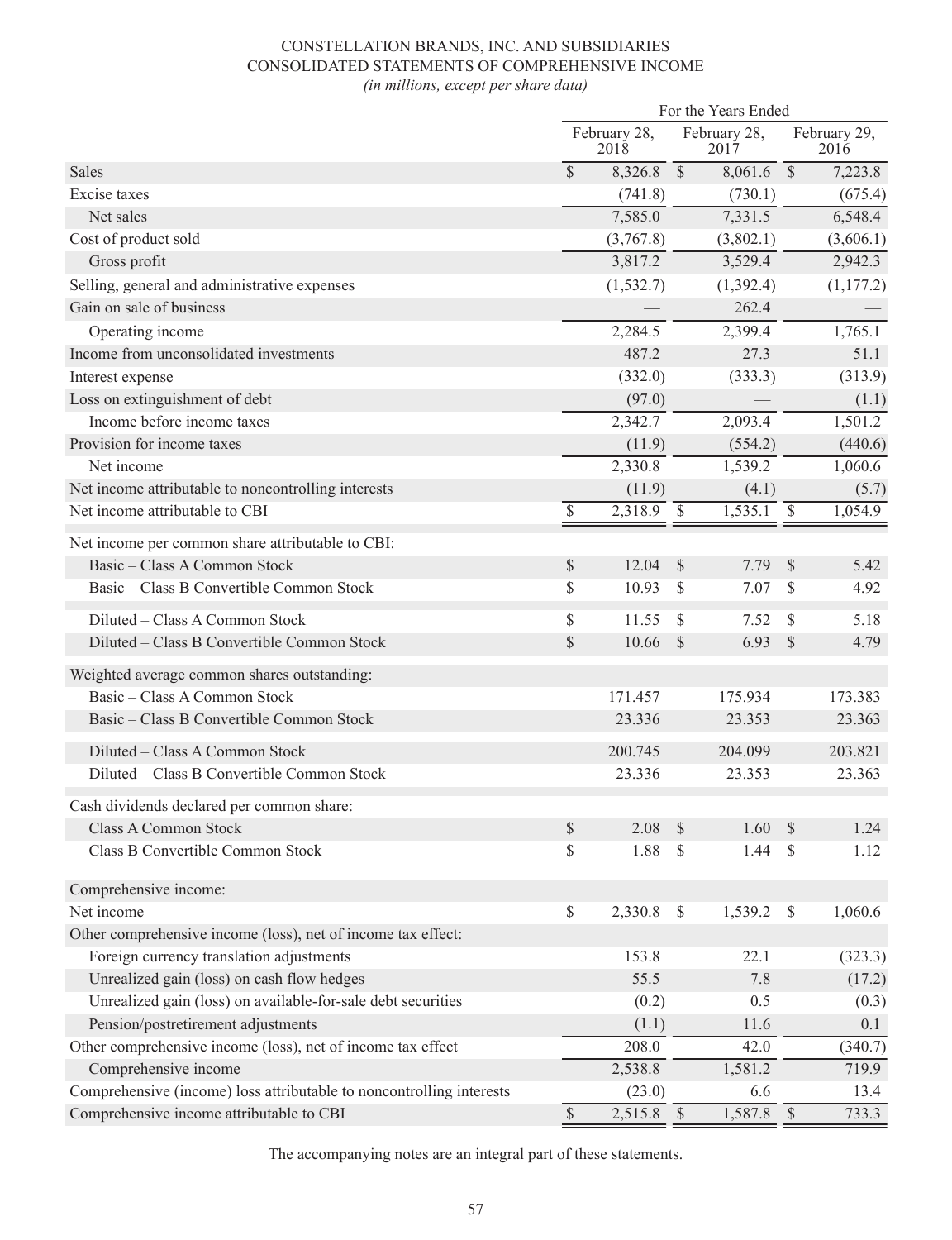### CONSTELLATION BRANDS, INC. AND SUBSIDIARIES CONSOLIDATED STATEMENTS OF CHANGES IN STOCKHOLDERS' EQUITY *(in millions)*

|                                                                    |                      |                      | Additional              |           | Accumulated             | Non-           |             |            |  |  |  |  |
|--------------------------------------------------------------------|----------------------|----------------------|-------------------------|-----------|-------------------------|----------------|-------------|------------|--|--|--|--|
|                                                                    |                      | Common Stock         | Paid-in                 | Retained  | Other<br>Comprehensive  | Treasury       | controlling |            |  |  |  |  |
|                                                                    | Class A              | Class B              | Capital                 | Earnings  | Income (Loss)           | <b>Stock</b>   | Interests   | Total      |  |  |  |  |
| Balance at February 28, 2015                                       | $\mathcal{S}$<br>2.5 | $\mathcal{S}$<br>0.3 | \$2,269.8               | \$5,277.5 | \$<br>(130.9)           | $(1,648.5)$ \$ | 110.6       | \$5,881.3  |  |  |  |  |
| Comprehensive income:                                              |                      |                      |                         |           |                         |                |             |            |  |  |  |  |
| Net income                                                         |                      |                      |                         | 1,054.9   |                         |                | 5.7         | 1,060.6    |  |  |  |  |
| Other comprehensive loss, net of<br>income tax effect              |                      |                      |                         |           | (321.6)                 |                | (19.1)      | (340.7)    |  |  |  |  |
| Comprehensive income                                               |                      |                      |                         |           |                         |                |             | 719.9      |  |  |  |  |
| Repurchase of shares                                               |                      |                      |                         |           |                         | (33.8)         |             | (33.8)     |  |  |  |  |
| Dividends declared                                                 |                      |                      |                         | (241.9)   |                         |                |             | (241.9)    |  |  |  |  |
| Contributions from<br>noncontrolling interests                     |                      |                      |                         |           |                         |                | 35.0        | 35.0       |  |  |  |  |
| Shares issued under equity<br>compensation plans                   | 0.1                  |                      | 62.3                    |           |                         | 12.0           |             | 74.4       |  |  |  |  |
| Stock-based compensation                                           |                      |                      | 53.5                    |           |                         |                |             | 53.5       |  |  |  |  |
| Tax benefit on stock-based<br>compensation                         |                      |                      | 203.4                   |           |                         |                |             | 203.4      |  |  |  |  |
| Balance at February 29, 2016                                       | 2.6                  | 0.3                  | 2,589.0                 | 6,090.5   | (452.5)                 | (1,670.3)      | 132.2       | 6,691.8    |  |  |  |  |
| Comprehensive income:                                              |                      |                      |                         |           |                         |                |             |            |  |  |  |  |
| Net income                                                         |                      |                      |                         | 1,535.1   |                         |                | 4.1         | 1,539.2    |  |  |  |  |
| Other comprehensive income<br>(loss), net of income tax effect     |                      |                      |                         |           | 52.7                    |                | (10.7)      | 42.0       |  |  |  |  |
| Comprehensive income                                               |                      |                      |                         |           |                         |                |             | 1,581.2    |  |  |  |  |
| Repurchase of shares                                               |                      |                      |                         |           |                         | (1, 122.7)     |             | (1, 122.7) |  |  |  |  |
| Dividends declared                                                 |                      |                      |                         | (315.6)   |                         |                |             | (315.6)    |  |  |  |  |
| Conversion of noncontrolling<br>equity interests to long-term debt |                      |                      |                         |           |                         |                | (132.0)     | (132.0)    |  |  |  |  |
| Shares issued under equity<br>compensation plans                   |                      |                      | (20.1)                  |           |                         | 15.3           |             | (4.8)      |  |  |  |  |
| Stock-based compensation                                           |                      |                      | 55.5                    |           |                         |                |             | 55.5       |  |  |  |  |
| Tax benefit on stock-based<br>compensation                         |                      |                      | 131.4                   |           |                         |                |             | 131.4      |  |  |  |  |
| Balance at February 28, 2017                                       | 2.6                  | 0.3                  | 2,755.8                 | 7,310.0   | (399.8)                 | (2,777.7)      | (6.4)       | 6,884.8    |  |  |  |  |
| Comprehensive income:                                              |                      |                      |                         |           |                         |                |             |            |  |  |  |  |
| Net income                                                         |                      |                      |                         | 2,318.9   |                         |                | 11.9        | 2,330.8    |  |  |  |  |
| Other comprehensive income,<br>net of income tax effect            |                      |                      |                         |           | 196.9                   |                | 11.1        | 208.0      |  |  |  |  |
| Comprehensive income                                               |                      |                      |                         |           |                         |                |             | 2,538.8    |  |  |  |  |
| Repurchase of shares                                               |                      |                      |                         |           |                         | (1,038.5)      |             | (1,038.5)  |  |  |  |  |
| Dividends declared                                                 |                      |                      |                         | (400.7)   |                         |                |             | (400.7)    |  |  |  |  |
| Shares issued under equity<br>compensation plans                   |                      |                      | 8.3                     |           |                         | 8.8            |             | 17.1       |  |  |  |  |
| Stock-based compensation                                           |                      |                      | 61.2                    |           |                         |                |             | 61.2       |  |  |  |  |
| Balance at February 28, 2018                                       | \$<br>2.6            | \$<br>0.3            | $\mathbb{S}$<br>2,825.3 | \$9,228.2 | $\mathbb{S}$<br>(202.9) |                | 16.6        | \$8,062.7  |  |  |  |  |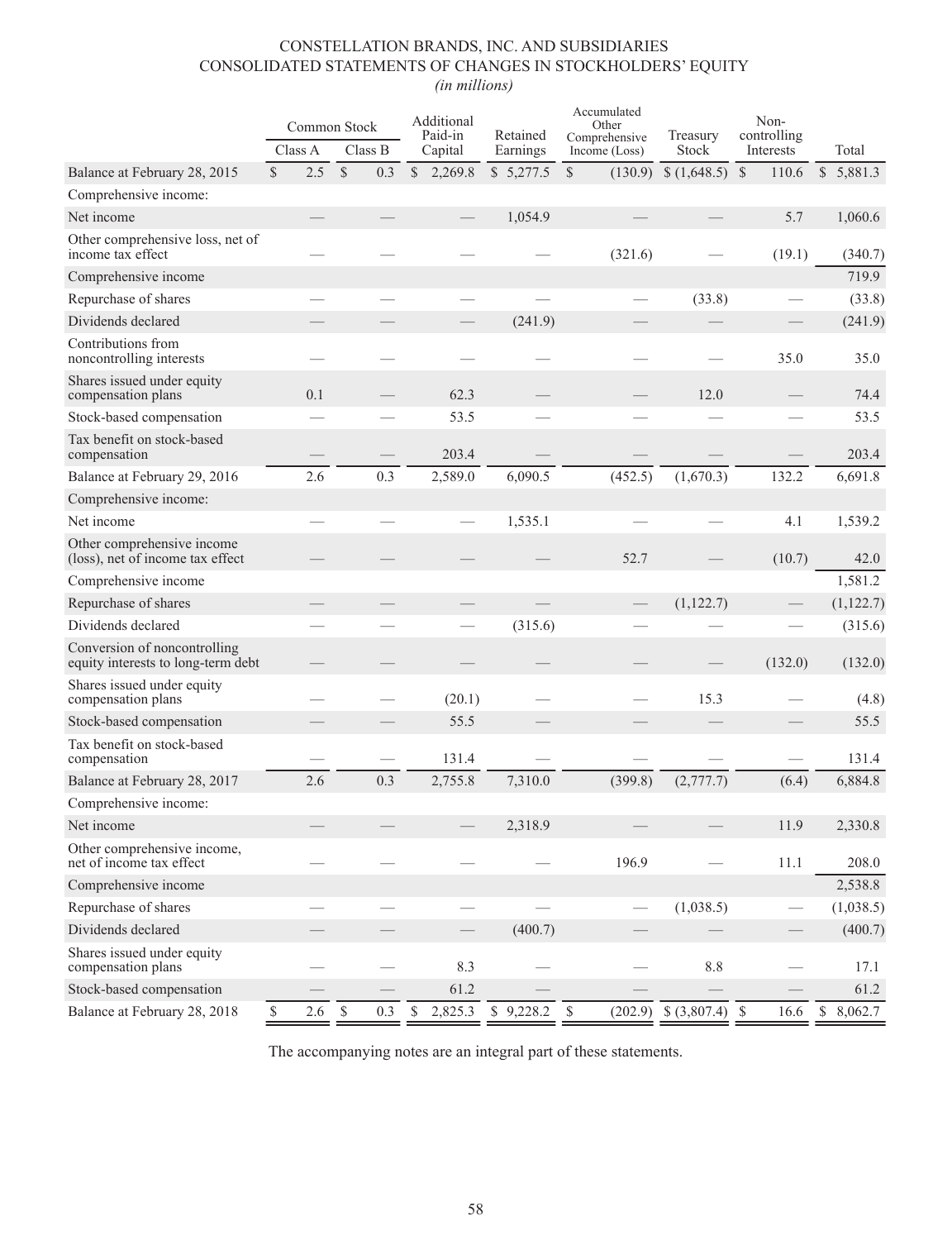## CONSTELLATION BRANDS, INC. AND SUBSIDIARIES CONSOLIDATED STATEMENTS OF CASH FLOWS *(in millions)*

|                                                                                             | For the Years Ended |                      |                                    |                       |                      |                   |
|---------------------------------------------------------------------------------------------|---------------------|----------------------|------------------------------------|-----------------------|----------------------|-------------------|
|                                                                                             |                     | February 28,<br>2018 | February $\overline{28}$ ,<br>2017 |                       | February 29,<br>2016 |                   |
| Cash flows from operating activities:                                                       |                     |                      |                                    |                       |                      |                   |
| Net income                                                                                  | \$                  | 2,330.8              | $\mathcal{S}$                      | $1,539.2$ \$          |                      | 1,060.6           |
| Adjustments to reconcile net income to net cash provided by operating<br>activities:        |                     |                      |                                    |                       |                      |                   |
| Unrealized gain on equity securities                                                        |                     | (464.3)              |                                    |                       |                      |                   |
| Net income tax benefit related to the Tax Cuts and Jobs Act                                 |                     | (363.0)              |                                    |                       |                      |                   |
| Depreciation                                                                                |                     | 293.8                |                                    | 237.5                 |                      | 180.3             |
| Loss on extinguishment of debt and amortization of debt issuance costs                      |                     | 108.7                |                                    | 12.7                  |                      | 13.1              |
| Deferred tax provision                                                                      |                     | 114.9                |                                    | 128.7                 |                      | 251.0             |
| Impairment and amortization of intangible assets                                            |                     | 92.7                 |                                    | 56.4                  |                      | 40.7              |
| Stock-based compensation                                                                    |                     | 60.9                 |                                    | 56.1                  |                      | 54.0              |
| Loss on contract termination                                                                |                     | 59.0                 |                                    |                       |                      |                   |
| Gain on sale of business                                                                    |                     |                      |                                    | (262.4)               |                      |                   |
| Change in operating assets and liabilities, net of effects from purchases<br>of businesses: |                     |                      |                                    |                       |                      |                   |
| Accounts receivable                                                                         |                     | (34.1)               |                                    | (49.4)                |                      | (129.8)           |
| Inventories                                                                                 |                     | (123.8)              |                                    | (151.0)               |                      | 10.1              |
| Prepaid expenses and other current assets                                                   |                     | (111.5)              |                                    | (71.6)                |                      | 45.9              |
| Accounts payable                                                                            |                     | 12.8                 |                                    | 115.9                 |                      | 24.7              |
| Other accrued expenses and liabilities                                                      |                     | (71.6)               |                                    | 122.2                 |                      | (111.7)           |
| Other                                                                                       |                     | 26.1                 |                                    | (38.3)                |                      | (25.2)            |
| Total adjustments                                                                           |                     | (399.4)              |                                    | 156.8                 |                      | 353.1             |
| Net cash provided by operating activities                                                   |                     | 1,931.4              |                                    | 1,696.0               |                      | 1,413.7           |
| Cash flows from investing activities:                                                       |                     |                      |                                    |                       |                      |                   |
| Purchases of property, plant and equipment                                                  |                     | (1,057.6)            |                                    | (907.4)               |                      | (891.3)           |
| Investment in equity securities                                                             |                     | (191.3)              |                                    |                       |                      |                   |
| Purchases of businesses, net of cash acquired                                               |                     | (150.1)              |                                    | (1,111.0)             |                      | (1,316.4)         |
| Proceeds from (payments related to) sale of business                                        |                     | (5.0)                |                                    | 575.3                 |                      |                   |
| Other investing activities                                                                  |                     | (19.1)               |                                    | (18.7)                |                      | 0.3               |
| Net cash used in investing activities                                                       |                     | (1, 423.1)           |                                    | (1,461.8)             |                      | (2,207.4)         |
| Cash flows from financing activities:                                                       |                     |                      |                                    |                       |                      |                   |
| Principal payments of long-term debt                                                        |                     | (7, 128.7)           |                                    | (971.8)               |                      | (208.7)           |
| Purchases of treasury stock                                                                 |                     |                      |                                    |                       |                      |                   |
| Dividends paid                                                                              |                     | (1,038.5)<br>(400.1) |                                    | (1, 122.7)<br>(315.1) |                      | (33.8)<br>(241.6) |
| Payments of debt extinguishment, debt issuance and other financing costs                    |                     | (122.2)              |                                    | (14.1)                |                      | (13.3)            |
| Payments of minimum tax withholdings on stock-based payment awards                          |                     | (31.7)               |                                    | (64.9)                |                      | (38.6)            |
| Proceeds from issuance of long-term debt                                                    |                     | 7,933.4              |                                    | 1,965.6               |                      | 610.0             |
| Net proceeds from short-term borrowings                                                     |                     | 137.2                |                                    | 197.1                 |                      | 360.6             |
| Proceeds from shares issued under equity compensation plans                                 |                     | 49.4                 |                                    | 59.7                  |                      | 113.0             |
| Excess tax benefits from stock-based payment awards                                         |                     |                      |                                    | 131.4                 |                      | 203.4             |
|                                                                                             |                     |                      |                                    |                       |                      | 25.0              |
| Proceeds from noncontrolling interests                                                      |                     |                      |                                    |                       |                      |                   |
| Net cash provided by (used in) financing activities                                         |                     | (601.2)              |                                    | (134.8)               |                      | 776.0             |
| Effect of exchange rate changes on cash and cash equivalents                                |                     | 5.8                  |                                    | (5.1)                 |                      | (9.3)             |
| Net increase (decrease) in cash and cash equivalents                                        |                     | (87.1)               |                                    | 94.3                  |                      | (27.0)            |
| Cash and cash equivalents, beginning of year                                                |                     | 177.4                |                                    | 83.1                  |                      | 110.1             |
| Cash and cash equivalents, end of year                                                      | $\mathbb{S}$        | 90.3                 | $\mathcal{S}$                      | 177.4 \$              |                      | 83.1              |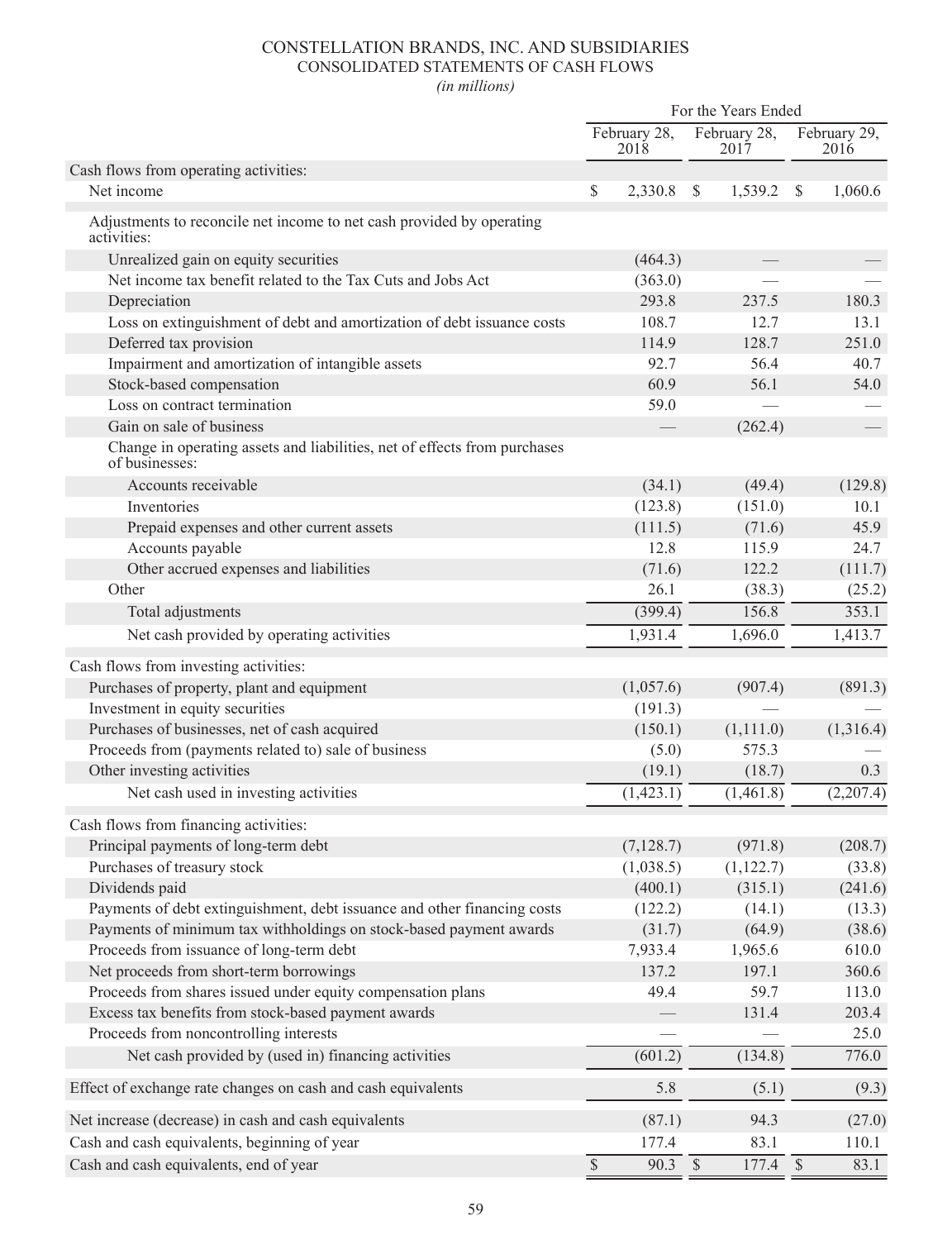## CONSTELLATION BRANDS, INC. AND SUBSIDIARIES CONSOLIDATED STATEMENTS OF CASH FLOWS *(in millions)*

|                                                                | For the Years Ended  |       |                      |       |      |                      |
|----------------------------------------------------------------|----------------------|-------|----------------------|-------|------|----------------------|
|                                                                | February 28,<br>2018 |       | February 28,<br>2017 |       |      | February 29,<br>2016 |
| Supplemental disclosures of cash flow information:             |                      |       |                      |       |      |                      |
| Cash paid during the year:                                     |                      |       |                      |       |      |                      |
| Interest, net of interest capitalized                          | \$                   | 322.2 | - S                  | 300.4 | - \$ | 310.4                |
| Income taxes, net of refunds received                          | \$                   | 238.6 | -S                   | 219.6 | - S  | 80.2                 |
| Noncash investing and financing activities:                    |                      |       |                      |       |      |                      |
| Additions to property, plant and equipment                     | \$                   | 170.0 | - S                  | 190.3 | - S  | 158.0                |
| Conversion of noncontrolling equity interest to long-term debt | \$                   |       |                      | 132.0 |      |                      |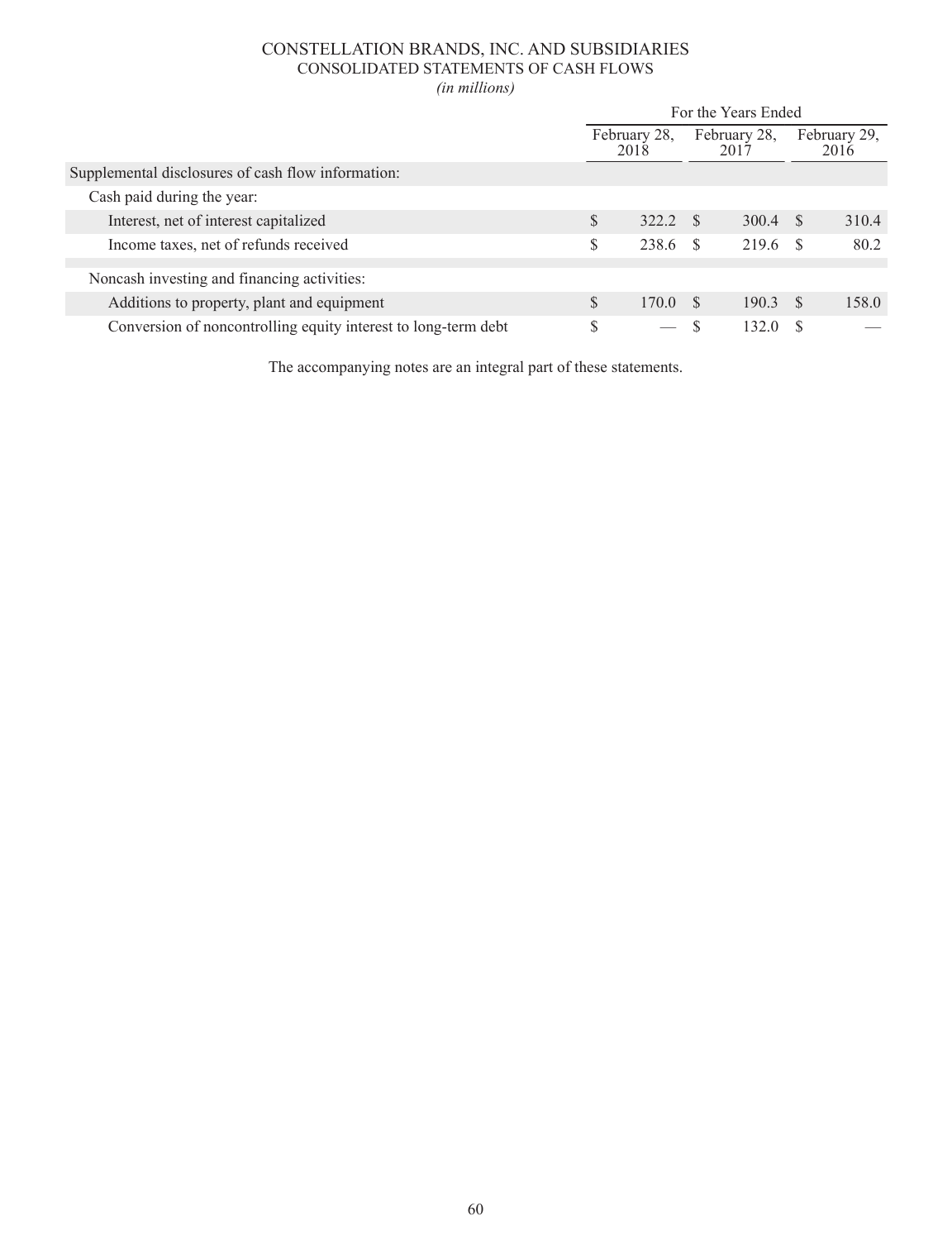## CONSTELLATION BRANDS, INC. AND SUBSIDIARIES NOTES TO CONSOLIDATED FINANCIAL STATEMENTS February 28, 2018

## 1. DESCRIPTION OF BUSINESS, BASIS OF PRESENTATION AND SUMMARY OF SIGNIFICANT ACCOUNTING POLICIES

#### *Description of business –*

Constellation Brands, Inc. and its subsidiaries operate primarily in the beverage alcohol industry. Unless the context otherwise requires, the terms "Company," "CBI," "we," "our," or "us" refer to Constellation Brands, Inc. and its subsidiaries. We are an international beverage alcohol company with a broad portfolio of consumerpreferred high-end imported and craft beer brands, and premium wine and spirits brands.

#### *Basis of presentation –*

### *Principles of consolidation:*

Our consolidated financial statements include our accounts and our majority-owned and controlled domestic and foreign subsidiaries. In addition, we have an equally-owned joint venture with Owens-Illinois. The joint venture owns and operates a state-of-the-art glass production plant which provides bottles exclusively for our brewery located in Nava, Coahuila, Mexico (the "Nava Brewery"). We have determined that we are the primary beneficiary of this variable interest entity and accordingly, the results of operations of the joint venture are reported in the Beer segment and are included in our consolidated results of operations. All intercompany accounts and transactions are eliminated in consolidation.

### *Equity method investments:*

If we are not required to consolidate our investment in another entity, we use the equity method when we (i) can exercise significant influence over the other entity and (ii) hold common stock and/or in-substance common stock of the other entity. Under the equity method, investments are carried at cost, plus or minus our equity in the increases and decreases in the investee's net assets after the date of acquisition. Dividends received from the investee reduce the carrying amount of the investment.

### *Management's use of estimates:*

The preparation of financial statements in conformity with U.S. generally accepted accounting principles requires management to make estimates and assumptions that affect the reported amounts of assets and liabilities and disclosure of contingent assets and liabilities at the date of the financial statements and the reported amounts of revenues and expenses during the reporting period. Actual results could differ from those estimates.

### *Summary of significant accounting policies –*

### *Revenue recognition:*

We record revenue (referred to in our financial statements as "sales") when persuasive evidence of an arrangement exists, delivery has occurred, the price is fixed or determinable, and collectability is reasonably assured. Delivery is not considered to have occurred until risk of loss passes to the customer according to the terms of the contract between us and our customer. Risk of loss is usually transferred upon shipment to or receipt at our customers' locations, as determined by the specific sales terms of the transactions. Our sales terms do not allow for a right of return except for matters related to any manufacturing defects on our part. Amounts billed to customers for shipping and handling are included in sales. Sales reflect reductions attributable to consideration given to customers in various customer incentive programs, including pricing discounts on single transactions, volume discounts, promotional and advertising allowances, coupons and rebates (see "Accounting guidance not yet adopted – Revenue recognition" below).

Excise taxes remitted to governmental tax authorities are shown on a separate line item as a reduction of sales. Excise taxes are recognized in our results of operations when the related sale is recorded.

### *Cost of product sold:*

The types of costs included in cost of product sold are raw materials, packaging materials, manufacturing costs, plant administrative support and overheads, and freight and warehouse costs (including distribution network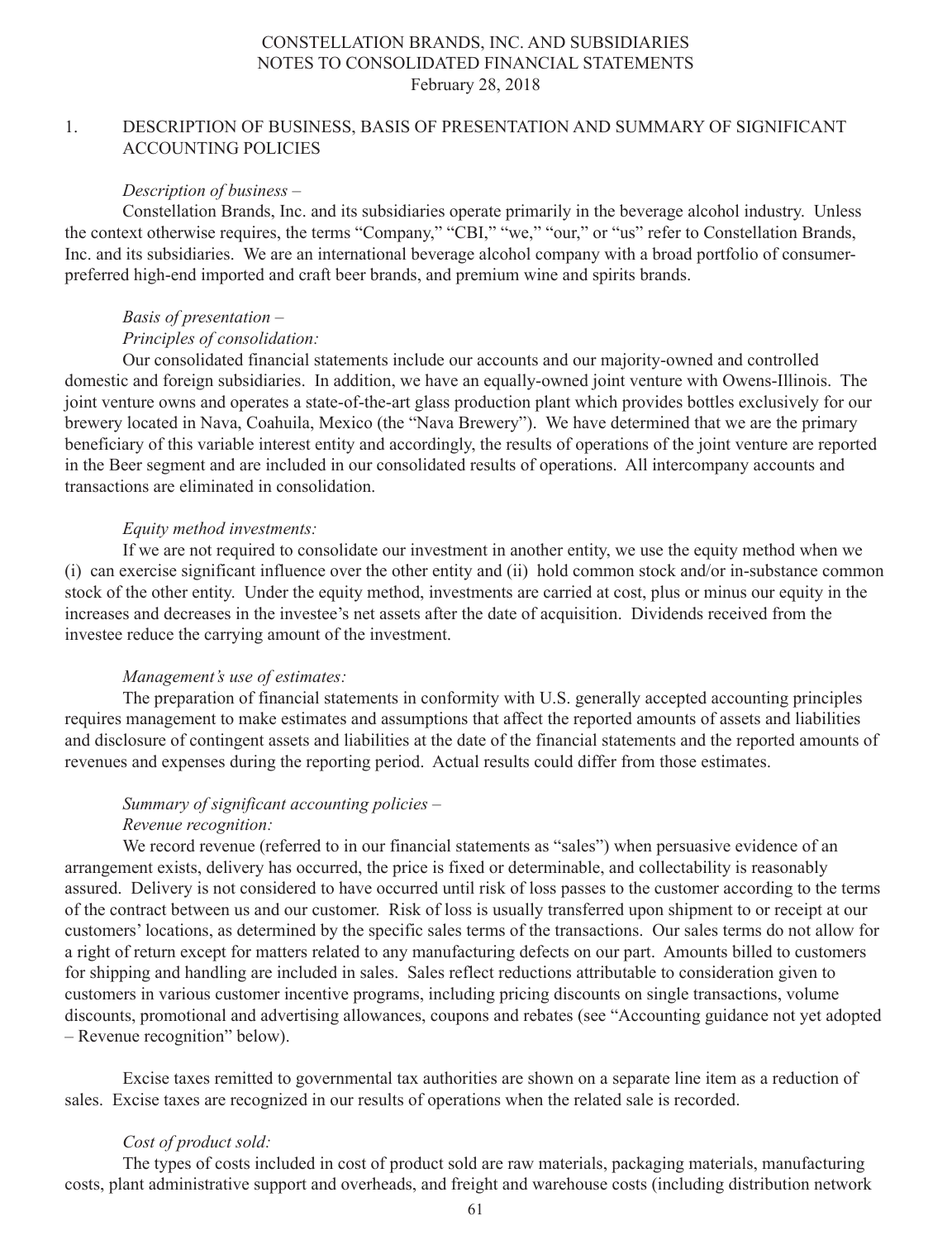costs). Distribution network costs include inbound freight charges and outbound shipping and handling costs, purchasing and receiving costs, inspection costs, warehousing and internal transfer costs.

## *Selling, general and administrative expenses:*

The types of costs included in selling, general and administrative expenses consist predominately of advertising and non-manufacturing administrative and overhead costs. Distribution network costs are included in cost of product sold. We expense advertising costs as incurred, shown or distributed. Advertising expense for the years ended February 28, 2018, February 28, 2017, and February 29, 2016, was \$615.7 million, \$552.8 million and \$468.3 million, respectively.

#### *Foreign currency translation:*

The functional currency of our foreign subsidiaries is generally the respective local currency. The translation from the applicable foreign currencies to U.S. dollars is performed for balance sheet accounts using exchange rates in effect at the balance sheet date and for revenue and expense accounts using a weighted average exchange rate for the period. The resulting translation adjustments are recorded as a component of Accumulated Other Comprehensive Income (Loss) ("AOCI"). Gains or losses resulting from foreign currency denominated transactions are included in selling, general and administrative expenses.

#### *Cash and cash equivalents:*

Cash equivalents consist of highly liquid investments with an original maturity when purchased of three months or less and are stated at cost, which approximates fair value.

#### *Fair value of financial instruments:*

We calculate the estimated fair value of financial instruments using quoted market prices whenever available. When quoted market prices are not available, we use standard pricing models for various types of financial instruments (such as forwards, options and swaps) which take into account the present value of estimated future cash flows (see Note 7).

#### *Derivative instruments:*

We enter into derivative instruments to manage our exposure to fluctuations in foreign currency exchange rates, commodity prices and interest rates. We enter into derivatives for risk management purposes only, including derivatives designated in hedge accounting relationships as well as those derivatives utilized as economic hedges. We do not enter into derivatives for trading or speculative purposes. We recognize all derivatives as either assets or liabilities and measure those instruments at estimated fair value (see Note 6, Note 7). We present our derivative positions gross on our balance sheets.

Changes in fair values (to the extent of hedge effectiveness) of outstanding cash flow hedges are deferred in stockholders' equity as a component of AOCI. These deferred gains or losses are recognized in our results of operations in the same period in which the hedged items are recognized and on the same financial statement line item as the hedged items. Any ineffectiveness associated with these derivative instruments is recognized immediately in our results of operations. Effective March 1, 2018, we adopted FASB guidance which amends, among other items, the requirement to separately measure and report hedge ineffectiveness for outstanding cash flow hedges. Accordingly, the entire change in the fair value of outstanding cash flow hedges are deferred in stockholders' equity as a component of AOCI prospectively from the date of adoption.

Changes in fair values for derivative instruments not designated in a hedge accounting relationship are recognized directly in our results of operations each period and on the same financial statement line item as the hedged item. For purposes of measuring segment operating performance, the net gain (loss) from the changes in fair value of our undesignated commodity derivative contracts, prior to settlement, is reported outside of segment operating results until such time that the underlying exposure is recognized in the segment operating results. Upon settlement, the net gain (loss) from the changes in fair value of the undesignated commodity derivative contracts is reported in the appropriate operating segment, allowing our operating segment results to reflect the economic effects of the commodity derivative contracts without the resulting unrealized mark to fair value volatility.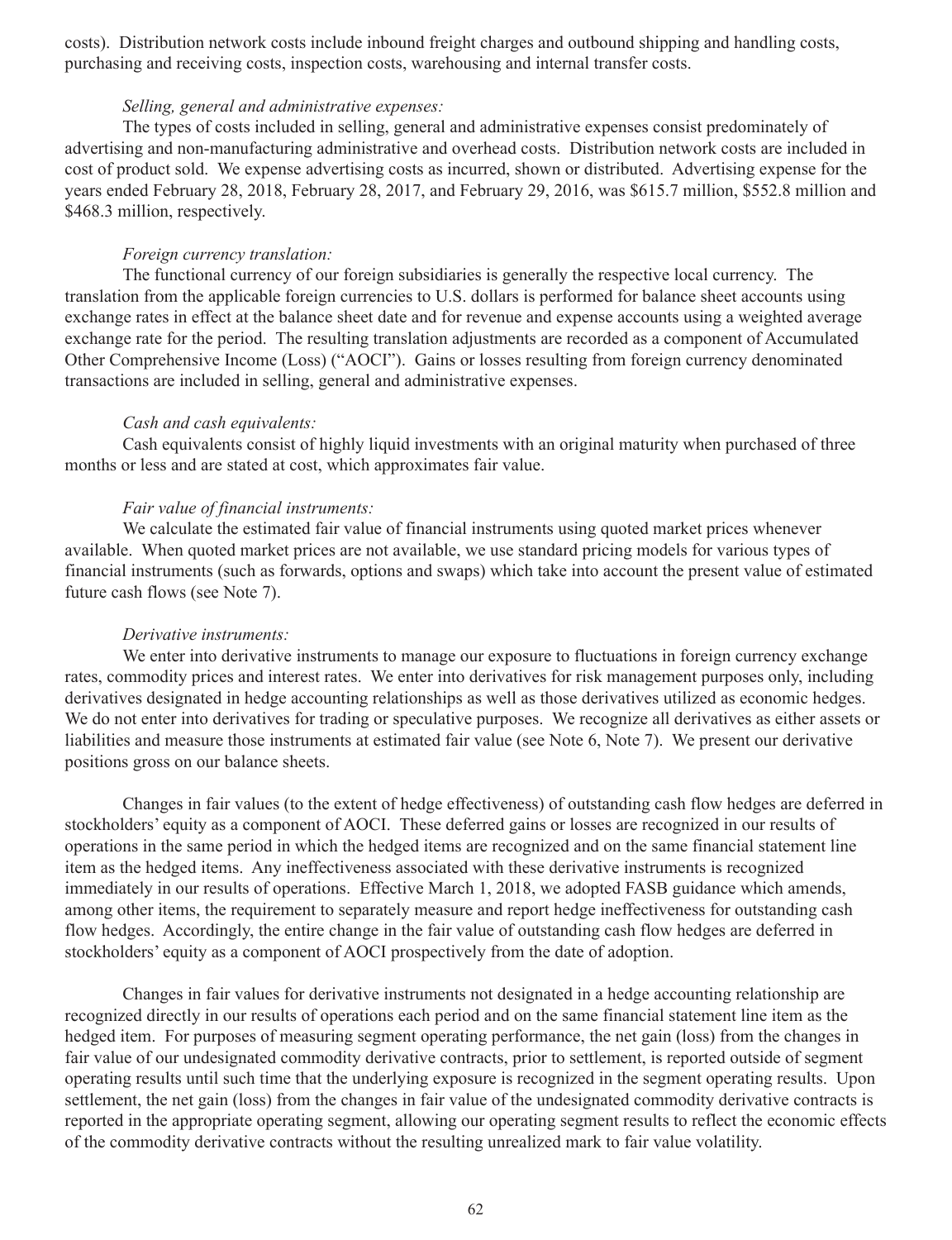Cash flows from the settlement of derivatives, including both economic hedges and those designated in hedge accounting relationships, appear on our statements of cash flows in the same categories as the cash flows of the hedged items.

#### *Inventories:*

Inventories are stated at the lower of cost (primarily computed in accordance with the first-in, first-out method) or net realizable value. Elements of cost include materials, labor and overhead.

Bulk wine inventories are included as in-process inventories within current assets, in accordance with the general practices of the wine industry, although a portion of such inventories may be aged for periods greater than one year. A substantial portion of barreled whiskey and brandy will not be sold within one year because of the duration of the aging process. All barreled whiskey and brandy are classified as in-process inventories and are included in current assets, in accordance with industry practice. Warehousing, insurance, ad valorem taxes and other carrying charges applicable to barreled whiskey and brandy held for aging are included in inventory costs.

We assess the valuation of our inventories and reduce the carrying value of those inventories that are obsolete or in excess of our forecasted usage to their estimated net realizable value based on analyses and assumptions including, but not limited to, historical usage, future demand and market requirements.

#### *Property, plant and equipment:*

Property, plant and equipment is stated at cost. Major additions and improvements are recorded as an increase to the property accounts, while maintenance and repairs are expensed as incurred. The cost of properties sold or otherwise disposed of and the related accumulated depreciation are eliminated from the balance sheet accounts at the time of disposal and resulting gains and losses are included as a component of operating income.

#### *Depreciation:*

Depreciation is computed primarily using the straight-line method over the following estimated useful lives:

|                            | Years      |
|----------------------------|------------|
| Land improvements          | 15 to 32   |
| Vineyards                  | 16 to 26   |
| Buildings and improvements | 10 to $50$ |
| Machinery and equipment    | 3 to 35    |
| Motor vehicles             | 3 to 7     |

#### *Goodwill and other intangible assets:*

Goodwill is allocated to the reporting unit in which the business that created the goodwill resides. A reporting unit is an operating segment, or a business unit one level below that operating segment, for which discrete financial information is prepared and regularly reviewed by segment management. We review our goodwill and indefinite lived intangible assets annually for impairment, or sooner, if events or changes in circumstances indicate that the carrying amount of an asset may not be recoverable. We use January 1 as our annual impairment test measurement date. Indefinite lived intangible assets consist principally of trademarks. Intangible assets determined to have a finite life, primarily customer relationships, are amortized over their estimated useful lives and are subject to review for impairment in accordance with authoritative guidance for long-lived assets. Note 9 provides a summary of intangible assets segregated between amortizable and nonamortizable amounts.

## *Indemnification liabilities:*

We have indemnified respective parties against certain liabilities that may arise in connection with certain acquisitions and divestitures. Indemnification liabilities are recognized when probable and estimable and included in other liabilities (see Note 14).

#### *Income taxes:*

We use the asset and liability method of accounting for income taxes. This method accounts for deferred income taxes by applying statutory rates in effect at the balance sheet date to the difference between the financial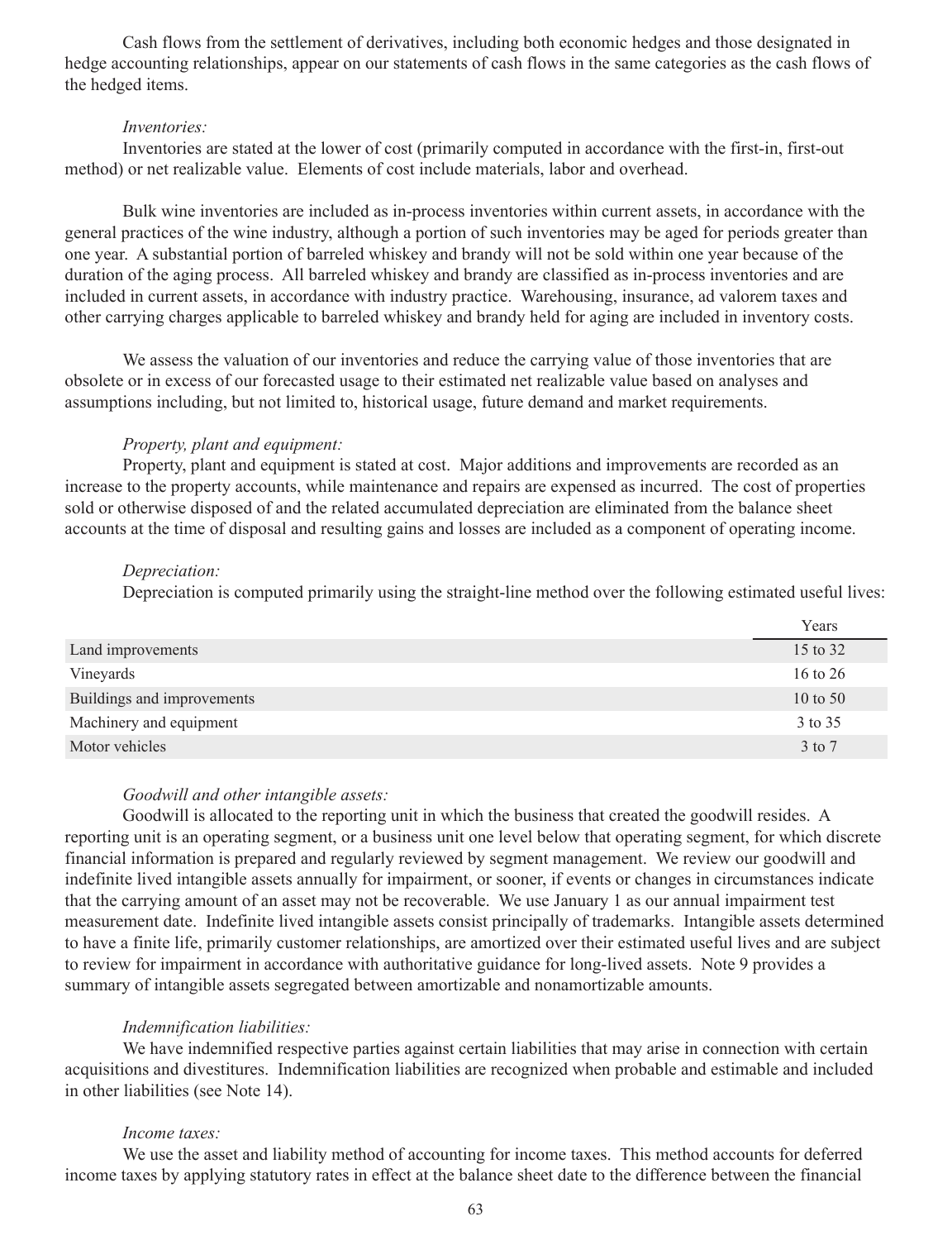reporting and tax bases of assets and liabilities. We provide for taxes that may be payable if undistributed earnings of foreign subsidiaries were to be remitted to the U.S., except for those earnings that we consider to be indefinitely reinvested (see Note 13). Interest and penalties are recognized as a component of provision for income taxes.

## *Net income per common share attributable to CBI:*

We have two classes of common stock with a material number of shares outstanding: Class A Common Stock and Class B Convertible Common Stock (see Note 15). In addition, we have another class of common stock with an immaterial number of shares outstanding: Class 1 Common Stock (see Note 15). If we pay a cash dividend on Class B Convertible Common Stock, each share of Class A Common Stock will receive an amount at least ten percent greater than the amount of the cash dividend per share paid on Class B Convertible Common Stock. Class B Convertible Common Stock shares are convertible into shares of Class A Common Stock on a one-to-one basis at any time at the option of the holder.

We use the two-class method for the computation and presentation of net income per common share attributable to CBI (hereafter referred to as "net income per common share") (see Note 17). The two-class method is an earnings allocation formula that calculates basic and diluted net income per common share for each class of common stock separately based on dividends declared and participation rights in undistributed earnings as if all such earnings had been distributed during the period. Under the two-class method, Class A Common Stock is assumed to receive a ten percent greater participation in undistributed earnings than Class B Convertible Common Stock, in accordance with the respective minimum dividend rights of each class of stock.

Net income per common share – basic excludes the effect of common stock equivalents and is computed using the two-class method. Net income per common share – diluted for Class A Common Stock reflects the potential dilution that could result if securities or other contracts to issue common stock were exercised or converted into common stock. Net income per common share – diluted for Class A Common Stock is computed using the more dilutive of the if-converted or two-class method. Net income per common share – diluted for Class A Common Stock is computed using the if-converted method and assumes the exercise of stock options using the treasury stock method and the conversion of Class B Convertible Common Stock as this method is more dilutive than the two-class method. Net income per common share – diluted for Class B Convertible Common Stock is computed using the two-class method and does not assume conversion of Class B Convertible Common Stock into shares of Class A Common Stock.

#### *Stock-based employee compensation:*

We have two stock-based employee compensation plans (see Note 16). We apply a grant date fair-valuebased measurement method in accounting for our stock-based payment arrangements and record all costs resulting from stock-based payment transactions ratably over the requisite service period. Stock-based awards are subject to specific vesting conditions, generally time vesting, or upon retirement, disability or death of the employee (as defined by the plan), if earlier. For awards granted to retirement-eligible employees, we recognize compensation expense ratably over the period from the date of grant to the date of retirement-eligibility.

#### *Recently adopted accounting guidance –*

## *Stock-based employee compensation:*

Effective March 1, 2017, we adopted the FASB amended guidance for, among other items, the accounting for income taxes related to share-based compensation and the related classification in the statement of cash flows. This guidance requires the recognition of excess tax benefits and deficiencies (resulting from an increase or decrease in the fair value of an award from grant date to the vesting or settlement date) in the provision for income taxes as a discrete item in the quarterly period in which they occur. Through February 28, 2017, these amounts were recognized in additional paid-in capital at the time of vesting or settlement. Additionally, effective March 1, 2017, excess tax benefits are classified as an operating activity in the statement of cash flows instead of as a financing activity where they were previously presented. We adopted this guidance on a prospective basis and, accordingly, prior periods have not been adjusted. Adoption of this guidance resulted in the recognition of excess tax benefits in our provision for income taxes rather than additional paid-in capital of \$68.6 million for the year ended February 28, 2018.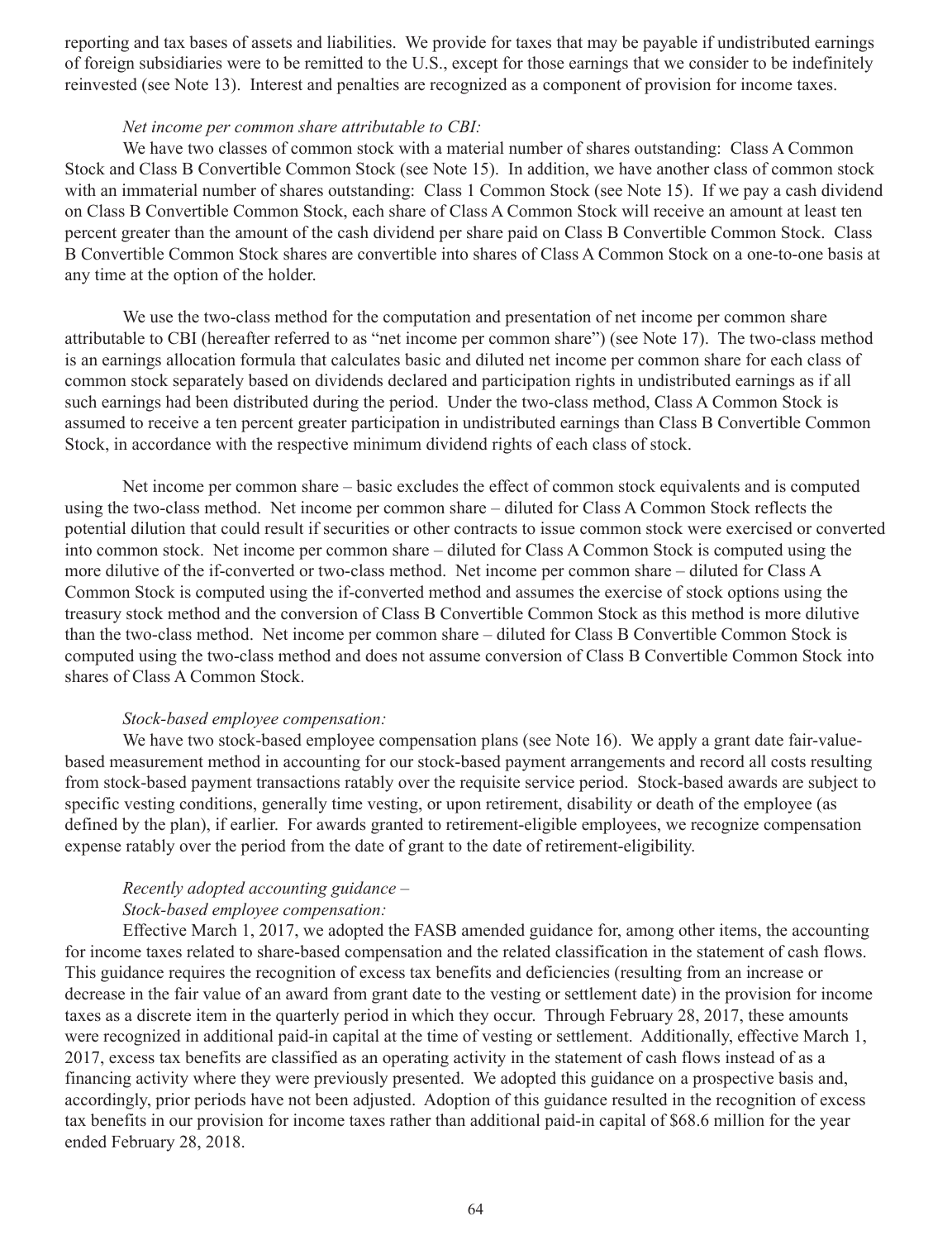The adoption of this amended guidance also impacted our calculation of diluted earnings per share under the treasury stock method, as excess tax benefits and deficiencies resulting from share-based compensation are no longer included in the assumed proceeds calculation. This change in the assumed proceeds calculation resulted in a decrease in diluted earnings per share of \$0.07 for the year ended February 28, 2018.

We have elected to continue to estimate forfeitures expected to occur to determine the amount of compensation cost to be recognized in each period. The remaining provisions of this amended guidance did not have a material impact on our consolidated financial statements.

## *Accounting guidance not yet adopted –*

### *Revenue recognition:*

In May 2014, the FASB issued guidance regarding the recognition of revenue from contracts with customers. Under this guidance, an entity will recognize revenue to depict the transfer of goods or services to customers in an amount that reflects the consideration to which the entity expects to be entitled in exchange for those goods or services. Additionally, this guidance requires improved disclosures regarding the nature, amount, timing and uncertainty of revenue and cash flows arising from contracts with customers.

We adopted this guidance on March 1, 2018, using the retrospective application method to allow for consistent reporting in all comparable periods throughout Fiscal 2019. We have completed changes to our accounting policies, systems and controls to support the new revenue recognition and disclosure requirements. Based on our analysis, the broad definition of variable consideration under this guidance requires us to estimate and record certain variable payments resulting from various sales incentives earlier than we have historically recorded them. This change in the timing of when we recognize sales incentive expenses will shift net sales recognition between our fiscal quarters; however, the adoption of this guidance will not have a material impact on our full year net sales recognition.

Under the retrospective application method, we will recognize the cumulative impact of adopting this guidance in the first quarter of fiscal 2019 with a reduction to our March 1, 2016, opening retained earnings of approximately \$50 million, net of income tax effect, with an offsetting increase to current accrued promotion expense and the recognition of a deferred tax asset to align the timing of when we recognize sales incentive expense and when we recognize revenue.

#### *Leases:*

In February 2016, the FASB issued guidance for the accounting for leases. Under this guidance, a lessee will recognize assets and liabilities for most leases, but will recognize expense similar to current lease accounting guidance. For leases with a term of 12 months or less, a lessee is permitted to make an accounting policy election not to recognize lease assets and lease liabilities. We are required to adopt this guidance for our annual and interim periods beginning March 1, 2019, using a modified retrospective approach. We are currently assessing the financial impact of this guidance on our consolidated financial statements.

#### *Income taxes:*

In October 2016, the FASB issued guidance that simplifies the accounting for the income tax consequences of intra-entity transfers of assets other than inventory. Under this guidance, an entity is required to recognize the income tax consequences of an intra-entity transfer of an asset other than inventory when the transfer occurs. Current guidance prohibits the recognition in earnings of current and deferred income taxes for an intra-entity asset transfer until the asset has been sold to an outside party or recovered through use.

We adopted this guidance on March 1, 2018, using the modified retrospective basis, which requires a cumulative-effect adjustment directly to retained earnings as of the beginning of the period of adoption. Based on our assessment of intra-entity asset transfers that are in scope and the related deferred income taxes, in the first quarter of fiscal 2019, we will recognize a net increase in our March 1, 2018, opening retained earnings and deferred tax assets of approximately \$2.2 billion, primarily in connection with the intra-entity transfer of certain intellectual property related to our imported beer business for the year ended February 28, 2018.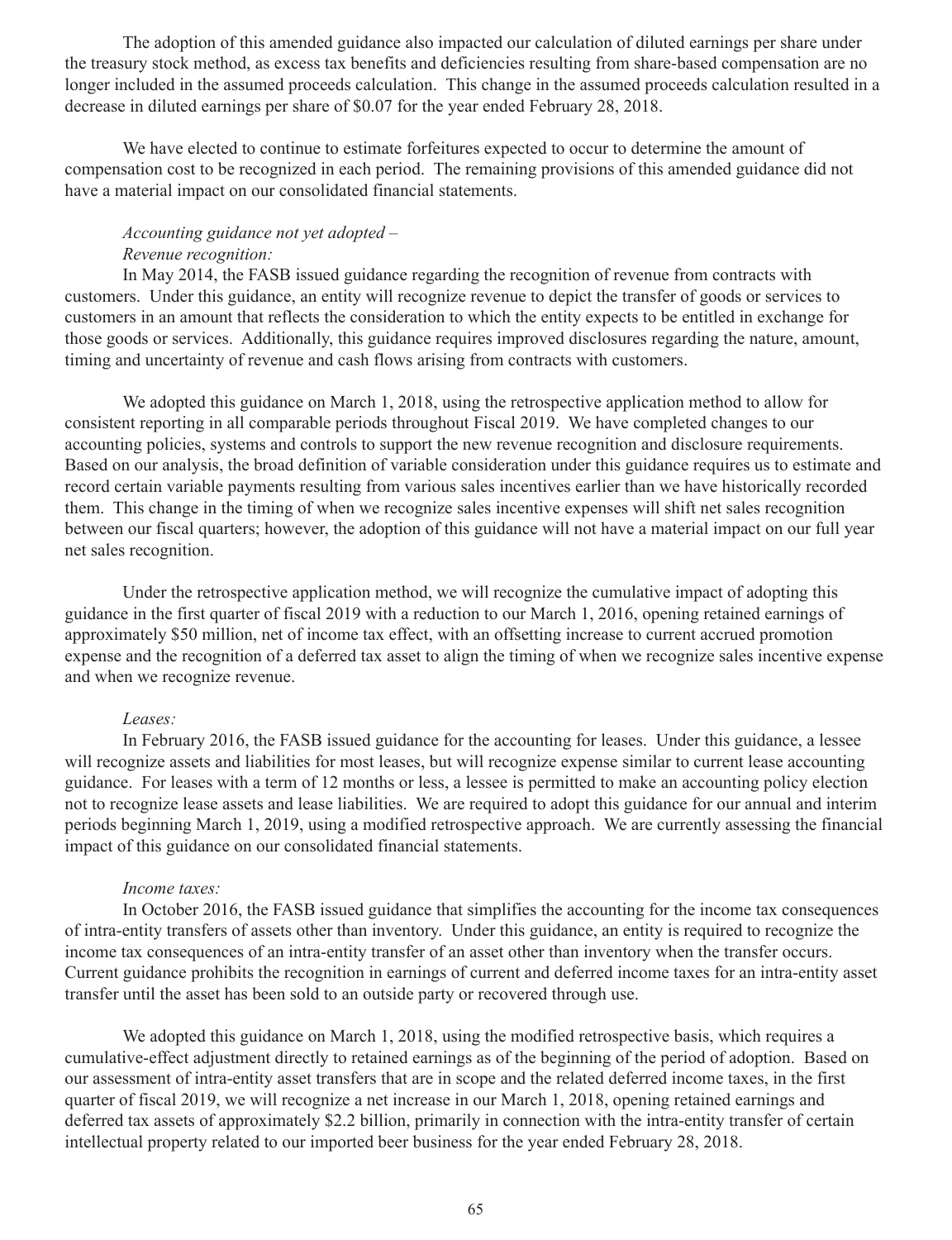### 2. ACQUISITIONS AND DIVESTITURE:

# *Acquisitions –*

*Obregon Brewery:*

In December 2016, we acquired a brewery operation business in Obregon, Sonora, Mexico from Grupo Modelo, S. de R.L. de C.V., formerly known as Grupo Modelo, S.A.B. de C.V., ("Modelo"), a subsidiary of Anheuser-Busch InBev SA/NV for cash paid of \$569.7 million, net of cash acquired (the "Obregon Brewery"). The transaction primarily included the acquisition of operations; goodwill; property, plant and equipment; and inventories. This acquisition provided us with immediate functioning brewery capacity to support our fast-growing, high-end Mexican beer portfolio and flexibility for future innovation initiatives. It also enabled us to become fully independent from an interim supply agreement with Modelo, which was terminated at the time of this acquisition. The results of operations of the Obregon Brewery are reported in the Beer segment and have been included in our consolidated results of operations from the date of acquisition.

### *Charles Smith:*

In October 2016, we acquired the Charles Smith Wines, LLC business, a collection of five super and ultrapremium wine brands, for \$120.8 million ("Charles Smith"). This transaction primarily included the acquisition of goodwill, trademarks, inventories and certain grape supply contracts, plus an earn-out over three years based on the performance of the brands. The results of operations of Charles Smith are reported in the Wine and Spirits segment and have been included in our consolidated results of operations from the date of acquisition.

### *High West:*

In October 2016, we acquired all of the issued and outstanding common and preferred membership interests of High West Holdings, LLC for \$136.6 million, net of cash acquired ("High West"). This transaction primarily included the acquisition of operations, goodwill, trademarks, inventories and property, plant and equipment. This acquisition included a portfolio of craft whiskeys and other select spirits. The results of operations of High West are reported in the Wine and Spirits segment and have been included in our consolidated results of operations from the date of acquisition.

#### *Prisoner:*

In April 2016, we acquired The Prisoner Wine Company business, including a portfolio of five super-luxury wine brands, for \$284.9 million ("Prisoner"). This transaction primarily included the acquisition of goodwill, inventories, trademarks and certain grape supply contracts. The results of operations of Prisoner are reported in the Wine and Spirits segment and have been included in our consolidated results of operations from the date of acquisition.

#### *Ballast Point:*

In December 2015, we acquired all of the issued and outstanding common and preferred stock of Home Brew Mart, Inc. d/b/a/ Ballast Point Brewing & Spirits ("Ballast Point"). The following table summarizes the allocation of the estimated fair value for the significant assets acquired:

| (in millions)              |   |         |
|----------------------------|---|---------|
| Goodwill                   | S | 763.2   |
| Trademarks (see Note 7)    |   | 222.8   |
| Other                      |   | 14.0    |
| Total estimated fair value |   | 1,000.0 |
| $Less - cash acquired$     |   | (1.5)   |
| Purchase price             |   | 998.5   |

Goodwill associated with the acquisition is primarily attributable to the future growth opportunities associated with the acquisition of a premium platform that enables us to compete in the growing craft beer category and further strengthened our position in the high-end segment of the U.S. beer market. None of the goodwill recognized is expected to be deductible for income tax purposes. The results of operations of Ballast Point are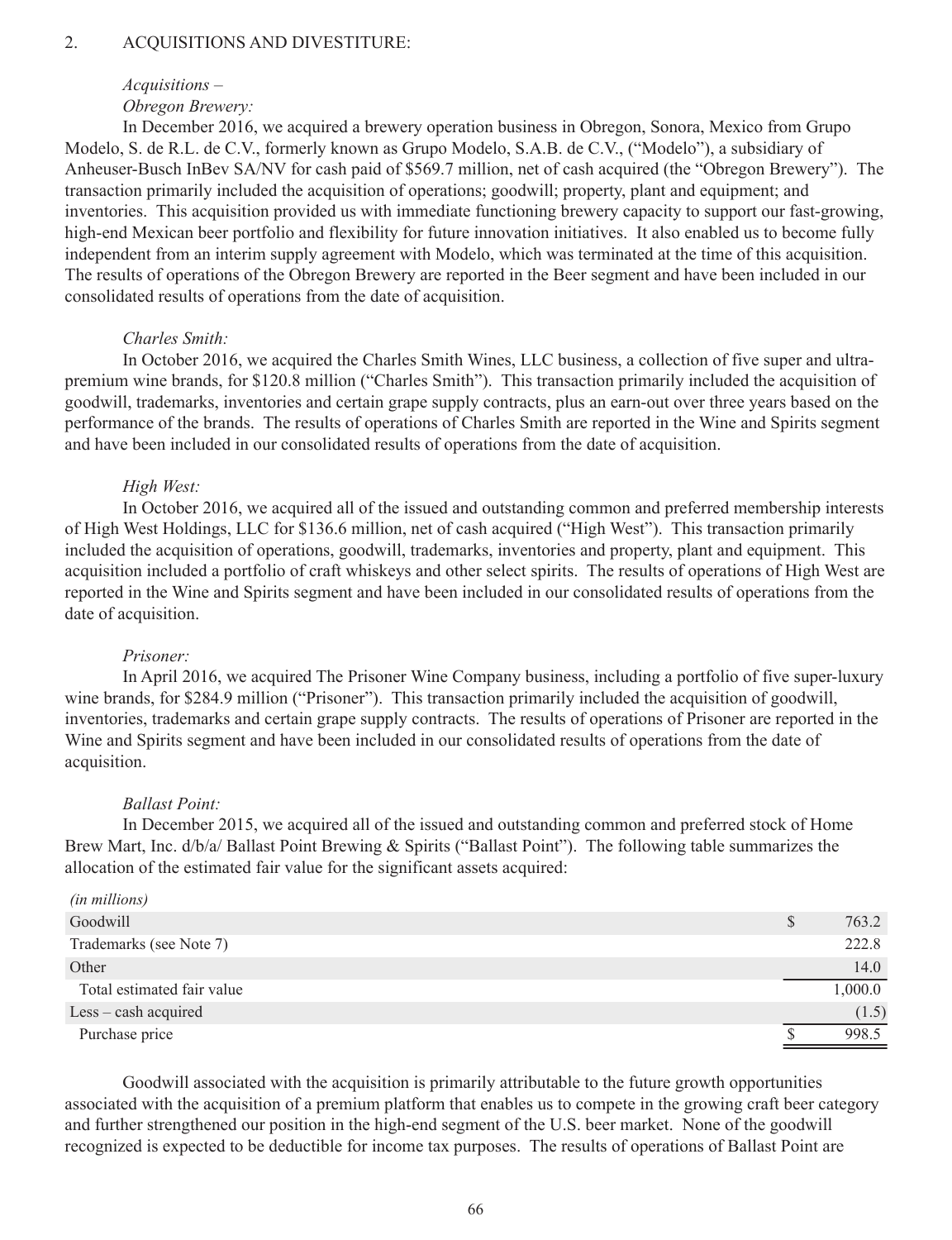reported in the Beer segment and have been included in our consolidated results of operations from the date of acquisition.

### *Meiomi:*

In August 2015, we acquired the Meiomi wine business, including the acquisition of a higher-margin, luxury growth pinot noir brand, for \$316.2 million ("Meiomi"). This transaction primarily included the acquisition of goodwill, inventories, the trademark and certain grape supply contracts. The results of operations of Meiomi are reported in the Wine and Spirits segment and have been included in our consolidated results of operations from the date of acquisition.

### *Other Acquisitions:*

During the year ended February 28, 2018, we completed the acquisitions of other businesses, including the Funky Buddha Brewery LLC business, which included a portfolio of high-quality, Florida-based craft beers ("Funky Buddha"), and the Schrader Cellars, LLC business, which included a collection of highly-rated, limitedproduction fine wines ("Schrader Cellars"). The total combined purchase price for these acquisitions was \$149.1 million. The purchase price for each acquisition was primarily allocated to goodwill and trademarks. In addition, the purchase price for Funky Buddha includes an earn-out over five years based on the performance of the brands. The results of operations of these acquired brands are reported in the appropriate segment and have been included in our consolidated results of operations from their respective date of acquisition.

#### *Divestiture –*

### *Canadian Divestiture:*

In December 2016, we sold the Wine and Spirits Canadian wine business, which included Canadian wine brands such as Jackson-Triggs and Inniskillin, wineries, vineyards, offices, facilities and Wine Rack retail stores, at a transaction value of C\$1.03 billion, or \$775.1 million (the "Canadian Divestiture"). We received cash proceeds of \$570.3 million, net of outstanding debt and direct costs to sell of \$194.9 million and \$9.9 million, respectively. The following table summarizes the net gain recognized in connection with this divestiture:

| (in millions)                                                             |   |         |
|---------------------------------------------------------------------------|---|---------|
| Cash received from buyer                                                  | S | 580.2   |
| Net assets sold                                                           |   | (175.3) |
| AOCI reclassification adjustments, primarily foreign currency translation |   | (122.5) |
| Direct costs to sell                                                      |   | (9.9)   |
| Other                                                                     |   | (10.1)  |
| Gain on sale of business                                                  |   | 262.4   |

Additionally, our Wine and Spirits U.S. business recognized an impairment of \$8.4 million for the fourth quarter of fiscal 2017 for trademarks associated with certain U.S. brands sold exclusively through the Canadian wine business for which we expected future sales of these brands to be minimal subsequent to the Canadian Divestiture. We have also recognized \$15.2 million of other costs associated with the Canadian Divestiture, with \$12.0 million recognized for the year ended February 28, 2017, primarily in connection with the evaluation of the merits of executing an initial public offering for a portion of our then-owned Canadian wine business, and \$3.2 million recognized for the first quarter of fiscal 2018 in connection with the sale of the Canadian wine business. These amounts are included in selling, general and administrative expenses. In total, we have recognized \$238.8 million of net gains associated with the Canadian Divestiture, with \$242.0 million of net gains recognized for the year ended February 28, 2017, and \$3.2 million of net losses recognized for the year ended February 28, 2018, as follows:

| <i>(in millions)</i>                                                     |        |
|--------------------------------------------------------------------------|--------|
| Gain on sale of business                                                 | 262.4  |
| Impairment of trademarks                                                 | (8.4)  |
| Other net costs                                                          | (15.2) |
| Net gain associated with the Canadian Divestiture and related activities | 238.8  |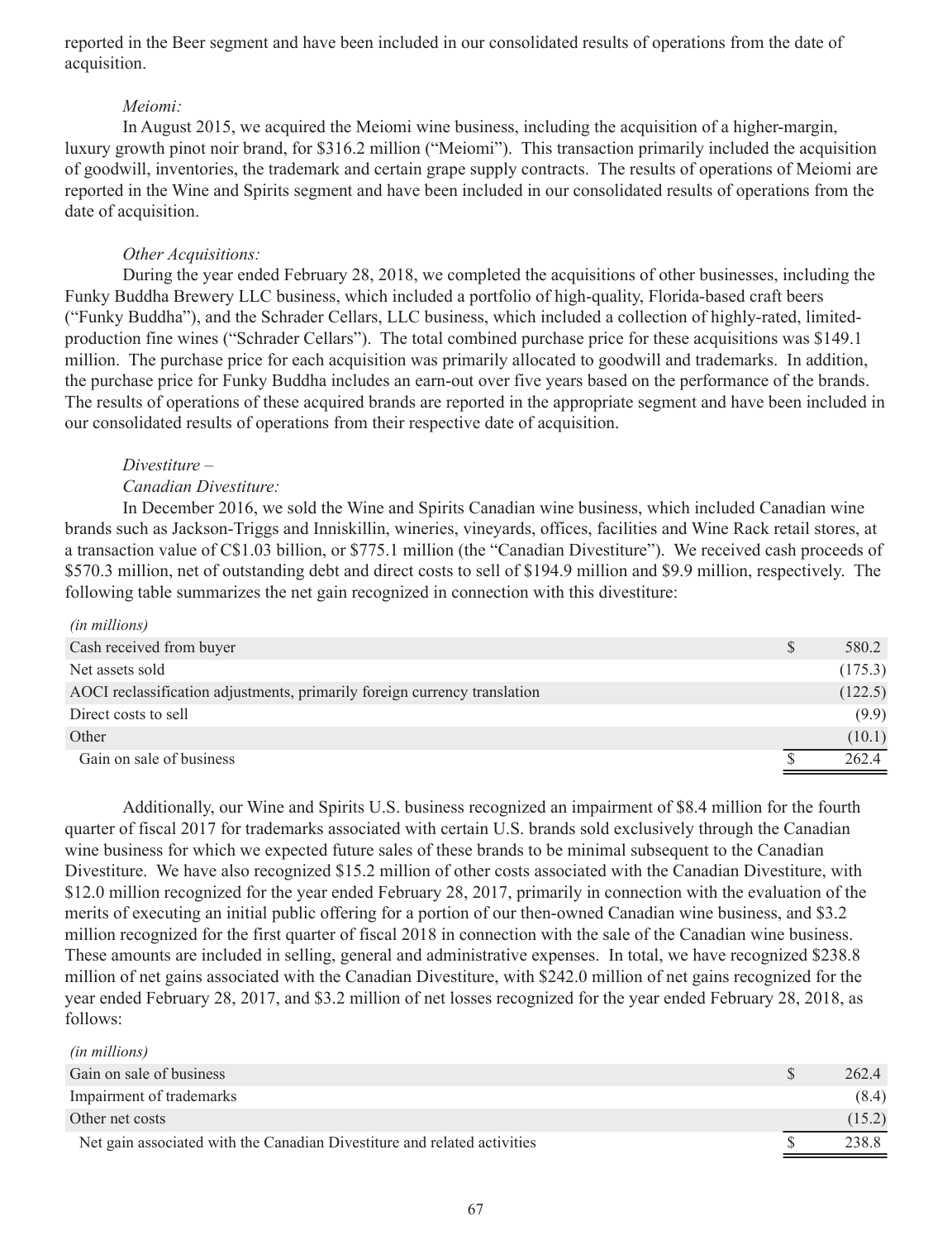### 3. INVENTORIES:

The components of inventories are as follows:

|                            |              | February 28,<br>2018 | February 28,<br>2017 |         |
|----------------------------|--------------|----------------------|----------------------|---------|
| (in millions)              |              |                      |                      |         |
| Raw materials and supplies | <sup>S</sup> |                      |                      | 149.7   |
| In-process inventories     |              | 1,382.8              |                      | 1,260.1 |
| Finished case goods        |              | 540.4                |                      | 545.3   |
|                            |              | 2,084.0              |                      | 1,955.1 |

#### 4. PREPAID EXPENSES AND OTHER:

The major components of prepaid expenses and other are as follows:

|                                |   | February 28,<br>2018 | February 28,<br>2017 |
|--------------------------------|---|----------------------|----------------------|
| ( <i>in millions</i> )         |   |                      |                      |
| Value added taxes receivable   | S | 209.9 \$             | 78.3                 |
| Income taxes receivable        |   | 121.0                | 100.4                |
| Prepaid excise and sales taxes |   | 59.2                 | 57.8                 |
| Other                          |   | 133.4                | 124.0                |
|                                |   | 523.5                | 360.5                |

### 5. PROPERTY, PLANT AND EQUIPMENT:

The major components of property, plant and equipment are as follows:

|                                 | February 28,<br>2018    |               | February 28,<br>2017 |
|---------------------------------|-------------------------|---------------|----------------------|
| (in millions)                   |                         |               |                      |
| Land and land improvements      | \$<br>438.0 S           |               | 400.4                |
| Vineyards                       | 238.3                   |               | 232.6                |
| Buildings and improvements      | 883.0                   |               | 736.1                |
| Machinery and equipment         | 3,548.3                 |               | 3,079.6              |
| Motor vehicles                  | 93.6                    |               | 124.2                |
| Construction in progress        | 1,072.5                 |               | 636.9                |
|                                 | 6,273.7                 |               | 5,209.8              |
| Less – Accumulated depreciation | (1,484.0)               |               | (1,277.0)            |
|                                 | $\mathbb{S}$<br>4,789.7 | <sup>\$</sup> | 3,932.8              |

### 6. DERIVATIVE INSTRUMENTS:

#### *Overview –*

We are exposed to market risk from changes in foreign currency exchange rates, commodity prices and interest rates that could affect our results of operations and financial condition. The impact on our results and financial position and the amounts reported in our financial statements will vary based upon the currency, commodity and interest rate market movements during the period, the effectiveness and level of derivative instruments outstanding and whether they are designated and qualify for hedge accounting.

The estimated fair values of our derivative instruments change with fluctuations in currency rates, commodity prices and/or interest rates and are expected to offset changes in the values of the underlying exposures. Our derivative instruments are held solely to manage our exposures to the aforementioned market risks as part of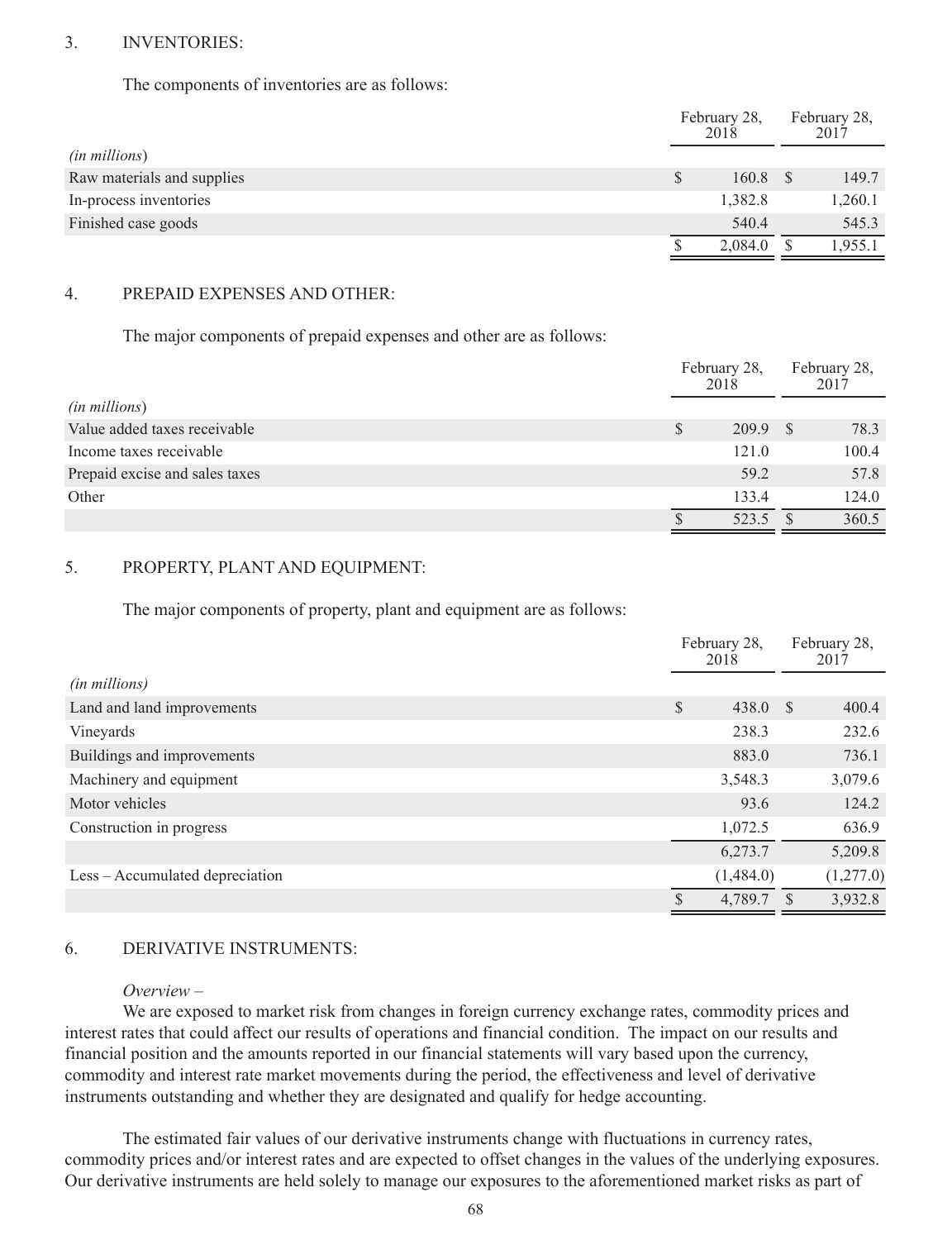our normal business operations. We follow strict policies to manage these risks and do not enter into derivative instruments for trading or speculative purposes. The aggregate notional value of outstanding derivative instruments is as follows:

|                                                              |    | February 28,<br>2018 |  | February 28.<br>2017 |
|--------------------------------------------------------------|----|----------------------|--|----------------------|
| ( <i>in millions</i> )                                       |    |                      |  |                      |
| Derivative instruments designated as hedging instruments     |    |                      |  |                      |
| Foreign currency contracts                                   | S  | $1,465.4$ \$         |  | 981.7                |
| Interest rate swap contracts                                 | \$ | $-$ \$               |  | 250.0                |
| Derivative instruments not designated as hedging instruments |    |                      |  |                      |
| Foreign currency contracts                                   | S  | 440.6 \$             |  | 389.9                |
| Commodity derivative contracts                               | \$ | 177.5                |  | 1532                 |

### *Cash flow hedges –*

Our derivative instruments designated in hedge accounting relationships are designated as cash flow hedges. We are exposed to foreign denominated cash flow fluctuations primarily in connection with third party and intercompany sales and purchases. We primarily use foreign currency forward contracts to hedge certain of these risks. In addition, we utilize interest rate swap contracts periodically to manage our exposure to changes in interest rates. Derivatives managing our cash flow exposures generally mature within three years or less, with a maximum maturity of five years.

To qualify for hedge accounting treatment, the details of the hedging relationship must be formally documented at inception of the arrangement, including the risk management objective, hedging strategy, hedged item, specific risk that is being hedged, the derivative instrument, how effectiveness is being assessed and how ineffectiveness will be measured. The derivative must be highly effective in offsetting changes in the cash flows of the risk being hedged. Throughout the term of the designated cash flow hedge relationship on at least a quarterly basis, a retrospective evaluation and prospective assessment of hedge effectiveness is performed based on quantitative and qualitative measures. All components of our derivative instruments' gains or losses are included in the assessment of hedge effectiveness. Resulting ineffectiveness, if any, is recognized immediately in our results of operations.

When we determine that a derivative instrument which qualified for hedge accounting treatment has ceased to be highly effective as a hedge, we discontinue hedge accounting prospectively. In the event the relationship is no longer effective, we recognize the change in the fair value of the hedging derivative instrument from the date the hedging derivative instrument became no longer effective immediately in our results of operations. We also discontinue hedge accounting prospectively when (i) a derivative expires or is sold, terminated, or exercised; (ii) it is no longer probable that the forecasted transaction will occur; or (iii) we determine that designating the derivative as a hedging instrument is no longer appropriate. When we discontinue hedge accounting prospectively, but the original forecasted transaction continues to be probable of occurring, the existing gain or loss of the derivative instrument remains in AOCI and is reclassified into earnings when the forecasted transaction occurs. When it becomes probable that the forecasted transaction will not occur, any remaining gain or loss in AOCI is recognized immediately in our results of operations.

We expect \$10.0 million of net gains, net of income tax effect, to be reclassified from AOCI to our results of operations within the next 12 months.

### *Undesignated hedges –*

Certain of our derivative instruments do not qualify for hedge accounting treatment; for others, we choose not to maintain the required documentation to apply hedge accounting treatment. These undesignated instruments are primarily used to economically hedge our exposure to fluctuations in the value of foreign currency denominated receivables and payables; foreign currency investments, primarily consisting of loans to subsidiaries, and cash flows related primarily to the repatriation of those loans or investments; and commodity prices, primarily consisting of aluminum, natural gas and diesel fuel prices. We primarily use foreign currency forward and option contracts,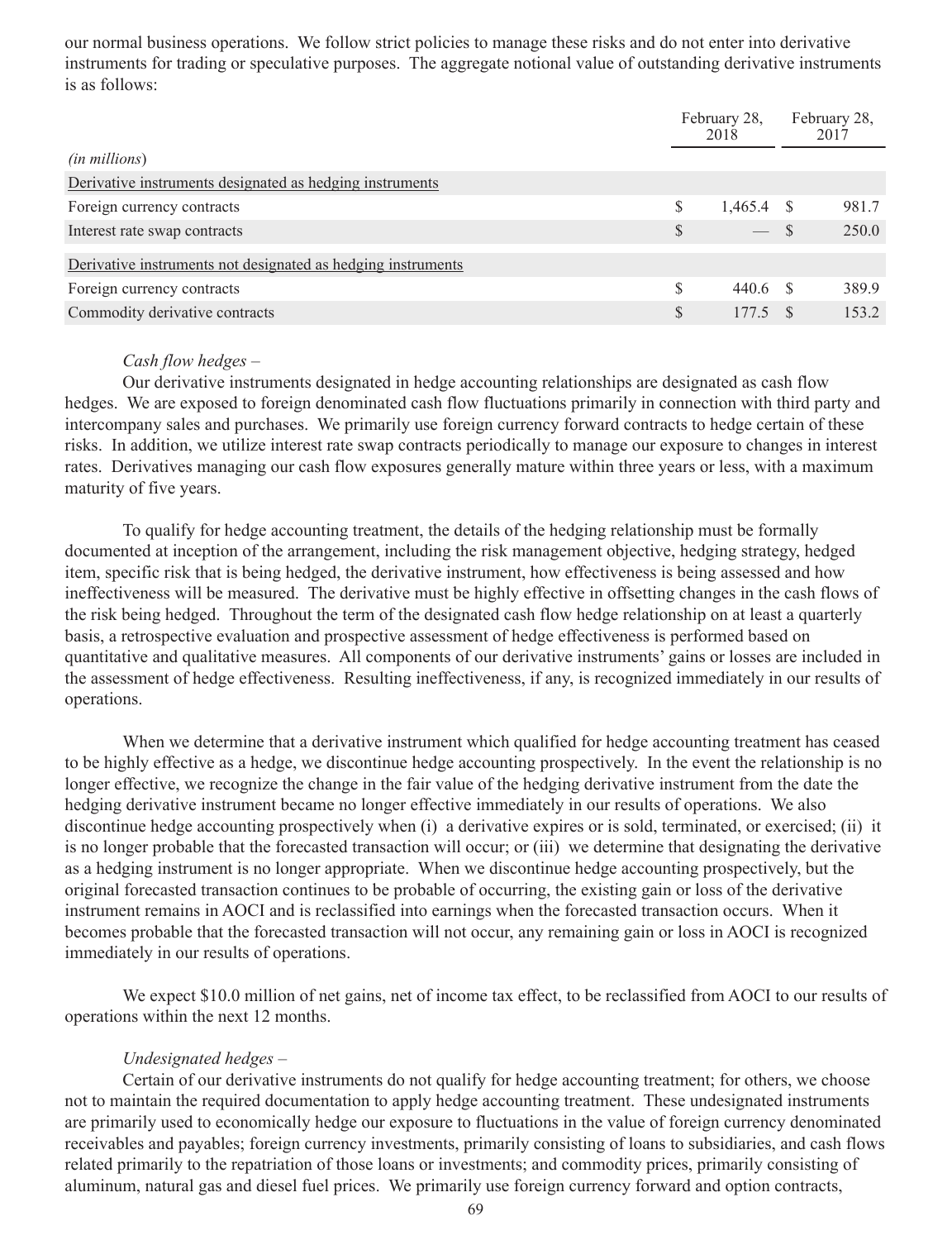generally less than 12 months in duration, and commodity swap contracts, generally less than 36 months in duration, with a maximum maturity of five years, to hedge some of these risks. Our derivative policy permits the use of undesignated derivatives as approved by senior management.

### *Credit risk –*

We are exposed to credit-related losses if the counterparties to our derivative contracts default. This credit risk is limited to the fair value of the derivative contracts. To manage this risk, we contract only with major financial institutions that have earned investment-grade credit ratings and with whom we have standard International Swaps and Derivatives Association agreements which allow for net settlement of the derivative contracts. We have also established counterparty credit guidelines that are regularly monitored. Because of these safeguards, we believe the risk of loss from counterparty default to be immaterial.

In addition, our derivative instruments are not subject to credit rating contingencies or collateral requirements. As of February 28, 2018, the estimated fair value of derivative instruments in a net liability position due to counterparties was \$3.7 million. If we were required to settle the net liability position under these derivative instruments on February 28, 2018, we would have had sufficient available liquidity on hand to satisfy this obligation.

### *Results of period derivative activity –*

The estimated fair value and location of our derivative instruments on our balance sheets are as follows (see Note 7):

| Assets                                                       |      |                      |               |                      | Liabilities                               |    |                      |               |                      |  |  |
|--------------------------------------------------------------|------|----------------------|---------------|----------------------|-------------------------------------------|----|----------------------|---------------|----------------------|--|--|
|                                                              |      | February 28,<br>2018 |               | February 28,<br>2017 |                                           |    | February 28,<br>2018 |               | February 28,<br>2017 |  |  |
| (in millions)                                                |      |                      |               |                      |                                           |    |                      |               |                      |  |  |
| Derivative instruments designated as hedging instruments     |      |                      |               |                      |                                           |    |                      |               |                      |  |  |
| Foreign currency contracts:                                  |      |                      |               |                      |                                           |    |                      |               |                      |  |  |
| Prepaid expenses and<br>other                                | $\$$ | 21.2 S               |               | 5.2                  | Other accrued expenses<br>and liabilities | \$ | 7.8 <sup>°</sup>     |               | 30.4                 |  |  |
| Other assets                                                 | \$   | 17.0                 | <sup>\$</sup> | 6.0                  | Other liabilities                         | \$ | 9.9                  | $\mathcal{S}$ | 37.4                 |  |  |
| Interest rate swap contracts:                                |      |                      |               |                      |                                           |    |                      |               |                      |  |  |
| Prepaid expenses and<br>other                                | \$   |                      | \$            | 0.3                  | Other accrued expenses<br>and liabilities | \$ |                      | $\mathcal{S}$ | 0.3                  |  |  |
| Other assets                                                 | $\$$ |                      | $\mathcal{S}$ | 4.4                  |                                           |    |                      |               |                      |  |  |
| Derivative instruments not designated as hedging instruments |      |                      |               |                      |                                           |    |                      |               |                      |  |  |
| Foreign currency contracts:                                  |      |                      |               |                      |                                           |    |                      |               |                      |  |  |
| Prepaid expenses and<br>other                                | \$   | 2.1 S                |               | 2.0                  | Other accrued expenses<br>and liabilities | \$ | 2.2 S                |               | 2.6                  |  |  |
| Commodity derivative contracts:                              |      |                      |               |                      |                                           |    |                      |               |                      |  |  |
| Prepaid expenses and<br>other                                | \$   | 6.3 S                |               | 4.3                  | Other accrued expenses<br>and liabilities | \$ | 3.0 <sup>5</sup>     |               | 6.9                  |  |  |
| Other assets                                                 | \$   | 2.8                  | S             | 1.5                  | Other liabilities                         | \$ | 2.6                  | S             | 4.7                  |  |  |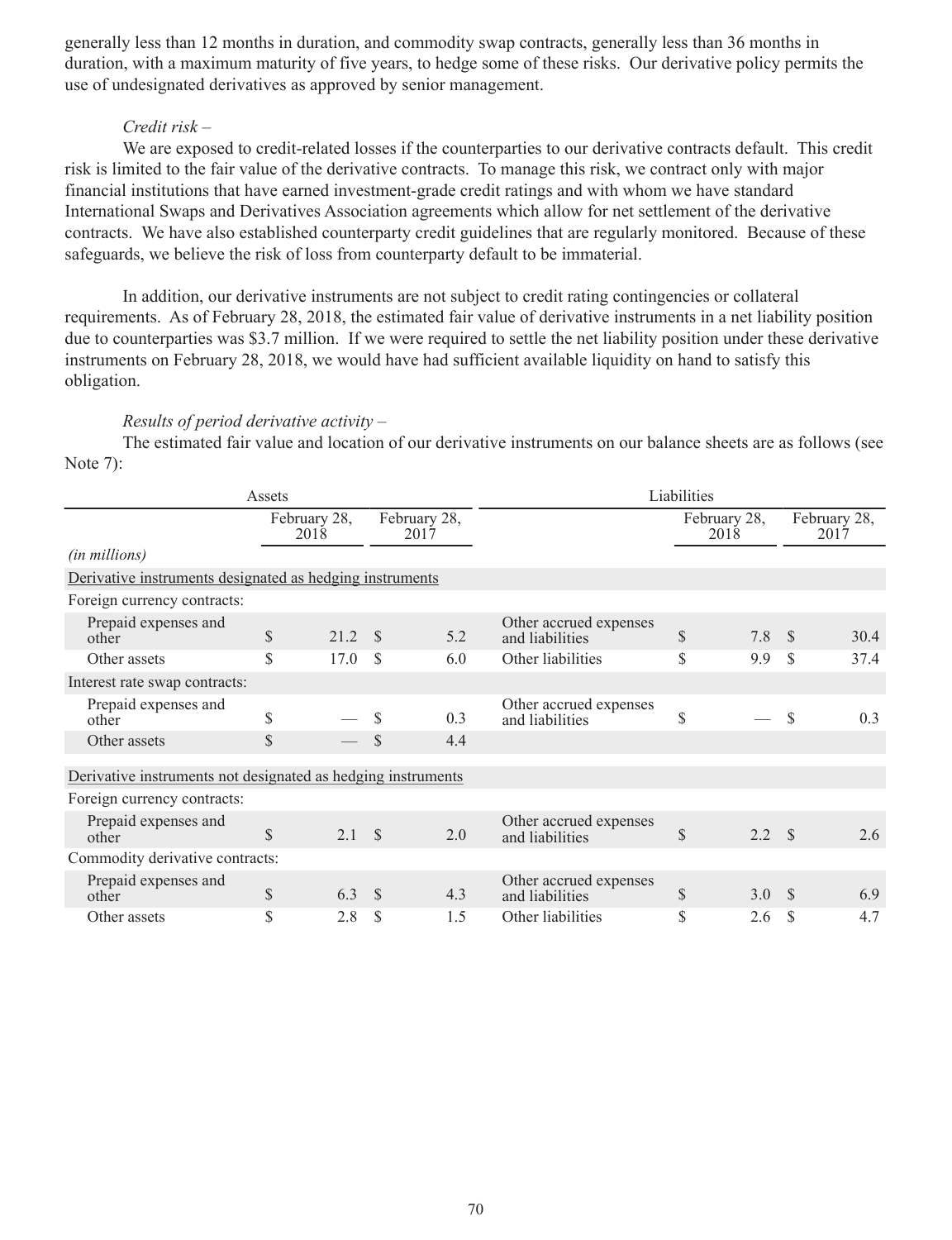The principal effect of our derivative instruments designated in cash flow hedging relationships on our results of operations, as well as Other Comprehensive Income ("OCI"), net of income tax effect, is as follows:

| Derivative Instruments in<br>Designated Cash Flow<br><b>Hedging Relationships</b> | <b>Net</b><br>Gain (Loss)<br>Recognized<br>in OCI<br>(Effective<br>portion) |        | Location of Net Gain (Loss)<br>Reclassified from AOCI to<br>Income (Effective portion) | <b>Net</b><br>Gain (Loss)<br>Reclassified<br>from AOCI to<br>Income<br>(Effective)<br>portion) |
|-----------------------------------------------------------------------------------|-----------------------------------------------------------------------------|--------|----------------------------------------------------------------------------------------|------------------------------------------------------------------------------------------------|
| (in millions)                                                                     |                                                                             |        |                                                                                        |                                                                                                |
| For the Year Ended February 28, 2018                                              |                                                                             |        |                                                                                        |                                                                                                |
| Foreign currency contracts                                                        | \$                                                                          | 58.4   | <b>Sales</b>                                                                           | \$<br>(1.4)                                                                                    |
|                                                                                   |                                                                             |        | Cost of product sold                                                                   | 1.3                                                                                            |
| Interest rate swap contracts                                                      |                                                                             | (1.5)  | Interest expense                                                                       | 2.2                                                                                            |
|                                                                                   | \$                                                                          | 56.9   |                                                                                        | \$<br>2.1                                                                                      |
| For the Year Ended February 28, 2017                                              |                                                                             |        |                                                                                        |                                                                                                |
| Foreign currency contracts                                                        | $\mathbb{S}% _{t}\left( t\right) \equiv\mathbb{S}_{t}\left( t\right)$       | (25.8) | Sales                                                                                  | \$<br>1.1                                                                                      |
|                                                                                   |                                                                             |        | Cost of product sold                                                                   | (28.3)                                                                                         |
| Interest rate swap contracts                                                      |                                                                             | 2.8    | Interest expense                                                                       | (4.0)                                                                                          |
|                                                                                   | $\$$                                                                        | (23.0) |                                                                                        | \$<br>(31.2)                                                                                   |
| For the Year Ended February 29, 2016                                              |                                                                             |        |                                                                                        |                                                                                                |
| Foreign currency contracts                                                        | \$                                                                          | (41.7) | Sales                                                                                  | \$<br>2.1                                                                                      |
|                                                                                   |                                                                             |        | Cost of product sold                                                                   | (20.0)                                                                                         |
| Interest rate swap contracts                                                      |                                                                             | (1.6)  | Interest expense                                                                       | (8.1)                                                                                          |
|                                                                                   | \$                                                                          | (43.3) |                                                                                        | \$<br>(26.0)                                                                                   |

The effect of our undesignated derivative instruments on our results of operations is as follows:

| Derivative Instruments not<br>Designated as Hedging Instruments | Location of Net Gain (Loss)<br>Recognized in Income |               | <b>Net</b><br>Gain (Loss)<br>Recognized<br>in Income |
|-----------------------------------------------------------------|-----------------------------------------------------|---------------|------------------------------------------------------|
| ( <i>in millions</i> )                                          |                                                     |               |                                                      |
| For the Year Ended February 28, 2018                            |                                                     |               |                                                      |
| Commodity derivative contracts                                  | Cost of product sold                                | \$            | 7.5                                                  |
| Foreign currency contracts                                      | Selling, general and administrative expenses        |               | 6.0                                                  |
|                                                                 |                                                     |               | 13.5                                                 |
| For the Year Ended February 28, 2017                            |                                                     |               |                                                      |
| Commodity derivative contracts                                  | Cost of product sold                                | \$            | 16.3                                                 |
| Foreign currency contracts                                      | Selling, general and administrative expenses        |               | (26.1)                                               |
|                                                                 |                                                     | $\mathcal{S}$ | (9.8)                                                |
| For the Year Ended February 29, 2016                            |                                                     |               |                                                      |
| Commodity derivative contracts                                  | Cost of product sold                                | \$            | (48.1)                                               |
| Foreign currency contracts                                      | Selling, general and administrative expenses        |               | (21.1)                                               |
| Interest rate swap contracts                                    | Interest expense                                    |               | (0.1)                                                |
|                                                                 |                                                     | S             | (69.3)                                               |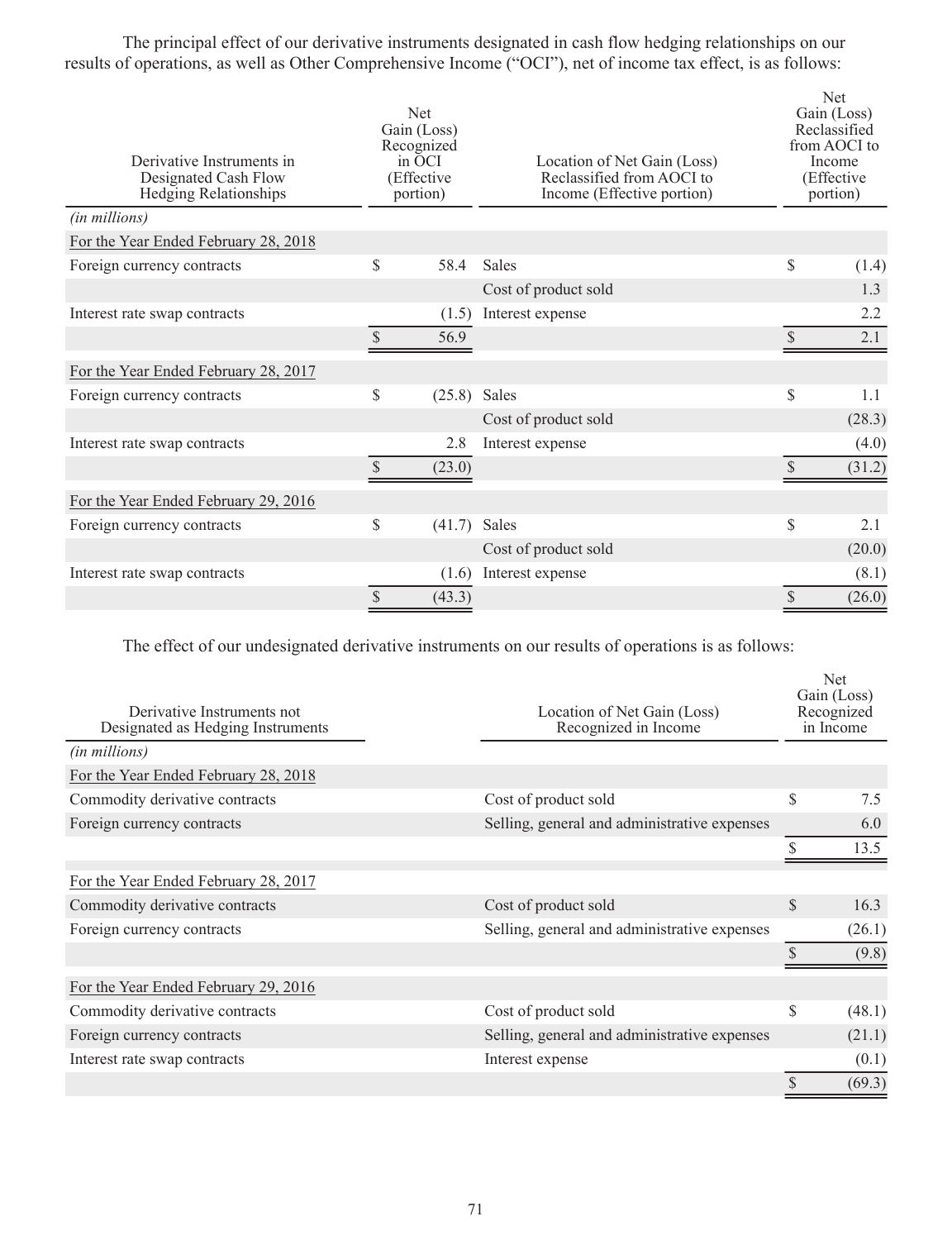### 7. FAIR VALUE OF FINANCIAL INSTRUMENTS:

Authoritative guidance establishes a framework for measuring fair value, including a hierarchy for inputs used in measuring fair value that maximizes the use of observable inputs and minimizes the use of unobservable inputs by requiring that the most observable inputs be used when available. The hierarchy includes three levels:

- Level 1 inputs are quoted prices in active markets for identical assets or liabilities;
- Level 2 inputs include data points that are observable such as quoted prices for similar assets or liabilities in active markets, quoted prices for identical assets or similar assets or liabilities in markets that are not active, and inputs (other than quoted prices) such as interest rates and yield curves that are observable for the asset and liability, either directly or indirectly; and
- Level 3 inputs are unobservable data points for the asset or liability, and include situations where there is little, if any, market activity for the asset or liability.

### *Fair value methodology and assumptions –*

The following methods and assumptions are used to estimate the fair value for each class of our financial instruments:

*Foreign currency and commodity derivative contracts:* The fair value is estimated using market-based inputs, obtained from independent pricing services, into valuation models. These valuation models require various inputs, including contractual terms, market foreign exchange prices, market commodity prices, interest-rate yield curves and currency volatilities, as applicable (Level 2 fair value measurement).

*Interest rate swap contracts:* The fair value is estimated based on quoted market prices from respective counterparties. Quotes are corroborated by using discounted cash flow calculations based upon forward interestrate yield curves, which are obtained from independent pricing services (Level 2 fair value measurement).

*Equity securities, Trading (with the intent of holding more than one year):* In November 2017, we acquired (i) a 9.9% investment in Ontario, Canada-based Canopy Growth Corporation, a public company and leading provider of medicinal cannabis products (the "Canopy Investment"), and (ii) warrants which give us the option to purchase an additional ownership interest in Canopy Growth Corporation (the "Canopy Warrants") for C\$245.0 million, or \$191.3 million. The Canopy Warrants expire in May 2020*.* For the year ended February 28, 2018, we recognized an unrealized gain of \$464.3 million from the changes in fair value of the Canopy Investment and the Canopy Warrants, which is included in income from unconsolidated investments. The fair value of the Canopy Investment is calculated by using the closing market price of the underlying equity security (Level 1 fair value measurement). The fair value of the Canopy Warrants is estimated using the Black-Scholes option-pricing model (Level 2 fair value measurement). The assumptions used to estimate the fair value of the Canopy Warrants as of February 28, 2018, are as follows:

| Expected life $^{(1)}$        | 2.2 years |
|-------------------------------|-----------|
| Expected volatility $(2)$     | 70.9%     |
| Risk-free interest rate $(3)$ | 1.8%      |
| Expected dividend yield $(4)$ | $0.0\%$   |

- (1) Based on the expiration date of the warrants.
- (2) Based on historical volatility levels of the underlying equity security.
- $(3)$  Based on the implied yield currently available on Canadian Treasury zero coupon issues with a remaining term equal to the expected life.
- (4) Based on historical dividend levels.

*Debt securities, Available-for-sale ("AFS")*: The fair value is estimated by discounting cash flows using market-based inputs (Level 3 fair value measurement) (see "Subsequent event" below).

*Short-term borrowings:* The revolving credit facility under our senior credit facility is a variable interest rate bearing note which includes a fixed margin which is adjustable based upon our debt ratio (as defined in our senior credit facility). Its fair value is estimated by discounting cash flows using LIBOR plus a margin reflecting current market conditions obtained from participating member financial institutions (Level 2 fair value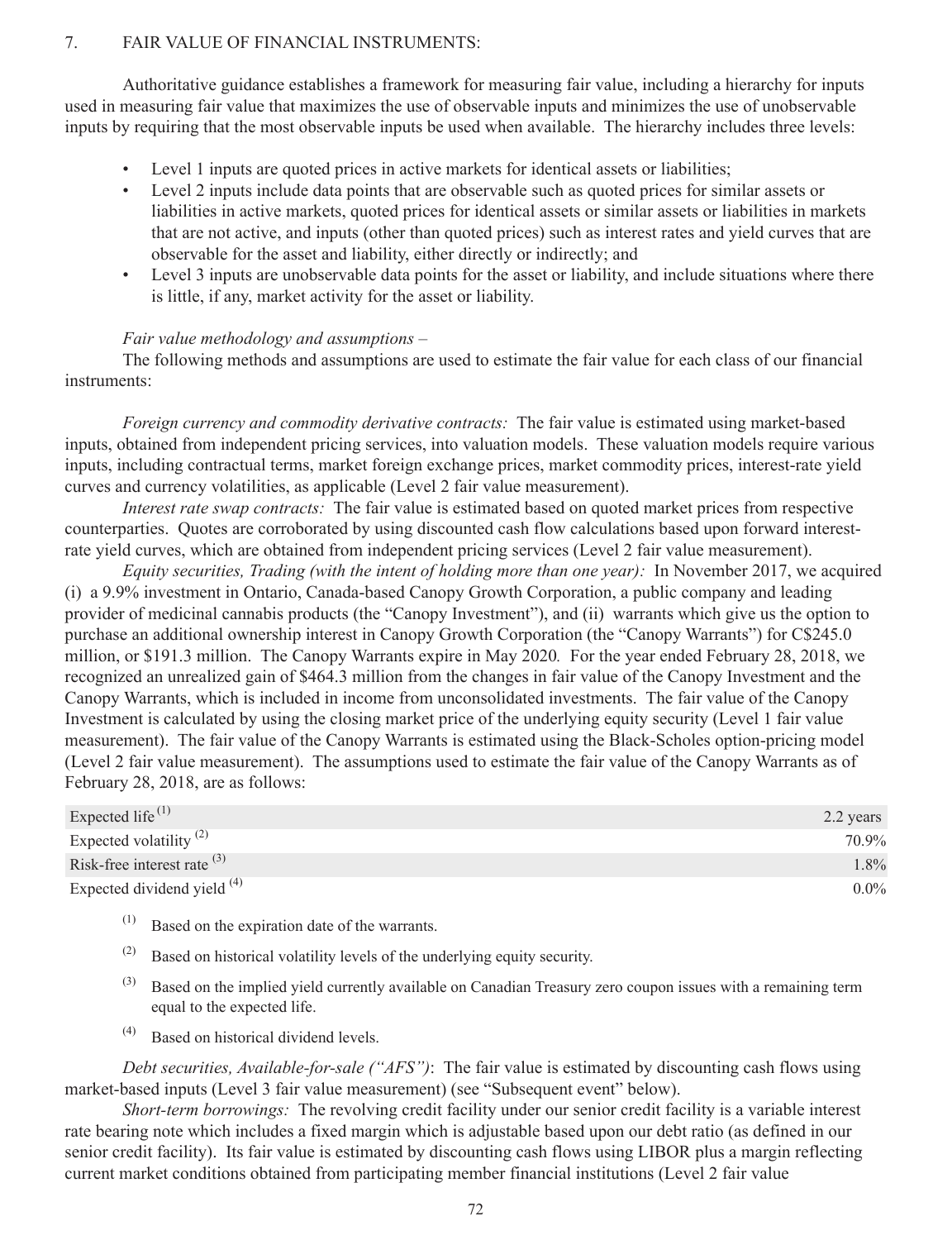measurement). The remaining instruments, including our commercial paper and accounts receivable securitization facilities, are variable interest rate bearing notes for which the carrying value approximates the fair value.

*Long-term debt:* The term loan under our senior credit facility is a variable interest rate bearing note which includes a fixed margin which is adjustable based upon our debt ratio. The fair value of the term loan is estimated by discounting cash flows using LIBOR plus a margin reflecting current market conditions obtained from participating member financial institutions (Level 2 fair value measurement). The fair value of the remaining longterm debt, which is primarily fixed interest rate, is estimated by discounting cash flows using interest rates currently available for debt with similar terms and maturities (Level 2 fair value measurement).

The carrying amounts of certain of our financial instruments, including cash and cash equivalents, accounts receivable, accounts payable and short-term borrowings, approximate fair value as of February 28, 2018, and February 28, 2017, due to the relatively short maturity of these instruments. As of February 28, 2018, the carrying amount of long-term debt, including the current portion, was \$9,439.9 million, compared with an estimated fair value of \$9,398.4 million. As of February 28, 2017, the carrying amount of long-term debt, including the current portion, was \$8,631.6 million, compared with an estimated fair value of \$8,845.5 million.

### *Recurring basis measurements –*

The following table presents our financial assets and liabilities measured at estimated fair value on a recurring basis:

|                                | Fair Value Measurements Using                         |               |                                                           |               |                                                    |               |       |
|--------------------------------|-------------------------------------------------------|---------------|-----------------------------------------------------------|---------------|----------------------------------------------------|---------------|-------|
|                                | Ouoted<br>Prices in<br>Active<br>Markets<br>(Level 1) |               | Significant<br>Other<br>Observable<br>Inputs<br>(Level 2) |               | Significant<br>Unobservable<br>Inputs<br>(Level 3) |               | Total |
| (in millions)                  |                                                       |               |                                                           |               |                                                    |               |       |
| February 28, 2018              |                                                       |               |                                                           |               |                                                    |               |       |
| Assets:                        |                                                       |               |                                                           |               |                                                    |               |       |
| Foreign currency contracts     | \$                                                    | $\mathcal{S}$ | 40.3                                                      | $\mathcal{S}$ |                                                    | \$            | 40.3  |
| Commodity derivative contracts | \$                                                    | \$            | 9.1                                                       | \$            |                                                    | \$            | 9.1   |
| Equity securities, Trading     | \$<br>402.4                                           | $\mathcal{S}$ | 253.2                                                     | $\mathcal{S}$ |                                                    | $\$$          | 655.6 |
| Debt securities, AFS           | \$                                                    | \$            |                                                           | \$            | 16.6                                               | $\mathcal{S}$ | 16.6  |
| Liabilities:                   |                                                       |               |                                                           |               |                                                    |               |       |
| Foreign currency contracts     | \$                                                    | \$            | 19.9                                                      | $\mathbb{S}$  |                                                    | \$            | 19.9  |
| Commodity derivative contracts | \$                                                    | $\mathcal{S}$ | 5.6                                                       | $\mathcal{S}$ |                                                    | $\$$          | 5.6   |
| February 28, 2017              |                                                       |               |                                                           |               |                                                    |               |       |
| Assets:                        |                                                       |               |                                                           |               |                                                    |               |       |
| Foreign currency contracts     | \$                                                    | $\mathcal{S}$ | 13.2                                                      | $\mathcal{S}$ |                                                    | $\mathcal{S}$ | 13.2  |
| Commodity derivative contracts | \$                                                    | $\mathbb{S}$  | 5.8                                                       | $\mathcal{S}$ |                                                    | $\mathbb{S}$  | 5.8   |
| Interest rate swap contracts   | \$                                                    | $\mathcal{S}$ | 4.7                                                       | $\mathcal{S}$ |                                                    | $\mathcal{S}$ | 4.7   |
| Debt securities, AFS           | \$                                                    | \$            |                                                           | $\mathbb{S}$  | 9.5                                                | $\mathbf{s}$  | 9.5   |
| Liabilities:                   |                                                       |               |                                                           |               |                                                    |               |       |
| Foreign currency contracts     | \$                                                    | \$            | 70.4                                                      | $\mathbb{S}$  |                                                    | \$            | 70.4  |
| Commodity derivative contracts | \$                                                    | $\mathcal{S}$ | 11.6                                                      | $\mathcal{S}$ |                                                    | $\mathbb{S}$  | 11.6  |
| Interest rate swap contracts   | \$                                                    | \$            | 0.3                                                       | $\mathbb{S}$  |                                                    | \$            | 0.3   |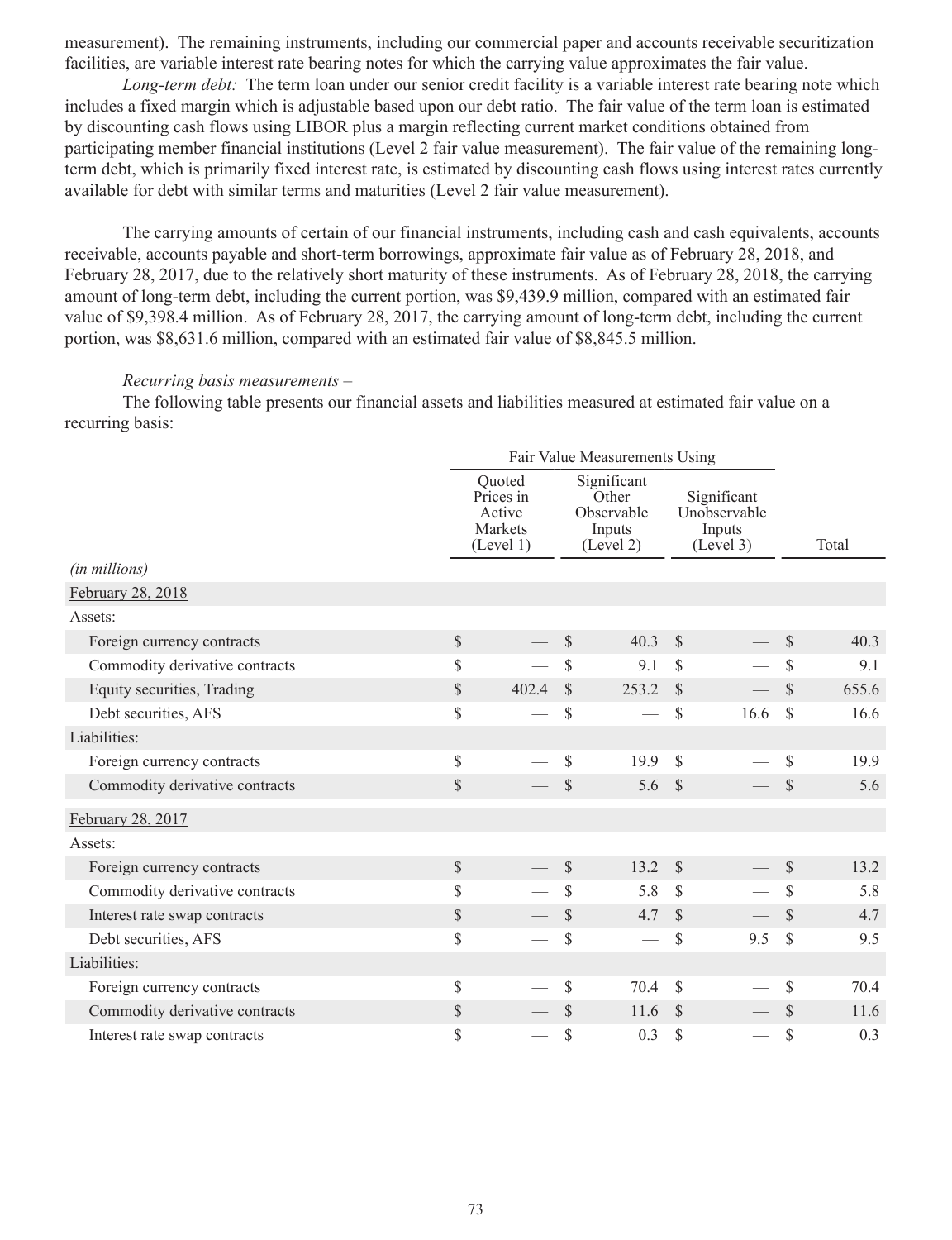### *Nonrecurring basis measurements –*

The following table presents our assets and liabilities measured at estimated fair value on a nonrecurring basis for which an impairment assessment was performed for the period presented:

|                                      | Fair Value Measurements Using                         |  |                                                           |  |                                                    |       |                     |      |
|--------------------------------------|-------------------------------------------------------|--|-----------------------------------------------------------|--|----------------------------------------------------|-------|---------------------|------|
|                                      | Ouoted<br>Prices in<br>Active<br>Markets<br>(Level 1) |  | Significant<br>Other<br>Observable<br>Inputs<br>(Level 2) |  | Significant<br>Unobservable<br>Inputs<br>(Level 3) |       | <b>Total Losses</b> |      |
| ( <i>in millions</i> )               |                                                       |  |                                                           |  |                                                    |       |                     |      |
| For the Year Ended February 28, 2018 |                                                       |  |                                                           |  |                                                    |       |                     |      |
| Trademarks                           | \$                                                    |  | <sup>S</sup>                                              |  | - \$                                               | 136.0 | - S                 | 86.8 |
|                                      |                                                       |  |                                                           |  |                                                    |       |                     |      |
| For the Year Ended February 28, 2017 |                                                       |  |                                                           |  |                                                    |       |                     |      |
| Trademarks                           | \$                                                    |  |                                                           |  | -S                                                 |       | <sup>S</sup>        | 46.0 |

### *Trademarks:*

For the first quarter of fiscal 2018, we identified certain negative trends within our Beer segment's Ballast Point craft beer portfolio which, when combined with the recent negative craft beer industry trends, including slower growth rates and increased competition, indicated that it was more likely than not that the fair value of our indefinite lived intangible asset associated with the craft beer trademarks might be below its carrying value. These negative trends were the result of (i) a disruption in our distribution network transition plan, (ii) an unexpected decrease in sales from product innovations and (iii) a significant shift in market conditions for our craft beer portfolio, all of which resulted in a decline in net sales and depletion trends, which represent distributor shipments of our branded products to retail customers, for the first quarter of fiscal 2018 as compared to the first quarter of fiscal 2017, following consecutive quarters of significant net sales and depletion volume growth for our craft beer portfolio. Additionally, net sales for the first quarter of fiscal 2018 were below our forecasted net sales for the first quarter of fiscal 2018. Accordingly, we performed a quantitative assessment for impairment of the craft beer trademark asset. As a result of this assessment, the craft beer trademark asset with a carrying value of \$222.8 million was written down to its estimated fair value of \$136.0 million, resulting in an impairment of \$86.8 million. This impairment is included in selling, general and administrative expenses.

For the fourth quarter of fiscal 2017, in connection with our continued focus on the premiumization of our branded wine and spirits portfolio, a decision was made to discontinue certain small-scale, low-margin U.S. brands within our Wine and Spirits' portfolio. As a result, trademarks with a carrying value of \$37.6 million were written down to their estimated fair value, resulting in an impairment of \$37.6 million.

In addition, in connection with the Canadian Divestiture in the fourth quarter of fiscal 2017, trademarks with a carrying value of \$8.4 million were written down to their estimated fair value, resulting in an impairment of \$8.4 million. These trademarks were associated with certain U.S. brands within our Wine and Spirits' portfolio sold exclusively through the Canadian wine business, for which we expected future sales of these brands to be minimal subsequent to the Canadian Divestiture.

When performing a quantitative assessment for impairment of a trademark asset, we measure the amount of impairment by calculating the amount by which the carrying value of the trademark asset exceeds its estimated fair value. The estimated fair value is determined based on an income approach using the relief from royalty method, which assumes that, in lieu of ownership, a third party would be willing to pay a royalty in order to exploit the related benefits of the trademark asset. The cash flow projections we use to estimate the fair value of our trademarks involve several assumptions, including (i) projected revenue growth rates, (ii) estimated royalty rates, (iii) after-tax royalty savings expected from ownership of the trademarks and (iv) discount rates used to derive the estimated fair value of the trademarks.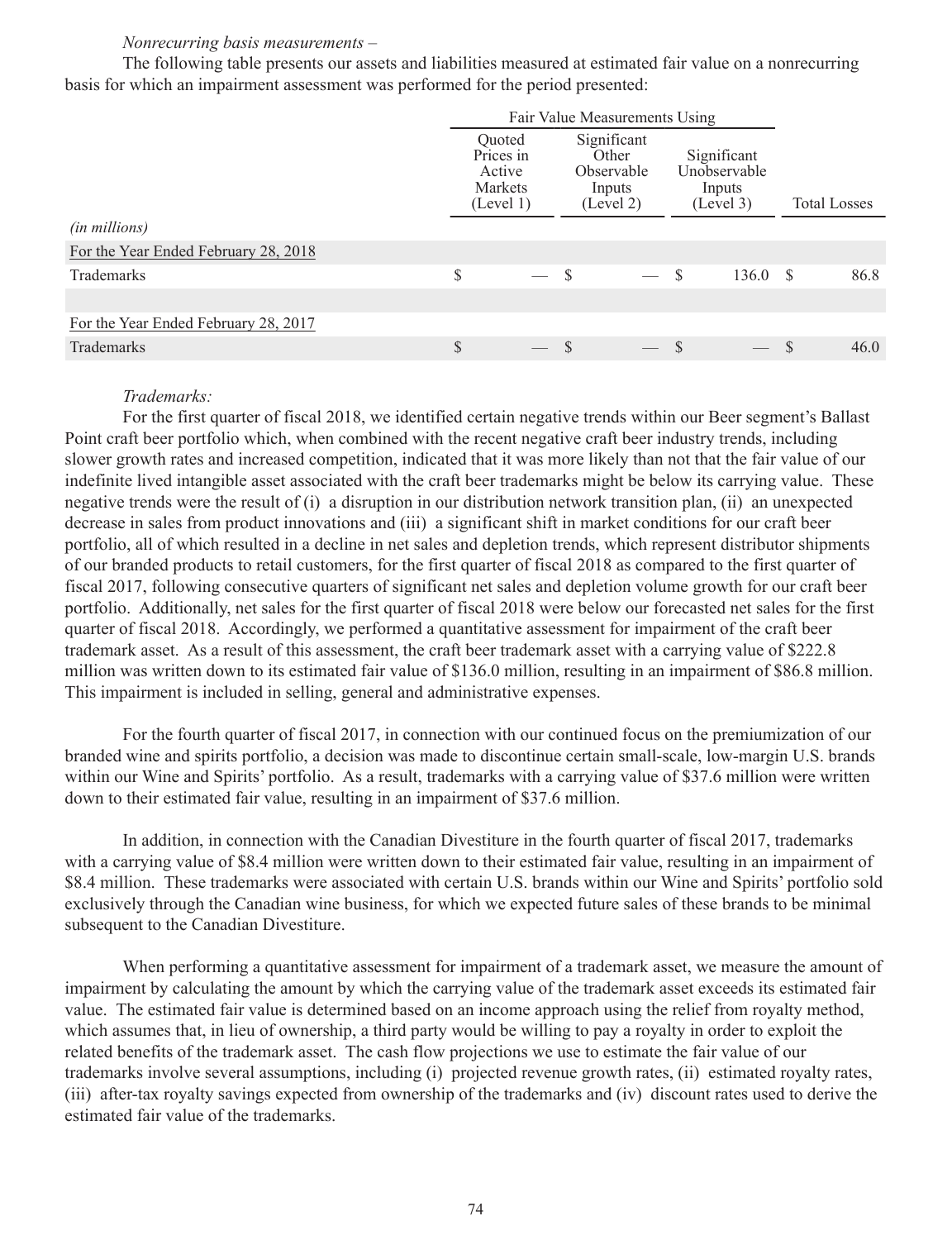### 8. GOODWILL:

The changes in the carrying amount of goodwill are as follows:

|                                                | Beer          |     | Wine and<br>Spirits |  | Consolidated |
|------------------------------------------------|---------------|-----|---------------------|--|--------------|
| (in millions)                                  |               |     |                     |  |              |
| Balance, February 29, 2016                     | \$<br>4,530.1 | - S | $2,608.5$ \$        |  | 7,138.6      |
| Purchase accounting allocations <sup>(1)</sup> | 510.8         |     | 373.7               |  | 884.5        |
| Canadian Divestiture <sup>(2)</sup>            |               |     | (126.1)             |  | (126.1)      |
| Foreign currency translation adjustments       | 12.1          |     | 11.4                |  | 23.5         |
| Balance, February 28, 2017                     | 5,053.0       |     | 2,867.5             |  | 7,920.5      |
| Purchase accounting allocations $(3)$          | 63.9          |     | 56.2                |  | 120.1        |
| Foreign currency translation adjustments       | 40.7          |     | 1.8                 |  | 42.5         |
| Balance, February 28, 2018                     | 5,157.6       |     | 2.925.5             |  | 8,083.1      |

(1) Purchase accounting allocations primarily associated with the acquisitions of the Obregon Brewery (Beer), Prisoner, High West and Charles Smith (Wine and Spirits) (see Note 2).

(2) Includes accumulated impairment losses of C\$289.1 million, or \$216.8 million (see Note 2).

(3) Purchase accounting allocations associated primarily with the acquisition of the Obregon Brewery (\$13.8 million) and preliminary purchase accounting allocations associated with the acquisitions of Funky Buddha (Beer) and Schrader Cellars (Wine and Spirits) (see Note 2).

### 9. INTANGIBLE ASSETS:

The major components of intangible assets are as follows:

|                                  |    | February 28, 2018           |      |                                  |  | February 28, 2017 |  |         |  |  |  |                             |  |  |  |  |  |  |  |                           |
|----------------------------------|----|-----------------------------|------|----------------------------------|--|-------------------|--|---------|--|--|--|-----------------------------|--|--|--|--|--|--|--|---------------------------|
|                                  |    | Gross<br>Carrying<br>Amount |      | <b>Net</b><br>Carrying<br>Amount |  |                   |  |         |  |  |  | Gross<br>Carrying<br>Amount |  |  |  |  |  |  |  | Net<br>Carrying<br>Amount |
| (in millions)                    |    |                             |      |                                  |  |                   |  |         |  |  |  |                             |  |  |  |  |  |  |  |                           |
| Amortizable intangible assets    |    |                             |      |                                  |  |                   |  |         |  |  |  |                             |  |  |  |  |  |  |  |                           |
| Customer relationships           | \$ | 89.8                        | - \$ | 44.2 \$                          |  | 89.1 S            |  | 48.6    |  |  |  |                             |  |  |  |  |  |  |  |                           |
| Other                            |    | 20.3                        |      | 1.4                              |  | 19.9              |  | 1.7     |  |  |  |                             |  |  |  |  |  |  |  |                           |
| Total                            | ¢  | 110.1                       |      | 45.6                             |  | 109.0             |  | 50.3    |  |  |  |                             |  |  |  |  |  |  |  |                           |
| Nonamortizable intangible assets |    |                             |      |                                  |  |                   |  |         |  |  |  |                             |  |  |  |  |  |  |  |                           |
| Trademarks                       |    |                             |      | 3,259.2                          |  |                   |  | 3,327.4 |  |  |  |                             |  |  |  |  |  |  |  |                           |
| Total intangible assets          |    |                             |      | 3,304.8                          |  |                   |  | 3,377.7 |  |  |  |                             |  |  |  |  |  |  |  |                           |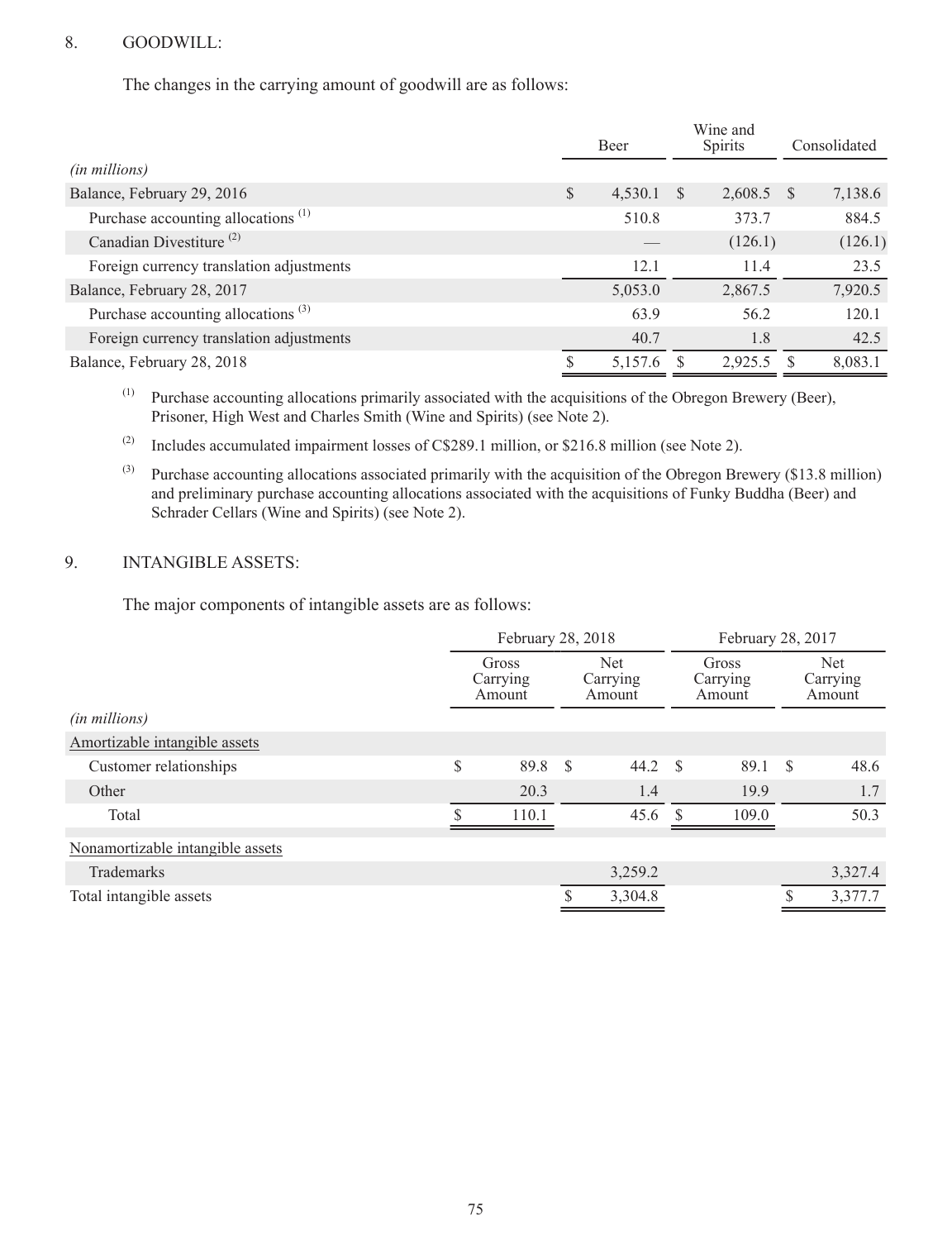We did not incur costs to renew or extend the term of acquired intangible assets for the years ended February 28, 2018, and February 28, 2017. Net carrying amount represents the gross carrying value net of accumulated amortization. Amortization expense for intangible assets was \$5.9 million, \$10.4 million and \$40.7 million for the years ended February 28, 2018, February 28, 2017, and February 29, 2016, respectively. Estimated amortization expense for each of the five succeeding fiscal years and thereafter is as follows:

| (in millions) |   |      |
|---------------|---|------|
| 2019          |   | 5.9  |
| 2020          |   | 5.7  |
| 2021          | S | 5.4  |
| 2022          | S | 5.1  |
| 2023          | S | 3.2  |
| Thereafter    |   | 20.3 |

### 10. OTHER ASSETS:

The major components of other assets are as follows:

|                                           |   | February 28,<br>2018 |  |       |  |  |  | February 28,<br>2017 |
|-------------------------------------------|---|----------------------|--|-------|--|--|--|----------------------|
| ( <i>in millions</i> )                    |   |                      |  |       |  |  |  |                      |
| Investments in equity securities, Trading | S | 655.6 \$             |  |       |  |  |  |                      |
| Investments in equity method investees    |   | 121.5                |  | 98.7  |  |  |  |                      |
| Other                                     |   | 110.0                |  | 42.7  |  |  |  |                      |
|                                           |   | 887.1                |  | 141.4 |  |  |  |                      |

### *Subsequent event –*

Subsequent to February 28, 2018, we entered into an agreement to sell our remaining interest in our previously-owned Australian and European business for approximately A\$130 million, or \$100 million, subject to closing adjustments. This interest consists of an investment accounted for under the cost method and AFS debt securities, and is included in other long-term assets. We expect to recognize a gain of approximately \$85 million in connection with this transaction for the first quarter of fiscal 2019.

### 11. OTHER ACCRUED EXPENSES AND LIABILITIES:

The major components of other accrued expenses and liabilities are as follows:

|                                                              | February 28,<br>2018 |         | February 28.<br>2017 |
|--------------------------------------------------------------|----------------------|---------|----------------------|
| ( <i>in millions</i> )                                       |                      |         |                      |
| Salaries, commissions, and payroll benefits and withholdings | \$                   | 149.0 S | 148.5                |
| Promotions and advertising                                   |                      | 114.1   | 116.9                |
| Accrued interest                                             |                      | 86.7    | 87.5                 |
| Income taxes payable                                         |                      | 48.5    | 60.2                 |
| Accrued excise taxes                                         |                      | 28.7    | 44.6                 |
| Other                                                        |                      | 156.4   | 162.7                |
|                                                              | S                    | 583.4   | 620.4                |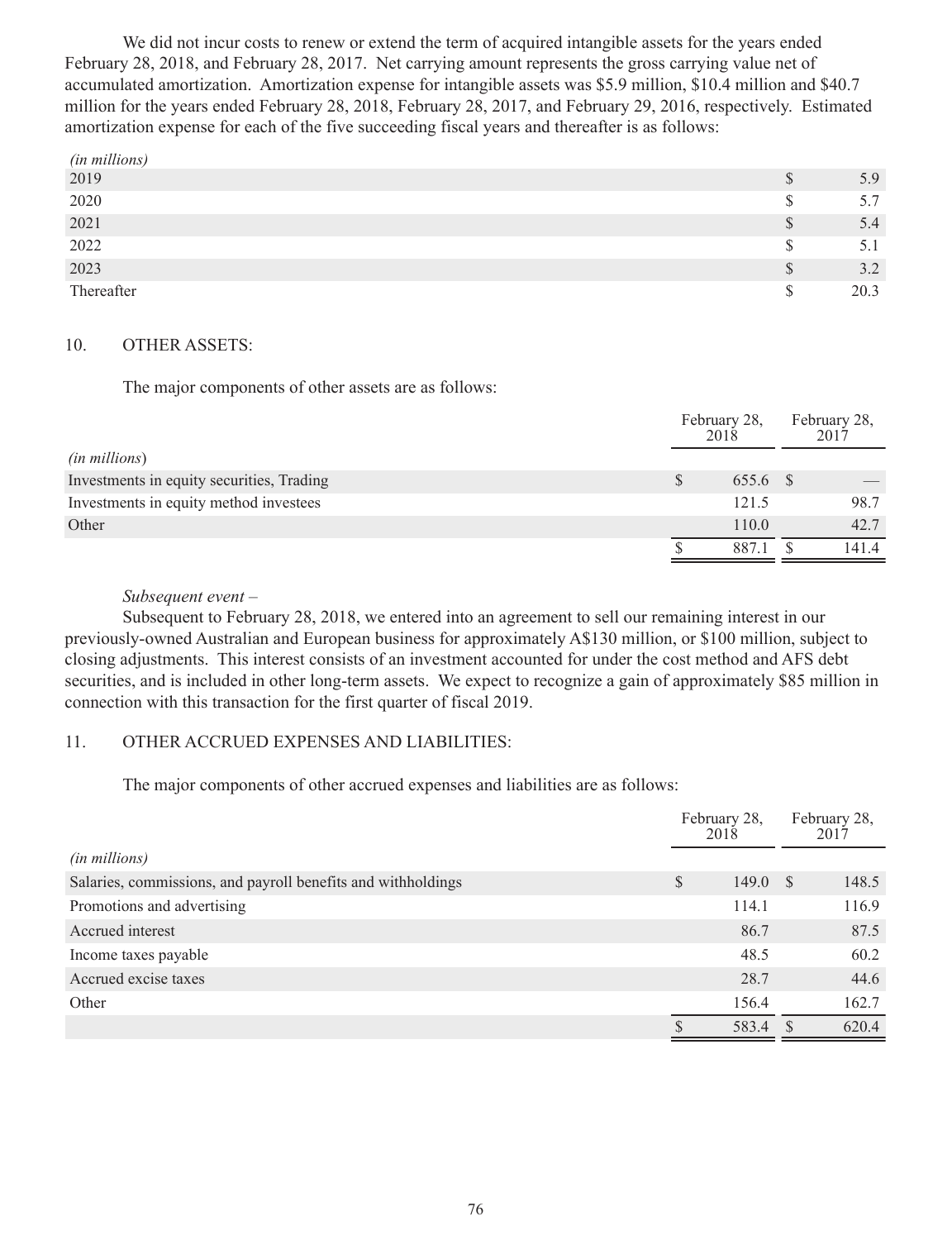### 12. BORROWINGS:

Borrowings consist of the following:

|                                                | February 28, 2018 |                  |          |           |               |          | February 28,<br>2017 |         |  |
|------------------------------------------------|-------------------|------------------|----------|-----------|---------------|----------|----------------------|---------|--|
|                                                | Current           |                  |          | Long-term |               | Total    |                      | Total   |  |
| (in millions)                                  |                   |                  |          |           |               |          |                      |         |  |
| Short-term borrowings                          |                   |                  |          |           |               |          |                      |         |  |
| Senior credit facility, Revolving credit loans | \$                | 79.0             |          |           |               |          | \$                   | 231.0   |  |
| Commercial paper                               |                   | 266.9            |          |           |               |          |                      |         |  |
| Other                                          |                   | 400.9            |          |           |               |          |                      | 375.5   |  |
|                                                |                   | 746.8            |          |           |               |          |                      | 606.5   |  |
| Long-term debt                                 |                   |                  |          |           |               |          |                      |         |  |
| Senior credit facility, Term loans             | \$                | 5.0 <sup>°</sup> |          | 492.7 \$  |               | 497.7 \$ |                      | 3,787.5 |  |
| Senior notes                                   |                   |                  |          | 8,674.2   |               | 8,674.2  |                      | 4,617.0 |  |
| Other                                          |                   | 17.3             |          | 250.7     |               | 268.0    |                      | 227.1   |  |
|                                                | \$                | 22.3             | <b>S</b> | 9,417.6   | <sup>\$</sup> | 9,439.9  | $\mathbb{S}$         | 8,631.6 |  |

### *Senior credit facility –*

In March 2016, the Company, CIH International S.à r.l., a wholly-owned indirect subsidiary of ours ("CIH"), CIH Holdings S.à r.l., a wholly-owned indirect subsidiary of ours ("CIHH"), Bank of America, N.A., as administrative agent (the "Administrative Agent"), and certain other lenders entered into a Restatement Agreement (the "March 2016 Restatement Agreement") that amended and restated our then existing senior credit facility (as amended and restated by the March 2016 Restatement Agreement, the "March 2016 Credit Agreement"). The principal changes effected by the March 2016 Restatement Agreement were:

- The creation of a new \$700.0 million European Term A-1 loan facility maturing on March 10, 2021;
- An increase of the European revolving commitment under the revolving credit facility by \$425.0 million to \$1.0 billion;
- The addition of CIHH as a new borrower under the new European Term A-1 loan facility and the European revolving commitment; and
- The entry into a cross-guarantee agreement by CIH and CIHH whereby each guarantees the other's obligations under the March 2016 Credit Agreement.

In October 2016, the Company, CIH, CIHH, CB International Finance S.à r.l., a wholly-owned indirect subsidiary of ours ("CB International" and together with CIH and CIHH, the "2016 European Borrowers"), the Administrative Agent, and certain other lenders entered into a Restatement Agreement (the "2016 Restatement Agreement") that amended and restated the March 2016 Credit Agreement (as amended and restated by the 2016 Restatement Agreement, the "2016 Credit Agreement"). The principal changes effected by the 2016 Restatement Agreement were:

- The creation of a new \$400.0 million European Term A-2 loan facility with CIH as the borrower, maturing on March 10, 2021;
- An adjustment of the Incremental Facilities (as defined below) from a fixed amount to a flexible amount;
- The addition of CB International as a new borrower under the European revolving commitment; and
- The entry into an amended and restated cross-guarantee agreement by the 2016 European Borrowers whereby each guarantees the others' obligations under the 2016 Credit Agreement.

In May 2017, we repaid the outstanding obligations under the U.S. Term A loan facility under the 2016 Credit Agreement primarily with a portion of the proceeds from the May 2017 senior notes and revolver borrowings under the 2016 Credit Agreement.

In July 2017, the Company, CIH, CB International (together with CIH, the "European Borrowers"), CIHH, the Administrative Agent, and certain other lenders entered into a Restatement Agreement (the "2017 Restatement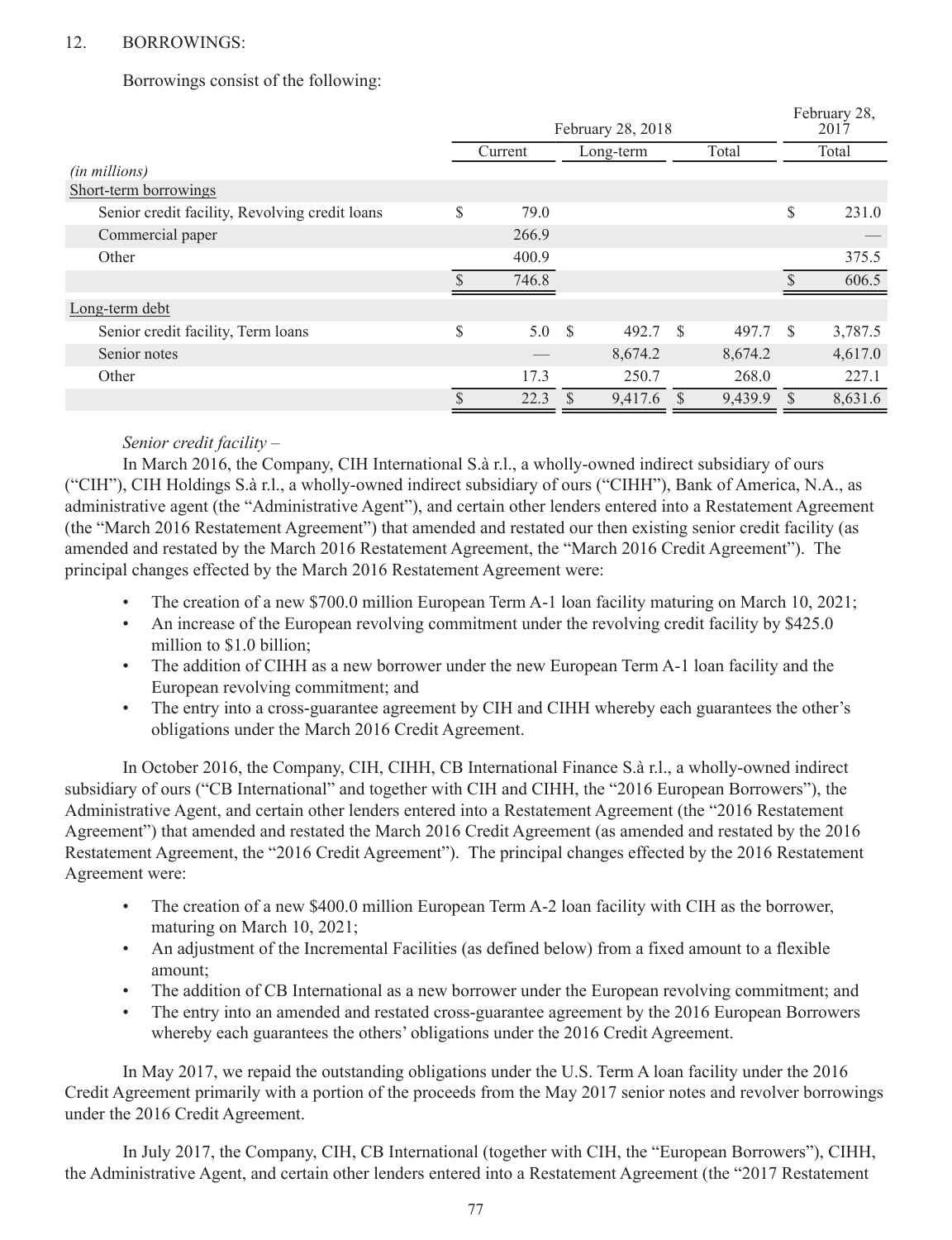Agreement") that amended and restated the 2016 Credit Agreement (as amended and restated by the 2017 Restatement Agreement, the "2017 Credit Agreement"). The principal changes effected by the 2017 Restatement Agreement were:

- The refinance and increase of the existing U.S. Term A-1 loan facility with a new \$500.0 million U.S. Term A-1 loan facility and extension of its maturity to July 14, 2024;
- The creation of a new \$2.0 billion European Term A loan facility into which the then existing European Term A loan facility, European Term A-1 loan facility and European Term A-2 loan facility were combined;
- The increase of the revolving credit facility by \$350.0 million to \$1.5 billion and extension of its maturity to July 14, 2022; and
- The removal of CIHH as a borrower under the 2017 Restatement Agreement.

In addition, the Company and certain of our U.S. subsidiaries executed an amended and restated guarantee agreement which, among other things, released certain of our U.S. subsidiaries as guarantors of borrowings under the 2017 Credit Agreement. Furthermore, the European Borrowers executed an amended and restated crossguarantee agreement which, among other things, removed CIHH as a party to the amended and restated crossguarantee agreement. The U.S. obligations under the 2017 Credit Agreement are guaranteed by certain of our U.S. subsidiaries. The European obligations under the 2017 Credit Agreement are guaranteed by us and certain of our U.S. subsidiaries. The European obligations are cross-guaranteed by the European Borrowers whereby each guarantees the other's obligations.

In November 2017, we repaid the outstanding obligations under the European Term A loan facility under the 2017 Credit Agreement primarily with proceeds from the November 2017 senior notes. Accordingly, as of February 28, 2018, the 2017 Credit Agreement provides for aggregate credit facilities of \$2,000.0 million, consisting of the following:

|                                             |              | Amount  | Maturity                |
|---------------------------------------------|--------------|---------|-------------------------|
| <i>(in millions)</i>                        |              |         |                         |
| Revolving Credit Facility <sup>(1)(2)</sup> | <sup>S</sup> |         | $1,500.0$ July 14, 2022 |
| U.S. Term A-1 Facility $^{(1)(3)}$          |              | 500.0   | July 14, 2024           |
|                                             |              | 2,000.0 |                         |

- $(1)$  Contractual interest rate varies based on our debt rating (as defined in the 2017 Credit Agreement) and is a function of LIBOR plus a margin, or the base rate plus a margin.
- (2) Consists of a \$190.0 million U.S. Revolving Credit Facility and a \$1,310.0 million European Revolving Credit Facility. We are the borrower under the \$1,500.0 million Revolving Credit Facility (inclusive of the U.S. Revolving Credit Facility and the European Revolving Credit Facility). CIH and/or CB International are additional borrowers under the European Revolving Credit Facility. Includes two sub-facilities for letters of credit of up to \$200.0 million in the aggregate.
- (3) We are the borrower under the U.S. Term A-1 loan facility.

The 2017 Credit Agreement also permits us to elect, subject to the willingness of existing or new lenders to fund such increase or term loans and other customary conditions, to increase the revolving credit commitments or add one or more tranches of additional term loans (the "Incremental Facilities"). The Incremental Facilities may be an unlimited amount so long as our leverage ratio, as defined and computed pursuant to the 2017 Credit Agreement, is no greater than 4.00 to 1.00 subject to certain limitations for the period defined pursuant to the 2017 Credit Agreement.

We and our subsidiaries are subject to covenants that are contained in the 2017 Credit Agreement, including those restricting the incurrence of additional indebtedness (including guarantees of indebtedness) by subsidiaries that are not guarantors, additional liens, mergers and consolidations, transactions with affiliates, and sale and leaseback transactions, in each case subject to numerous conditions, exceptions and thresholds. The financial covenants are limited to a minimum interest coverage ratio and a maximum net leverage ratio.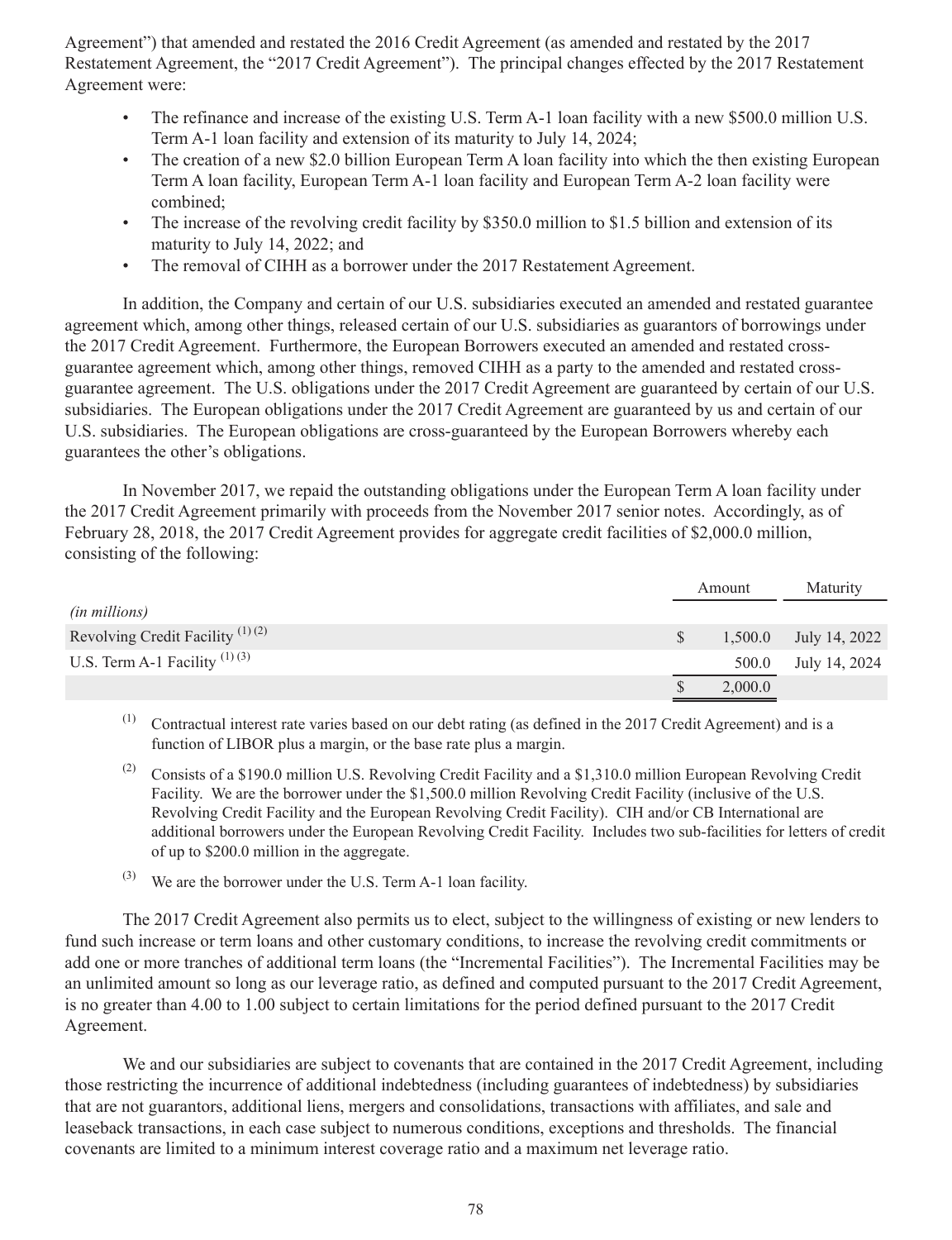As of February 28, 2018, information with respect to borrowings under the 2017 Credit Agreement is as follows:

|                                             | Revolving<br>Credit<br>Facility |          | U.S.<br>Term A-1<br>Facility <sup><math>(1)</math></sup> |       |
|---------------------------------------------|---------------------------------|----------|----------------------------------------------------------|-------|
| ( <i>in millions</i> )                      |                                 |          |                                                          |       |
| Outstanding borrowings                      | \$                              | 79.0     | $\mathbb{S}$                                             | 497.7 |
| Interest rate                               |                                 | 2.9%     |                                                          | 3.1%  |
| LIBOR margin                                |                                 | $1.25\%$ |                                                          | 1.55% |
| Outstanding letters of credit               | \$                              | 13.7     |                                                          |       |
| Remaining borrowing capacity <sup>(2)</sup> | S                               | 1,140.3  |                                                          |       |

(1) Outstanding term loan facility borrowings are net of unamortized debt issuance costs.

(2) Net of outstanding revolving credit facility borrowings and outstanding letters of credit under the 2017 Credit Agreement and outstanding borrowings under our commercial paper program of \$267.0 million (excluding unamortized discount) (see "Commercial paper program").

### *Commercial paper program* –

In October 2017, we implemented a commercial paper program which provides for the issuance of up to an aggregate principal amount of \$1.0 billion of commercial paper. Our commercial paper program is backed by unused commitments under our revolving credit facility under our 2017 Credit Agreement. Accordingly, outstanding borrowings under our commercial paper program reduce the amount available under our revolving credit facility under our 2017 Credit Agreement. As of February 28, 2018, we had \$266.9 million of outstanding borrowings, net of unamortized discount, under our commercial paper program with a weighted average annual interest rate of 2.1% and a weighted average remaining term of 10 days.

### *Senior notes –*

Our outstanding senior notes are as follows:

|                                  |               |           |          | Date of  |                      |               |                      | Outstanding Balance <sup>(1)</sup> |                      |  |
|----------------------------------|---------------|-----------|----------|----------|----------------------|---------------|----------------------|------------------------------------|----------------------|--|
|                                  |               | Principal | Issuance | Maturity | Interest<br>Payments |               | February 28,<br>2018 |                                    | February 28,<br>2017 |  |
| (in millions)                    |               |           |          |          |                      |               |                      |                                    |                      |  |
| 7.25% Senior Notes $^{(2)}$      | \$            | 700.0     | Jan 2008 | May 2017 | May/Nov              | $\mathcal{S}$ |                      | <sup>S</sup>                       | 699.9                |  |
| 6.00% Senior Notes $^{(2)(3)}$   | \$            | 600.0     | Apr 2012 | May 2022 | May/Nov              |               |                      |                                    | 594.9                |  |
| 3.75% Senior Notes $^{(2) (4)}$  | \$            | 500.0     | May 2013 | May 2021 | May/Nov              |               | 498.0                |                                    | 497.4                |  |
| 4.25% Senior Notes $^{(2)(4)}$   | \$            | 1,050.0   | May 2013 | May 2023 | May/Nov              |               | 1,044.4              |                                    | 1,043.4              |  |
| 3.875% Senior Notes $^{(2) (4)}$ | \$            | 400.0     | Nov 2014 | Nov 2019 | May/Nov              |               | 397.9                |                                    | 396.8                |  |
| 4.75% Senior Notes $^{(2)(4)}$   | \$            | 400.0     | Nov 2014 | Nov 2024 | May/Nov              |               | 395.9                |                                    | 395.4                |  |
| 4.75% Senior Notes $^{(2) (4)}$  | $\mathcal{S}$ | 400.0     | Dec 2015 | Dec 2025 | Jun/Dec              |               | 395.3                |                                    | 394.8                |  |
| 3.70% Senior Notes $^{(2)(5)}$   | \$            | 600.0     | Dec 2016 | Dec 2026 | Jun/Dec              |               | 594.9                |                                    | 594.4                |  |
| 2.70% Senior Notes $^{(2)(5)}$   | $\mathbb{S}$  | 500.0     | May 2017 | May 2022 | May/Nov              |               | 495.9                |                                    |                      |  |
| 3.50% Senior Notes $^{(2)(5)}$   | \$            | 500.0     | May 2017 | May 2027 | May/Nov              |               | 495.1                |                                    |                      |  |
| 4.50% Senior Notes $^{(2)(5)}$   | \$            | 500.0     | May 2017 | May 2047 | May/Nov              |               | 492.7                |                                    |                      |  |
| 2.00% Senior Notes $(2)(6)$      | \$            | 600.0     | Nov 2017 | Nov 2019 | May/Nov              |               | 596.8                |                                    |                      |  |
| 2.25% Senior Notes $^{(2)(6)}$   | $\mathbb{S}$  | 700.0     | Nov 2017 | Nov 2020 | May/Nov              |               | 695.0                |                                    |                      |  |
| 2.65% Senior Notes $^{(2)(5)}$   | \$            | 700.0     | Nov 2017 | Nov 2022 | May/Nov              |               | 692.3                |                                    |                      |  |
| 3.20% Senior Notes $^{(2)(5)}$   | \$            | 600.0     | Feb 2018 | Feb 2023 | Feb/Aug              |               | 595.0                |                                    |                      |  |
| 3.60% Senior Notes $^{(2)(5)}$   | \$            | 700.0     | Feb 2018 | Feb 2028 | Feb/Aug              |               | 693.2                |                                    |                      |  |
| 4.10% Senior Notes $^{(2)(5)}$   | $\mathbb{S}$  | 600.0     | Feb 2018 | Feb 2048 | Feb/Aug              |               | 591.8                |                                    |                      |  |
|                                  |               |           |          |          |                      | \$            | 8,674.2              | $\mathcal{S}$                      | 4,617.0              |  |

(1) Amounts are net of unamortized debt issuance costs and unamortized discounts, where applicable.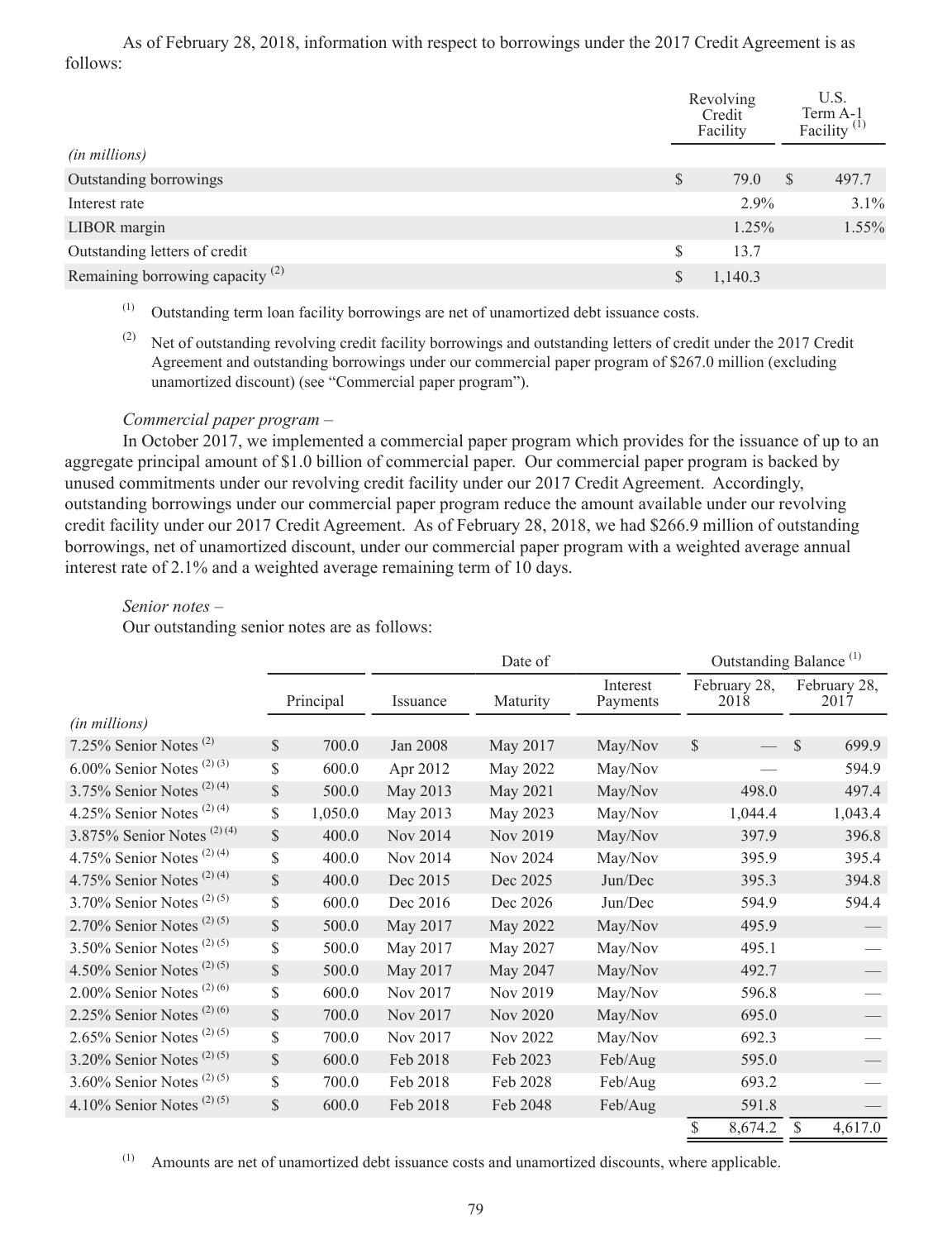- Senior unsecured obligations which rank equally in right of payment to all of our existing and future senior unsecured indebtedness. Guaranteed by certain of our U.S. subsidiaries on a senior unsecured basis.
- $(3)$  Redeemed prior to maturity in February 2018 at a redemption price equal to 100% of the outstanding principal amount, plus accrued and unpaid interest and a make-whole payment of \$73.6 million. The make-whole payment is included in loss on extinguishment of debt.
- $(4)$  Redeemable, in whole or in part, at our option at any time at a redemption price equal to 100% of the outstanding principal amount, plus accrued and unpaid interest and a make-whole payment based on the present value of the future payments at the adjusted Treasury Rate plus 50 basis points.
- $(5)$  Redeemable, in whole or in part, at our option at any time prior to the stated redemption date as defined in the indenture, at a redemption price equal to 100% of the outstanding principal amount, plus accrued and unpaid interest and a make-whole payment based on the present value of the future payments at the adjusted Treasury Rate plus the stated basis points as defined in the indenture. On or after the stated redemption date, redeemable, in whole or in part, at our option at any time at a redemption price equal to 100% of the outstanding principal amount, plus accrued and unpaid interest.

|                                      | Redemption                   |                                  |
|--------------------------------------|------------------------------|----------------------------------|
|                                      | Stated<br>Redemption<br>Date | Stated<br><b>Basis</b><br>Points |
| 3.70% Senior Notes due December 2026 | Sept 2026                    | 25                               |
| 2.70% Senior Notes due May 2022      | Apr 2022                     | 15                               |
| 3.50% Senior Notes due May 2027      | Feb 2027                     | 20                               |
| 4.50% Senior Notes due May 2047      | Nov 2046                     | 25                               |
| 2.65% Senior Notes due November 2022 | Oct 2022                     | 15                               |
| 3.20% Senior Notes due February 2023 | Jan 2023                     | 13                               |
| 3.60% Senior Notes due February 2028 | Nov 2027                     | 15                               |
| 4.10% Senior Notes due February 2048 | Aug 2047                     | 20                               |

 $(6)$  Redeemable, in whole or in part, at our option at any time prior to maturity, at a redemption price equal to 100% of the outstanding principal amount, plus accrued and unpaid interest and a make-whole payment based on the present value of the future payments at the adjusted Treasury Rate plus 10 basis points.

### *Indentures* –

Our indentures relating to our outstanding senior notes contain certain covenants, including, but not limited to: (i) a limitation on liens on certain assets, (ii) a limitation on certain sale and leaseback transactions, and (iii) restrictions on mergers, consolidations and the transfer of all or substantially all of our assets to another person.

## *Subsidiary credit facilities –*

### *General:*

We have additional credit arrangements totaling \$503.5 million and \$442.8 million as of February 28, 2018, and February 28, 2017, respectively. As of February 28, 2018, and February 28, 2017, amounts outstanding under these arrangements were \$277.0 million and \$269.5 million, respectively, the majority of which is classified as long-term as of the respective date. These arrangements primarily support the financing needs of our domestic and foreign subsidiary operations, as well as our glass production plant joint venture (see "Other long-term debt"). Interest rates and other terms of these borrowings vary from country to country, depending on local market conditions.

### *Other long-term debt:*

During the year ended February 28, 2017, we recorded an immaterial adjustment related to the prior period for the noncash conversion of \$132.0 million from noncontrolling equity interests to long-term debt associated with a contractual agreement with our glass production plant joint venture partner, Owens-Illinois. As of February 28, 2018, and February 28, 2017, outstanding borrowings under this contractual agreement were \$230.5 million and \$183.5 million, respectively. Amounts outstanding under the contractual agreement are included in our consolidated balance sheet in accordance with our consolidation of this VIE. These borrowings have a maturity date of December 2064 with both a fixed and variable interest rate component. The variable interest rate is based upon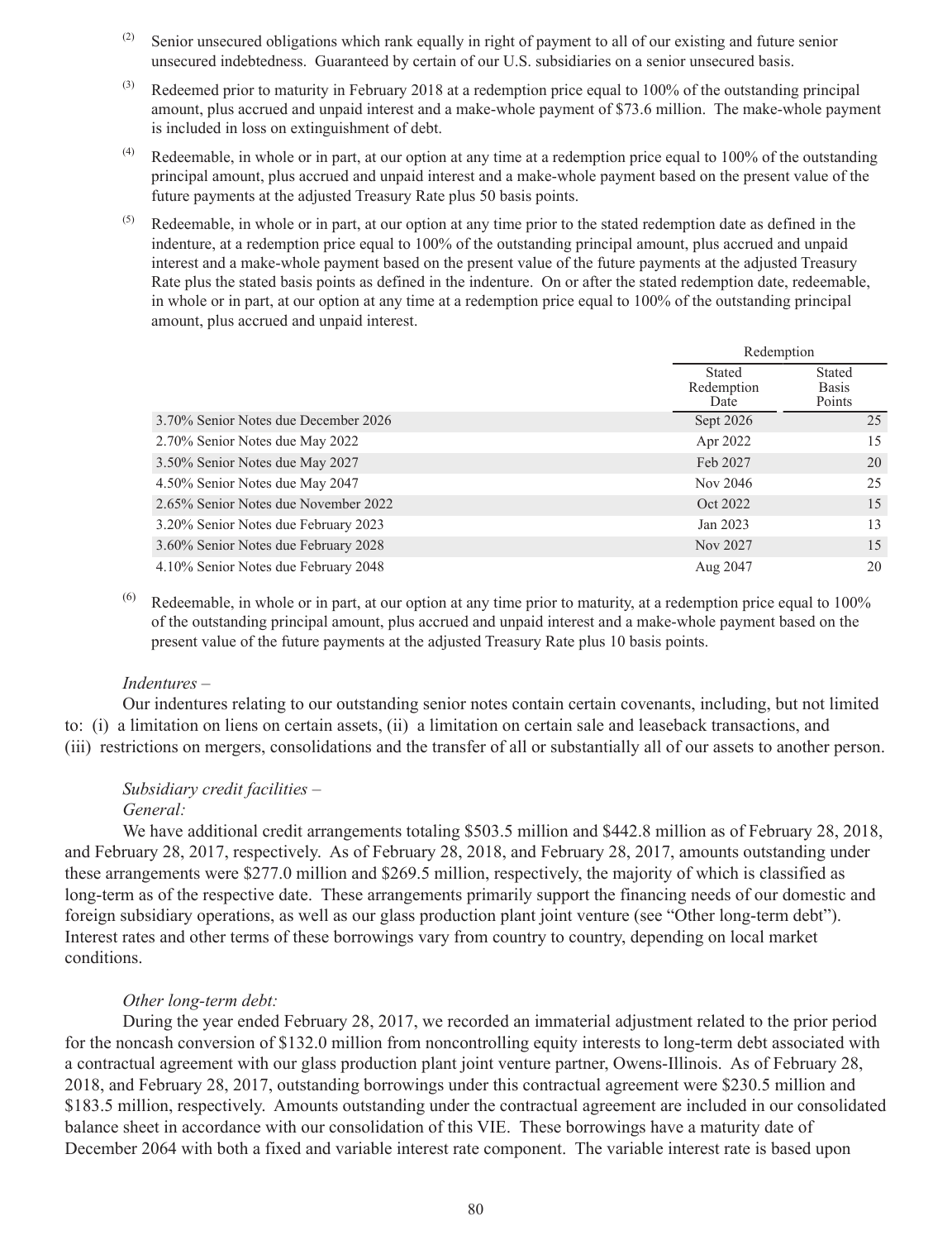certain performance measures as defined in the contractual agreement. As of February 28, 2018, the weighted average interest rate for amounts outstanding under the contractual agreement was 4.3%.

### *Debt payments* –

As of February 28, 2018, the required principal repayments under long-term debt obligations (excluding unamortized debt issuance costs and unamortized discounts of \$63.6 million and \$13.3 million, respectively) for each of the five succeeding fiscal years and thereafter are as follows:

| (in millions) |    |         |
|---------------|----|---------|
| 2019          | \$ | 22.3    |
| 2020          |    | 1,016.1 |
| 2021          |    | 711.6   |
| 2022          |    | 507.5   |
| 2023          |    | 1,805.0 |
| Thereafter    |    | 5,454.3 |
|               | S  | 9,516.8 |

### *Accounts receivable securitization facilities –*

We have a 364-day revolving trade accounts receivable securitization facility (the "CBI Facility"), and Crown Imports, a wholly-owned indirect subsidiary of ours, has a 364-day revolving trade accounts receivable securitization facility (the "Crown Facility"), both of which are amended annually, generally under substantially identical provisions in all material respects to the prior facilities.

Under the CBI Facility, trade accounts receivable generated by us and certain of our subsidiaries are sold by us to our wholly-owned bankruptcy remote single purpose subsidiary (the "CBI SPV"), which is consolidated by us for financial reporting purposes. Under the Crown Facility, trade accounts receivable generated by Crown Imports are sold by Crown Imports to its wholly-owned bankruptcy remote single purpose subsidiary (the "Crown SPV"), which is consolidated by us for financial reporting purposes. These receivables have been pledged by the CBI SPV and the Crown SPV to secure borrowings under the CBI Facility and the Crown Facility, respectively, with such receivables serviced by us and Crown, respectively. The receivable balances related to the CBI Facility and the Crown Facility are reported as accounts receivable on our balance sheets, but the receivables are at all times owned by the CBI SPV and the Crown SPV, respectively, and are included on our financial statements as required by generally accepted accounting principles.

Under both facilities, there are two lenders, one holding 60% of the aggregate facility and the other holding 40% of the aggregate facility. Borrowings under the CBI Facility and the Crown Facility are recorded as secured borrowings and bear interest as follows: (i) 60% of the borrowings are charged at that lender's cost of funds plus a margin of 75 basis points and (ii) 40% of the borrowings are charged at one-month LIBOR plus a margin of 75 basis points. The CBI Facility provides borrowing capacity of \$230.0 million up to \$330.0 million structured to account for the seasonality of our business, subject to further limitations based upon various pre-agreed formulas. The Crown Facility provides borrowing capacity of \$130.0 million up to \$250.0 million structured to account for the seasonality of Crown Imports' business.

As of February 28, 2018, our accounts receivable securitization facilities are as follows:

|                     | Outstanding<br><b>Borrowings</b> | Weighted<br>Average<br><b>Interest Rate</b> | Remaining<br><b>Borrowing</b><br>Capacity |
|---------------------|----------------------------------|---------------------------------------------|-------------------------------------------|
| (in millions)       |                                  |                                             |                                           |
| <b>CBI</b> Facility | 246.9                            | $2.4\%$ \$                                  | 13.1                                      |
| Crown Facility      | 145.0                            | $2.4\%$ \$                                  |                                           |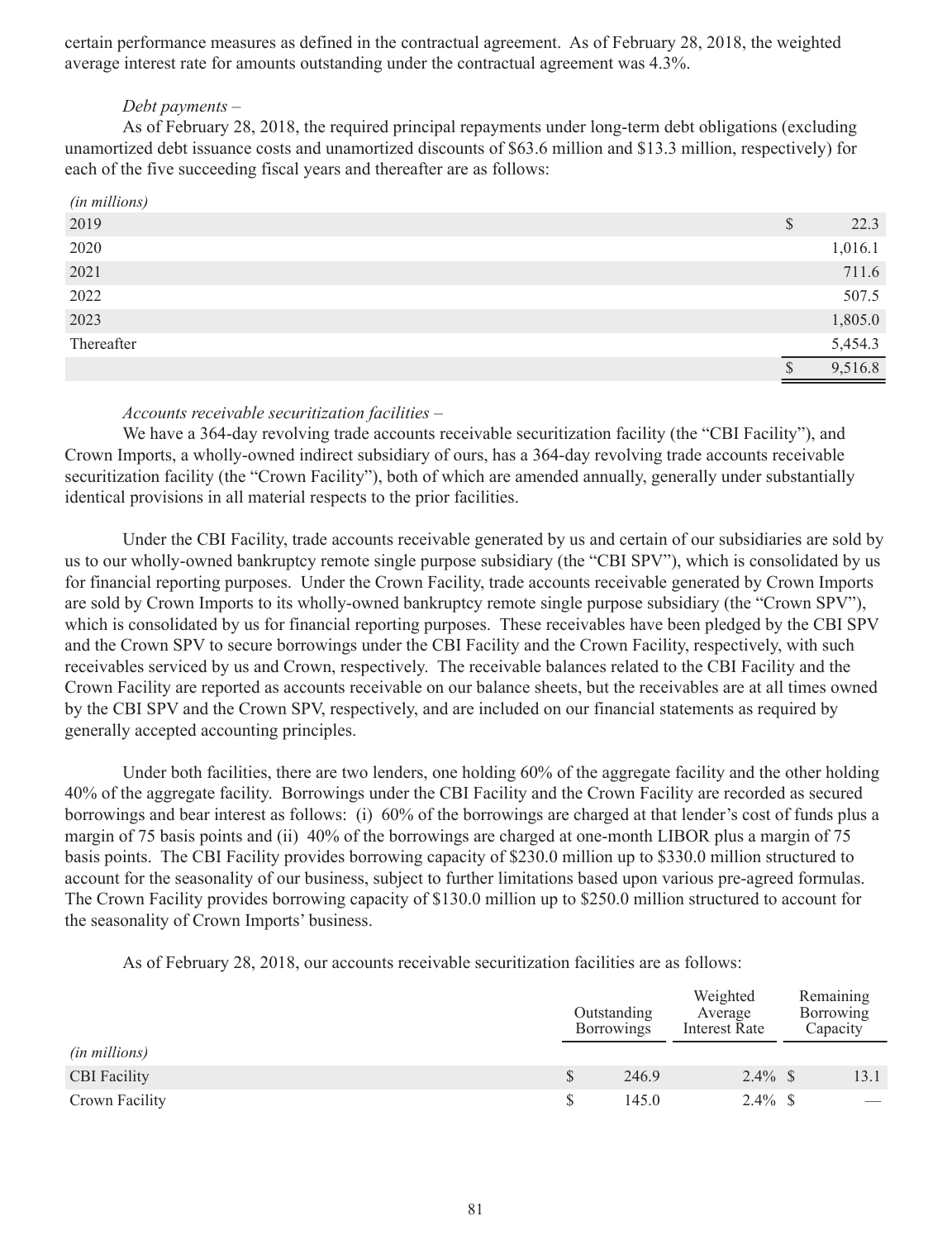#### 13. INCOME TAXES:

Income before income taxes was generated as follows:

|               | For the Years Ended |                      |  |                      |                      |         |  |  |  |
|---------------|---------------------|----------------------|--|----------------------|----------------------|---------|--|--|--|
|               |                     | February 28,<br>2018 |  | February 28,<br>2017 | February 29,<br>2016 |         |  |  |  |
| (in millions) |                     |                      |  |                      |                      |         |  |  |  |
| Domestic      | S.                  | 596.2 \$             |  | 788.0 \$             |                      | 599.3   |  |  |  |
| Foreign       |                     | 1,746.5              |  | 1,305.4              |                      | 901.9   |  |  |  |
|               |                     | $2,342.7$ \$         |  | $2,093.4$ \$         |                      | 1,501.2 |  |  |  |

The income tax provision (benefit) consisted of the following:

|                      | For the Years Ended |                      |                      |          |                      |       |  |  |
|----------------------|---------------------|----------------------|----------------------|----------|----------------------|-------|--|--|
|                      |                     | February 28,<br>2018 | February 28,<br>2017 |          | February 29,<br>2016 |       |  |  |
| (in millions)        |                     |                      |                      |          |                      |       |  |  |
| Current              |                     |                      |                      |          |                      |       |  |  |
| Federal              | $\mathcal{S}$       | 261.2                | <sup>S</sup>         | 270.8 \$ |                      | 126.2 |  |  |
| <b>State</b>         |                     | 20.4                 |                      | 28.5     |                      | 19.9  |  |  |
| Foreign              |                     | 158.4                |                      | 126.2    |                      | 43.5  |  |  |
| Total current        |                     | 440.0                |                      | 425.5    |                      | 189.6 |  |  |
| Deferred             |                     |                      |                      |          |                      |       |  |  |
| Federal              |                     | (486.8)              |                      | 113.4    |                      | 232.4 |  |  |
| <b>State</b>         |                     | 0.4                  |                      | 7.5      |                      | 15.6  |  |  |
| Foreign              |                     | 58.3                 |                      | 7.8      |                      | 3.0   |  |  |
| Total deferred       |                     | (428.1)              |                      | 128.7    |                      | 251.0 |  |  |
| Income tax provision | $\mathcal{S}$       | 11.9                 | <sup>\$</sup>        | 554.2    | <sup>S</sup>         | 440.6 |  |  |

On December 22, 2017, the Tax Cuts and Jobs Act (the "TCJ Act") was signed into law. The TCJ Act significantly changes U.S. corporate income taxes by, among other items, lowering the federal statutory rate from 35% to 21%, eliminating certain deductions, changing how foreign earnings are subject to U.S. tax and imposing a mandatory one-time transition tax on accumulated earnings of foreign subsidiaries. In December 2017, the SEC issued guidance related to the income tax accounting implications of the TCJ Act. This guidance provides a measurement period, which extends no longer than one year from the enactment date of the TCJ Act, during which a company may complete its accounting for the income tax implications of the TCJ Act. In accordance with this guidance, we recorded a provisional net income tax benefit of \$363.0 million for the year ended February 28, 2018. This amount is comprised primarily of (i) a benefit of \$323.0 million from the remeasurement of our deferred tax assets and liabilities to the new, lower federal statutory rate and (ii) a benefit of \$220.0 million from the reversal of deferred tax liabilities previously provided for unremitted earnings of foreign subsidiaries which were not considered to be indefinitely reinvested; partially offset by the recording of the mandatory one-time transition tax of \$180.0 million on unremitted earnings of our foreign subsidiaries. Additionally, we will reflect any adjustments to the recorded provisional amounts in the reporting period in which the adjustments are determined.

The TCJ Act also creates a new requirement that certain income earned by foreign subsidiaries ("GILTI"), must be included in U.S. gross income. The FASB allows an accounting policy election of either recognizing deferred taxes for temporary differences expected to reverse as GILTI in future years or recognizing such taxes as a current period expense when incurred. Our provisional net income tax benefit does not include deferred taxes relating to GILTI as we expect to recognize such differences as a current period tax when incurred.

Due to the timing of the enactment and the complexity involved in applying the provisions of the TCJ Act, we have made reasonable estimates of the effects and, as previously noted, recorded provisional amounts in our financial statements as of and for the year ended February 28, 2018, based on currently available information.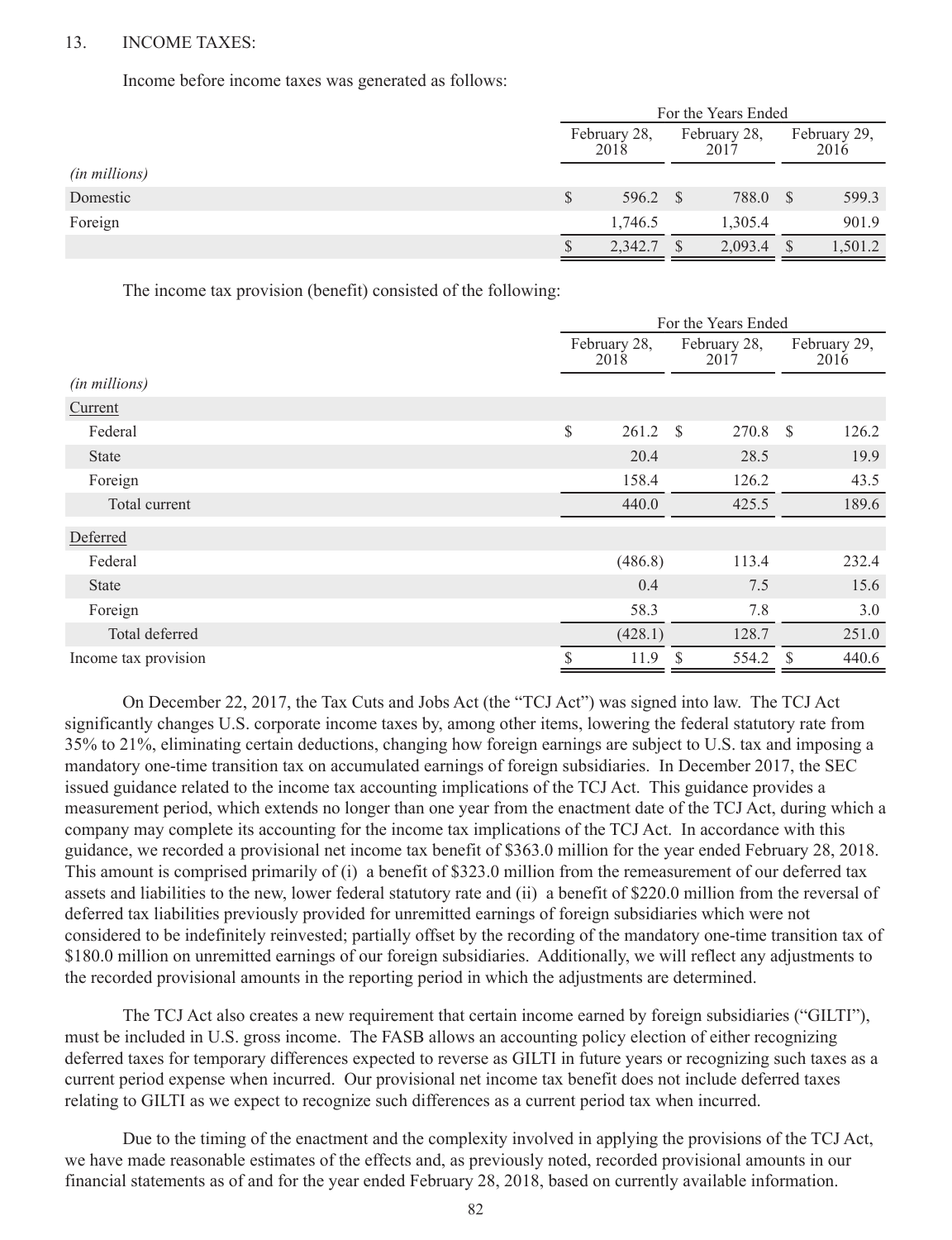Specific to the provisional net income tax benefit recorded for the remeasurement of our deferred tax assets and liabilities, although the tax rate reduction is known, we have not collected certain information necessary to fully complete our analysis of the effect of the TCJ Act on the underlying deferred taxes. Specific to the provisional income tax expense for the mandatory one-time transition tax on unremitted earnings of our foreign subsidiaries, further analysis is required for certain foreign taxable earnings and profits and foreign tax credits, as well as an interpretive determination on the classification of certain cash equivalents.

As we complete our analysis of the income tax effects of the TCJ Act and incorporate additional guidance that may be issued by the U.S. Treasury Department, the Internal Revenue Service ("IRS") or other standard-setting bodies, we may identify additional income tax effects not reflected as of February 28, 2018, which may result in adjustment to the recorded provisional amounts in subsequent reporting periods as discrete adjustments to our income tax provision. Those adjustments may materially impact our provision for income taxes and effective tax rate in the period in which the adjustments are made. The accounting for the income tax effects of the TCJ Act will be completed no later than one year from the enactment date of the TCJ Act.

Prior to the third quarter of fiscal 2017, we had historically provided deferred income taxes for the repatriation to the U.S. of earnings from our foreign subsidiaries. During the third quarter of fiscal 2017, in connection with the agreement to divest the Canadian wine business and the ongoing Beer capacity expansion activities in Mexico, including the agreement to acquire the Obregon Brewery, we changed our assertion regarding our ability and intent to indefinitely reinvest unremitted earnings of certain foreign subsidiaries. Approximately \$420 million of our earnings for the year ended February 28, 2017, and all future earnings for these foreign subsidiaries were expected to be indefinitely reinvested. Therefore, no deferred income taxes had been provided on these applicable unremitted earnings. Although we expect to continue to reinvest these foreign earnings, as the TCJ Act reduces the tax impact of repatriation, beginning in the fourth quarter of fiscal 2018, we have provided deferred income taxes, consisting primarily of foreign withholding and state taxes, on all applicable unremitted earnings of our foreign subsidiaries.

A reconciliation of the total tax provision (benefit) to the amount computed by applying the statutory U.S. Federal income tax rate to income before provision for (benefit from) income taxes is as follows:

|                                                                                                | For the Years Ended |                   |                            |               |                   |                            |                   |         |                            |  |
|------------------------------------------------------------------------------------------------|---------------------|-------------------|----------------------------|---------------|-------------------|----------------------------|-------------------|---------|----------------------------|--|
|                                                                                                |                     | February 28, 2018 |                            |               | February 28, 2017 |                            | February 29, 2016 |         |                            |  |
|                                                                                                |                     | Amount            | $%$ of<br>Pretax<br>Income | Amount        |                   | $%$ of<br>Pretax<br>Income | Amount            |         | $%$ of<br>Pretax<br>Income |  |
| $(in$ millions, except $%$ of pretax income data)                                              |                     |                   |                            |               |                   |                            |                   |         |                            |  |
| Income tax provision at statutory rate                                                         | \$                  | 766.9             | 32.7%                      | <sup>\$</sup> | 732.7             | $35.0\%$                   | <sup>S</sup>      | 525.4   | 35.0%                      |  |
| State and local income taxes, net of federal<br>income tax benefit <sup><math>(1)</math></sup> |                     | 17.5              | $0.7\%$                    |               | 23.4              | $1.1\%$                    |                   | 23.1    | 1.5%                       |  |
| Provisional net income tax benefit from TCJ<br>Act                                             |                     | (363.0)           | $(15.5\%)$                 |               |                   | $- \frac{0}{0}$            |                   |         | $- \frac{9}{6}$            |  |
| Earnings of subsidiaries taxed at other than U.S. statutory rate $(2)$                         |                     | (319.1)           | $(13.6\%)$                 |               | (160.4)           | $(7.6\%)$                  |                   | (101.2) | $(6.7\%)$                  |  |
| Excess tax benefits from stock-based<br>compensation awards $(3)$                              |                     | (68.6)            | $(2.9\%)$                  |               |                   | $- \frac{0}{0}$            |                   |         | $- \frac{9}{6}$            |  |
| Canadian Divestiture                                                                           |                     |                   | $- \frac{0}{0}$            |               | (25.5)            | $(1.2\%)$                  |                   |         | $- \frac{9}{6}$            |  |
| Miscellaneous items, net                                                                       |                     | (21.8)            | $(0.9\%)$                  |               | (16.0)            | $(0.8\%)$                  |                   | (6.7)   | $(0.5\%)$                  |  |
| Income tax provision at effective rate                                                         | S                   | 11.9              | $0.5\%$                    | <sup>\$</sup> | 554.2             | 26.5%                      | <sup>\$</sup>     | 440.6   | 29.3%                      |  |

(1) Consists of differences resulting from adjustments to the current and deferred state effective tax rates.

(2) Consists of the difference between the U.S. statutory rate and local jurisdiction tax rates, as well as the provision for incremental U.S. taxes on unremitted earnings of certain foreign subsidiaries offset by foreign tax credits and other foreign adjustments.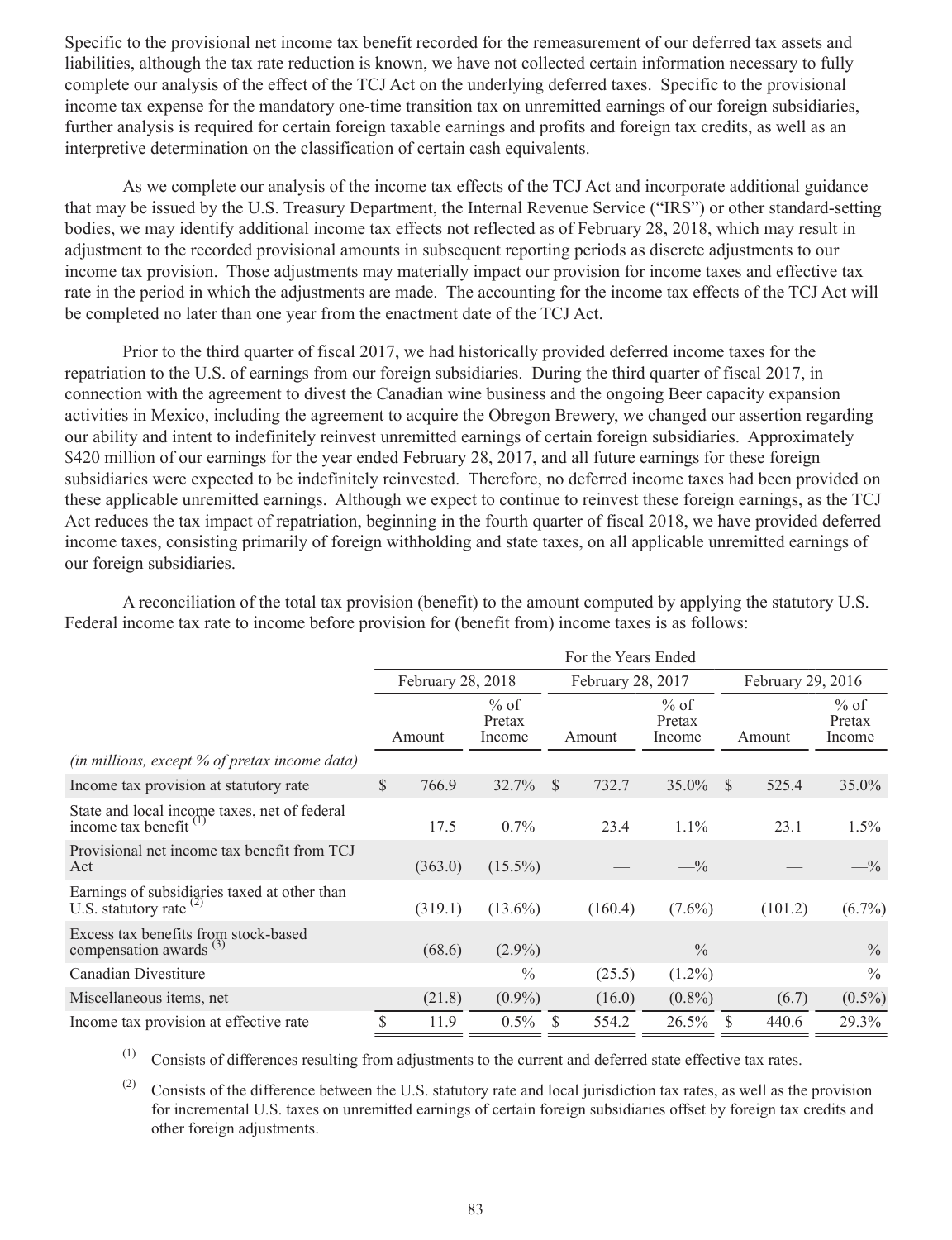Consists of the recognition of the income tax effect of stock-based compensation awards in the income statement when the awards vest or are settled as a result of our March 1, 2017, adoption of FASB amended share-based compensation guidance.

Deferred tax assets and liabilities reflect the future income tax effects of temporary differences between the financial statement carrying amounts of existing assets and liabilities and their respective tax bases and are measured using enacted tax rates that apply to taxable income.

Significant components of deferred tax assets (liabilities) consist of the following:

|                                         |              | February 28,<br>2018 |    | February 28,<br>2017 |
|-----------------------------------------|--------------|----------------------|----|----------------------|
| (in millions)                           |              |                      |    |                      |
| Deferred tax assets                     |              |                      |    |                      |
| Loss carryforwards                      | $\mathbb{S}$ | 106.0                | -S | 144.0                |
| Stock-based compensation                |              | 29.1                 |    | 43.2                 |
| Inventory                               |              | 18.3                 |    | 12.5                 |
| Other accruals                          |              | 57.2                 |    | 32.0                 |
| Gross deferred tax assets               |              | 210.6                |    | 231.7                |
| Valuation allowances                    |              | (112.1)              |    | (134.1)              |
| Deferred tax assets, net                |              | 98.5                 |    | 97.6                 |
| Deferred tax liabilities                |              |                      |    |                      |
| Intangible assets                       |              | (499.8)              |    | (720.6)              |
| Property, plant and equipment           |              | (197.8)              |    | (255.0)              |
| Investments in unconsolidated investees |              | (78.2)               |    | (24.2)               |
| Provision for unremitted earnings       |              | (21.2)               |    | (229.3)              |
| Derivative instruments                  |              | (19.8)               |    | (0.9)                |
| Total deferred tax liabilities          |              | (816.8)              |    | (1,230.0)            |
| Deferred tax liabilities, net           | \$           | $(718.3)$ \$         |    | (1, 132.4)           |

In assessing the realizability of deferred tax assets, we consider whether it is more likely than not that some or all of the deferred tax assets will not be realized. In making this assessment, we consider the projected reversal of deferred tax liabilities and projected future taxable income. Based upon this assessment, we believe it is more likely than not that we will realize the benefits of these deductible differences, net of any valuation allowances.

As of February 28, 2018, operating loss carryforwards, which are primarily state and foreign, totaling \$307.2 million are being carried forward in a number of jurisdictions where we are permitted to use tax operating losses from prior periods to reduce future taxable income. Of these operating loss carryforwards, \$216.7 million will expire in fiscal 2019 through fiscal 2038 and \$90.5 million of operating losses in certain jurisdictions may be carried forward indefinitely. Additionally, as of February 28, 2018, federal capital losses totaling \$269.5 million are being carried forward and will expire in fiscal 2022.

We have recognized valuation allowances for operating loss carryforwards, capital loss carryforwards and other deferred tax assets when we believe it is more likely than not that these items will not be realized. The decrease in our valuation allowances as of February 28, 2018, primarily relates to the reduction in the federal statutory rate from 35% to 21% under the TCJ Act.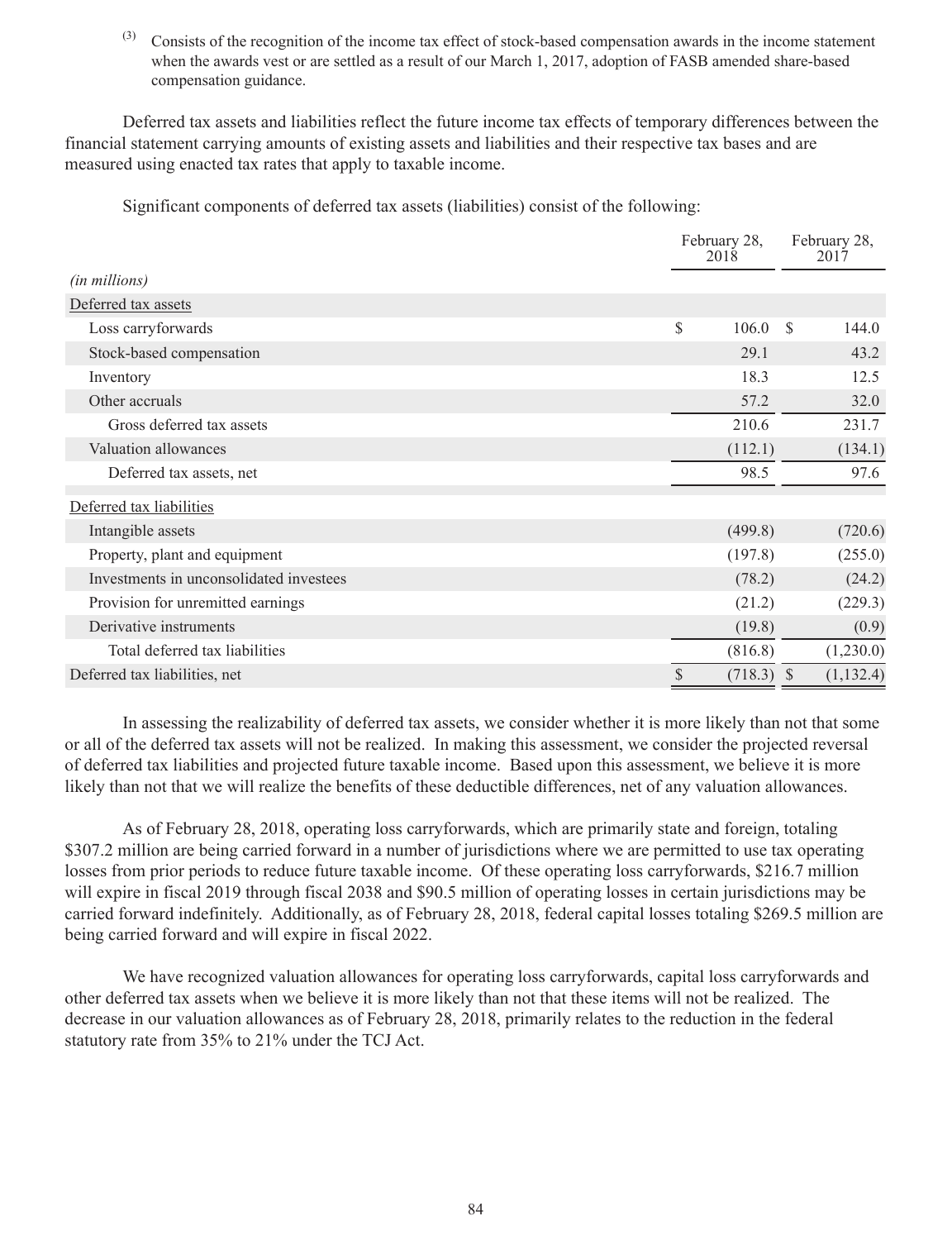The liability for income taxes associated with uncertain tax positions, excluding interest and penalties, and a reconciliation of the beginning and ending unrecognized tax benefit liabilities is as follows:

|                                                                        |              |                      | For the Years Ended  |  |                      |
|------------------------------------------------------------------------|--------------|----------------------|----------------------|--|----------------------|
|                                                                        |              | February 28,<br>2018 | February 28,<br>2017 |  | February 29,<br>2016 |
| ( <i>in millions</i> )                                                 |              |                      |                      |  |                      |
| Balance as of March 1                                                  | $\mathbb{S}$ | $39.5$ \$            | 30.4 \$              |  | 85.5                 |
| Increases as a result of tax positions taken during a prior period     |              | 7.5                  |                      |  | 0.1                  |
| Decreases as a result of tax positions taken during a prior period     |              | (0.1)                | (11.5)               |  | (1.2)                |
| Increases as a result of tax positions taken during the current period |              | 43.8                 | 21.3                 |  | 3.7                  |
| Decreases related to settlements with tax authorities                  |              | (0.4)                |                      |  | (54.7)               |
| Decreases related to lapse of applicable statute of limitations        |              | (1.0)                | (0.7)                |  | (3.0)                |
| Balance as of last day of February                                     |              | 89.3                 | 39.5                 |  | 30.4                 |

As of February 28, 2018, and February 28, 2017, we had \$93.7 million and \$42.7 million, respectively, of non-current unrecognized tax benefit liabilities, including interest and penalties, recorded on our balance sheets. These liabilities are recorded as non-current as payment of cash is not anticipated within one year of the balance sheet date.

As of February 28, 2018, and February 28, 2017, we had \$89.3 million and \$39.5 million, respectively, of unrecognized tax benefit liabilities that, if recognized, would decrease the effective tax rate.

We file U.S. Federal income tax returns and various state, local and foreign income tax returns. Major tax jurisdictions where we are subject to examination by tax authorities include Canada, Luxembourg, Mexico, New Zealand and the U.S. Various U.S. Federal, state and foreign income tax examinations are currently in progress. It is reasonably possible that the liability associated with our unrecognized tax benefit liabilities will increase or decrease within the next twelve months as a result of these examinations or the expiration of statutes of limitation. As of February 28, 2018, we estimate that unrecognized tax benefit liabilities could change by a range of \$1 million to \$79 million. With few exceptions, we are no longer subject to U.S. Federal, state, local or foreign income tax examinations for fiscal years prior to February 28, 2011.

We provide for additional tax expense based on probable outcomes of ongoing tax examinations and assessments in various jurisdictions. While it is often difficult to predict the outcome or the timing of resolution of any tax matter, we believe the reserves reflect the probable outcome of known tax contingencies. Unfavorable settlement of any particular issue would require the use of cash. Favorable resolution would be recognized as a reduction to the effective tax rate in the year of resolution.

During the fourth quarter of fiscal 2018, we successfully concluded the IRS Appeals process related to certain issues under examination for our fiscal years ended February 28, 2010, and February 28, 2011, with no incremental liability. For other items that were effectively settled for the second quarter of fiscal 2016, we reduced our liability for uncertain tax positions and recorded a tax benefit of \$31.9 million. In addition, during the year ended February 29, 2016, various U.S. state and international examinations were finalized. In total, tax benefits of \$51.0 million were recorded for the year ended February 29, 2016, related to the resolution of certain tax positions in connection with those examinations and the expiration of statutes of limitation.

### 14. COMMITMENTS AND CONTINGENCIES:

### *Operating leases –*

The minimum lease payments for our operating leases are recognized on a straight-line basis over the minimum lease term. Step rent provisions, escalation clauses, capital improvement funding and other lease concessions, when present in our leases, are taken into account in computing the minimum lease payments.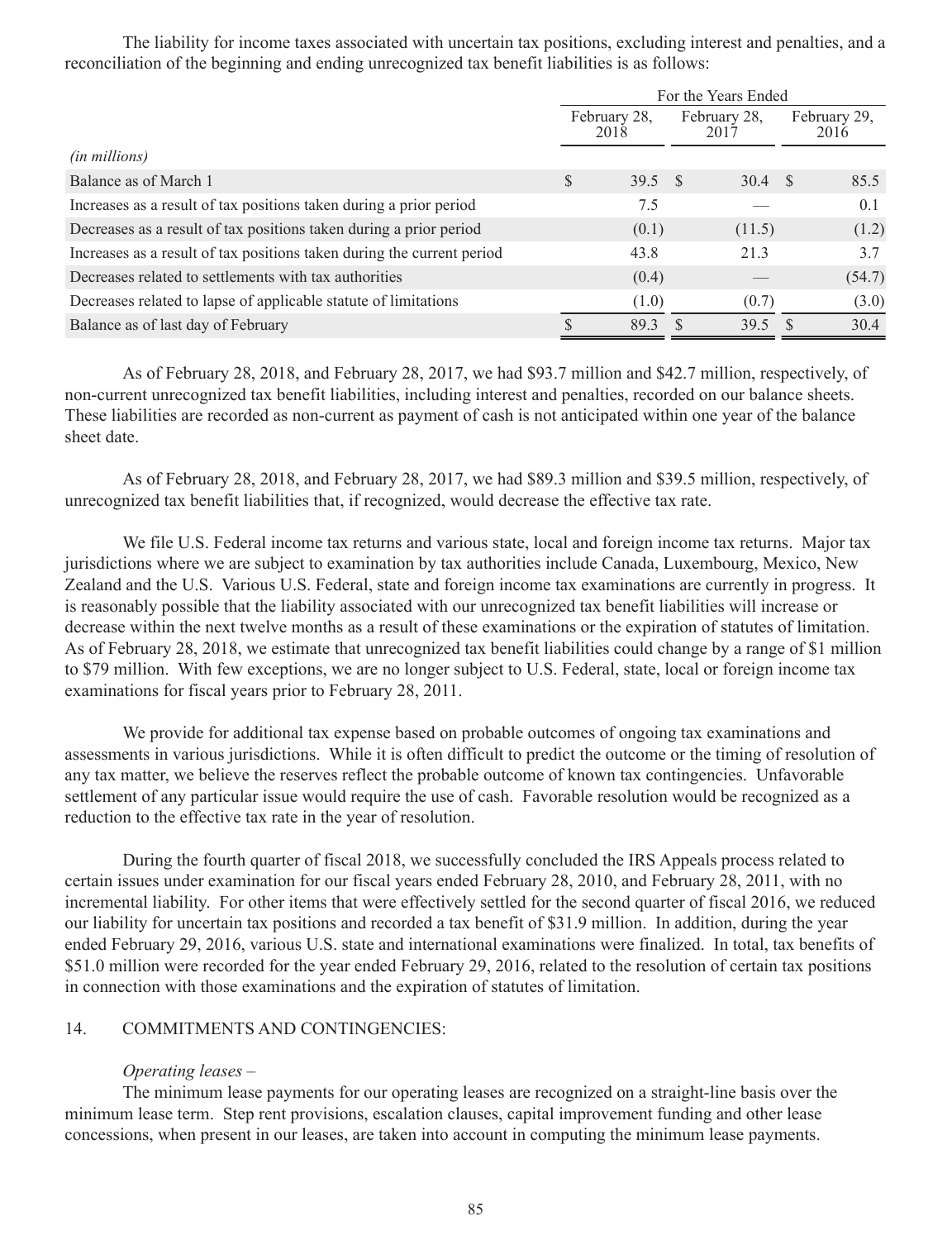Future payments under noncancelable operating leases having initial or remaining terms of one year or more are as follows for each of the five succeeding fiscal years and thereafter:

| $(in\,millions)$<br>2019                    | S | 53.6  |
|---------------------------------------------|---|-------|
| $\begin{array}{c} 2020 \\ 2021 \end{array}$ |   | 53.7  |
|                                             |   | 50.3  |
| $\begin{array}{c} 2022 \\ 2023 \end{array}$ |   | 44.0  |
|                                             |   | 41.3  |
| Thereafter                                  |   | 316.3 |
|                                             | P | 559.2 |

Rental expense was \$59.1 million, \$59.2 million and \$56.1 million for the years ended February 28, 2018, February 28, 2017, and February 29, 2016, respectively.

### *Purchase commitments and contingencies –*

We have entered into various long-term contracts in the normal course of business for the purchase of (i) certain inventory components, (ii) property, plant and equipment and related contractor and manufacturing services, (iii) processing and warehousing services and (iv) certain energy requirements. As of February 28, 2018, the estimated aggregate minimum purchase obligations under these contracts are as follows:

|                                           | Type                                                                        | Length of Commitment  |              | Amount  |
|-------------------------------------------|-----------------------------------------------------------------------------|-----------------------|--------------|---------|
| ( <i>in millions</i> )                    |                                                                             |                       |              |         |
| Raw materials and supplies <sup>(1)</sup> | Packaging, grapes and other raw materials                                   | through December 2031 | <sup>S</sup> | 6,622.1 |
| In-process inventories                    | Bulk wine and spirits                                                       | through February 2022 |              | 148.6   |
| Capital expenditures $(2)$                | Property, plant and equipment, and contractor<br>and manufacturing services | through February 2022 |              | 590.3   |
| Other                                     | Processing and warehousing services, energy<br>contracts                    | through May 2029      |              | 340.7   |
|                                           |                                                                             |                       |              | 7,701.7 |

(1) Certain grape purchasing arrangements include the purchase of grape production yielded from specified blocks of a vineyard. The actual tonnage and price of grapes that we purchase will vary each year depending on certain factors, including weather, time of harvest, overall market conditions and the agricultural practices and location of the vineyard. Amounts included herein for the estimated aggregate minimum grape purchase obligations consist of estimates for the purchase of the grapes and the implicit leases of the land.

 $(2)$  Consists of purchase commitments entered into primarily in connection with the construction of a brewery located in Mexicali, Baja California, Mexico, and the expansion projects for the Nava Brewery and the adjacent glass production plant.

Additionally, we have entered into various contractual arrangements with affiliates of Owens-Illinois primarily for the purchase of glass bottles used largely in our imported and craft beer portfolios. Amounts purchased under these arrangements for the years ended February 28, 2018, February 28, 2017, and February 29, 2016, were \$316.6 million, \$292.3 million and \$162.5 million, respectively.

### *Indemnification liabilities –*

In connection with a prior divestiture as well as with the Canadian Divestiture, we have indemnified respective parties against certain liabilities that may arise, including those related to certain income tax matters, certain contracts with certain investees of one of the divested businesses and a certain facility in the U.K. As of February 28, 2018, and February 28, 2017, the carrying amount of these indemnification liabilities was \$12.8 million and \$9.6 million, respectively, and is included in other liabilities. If the indemnified party were to incur a liability, pursuant to the terms of the indemnification, we would be required to reimburse the indemnified party. As of February 28, 2018, we estimate that these indemnifications could require us to make potential future payments of up to \$56.2 million under these indemnifications with \$25.6 million of this amount able to be recovered by us from third parties under recourse provisions. We do not expect to be required to make material payments under the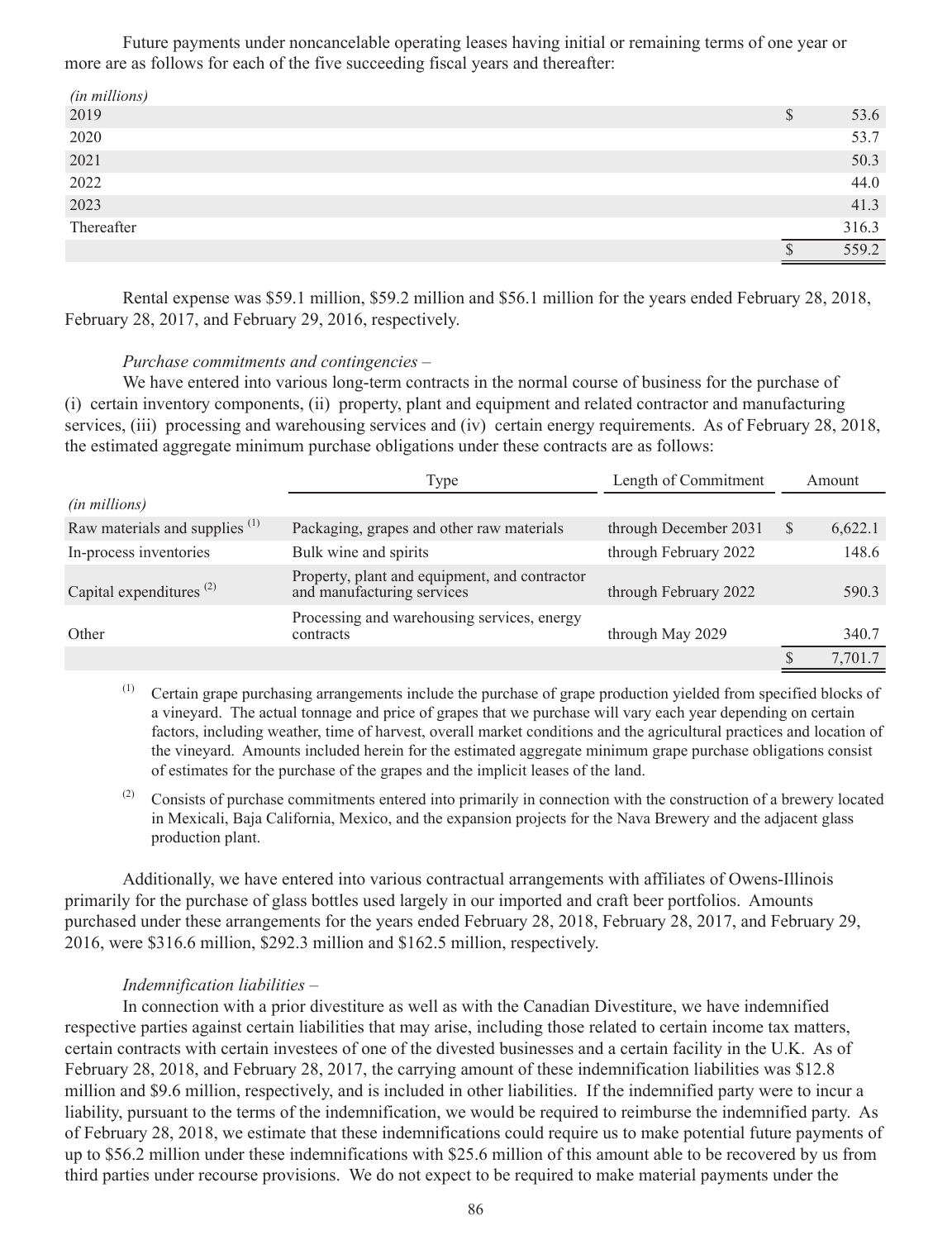indemnifications and we believe that the likelihood is remote that the indemnifications could have a material adverse effect on our financial position, results of operations, cash flows or liquidity.

#### *Legal matters –*

In the course of our business, we are subject to litigation from time to time. Although the amount of any liability with respect to such litigation cannot be determined, in the opinion of management, such liability will not have a material adverse effect on our financial condition, results of operations or cash flows.

### *Other –*

In the fourth quarter of fiscal 2018, we recorded a loss of \$19.1 million in connection with the write-down of certain bulk wine inventory as a result of smoke damage sustained during the Fall 2017 California wildfires. While we will pursue reimbursement from our insurance carriers, there can be no assurance there will be any potential recoveries.

### 15. STOCKHOLDERS' EQUITY:

#### *Common stock –*

We have two classes of common stock with a material number of shares outstanding: Class A Common Stock and Class B Convertible Common Stock. Class B Convertible Common Stock shares are convertible into shares of Class A Common Stock on a one-to-one basis at any time at the option of the holder. Holders of Class B Convertible Common Stock are entitled to ten votes per share. Holders of Class A Common Stock are entitled to one vote per share and a cash dividend premium. If we pay a cash dividend on Class B Convertible Common Stock, each share of Class A Common Stock will receive an amount at least ten percent greater than the amount of the cash dividend per share paid on Class B Convertible Common Stock. In addition, the Board of Directors may declare and pay a dividend on Class A Common Stock without paying any dividend on Class B Convertible Common Stock. However, our senior credit facility limits the cash dividends that we can pay on our common stock to a fixed amount per quarter but the fixed amount may be exceeded subject to various conditions set forth in the senior credit facility.

In addition, we have a class of common stock with an immaterial number of shares outstanding: Class 1 Common Stock. Shares of Class 1 Common Stock generally have no voting rights. Class 1 Common Stock shares are convertible into shares of Class A Common Stock on a one-to-one basis at any time at the option of the holder, provided that the holder immediately sells the Class A Common Stock acquired upon conversion. Because shares of Class 1 Common Stock are convertible into shares of Class A Common Stock, for each share of Class 1 Common Stock issued, we must reserve one share of Class A Common Stock for issuance upon the conversion of the share of Class 1 Common Stock. Holders of Class 1 Common Stock do not have any preference as to dividends, but may participate in any dividend if and when declared by the Board of Directors. If we pay a cash dividend on Class 1 Common Stock, each share of Class A Common Stock will receive an amount at least ten percent greater than the amount of cash dividend per share paid on Class 1 Common Stock. In addition, the Board of Directors may declare and pay a dividend on Class A Common Stock without paying a dividend on Class 1 Common Stock. The cash dividends declared and paid on Class B Convertible Common Stock and Class 1 Common Stock must always be the same.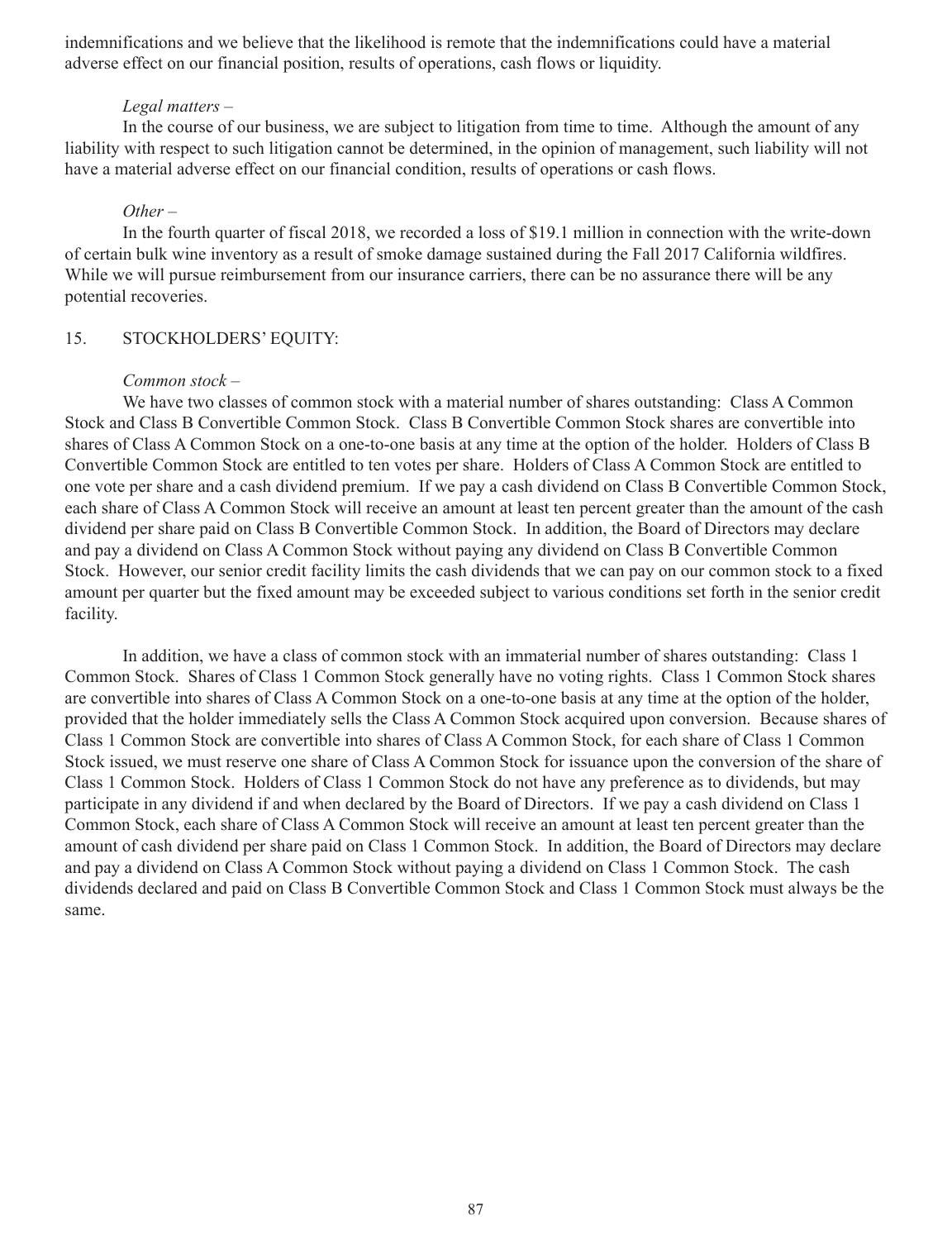The number of shares of common stock issued and treasury stock, and associated share activity, are as follows:

|                                                   |                | Common Stock |         | <b>Treasury Stock</b> |           |  |  |
|---------------------------------------------------|----------------|--------------|---------|-----------------------|-----------|--|--|
|                                                   | Class A        | Class B      | Class 1 | Class A               | Class B   |  |  |
| Balance at February 28, 2015                      | 250,839,359    | 28,389,608   |         | 79,681,859            | 5,005,800 |  |  |
| Share repurchases                                 |                |              |         | 246,143               |           |  |  |
| Conversion of shares                              | 31,079         | (31,079)     |         |                       |           |  |  |
| Exercise of stock options                         | 4,687,588      |              | 2,000   |                       |           |  |  |
| Employee stock purchases                          |                |              |         | (89, 155)             |           |  |  |
| Grant of restricted stock awards                  |                |              |         | (4,984)               |           |  |  |
| Vesting of restricted stock units $(1)$           |                |              |         | (157, 052)            |           |  |  |
| Vesting of performance share units $(2)$          |                |              |         | (223, 044)            |           |  |  |
| Cancellation of restricted shares                 |                |              |         | 244                   |           |  |  |
| Balance at February 29, 2016                      | 255,558,026    | 28,358,529   | 2,000   | 79,454,011            | 5,005,800 |  |  |
| Share repurchases                                 |                |              |         | 7,407,051             |           |  |  |
| Conversion of shares                              | $\overline{2}$ | (2)          |         |                       |           |  |  |
| Exercise of stock options                         | 1,948,156      |              | 80      |                       |           |  |  |
| Employee stock purchases                          |                |              |         | (77, 671)             |           |  |  |
| Grant of restricted stock awards                  |                |              |         | (4,088)               |           |  |  |
| Vesting of restricted stock units $(1)$           |                |              |         | (325,773)             |           |  |  |
| Vesting of performance share units $(2)$          |                |              |         | (190, 559)            |           |  |  |
| Balance at February 28, 2017                      | 257,506,184    | 28,358,527   | 2,080   | 86,262,971            | 5,005,800 |  |  |
| Share repurchases                                 |                |              |         | 4,810,061             |           |  |  |
| Conversion of shares                              | 29,640         | (23, 140)    | (6,500) |                       |           |  |  |
| Exercise of stock options                         | 1,182,532      |              | 6,390   |                       |           |  |  |
| Employee stock purchases                          |                |              |         | (75, 023)             |           |  |  |
| Grant of restricted stock awards                  |                |              |         | (3,848)               |           |  |  |
| Vesting of restricted stock units $(1)$           |                |              |         | (181, 994)            |           |  |  |
| Vesting of performance share units <sup>(2)</sup> |                |              |         | (68, 928)             |           |  |  |
| Balance at February 28, 2018                      | 258,718,356    | 28,335,387   | 1,970   | 90,743,239            | 5,005,800 |  |  |

(1) Net of 117,188 shares, 241,870 shares and 112,851 shares withheld for the years ended February 28, 2018, February 28, 2017, and February 29, 2016, respectively, to satisfy tax withholding requirements.

(2) Net of 55,584 shares, 168,811 shares and 216,396 shares withheld for the years ended February 28, 2018, February 28, 2017, and February 29, 2016, respectively, to satisfy tax withholding requirements.

#### *Stock repurchases –*

In April 2012, our Board of Directors authorized the repurchase of up to \$1.0 billion of our Class A Common Stock and Class B Convertible Common Stock (the "2013 Authorization"), which was fully utilized during the year ended February 28, 2017. Shares repurchased under the 2013 Authorization have become treasury shares.

In November 2016, our Board of Directors authorized the repurchase of up to \$1.0 billion of our Class A Common Stock and Class B Convertible Common Stock (the "2017 Authorization"), which was fully utilized during the year ended February 28, 2018. Shares repurchased under the 2017 Authorization have become treasury shares.

In January 2018, our Board of Directors authorized the repurchase of up to \$3.0 billion of our Class A Common Stock and Class B Convertible Common Stock (the "2018 Authorization"). The Board of Directors did not specify a date upon which this authorization would expire. Shares repurchased under the 2018 Authorization have become treasury shares.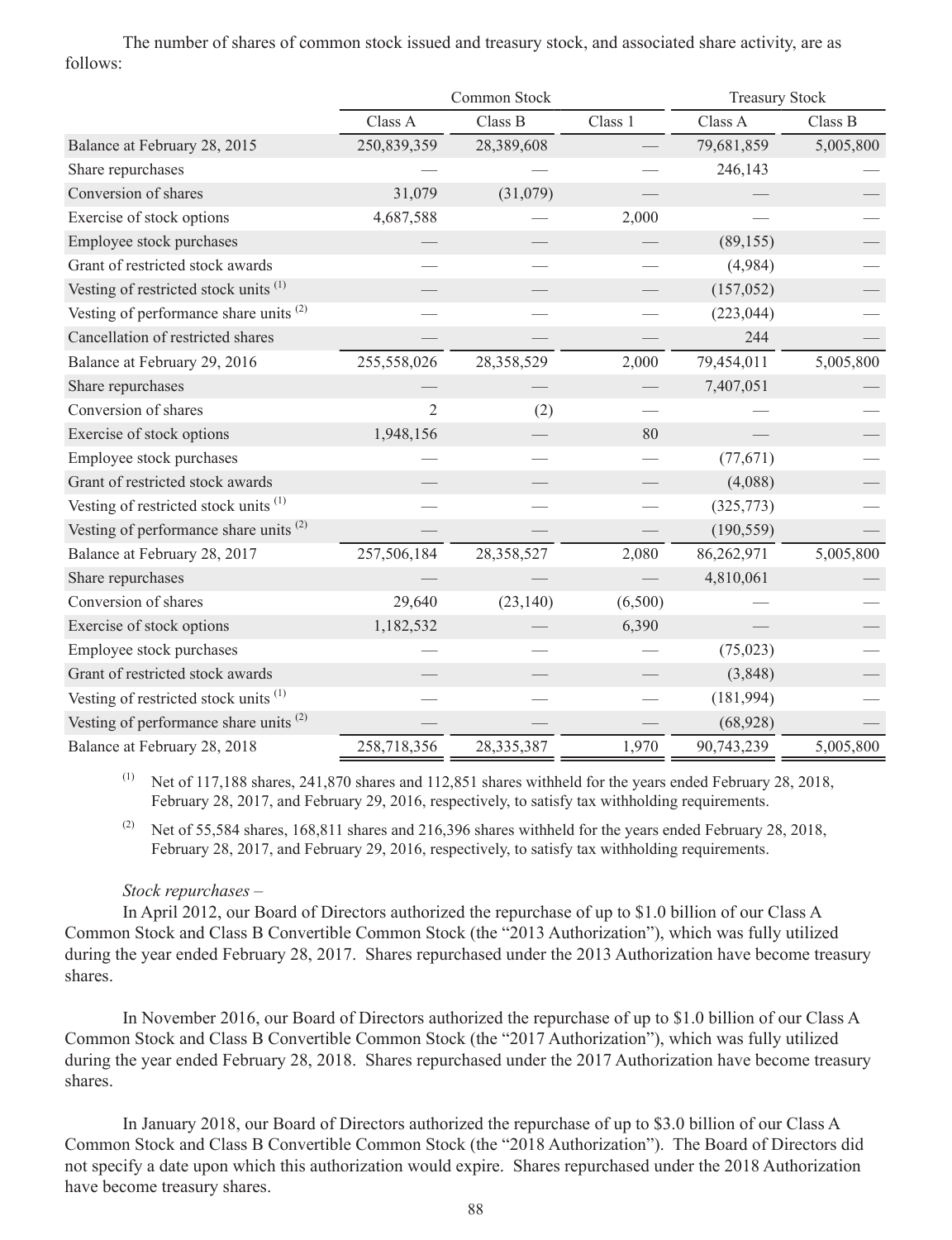For the year ended February 28, 2018, we repurchased 2,530,194 shares of Class A Common Stock pursuant to the 2017 Authorization at an aggregate cost of \$546.9 million and 2,279,867 shares of Class A Common Stock pursuant to the 2018 Authorization at an aggregate cost of \$491.6 million through a combination of open market transactions and an accelerated share repurchase agreement with a third-party financial institution. Subsequent to February 28, 2018, we repurchased 93,287 shares of Class A Common Stock pursuant to the 2018 Authorization at an aggregate cost of \$21.2 million through open market transactions.

As of April 23, 2018, total shares repurchased under these authorizations are as follows:

|                                  |              |                             |      | Class A Common Shares                    |                                           |  |
|----------------------------------|--------------|-----------------------------|------|------------------------------------------|-------------------------------------------|--|
|                                  |              | Repurchase<br>Authorization |      | Dollar Value<br>of Shares<br>Repurchased | Number of<br><b>Shares</b><br>Repurchased |  |
| (in millions, except share data) |              |                             |      |                                          |                                           |  |
| 2013 Authorization               | <sup>S</sup> | 1,000.0                     |      | 1,000.0                                  | 18,670,632                                |  |
| 2017 Authorization               | <sup>S</sup> | 1.000.0                     | - \$ | 1,000.0                                  | 5,536,741                                 |  |
| 2018 Authorization               | S.           | 3,000.0                     |      | 512.8                                    | 2,373,154                                 |  |

### *Common stock dividends –*

In March 2018, our Board of Directors declared a quarterly cash dividend of \$0.74 per share of Class A Common Stock, \$0.67 per share of Class B Convertible Common Stock and \$0.67 per share of Class 1 Common Stock payable in the first quarter of fiscal 2019.

### 16. STOCK-BASED EMPLOYEE COMPENSATION:

We have two stock-based employee compensation plans (as further discussed below). Total compensation cost recognized for our stock-based awards and income tax benefits related thereto are as follows:

|                                                                            | For the Years Ended |                      |  |                      |  |                      |  |  |
|----------------------------------------------------------------------------|---------------------|----------------------|--|----------------------|--|----------------------|--|--|
|                                                                            |                     | February 28.<br>2018 |  | February 28.<br>2017 |  | February 29.<br>2016 |  |  |
| <i>(in millions)</i>                                                       |                     |                      |  |                      |  |                      |  |  |
| Total compensation cost recognized in our results of operations            |                     | 60.9 S               |  | 56.1 S               |  | 54.0                 |  |  |
| Income tax benefit related thereto recognized in our results of operations |                     |                      |  | 18.5                 |  | 17 8                 |  |  |

### *Long-term stock incentive plan –*

Under our Long-Term Stock Incentive Plan, nonqualified stock options, restricted stock, restricted stock units, performance share units and other stock-based awards may be granted to our employees, officers and directors. The aggregate number of shares of our Class A Common Stock and Class 1 Common Stock available for awards under our Long-Term Stock Incentive Plan is 108,000,000 shares.

The exercise price, vesting period and term of nonqualified stock options granted are established by the committee administering the plan (the "Committee"). The exercise price of any nonqualified stock option may not be less than the fair market value of our Class A Common Stock on the date of grant. Nonqualified stock options generally vest and become exercisable over a four-year period from the date of grant and expire as established by the Committee, but not later than ten years after the grant date.

Grants of restricted stock, restricted stock units, performance share units and other stock-based awards may contain such vesting periods, terms, conditions and other requirements as the Committee may establish. Restricted stock and restricted stock unit awards are based on service and generally vest over one to four years from the date of grant. Performance share unit awards are based on service and the satisfaction of certain performance conditions, and vest over a required employee service period, generally from one to three years from the date of grant, which closely matches the performance period. The performance conditions include the achievement of specified financial or operational performance metrics, or market conditions which require the achievement of specified levels of shareholder return relative to other companies as defined in the applicable performance share unit agreement. The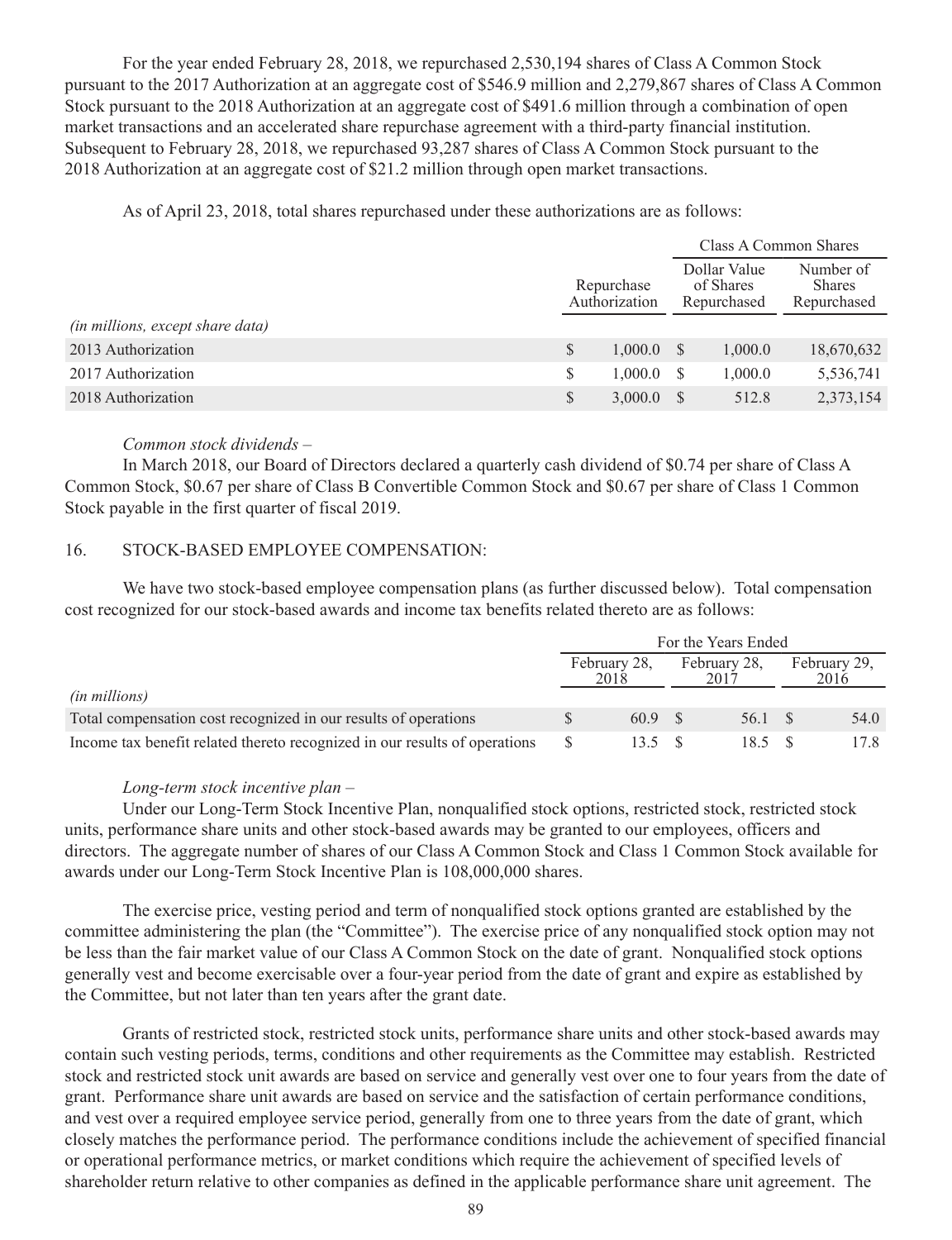actual number of shares to be awarded upon vesting of a performance share unit award will range between 0% and 200% of the target award, based upon the measure of performance as certified by the Committee.

|                                           | For the Years Ended     |               |                                          |                         |              |                                          |                         |               |                                          |  |  |
|-------------------------------------------|-------------------------|---------------|------------------------------------------|-------------------------|--------------|------------------------------------------|-------------------------|---------------|------------------------------------------|--|--|
|                                           | February 28, 2018       |               |                                          | February 28, 2017       |              |                                          | February 29, 2016       |               |                                          |  |  |
|                                           | Number<br>of<br>Options |               | Weighted<br>Average<br>Exercise<br>Price | Number<br>of<br>Options |              | Weighted<br>Average<br>Exercise<br>Price | Number<br>of<br>Options |               | Weighted<br>Average<br>Exercise<br>Price |  |  |
| Outstanding as of March 1                 | 8,070,255               | <sup>\$</sup> | 44.31                                    | 9,541,393               | \$           | 34.03                                    | 13,613,615              | <sup>\$</sup> | 25.46                                    |  |  |
| Granted                                   | 624,121                 | \$            | 172.70                                   | 648,147                 | \$           | 157.01                                   | 838,996                 | <sup>\$</sup> | 117.17                                   |  |  |
| Exercised                                 | $(1,188,922)$ \$        |               | 31.86                                    | $(1,948,236)$ \$        |              | 25.79                                    | $(4,689,588)$ \$        |               | 22.25                                    |  |  |
| Forfeited                                 | $(59, 725)$ \$          |               | 136.08                                   | $(170, 711)$ \$         |              | 109.23                                   | $(220, 433)$ \$         |               | 71.75                                    |  |  |
| Expired                                   | $(1,028)$ \$            |               | 36.13                                    | $(338)$ \$              |              | 31.92                                    | $(1,197)$ \$            |               | 21.02                                    |  |  |
| Outstanding as of last day of<br>February | 7,444,701               | \$            | 56.33                                    | 8,070,255               | S            | 44.31                                    | 9,541,393               | S             | 34.03                                    |  |  |
| Exercisable                               | 5,983,286               | S             | 34.12                                    | 6,456,382               | <sup>S</sup> | 26.66                                    | 7,348,309               | S             | 21.37                                    |  |  |

A summary of stock option activity under our Long-Term Stock Incentive Plan is as follows:

As of February 28, 2018, the aggregate intrinsic value of our options outstanding and exercisable was \$1,184.8 million and \$1,085.1 million, respectively. In addition, the weighted average remaining contractual life for our options outstanding and exercisable was 4.3 years and 3.3 years, respectively.

The fair value of stock options vested, and the intrinsic value of and tax benefit realized from the exercise of stock options, are as follows:

|                                                   |    | For the Years Ended  |  |                      |  |                      |  |  |  |  |  |  |
|---------------------------------------------------|----|----------------------|--|----------------------|--|----------------------|--|--|--|--|--|--|
|                                                   |    | February 28,<br>2018 |  | February 28,<br>2017 |  | February 29,<br>2016 |  |  |  |  |  |  |
| ( <i>in millions</i> )                            |    |                      |  |                      |  |                      |  |  |  |  |  |  |
| Fair value of stock options vested                | S. | 20.3 S               |  | 20.3 \$              |  | 20.1                 |  |  |  |  |  |  |
| Intrinsic value of stock options exercised        | S. | 189.9                |  | 260.4 \$             |  | 514.9                |  |  |  |  |  |  |
| Tax benefit realized from stock options exercised |    | 59.8 \$              |  | 106.0                |  | 193.5                |  |  |  |  |  |  |

The weighted average grant-date fair value of stock options granted and the weighted average assumptions used to estimate the fair value on the date of grant using the Black-Scholes option-pricing model are as follows:

|                                        | For the Years Ended  |           |                      |           |   |                      |  |  |  |
|----------------------------------------|----------------------|-----------|----------------------|-----------|---|----------------------|--|--|--|
|                                        | February 28,<br>2018 |           | February 28,<br>2017 |           |   | February 29,<br>2016 |  |  |  |
| Grant-date fair value                  | S                    | 42.88     | <sup>S</sup>         | 40.09     | S | 31.14                |  |  |  |
| Expected life $(1)$                    |                      | 5.9 years |                      | 5.9 years |   | 5.9 years            |  |  |  |
| Expected volatility <sup>(2)</sup>     |                      | $26.0\%$  |                      | 27.1%     |   | 28.5%                |  |  |  |
| Risk-free interest rate $(3)$          |                      | $2.0\%$   |                      | $1.6\%$   |   | 1.6%                 |  |  |  |
| Expected dividend yield <sup>(4)</sup> |                      | $1.2\%$   |                      | $1.0\%$   |   | 1.1%                 |  |  |  |

(1) Based on historical experience of employees' exercise behavior for similar type awards.

 $(2)$  Based primarily on historical volatility levels of our Class A Common Stock.

- <sup>(3)</sup> Based on the implied yield currently available on U.S. Treasury zero coupon issues with a remaining term equal to the expected life.
- (4) Based on the calculated yield on our Class A Common Stock at date of grant using the current fiscal year projected annualized dividend distribution rate.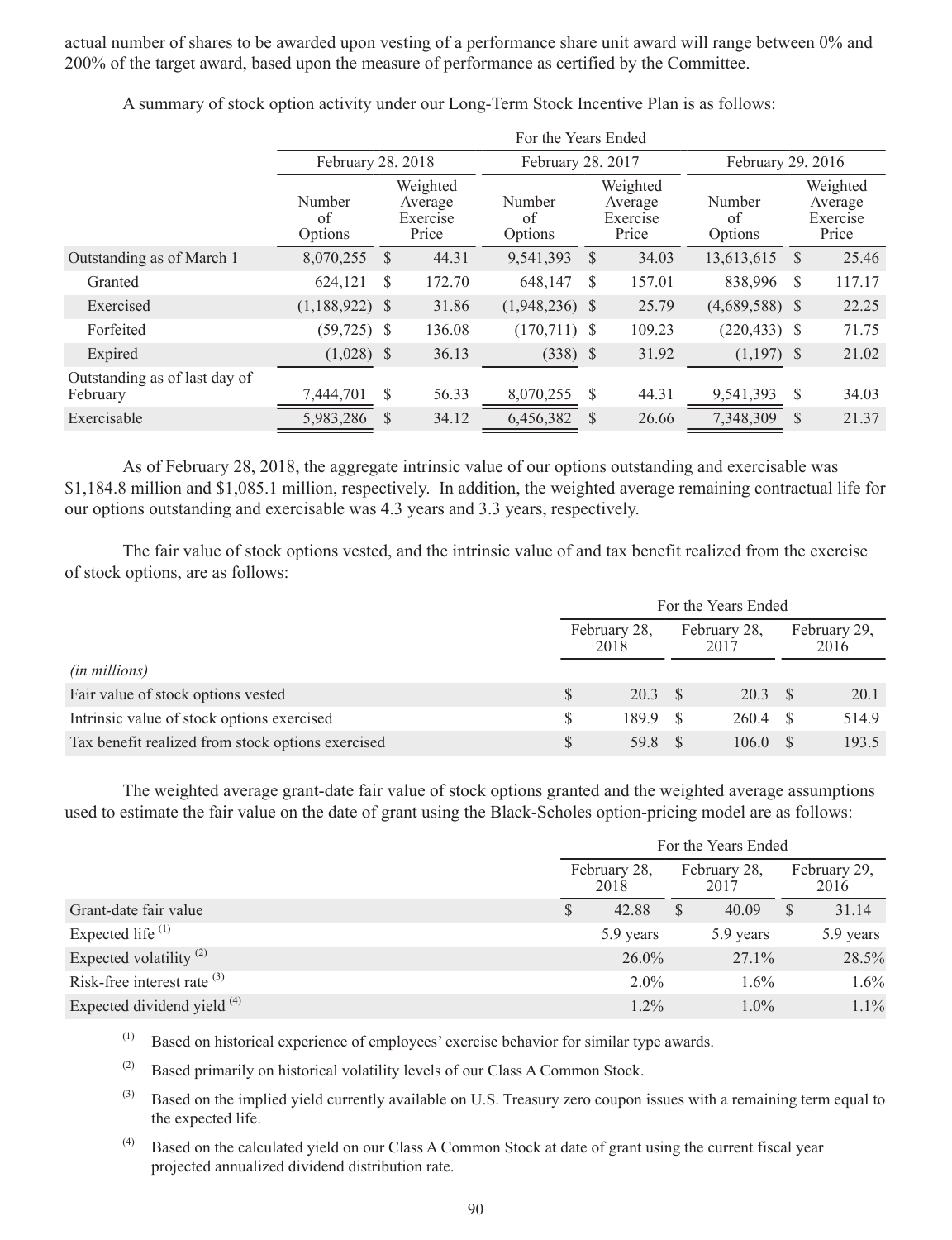A summary of restricted Class A Common Stock activity under our Long-Term Stock Incentive Plan is as follows:

|                                                              | For the Years Ended |               |                                                 |                   |               |                                                 |                   |               |                                                 |  |  |
|--------------------------------------------------------------|---------------------|---------------|-------------------------------------------------|-------------------|---------------|-------------------------------------------------|-------------------|---------------|-------------------------------------------------|--|--|
|                                                              | February 28, 2018   |               |                                                 | February 28, 2017 |               |                                                 | February 29, 2016 |               |                                                 |  |  |
|                                                              | Number              |               | Weighted<br>Average<br>Grant-Date<br>Fair Value | Number            |               | Weighted<br>Average<br>Grant-Date<br>Fair Value | Number            |               | Weighted<br>Average<br>Grant-Date<br>Fair Value |  |  |
| <b>Restricted Stock Awards</b>                               |                     |               |                                                 |                   |               |                                                 |                   |               |                                                 |  |  |
| Outstanding balance as of<br>March 1, Nonvested              | 4,088               | \$            | 166.34                                          | 4,984             | \$            | 119.37                                          | 117,054           | \$            | 25.15                                           |  |  |
| Granted                                                      | 3,848               | \$            | 197.18                                          | 4,088             | \$            | 166.34                                          | 4,984             | $\mathbb{S}$  | 119.37                                          |  |  |
| Vested                                                       | (4,088)             | $\mathbb{S}$  | 166.34                                          | (4,984)           | $\mathcal{S}$ | 119.37                                          | $(116,810)$ \$    |               | 25.16                                           |  |  |
| Forfeited                                                    |                     | \$            |                                                 |                   | \$            |                                                 | (244)             | $\mathcal{S}$ | 20.60                                           |  |  |
| Outstanding balance as of last<br>day of February, Nonvested | 3,848               | $\mathbb{S}$  | 197.18                                          | 4,088             | \$            | 166.34                                          | 4,984             | \$            | 119.37                                          |  |  |
| <b>Restricted Stock Units</b>                                |                     |               |                                                 |                   |               |                                                 |                   |               |                                                 |  |  |
| Outstanding balance as of<br>March 1, Nonvested              | 455,699             | \$            | 117.44                                          | 917,009           | \$            | 70.23                                           | 1,063,726         | \$            | 51.16                                           |  |  |
| Granted                                                      | 157,200             | <sup>S</sup>  | 178.11                                          | 174,187           | <sup>\$</sup> | 156.74                                          | 230,742           | $\mathcal{S}$ | 122.60                                          |  |  |
| Vested                                                       | (299, 182)          | $\mathcal{S}$ | 109.09                                          | $(567, 643)$ \$   |               | 54.29                                           | $(269,903)$ \$    |               | 44.48                                           |  |  |
| Forfeited                                                    | (27,059)            | $\mathcal{S}$ | 140.00                                          | $(67,854)$ \$     |               | 108.56                                          | (107, 556)        | $\mathcal{S}$ | 58.65                                           |  |  |
| Outstanding balance as of last<br>day of February, Nonvested | 286,658             | $\mathbb{S}$  | 157.29                                          | 455,699           | \$            | 117.44                                          | 917,009           | \$            | 70.23                                           |  |  |
| Performance Share Units                                      |                     |               |                                                 |                   |               |                                                 |                   |               |                                                 |  |  |
| Outstanding balance as of<br>March 1, Nonvested              | 250,333             | $\mathbb{S}$  | 141.91                                          | 501,261           | S             | 92.41                                           | 617,684           | \$            | 58.21                                           |  |  |
| Granted                                                      | 55,464              | $\mathbb{S}$  | 236.79                                          | 75,765            | \$            | 190.33                                          | 155,671           | $\mathcal{S}$ | 146.25                                          |  |  |
| Performance achievement <sup>(1)</sup>                       | 55,081              | \$            | 99.85                                           | 105,330           | \$            | 66.50                                           | 219,720           | $\mathcal{S}$ | 38.47                                           |  |  |
| Vested                                                       | (124, 512)          | $\mathcal{S}$ | 100.73                                          | $(359,370)$ \$    |               | 60.50                                           | (439, 440)        | $\mathcal{S}$ | 38.47                                           |  |  |
| Forfeited                                                    | (8,646)             | $\mathcal{S}$ | 144.57                                          | (72, 653)         | $\mathcal{S}$ | 144.26                                          | (52, 374)         | \$            | 75.42                                           |  |  |
| Outstanding balance as of last<br>day of February, Nonvested | 227,720             | $\mathcal{S}$ | 177.90                                          | 250,333           | \$            | 141.91                                          | 501,261           | \$            | 92.41                                           |  |  |

(1) Reflects the number of awards achieved above target levels, net of the number of awards achieved below target levels, based on actual performance measured at the end of the performance period.

The fair value of shares vested for our restricted Class A Common Stock awards is as follows:

|                         |               | For the Years Ended  |  |                      |  |                      |  |  |  |  |  |  |  |
|-------------------------|---------------|----------------------|--|----------------------|--|----------------------|--|--|--|--|--|--|--|
|                         |               | February 28,<br>2018 |  | February 28,<br>2017 |  | February 29,<br>2016 |  |  |  |  |  |  |  |
| (in millions)           |               |                      |  |                      |  |                      |  |  |  |  |  |  |  |
| Restricted stock awards |               | 0.8 <sup>°</sup>     |  | 0.8 <sup>°</sup>     |  | 13.7                 |  |  |  |  |  |  |  |
| Restricted stock units  | <sup>\$</sup> | 56.5 \$              |  | 89.4 \$              |  | 31.7                 |  |  |  |  |  |  |  |
| Performance share units | S             | 21.4 \$              |  | 57.2 \$              |  | 51.5                 |  |  |  |  |  |  |  |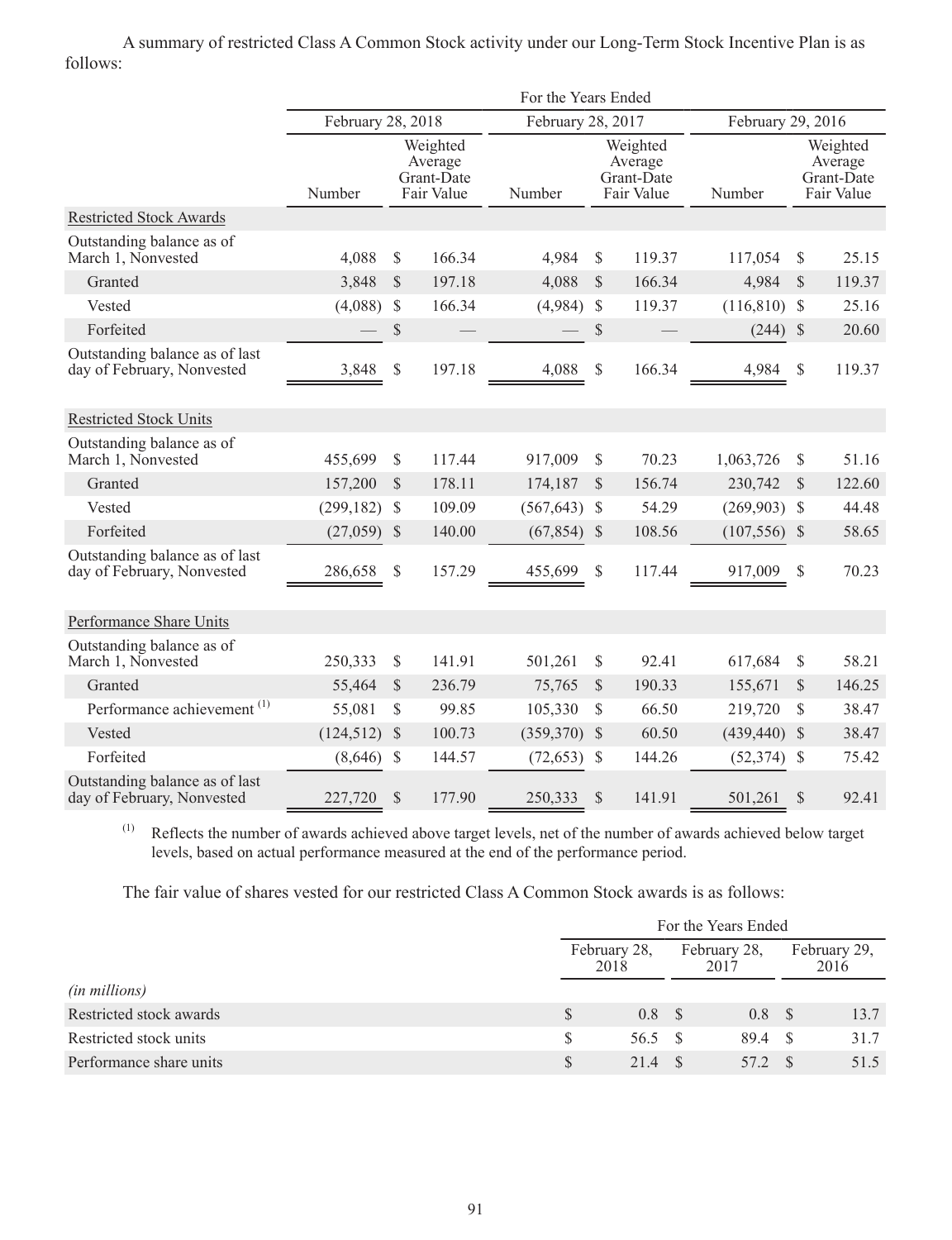The weighted average grant-date fair value of performance share units granted with a market condition and the weighted average assumptions used to estimate the fair value on the date of grant using the Monte Carlo Simulation model are as follows:

|                               |    |                      |    | For the Years Ended  |          |                      |
|-------------------------------|----|----------------------|----|----------------------|----------|----------------------|
|                               |    | February 28,<br>2018 |    | February 28,<br>2017 |          | February 29,<br>2016 |
| Grant-date fair value         | S. | 250.30               | S. | 204.53               |          | 153.64               |
| Grant-date price              | S. | 172.09               | S  | 157.33               | <b>S</b> | 117.08               |
| Performance period            |    | 2.9 years            |    | 2.8 years            |          | 3.0 years            |
| Expected volatility $(1)$     |    | 21.5%                |    | 20.6%                |          | 33.5%                |
| Risk-free interest rate $(2)$ |    | $1.4\%$              |    | $1.0\%$              |          | 0.9%                 |
| Expected dividend yield $(3)$ |    | $0.0\%$              |    | $0.0\%$              |          | $0.0\%$              |

- (1) Based primarily on historical volatility levels of our Class A Common Stock.
- <sup>(2)</sup> Based on the implied yield currently available on U.S. Treasury zero coupon issues with a remaining term equal to the performance period.
- (3) No expected dividend yield as units granted earn dividend equivalents.

### *Employee stock purchase plan –*

We have a stock purchase plan (the "Employee Stock Purchase Plan") under which 9,000,000 shares of Class A Common Stock may be issued. Under the terms of the plan, eligible employees may purchase shares of our Class A Common Stock through payroll deductions. The purchase price is the lower of 85% of the fair market value of the stock on the first or last day of the purchase period. For the years ended February 28, 2018, February 28, 2017, and February 29, 2016, employees purchased 75,023 shares, 77,671 shares and 89,155 shares, respectively, under this plan.

### *Other –*

As of February 28, 2018, there was \$72.5 million of total unrecognized compensation cost related to nonvested stock-based compensation arrangements granted under our stock-based employee compensation plans. This cost is expected to be recognized in our results of operations over a weighted-average period of 2.1 years. With respect to the issuance of shares under any of our stock-based compensation plans, we have the option to issue authorized but unissued shares or treasury shares.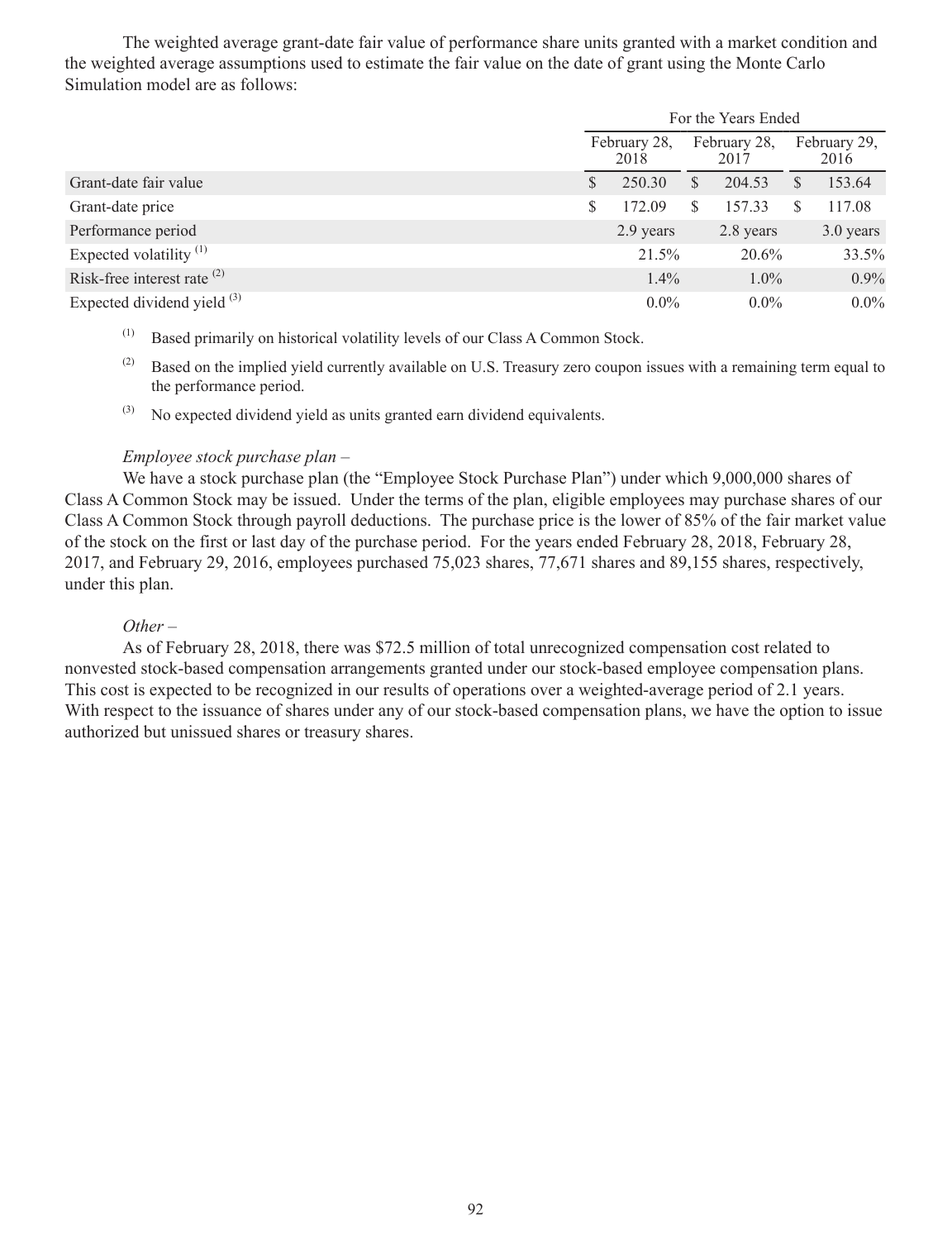## 17. NET INCOME PER COMMON SHARE ATTRIBUTABLE TO CBI:

|                                                                   |              |                   |               |              |              | For the Years Ended |               |            |               |                   |               |         |
|-------------------------------------------------------------------|--------------|-------------------|---------------|--------------|--------------|---------------------|---------------|------------|---------------|-------------------|---------------|---------|
|                                                                   |              | February 28, 2018 |               |              |              | February 28, 2017   |               |            |               | February 29, 2016 |               |         |
|                                                                   |              | Common Stock      |               | Common Stock |              |                     |               |            | Common Stock  |                   |               |         |
|                                                                   |              | Class A           |               | Class B      |              | Class A             |               | Class B    |               | Class A           |               | Class B |
| (in millions, except per share data)                              |              |                   |               |              |              |                     |               |            |               |                   |               |         |
| Net income attributable to CBI<br>allocated – basic               | $\mathbb{S}$ | $2,063.7$ \$      |               | 255.2        | <sup>S</sup> | 1,370.1             | <sup>S</sup>  | 165.0      | <sup>S</sup>  | 940.0             | $\mathcal{S}$ | 114.9   |
| Conversion of Class B common<br>shares into Class A common shares |              | 255.2             |               |              |              | 165.0               |               |            |               | 114.9             |               |         |
| Effect of stock-based awards on<br>allocated net income           |              |                   |               | (6.3)        |              |                     |               | (3.1)      |               |                   |               | (3.1)   |
| Net income attributable to CBI<br>allocated - diluted             | S.           | 2,318.9           | <sup>\$</sup> | 248.9        | $\mathbb{S}$ | 1,535.1             | <sup>\$</sup> | $161.9$ \$ |               | 1,054.9           | -S            | 111.8   |
| Weighted average common shares<br>outstanding - basic             |              | 171.457           |               | 23.336       |              | 175.934             |               | 23.353     |               | 173.383           |               | 23.363  |
| Conversion of Class B common<br>shares into Class A common shares |              | 23.336            |               |              |              | 23.353              |               |            |               | 23.363            |               |         |
| Stock-based awards, primarily<br>stock options                    |              | 5.952             |               |              |              | 4.812               |               |            |               | 7.075             |               |         |
| Weighted average common shares<br>outstanding - diluted           |              | 200.745           |               | 23.336       |              | 204.099             |               | 23.353     |               | 203.821           |               | 23.363  |
| Net income per common share<br>attributable to CBI - basic        | \$           | $12.04$ \$        |               | 10.93        | $\mathbb{S}$ | 7.79                | $\mathcal{S}$ | 7.07       | $\mathcal{S}$ | 5.42              | $\mathcal{S}$ | 4.92    |
| Net income per common share<br>attributable to CBI – diluted      | \$           | 11.55             | <sup>\$</sup> | 10.66        | <sup>S</sup> | 7.52                | $\mathbb{S}$  | 6.93       | $\mathcal{S}$ | 5.18              | S             | 4.79    |

The computation of basic and diluted net income per common share is as follows: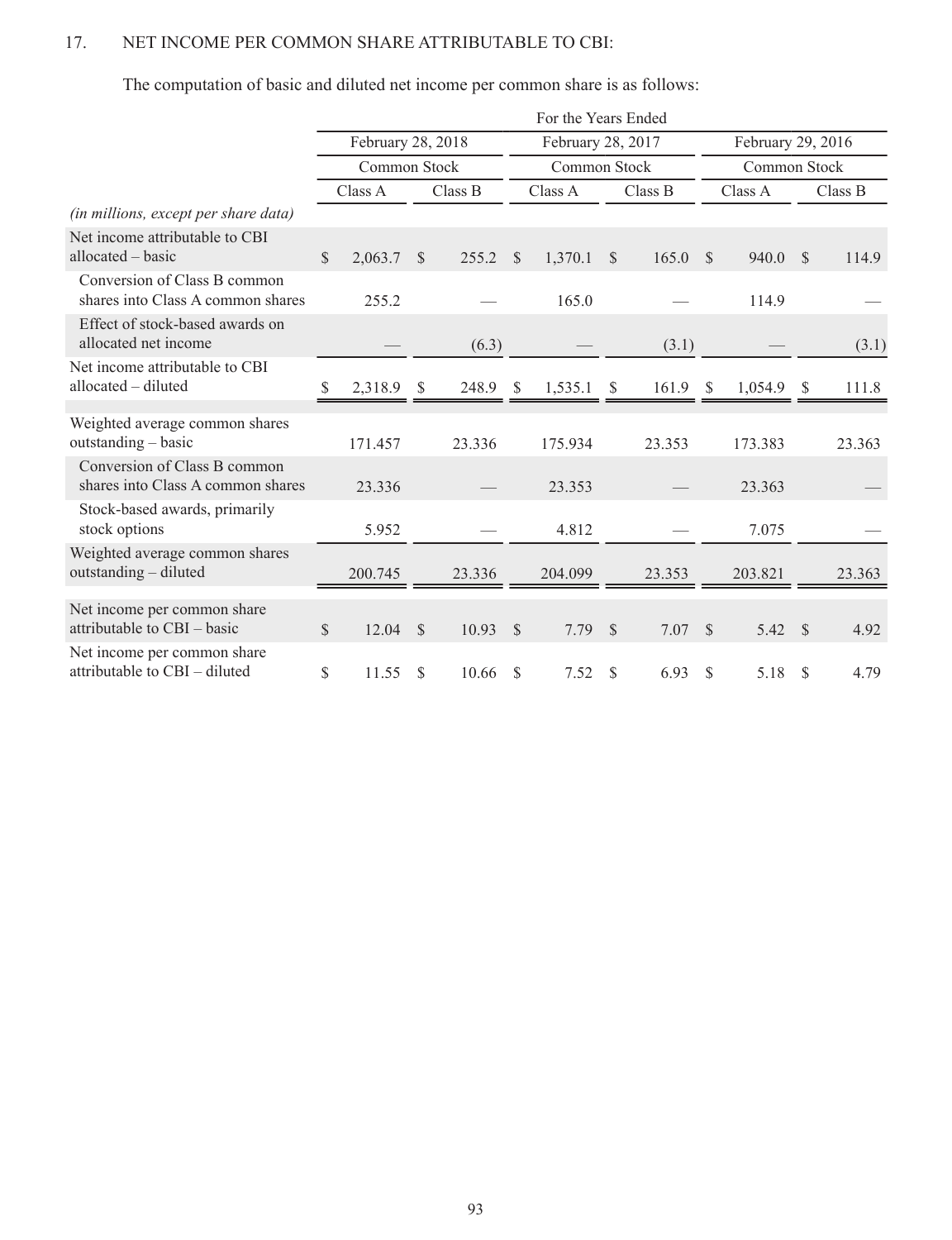## 18. ACCUMULATED OTHER COMPREHENSIVE LOSS:

Other comprehensive income (loss) attributable to CBI includes the following components:

|                                                        |              | Before Tax<br>Amount | Tax (Expense)<br>Benefit    | Net of Tax<br>Amount     |
|--------------------------------------------------------|--------------|----------------------|-----------------------------|--------------------------|
| (in millions)                                          |              |                      |                             |                          |
| For the Year Ended February 29, 2016                   |              |                      |                             |                          |
| Other comprehensive income (loss) attributable to CBI: |              |                      |                             |                          |
| Foreign currency translation adjustments:              |              |                      |                             |                          |
| Net losses                                             | \$           | $(310.7)$ \$         | 6.3                         | $\mathcal{S}$<br>(304.4) |
| Reclassification adjustments                           |              |                      |                             |                          |
| Net loss recognized in other comprehensive loss        |              | (310.7)              | 6.3                         | (304.4)                  |
| Unrealized loss on cash flow hedges:                   |              |                      |                             |                          |
| Net derivative losses                                  |              | (59.8)               | 16.5                        | (43.3)                   |
| Reclassification adjustments                           |              | 37.3                 | (11.0)                      | 26.3                     |
| Net loss recognized in other comprehensive loss        |              | (22.5)               | 5.5                         | (17.0)                   |
| Unrealized loss on AFS debt securities:                |              |                      |                             |                          |
| Net AFS debt securities losses                         |              | (0.4)                |                             | (0.4)                    |
| Reclassification adjustments                           |              | 0.1                  |                             | 0.1                      |
| Net loss recognized in other comprehensive loss        |              | (0.3)                |                             | (0.3)                    |
| Pension/postretirement adjustments:                    |              |                      |                             |                          |
| Net actuarial losses                                   |              | (0.1)                |                             | (0.1)                    |
| Reclassification adjustments                           |              | 0.5                  | (0.3)                       | 0.2                      |
| Net gain recognized in other comprehensive loss        |              | 0.4                  | (0.3)                       | 0.1                      |
| Other comprehensive loss attributable to CBI           | $\mathbb{S}$ | $(333.1)$ \$         | 11.5                        | $\mathcal{S}$<br>(321.6) |
| For the Year Ended February 28, 2017                   |              |                      |                             |                          |
| Other comprehensive income attributable to CBI:        |              |                      |                             |                          |
| Foreign currency translation adjustments:              |              |                      |                             |                          |
| Net losses                                             | \$           | $(78.3)$ \$          | $(0.7)$ \$                  | (79.0)                   |
| Reclassification adjustments                           |              | 111.5                |                             | 111.5                    |
| Net gain recognized in other comprehensive income      |              | 33.2                 | (0.7)                       | 32.5                     |
| Unrealized loss on cash flow hedges:                   |              |                      |                             |                          |
| Net derivative losses                                  |              | (34.7)               | 11.7                        | (23.0)                   |
| Reclassification adjustments                           |              | 45.2                 | (14.1)                      | 31.1                     |
| Net gain recognized in other comprehensive income      |              | 10.5                 | (2.4)                       | 8.1                      |
| Unrealized gain on AFS debt securities:                |              |                      |                             |                          |
| Net AFS debt securities gains                          |              | 0.4                  | 0.1                         | 0.5                      |
| Reclassification adjustments                           |              |                      |                             |                          |
| Net gain recognized in other comprehensive income      |              | 0.4                  | 0.1                         | 0.5                      |
| Pension/postretirement adjustments:                    |              |                      |                             |                          |
| Net actuarial gains                                    |              | 0.3                  | (0.1)                       | 0.2                      |
| Reclassification adjustments                           |              | 11.5                 | (0.1)                       | 11.4                     |
| Net gain recognized in other comprehensive income      |              | 11.8                 | (0.2)                       | 11.6                     |
| Other comprehensive income attributable to CBI         | $\mathbb{S}$ | 55.9                 | $\mathcal{S}$<br>$(3.2)$ \$ | 52.7                     |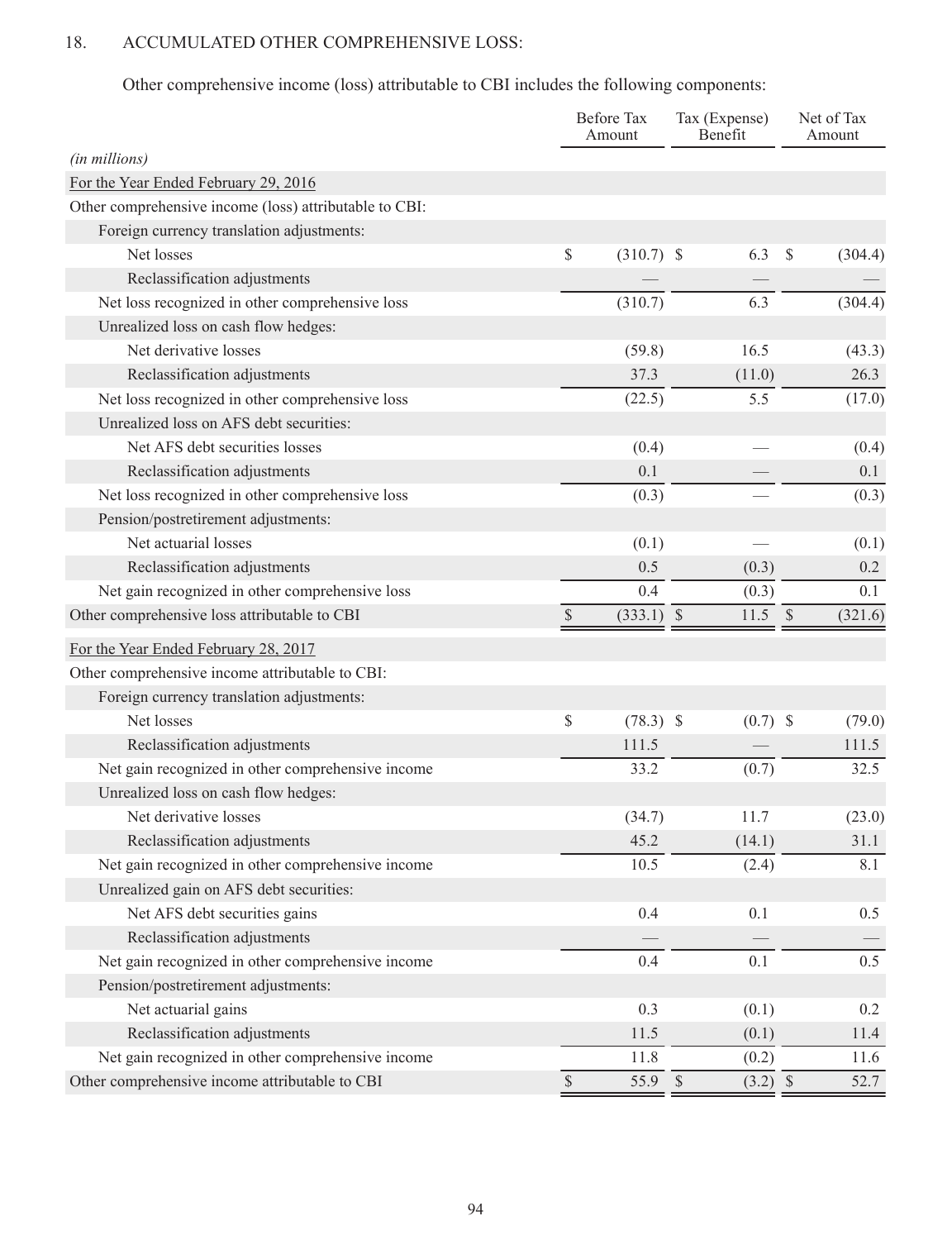|                                                        | Before Tax<br>Amount | Tax (Expense)<br>Benefit | Net of Tax<br>Amount  |
|--------------------------------------------------------|----------------------|--------------------------|-----------------------|
| (in millions)                                          |                      |                          |                       |
| For the Year Ended February 28, 2018                   |                      |                          |                       |
| Other comprehensive income (loss) attributable to CBI: |                      |                          |                       |
| Foreign currency translation adjustments:              |                      |                          |                       |
| Net gains                                              | \$<br>147.3          | $(1.6)$ \$               | 145.7                 |
| Reclassification adjustments                           |                      |                          |                       |
| Net gain recognized in other comprehensive income      | 147.3                | (1.6)                    | 145.7                 |
| Unrealized gain on cash flow hedges:                   |                      |                          |                       |
| Net derivative gains                                   | 78.9                 | (22.0)                   | 56.9                  |
| Reclassification adjustments                           | (5.1)                | 0.7                      | (4.4)                 |
| Net gain recognized in other comprehensive income      | 73.8                 | (21.3)                   | 52.5                  |
| Unrealized loss on AFS debt securities:                |                      |                          |                       |
| Net AFS debt securities losses                         |                      | (0.2)                    | (0.2)                 |
| Reclassification adjustments                           |                      |                          |                       |
| Net loss recognized in other comprehensive income      |                      | (0.2)                    | (0.2)                 |
| Pension/postretirement adjustments:                    |                      |                          |                       |
| Net actuarial losses                                   | (1.7)                | 0.6                      | (1.1)                 |
| Reclassification adjustments                           |                      |                          |                       |
| Net loss recognized in other comprehensive income      | (1.7)                | 0.6                      | (1.1)                 |
| Other comprehensive income attributable to CBI         | \$<br>219.4          | <sup>S</sup><br>(22.5)   | 196.9<br><sup>S</sup> |

Accumulated other comprehensive loss, net of income tax effect, includes the following components:

|                                                                          |               | Net<br>Unrealized<br>Net<br>Unrealized<br>Gains<br>Foreign<br>(Losses) on<br>Pension/<br>Currency<br>Losses<br>on AFS Debt<br>Translation<br>Derivative<br>Adjustments<br>Adjustments<br><b>Securities</b><br>Instruments |  |             |  |            | Postretirement |            | Accumulated<br>Other<br>Comprehensive<br>Loss |
|--------------------------------------------------------------------------|---------------|---------------------------------------------------------------------------------------------------------------------------------------------------------------------------------------------------------------------------|--|-------------|--|------------|----------------|------------|-----------------------------------------------|
| (in millions)                                                            |               |                                                                                                                                                                                                                           |  |             |  |            |                |            |                                               |
| Balance, February 28, 2017                                               | $\mathcal{S}$ | $(358.0)$ \$                                                                                                                                                                                                              |  | $(38.0)$ \$ |  | $(2.3)$ \$ |                | $(1.5)$ \$ | (399.8)                                       |
| Other comprehensive income (loss):                                       |               |                                                                                                                                                                                                                           |  |             |  |            |                |            |                                               |
| Other comprehensive income (loss)<br>before reclassification adjustments |               | 145.7                                                                                                                                                                                                                     |  | 56.9        |  | (0.2)      |                | (1.1)      | 201.3                                         |
| Amounts reclassified from<br>accumulated other comprehensive<br>loss     |               |                                                                                                                                                                                                                           |  | (4.4)       |  |            |                |            | (4.4)                                         |
| Other comprehensive income (loss)                                        |               | 145.7                                                                                                                                                                                                                     |  | 52.5        |  | (0.2)      |                | (1.1)      | 196.9                                         |
| Balance, February 28, 2018                                               |               | $(212.3)$ \$                                                                                                                                                                                                              |  | 14.5        |  | (2.5)      |                | (2.6)      | (202.9)                                       |
|                                                                          |               |                                                                                                                                                                                                                           |  |             |  |            |                |            |                                               |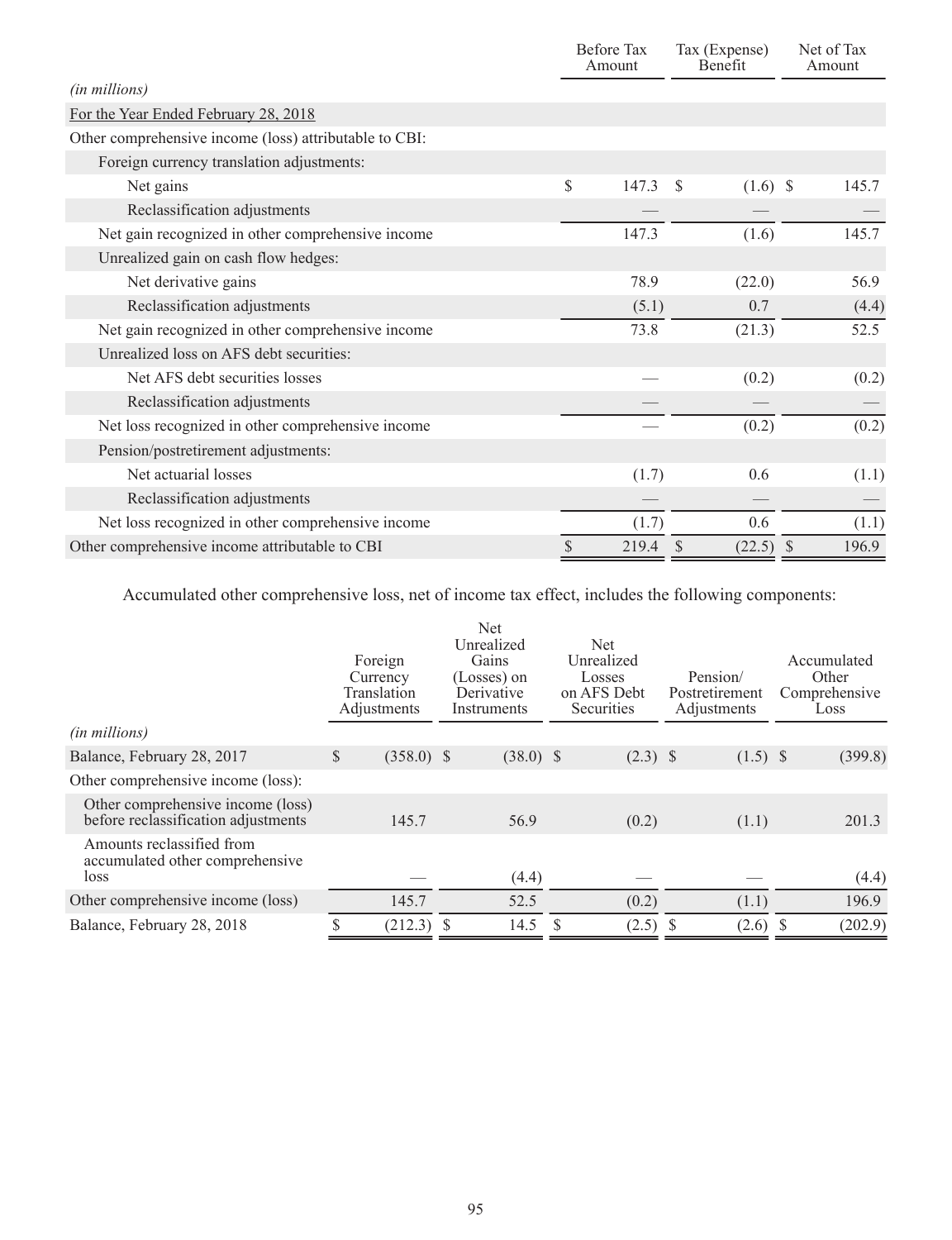### 19. SIGNIFICANT CUSTOMERS AND CONCENTRATION OF CREDIT RISK:

Net sales to our five largest customers represented 32.5%, 32.6% and 31.7% of our net sales for the years ended February 28, 2018, February 28, 2017, and February 29, 2016, respectively. Net sales to our five largest customers are expected to continue to represent a significant portion of our revenues. Net sales to an individual customer which amount to 10% or more of our net sales, and the associated amounts receivable from this customer as a percentage of our accounts receivable, are as follows:

|                                    |                      | For the Years Ended  |                      |  |  |  |  |  |  |  |
|------------------------------------|----------------------|----------------------|----------------------|--|--|--|--|--|--|--|
|                                    | February 28,<br>2018 | February 28,<br>2017 | February 29,<br>2016 |  |  |  |  |  |  |  |
| Southern Glazer's Wine and Spirits |                      |                      |                      |  |  |  |  |  |  |  |
| Net sales                          | $13.0\%$             | $141\%$              | 13.4%                |  |  |  |  |  |  |  |
| Accounts receivable                | $28.1\%$             | 32.1%                | 32.0%                |  |  |  |  |  |  |  |

Net sales for the above customer are primarily reported within the Wine and Spirits segment. Our arrangements with certain of our customers may, generally, be terminated by either party with prior notice. The majority of our accounts receivable balance is generated from sales to independent distributors with whom we have a predetermined collection date arranged through electronic funds transfer. We perform ongoing credit evaluations of our customers' financial position, and management is of the opinion that any risk of significant loss is reduced due to the diversity of our customers and geographic sales area.

### 20. CONDENSED CONSOLIDATING FINANCIAL INFORMATION:

The following information sets forth the condensed consolidating balance sheets as of February 28, 2018, and February 28, 2017, the condensed consolidating statements of comprehensive income for the years ended February 28, 2018, February 28, 2017, and February 29, 2016, and the condensed consolidating statements of cash flows for the years ended February 28, 2018, February 28, 2017, and February 29, 2016, for the parent company, our combined subsidiaries which guarantee our senior notes ("Subsidiary Guarantors"), our combined subsidiaries which are not Subsidiary Guarantors (primarily foreign subsidiaries) ("Subsidiary Nonguarantors") and the Company. The Subsidiary Guarantors are 100% owned, directly or indirectly, by the parent company and the guarantees are joint and several obligations of each of the Subsidiary Guarantors. The guarantees are full and unconditional, as those terms are used in Rule 3-10 of Regulation S-X, except that a Subsidiary Guarantor can be automatically released and relieved of its obligations under certain customary circumstances contained in the indentures governing our senior notes. These customary circumstances include, so long as other applicable provisions of the indentures are adhered to, the termination or release of a Subsidiary Guarantor's guarantee of other indebtedness or upon the legal defeasance or covenant defeasance or satisfaction and discharge of our senior notes. Separate financial statements for our Subsidiary Guarantors are not presented because we have determined that such financial statements would not be material to investors. The accounting policies of the parent company, the Subsidiary Guarantors and the Subsidiary Nonguarantors are the same as those described for the Company in the Summary of Significant Accounting Policies in Note 1. There are no restrictions on the ability of the Subsidiary Guarantors to transfer funds to us in the form of cash dividends, loans or advances.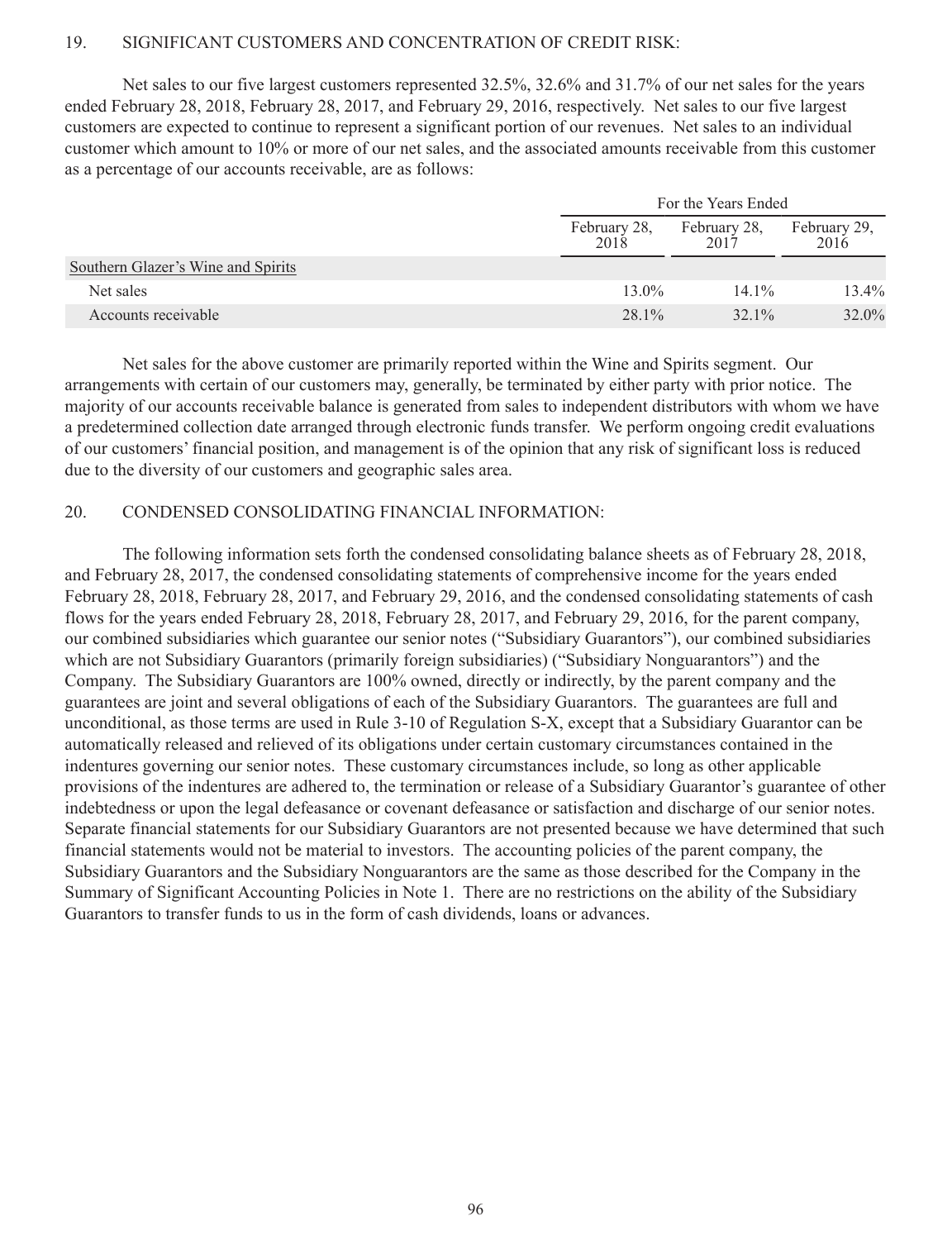|                                                            | Parent<br>Company        |          | Subsidiary<br>Guarantors |          | Subsidiary<br>Nonguarantors |          | Eliminations  |                          |               | Consolidated |
|------------------------------------------------------------|--------------------------|----------|--------------------------|----------|-----------------------------|----------|---------------|--------------------------|---------------|--------------|
| (in millions)                                              |                          |          |                          |          |                             |          |               |                          |               |              |
| Condensed Consolidating Balance Sheet at February 28, 2018 |                          |          |                          |          |                             |          |               |                          |               |              |
| Current assets:                                            |                          |          |                          |          |                             |          |               |                          |               |              |
| Cash and cash equivalents                                  | $\mathcal{S}$            | 4.6      | $\mathcal{S}$            | 4.4      | $\mathcal{S}$               | 81.3     | $\mathcal{S}$ |                          | $\mathcal{S}$ | 90.3         |
| Accounts receivable                                        |                          | 2.0      |                          | 12.6     |                             | 761.6    |               |                          |               | 776.2        |
| Inventories                                                |                          | 184.3    |                          | 1,537.5  |                             | 546.6    |               | (184.4)                  |               | 2,084.0      |
| Intercompany receivable                                    |                          | 27,680.0 |                          | 37,937.5 |                             | 18,940.8 |               | (84, 558.3)              |               |              |
| Prepaid expenses and other                                 |                          | 138.4    |                          | 77.7     |                             | 311.0    |               | (3.6)                    |               | 523.5        |
| Total current assets                                       |                          | 28,009.3 |                          | 39,569.7 |                             | 20,641.3 |               | (84, 746.3)              |               | 3,474.0      |
| Property, plant and equipment                              |                          | 76.2     |                          | 775.7    |                             | 3,937.8  |               |                          |               | 4,789.7      |
| Investments in subsidiaries                                |                          | 20,956.5 |                          | 442.0    |                             | 5,884.7  |               | (27, 283.2)              |               |              |
| Goodwill                                                   |                          |          |                          | 6,185.5  |                             | 1,897.6  |               |                          |               | 8,083.1      |
| Intangible assets                                          |                          |          |                          | 718.2    |                             | 2,586.6  |               |                          |               | 3,304.8      |
| Intercompany notes receivable                              |                          | 6,236.4  |                          | 2,435.4  |                             |          |               | (8,671.8)                |               |              |
| Other assets                                               |                          | 15.7     |                          | 4.7      |                             | 866.7    |               |                          |               | 887.1        |
| Total assets                                               | $\overline{\mathcal{S}}$ | 55,294.1 | $\mathcal{S}$            | 50,131.2 | $\mathcal{S}$               | 35,814.7 | $\mathcal{S}$ | $(120, 701.3)$ \$        |               | 20,538.7     |
| Current liabilities:                                       |                          |          |                          |          |                             |          |               |                          |               |              |
| Short-term borrowings                                      | $\mathsf{\$}$            | 266.9    | $\mathcal{S}$            |          | $\mathsf{\$}$               | 479.9    | $\mathcal{S}$ |                          | $\mathbb{S}$  | 746.8        |
| Current maturities of long-term debt                       |                          | 7.1      |                          | 15.0     |                             | 0.2      |               |                          |               | 22.3         |
| Accounts payable                                           |                          | 63.4     |                          | 128.3    |                             | 400.5    |               |                          |               | 592.2        |
| Intercompany payable                                       |                          | 37,408.2 |                          | 30,029.7 |                             | 17,120.4 |               | (84, 558.3)              |               |              |
| Other accrued expenses and liabilities                     |                          | 271.7    |                          | 188.9    |                             | 150.5    |               | (27.7)                   |               | 583.4        |
| Total current liabilities                                  |                          | 38,017.3 |                          | 30,361.9 |                             | 18,151.5 |               | (84, 586.0)              |               | 1,944.7      |
| Long-term debt, less current maturities                    |                          | 9,166.9  |                          | 9.1      |                             | 241.6    |               |                          |               | 9,417.6      |
| Deferred income taxes                                      |                          | 3.9      |                          | 473.0    |                             | 241.4    |               | $\overline{\phantom{0}}$ |               | 718.3        |
| Intercompany notes payable                                 |                          |          |                          | 5,029.2  |                             | 3,642.6  |               | (8,671.8)                |               |              |
| Other liabilities                                          |                          | 59.9     |                          | 23.1     |                             | 312.4    |               |                          |               | 395.4        |
| <b>Total liabilities</b>                                   |                          | 47,248.0 |                          | 35,896.3 |                             | 22,589.5 |               | (93, 257.8)              |               | 12,476.0     |
| Total CBI stockholders' equity                             |                          | 8,046.1  |                          | 14,234.9 |                             | 13,208.6 |               | (27, 443.5)              |               | 8,046.1      |
| Noncontrolling interests                                   |                          |          |                          |          |                             | 16.6     |               |                          |               | 16.6         |
| Total stockholders' equity                                 |                          | 8,046.1  |                          | 14,234.9 |                             | 13,225.2 |               | (27, 443.5)              |               | 8,062.7      |
| Total liabilities and stockholders' equity \$              |                          | 55,294.1 | $\mathcal{S}$            | 50,131.2 | $\mathcal{S}$               | 35,814.7 | $\mathcal{S}$ | $(120, 701.3)$ \$        |               | 20,538.7     |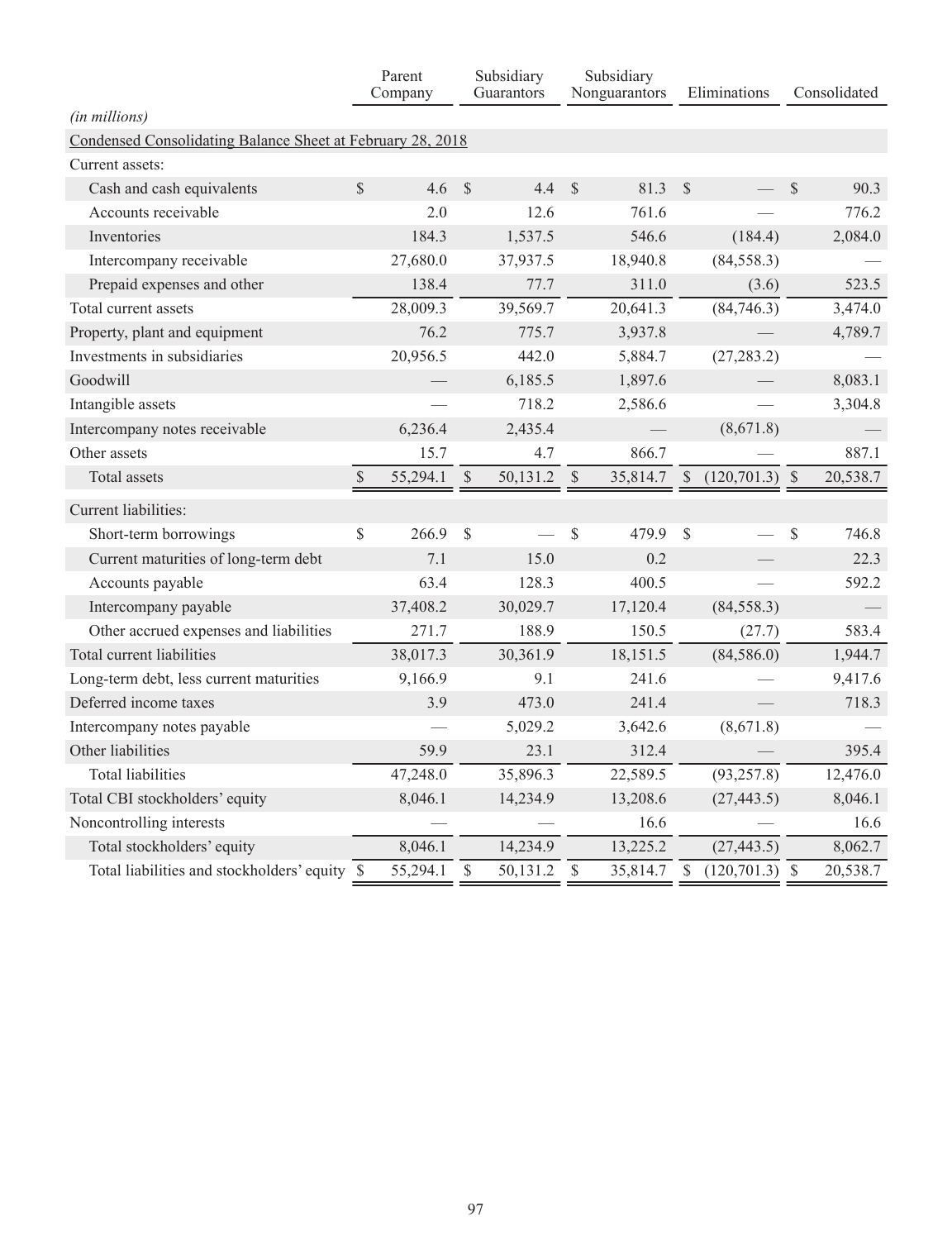|                                                            | Parent<br>Company |          | Subsidiary<br>Guarantors |          |               | Subsidiary<br>Nonguarantors | Eliminations  |                  |               | Consolidated |
|------------------------------------------------------------|-------------------|----------|--------------------------|----------|---------------|-----------------------------|---------------|------------------|---------------|--------------|
| (in millions)                                              |                   |          |                          |          |               |                             |               |                  |               |              |
| Condensed Consolidating Balance Sheet at February 28, 2017 |                   |          |                          |          |               |                             |               |                  |               |              |
| Current assets:                                            |                   |          |                          |          |               |                             |               |                  |               |              |
| Cash and cash equivalents                                  | $\mathbb{S}$      | 9.6      | $\mathcal{S}$            | 5.3      | $\mathcal{S}$ | 162.5                       | $\mathcal{S}$ |                  | $\mathcal{S}$ | 177.4        |
| Accounts receivable                                        |                   | 2.4      |                          | 18.1     |               | 716.5                       |               |                  |               | 737.0        |
| Inventories                                                |                   | 162.3    |                          | 1,456.6  |               | 502.8                       |               | (166.6)          |               | 1,955.1      |
| Intercompany receivable                                    |                   | 21,894.2 |                          | 30,298.2 |               | 14,985.4                    |               | (67, 177.8)      |               |              |
| Prepaid expenses and other                                 |                   | 40.4     |                          | 69.1     |               | 235.2                       |               | 15.8             |               | 360.5        |
| Total current assets                                       |                   | 22,108.9 |                          | 31,847.3 |               | 16,602.4                    |               | (67,328.6)       |               | 3,230.0      |
| Property, plant and equipment                              |                   | 69.5     |                          | 680.1    |               | 3,183.2                     |               |                  |               | 3,932.8      |
| Investments in subsidiaries                                |                   | 16,965.2 |                          | 267.2    |               | 5,370.3                     |               | (22,602.7)       |               |              |
| Goodwill                                                   |                   |          |                          | 6,185.5  |               | 1,735.0                     |               |                  |               | 7,920.5      |
| Intangible assets                                          |                   |          |                          | 810.2    |               | 2,567.5                     |               |                  |               | 3,377.7      |
| Intercompany notes receivable                              |                   | 5,074.5  |                          | 2,155.5  |               |                             |               | (7,230.0)        |               |              |
| Other assets                                               |                   | 17.9     |                          | 4.5      |               | 119.0                       |               |                  |               | 141.4        |
| Total assets                                               | $\mathcal{S}$     | 44,236.0 | $\mathcal{S}$            | 41,950.3 | $\mathcal{S}$ | 29,577.4                    | $\mathcal{S}$ | $(97, 161.3)$ \$ |               | 18,602.4     |
| Current liabilities:                                       |                   |          |                          |          |               |                             |               |                  |               |              |
| Short-term borrowings                                      | $\mathcal{S}$     | 231.0    | $\mathcal{S}$            |          | \$            | 375.5                       | $\mathbb{S}$  |                  | $\mathcal{S}$ | 606.5        |
| Current maturities of long-term debt                       |                   | 767.9    |                          | 16.2     |               | 126.8                       |               |                  |               | 910.9        |
| Accounts payable                                           |                   | 47.6     |                          | 57.5     |               | 454.7                       |               |                  |               | 559.8        |
| Intercompany payable                                       |                   | 30,722.8 |                          | 23,203.3 |               | 13,251.7                    |               | (67, 177.8)      |               |              |
| Other accrued expenses and liabilities                     |                   | 270.2    |                          | 203.5    |               | 175.6                       |               | (28.9)           |               | 620.4        |
| Total current liabilities                                  |                   | 32,039.5 |                          | 23,480.5 |               | 14,384.3                    |               | (67, 206.7)      |               | 2,697.6      |
| Long-term debt, less current maturities                    |                   | 5,260.2  |                          | 11.8     |               | 2,448.7                     |               |                  |               | 7,720.7      |
| Deferred income taxes                                      |                   | 13.3     |                          | 698.0    |               | 422.3                       |               |                  |               | 1,133.6      |
| Intercompany notes payable                                 |                   |          |                          | 4,639.4  |               | 2,590.6                     |               | (7,230.0)        |               |              |
| Other liabilities                                          |                   | 31.8     |                          | 8.9      |               | 125.0                       |               |                  |               | 165.7        |
| <b>Total liabilities</b>                                   |                   | 37,344.8 |                          | 28,838.6 |               | 19,970.9                    |               | (74, 436.7)      |               | 11,717.6     |
| Total CBI stockholders' equity                             |                   | 6,891.2  |                          | 13,111.7 |               | 9,612.9                     |               | (22, 724.6)      |               | 6,891.2      |
| Noncontrolling interests                                   |                   |          |                          |          |               | (6.4)                       |               |                  |               | (6.4)        |
| Total stockholders' equity                                 |                   | 6,891.2  |                          | 13,111.7 |               | 9,606.5                     |               | (22, 724.6)      |               | 6,884.8      |
| Total liabilities and stockholders' equity \$              |                   | 44,236.0 | $\mathcal{S}$            | 41,950.3 | $\mathcal{S}$ | 29,577.4                    | \$            | $(97,161.3)$ \$  |               | 18,602.4     |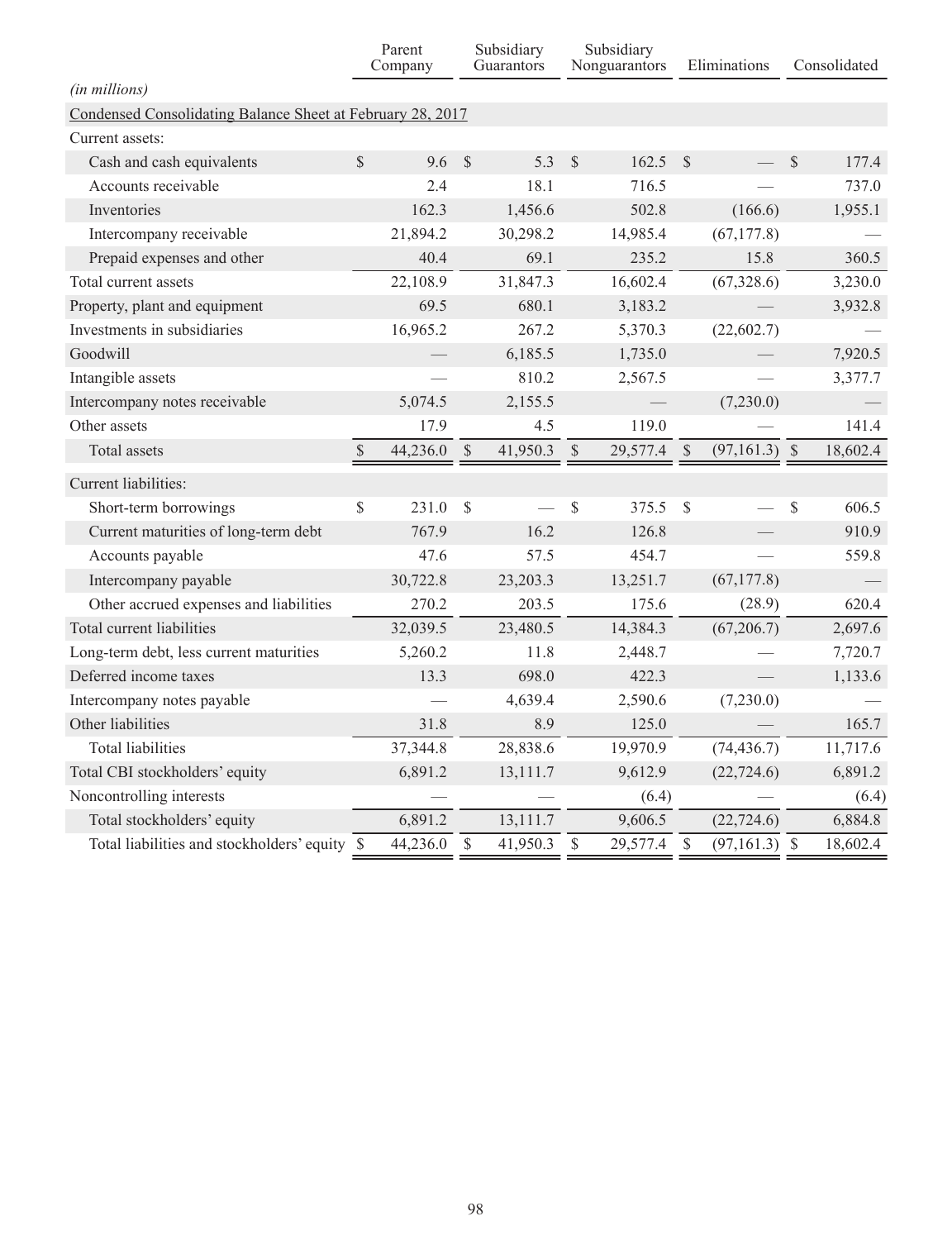|                                                                                                | Parent<br>Company        | Subsidiary<br>Guarantors | Subsidiary<br>Nonguarantors | Eliminations                    | Consolidated |
|------------------------------------------------------------------------------------------------|--------------------------|--------------------------|-----------------------------|---------------------------------|--------------|
| (in millions)                                                                                  |                          |                          |                             |                                 |              |
| Condensed Consolidating Statement of Comprehensive Income for the Year Ended February 28, 2018 |                          |                          |                             |                                 |              |
| <b>Sales</b>                                                                                   | 2,960.1<br>S             | <sup>\$</sup><br>6,820.9 | -S<br>3,499.6               | $\mathcal{S}$<br>$(4,953.8)$ \$ | 8,326.8      |
| Excise taxes                                                                                   | (353.5)                  | (375.6)                  | (12.7)                      |                                 | (741.8)      |
| Net sales                                                                                      | 2,606.6                  | 6,445.3                  | 3,486.9                     | (4,953.8)                       | 7,585.0      |
| Cost of product sold                                                                           | (2,080.3)                | (4,809.5)                | (1,795.7)                   | 4,917.7                         | (3,767.8)    |
| Gross profit                                                                                   | 526.3                    | 1,635.8                  | 1,691.2                     | (36.1)                          | 3,817.2      |
| Selling, general and administrative<br>expenses                                                | (468.8)                  | (820.0)                  | (259.9)                     | 16.0                            | (1, 532.7)   |
| Operating income                                                                               | 57.5                     | 815.8                    | 1,431.3                     | (20.1)                          | 2,284.5      |
| Equity in earnings (losses) of equity<br>method investees and subsidiaries                     | 2,515.3                  | (13.9)                   | 548.0                       | (3,014.8)                       | 34.6         |
| Unrealized gain on equity securities and<br>related activities                                 |                          |                          | 452.6                       |                                 | 452.6        |
| Interest income                                                                                | 0.4                      |                          | 1.9                         |                                 | 2.3          |
| Intercompany interest income                                                                   | 240.9                    | 491.1                    | 4.2                         | (736.2)                         |              |
| Interest expense                                                                               | (279.1)                  | (1.1)                    | (54.1)                      |                                 | (334.3)      |
| Intercompany interest expense                                                                  | (395.3)                  | (195.6)                  | (145.3)                     | 736.2                           |              |
| Loss on extinguishment of debt                                                                 | (81.8)                   |                          | (15.2)                      |                                 | (97.0)       |
| Income before income taxes                                                                     | 2,057.9                  | 1,096.3                  | 2,223.4                     | (3,034.9)                       | 2,342.7      |
| (Provision for) benefit from income<br>taxes                                                   | 261.0                    | (72.1)                   | (180.9)                     | (19.9)                          | (11.9)       |
| Net income                                                                                     | 2,318.9                  | 1,024.2                  | 2,042.5                     | (3,054.8)                       | 2,330.8      |
| Net income attributable to<br>noncontrolling interests                                         |                          |                          | (11.9)                      |                                 | (11.9)       |
| Net income attributable to CBI                                                                 | 2,318.9<br>$\mathcal{S}$ | $\mathcal{S}$<br>1,024.2 | $\mathcal{S}$<br>2,030.6    | $\mathcal{S}$<br>$(3,054.8)$ \$ | 2,318.9      |
| Comprehensive income attributable to<br><b>CBI</b>                                             | $\mathbb{S}$<br>2,515.8  | 1,024.6<br><sup>S</sup>  | 2,232.6<br><sup>S</sup>     | $(3,257.2)$ \$<br><sup>S</sup>  | 2,515.8      |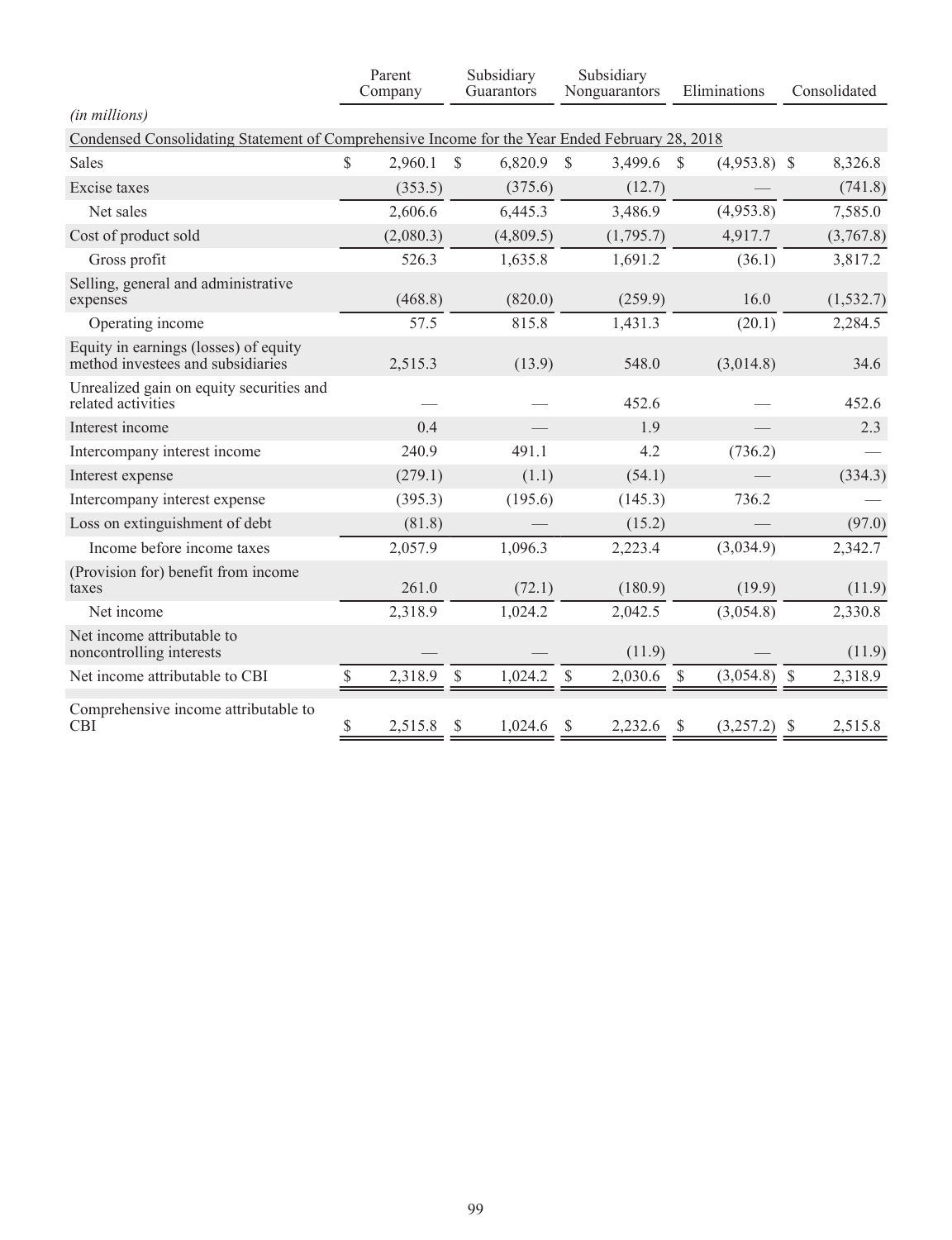|                                                                                                | Parent<br>Company |           | Subsidiary<br>Guarantors | Subsidiary<br>Nonguarantors | Eliminations                    | Consolidated |
|------------------------------------------------------------------------------------------------|-------------------|-----------|--------------------------|-----------------------------|---------------------------------|--------------|
| (in millions)                                                                                  |                   |           |                          |                             |                                 |              |
| Condensed Consolidating Statement of Comprehensive Income for the Year Ended February 28, 2017 |                   |           |                          |                             |                                 |              |
| <b>Sales</b>                                                                                   | \$                | 2,832.6   | <sup>\$</sup><br>6,254.4 | <sup>S</sup><br>3,535.1     | $(4,560.5)$ \$<br><sup>\$</sup> | 8,061.6      |
| Excise taxes                                                                                   |                   | (351.9)   | (320.8)                  | (57.4)                      |                                 | (730.1)      |
| Net sales                                                                                      |                   | 2,480.7   | 5,933.6                  | 3,477.7                     | (4,560.5)                       | 7,331.5      |
| Cost of product sold                                                                           |                   | (1,974.5) | (4,373.8)                | (1,949.9)                   | 4,496.1                         | (3,802.1)    |
| Gross profit                                                                                   |                   | 506.2     | 1,559.8                  | 1,527.8                     | (64.4)                          | 3,529.4      |
| Selling, general and administrative<br>expenses                                                |                   | (417.2)   | (707.5)                  | (290.5)                     | 22.8                            | (1, 392.4)   |
| Gain on sale of business                                                                       |                   | (23.4)    | (4.3)                    | 290.1                       |                                 | 262.4        |
| Operating income                                                                               |                   | 65.6      | 848.0                    | 1,527.4                     | (41.6)                          | 2,399.4      |
| Equity in earnings (losses) of equity<br>method investees and subsidiaries                     |                   | 1,657.4   | (31.1)                   | 411.7                       | (2,010.7)                       | 27.3         |
| Interest income                                                                                |                   | 0.4       |                          | 1.4                         |                                 | 1.8          |
| Intercompany interest income                                                                   |                   | 227.1     | 402.7                    | 3.6                         | (633.4)                         |              |
| Interest expense                                                                               |                   | (280.0)   | (1.5)                    | (53.6)                      |                                 | (335.1)      |
| Intercompany interest expense                                                                  |                   | (311.1)   | (197.4)                  | (124.9)                     | 633.4                           |              |
| Income before income taxes                                                                     |                   | 1,359.4   | 1,020.7                  | 1,765.6                     | (2,052.3)                       | 2,093.4      |
| (Provision for) benefit from income<br>taxes                                                   |                   | 175.7     | (385.8)                  | (347.6)                     | 3.5                             | (554.2)      |
| Net income                                                                                     |                   | 1,535.1   | 634.9                    | 1,418.0                     | (2,048.8)                       | 1,539.2      |
| Net income attributable to<br>noncontrolling interests                                         |                   |           |                          | (4.1)                       |                                 | (4.1)        |
| Net income attributable to CBI                                                                 | S                 | 1,535.1   | $\mathcal{S}$<br>634.9   | 1,413.9<br>$\mathcal{S}$    | $(2,048.8)$ \$<br>$\mathcal{S}$ | 1,535.1      |
| Comprehensive income attributable to<br><b>CBI</b>                                             | \$                | 1,587.8   | 634.8<br>$\mathcal{S}$   | $\mathcal{S}$<br>1,436.3    | $\mathcal{S}$<br>$(2,071.1)$ \$ | 1,587.8      |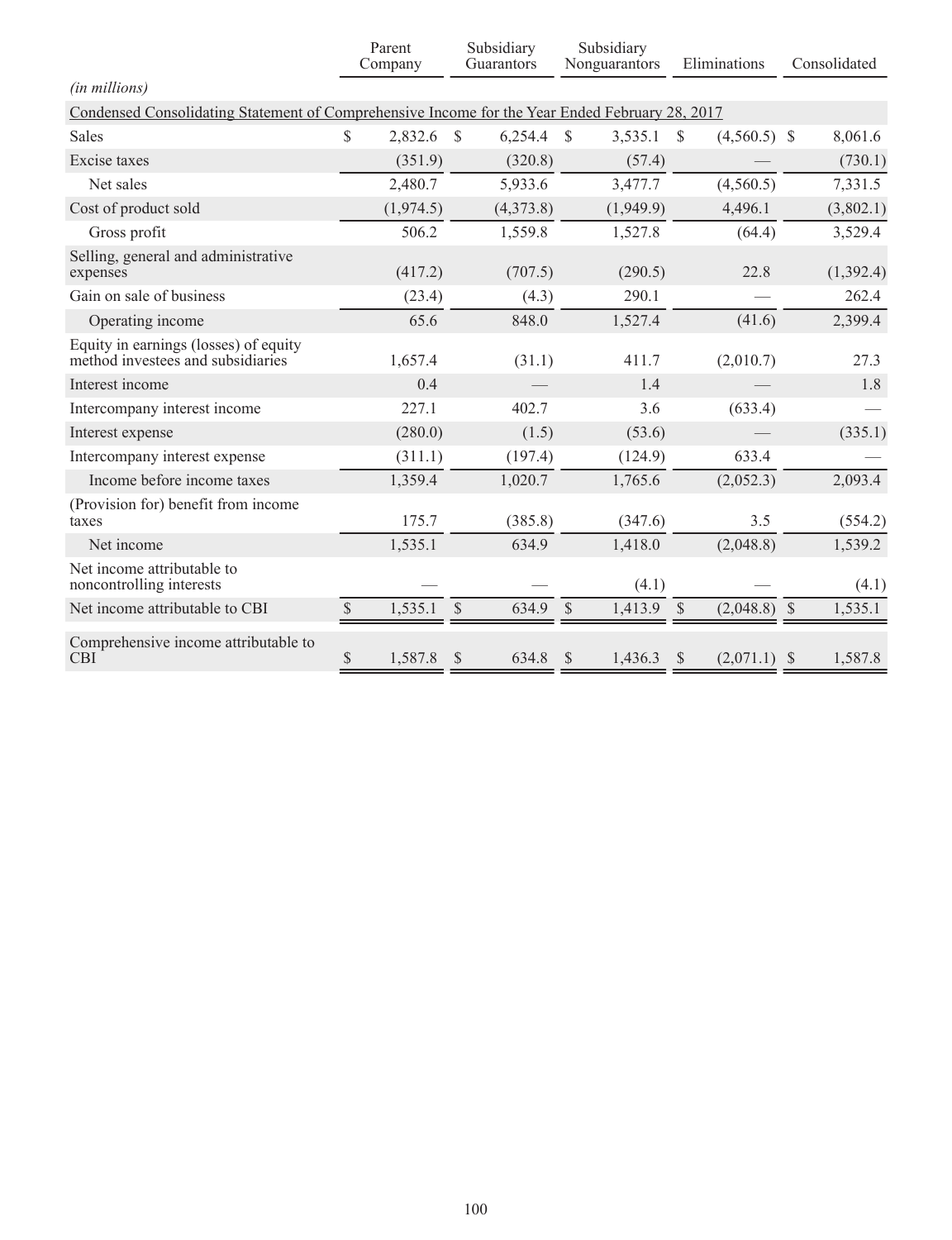|                                                                                                |    | Parent<br>Company |               | Subsidiary<br>Guarantors |               | Subsidiary<br>Nonguarantors |             | Eliminations   | Consolidated |
|------------------------------------------------------------------------------------------------|----|-------------------|---------------|--------------------------|---------------|-----------------------------|-------------|----------------|--------------|
| (in millions)                                                                                  |    |                   |               |                          |               |                             |             |                |              |
| Condensed Consolidating Statement of Comprehensive Income for the Year Ended February 29, 2016 |    |                   |               |                          |               |                             |             |                |              |
| <b>Sales</b>                                                                                   | S  | 2,522.8           | S             | 5,491.3                  | <sup>\$</sup> | 3,138.7                     | -S          | $(3,929.0)$ \$ | 7,223.8      |
| Excise taxes                                                                                   |    | (332.6)           |               | (280.9)                  |               | (61.9)                      |             |                | (675.4)      |
| Net sales                                                                                      |    | 2,190.2           |               | 5,210.4                  |               | 3,076.8                     |             | (3,929.0)      | 6,548.4      |
| Cost of product sold                                                                           |    | (1,759.6)         |               | (3,835.4)                |               | (1,894.6)                   |             | 3,883.5        | (3,606.1)    |
| Gross profit                                                                                   |    | 430.6             |               | 1,375.0                  |               | 1,182.2                     |             | (45.5)         | 2,942.3      |
| Selling, general and administrative<br>expenses                                                |    | (378.4)           |               | (595.1)                  |               | (224.5)                     |             | 20.8           | (1,177.2)    |
| Operating income                                                                               |    | 52.2              |               | 779.9                    |               | 957.7                       |             | (24.7)         | 1,765.1      |
| Equity in earnings (losses) of equity<br>method investees and subsidiaries                     |    | 1,224.2           |               | (30.5)                   |               | 373.0                       |             | (1,540.1)      | 26.6         |
| Dividend income                                                                                |    |                   |               |                          |               | 24.5                        |             |                | 24.5         |
| Interest income                                                                                |    | 0.2               |               |                          |               | 0.6                         |             |                | 0.8          |
| Intercompany interest income                                                                   |    | 191.4             |               | 354.3                    |               | 3.4                         |             | (549.1)        |              |
| Interest expense                                                                               |    | (290.1)           |               | (1.2)                    |               | (23.4)                      |             |                | (314.7)      |
| Intercompany interest expense                                                                  |    | (267.4)           |               | (173.7)                  |               | (108.0)                     |             | 549.1          |              |
| Loss on extinguishment of debt                                                                 |    | (0.4)             |               |                          |               | (0.7)                       |             |                | (1.1)        |
| Income before income taxes                                                                     |    | 910.1             |               | 928.8                    |               | 1,227.1                     |             | (1, 564.8)     | 1,501.2      |
| (Provision for) benefit from income<br>taxes                                                   |    | 144.8             |               | (351.4)                  |               | (242.3)                     |             | 8.3            | (440.6)      |
| Net income                                                                                     |    | 1,054.9           |               | 577.4                    |               | 984.8                       |             | (1, 556.5)     | 1,060.6      |
| Net income attributable to<br>noncontrolling interests                                         |    |                   |               |                          |               | (5.7)                       |             |                | (5.7)        |
| Net income attributable to CBI                                                                 | \$ | 1,054.9           | $\mathcal{S}$ | 577.4                    | $\mathcal{S}$ | 979.1                       | $\mathbf S$ | $(1,556.5)$ \$ | 1,054.9      |
| Comprehensive income attributable to<br><b>CBI</b>                                             | \$ | 733.3             | $\mathcal{S}$ | 575.7                    | $\mathcal{S}$ | 651.8                       | $\sqrt{\ }$ | $(1,227.5)$ \$ | 733.3        |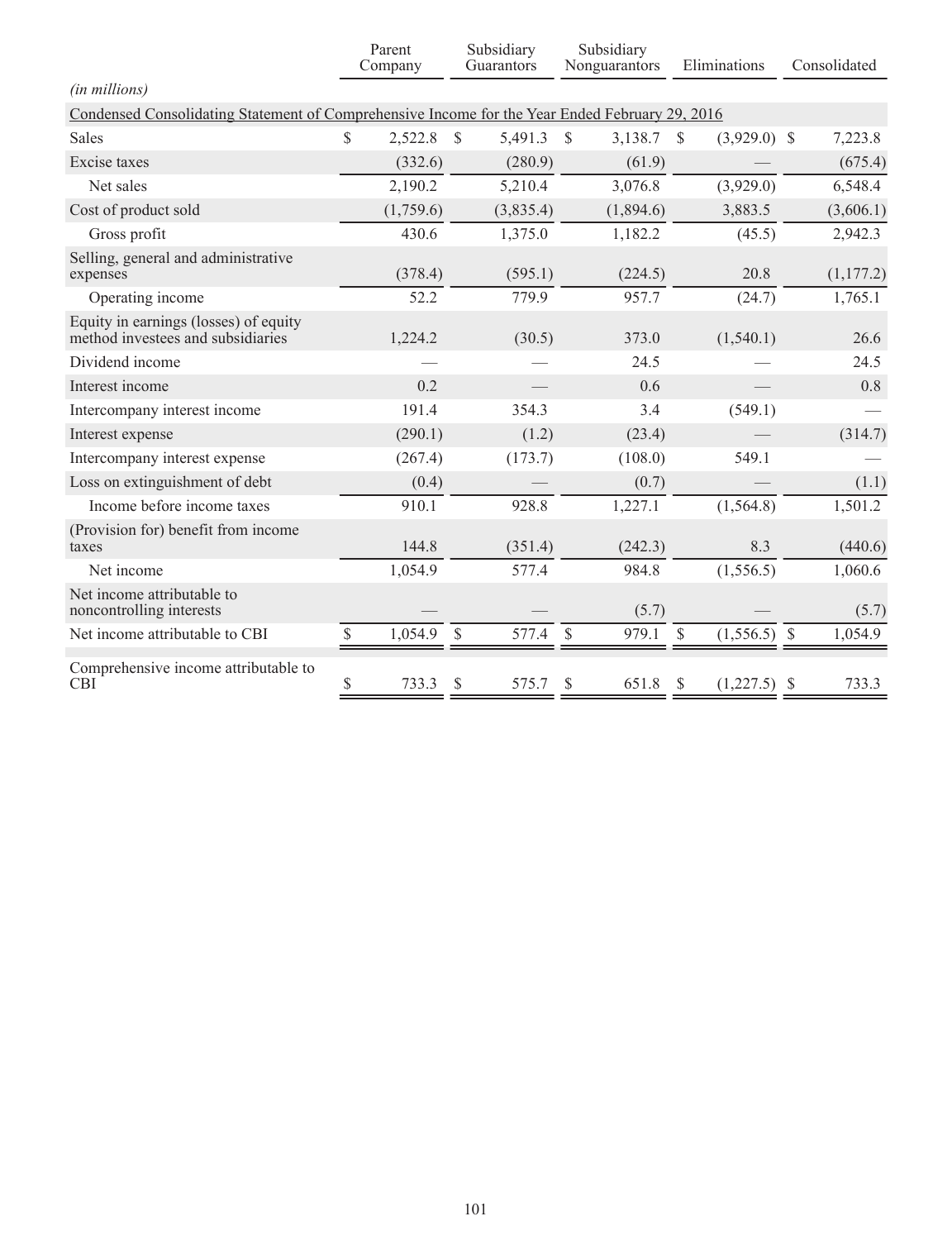|                                                                                      | Parent<br>Company  | Subsidiary<br>Guarantors | Subsidiary<br>Nonguarantors | Eliminations  | Consolidated             |
|--------------------------------------------------------------------------------------|--------------------|--------------------------|-----------------------------|---------------|--------------------------|
| (in millions)                                                                        |                    |                          |                             |               |                          |
| Condensed Consolidating Statement of Cash Flows for the Year Ended February 28, 2018 |                    |                          |                             |               |                          |
| Net cash provided by (used in) operating<br>activities                               | \$<br>$(374.5)$ \$ | $1,288.2$ \$             | 1,017.7                     | $\mathcal{S}$ | $\mathcal{S}$<br>1,931.4 |
| Cash flows from investing activities:                                                |                    |                          |                             |               |                          |
| Purchases of property, plant and<br>equipment                                        | (21.3)             | (128.3)                  | (908.0)                     |               | (1,057.6)                |
| Investment in equity securities                                                      |                    |                          | (191.3)                     |               | (191.3)                  |
| Purchases of businesses, net of cash<br>acquired                                     |                    | (70.9)                   | (79.2)                      |               | (150.1)                  |
| Payments related to sale of business                                                 |                    |                          | (5.0)                       |               | (5.0)                    |
| Net proceeds from intercompany                                                       |                    |                          |                             |               |                          |
| notes                                                                                | 265.8              |                          | 3.8                         | (269.6)       |                          |
| Net investment in equity affiliates                                                  | (1,355.0)          |                          |                             | 1,355.0       |                          |
| Other investing activities                                                           | (6.1)              | (0.1)                    | (12.9)                      |               | (19.1)                   |
| Net cash used in investing activities                                                | (1,116.6)          | (199.3)                  | (1,192.6)                   | 1,085.4       | (1,423.1)                |
| Cash flows from financing activities:                                                |                    |                          |                             |               |                          |
| Dividends paid to parent company                                                     |                    |                          | (70.0)                      | 70.0          |                          |
| Net contributions from equity<br>affiliates                                          |                    | 0.9                      | 1,424.1                     | (1,425.0)     |                          |
| Net proceeds from (repayments of)<br>intercompany notes                              | (211.0)            | (1,041.1)                | 982.5                       | 269.6         |                          |
| Principal payments of long-term debt                                                 | (2,717.8)          | (19.1)                   | (4,391.8)                   |               | (7, 128.7)               |
| Purchases of treasury stock                                                          | (1,038.5)          |                          |                             |               | (1,038.5)                |
| Dividends paid                                                                       | (400.1)            |                          |                             |               | (400.1)                  |
| Payments of debt extinguishment,<br>debt issuance and other financing<br>costs       | (115.6)            |                          | (6.6)                       |               | (122.2)                  |
| Payments of minimum tax<br>withholdings on stock-based payment<br>awards             |                    | (30.5)                   | (1.2)                       |               | (31.7)                   |
| Proceeds from issuance of long-term<br>debt                                          | 5,886.4            |                          | 2,047.0                     |               | 7,933.4                  |
| Net proceeds from short-term<br>borrowings                                           | 33.3               |                          | 103.9                       |               | 137.2                    |
| Proceeds from shares issued under<br>equity compensation plans                       | 49.4               |                          |                             |               | 49.4                     |
| Net cash provided by (used in) financing<br>activities                               | 1,486.1            | (1,089.8)                | 87.9                        | (1,085.4)     | (601.2)                  |
| Effect of exchange rate changes on cash<br>and cash equivalents                      |                    |                          | 5.8                         |               | 5.8                      |
| Net decrease in cash and cash<br>equivalents                                         | (5.0)              | (0.9)                    | (81.2)                      |               | (87.1)                   |
| Cash and cash equivalents, beginning of<br>year                                      | 9.6                | 5.3                      | 162.5                       |               | 177.4                    |
| Cash and cash equivalents, end of year                                               | 4.6<br>\$          | $\mathbb{S}$<br>4.4      | $\mathbb{S}$<br>81.3        | $\mathbb S$   | $\mathbb{S}$<br>90.3     |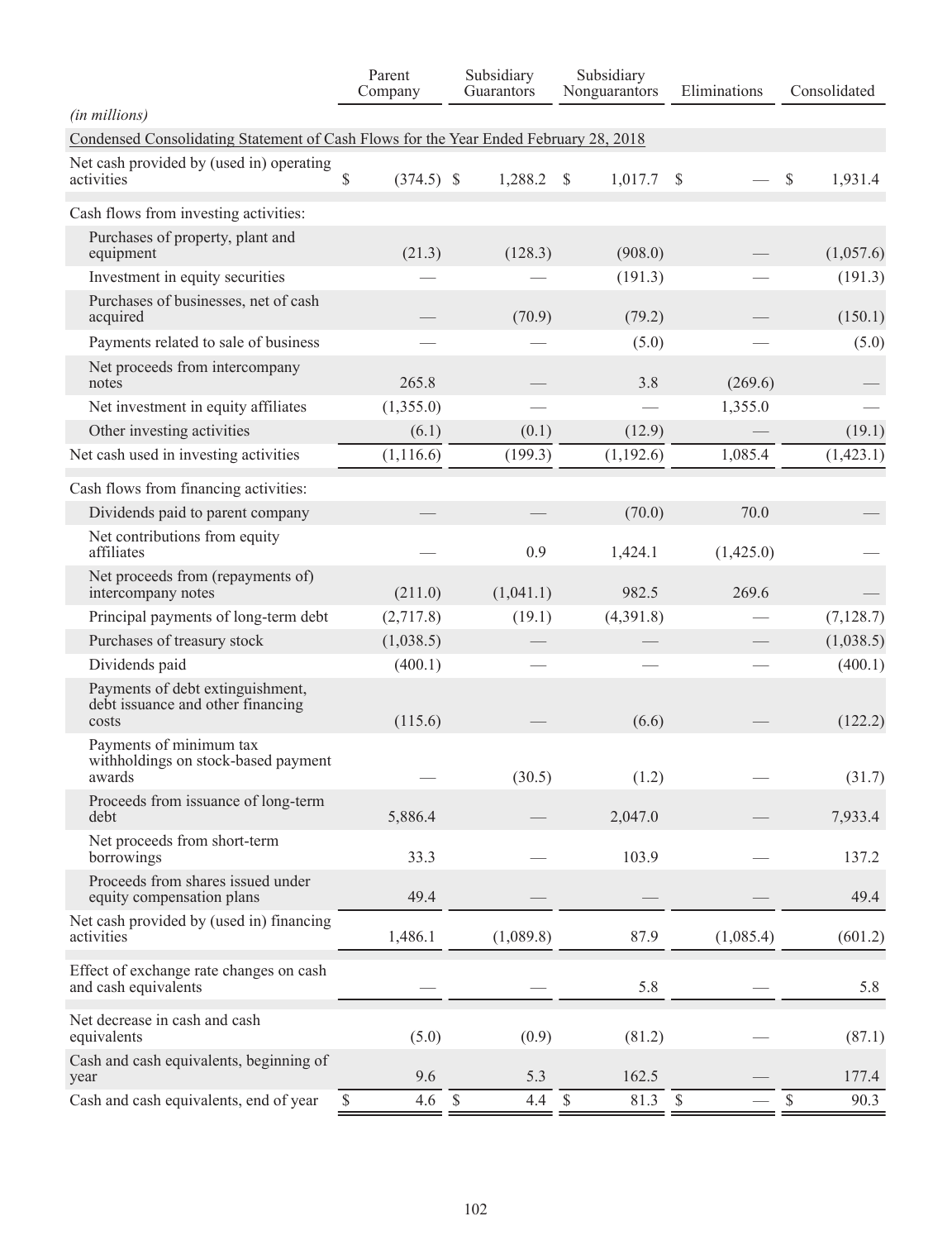|                                                                                      | Parent<br>Company | Subsidiary<br>Guarantors | Subsidiary<br>Nonguarantors | Eliminations                  | Consolidated          |
|--------------------------------------------------------------------------------------|-------------------|--------------------------|-----------------------------|-------------------------------|-----------------------|
| (in millions)                                                                        |                   |                          |                             |                               |                       |
| Condensed Consolidating Statement of Cash Flows for the Year Ended February 28, 2017 |                   |                          |                             |                               |                       |
| Net cash provided by operating<br>activities                                         | \$<br>341.4 \$    | $1,051.5$ \$             | 958.5                       | $\mathcal{S}$<br>$(655.4)$ \$ | 1,696.0               |
| Cash flows from investing activities:                                                |                   |                          |                             |                               |                       |
| Purchases of property, plant and<br>equipment                                        | (12.8)            | (89.8)                   | (804.8)                     |                               | (907.4)               |
| Purchases of businesses, net of cash<br>acquired                                     |                   |                          | (1,111.0)                   |                               | (1, 111.0)            |
| Proceeds from sale of business                                                       | (9.9)             |                          | 585.2                       |                               | 575.3                 |
| Net proceeds from intercompany<br>notes                                              | 422.0             |                          |                             | (422.0)                       |                       |
| Net returns of capital from equity<br>affiliates                                     | 470.7             |                          |                             | (470.7)                       |                       |
| Other investing activities                                                           | 0.7               | (0.1)                    | (19.3)                      |                               | (18.7)                |
| Net cash provided by (used in) investing<br>activities                               | 870.7             | (89.9)                   | (1,349.9)                   | (892.7)                       | (1,461.8)             |
| Cash flows from financing activities:                                                |                   |                          |                             |                               |                       |
| Dividends paid to parent company                                                     |                   |                          | (868.7)                     | 868.7                         |                       |
| Net returns of capital to equity<br>affiliates                                       |                   | (22.0)                   | (235.4)                     | 257.4                         |                       |
| Net proceeds from (repayments of)<br>intercompany notes                              | (20.2)            | (855.4)                  | 453.6                       | 422.0                         |                       |
| Principal payments of long-term debt                                                 | (767.6)           | (20.6)                   | (183.6)                     |                               | (971.8)               |
| Purchases of treasury stock                                                          | (1, 122.7)        |                          |                             |                               | (1,122.7)             |
| Dividends paid                                                                       | (315.1)           |                          |                             |                               | (315.1)               |
| Payments of debt extinguishment,<br>debt issuance and other financing<br>costs       | (5.0)             |                          | (9.1)                       |                               | (14.1)                |
| Payments of minimum tax<br>withholdings on stock-based payment<br>awards             |                   | (61.9)                   | (3.0)                       |                               | (64.9)                |
| Proceeds from issuance of long-term<br>debt                                          | 600.0             |                          | 1,365.6                     |                               | 1,965.6               |
| Net proceeds from (repayments of)<br>short-term borrowings                           | 231.0             |                          | (33.9)                      |                               | 197.1                 |
| Proceeds from shares issued under<br>equity compensation plans                       | 59.7              |                          |                             |                               | 59.7                  |
| Excess tax benefits from stock-based<br>payment awards                               | 131.4             |                          |                             |                               | 131.4                 |
| Net cash provided by (used in) financing<br>activities                               | (1,208.5)         | (959.9)                  | 485.5                       | 1,548.1                       | (134.8)               |
| Effect of exchange rate changes on cash<br>and cash equivalents                      |                   |                          | (5.1)                       |                               | (5.1)                 |
| Net increase in cash and cash<br>equivalents                                         | 3.6               | 1.7                      | 89.0                        |                               | 94.3                  |
| Cash and cash equivalents, beginning of<br>year                                      | 6.0               | 3.6                      | 73.5                        |                               | 83.1                  |
| Cash and cash equivalents, end of year                                               | 9.6<br>\$         | 5.3<br>$\mathcal{S}$     | $\mathcal{S}$<br>$162.5$ \$ |                               | $\mathbb{S}$<br>177.4 |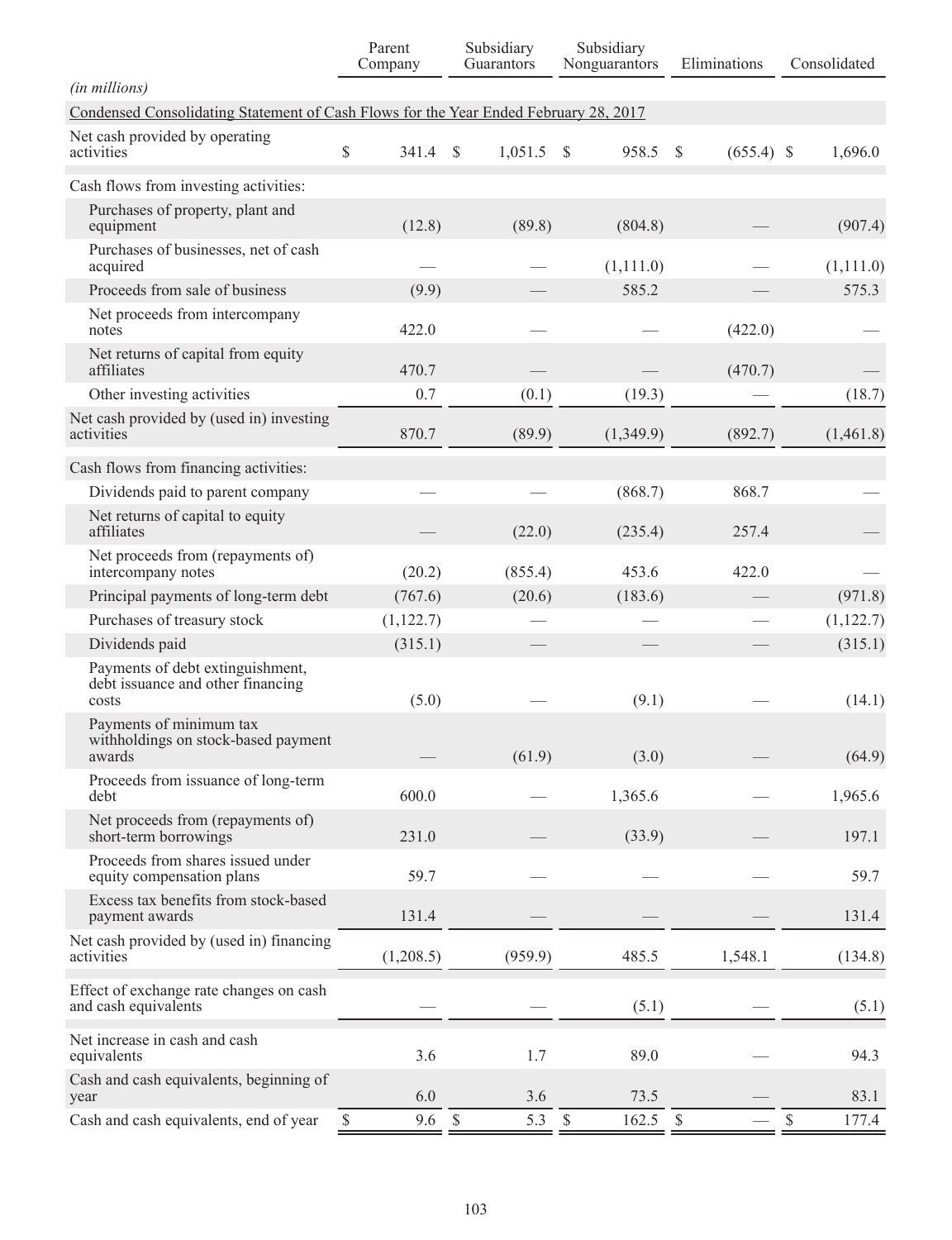|                                                                                      | Parent<br>Company  | Subsidiary<br>Guarantors | Subsidiary<br>Nonguarantors | Eliminations                | Consolidated |  |
|--------------------------------------------------------------------------------------|--------------------|--------------------------|-----------------------------|-----------------------------|--------------|--|
| (in millions)                                                                        |                    |                          |                             |                             |              |  |
| Condensed Consolidating Statement of Cash Flows for the Year Ended February 29, 2016 |                    |                          |                             |                             |              |  |
| Net cash provided by (used in) operating<br>activities                               | \$<br>$(448.7)$ \$ | $1,299.5$ \$             | 617.7                       | $\mathbb{S}$<br>$(54.8)$ \$ | 1,413.7      |  |
| Cash flows from investing activities:                                                |                    |                          |                             |                             |              |  |
| Purchases of property, plant and<br>equipment                                        | (14.1)             | (52.3)                   | (824.9)                     |                             | (891.3)      |  |
| Purchases of businesses, net of cash<br>acquired                                     | (998.5)            | (316.2)                  | (1.7)                       |                             | (1,316.4)    |  |
| Net proceeds from intercompany<br>notes                                              | 842.4              |                          |                             | (842.4)                     |              |  |
| Net investments in equity affiliates                                                 | (216.7)            |                          |                             | 216.7                       |              |  |
| Other investing activities                                                           | 3.5                | 0.2                      | (3.4)                       |                             | 0.3          |  |
| Net cash used in investing activities                                                | (383.4)            | (368.3)                  | (830.0)                     | (625.7)                     | (2,207.4)    |  |
| Cash flows from financing activities:                                                |                    |                          |                             |                             |              |  |
| Dividends paid to parent company                                                     |                    |                          | (88.8)                      | 88.8                        |              |  |
| Net contributions from (returns of<br>capital to) equity affiliates                  |                    | (33.0)                   | 283.7                       | (250.7)                     |              |  |
| Net proceeds from (repayments of)<br>intercompany notes                              | 250.4              | (819.8)                  | (273.0)                     | 842.4                       |              |  |
| Principal payments of long-term debt                                                 | (64.5)             | (39.4)                   | (104.8)                     |                             | (208.7)      |  |
| Purchases of treasury stock                                                          | (33.8)             |                          |                             |                             | (33.8)       |  |
| Dividends paid                                                                       | (241.6)            |                          |                             |                             | (241.6)      |  |
| Payments of debt extinguishment,<br>debt issuance and other financing<br>costs       | (13.3)             |                          |                             |                             | (13.3)       |  |
| Payments of minimum tax<br>withholdings on stock-based payment<br>awards             |                    | (35.9)                   | (2.7)                       |                             | (38.6)       |  |
| Proceeds from issuance of long-term<br>debt                                          | 600.0              |                          | 10.0                        |                             | 610.0        |  |
| Net proceeds from short-term<br>borrowings                                           |                    |                          | 360.6                       |                             | 360.6        |  |
| Proceeds from shares issued under<br>equity compensation plans                       | 113.0              |                          |                             |                             | 113.0        |  |
| Excess tax benefits from stock-based<br>payment awards                               | 203.4              |                          |                             |                             | 203.4        |  |
| Proceeds from noncontrolling<br>interests                                            |                    |                          | 25.0                        |                             | 25.0         |  |
| Net cash provided by (used in) financing<br>activities                               | 813.6              | (928.1)                  | 210.0                       | 680.5                       | 776.0        |  |
| Effect of exchange rate changes on cash<br>and cash equivalents                      |                    |                          | (9.3)                       |                             | (9.3)        |  |
| Net increase (decrease) in cash and cash<br>equivalents                              | (18.5)             | 3.1                      | (11.6)                      |                             | (27.0)       |  |
| Cash and cash equivalents, beginning of<br>year                                      | 24.5               | 0.5                      | 85.1                        |                             | 110.1        |  |
| Cash and cash equivalents, end of year                                               | 6.0<br>\$          | 3.6<br>$\mathbb S$       | $\mathbb S$<br>73.5         | $\mathbb{S}$                | \$<br>83.1   |  |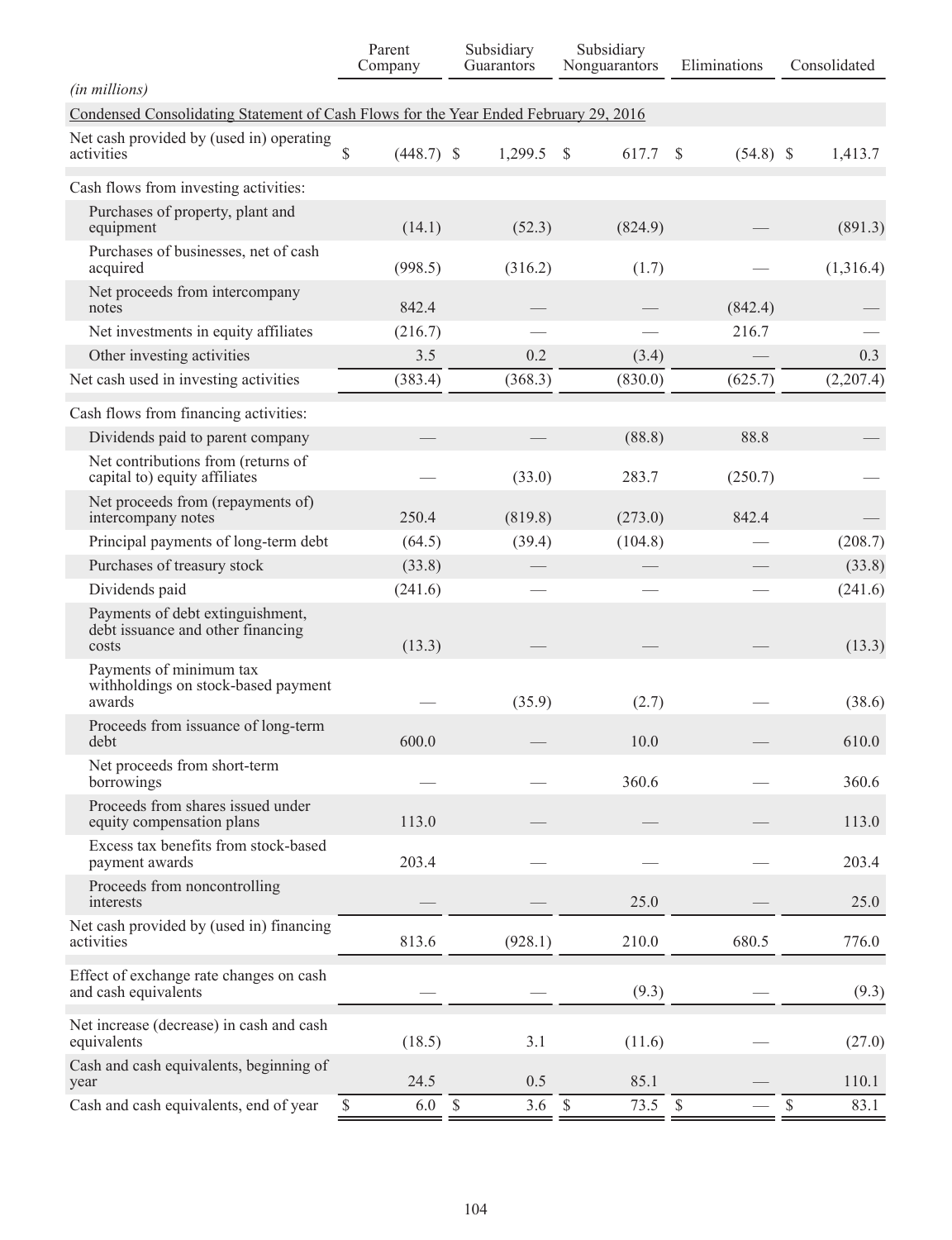### 21. BUSINESS SEGMENT INFORMATION:

Our internal management financial reporting consists of two business divisions: (i) Beer and (ii) Wine and Spirits, and we report our operating results in three segments: (i)Beer, (ii)Wine and Spirits, and (iii)Corporate Operations and Other. In the Beer segment, our portfolio consists of high-end imported and craft beer brands. We have an exclusive perpetual brand license to import, market and sell in the U.S. our Mexican beer portfolio. In the Wine and Spirits segment, we sell a large number of wine brands across all categories – table wine, sparkling wine and dessert wine – and across all price points – popular, premium and luxury categories, primarily within the \$5 to \$25 price range at U.S. retail – complemented by certain premium spirits brands. Amounts included in the Corporate Operations and Other segment consist of costs of executive management, corporate development, corporate finance, human resources, internal audit, investor relations, legal, public relations and information technology. The amounts included in the Corporate Operations and Other segment are general costs that are applicable to the consolidated group and are therefore not allocated to the other reportable segments. All costs reported within the Corporate Operations and Other segment are not included in our chief operating decision maker's evaluation of the operating income performance of the other reportable segments. The business segments reflect how our operations are managed, how resources are allocated, how operating performance is evaluated by senior management and the structure of our internal financial reporting.

In addition, management excludes items that affect comparability ("Comparable Adjustments") from its evaluation of the results of each operating segment as these Comparable Adjustments are not reflective of core operations of the segments. Segment operating performance and segment management compensation are evaluated based upon core segment operating income (loss). As such, the performance measures for incentive compensation purposes for segment management do not include the impact of these Comparable Adjustments.

We evaluate segment operating performance based on operating income (loss) of the respective business units. Comparable Adjustments that impacted comparability in our segment operating income (loss) for each period are as follows:

|                                                                       |                      |              | For the Years Ended  |                      |
|-----------------------------------------------------------------------|----------------------|--------------|----------------------|----------------------|
|                                                                       | February 28,<br>2018 |              | February 28,<br>2017 | February 29,<br>2016 |
| (in millions)                                                         |                      |              |                      |                      |
| Cost of product sold                                                  |                      |              |                      |                      |
| Loss on inventory write-down                                          | \$                   | $(19.1)$ \$  |                      | \$                   |
| Flow through of inventory step-up                                     |                      | (18.7)       | (20.1)               | (18.4)               |
| Net gain (loss) on undesignated commodity derivative contracts        |                      | 7.4          | 16.3                 | (48.1)               |
| Settlements of undesignated commodity derivative contracts            |                      | 2.3          | 23.4                 | 29.5                 |
| Amortization of favorable interim supply agreement                    |                      |              | (2.2)                | (31.7)               |
| Total cost of product sold                                            |                      | (28.1)       | 17.4                 | (68.7)               |
| Selling, general and administrative expenses                          |                      |              |                      |                      |
| Impairment of intangible assets                                       |                      | (86.8)       | (37.6)               |                      |
| Loss on contract termination $(1)$                                    |                      | (59.0)       |                      |                      |
| Restructuring and other strategic business development costs          |                      | (14.0)       | (0.9)                | (16.4)               |
| Transaction, integration and other acquisition-related costs          |                      | (8.1)        | (14.2)               | (15.4)               |
| Costs associated with the Canadian Divestiture and related activities |                      | (3.2)        | (20.4)               |                      |
| Other gains (losses) <sup>(2)</sup>                                   |                      | 10.5         | (2.6)                |                      |
| Total selling, general and administrative expenses                    |                      | (160.6)      | (75.7)               | (31.8)               |
| Gain on sale of business                                              |                      |              | 262.4                |                      |
| Comparable Adjustments, Operating income (loss)                       | \$                   | $(188.7)$ \$ | 204.1                | (100.5)<br>S         |

- $(1)$  Represents a loss incurred in connection with the early termination of a beer glass supply contract with an affiliate of Owens-Illinois.
- (2) Includes a gain of \$8.1 million for the year ended February 28, 2018, in connection with the reduction in estimated fair value of a contingent liability associated with a prior period acquisition.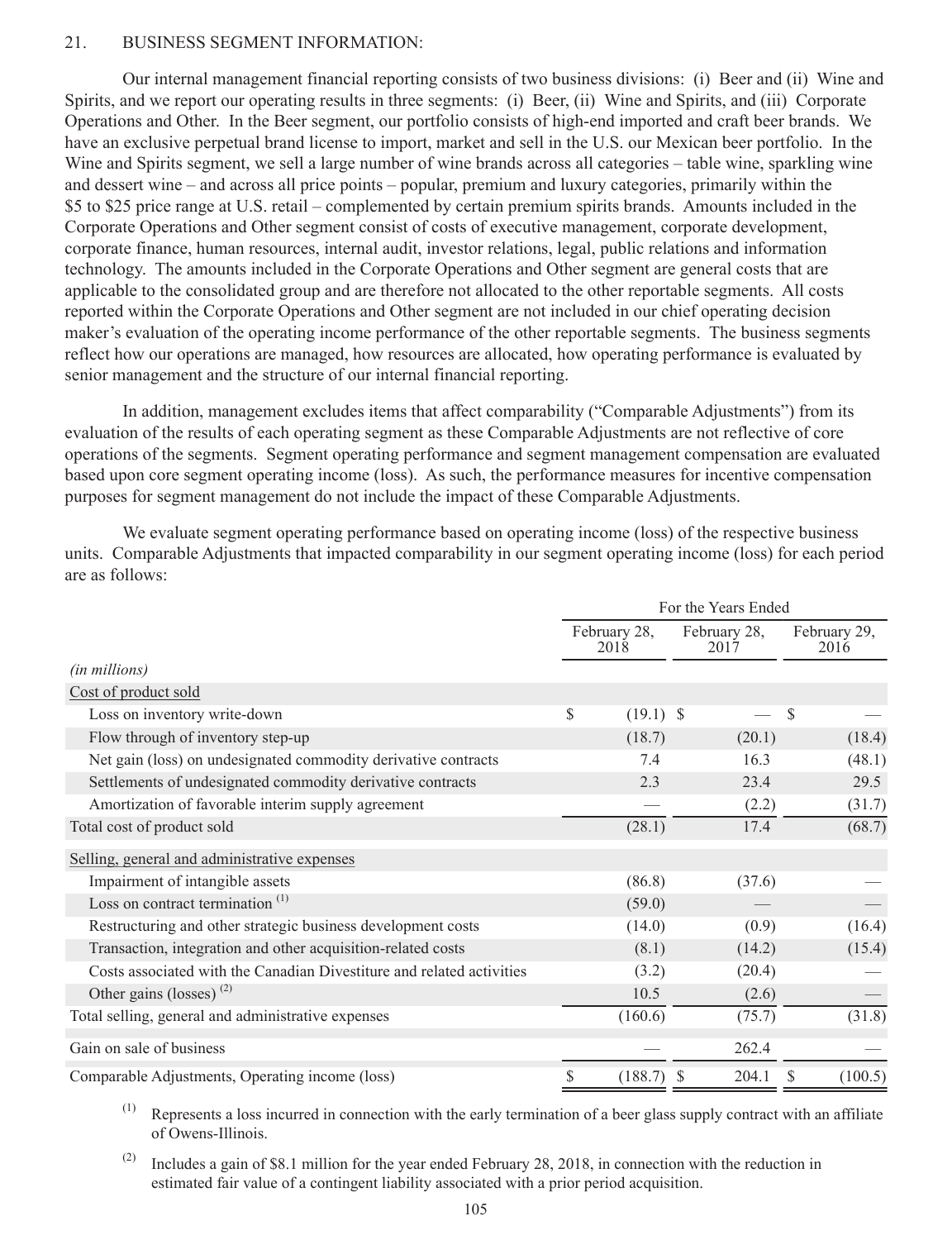The accounting policies of the segments are the same as those described for the Company in the Summary of Significant Accounting Policies in Note 1. Segment information is as follows:

|                                               | For the Years Ended |                      |                      |              |               |                      |
|-----------------------------------------------|---------------------|----------------------|----------------------|--------------|---------------|----------------------|
|                                               |                     | February 28,<br>2018 | February 28,<br>2017 |              |               | February 29,<br>2016 |
| (in millions)                                 |                     |                      |                      |              |               |                      |
| Beer                                          |                     |                      |                      |              |               |                      |
| Net sales                                     | \$                  | 4,658.5              | $\$$                 | 4,229.3      | $\$$          | 3,622.6              |
| Segment operating income                      | \$                  | 1,838.3              | $\mathbb{S}$         | 1,534.4      | $\mathbb{S}$  | 1,264.1              |
| Long-lived tangible assets                    | \$                  | 3,611.6              | \$                   | 2,810.0      | \$            | 2,187.8              |
| Total assets                                  | \$                  | 12,325.2             | \$                   | 11,325.3     | \$            | 9,900.7              |
| Capital expenditures                          | \$                  | 882.6                | \$                   | 759.2        | \$            | 800.3                |
| Depreciation and amortization                 | \$                  | 168.8                | $\mathcal{S}$        | 114.9        | $\mathbb{S}$  | 61.5                 |
| Wine and Spirits                              |                     |                      |                      |              |               |                      |
| Net sales:                                    |                     |                      |                      |              |               |                      |
| Wine                                          | \$                  | 2,559.5              | $\sqrt{\ }$          | 2,739.3      | $\mathbb S$   | 2,591.4              |
| Spirits                                       |                     | 367.0                |                      | 362.9        |               | 334.4                |
| Net sales                                     | $\mathcal{S}$       | 2,926.5              | $\mathcal{S}$        | 3,102.2      | $\mathbb{S}$  | 2,925.8              |
| Segment operating income                      | \$                  | 800.7                | \$                   | 800.8        | $\mathbb{S}$  | 727.0                |
| Income from unconsolidated investments        | \$                  | 34.4                 | \$                   | 29.2         | \$            | 26.6                 |
| Long-lived tangible assets                    | \$                  | 1,080.7              | \$                   | 992.9        | \$            | 1,039.8              |
| Investments in equity method investees        | \$                  | 80.7                 | \$                   | 77.6         | \$            | 76.2                 |
| Total assets                                  | \$                  | 7,217.4              | \$                   | 6,976.6      | $\mathbb{S}$  | 6,770.4              |
| Capital expenditures                          | \$                  | 151.1                | \$                   | 100.0        | \$            | 81.7                 |
| Depreciation and amortization                 | \$                  | 94.0                 | $\mathcal{S}$        | 99.4         | $\mathcal{S}$ | 100.2                |
| Corporate Operations and Other                |                     |                      |                      |              |               |                      |
| Segment operating loss                        | \$                  | $(165.8)$ \$         |                      | $(139.9)$ \$ |               | (125.5)              |
| Income (loss) from unconsolidated investments | \$                  | 0.2                  | \$                   | $(0.2)$ \$   |               |                      |
| Long-lived tangible assets                    | \$                  | 97.4                 | \$                   | 129.9        | $\mathcal{S}$ | 105.8                |
| Investments in equity method investees        | \$                  | 40.8                 | \$                   | 21.1         | \$            | 6.0                  |
| <b>Total</b> assets                           | \$                  | 996.1                | $\mathbb{S}$         | 300.5        | \$            | 293.9                |
| Capital expenditures                          | \$                  | 23.9                 | \$                   | 48.2         | \$            | 9.3                  |
| Depreciation and amortization                 | \$                  | $36.9$ \$            |                      | $31.4$ \$    |               | 27.6                 |
| Comparable Adjustments                        |                     |                      |                      |              |               |                      |
| Operating income (loss)                       | $\mathbb{S}$        | $(188.7)$ \$         |                      | 204.1        | $\$$          | (100.5)              |
| Income (loss) from unconsolidated investments | \$                  | 452.6 \$             |                      | $(1.7)$ \$   |               | 24.5                 |
| Depreciation and amortization                 | \$                  |                      | $\mathbb{S}$         | 2.2 S        |               | 31.7                 |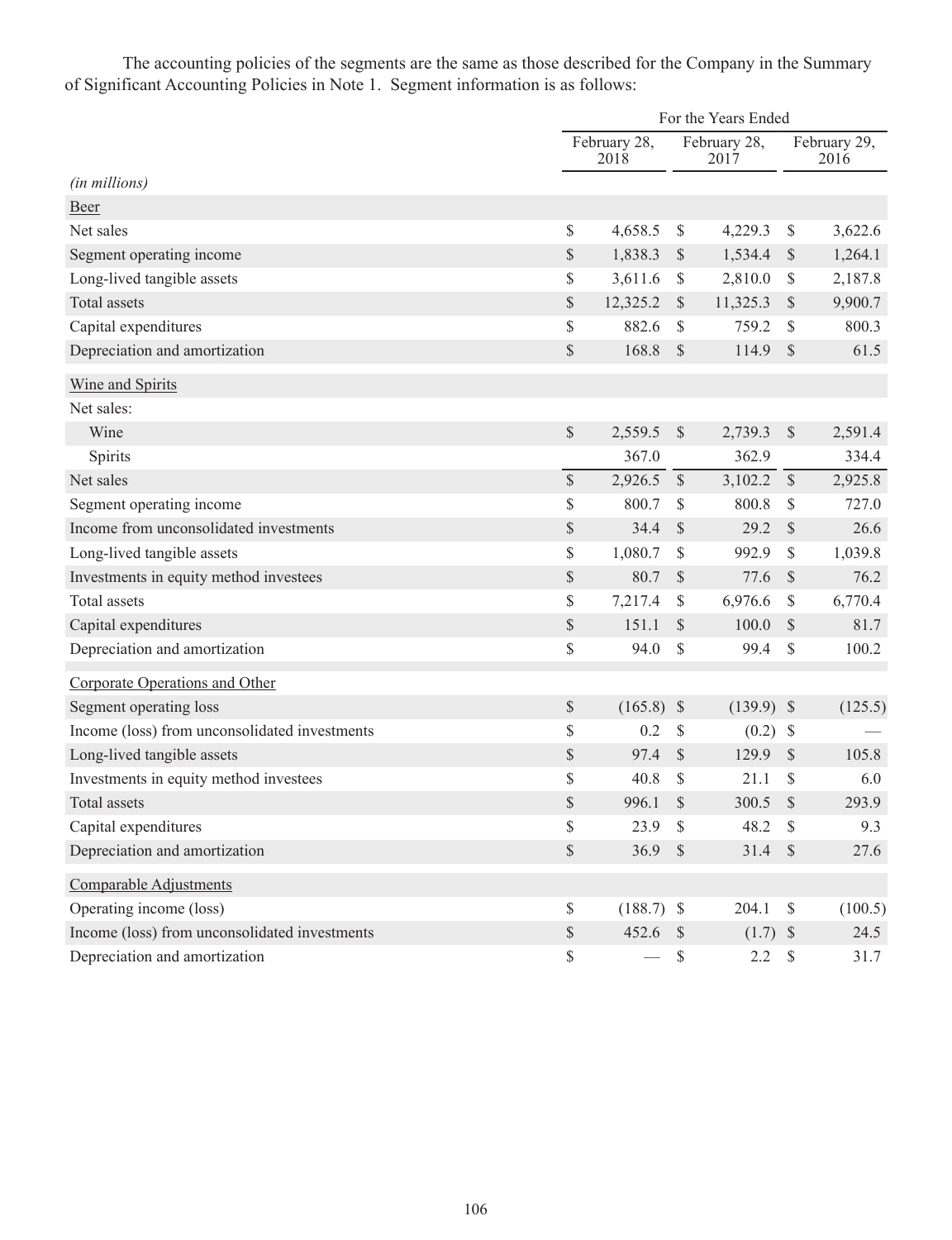|                                                       | For the Years Ended  |              |               |                      |              |                      |
|-------------------------------------------------------|----------------------|--------------|---------------|----------------------|--------------|----------------------|
|                                                       | February 28,<br>2018 |              |               | February 28,<br>2017 |              | February 29,<br>2016 |
| (in millions)                                         |                      |              |               |                      |              |                      |
| Consolidated                                          |                      |              |               |                      |              |                      |
| Net sales                                             | \$                   | 7,585.0 \$   |               | 7,331.5 \$           |              | 6,548.4              |
| Operating income                                      | \$                   | 2,284.5      | <sup>S</sup>  | $2,399.4$ \$         |              | 1,765.1              |
| Income from unconsolidated investments <sup>(1)</sup> | \$                   | 487.2 \$     |               | $27.3$ \$            |              | 51.1                 |
| Long-lived tangible assets                            | \$                   | 4,789.7      | <sup>S</sup>  | $3,932.8$ \$         |              | 3,333.4              |
| Investments in equity method investees                | \$                   | $121.5$ \$   |               | 98.7 \$              |              | 82.2                 |
| Total assets                                          | \$                   | 20,538.7     | <sup>\$</sup> | 18,602.4             | <sup>S</sup> | 16,965.0             |
| Capital expenditures                                  | \$                   | $1,057.6$ \$ |               | 907.4 \$             |              | 891.3                |
| Depreciation and amortization                         | \$                   | 299.7        | <b>S</b>      | 247.9                | S            | 221.0                |

(1) Income from unconsolidated investments consists of:

|                                                                            | For the Years Ended  |       |                      |      |                      |      |
|----------------------------------------------------------------------------|----------------------|-------|----------------------|------|----------------------|------|
|                                                                            | February 28.<br>2018 |       | February 28.<br>2017 |      | February 29,<br>2016 |      |
| <i>(in millions)</i>                                                       |                      |       |                      |      |                      |      |
| Equity in earnings from equity method investees                            | S                    | 34.6  |                      | 27.3 | <b>S</b>             | 26.6 |
| Unrealized gain on equity securities and related activities                |                      | 452.6 |                      |      |                      |      |
| Dividend income from a retained interest in a previously divested business |                      |       |                      |      |                      | 24.5 |
|                                                                            |                      |       |                      |      |                      |      |

Our principal area of operation is in the U.S. Current operations outside the U.S. are in Mexico for the Beer segment and primarily in New Zealand, Italy and Canada for the Wine and Spirits segment. Revenues are attributed to countries based on the location of the customer.

Geographic data is as follows:

|                             | For the Years Ended |                      |              |                      |               |                      |  |
|-----------------------------|---------------------|----------------------|--------------|----------------------|---------------|----------------------|--|
|                             |                     | February 28,<br>2018 |              | February 28,<br>2017 |               | February 29,<br>2016 |  |
| (in millions)               |                     |                      |              |                      |               |                      |  |
| Net sales                   |                     |                      |              |                      |               |                      |  |
| U.S.                        | \$                  | 7,330.1              | $\mathbb{S}$ | $6,807.7$ \$         |               | 5,960.9              |  |
| Non-U.S. (primarily Canada) |                     | 254.9                |              | 523.8                |               | 587.5                |  |
|                             | <sup>\$</sup>       | 7,585.0              | $\mathbb{S}$ | 7,331.5              | $\mathcal{S}$ | 6,548.4              |  |
|                             |                     |                      |              | February 28,<br>2018 |               | February 28,<br>2017 |  |
| (in millions)               |                     |                      |              |                      |               |                      |  |
| Long-lived tangible assets  |                     |                      |              |                      |               |                      |  |
| U.S.                        |                     |                      | \$           | 1,124.5              | - \$          | 1,037.6              |  |
| Non-U.S. (primarily Mexico) |                     |                      |              | 3,665.2              |               | 2,895.2              |  |
|                             |                     |                      | \$           | 4,789.7              | \$            | 3,932.8              |  |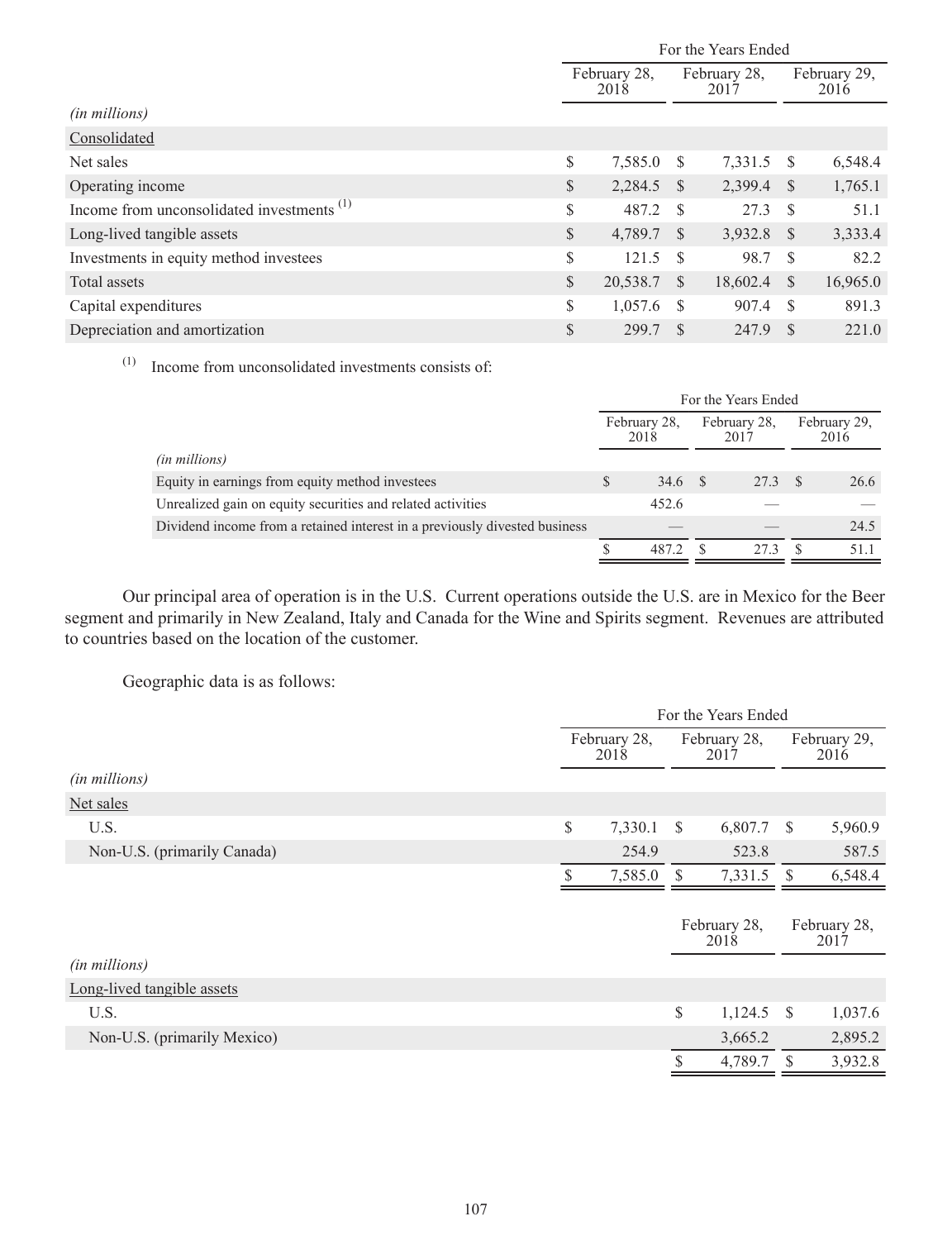# 22. SELECTED QUARTERLY FINANCIAL INFORMATION (UNAUDITED):

|                                                                  | <b>QUARTER ENDED</b> |                 |               |                    |              |                      |               |                      |               |                  |
|------------------------------------------------------------------|----------------------|-----------------|---------------|--------------------|--------------|----------------------|---------------|----------------------|---------------|------------------|
|                                                                  |                      | May 31,<br>2017 |               | August 31,<br>2017 |              | November 30,<br>2017 |               | February 28,<br>2018 |               | <b>Full Year</b> |
| (in millions, except per share data)                             |                      |                 |               |                    |              |                      |               |                      |               |                  |
| Fiscal 2018                                                      |                      |                 |               |                    |              |                      |               |                      |               |                  |
| Net sales                                                        | \$                   | 1,935.5         | <sup>\$</sup> | 2,084.5            | <sup>S</sup> | 1,799.1              | S             | 1,765.9              | S             | 7,585.0          |
| Gross profit                                                     | $\mathcal{S}$        | 995.3           | -S            | 1,065.3            | - \$         | 907.5                | <sup>S</sup>  | 849.1                | S.            | 3,817.2          |
| Net income attributable to CBI $(1)$                             | \$                   | 402.8           | <sup>\$</sup> | 499.5              | -S           | 491.1                | $\mathcal{S}$ | 925.5                | -S            | 2,318.9          |
| Net income per common share<br>attributable to CBI $^{(1)(2)}$ : |                      |                 |               |                    |              |                      |               |                      |               |                  |
| Basic – Class A Common Stock                                     | <sup>\$</sup>        | 2.09            | <sup>\$</sup> | 2.58               | - \$         | 2.54                 | - \$          | 4.84                 | - \$          | 12.04            |
| Basic – Class B Convertible Common<br><b>Stock</b>               | S                    | 1.90            | -S            | 2.35               | - \$         | 2.31                 | - \$          | 4.40                 | - S           | 10.93            |
| Diluted – Class A Common Stock                                   | S                    | 2.00            | <sup>\$</sup> | 2.48               | <sup>S</sup> | 2.44                 | <sup>\$</sup> | 4.64                 | -S            | 11.55            |
| Diluted – Class B Convertible<br>Common Stock                    | \$                   | 1.85            | <sup>\$</sup> | 2.29               |              | 2.26                 | - \$          | 4.28                 | <sup>\$</sup> | 10.66            |

A summary of selected quarterly financial information is as follows:

|                                                                        | <b>QUARTER ENDED</b> |                 |               |                    |               |                      |               |                      |              |                  |
|------------------------------------------------------------------------|----------------------|-----------------|---------------|--------------------|---------------|----------------------|---------------|----------------------|--------------|------------------|
|                                                                        |                      | May 31,<br>2016 |               | August 31,<br>2016 |               | November 30,<br>2016 |               | February 28,<br>2017 |              | <b>Full Year</b> |
| (in millions, except per share data)                                   |                      |                 |               |                    |               |                      |               |                      |              |                  |
| Fiscal 2017                                                            |                      |                 |               |                    |               |                      |               |                      |              |                  |
| Net sales                                                              | \$                   | 1,871.8         | <sup>S</sup>  | 2,021.2            | -S            | 1,810.5              | <sup>S</sup>  | 1,628.0              | <sup>S</sup> | 7,331.5          |
| Gross profit                                                           | $\mathbb{S}$         | 881.3           | <sup>\$</sup> | 969.0              | <sup>\$</sup> | 891.4                | <sup>S</sup>  | 787.7                | S            | 3,529.4          |
| Net income attributable to CBI $^{(3)}$                                | S                    | 318.3           | -S            | 358.9              | -S            | 405.9                | <sup>\$</sup> | 452.0                | -S           | 1,535.1          |
| Net income per common share<br>attributable to CBI <sup>(2)(3)</sup> : |                      |                 |               |                    |               |                      |               |                      |              |                  |
| Basic – Class A Common Stock                                           | \$                   | 1.61            | $\mathbb{S}$  | 1.81               | - \$          | 2.04                 | - \$          | 2.34                 | $\mathbf{s}$ | 7.79             |
| Basic – Class B Convertible Common<br><b>Stock</b>                     | \$                   | 1.46            | - \$          | 1.64               | - \$          | 1.85                 | - \$          | $2.12 \quad$ \$      |              | 7.07             |
| Diluted - Class A Common Stock                                         | \$                   | 1.55            | -S            | 1.75               | -\$           | 1.98                 | $\mathbb{S}$  | 2.26                 | - \$         | 7.52             |
| Diluted – Class B Convertible<br>Common Stock                          | S                    | 1.43            | <sup>\$</sup> | 1.61               | <sup>\$</sup> | 1.82                 | -S            | 2.09                 | S.           | 6.93             |

(1) Includes (i) an unrealized gain on equity securities and related activities, net of income tax effect, of \$138.8 million and \$255.4 million for the third and fourth quarters of fiscal 2018, respectively, from the changes in fair value of the Canopy Investment and the Canopy Warrants, net of losses from hedging activities to reduce the associated foreign currency risk, and (ii) a net income tax benefit of \$363.0 million for the fourth quarter of fiscal 2018 associated with the December 2017 enactment of the TCJ Act.

(2) The sum of the quarterly net income per common share for Fiscal 2018 and Fiscal 2017 may not equal the total computed for the respective years as the net income per common share is computed independently for each of the quarters presented and for the full year.

(3) Includes gain on sale of business, net of income tax effect, of \$196.1 million for the fourth quarter of fiscal 2017 in connection with the Canadian Divestiture.

## **Item 9. Changes in and Disagreements With Accountants on Accounting and Financial Disclosure.**

Not Applicable.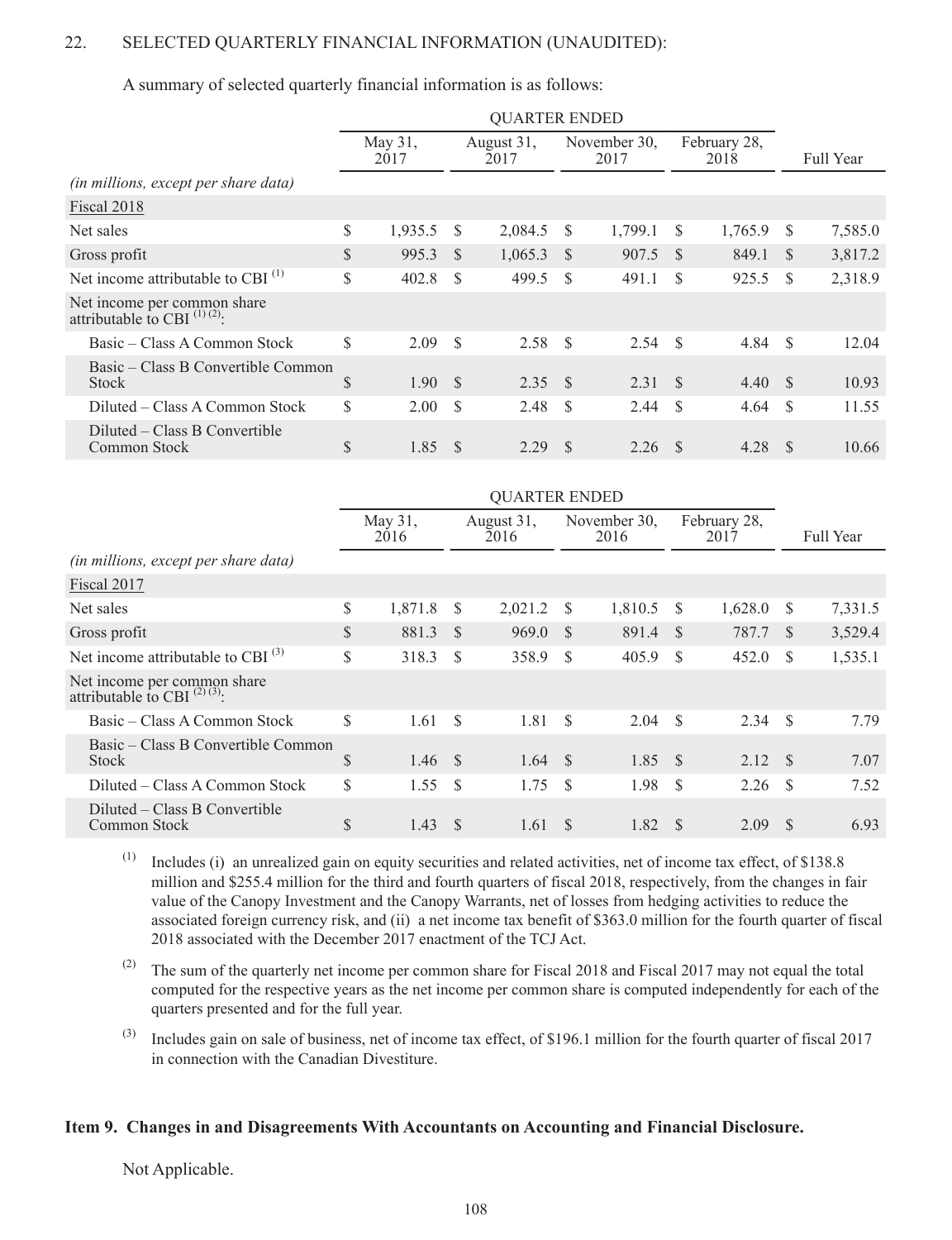## **Item 9A. Controls and Procedures.**

## Disclosure Controls and Procedures

Our Chief Executive Officer and our Chief Financial Officer have concluded, based on their evaluation as of the end of the period covered by this report, that the Company's "disclosure controls and procedures" (as defined in the Securities Exchange Act of 1934 Rules 13a-15(e) and 15d-15(e)) are effective to ensure that information required to be disclosed in the reports that we file or submit under the Securities Exchange Act of 1934 (i) is recorded, processed, summarized and reported within the time periods specified in the Securities and Exchange Commission's rules and forms, and (ii) is accumulated and communicated to our management, including our Chief Executive Officer and our Chief Financial Officer, as appropriate to allow timely decisions regarding required disclosure.

## Internal Control over Financial Reporting

- (a) See page 52 of this Annual Report on Form 10-K for Management's Annual Report on Internal Control over Financial Reporting, which is incorporated herein by reference.
- (b) See page 53 of this Annual Report on Form 10-K for the attestation report of KPMG LLP, our independent registered public accounting firm, which is incorporated herein by reference.
- (c) In connection with management's quarterly evaluation of "internal control over financial reporting" (as defined in the Securities Exchange Act of 1934 Rules 13a-15(f) and 15d-15(f)), no changes were identified in our internal control over financial reporting during our fiscal quarter ended February 28, 2018 (our fourth fiscal quarter) that have materially affected, or are reasonably likely to materially affect, our internal control over financial reporting.

# **Item 9B. Other Information.**

Not Applicable.

## **PART III**

## **Item 10. Directors, Executive Officers and Corporate Governance.**

The information required by this Item (except for the information regarding executive officers required by Item 401 of Regulation S-K which is included in Part I hereof in accordance with General Instruction G(3)) is incorporated herein by reference to the Proxy Statement to be issued in connection with the Annual Meeting of Stockholders of our Company which is expected to be held on July 17, 2018, under those sections of the Proxy Statement to be titled "Director Nominees," "The Board of Directors and Committees of the Board" and "Section 16(a) Beneficial Ownership Reporting Compliance." That Proxy Statement will be filed within 120 days after the end of our fiscal year.

We have adopted the Chief Executive Officer and Senior Financial Executive Code of Ethics which is a code of ethics that applies to our chief executive officer and our senior financial officers. The Chief Executive Officer and Senior Financial Executive Code of Ethics is located on our Internet website at https:// www.cbrands.com/investors. Amendments to, and waivers granted under, our Chief Executive Officer and Senior Financial Executive Code of Ethics, if any, will be posted to our website as well. We will provide to anyone, without charge, upon request, a copy of such Code of Ethics. Such requests should be directed in writing to Investor Relations Department, Constellation Brands, Inc., 207 High Point Drive, Building 100, Victor, New York 14564 or by telephoning our Investor Center at 1-888-922-2150.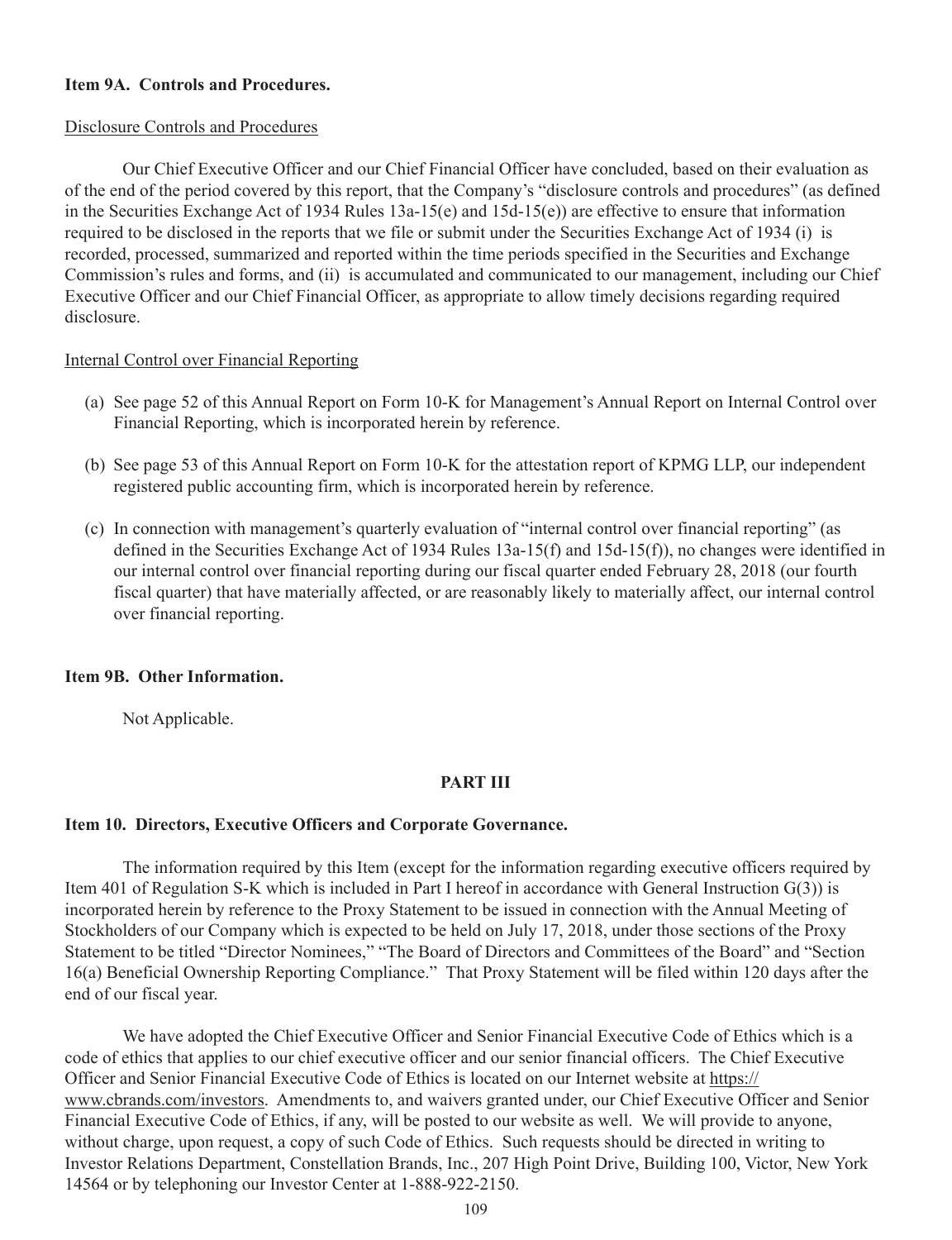## **Item 11. Executive Compensation.**

The information required by this Item is incorporated herein by reference to the Proxy Statement to be issued in connection with the Annual Meeting of Stockholders of our Company which is expected to be held on July 17, 2018, under those sections of the Proxy Statement to be titled "Executive Compensation," "Compensation Committee Interlocks and Insider Participation" and "Director Compensation." That Proxy Statement will be filed within 120 days after the end of our fiscal year. Notwithstanding the foregoing, the Compensation Committee Report included within the section of the Proxy Statement to be titled "Executive Compensation" is only being "furnished" hereunder and shall not be deemed "filed" with the Securities and Exchange Commission or subject to the liabilities of Section 18 of the Securities Exchange Act of 1934.

## **Item 12. Security Ownership of Certain Beneficial Owners and Management and Related Stockholder Matters.**

The information required by this Item is incorporated herein by reference to the Proxy Statement to be issued in connection with the Annual Meeting of Stockholders of our Company which is expected to be held on July 17, 2018, under that section of the Proxy Statement to be titled "Beneficial Ownership." That Proxy Statement will be filed within 120 days after the end of our fiscal year. Additional information required by this item is as follows:

### **Securities Authorized for Issuance under Equity Compensation Plans**

The following table sets forth information with respect to our compensation plans under which our equity securities may be issued, as of February 28, 2018. The equity compensation plans approved by security holders include our Long-Term Stock Incentive Plan and our 1989 Employee Stock Purchase Plan.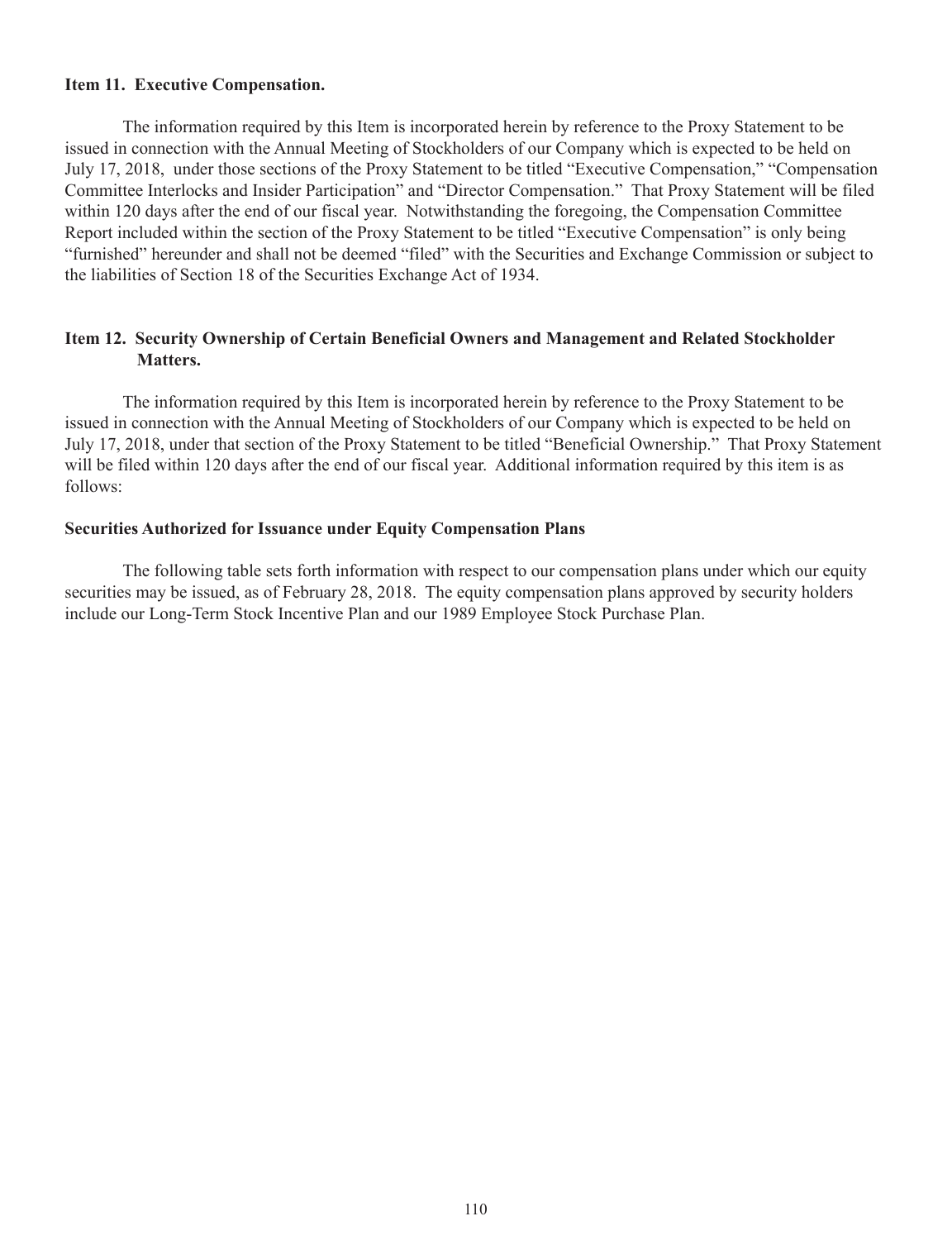### **Equity Compensation Plan Information**

| <b>Plan Category</b>                                          | (a)<br>Number of<br>securities to be<br>issued upon<br>exercise of<br>outstanding<br>options, warrants<br>and rights |              | (b)<br>Weighted average<br>exercise price of<br>outstanding<br>options, warrants<br>and rights | (c)<br>Number of<br>securities<br>remaining<br>available for<br>future issuance<br>under equity<br>compensation<br>plans (excluding<br>securities<br>reflected in<br>column (a)) |
|---------------------------------------------------------------|----------------------------------------------------------------------------------------------------------------------|--------------|------------------------------------------------------------------------------------------------|----------------------------------------------------------------------------------------------------------------------------------------------------------------------------------|
| Equity compensation plans<br>approved by security holders     | $8,135,336$ <sup>(1)</sup>                                                                                           | $\mathbb{S}$ | 56.33 <sup>(2)</sup>                                                                           | $14,048,185$ <sup>(3)</sup>                                                                                                                                                      |
| Equity compensation plans not<br>approved by security holders |                                                                                                                      | \$           |                                                                                                |                                                                                                                                                                                  |
| Total                                                         | 8,135,336                                                                                                            | \$           | 56.33                                                                                          | 14,048,185                                                                                                                                                                       |

(1) Includes 403,977 shares of unvested performance share units and 286,658 shares of unvested restricted stock units under our Long-Term Stock Incentive Plan. The unvested performance share units represent the maximum number of shares to be awarded, which ranges from 100% to 200% of the target shares granted. We currently estimate that 88,493 of the target shares granted will be awarded at 200% of target; 85,762 of the target shares granted will be awarded between 100% and 150% of target and 59,205 of the target shares granted will not be awarded based upon our expectations as of February 28, 2018, regarding the achievement of specified performance targets.

- (2) Excludes unvested performance share units and unvested restricted stock units under our Long-Term Stock Incentive Plan that can be exercised for no consideration.
- (3) Includes 1,499,857 shares of Class A Common Stock under our Employee Stock Purchase Plan remaining available for purchase, of which approximately 35,400 shares are subject to purchase during the current offering period.

#### **Item 13. Certain Relationships and Related Transactions, and Director Independence.**

The information required by this Item is incorporated herein by reference to the Proxy Statement to be issued in connection with the Annual Meeting of Stockholders of our Company which is expected to be held on July 17, 2018, under those sections of the Proxy Statement to be titled "Director Nominees," "The Board of Directors and Committees of the Board" and "Certain Relationships and Related Transactions." That Proxy Statement will be filed within 120 days after the end of our fiscal year.

## **Item 14. Principal Accounting Fees and Services.**

The information required by this Item is incorporated herein by reference to the Proxy Statement to be issued in connection with the Annual Meeting of Stockholders of our Company which is expected to be held on July 17, 2018, under that section of the Proxy Statement to be titled "Proposal 2 – Ratification of the Selection of KPMG LLP as Independent Registered Public Accounting Firm." That Proxy Statement will be filed within 120 days after the end of our fiscal year.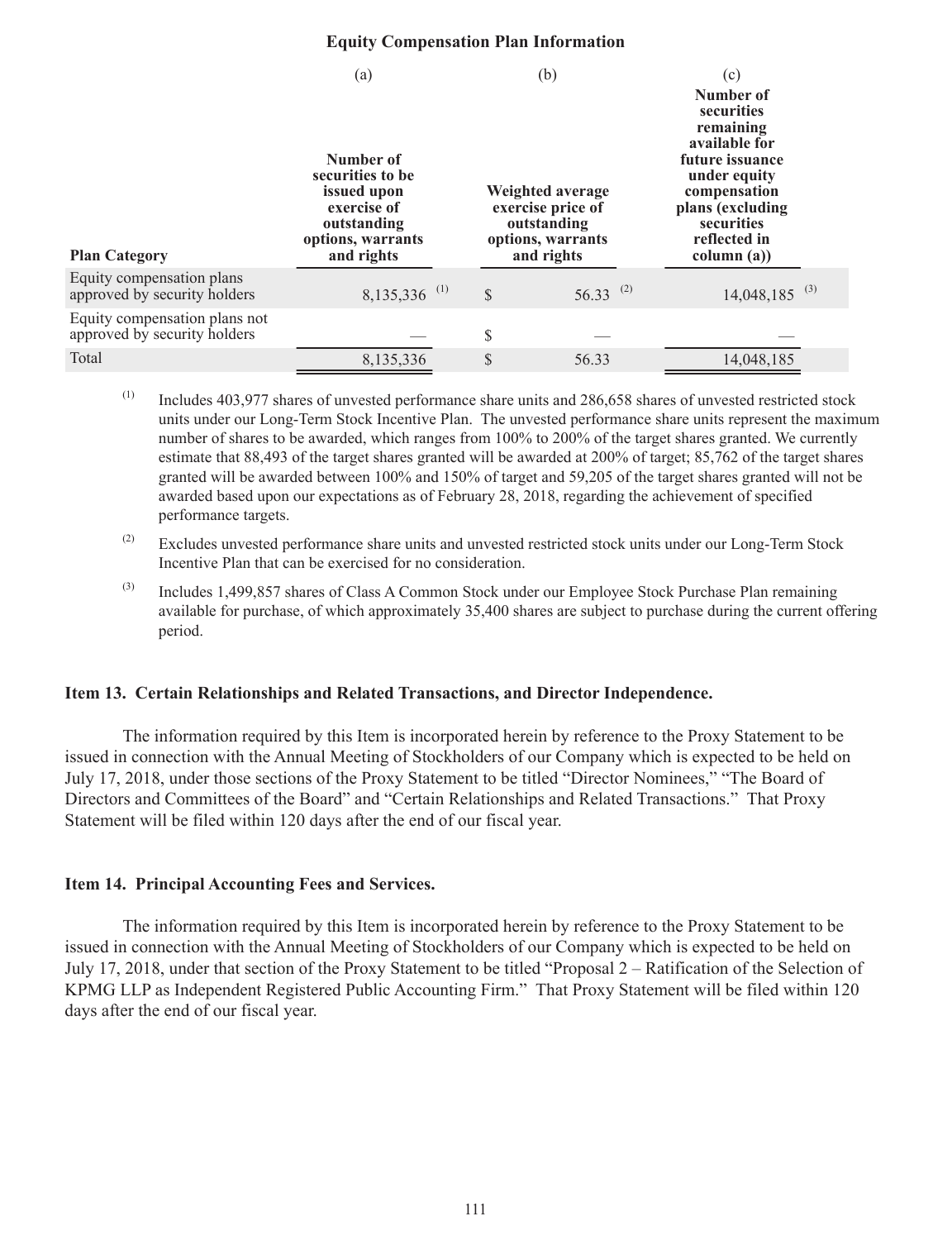## **PART IV**

# **Item 15. Exhibits, Financial Statement Schedules.**

1. Financial Statements

The following consolidated financial statements of the Company are submitted herewith:

Management's Annual Report on Internal Control Over Financial Reporting

Report of Independent Registered Public Accounting Firm – KPMG LLP

Report of Independent Registered Public Accounting Firm – KPMG LLP

Consolidated Balance Sheets – February 28, 2018, and February 28, 2017

Consolidated Statements of Comprehensive Income for the years ended February 28, 2018, February 28, 2017, and February 29, 2016

Consolidated Statements of Changes in Stockholders' Equity for the years ended February 28, 2018, February 28, 2017, and February 29, 2016

Consolidated Statements of Cash Flows for the years ended February 28, 2018, February 28, 2017, and February 29, 2016

Notes to Consolidated Financial Statements

2. Financial Statement Schedules

Schedules are not submitted because they are not applicable or not required under Regulation S-X or because the required information is included in the financial statements or notes thereto.

3. Exhibits required to be filed by Item 601 of Regulations S-K

The information called for by this Item is incorporated by reference from the Index to Exhibits included in this Annual Report on Form 10-K.

# **Item 16. Form 10-K Summary.**

None.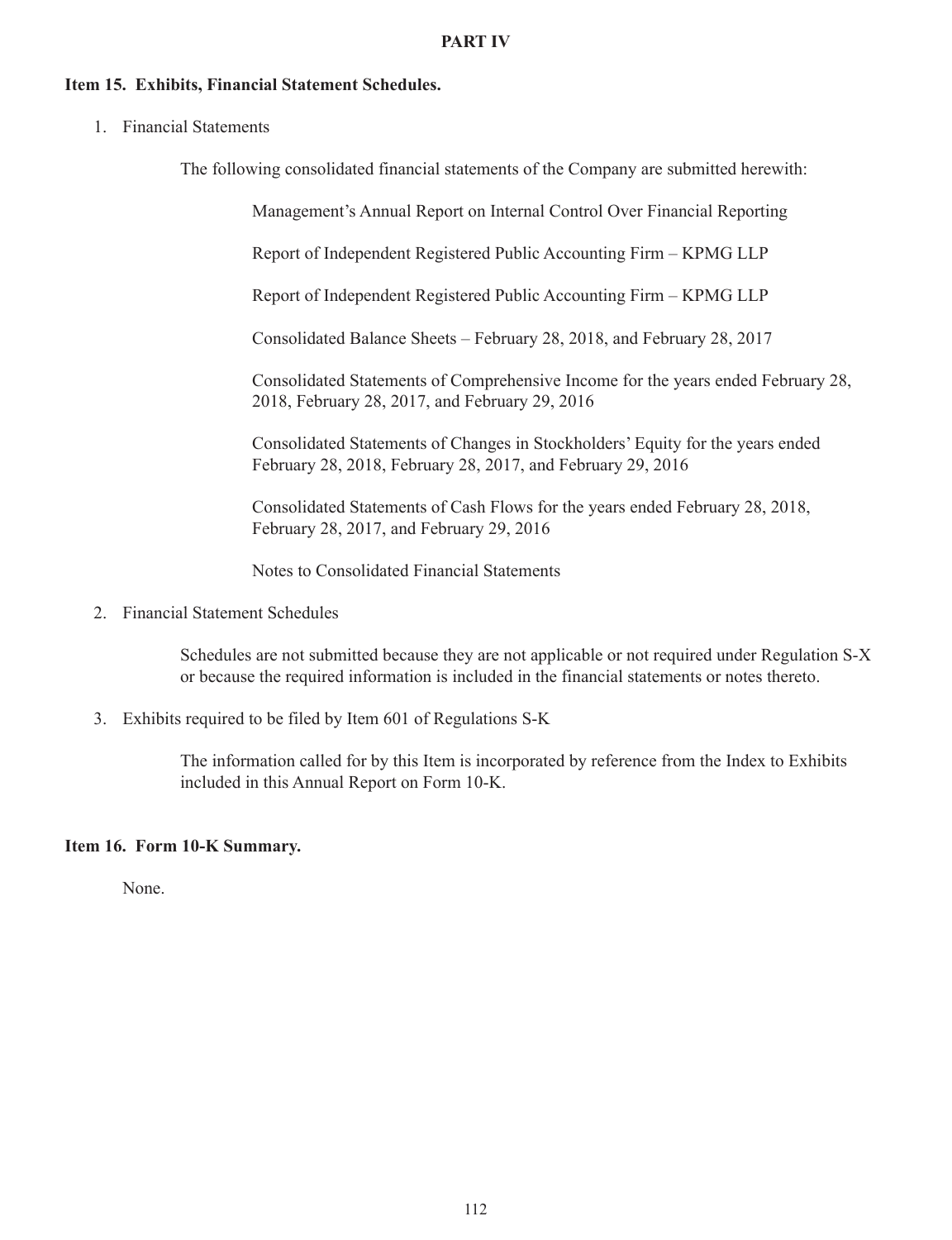## **INDEX TO EXHIBITS**

### **Exhibit**

- **No.**
	- 3.1 Restated Certificate of Incorporation of the Company (filed as Exhibit 3.1 to the Company's Quarterly Report on Form 10-Q for the fiscal quarter ended August 31, 2009 and incorporated herein by reference). #
	- 3.2 Certificate of Amendment to the Certificate of Incorporation of the Company (filed as Exhibit 3.2 to the Company's Quarterly Report on Form 10-Q for the fiscal quarter ended August 31, 2009 and incorporated herein by reference). #
	- 3.3 Amended and Restated By-Laws of the Company, amended as of February 12, 2018 (filed herewith).
	- 4.1 Indenture, dated as of April 17, 2012, by and among the Company, as Issuer, certain subsidiaries, as Guarantors and Manufacturers and Traders Trust Company, as Trustee (filed as Exhibit 4.1 to the Company's Current Report on Form 8-K dated April 17, 2012, filed April 23, 2012 and incorporated herein by reference). #
	- 4.2 Supplemental Indenture No. 1, with respect to 6.0% Senior Notes due May 2022, dated as of April 17, 2012, among the Company, as Issuer, certain subsidiaries, as Guarantors, and Manufacturers and Traders Trust Company, as Trustee (no longer outstanding ) (filed as Exhibit 4.1.1 to the Company's Current Report on Form 8-K dated April 17, 2012, filed April 23, 2012 and incorporated herein by reference). #
	- 4.3 Supplemental Indenture No. 3, with respect to 3.75% Senior Notes due May 2021, dated as of May 14, 2013, among the Company, as Issuer, certain subsidiaries, as Guarantors, and Manufacturers and Traders Trust Company, as Trustee (filed as Exhibit 4.1 to the Company's Current Report on Form 8-K dated May 14, 2013, filed May 16, 2013 and incorporated herein by reference). #
	- 4.4 Supplemental Indenture No. 4, with respect to 4.25% Senior Notes due May 2023, dated as of May 14, 2013, among the Company, as Issuer, certain subsidiaries, as Guarantors, and Manufacturers and Traders Trust Company, as Trustee (filed as Exhibit 4.2 to the Company's Current Report on Form 8-K dated May 14, 2013, filed May 16, 2013 and incorporated herein by reference). #
	- 4.5 Supplemental Indenture No. 5, dated as of June 7, 2013, among the Company, Constellation Brands Beach Holdings, Inc., Crown Imports LLC, and Manufacturers and Traders Trust Company, as Trustee (filed as Exhibit 4.4 to the Company's Current Report on Form 8-K dated June 7, 2013, filed June 11, 2013 and incorporated herein by reference). #
	- 4.6 Supplemental Indenture No. 6 dated as of May 28, 2014, among the Company, Constellation Marketing Services, Inc., and Manufacturers and Traders Trust Company, as Trustee (filed as Exhibit 4.21 to the Company's Quarterly Report on Form 10-Q for the fiscal quarter ended May 31, 2014 and incorporated herein by reference).
	- 4.7 Supplemental Indenture No. 7, with respect to 3.875% Senior Notes due 2019, dated as of November 3, 2014, among the Company, as Issuer, certain subsidiaries, as Guarantors, and Manufacturers and Traders Trust Company, as Trustee (filed as Exhibit 4.1 to the Company's Current Report on Form 8-K dated November 3, 2014, filed November 7, 2014 and incorporated herein by reference).
	- 4.8 Supplemental Indenture No. 8, with respect to 4.750% Senior Notes due 2024, dated as of November 3, 2014, among the Company as Issuer, certain subsidiaries, as Guarantors, and Manufacturers and Traders Trust Company, as Trustee (filed as Exhibit 4.2 to the Company's Current Report on form 8-K dated November 3, 2014, filed November 7, 2014 and incorporated herein by reference).
	- 4.9 Supplemental Indenture No. 9, with respect to 4.750% Senior Notes due 2025, dated December 4, 2015, among the Company, as Issuer, certain subsidiaries, as Guarantors, and Manufacturers and Traders Trust Company, as Trustee (filed as Exhibit 4.1 to the Company's Current report on Form 8-K, dated December 4, 2015, filed December 8, 2015 and incorporated herein by reference).
- 4.10 Supplemental Indenture No. 10, dated as of January 15, 2016, among the Company, Home Brew Mart, Inc., and Manufacturers and Traders Trust Company, as Trustee (filed as Exhibit 4.26 to the Company's Annual Report on Form 10-K for the fiscal year ended February 29, 2016 and incorporated by reference).
- 4.11 Supplemental Indenture No. 11 with respect to 3.700% Senior Notes due 2026, dated as of December 6, 2016, among the Company, as Issuer, certain subsidiaries, as Guarantors, and Manufacturers and Traders Trust Company, as Trustee, (filed as Exhibit 4.1 to the Company's Current Report on Form 8-K dated December 6, 2016, filed December 6, 2016 and incorporated herein by reference).
- 4.12 Supplemental Indenture No. 12 with respect to 2.700% Senior Notes due 2022, dated as of May 9, 2017, among the Company, as Issuer, certain subsidiaries, as Guarantors, and Manufacturers and Traders Trust Company, as Trustee (filed as Exhibit 4.1 to the Company's Current Report on Form 8-K dated May 9, 2017, filed May 9, 2017 and incorporated herein by reference).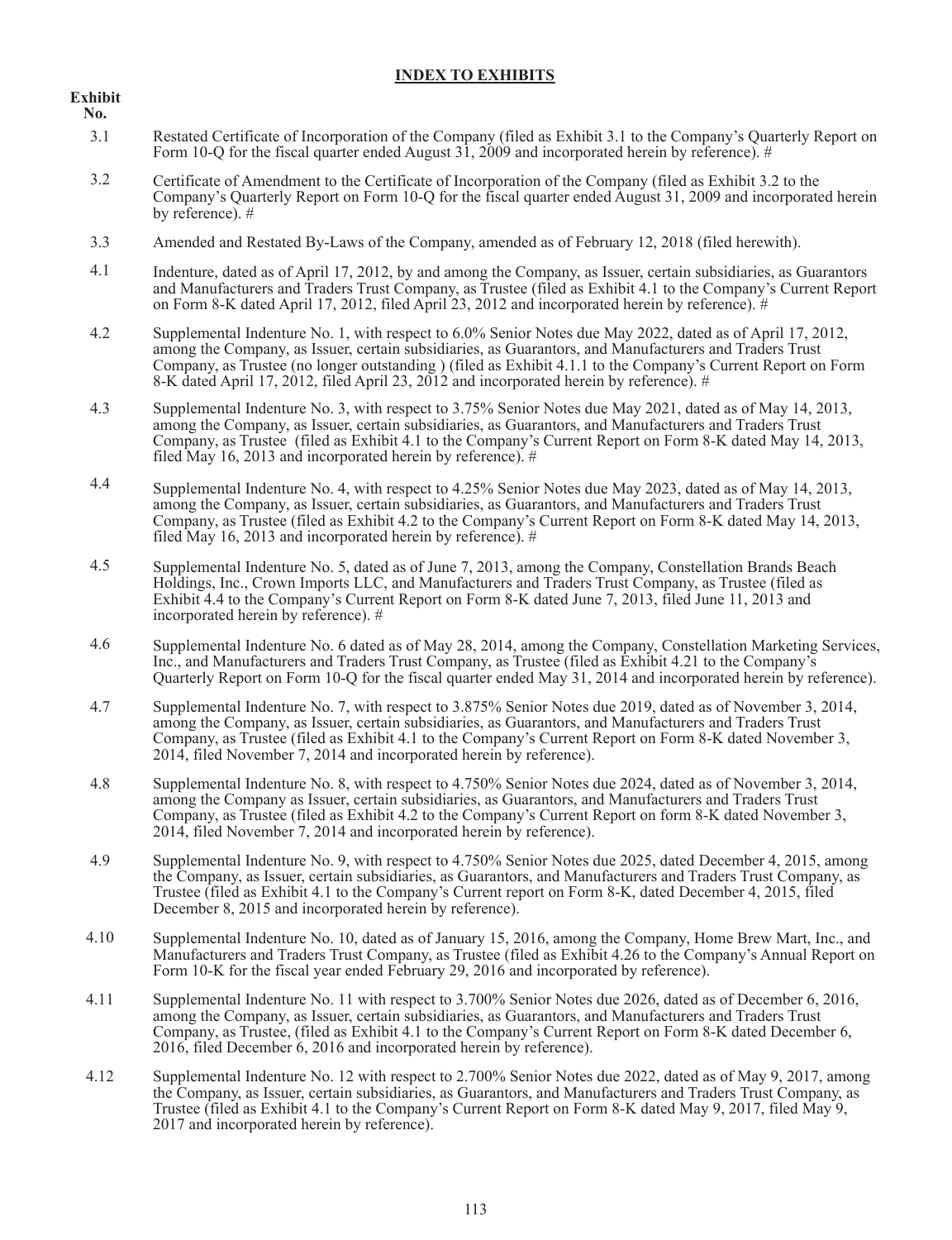- 4.13 Supplemental Indenture No. 13 with respect to 3.500% Senior Notes due 2027, dated as of May 9, 2017, among the Company, as Issuer, certain subsidiaries, as Guarantors, and Manufacturers and Traders Trust Company, as Trustee (filed as Exhibit 4.2 to the Company's Current Report on Form 8-K dated May 9, 2017, filed May 9, 2017 and incorporated herein by reference).
- 4.14 Supplemental Indenture No. 14 with respect to 4.500% Senior Notes due 2047, dated as of May 9, 2017, among the Company, as Issuer, certain subsidiaries, as Guarantors, and Manufacturers and Traders Trust Company, as Trustee (filed as Exhibit 4.3 to the Company's Current Report on Form 8-K dated May 9, 2017, filed May 9, 2017 and incorporated herein by reference).
- 4.15 Supplemental Indenture No. 15 with respect to 2.000% Senior Notes due 2019, dated as of November 7, 2017, among the Company, as Issuer, certain subsidiaries, as Guarantors, and Manufacturers and Traders Trust Company, as Trustee (filed as Exhibit 4.1 to the Company's Current Report on Form 8-K dated November 7, 2017, filed November 7, 2017 and incorporated herein by reference).
- 4.16 Supplemental Indenture No. 16 with respect to 2.250% Senior Notes due 2020 dated as of November 7, 2017, among the Company, as Issuer, certain subsidiaries, as Guarantors, and Manufacturers and Traders Trust Company, as Trustee (filed as Exhibit 4.2 to the Company's Current Report on Form 8-K dated November 7, 2017, filed November 7, 2017 and incorporated herein by reference).
- 4.17 Supplemental Indenture No. 17 with respect to 2.650% Senior Notes due 2022, dated as of November 7, 2017, among the Company, as Issuer, certain subsidiaries, as Guarantors, and Manufacturers and Traders Trust Company, as Trustee (filed as Exhibit 4.3 to the Company's Current Report on Form 8-K dated November 7, 2017, filed November 7, 2017 and incorporated herein by reference).
- 4.18 Supplemental Indenture No. 18 with respect to 3.200% Senior Notes due 2023, dated as of February 7, 2018, among the Company, as Issuer, certain subsidiaries, as Guarantors, and Manufacturers and Traders Trust Company, as Trustee (filed as Exhibit 4.1 to the Company's Current Report on Form 8-K dated February 7, 2018, filed February 7, 2018 and incorporated herein by reference).
- 4.19 Supplemental Indenture No. 19 with respect to 3.600% Senior Notes due 2028, dated as of February 7, 2018, among the Company, as Issuer, certain subsidiaries, as Guarantors, and Manufacturers and Traders Trust Company, as Trustee (filed as Exhibit 4.2 to the Company's Current Report on Form 8-K dated February 7, 2018, filed February 7, 2018 and incorporated herein by reference).
- 4.20 Supplemental Indenture No. 20 with respect to 4.100% Senior Notes due 2048, dated as of February 7, 2018, among the Company, as Issuer, certain subsidiaries, as Guarantors, and Manufacturers and Traders Trust Company, as Trustee (filed as Exhibit 4.3 to the Company's Current Report on Form 8-K dated February 7, 2018, filed February 7, 2018 and incorporated herein by reference).
- 4.21 Restatement Agreement dated as of July 14, 2017, by and among the Company, CIH International S.à r.l., CIH Holdings S.à r.l., CB International Finance S.à r.l., Bank of America, N.A., as Administrative Agent, and the Lenders thereto, including the Sixth Amended and Restated Credit Agreement dated as of July 14, 2017, by and among the Company, CIH International S.à r.l., CB International Finance S.à r.l., Bank of America, N.A., as Administrative Agent, and the Lenders party thereto (filed as Exhibit 4.1 to the Company's Current Report on Form 8-K dated July 14, 2017, filed July 19, 2017 and incorporated herein by reference).
- 10.1 Constellation Brands, Inc. Long-Term Stock Incentive Plan, amended and restated as of July 18, 2017 (filed as Exhibit 10.4 to the Company's Current Report on Form 8-K dated July 18, 2017, filed July 20, 2017 and incorporated herein by reference). \*
- 10.2 Form of Terms and Conditions Memorandum for Employees with respect to grants of options to purchase Class 1 Stock pursuant to the Company's Long-Term Stock Incentive Plan (grants on or after July 26, 2007 and before April 1, 2008) (filed as Exhibit 99.4 to the Company's Current Report on Form 8-K dated December 6, 2007, filed December 12, 2007 and incorporated herein by reference). \*#
- 10.3 Form of Terms and Conditions Memorandum for Employees with respect to grants of options to purchase Class 1 Stock pursuant to the Company's Long-Term Stock Incentive Plan (grants on or after April 1, 2008 and before April 6, 2009) (filed as Exhibit 10.1 to the Company's Quarterly Report on Form 10-Q for the fiscal quarter ended August 31, 2008 and incorporated herein by reference). \*#
- 10.4 Form of Terms and Conditions Memorandum for Employees with respect to grants of options to purchase Class 1 Stock pursuant to the Company's Long-Term Stock Incentive Plan (grants on or after April 6, 2009 and before April 5, 2010) (filed as Exhibit 99.1 to the Company's Current Report on Form 8-K dated April 6, 2009, filed April 9, 2009 and incorporated herein by reference). \*#
- 10.5 Form of Terms and Conditions Memorandum for Employees with respect to grants of options to purchase Class 1 Stock pursuant to the Company's Long-Term Stock Incentive Plan (grants on or after April 5, 2010 and before April 3, 2012) (filed as Exhibit 99.1 to the Company's Current Report on Form 8-K, dated April 5, 2010, filed April 9, 2010 and incorporated herein by reference). \*#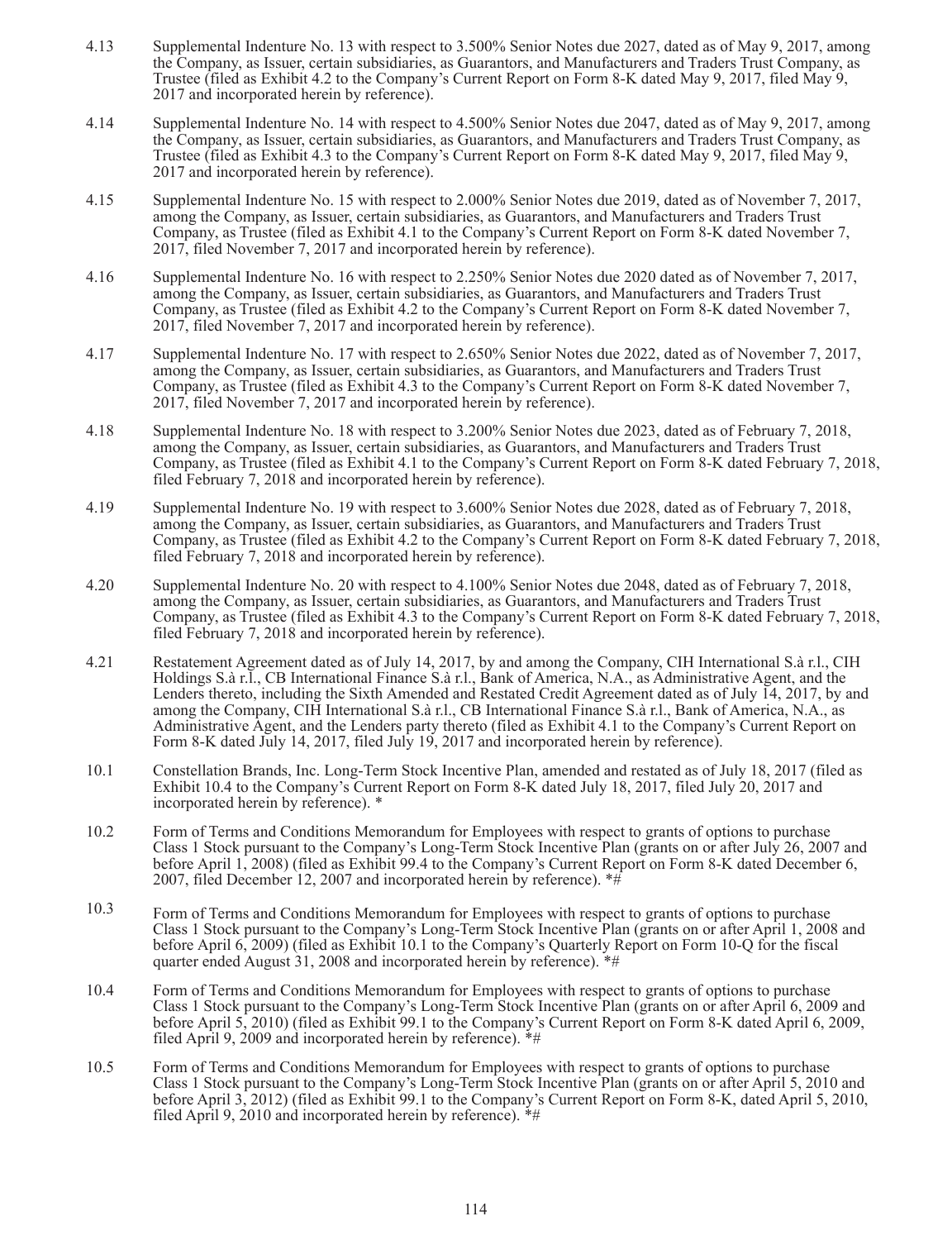- 10.6 Form of Terms and Conditions Memorandum for Employees with respect to grants of options to purchase Class 1 Stock pursuant to the Company's Long-Term Stock Incentive Plan (grants on or after April 3, 2012 and before April 28, 2014) (filed as Exhibit 99.1 to the Company's Current Report on Form 8-K dated April 3, 2012, filed April 5, 2012 and incorporated herein by reference).  $*$ #
- 10.7 Form of Terms and Conditions Memorandum for Employees with respect to grants of options to purchase Class 1 Stock pursuant to the Company's Long-Term Stock Incentive Plan (grants on or after April 28, 2014 and before April 25, 2016) (filed as Exhibit 10.1 to the Company's Current Report on Form 8-K dated April 28, 2014, filed May 1, 2014 and incorporated herein by reference).
- 10.8 Form of Terms and Conditions Memorandum for Employees with respect to grants of options to purchase Class 1 Stock pursuant to the Company's Long-Term Stock Incentive Plan (grants on or after April 25, 2016 and before April 21, 2017) (filed as Exhibit 10.1 to the Company's Current Report on Form 8-K dated April 25, 2016, filed April 28, 2016 and incorporated herein by reference). \*
- 10.9 Form of Terms and Conditions Memorandum for Employees with respect to grants of options to purchase Class 1 Stock pursuant to the Company's Long-Term Stock Incentive Plan (grants on or after April 21, 2017) (filed as Exhibit 10.1 to the Company's Current Report on Form 8-K dated April 21, 2017, filed April 25, 2017 and incorporated herein by reference). \*
- 10.10 Form of Restricted Stock Unit Agreement with respect to the Company's Long-Term Stock Incentive Plan (grants on or after April 26, 2013 and before April 28, 2014) (filed as Exhibit 10.2 to the Company's Current Report on Form 8-K dated April 26, 2013, filed May 1, 2013 and incorporated herein by reference). \*#
- 10.11 Form of Restricted Stock Unit Agreement with respect to the Company's Long-Term Stock Incentive Plan (grants on or after April 28, 2014 and before April 28, 2015) (filed as Exhibit 10.2 to the Company's Current Report on Form 8-K dated April 28, 2014, filed May 1, 2014 and incorporated herein by reference). \*
- 10.12 Form of Restricted Stock Unit Agreement with respect to Company's Long-Term Stock Incentive Plan (awards on or after April 28, 2015 and before April 25, 2016) (filed as Exhibit 10.1 to the Company's Current Report on Form 8-K dated April 28, 2015, filed May 1, 2015 and incorporated herein by reference).  $*$
- 10.13 Form of Restricted Stock Unit Agreement with respect to the Company's Long-Term Stock Incentive Plan (awards on or after April 25, 2016 and before April 21, 2017) (filed as Exhibit 10.2 to the Company's Current Report on Form 8-K dated April 25, 2016, filed April 28, 2016 and incorporated herein by reference). \*
- 10.14 Form of Restricted Stock Unit Agreement with respect to the Company's Long-Term Stock Incentive Plan (awards on or after April 21, 2017) (filed as Exhibit 10.2 to the Company's Current Report on Form 8-K dated April 21, 2017, filed April 25, 2017 and incorporated herein by reference). \*
- 10.15 Form of Restricted Stock Unit Agreement with respect to the Company's Long-Term Stock Incentive Plan (relating to cliff vested awards) (filed as Exhibit 10.1 to the Company's Current Report on Form 8-K dated July 24, 2013, filed July 26, 2013 and incorporated herein by reference).  $*$ #
- 10.16 Form of Restricted Stock Unit Agreement with respect to the Company's Long-Term Stock Incentive Plan (providing for ratable vesting over three years) (filed as Exhibit 10.20 to the Company's Annual Report on Form 10-K for the fiscal year ended February 28, 2015 and incorporated herein by reference). \*
- 10.17 Form of Performance Share Unit Agreement for Executives with respect to the Company's Long-Term Stock Incentive Plan (awards on or after April 28, 2014 and before April 28, 2015) (filed as Exhibit 10.3 to the Company's Current Report on Form 8-K dated April 28, 2014, filed May 1, 2014 and incorporated herein by reference). \*
- 10.18 Form of Performance Share Unit Agreement for Executives with respect to the Company's Long-Term Stock Incentive Plan (awards on or after April 28, 2015 and before April 25, 2016) (filed as Exhibit 10.2 to the Company's Current Report on Form 8-K dated April 28, 2015, filed May 1, 2015 and incorporated herein by reference). \*
- 10.19 Form of Performance Share Unit Agreement for Non-Executive Employees with respect to the Company's Long-Term Stock Incentive Plan (awards on or after April 28, 2014 and before April 28, 2015) (filed as Exhibit 10.26 to the Company's Annual Report on Form 10-K for the fiscal year ended February 28, 2015 and incorporated herein by reference). \*
- 10.20 Form of Performance Share Unit Agreement for Non-Executive Employees with respect to the Company's Long-Term Stock Incentive Plan (awards on or after April 28, 2015 and before April 25, 2016) (filed as Exhibit 10.4 to the Company's Quarterly Report on Form 10-Q for the fiscal quarter ended May 31, 2015 and incorporated herein by reference).  $*$
- 10.21 Form of Performance Share Unit Agreement with respect to the Company's Long-Term Stock Incentive Plan (awards on or after April 25, 2016 and before April 21, 2017) (filed as Exhibit 10.3 to the Company's Current Report on Form 8-K dated April 25, 2016, filed April 28, 2016 and incorporated herein by reference). \*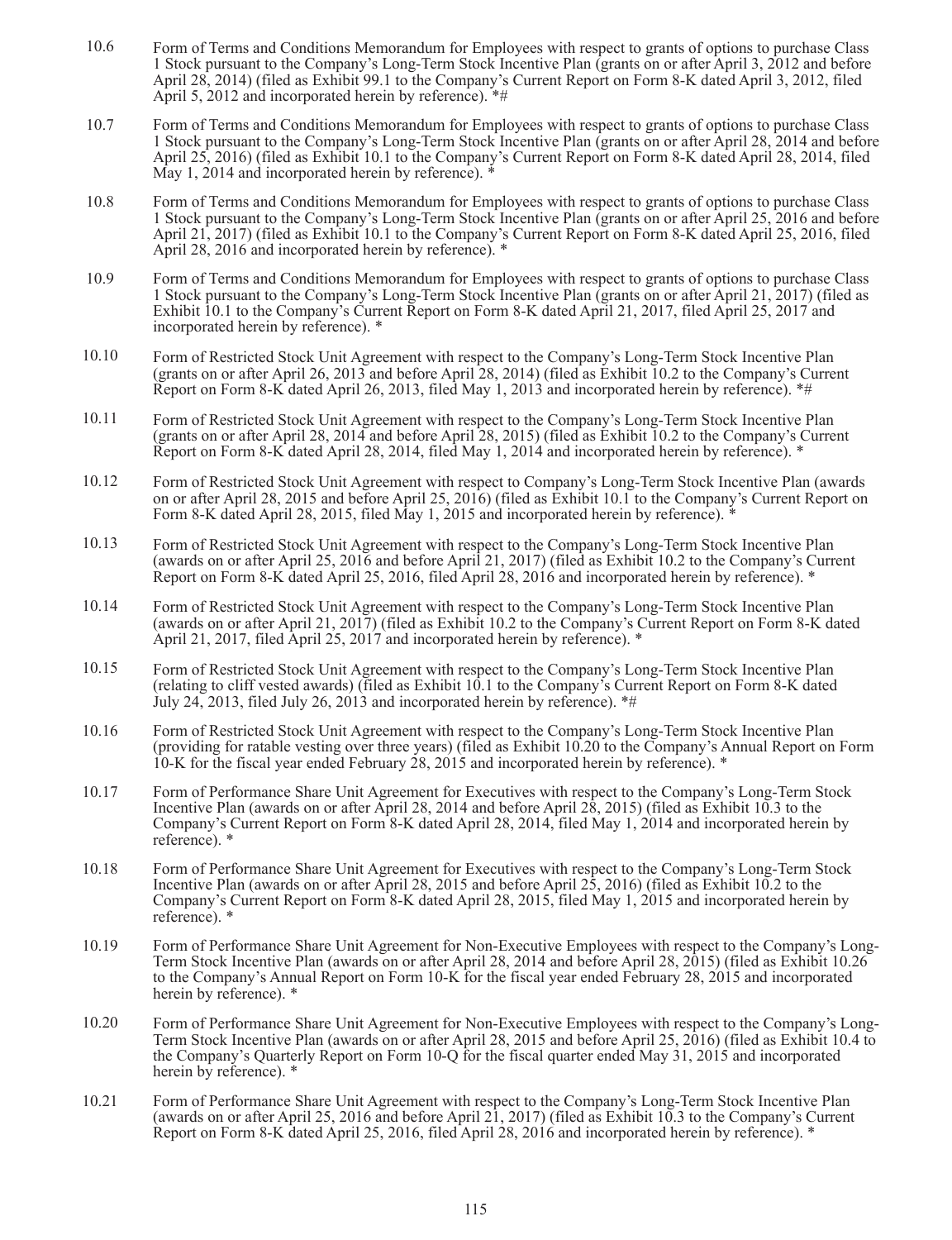- 10.22 Form of Performance Share Unit Agreement with respect to the Company's Long-Term Stock Incentive Plan (awards on or after April 21, 2017) (filed as Exhibit 10.3 to the Company's Current Report on Form 8-K dated April 21, 2017, filed April 25, 2017 and incorporated herein by reference). \*
- 10.23 Form of Performance Share Unit Agreement with respect to the Company's Long-Term Stock Incentive Plan (relating to specified performance criteria) (filed as Exhibit 10.28 to the Company's Annual Report on Form 10- K for the fiscal year ended February 28, 2015 and incorporated herein by reference). \*
- 10.24 Form of Terms and Conditions Memorandum for Directors with respect to grants of options to purchase Class 1 Stock pursuant to the Company's Long-Term Stock Incentive Plan (grants before July 17, 2008) (filed as Exhibit 99.5 to the Company's Current Report on Form 8-K dated December 6, 2007, filed December 12, 2007 and incorporated herein by reference). \*#
- 10.25 Form of Terms and Conditions Memorandum for Directors with respect to grants of options to purchase Class 1 Stock pursuant to the Company's Long-Term Stock Incentive Plan (grants on or after July 17, 2008 and before July 22, 2010) (filed as Exhibit 10.2 to the Company's Quarterly Report on Form 10-Q for the fiscal quarter ended August 31, 2008 and incorporated herein by reference).  $*$ #
- 10.26 Form of Terms and Conditions Memorandum for Directors with respect to a pro rata grant of options to purchase Class 1 Stock pursuant to the Company's Long-Term Stock Incentive Plan (filed as Exhibit 99.1 to the Company's Current Report on Form 8-K dated April 20, 2010, filed April 22, 2010 and incorporated herein by reference). \*#
- 10.27 Form of Terms and Conditions Memorandum for Directors with respect to grants of options to purchase Class 1 Stock pursuant to the Company's Long-Term Stock Incentive Plan (grants on or after July 22, 2010 and before July 27, 2012) (filed as Exhibit 10.1 to the Company's Quarterly Report on Form 10-Q for the fiscal quarter ended August 31, 2010 and incorporated herein by reference).  $*$ #
- 10.28 Form of Terms and Conditions Memorandum for Directors with respect to grants of options to purchase Class 1 Stock pursuant to the Company's Long-Term Stock Incentive Plan (grants on or after July 27, 2012 and before July 23, 2014) (filed as Exhibit 10.3 to the Company's Current Report on Form 8-K dated July 27, 2012, filed July 31, 2012 and incorporated herein by reference). \*#
- 10.29 Form of Terms and Conditions Memorandum for Directors with respect to grants of options to purchase Class 1 Stock pursuant to the Company's Long-Term Stock Incentive Plan (grants on or after July 23, 2014 and before July 20, 2016) (filed as Exhibit 10.1 to the Company's Current Report on Form 8-K dated July 23, 2014, filed July 25, 2014 and incorporated herein by reference). \*
- 10.30 Form of Terms and Conditions Memorandum for Directors with respect to options to purchase Class 1 Stock pursuant to the Company's Long-Term Stock Incentive Plan (grants on or after July 20, 2016 and before July 18, 2017) (filed as Exhibit 10.1 to the Company's Current Report on Form 8-K dated July 20, 2016, filed July 22, 2016 and incorporated herein by reference). \*
- 10.31 Form of Terms and Conditions Memorandum for Directors with respect to options to purchase Class 1 Stock pursuant to the Company's Long-Term Stock Incentive Plan (grants on or after July 18, 2017) (filed as Exhibit 10.1 to the Company's Current Report on Form 8-K dated July 18, 2017, filed July 20, 2017 and incorporated herein by reference).  $*$
- 10.32 Form of Restricted Stock Award Agreement for Directors with respect to awards of restricted stock pursuant to the Company's Long-Term Stock Incentive Plan (awards on or after July 18, 2017) (filed as Exhibit 10.2 to the Company's Current Report on Form 8-K dated July18, 2017, filed July 20, 2017 and incorporated herein by reference). \*
- 10.33 Form of Restricted Stock Unit Agreement for Directors with respect to awards of restricted stock units pursuant to the Company's Long-Term Stock Incentive Plan (awards on or after July 18, 2017) (filed as Exhibit 10.3 to the Company's Current Report on Form 8-K dated July18, 2017, filed July 20, 2017 and incorporated herein by reference). \*
- 10.34 Rules for Cash Incentive Awards under the Company's Long-Term Stock Incentive Plan (filed as Exhibit 10.1 to the Company's Current Report on Form 8-K dated March 27, 2018, filed March 29, 2018 and incorporated herein by reference). \*
- 10.35 Constellation Brands, Inc. Annual Management Incentive Plan, amended and restated as of July 27, 2012 (filed as Exhibit 10.1 to the Company's Current Report on Form 8-K dated July 27, 2012, filed July 31, 2012 and incorporated herein by reference). \*#
- 10.36 Supplemental Executive Retirement Plan of the Company (filed as Exhibit 10.14 to the Company's Annual Report on Form 10-K for the fiscal year ended February 28, 1999 and incorporated herein by reference). \*#
- 10.37 First Amendment to the Company's Supplemental Executive Retirement Plan (filed as Exhibit 10 to the Company's Quarterly Report on Form 10-Q for the fiscal quarter ended May 31, 1999 and incorporated herein by reference). \*#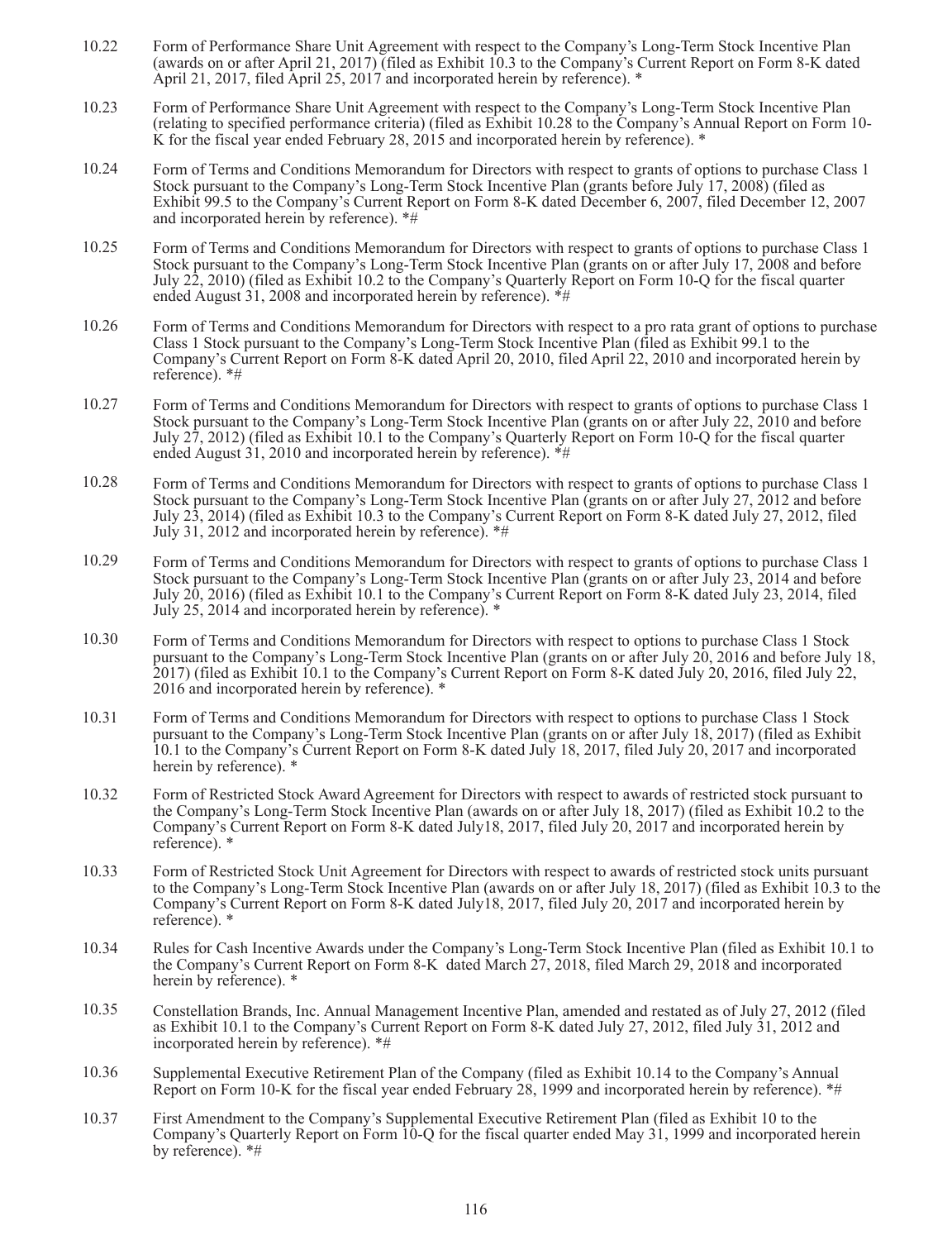- 10.38 Second Amendment to the Company's Supplemental Executive Retirement Plan (filed as Exhibit 10.20 to the Company's Annual Report on Form 10-K for the fiscal year ended February 28, 2001 and incorporated herein by reference). \*#
- 10.39 Third Amendment to the Company's Supplemental Executive Retirement Plan (filed as Exhibit 99.2 to the Company's Current Report on Form 8-K dated April 7, 2005, filed April 13, 2005 and incorporated herein by reference). \*#
- 10.40 2005 Supplemental Executive Retirement Plan of the Company (filed as Exhibit 99.3 to the Company's Current Report on Form 8-K dated April 7, 2005, filed April 13, 2005 and incorporated herein by reference). \*#
- 10.41 First Amendment to the Company's 2005 Supplemental Executive Retirement Plan (filed as Exhibit 10.7 to the Company's Quarterly Report on Form 10-Q for the fiscal quarter ended May 31, 2007 and incorporated herein by reference). \*#
- 10.42 Second Amendment to the Company's 2005 Supplemental Executive Retirement Plan (filed as Exhibit 10.2 to the Company's Quarterly Report on Form 10-Q for the fiscal quarter ended November 30, 2013 and incorporated herein by reference).  $*$ #
- 10.43 Amended and Restated Guarantee Agreement, dated as of July 14, 2017, made by the subsidiaries of Constellation Brands, Inc. from time to time party thereto and Constellation Brands, Inc., in favor of Bank of America, N.A., as Administrative Agent, for the ratable benefit of the Lenders party to the Credit Agreement (filed as Exhibit 10.1 to the Company's Current Report on Form 8-K dated July 14, 2017, filed July 19, 2017 and incorporated herein by reference).
- 10.44 Amended and Restated Cross-Guarantee Agreement, dated as of October 13, 2016, by and among CIH International S.à r.l., CIH Holdings S.à r.l, CB International Finance S.à r.l., and Bank of America, N.A., as Administrative Agent (filed as Exhibit 10.1 to the Company's Current Report on Form 8-K dated October 13, 2016, filed October 18, 2016 and incorporated herein by reference).
- 10.45 Amended and Restated Cross-Guarantee Agreement, dated as of July 14, 2017, made by CIH International S.à r.l. and CB International Finance S.à r.l., in favor of Bank of America, N.A., as Administrative Agent (filed as Exhibit 10.2 to the Company's Current Report on Form 8-K dated July 14, 2017, filed July 19, 2017 and incorporated herein by reference).
- 10.46 Form of Executive Employment Agreement between Constellation Brands, Inc. and its Chairman of the Board and its Chief Executive Officer (filed as Exhibit 99.1 to the Company's Current Report on Form 8-K dated May 21, 2008, filed May 21, 2008, and incorporated herein by reference). \*#
- 10.47 Form of Executive Employment Agreement between Constellation Brands, Inc. and certain Other Executive Officers (including F. Paul Hetterich and Thomas Mullin) (filed as Exhibit 99.2 to the Company's Current Report on Form 8-K dated May 21, 2008, filed May 21, 2008 and incorporated herein by reference).  $*$ #
- 10.48 Executive Employment Agreement effective as of August 1, 2016, between Constellation Brands Canada, Inc. and John A. Wright (filed as Exhibit 10.1 to the Company's Current Report on Form 8-K dated June 14, 2016, filed June 15, 2016 and incorporated herein by reference). \*
- 10.49 Retention Bonus Agreement dated November 24, 2016 between Constellation Brands Canada, Inc. and John A. (Jay) Wright (filed as Exhibit 10.1 to the Company's Current Report on Form 8-K dated November 24, 2016, filed November 28, 2016 and incorporated herein by reference).
- 10.50 Executive Employment Agreement dated February 27, 2017 and effective March 1, 2017, among Crown Imports LLC, Constellation Brands, Inc., and William F. Hackett (filed as Exhibit 10.1 to the Company's Current Report on Form 8-K dated February 25, 2017, filed February 28, 2017 and incorporated herein by reference). \*
- 10.51 Executive Employment Agreement made as of June 17, 2013, between Constellation Brands, Inc. and Thomas M. Kane (filed as Exhibit 10.9 to the Company's Quarterly Report on Form 10-Q for the fiscal quarter ended August 31, 2013 and incorporated herein by reference).  $*$ #
- 10.52 Executive Employment Agreement made as of January 26, 2015, between Constellation Brands, Inc. and William A. Newlands (filed as Exhibit 10.57 to the Company's Annual Report on Form 10-K for the fiscal year ended February 28, 2015 and incorporated herein by reference). \*
- 10.53 Executive Employment Agreement made as of June 29, 2015, between Constellation Brands, Inc. and David Klein (filed as Exhibit 10.1 to the Company's Current Report on Form 8-K dated June 29, 2015, filed July 2, 2015 and incorporated herein by reference). \*
- 10.54 Form of Executive Employment Agreement between Constellation Brands, Inc. and certain of its Other Executive Officers (including Christopher Stenzel and James O. Bourdeau) (filed as Exhibit 10.3 to the Company's Quarterly Report on Form 10-Q for the fiscal quarter ended May 31, 2017 and incorporated herein by reference). \*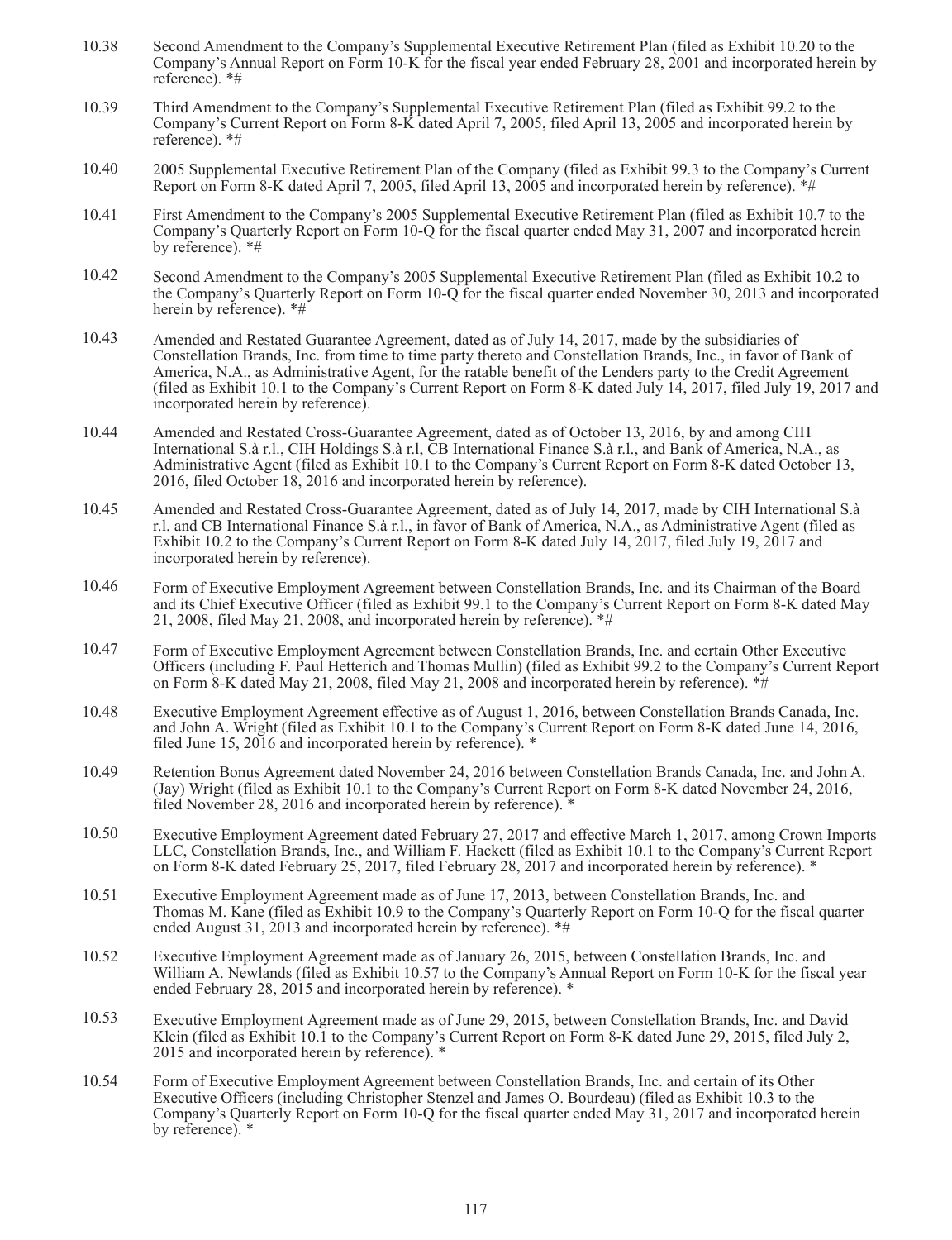- 10.55 Amended and Restated Sub-license Agreement, dated as of June 7, 2013, between Marcas Modelo, S. de R.L. de C.V. and Constellation Beers Ltd. (filed as Exhibit 10.2 to the Company's Current Report on Form 8-K dated June 7, 2013, filed June 11, 2013 and incorporated herein by reference).  $+#$
- 12.1 Statements re computation of ratios (filed herewith).
- 21.1 Subsidiaries of the Company (filed herewith).
- 23.1 Consent of KPMG LLP (filed herewith).
- 31.1 Certification of Chief Executive Officer pursuant to Rule 13a-14(a) or Rule 15d-14(a) of the Securities Exchange Act of 1934, as amended (filed herewith).
- 31.2 Certification of Chief Financial Officer pursuant to Rule 13a-14(a) or Rule 15d-14(a) of the Securities Exchange Act of 1934, as amended (filed herewith).
- 32.1 Certification of Chief Executive Officer pursuant to 18 U.S.C. Section 1350 (filed herewith).
- 32.2 Certification of Chief Financial Officer pursuant to 18 U.S.C. Section 1350 (filed herewith).
- 99.1 Constellation Brands, Inc. 1989 Employee Stock Purchase Plan (amended and restated as of July 24, 2013) (filed as Exhibit 99.1 to the Company's Current Report on Form 8-K dated July 24, 2013, filed July 26, 2013 and incorporated herein by reference). \*#
- 99.2 First Amendment, dated and effective April 25, 2016, to the Company's 1989 Employee Stock Purchase Plan (filed as Exhibit 99.1 to the Company's Current Report on Form 8-K dated April 25, 2016, filed April 28, 2016 and incorporated herein by reference). \*
- 99.3 Final Judgment filed with the United States District Court for the District of Columbia on October 24, 2013, together with Exhibits B and C (filed as Exhibit 99.1 to the Company's Quarterly Report on Form 10-Q for the fiscal quarter ended November 30, 2013 and incorporated herein by reference).
- 101.1 The following materials from the Company's Annual Report on Form 10-K for the fiscal year ended February 28, 2018, formatted in XBRL (eXtensible Business Reporting Language): (i) Consolidated Balance Sheets as of February 28, 2018 and February 28, 2017; (ii) Consolidated Statements of Comprehensive Income for the years ended February 28, 2018, February 28, 2017 and February 29, 2016; (iii) Consolidated Statements of Changes in Stockholders' Equity for the years ended February 28, 2018, February 28, 2017 and February 29, 2016; (iv) Consolidated Statements of Cash Flows for the years ended February 28, 2018, February 28, 2017 and February 29, 2016; and (v) Notes to Consolidated Financial Statements.
	- \* Designates management contract or compensatory plan or arrangement.
	- # Company's Commission File No. 001-08495. For filings prior to October 4, 1999, use Commission File No. 000-07570.
	- + Portions of this exhibit were redacted pursuant to a confidential treatment request filed with and approved by the Securities and Exchange Commission pursuant to Rule 24b-2 under the Securities Exchange Act of 1934, as amended.

We agree, upon request of the Securities and Exchange Commission, to furnish copies of each instrument that defines the rights of holders of long-term debt of the Company or its subsidiaries that is not filed herewith pursuant to Item 601(b)(4)(iii)(A) because the total amount of long-term debt authorized under such instrument does not exceed 10% of the total assets of the Company and its subsidiaries on a consolidated basis.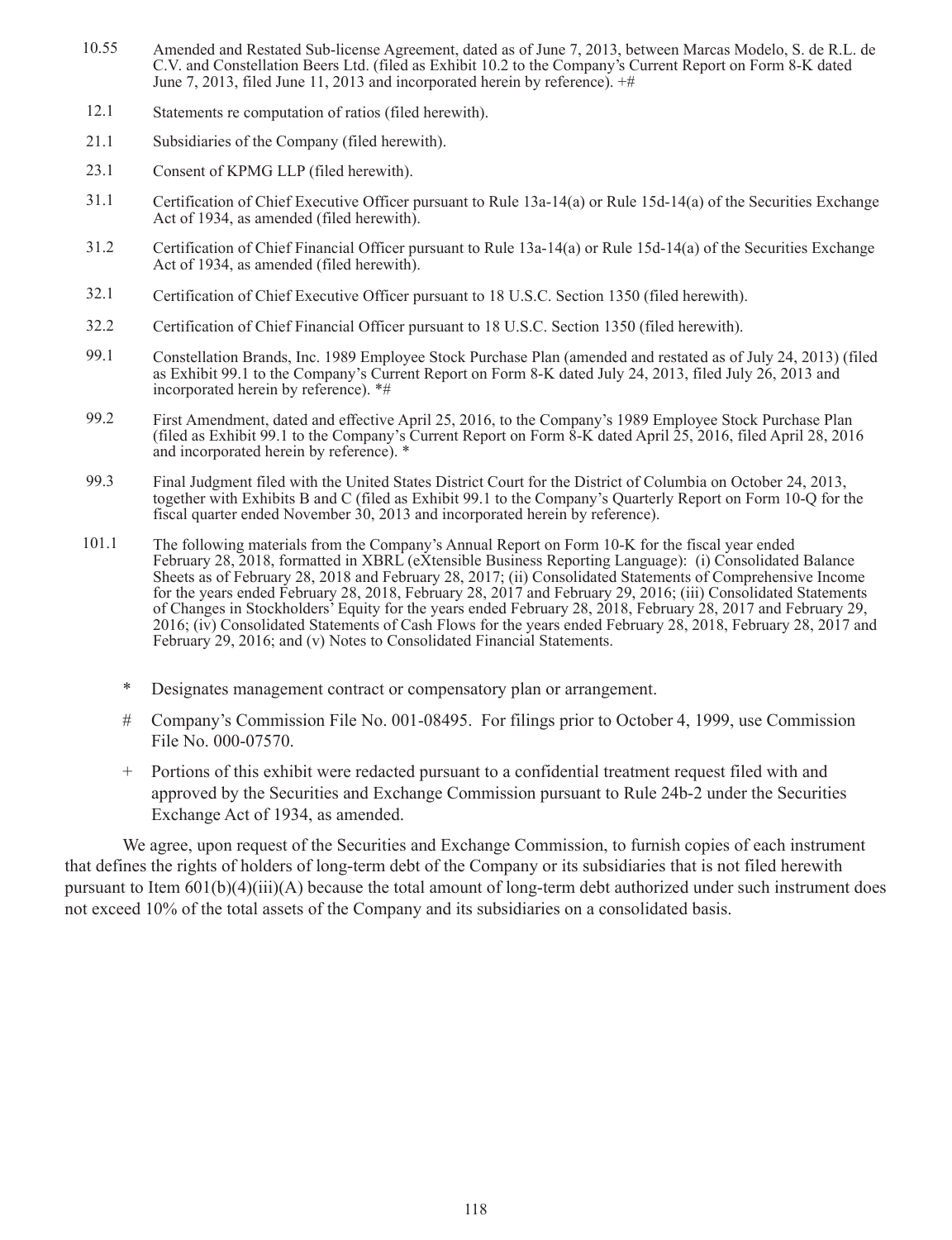### **SIGNATURES**

Pursuant to the requirements of Section 13 or 15(d) of the Securities Exchange Act of 1934, the registrant has duly caused this report to be signed on its behalf by the undersigned, thereunto duly authorized.

## April 23, 2018 **CONSTELLATION BRANDS, INC.**

By: /s/ Robert Sands

Robert Sands Chief Executive Officer

Pursuant to the requirements of the Securities Exchange Act of 1934, this report has been signed below by the following persons on behalf of the registrant and in the capacities and on the dates indicated.

/s/ Robert Sands /s/ David Klein

Robert Sands, Director and Chief Executive Officer (principal executive officer)

April 23, 2018 April 23, 2018

/s/ Richard Sands /s/ Jerry Fowden

Richard Sands, Director and Chairman of the Board April 23, 2018 April 23, 2018

April 23, 2018 April 23, 2018

April 23, 2018 April 23, 2018

/s/ James A. Locke III /s/ Daniel J. McCarthy

April 23, 2018 April 23, 2018

/s/ Judy A. Schmeling /s/ Keith E. Wandell

April 23, 2018 April 23, 2018

David Klein, Executive Vice President and Chief Financial Officer (principal financial officer and principal accounting officer)

Jerry Fowden, Director

/s/ Barry Fromberg /s/ Robert L. Hanson

Barry Fromberg, Director Robert L. Hanson, Director

/s/ Ernesto M. Hernández /s/ Susan Somersille Johnson Ernesto M. Hernández, Director Susan Somersille Johnson, Director

James A. Locke III, Director Daniel J. McCarthy, Director

Judy A. Schmeling, Director Keith E. Wandell, Director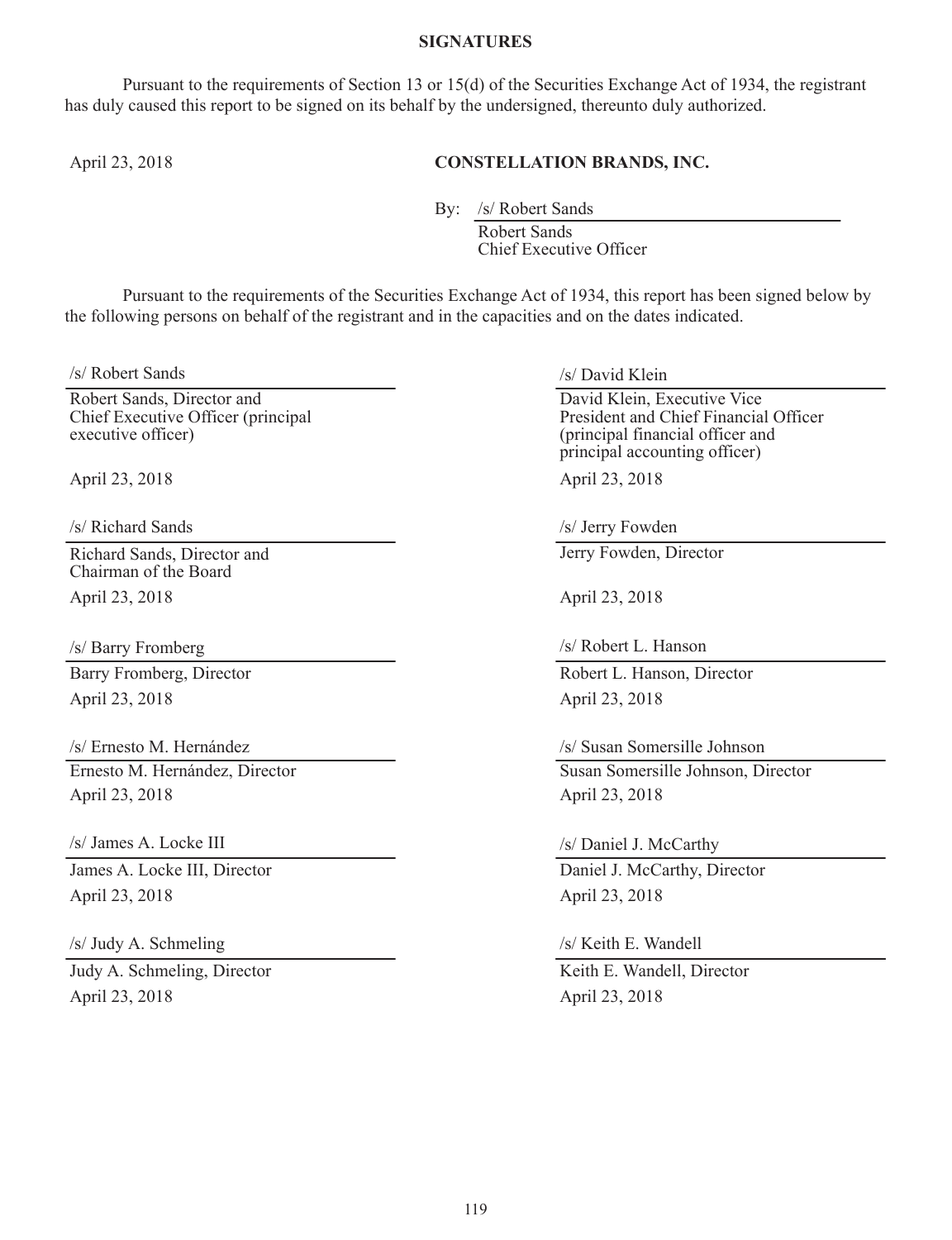## PERFORMANCE GRAPH

Set forth below is a line graph comparing, for the fiscal years ended the last day of February 2014, 2015, 2016, 2017 and 2018, the cumulative total stockholder return of the Company's Class A Common Stock and Class B Common Stock with the cumulative total return of the S&P 500 Index® and the S&P 500 Food & Beverages Index®. We have selected the S&P 500 Food & Beverage Index because we believe the diversified companies in this index provide a relevant comparison. The graph assumes the investment of \$100.00 on February 28, 2013 in the Company's Class A Common Stock, the Company's Class B Common Stock, the S&P 500 Index and the S&P 500 Food & Beverages Index, and also assumes the reinvestment of all dividends.

#### **COMPARISON OF FIVE-YEAR CUMULATIVE TOTAL RETURN**

The stock price performance included in this graph is not necessarily indicative of future stock price performance. The Company neither makes nor endorses any predictions as to future stock performance.

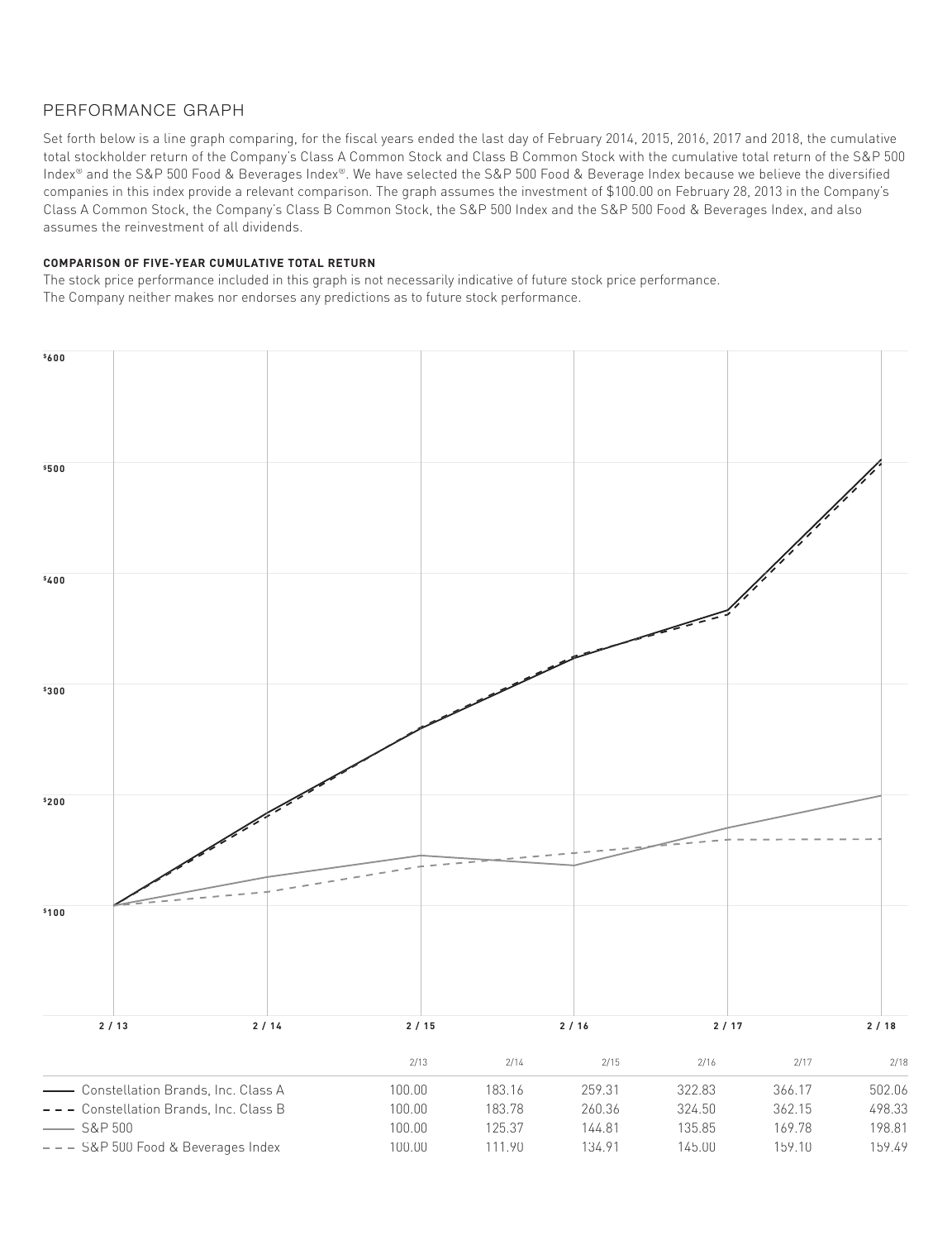### RECONCILIATION OF GAAP TO NON-GAAP FINANCIAL MEASURE

|                                                                        | For the Years Ended |                        |  |
|------------------------------------------------------------------------|---------------------|------------------------|--|
|                                                                        |                     | 2/28/18 2/28/17 Growth |  |
| EPS, reported basis \$11.55 \$7.52 54%                                 |                     |                        |  |
| Acquisitions,<br>divestitures and<br>related costs                     |                     | $0.10$ $[0.77]$        |  |
| Restructuring and<br>other strategic business                          |                     |                        |  |
| development costs                                                      | 0.05                |                        |  |
| Other                                                                  | 12.981              | 0.01                   |  |
| EPS, comparable<br>$hasis$ <sup>[1]</sup>                              |                     | \$8.72 \$6.76 29%      |  |
| (1) May not sum due to rounding as each item is computed independently |                     |                        |  |

Diluted earnings per share (EPS) growth on a comparable basis is provided because management uses this information in evaluating the results of our core operations and internal goal setting. In addition, we believe this information provides investors valuable insight on underlying business trends and results in order to evaluate year-over-year financial performance. For further information on items excluded from comparable basis EPS, refer to "Comparable Adjustments," "Loss on Extinguishment of Debt," and "Provision for Income Taxes" under "Results of Operations" under Management's Discussion and Analysis of Financial Condition and Results of Operations under Item 7 of this Annual Report on Form 10-K.

## DIRECTORS AND EXECUTIVE OFFICERS

(As of April 30, 2018)

#### **DIRECTORS**

Richard Sands Chairman of the Board, Constellation Brands, Inc.

Robert Sands Chief Executive Officer, Constellation Brands, Inc.

Jerry Fowden (1) (3) Chief Executive Officer, Cott Corporation

Barry A. Fromberg (2) Senior Advisor to the CEO of HNI Healthcare

Robert L. Hanson<sup>(1)</sup> Chief Executive Officer, John Hardy Global Limited

Ernesto M. Hernández<sup>(1)</sup> President and Managing Director, General Motors de Mexico, S. de R.L. de C.V.

Susan Somersille Johnson<sup>(1)</sup> Executive Vice President and Chief Marketing Officer, SunTrust Banks, Inc.

James A. Locke III<sup>(3)</sup> Senior Counsel to the law firm of Nixon Peabody LLP

Daniel J. McCarthy<sup>(2)</sup> President and Chief Executive Officer, Frontier Communications Corporation

Judy A. Schmeling<sup>(2)(3)</sup> Former Chief Operating Officer of HSN, Inc. and Former President of HSN's Cornerstone Brands

### Keith E. Wandell<sup>(1)</sup>

Retired Chairman of the Board, President and Chief Executive Officer, Harley-Davidson, Inc.

#### **EXECUTIVE OFFICERS**

Richard Sands Chairman of the Board, Constellation Brands, Inc.

Robert Sands Chief Executive Officer, Constellation Brands, Inc.

William A. Newlands President and Chief Operating Officer, Constellation Brands, Inc.

James O. Bourdeau Executive Vice President, General Counsel and Secretary, Constellation Brands, Inc.

F. Paul Hetterich Executive Vice President and President, Beer Division, Constellation Brands, Inc.

Thomas M. Kane Executive Vice President and Chief Human Resources Officer, Constellation Brands, Inc.

David Klein Executive Vice President and Chief Financial Officer, Constellation Brands, Inc.

Christopher Stenzel Executive Vice President and President, Wine & Spirits Division, Constellation Brands, Inc.

(1) Member of Human Resources Committee (2) Member of Audit Committee (3) Member of Corporate Governance Committee

Additional biographical information about the Directors is included in the Proxy Statement relating to the Company's 2018 annual meeting distributed with this Annual Report on Form 10-K and posted on www.cbrands.com/investors/annual-meeting.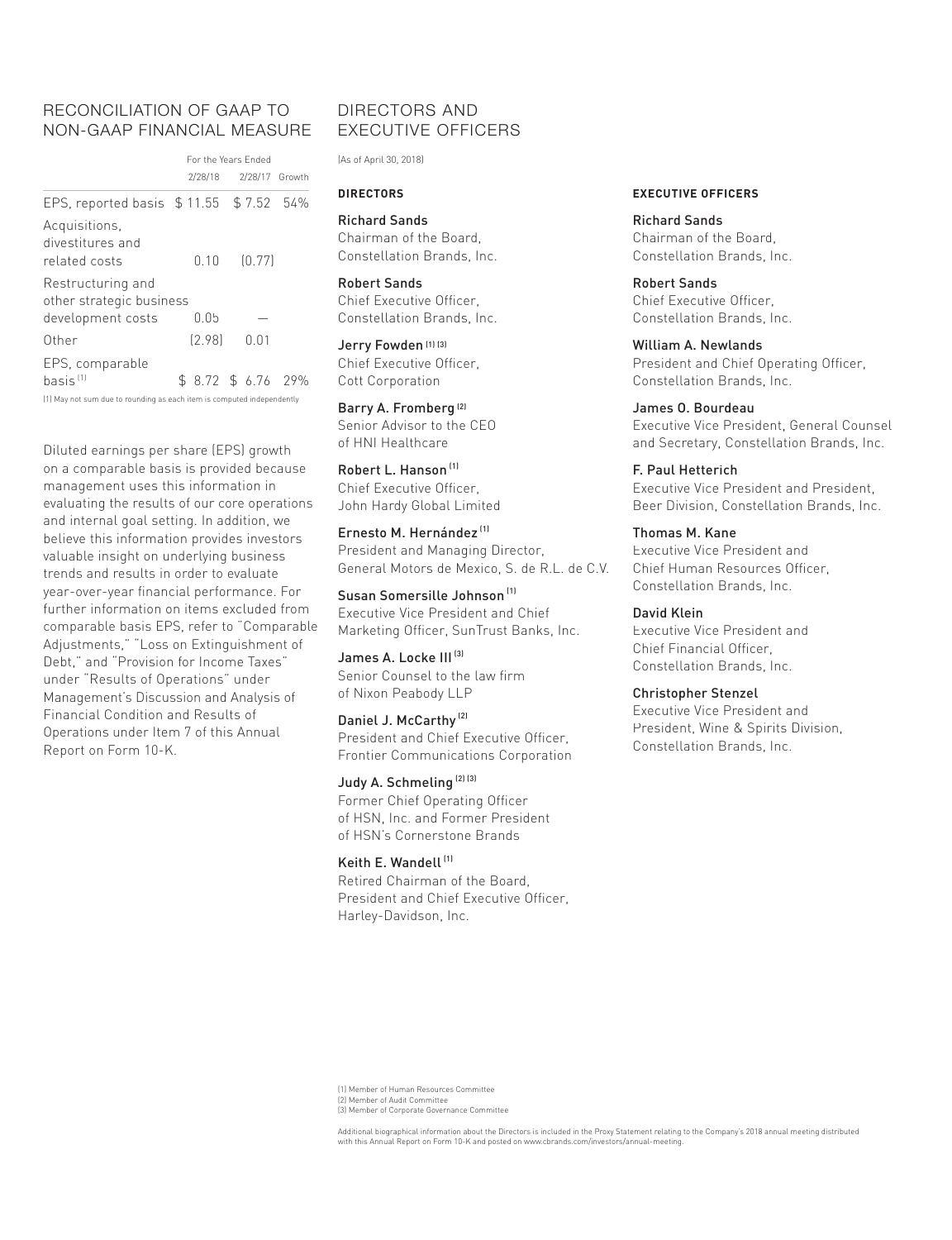## INVESTOR INFORMATION

#### **HEADQUARTERS**

Constellation Brands, Inc. 207 High Point Drive, Building 100 Victor, New York 14564

585.678.7100 888.724.2169

www.cbrands.com

Investor Center 888.922.2150

#### **STOCK TRANSFER AGENT AND REGISTRAR**

Computershare 877.810.2237 (toll free, U.S. and Canada)

201.680.6578 (outside U.S. and Canada)

Stockholder Website www.computershare.com/investor

Stockholder Online Inquiries https://www-us.computershare.com/ investor/Contact

Regular Delivery Computershare P.O. Box 505000 Louisville, KY 40233

Overnight Delivery Computershare 462 South 4th Street, Suite 1600 Louisville, KY 40202

#### **COMMON STOCK TRADING**

The Company's Class A and Class B Common Stock trade on the New York Stock Exchange (NYSE) under the ticker symbols STZ and STZ.B, respectively. There is no public market for the Company's Class 1 Common Stock. As of April 30, 2018, there were 551 and 100 holders of record of Class A and Class B Common Stock, respectively, and four holders of record of Class 1 Common Stock.

#### **INFORMATION REGARDING FORWARD-LOOKING STATEMENTS**

The statements set forth in this report, which are not historical facts, are forward-looking statements that involve risks and uncertainties that could cause actual results to differ materially from those set forth in, or implied by, the forward-looking statements. For risk factors associated with the Company and its business, please refer to the Company's Annual Report on Form 10-K for the fiscal year ended February 28, 2018.

#### **COPIES OF FORM 10-K**

A copy of our Annual Report on Form 10-K for the fiscal year ended February 28, 2018, filed with the U.S. Securities and Exchange Commission, will be furnished without charge to any stockholder upon written request to Constellation Brands, Inc.'s Investor Relations department at our corporate headquarters address provided on this page. Alternatively, a copy is available on our Constellation Brands website at www.cbrands.com, as well as on the Securities and Exchange Commission's Internet site at www.sec.gov.

#### **VIRTUAL ANNUAL STOCKHOLDERS' MEETING**

The virtual annual meeting is scheduled to be held at 11:00 a.m., Eastern Daylight Time, on Tuesday, July 17, 2018, and is expected to be conducted exclusively via online audio broadcast. Stockholders will be able to attend the 2018 Annual Meeting, vote shares, and submit questions during the meeting via the Internet by visiting www. virtualshareholdermeeting.com/STZ2018.